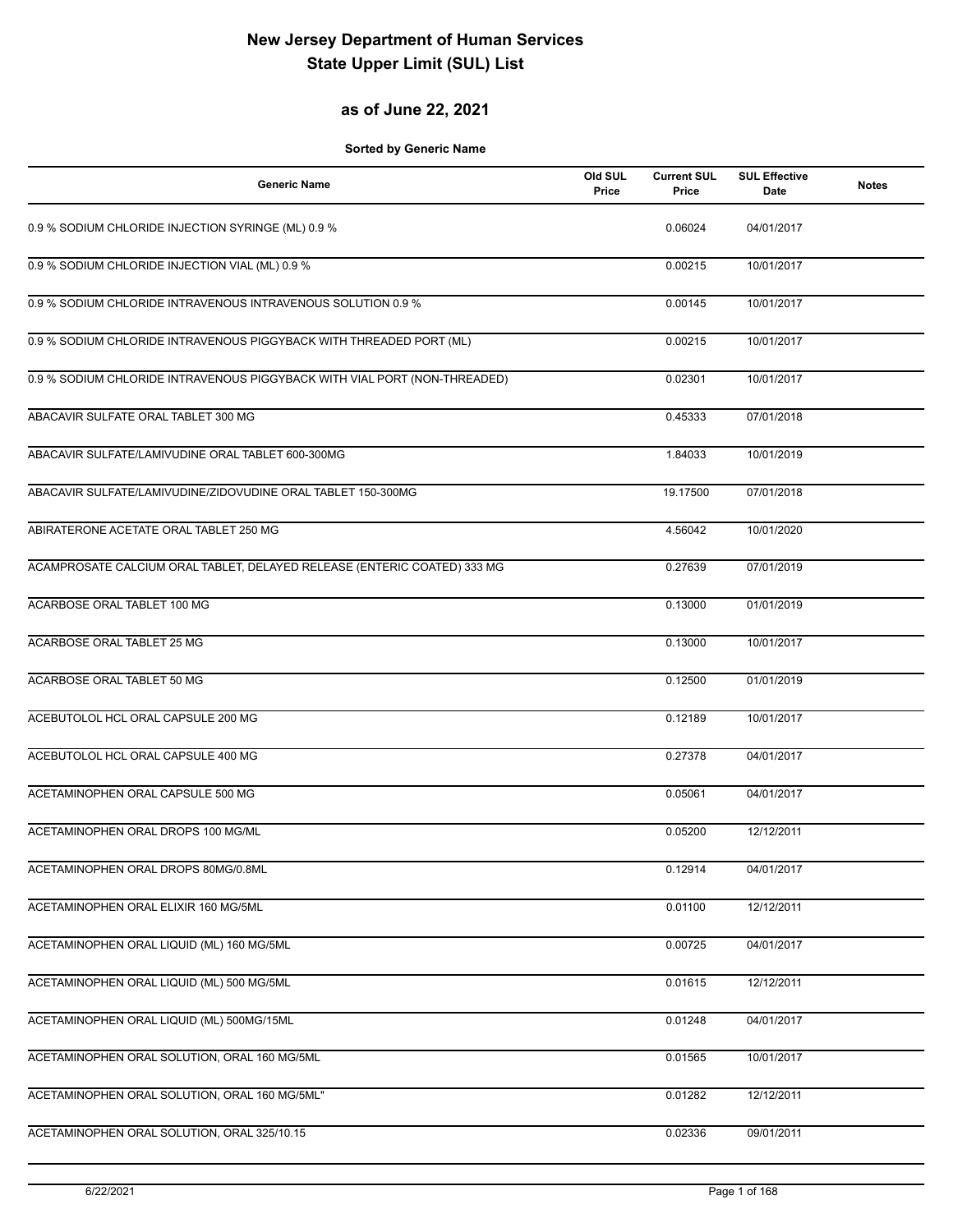#### **as of June 22, 2021**

| <b>Generic Name</b>                                                    | Old SUL<br>Price | <b>Current SUL</b><br>Price | <b>SUL Effective</b><br>Date | <b>Notes</b> |
|------------------------------------------------------------------------|------------------|-----------------------------|------------------------------|--------------|
| ACETAMINOPHEN ORAL SOLUTION, ORAL 650MG/20.3                           |                  | 0.02336                     | 12/12/2011                   |              |
| ACETAMINOPHEN ORAL SUSPENSION, DROPS(FINAL DOSAGE FORM)(ML) 100 MG/ML  |                  | 0.05200                     | 12/12/2011                   |              |
| ACETAMINOPHEN ORAL SUSPENSION, DROPS(FINAL DOSAGE FORM)(ML) 80MG/0.8ML |                  | 0.03484                     | 10/01/2017                   |              |
| ACETAMINOPHEN ORAL SUSPENSION, ORAL (FINAL DOSE FORM) 160 MG/5ML       |                  | 0.01814                     | 10/01/2017                   |              |
| ACETAMINOPHEN ORAL SUSPENSION, ORAL (FINAL DOSE FORM) 160 MG/5ML       |                  | 0.01166                     | 10/01/2017                   |              |
| ACETAMINOPHEN ORAL SUSPENSION, ORAL (FINAL DOSE FORM) 325/10.15        |                  | 0.01166                     | 10/01/2017                   |              |
| ACETAMINOPHEN ORAL SUSPENSION, ORAL (FINAL DOSE FORM) 650MG/20.3       |                  | 0.01741                     | 12/12/2011                   |              |
| ACETAMINOPHEN ORAL SYRINGE (ML) 160 MG/5ML                             |                  | 0.01509                     | 04/01/2017                   |              |
| ACETAMINOPHEN ORAL SYRINGE (ML) 80MG/2.5ML                             |                  | 0.01509                     | 04/01/2017                   |              |
| ACETAMINOPHEN ORAL TABLET 325 MG                                       |                  | 0.00533                     | 10/01/2017                   |              |
| ACETAMINOPHEN ORAL TABLET 500 MG                                       |                  | 0.00844                     | 10/01/2017                   |              |
| ACETAMINOPHEN ORAL TABLET, CHEWABLE 160 MG                             |                  | 0.11550                     | 12/12/2011                   |              |
| ACETAMINOPHEN ORAL TABLET, CHEWABLE 80 MG                              |                  | 0.04133                     | 04/01/2017                   |              |
| ACETAMINOPHEN ORAL TABLET, EXTENDED RELEASE 650 MG                     |                  | 0.06143                     | 04/01/2017                   |              |
| ACETAMINOPHEN ORAL TABLET, DISINTEGRATING 160 MG                       |                  | 0.08723                     | 04/01/2017                   |              |
| ACETAMINOPHEN ORAL TABLET, DISINTEGRATING 80 MG                        |                  | 0.05211                     | 04/01/2017                   |              |
| ACETAMINOPHEN RECTAL SUPPOSITORY, RECTAL 120 MG                        |                  | 0.18917                     | 04/01/2017                   |              |
| ACETAMINOPHEN RECTAL SUPPOSITORY, RECTAL 325 MG                        |                  | 0.27591                     | 10/01/2017                   |              |
| ACETAMINOPHEN RECTAL SUPPOSITORY, RECTAL 650 MG                        |                  | 0.20552                     | 10/01/2017                   |              |
| ACETAMINOPHEN WITH CODEINE PHOSPHATE ORAL ELIXIR 120-12MG/5            |                  | 0.01348                     | 09/01/2011                   |              |
| ACETAMINOPHEN WITH CODEINE PHOSPHATE ORAL SOLUTION, ORAL 120-12MG/5    |                  | 0.01189                     | 04/01/2017                   |              |
| ACETAMINOPHEN WITH CODEINE PHOSPHATE ORAL SOLUTION, ORAL 120-12MG/5    |                  | 0.01600                     | 04/01/2017                   |              |
| ACETAMINOPHEN WITH CODEINE PHOSPHATE ORAL SOLUTION, ORAL 300MG/12.5    |                  | 0.01600                     | 04/01/2017                   |              |
| ACETAMINOPHEN WITH CODEINE PHOSPHATE ORAL TABLET 300MG-15MG            |                  | 0.15346                     | 04/01/2017                   |              |
| ACETAMINOPHEN WITH CODEINE PHOSPHATE ORAL TABLET 300MG-30MG            |                  | 0.07720                     | 10/01/2020                   |              |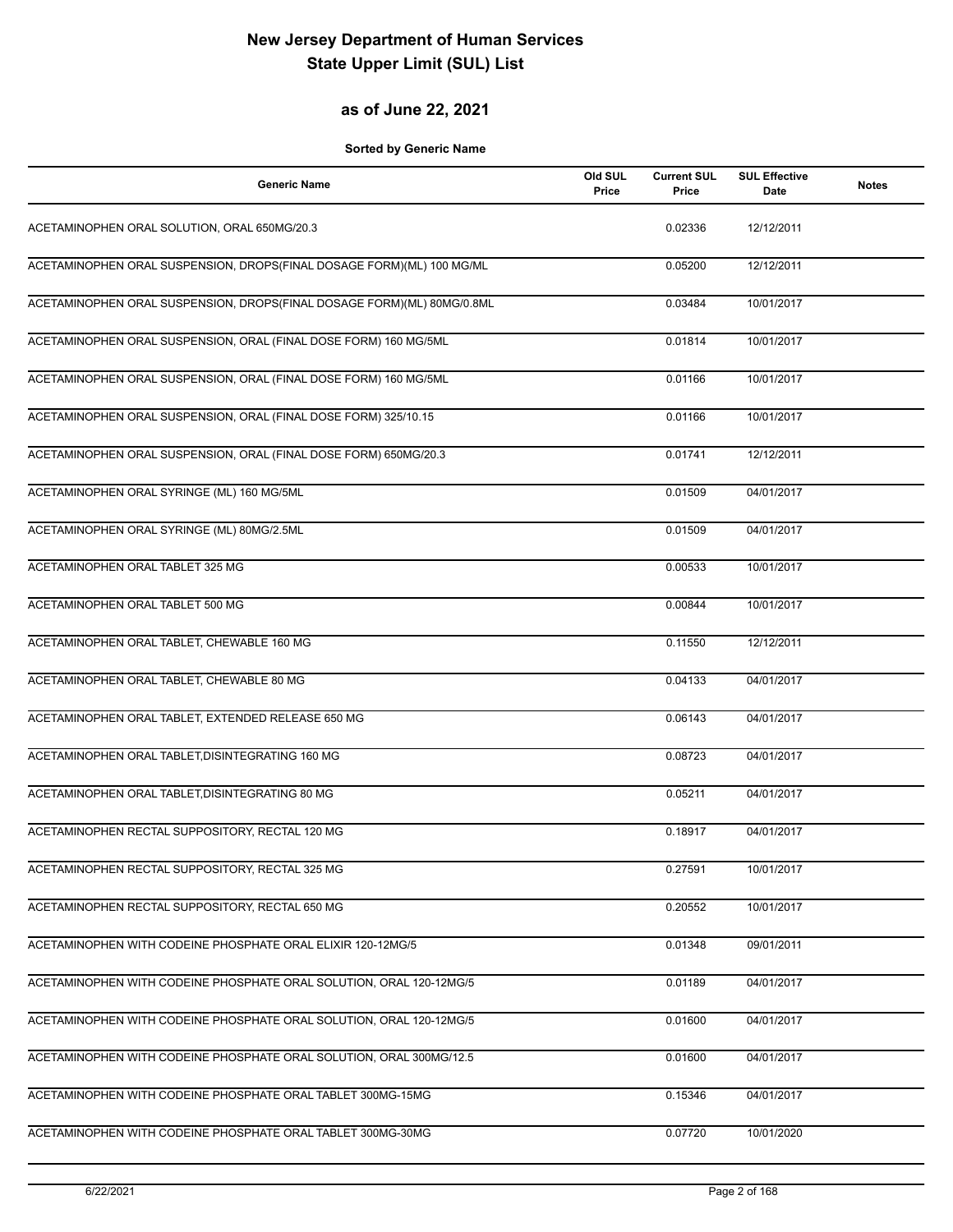#### **as of June 22, 2021**

| <b>Generic Name</b>                                                                      | Old SUL<br>Price | <b>Current SUL</b><br>Price | <b>SUL Effective</b><br>Date | <b>Notes</b> |
|------------------------------------------------------------------------------------------|------------------|-----------------------------|------------------------------|--------------|
| ACETAMINOPHEN WITH CODEINE PHOSPHATE ORAL TABLET 300MG-60MG                              |                  | 0.14271                     | 10/01/2017                   |              |
| ACETAMINOPHEN/CAFFEINE/DIHYDROCODEINE BITARTRATE ORAL CAPSULE 320.5-30MG                 |                  | 2.74353                     | 04/01/2017                   |              |
| ACETAMINOPHEN/DEXTROMETHORPHAN HBR ORAL LIQUID (ML) 1000-30/30                           |                  | 0.01898                     | 04/01/2017                   |              |
| ACETAMINOPHEN/DEXTROMETHORPHAN HBR ORAL SUSPENSION, ORAL (FINAL DOSE<br>FORM) 160-5MG/5  |                  | 0.04194                     | 04/01/2017                   |              |
| ACETAMINOPHEN/DIPHENHYDRAMINE HCL ORAL TABLET 325-12.5MG                                 |                  | 0.01982                     | 04/01/2017                   |              |
| ACETAMINOPHEN/DIPHENHYDRAMINE HCL ORAL TABLET 500MG-25MG                                 |                  | 0.04246                     | 04/01/2017                   |              |
| ACETAZOLAMIDE ORAL CAPSULE, EXTENDED RELEASE 500 MG                                      |                  | 0.33990                     | 01/01/2019                   |              |
| ACETAZOLAMIDE ORAL TABLET 125 MG                                                         |                  | 1.03013                     | 10/01/2017                   |              |
| ACETAZOLAMIDE ORAL TABLET 250 MG                                                         |                  | 0.56303                     | 04/01/2021                   |              |
| ACETAZOLAMIDE SODIUM INJECTION VIAL (EA) 500 MG                                          |                  | 40.00000                    | 04/01/2017                   |              |
| ACETIC ACID IRRIGATION SOLUTION, IRRIGATION 0.25 %                                       |                  | 0.00116                     | 10/01/2017                   |              |
| ACETIC ACID OTIC SOLUTION, NON-ORAL 2 %                                                  |                  | 1.05467                     | 07/01/2019                   |              |
| ACETIC ACID/ALUMINUM ACETATE OTIC DROPS 2 %                                              |                  | 0.92487                     | 04/01/2017                   |              |
| ACETIC ACID/ANTIPYRINE/BENZOCAINE/POLICOSANOL NO.1/AL ACETAT OTIC DROPS 5.4<br>$% -1.4%$ |                  | 11.92038                    | 12/12/2011                   |              |
| ACETYLCYSTEINE INTRAVENOUS VIAL (ML) 200 MG/ML                                           |                  | 6.25000                     | 04/01/2017                   |              |
| ACETYLCYSTEINE MISCELLANEOUS VIAL (ML) 100 MG/ML                                         |                  | 0.31485                     | 04/01/2017                   |              |
| ACETYLCYSTEINE MISCELLANEOUS VIAL (ML) 200 MG/ML                                         |                  | 0.19900                     | 04/01/2020                   |              |
| ACETYLCYSTEINE/MECOBALAMIN/LEVOMEFOLATE CALCIUM ORAL TABLET 600-2-6 MG                   |                  | 1.79867                     | 07/01/2016                   |              |
| ACITRETIN ORAL CAPSULE 10 MG                                                             |                  | 6.66667                     | 01/01/2018                   |              |
| ACITRETIN ORAL CAPSULE 17.5 MG                                                           |                  | 30.76733                    | 04/01/2017                   |              |
| ACITRETIN ORAL CAPSULE 25 MG                                                             |                  | 9.33333                     | 07/01/2019                   |              |
| ACYCLOVIR ORAL CAPSULE 200 MG                                                            |                  | 0.05759                     | 10/01/2017                   |              |
| ACYCLOVIR ORAL SUSPENSION, ORAL (FINAL DOSE FORM) 200 MG/5ML                             |                  | 0.37206                     | 01/01/2019                   |              |
| ACYCLOVIR ORAL TABLET 400 MG                                                             |                  | 0.03700                     | 01/01/2019                   |              |
| ACYCLOVIR ORAL TABLET 800 MG                                                             |                  | 0.10462                     | 10/01/2017                   |              |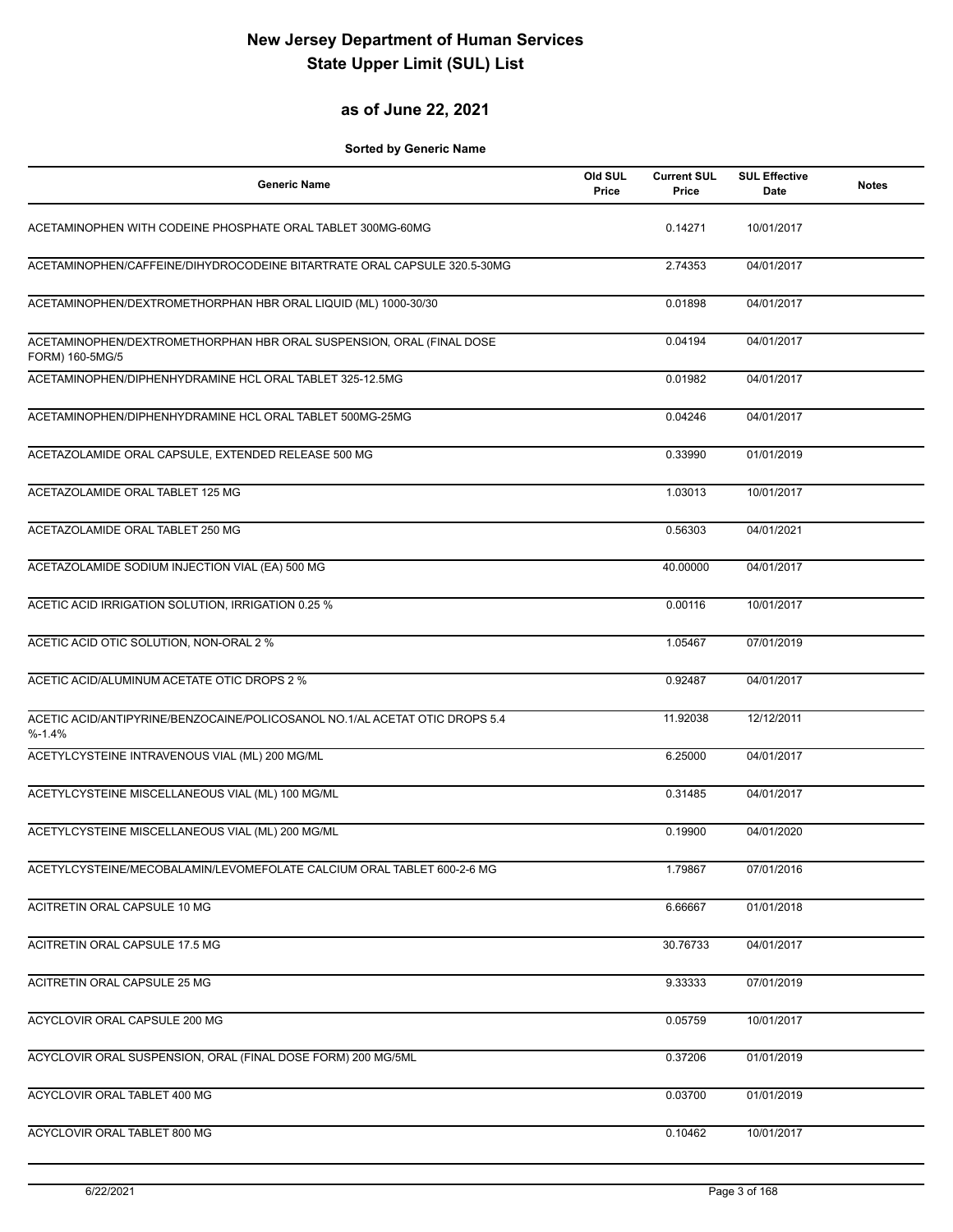### **as of June 22, 2021**

| <b>Generic Name</b>                                                 | Old SUL<br>Price | <b>Current SUL</b><br>Price | <b>SUL Effective</b><br>Date | <b>Notes</b> |
|---------------------------------------------------------------------|------------------|-----------------------------|------------------------------|--------------|
| ACYCLOVIR SODIUM INTRAVENOUS VIAL (ML) 50 MG/ML                     |                  | 0.43000                     | 04/01/2017                   |              |
| ACYCLOVIR TOPICAL CREAM (GRAM) 5 %                                  |                  | 111.35800                   | 10/01/2020                   |              |
| <b>ACYCLOVIR TOPICAL OINTMENT (GRAM) 5 %</b>                        | 1.94109          | 1.19400                     | 07/01/2021                   |              |
| ADAPALENE TOPICAL CREAM (GRAM) 0.1 %                                |                  | 2.88667                     | 01/01/2020                   |              |
| ADAPALENE TOPICAL GEL (GRAM) 0.1 %                                  |                  | 1.52333                     | 07/01/2018                   |              |
| ADAPALENE TOPICAL GEL (GRAM) 0.3 %                                  | 2.41889          | 1.71828                     | 07/01/2021                   |              |
| ADAPALENE TOPICAL GEL WITH PUMP (GRAM) 0.3 %                        |                  | 4.81072                     | 04/01/2017                   |              |
| ADAPALENE/BENZOYL PEROXIDE TOPICAL GEL WITH PUMP (GRAM) 0.1 %-2.5%  |                  | 1.24000                     | 07/01/2019                   |              |
| ADEFOVIR DIPIVOXIL ORAL TABLET 10 MG                                |                  | 22.80000                    | 07/01/2019                   |              |
| ADENOSINE INTRAVENOUS SYRINGE (ML) 3 MG/ML                          |                  | 6.50000                     | 04/01/2017                   |              |
| ADENOSINE INTRAVENOUS VIAL (ML) 3 MG/ML                             |                  | 2.75000                     | 04/01/2017                   |              |
| ADENOSINE INTRAVENOUS VIAL (ML) 3 MG/ML                             |                  | 3.09640                     | 04/01/2017                   |              |
| ALBENDAZOLE ORAL TABLET 200 MG                                      |                  | 46.93584                    | 04/01/2021                   |              |
| ALBUMIN HUMAN INTRAVENOUS INTRAVENOUS SOLUTION 25 %                 |                  | 1.14800                     | 04/01/2017                   |              |
| ALBUMIN HUMAN INTRAVENOUS INTRAVENOUS SOLUTION 5 %                  |                  | 0.25700                     | 04/01/2017                   |              |
| ALBUTEROL SULFATE INHALATION HFA AEROSOL WITH ADAPTER (GRAM) 90 MCG |                  | 2.01110                     | 10/01/2020                   |              |
| ALBUTEROL SULFATE INHALATION SOLUTION, NON-ORAL 5 MG/ML             |                  | 0.37880                     | 10/01/2017                   |              |
| ALBUTEROL SULFATE INHALATION VIAL, NEBULIZER (EA) 2.5 MG/0.5        |                  | 0.23782                     | 10/01/2017                   |              |
| ALBUTEROL SULFATE INHALATION VIAL, NEBULIZER (ML) 0.63MG/3ML        |                  | 0.11333                     | 01/01/2020                   |              |
| ALBUTEROL SULFATE INHALATION VIAL, NEBULIZER (ML) 1.25MG/3ML        |                  | 0.13760                     | 01/01/2019                   |              |
| ALBUTEROL SULFATE INHALATION VIAL, NEBULIZER (ML) 2.5 MG/3ML        |                  | 0.02600                     | 04/01/2017                   |              |
| ALBUTEROL SULFATE ORAL SYRUP 2 MG/5 ML                              |                  | 0.00661                     | 10/01/2017                   |              |
| ALBUTEROL SULFATE ORAL TABLET 2 MG                                  |                  | 3.01000                     | 07/01/2019                   |              |
| ALBUTEROL SULFATE ORAL TABLET 4 MG                                  |                  | 3.55114                     | 04/01/2017                   |              |
| ALBUTEROL SULFATE ORAL TABLET, EXTENDED RELEASE 12 HR 4 MG          |                  | 0.67335                     | 10/01/2017                   |              |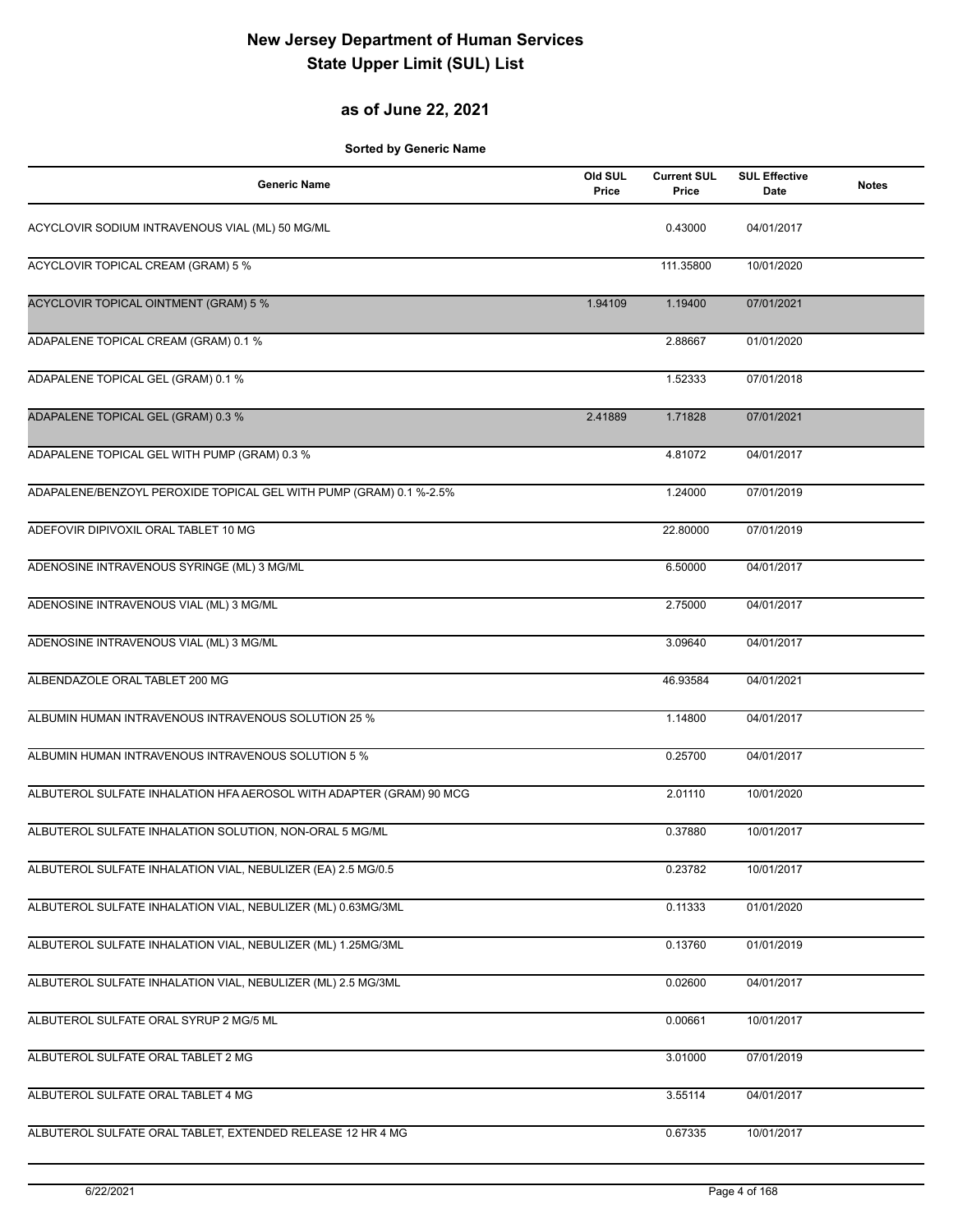#### **as of June 22, 2021**

| <b>Generic Name</b>                                         | Old SUL<br>Price | <b>Current SUL</b><br>Price | <b>SUL Effective</b><br>Date | <b>Notes</b> |
|-------------------------------------------------------------|------------------|-----------------------------|------------------------------|--------------|
| ALBUTEROL SULFATE ORAL TABLET, EXTENDED RELEASE 12 HR 8 MG  |                  | 1.23692                     | 10/01/2017                   |              |
| ALCLOMETASONE DIPROPIONATE TOPICAL CREAM (GRAM) 0.05 %      |                  | 0.24933                     | 04/01/2017                   |              |
| ALCLOMETASONE DIPROPIONATE TOPICAL OINTMENT (GRAM) 0.05 %   |                  | 0.89933                     | 01/01/2018                   |              |
| ALCOHOL ANTISEPTIC PADS TOPICAL PADS, MEDICATED (EA)        |                  | 0.01260                     | 04/01/2017                   |              |
| ALENDRONATE SODIUM ORAL SOLUTION, ORAL 70 MG/75ML           |                  | 0.32844                     | 04/01/2017                   |              |
| ALENDRONATE SODIUM ORAL TABLET 10 MG                        |                  | 0.13833                     | 07/01/2019                   |              |
| ALENDRONATE SODIUM ORAL TABLET 35 MG                        |                  | 0.21250                     | 01/01/2019                   |              |
| ALENDRONATE SODIUM ORAL TABLET 40 MG                        |                  | 5.27900                     | 04/01/2017                   |              |
| ALENDRONATE SODIUM ORAL TABLET 5 MG                         |                  | 0.13472                     | 04/01/2017                   |              |
| ALENDRONATE SODIUM ORAL TABLET 70 MG                        |                  | 0.13750                     | 01/01/2019                   |              |
| ALFENTANIL HCL INJECTION AMPUL (ML) 500 MCG/ML              |                  | 1.27000                     | 04/01/2017                   |              |
| ALFUZOSIN HCL ORAL TABLET, EXTENDED RELEASE 24 HR 10 MG     |                  | 0.06000                     | 01/01/2019                   |              |
| ALISKIREN HEMIFUMARATE ORAL TABLET 150 MG                   |                  | 5.26000                     | 10/01/2020                   |              |
| ALLOPURINOL ORAL TABLET 100 MG                              |                  | 0.01600                     | 01/01/2019                   |              |
| ALLOPURINOL ORAL TABLET 300 MG                              |                  | 0.03690                     | 01/01/2019                   |              |
| ALLOPURINOL SODIUM INTRAVENOUS VIAL (EA) 500 MG             |                  | 328.48038                   | 10/01/2017                   |              |
| ALMOTRIPTAN MALATE ORAL TABLET 12.5 MG                      |                  | 19.23583                    | 04/01/2019                   |              |
| ALMOTRIPTAN MALATE ORAL TABLET 6.25 MG                      |                  | 31.15933                    | 04/01/2017                   |              |
| ALOE VERA/PETROLATUM, HYDROPHILIC TOPICAL OINTMENT (GRAM)   |                  | 0.03508                     | 12/12/2011                   |              |
| ALOGLIPTIN BENZOATE ORAL TABLET 12.5 MG                     |                  | 5.28900                     | 06/27/2018                   |              |
| ALOGLIPTIN BENZOATE ORAL TABLET 25 MG                       | 5.11230          | 4.96513                     | 07/01/2021                   |              |
| ALOGLIPTIN BENZOATE ORAL TABLET 6.25 MG                     |                  | 5.81767                     | 04/01/2019                   |              |
| ALOGLIPTIN BENZOATE/METFORMIN HCL ORAL TABLET 12.5-1000     |                  | 1.75000                     | 01/01/2019                   |              |
| ALOGLIPTIN BENZOATE/METFORMIN HCL ORAL TABLET 12.5-500MG    |                  | 2.08333                     | 07/01/2018                   |              |
| ALOGLIPTIN BENZOATE/PIOGLITAZONE HCL ORAL TABLET 12.5-15 MG |                  | 6.50000                     | 04/01/2017                   |              |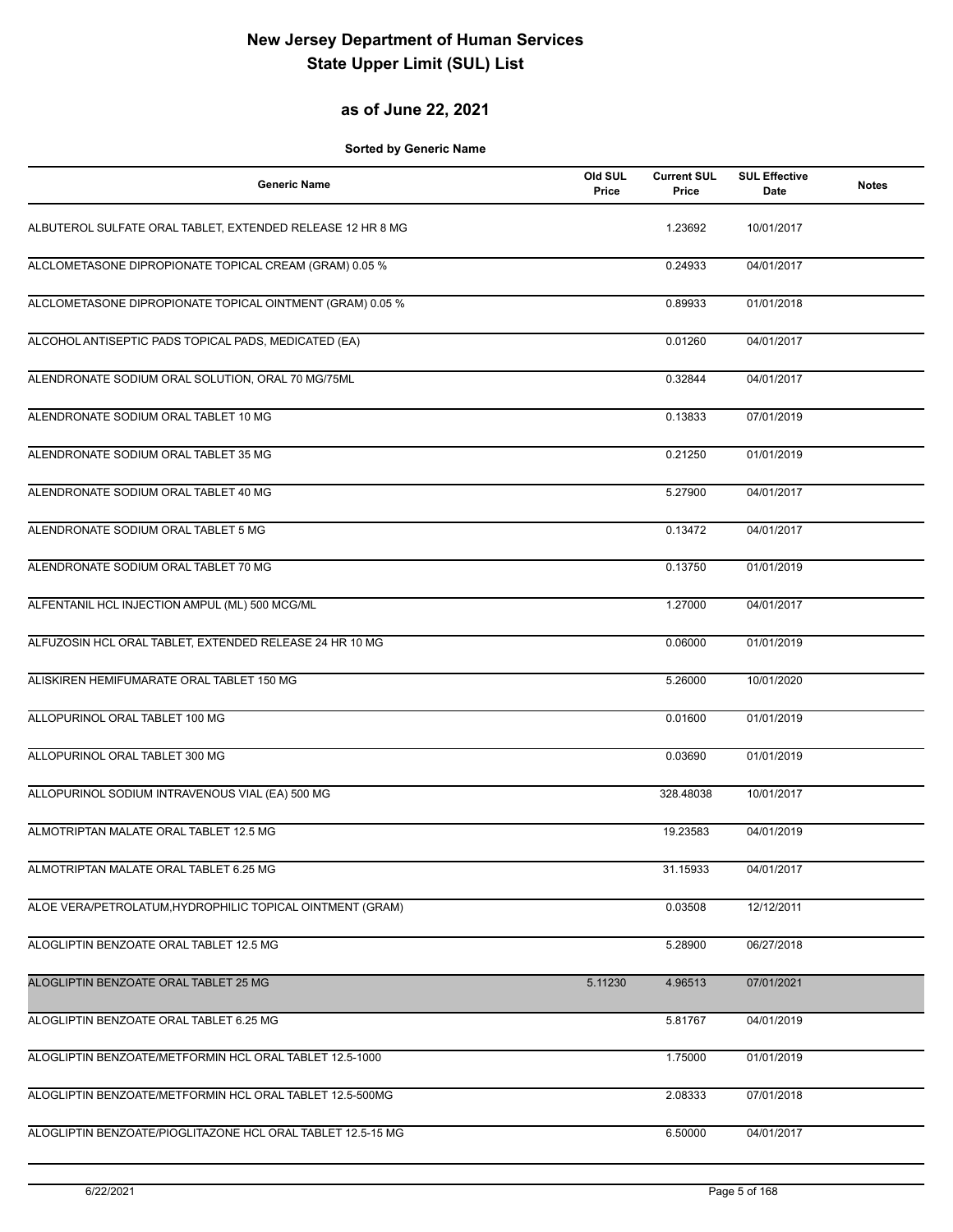#### **as of June 22, 2021**

| <b>Generic Name</b>                                                   | Old SUL<br>Price | <b>Current SUL</b><br>Price | <b>SUL Effective</b><br>Date | <b>Notes</b> |
|-----------------------------------------------------------------------|------------------|-----------------------------|------------------------------|--------------|
| ALOGLIPTIN BENZOATE/PIOGLITAZONE HCL ORAL TABLET 12.5-30 MG           |                  | 6.50000                     | 04/01/2017                   |              |
| ALOGLIPTIN BENZOATE/PIOGLITAZONE HCL ORAL TABLET 12.5-45 MG           |                  | 6.50000                     | 04/01/2017                   |              |
| ALOGLIPTIN BENZOATE/PIOGLITAZONE HCL ORAL TABLET 25 MG-15MG           |                  | 6.43761                     | 04/01/2017                   |              |
| ALOGLIPTIN BENZOATE/PIOGLITAZONE HCL ORAL TABLET 25 MG-30MG           |                  | 5.50767                     | 04/01/2017                   |              |
| ALOGLIPTIN BENZOATE/PIOGLITAZONE HCL ORAL TABLET 25 MG-45MG           |                  | 6.50000                     | 04/01/2017                   |              |
| ALOSETRON HCL ORAL TABLET 0.5 MG                                      |                  | 11.33200                    | 10/01/2020                   |              |
| ALOSETRON HCL ORAL TABLET 1 MG                                        |                  | 11.35072                    | 01/01/2021                   |              |
| ALPRAZOLAM ORAL TABLET 0.25 MG                                        |                  | 0.01235                     | 07/01/2017                   |              |
| ALPRAZOLAM ORAL TABLET 0.5 MG                                         |                  | 0.01310                     | 04/01/2017                   |              |
| ALPRAZOLAM ORAL TABLET 1 MG                                           |                  | 0.01759                     | 04/01/2017                   |              |
| ALPRAZOLAM ORAL TABLET 2 MG                                           |                  | 0.02370                     | 01/01/2019                   |              |
| ALPRAZOLAM ORAL TABLET, EXTENDED RELEASE 24 HR 0.5 MG                 |                  | 0.21530                     | 04/01/2017                   |              |
| ALPRAZOLAM ORAL TABLET, EXTENDED RELEASE 24 HR 1 MG                   |                  | 0.23533                     | 04/01/2018                   |              |
| ALPRAZOLAM ORAL TABLET, EXTENDED RELEASE 24 HR 2 MG                   |                  | 0.30378                     | 04/01/2017                   |              |
| ALPRAZOLAM ORAL TABLET, EXTENDED RELEASE 24 HR 3 MG                   |                  | 0.35572                     | 04/01/2017                   |              |
| ALPRAZOLAM ORAL TABLET, DISINTEGRATING 0.25 MG                        |                  | 1.07900                     | 04/01/2017                   |              |
| ALPRAZOLAM ORAL TABLET.DISINTEGRATING 0.5 MG                          |                  | 1.29110                     | 04/01/2017                   |              |
| ALPRAZOLAM ORAL TABLET, DISINTEGRATING 1 MG                           |                  | 1.75483                     | 04/01/2017                   |              |
| ALPRAZOLAM ORAL TABLET, DISINTEGRATING 2 MG                           |                  | 3.04980                     | 04/01/2017                   |              |
| ALPROSTADIL INJECTION VIAL (ML) 500 MCG/ML                            |                  | 40.58800                    | 04/01/2017                   |              |
| ALUMINUM CHLORIDE TOPICAL SOLUTION, NON-ORAL 20 %                     |                  | 0.19526                     | 12/12/2011                   |              |
| ALUMINUM HYDROXIDE ORAL SUSPENSION, ORAL (FINAL DOSE FORM) 320 MG/5ML |                  | 0.00715                     | 04/01/2017                   |              |
| ALUMINUM HYDROXIDE ORAL SUSPENSION, ORAL (FINAL DOSE FORM) 600MG/5ML  |                  | 0.01558                     | 12/12/2011                   |              |
| AMANTADINE HCL ORAL CAPSULE 100 MG                                    |                  | 0.19742                     | 04/01/2020                   |              |
| AMANTADINE HCL ORAL SOLUTION, ORAL 50 MG/5 ML                         |                  | 0.01500                     | 04/01/2021                   |              |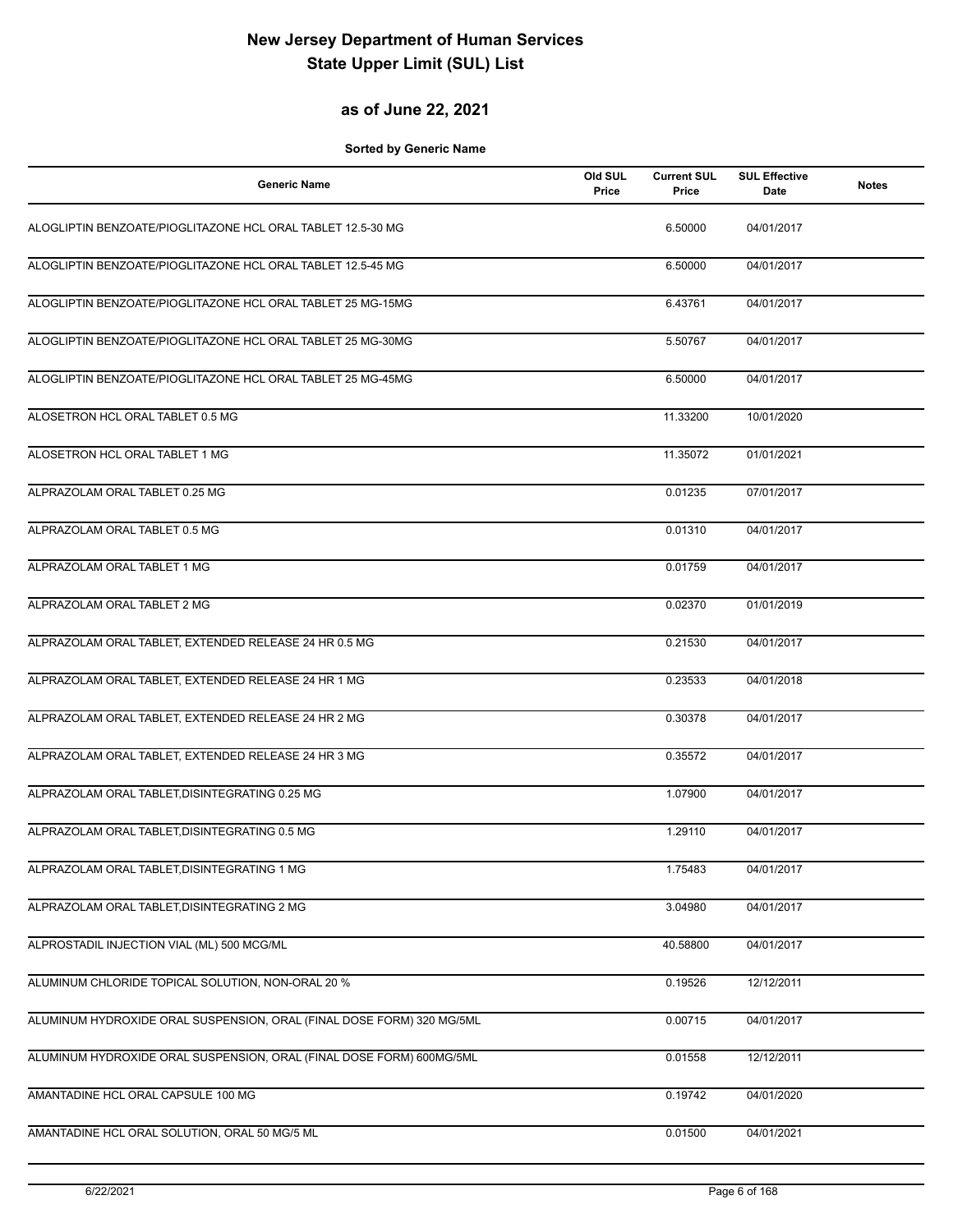### **as of June 22, 2021**

| <b>Generic Name</b>                                      | Old SUL<br>Price | <b>Current SUL</b><br>Price | <b>SUL Effective</b><br>Date | <b>Notes</b> |
|----------------------------------------------------------|------------------|-----------------------------|------------------------------|--------------|
| AMANTADINE HCL ORAL TABLET 100 MG                        |                  | 0.13100                     | 10/01/2019                   |              |
| AMCINONIDE TOPICAL CREAM (GRAM) 0.1 %                    |                  | 0.90433                     | 10/01/2017                   |              |
| AMCINONIDE TOPICAL LOTION (ML) 0.1 %                     |                  | 4.52400                     | 04/01/2017                   |              |
| AMCINONIDE TOPICAL OINTMENT (GRAM) 0.1 %                 |                  | 5.40000                     | 04/01/2017                   |              |
| AMIFOSTINE CRYSTALLINE INTRAVENOUS VIAL (EA) 500 MG      |                  | 451.93333                   | 04/01/2017                   |              |
| AMIKACIN SULFATE INJECTION VIAL (ML) 1000MG/4ML          |                  | 1.82500                     | 04/01/2017                   |              |
| AMIKACIN SULFATE INJECTION VIAL (ML) 500 MG/2ML          |                  | 1.85000                     | 04/01/2017                   |              |
| AMILORIDE HCL ORAL TABLET 5 MG                           |                  | 0.14880                     | 01/01/2020                   |              |
| AMILORIDE HCL/HYDROCHLOROTHIAZIDE ORAL TABLET 5 MG-50 MG |                  | 0.02663                     | 10/01/2017                   |              |
| AMINOCAPROIC ACID INTRAVENOUS VIAL (ML) 250 MG/ML        |                  | 0.05624                     | 10/01/2017                   |              |
| AMINOCAPROIC ACID ORAL SOLUTION, ORAL 250 MG/ML          |                  | 1.11854                     | 12/12/2011                   |              |
| AMINOCAPROIC ACID ORAL TABLET 500 MG                     |                  | 1.56704                     | 12/12/2011                   |              |
| AMINOPHYLLINE INTRAVENOUS VIAL (ML) 250MG/10ML           |                  | 1.12000                     | 04/01/2017                   |              |
| AMINOPHYLLINE INTRAVENOUS VIAL (ML) 500MG/20ML           |                  | 0.32000                     | 04/01/2017                   |              |
| AMINOPHYLLINE ORAL TABLET 100 MG                         |                  | 0.03208                     | 12/12/2011                   |              |
| AMIODARONE HCL INTRAVENOUS SYRINGE (ML) 150 MG/3ML       |                  | 4.33333                     | 04/01/2017                   |              |
| AMIODARONE HCL INTRAVENOUS VIAL (ML) 50 MG/ML            |                  | 0.63518                     | 04/01/2017                   |              |
| AMIODARONE HCL ORAL TABLET 100 MG                        |                  | 1.69500                     | 10/01/2020                   |              |
| AMIODARONE HCL ORAL TABLET 200 MG                        |                  | 0.07850                     | 01/01/2019                   |              |
| AMIODARONE HCL ORAL TABLET 400 MG                        |                  | 2.63667                     | 04/01/2017                   |              |
| AMITRIPTYLINE HCL ORAL TABLET 10 MG                      |                  | 0.01779                     | 10/01/2017                   |              |
| AMITRIPTYLINE HCL ORAL TABLET 100 MG                     |                  | 0.28650                     | 07/01/2019                   |              |
| AMITRIPTYLINE HCL ORAL TABLET 150 MG                     |                  | 0.29900                     | 01/01/2020                   |              |
| AMITRIPTYLINE HCL ORAL TABLET 25 MG                      |                  | 0.04490                     | 01/01/2019                   |              |
| AMITRIPTYLINE HCL ORAL TABLET 50 MG                      |                  | 0.08705                     | 07/01/2019                   |              |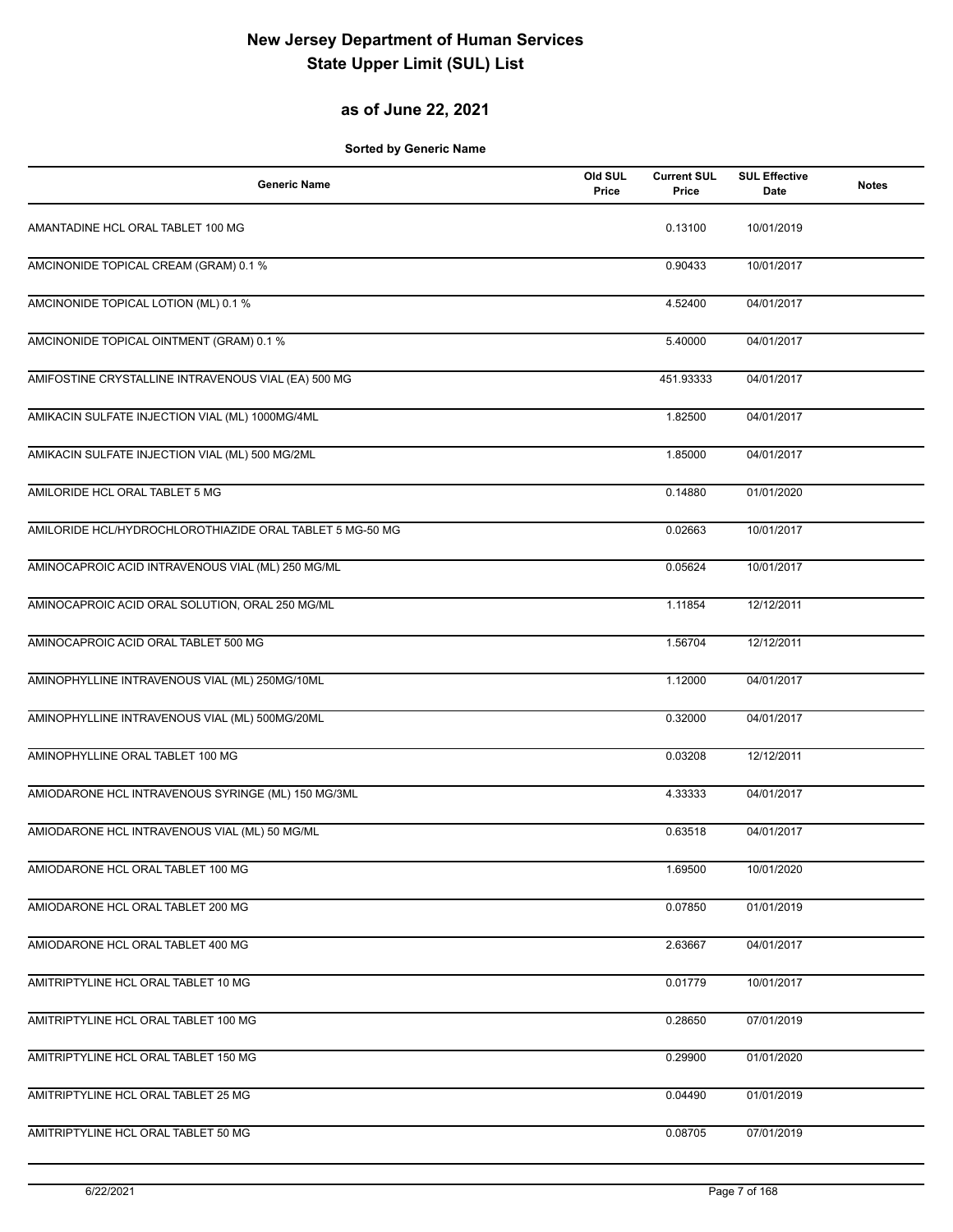### **as of June 22, 2021**

| <b>Generic Name</b>                                             | Old SUL<br>Price | <b>Current SUL</b><br>Price | <b>SUL Effective</b><br>Date | <b>Notes</b> |
|-----------------------------------------------------------------|------------------|-----------------------------|------------------------------|--------------|
| AMITRIPTYLINE HCL ORAL TABLET 75 MG                             |                  | 0.20000                     | 10/01/2020                   |              |
| AMITRIPTYLINE HCL/CHLORDIAZEPOXIDE ORAL TABLET 12.5MG-5MG       |                  | 0.50211                     | 10/01/2017                   |              |
| AMITRIPTYLINE HCL/CHLORDIAZEPOXIDE ORAL TABLET 25 MG-10MG       |                  | 1.58180                     | 10/01/2017                   |              |
| AMLODIPINE BESYLATE ORAL TABLET 10 MG                           |                  | 0.01200                     | 04/01/2017                   |              |
| AMLODIPINE BESYLATE ORAL TABLET 2.5 MG                          |                  | 0.01252                     | 04/01/2017                   |              |
| AMLODIPINE BESYLATE ORAL TABLET 5 MG                            |                  | 0.01000                     | 04/01/2017                   |              |
| AMLODIPINE BESYLATE/ATORVASTATIN CALCIUM ORAL TABLET 10 MG-10MG |                  | 1.46667                     | 01/01/2020                   |              |
| AMLODIPINE BESYLATE/ATORVASTATIN CALCIUM ORAL TABLET 10 MG-20MG |                  | 1.99467                     | 01/01/2019                   |              |
| AMLODIPINE BESYLATE/ATORVASTATIN CALCIUM ORAL TABLET 10 MG-40MG |                  | 2.88600                     | 04/01/2020                   |              |
| AMLODIPINE BESYLATE/ATORVASTATIN CALCIUM ORAL TABLET 10 MG-80MG |                  | 5.53825                     | 04/01/2017                   |              |
| AMLODIPINE BESYLATE/ATORVASTATIN CALCIUM ORAL TABLET 2.5MG-10MG |                  | 4.34266                     | 04/01/2017                   |              |
| AMLODIPINE BESYLATE/ATORVASTATIN CALCIUM ORAL TABLET 2.5MG-20MG |                  | 4.82300                     | 04/01/2020                   |              |
| AMLODIPINE BESYLATE/ATORVASTATIN CALCIUM ORAL TABLET 2.5MG-40MG |                  | 6.03400                     | 04/01/2017                   |              |
| AMLODIPINE BESYLATE/ATORVASTATIN CALCIUM ORAL TABLET 5 MG-10 MG |                  | 2.91367                     | 04/01/2017                   |              |
| AMLODIPINE BESYLATE/ATORVASTATIN CALCIUM ORAL TABLET 5 MG-20 MG |                  | 2.74000                     | 07/01/2018                   |              |
| AMLODIPINE BESYLATE/ATORVASTATIN CALCIUM ORAL TABLET 5 MG-40 MG |                  | 3.09133                     | 04/01/2020                   |              |
| AMLODIPINE BESYLATE/ATORVASTATIN CALCIUM ORAL TABLET 5 MG-80 MG |                  | 3.28900                     | 07/01/2019                   |              |
| AMLODIPINE BESYLATE/BENAZEPRIL HCL ORAL CAPSULE 10 MG-20MG      |                  | 0.07250                     | 10/01/2017                   |              |
| AMLODIPINE BESYLATE/BENAZEPRIL HCL ORAL CAPSULE 10 MG-40MG      |                  | 0.13100                     | 01/01/2020                   |              |
| AMLODIPINE BESYLATE/BENAZEPRIL HCL ORAL CAPSULE 2.5MG-10MG      |                  | 0.05000                     | 07/01/2018                   |              |
| AMLODIPINE BESYLATE/BENAZEPRIL HCL ORAL CAPSULE 5 MG-10 MG      |                  | 0.07450                     | 10/01/2018                   |              |
| AMLODIPINE BESYLATE/BENAZEPRIL HCL ORAL CAPSULE 5 MG-20 MG      |                  | 0.07850                     | 01/01/2019                   |              |
| AMLODIPINE BESYLATE/BENAZEPRIL HCL ORAL CAPSULE 5 MG-40 MG      |                  | 0.11005                     | 10/01/2017                   |              |
| AMLODIPINE BESYLATE/OLMESARTAN MEDOXOMIL ORAL TABLET 10 MG-20MG |                  | 0.31333                     | 01/01/2020                   |              |
| AMLODIPINE BESYLATE/OLMESARTAN MEDOXOMIL ORAL TABLET 10 MG-40MG |                  | 0.49867                     | 07/01/2019                   |              |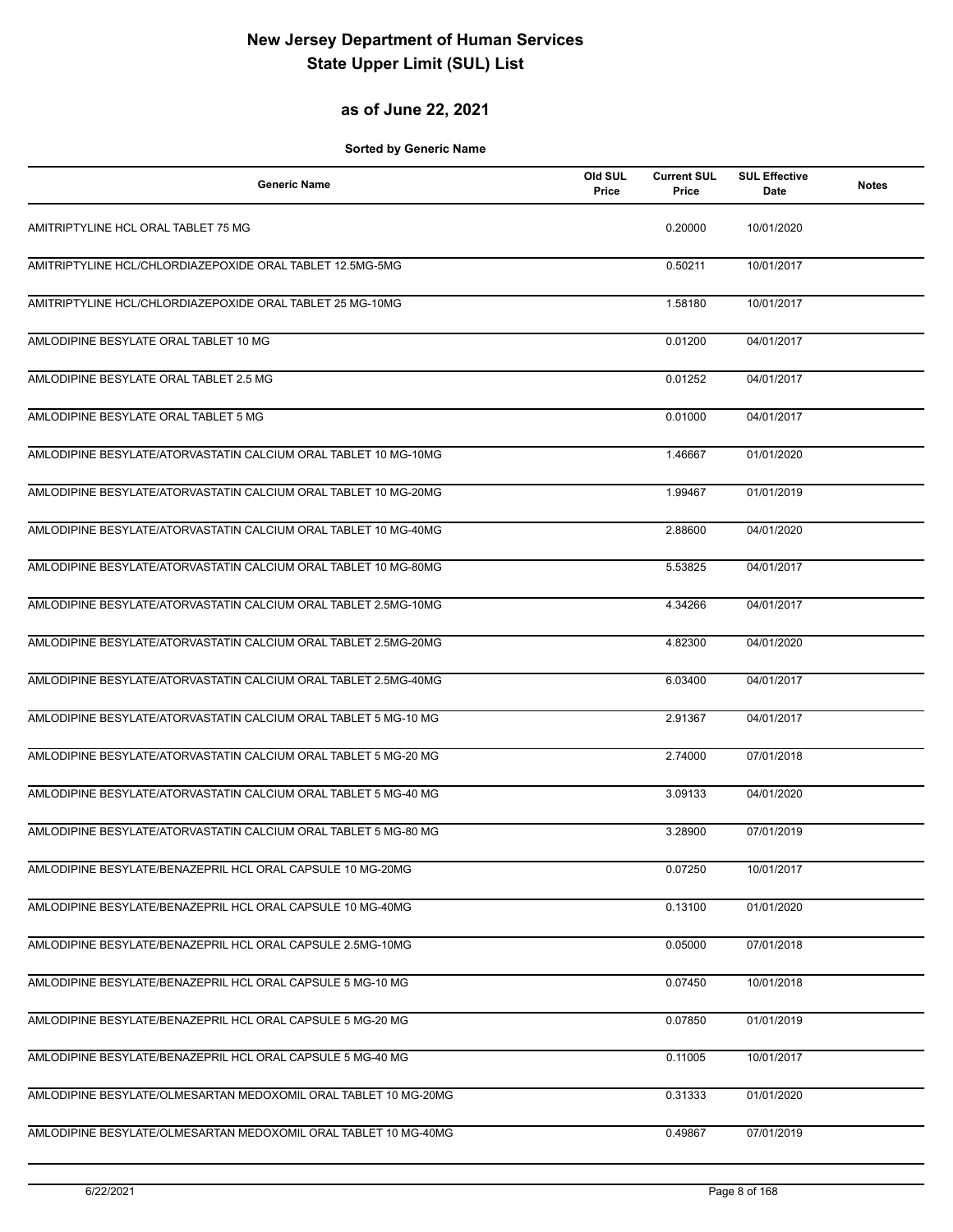#### **as of June 22, 2021**

| <b>Generic Name</b>                                                      | Old SUL<br>Price | <b>Current SUL</b><br>Price | <b>SUL Effective</b><br>Date | <b>Notes</b> |
|--------------------------------------------------------------------------|------------------|-----------------------------|------------------------------|--------------|
| AMLODIPINE BESYLATE/OLMESARTAN MEDOXOMIL ORAL TABLET 5 MG-20 MG          |                  | 0.36000                     | 04/01/2019                   |              |
| AMLODIPINE BESYLATE/OLMESARTAN MEDOXOMIL ORAL TABLET 5 MG-40 MG          |                  | 0.68867                     | 07/01/2018                   |              |
| AMLODIPINE BESYLATE/VALSARTAN ORAL TABLET 10MG-160MG                     |                  | 0.34522                     | 01/01/2020                   |              |
| AMLODIPINE BESYLATE/VALSARTAN ORAL TABLET 10MG-320MG                     |                  | 0.43333                     | 01/01/2018                   |              |
| AMLODIPINE BESYLATE/VALSARTAN ORAL TABLET 5 MG-160MG                     |                  | 0.25000                     | 01/01/2019                   |              |
| AMLODIPINE BESYLATE/VALSARTAN ORAL TABLET 5 MG-320MG                     |                  | 0.38367                     | 04/01/2017                   |              |
| AMLODIPINE BESYLATE/VALSARTAN/HYDROCHLOROTHIAZIDE ORAL TABLET 10-160-25  |                  | 0.91533                     | 07/01/2018                   |              |
| AMLODIPINE BESYLATE/VALSARTAN/HYDROCHLOROTHIAZIDE ORAL TABLET 10-320-25  |                  | 0.94467                     | 07/01/2019                   |              |
| AMLODIPINE BESYLATE/VALSARTAN/HYDROCHLOROTHIAZIDE ORAL TABLET 10MG-160MG |                  | 1.15000                     | 10/01/2020                   |              |
| AMLODIPINE BESYLATE/VALSARTAN/HYDROCHLOROTHIAZIDE ORAL TABLET 5-160-12.5 |                  | 1.73200                     | 10/01/2017                   |              |
| AMLODIPINE BESYLATE/VALSARTAN/HYDROCHLOROTHIAZIDE ORAL TABLET 5-160-25MG |                  | 3.41652                     | 04/01/2017                   |              |
| AMMONIA INHALATION AMPUL (EA) 15 % (W/V)                                 |                  | 0.36033                     | 04/01/2017                   |              |
| AMMONIUM IODIDE/POTASSIUM IODIDE TOPICAL TINCTURE                        |                  | 0.06339                     | 04/01/2017                   |              |
| AMMONIUM LACTATE TOPICAL CREAM (GRAM) 12 %                               |                  | 0.03572                     | 10/01/2017                   |              |
| AMMONIUM LACTATE TOPICAL LOTION (GRAM) 12 %                              |                  | 0.01927                     | 10/01/2017                   |              |
| AMOXAPINE ORAL TABLET 100 MG                                             |                  | 0.78908                     | 10/01/2017                   |              |
| AMOXAPINE ORAL TABLET 150 MG                                             |                  | 0.86368                     | 10/01/2017                   |              |
| AMOXAPINE ORAL TABLET 25 MG                                              |                  | 0.46980                     | 04/01/2017                   |              |
| AMOXAPINE ORAL TABLET 50 MG                                              |                  | 0.30823                     | 10/01/2017                   |              |
| AMOXICILLIN ORAL CAPSULE 250 MG                                          |                  | 0.04196                     | 10/01/2018                   |              |
| AMOXICILLIN ORAL CAPSULE 500 MG                                          |                  | 0.04400                     | 04/01/2017                   |              |
| AMOXICILLIN ORAL SUSPENSION, RECONSTITUTED, ORAL (ML) 125 MG/5ML         |                  | 0.01562                     | 04/01/2017                   |              |
| AMOXICILLIN ORAL SUSPENSION, RECONSTITUTED, ORAL (ML) 200 MG/5ML         |                  | 0.01730                     | 01/01/2019                   |              |
| AMOXICILLIN ORAL SUSPENSION, RECONSTITUTED, ORAL (ML) 250 MG/5ML         |                  | 0.01073                     | 10/01/2017                   |              |
| AMOXICILLIN ORAL SUSPENSION, RECONSTITUTED, ORAL (ML) 400 MG/5ML         |                  | 0.01500                     | 04/01/2017                   |              |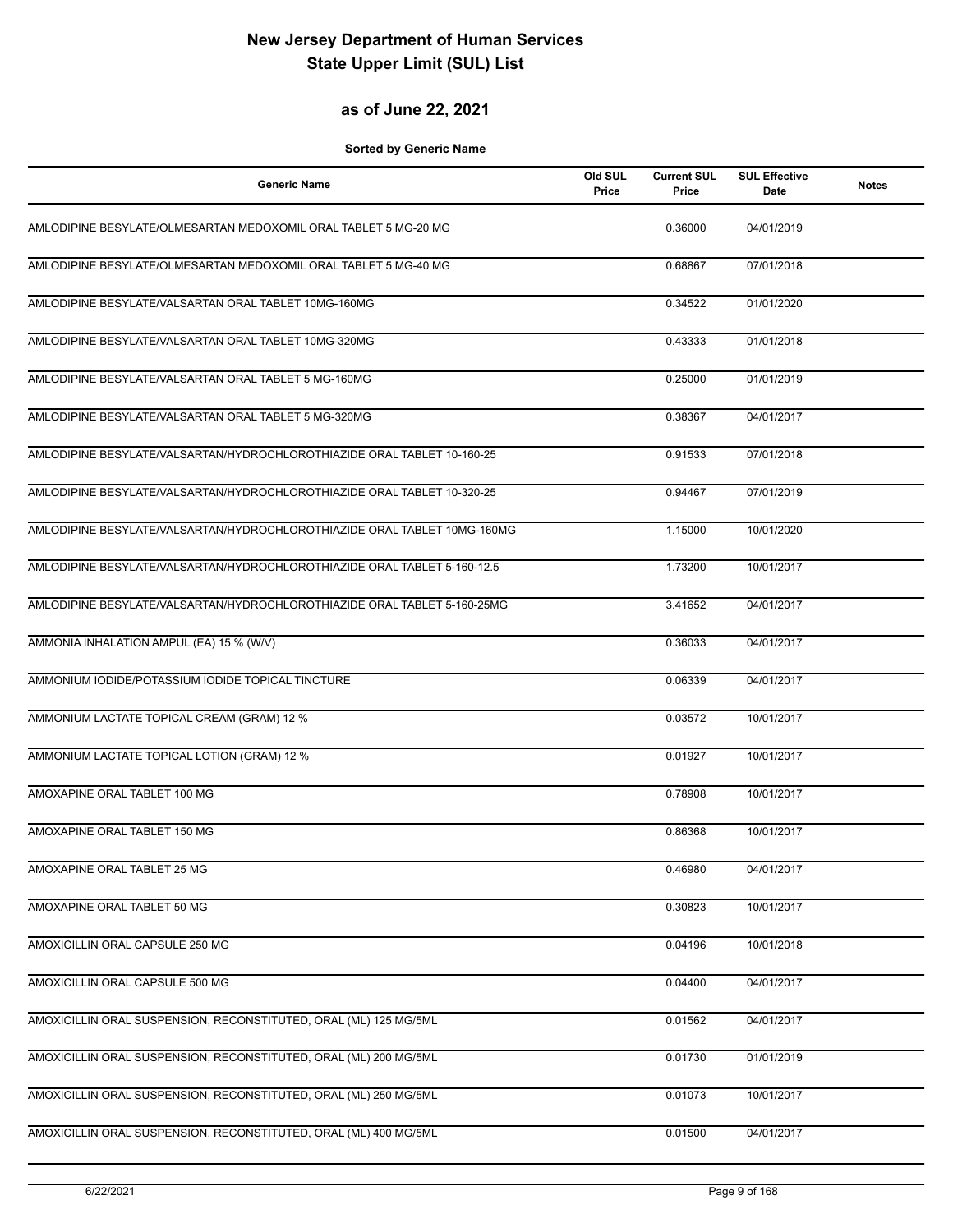### **as of June 22, 2021**

| <b>Generic Name</b>                                                                       | Old SUL<br>Price | <b>Current SUL</b><br>Price | <b>SUL Effective</b><br>Date | <b>Notes</b> |
|-------------------------------------------------------------------------------------------|------------------|-----------------------------|------------------------------|--------------|
| AMOXICILLIN ORAL TABLET 500 MG                                                            |                  | 0.13970                     | 10/01/2017                   |              |
| AMOXICILLIN ORAL TABLET 875 MG                                                            |                  | 0.08090                     | 01/01/2019                   |              |
| AMOXICILLIN ORAL TABLET, CHEWABLE 125 MG                                                  |                  | 0.06958                     | 10/01/2017                   |              |
| AMOXICILLIN ORAL TABLET, CHEWABLE 200 MG                                                  |                  | 0.21346                     | 12/12/2011                   |              |
| AMOXICILLIN ORAL TABLET, CHEWABLE 250 MG                                                  |                  | 0.23706                     | 04/01/2017                   |              |
| AMOXICILLIN ORAL TABLET, CHEWABLE 400 MG                                                  |                  | 0.53654                     | 12/12/2011                   |              |
| AMOXICILLIN/POTASSIUM CLAVULANATE ORAL SUSPENSION, RECONSTITUTED, ORAL (ML)<br>200-28.5/5 |                  | 0.03290                     | 01/01/2018                   |              |
| AMOXICILLIN/POTASSIUM CLAVULANATE ORAL SUSPENSION, RECONSTITUTED, ORAL (ML)<br>250-62.5/5 | 0.39560          | 0.37993                     | 07/01/2021                   |              |
| AMOXICILLIN/POTASSIUM CLAVULANATE ORAL SUSPENSION, RECONSTITUTED, ORAL (ML)<br>400-57MG/5 |                  | 0.03480                     | 01/01/2019                   |              |
| AMOXICILLIN/POTASSIUM CLAVULANATE ORAL SUSPENSION, RECONSTITUTED, ORAL (ML)<br>600-42.9/5 |                  | 0.04888                     | 01/01/2019                   |              |
| AMOXICILLIN/POTASSIUM CLAVULANATE ORAL TABLET 250-125 MG                                  |                  | 2.88800                     | 10/01/2020                   |              |
| AMOXICILLIN/POTASSIUM CLAVULANATE ORAL TABLET 500-125 MG                                  |                  | 0.17600                     | 01/01/2019                   |              |
| AMOXICILLIN/POTASSIUM CLAVULANATE ORAL TABLET 875-125 MG                                  |                  | 0.10250                     | 01/01/2019                   |              |
| AMOXICILLIN/POTASSIUM CLAVULANATE ORAL TABLET, CHEWABLE 200-28.5MG                        |                  | 0.17162                     | 10/01/2017                   |              |
| AMOXICILLIN/POTASSIUM CLAVULANATE ORAL TABLET, CHEWABLE 400-57MG                          |                  | 0.93867                     | 10/01/2017                   |              |
| AMOXICILLIN/POTASSIUM CLAVULANATE ORAL TABLET, EXTENDED RELEASE 12 HR<br>1000-62.5        |                  | 2.48970                     | 04/01/2017                   |              |
| AMPHETAMINE SULFATE ORAL TABLET 10 MG                                                     |                  | 5.25000                     | 04/01/2020                   |              |
| AMPHOTERICIN B INJECTION VIAL (EA) 50 MG                                                  |                  | 38.00000                    | 04/01/2017                   |              |
| AMPICILLIN SODIUM INJECTION VIAL (EA) 1 G                                                 |                  | 4.84500                     | 04/01/2017                   |              |
| AMPICILLIN SODIUM INJECTION VIAL (EA) 10 G                                                |                  | 11.37970                    | 10/01/2017                   |              |
| AMPICILLIN SODIUM INJECTION VIAL (EA) 125 MG                                              |                  | 4.17600                     | 04/01/2017                   |              |
| AMPICILLIN SODIUM INJECTION VIAL (EA) 2 G                                                 |                  | 2.55100                     | 04/01/2019                   |              |
| AMPICILLIN SODIUM INJECTION VIAL (EA) 250 MG                                              |                  | 1.84500                     | 04/01/2017                   |              |
| AMPICILLIN SODIUM INJECTION VIAL (EA) 500 MG                                              |                  | 2.37000                     | 04/01/2017                   |              |
| AMPICILLIN SODIUM INTRAVENOUS VIAL WITH THREADED PORT (EA) 1 G                            |                  | 13.10000                    | 04/01/2017                   |              |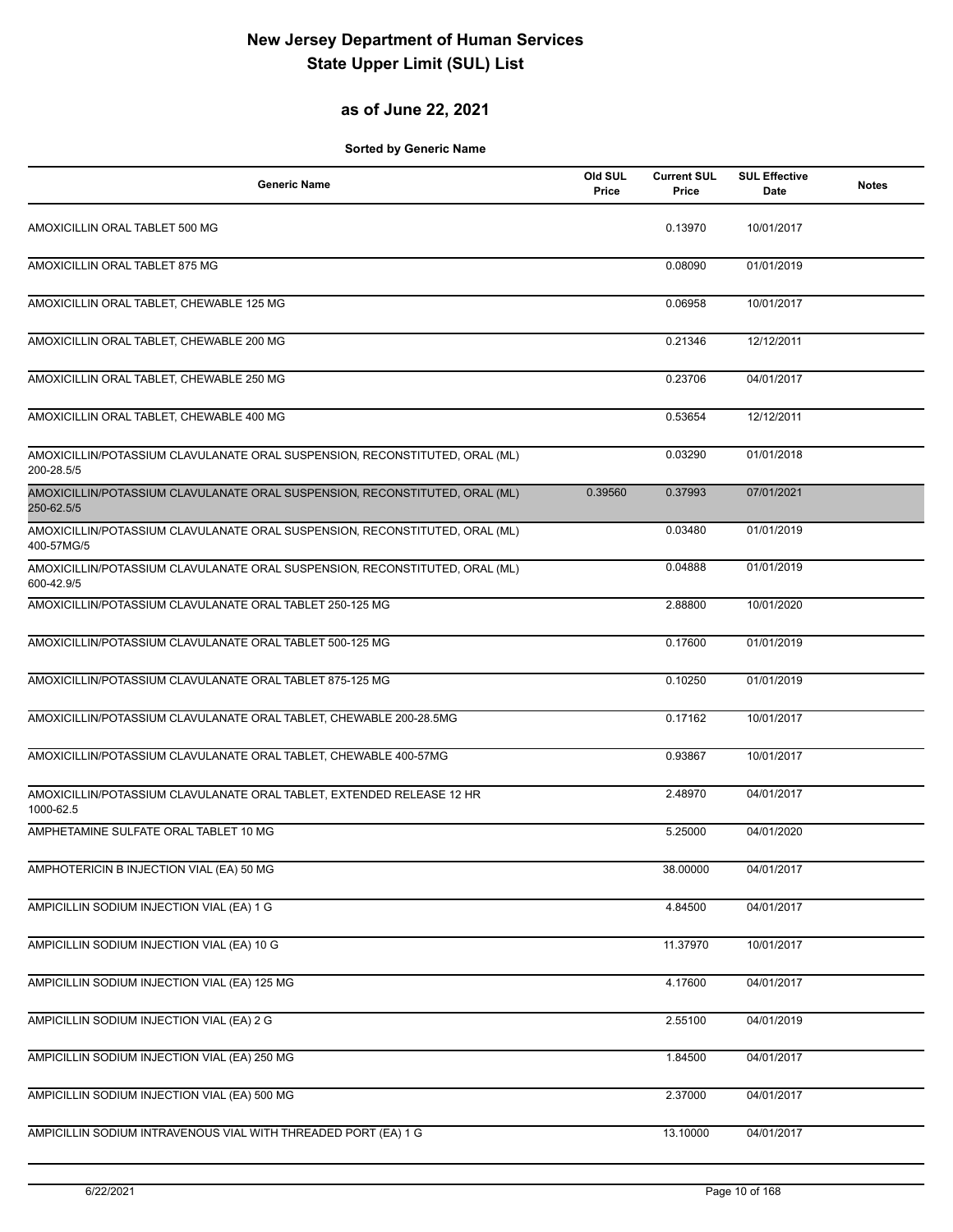#### **as of June 22, 2021**

| <b>Generic Name</b>                                                                             | Old SUL<br>Price | <b>Current SUL</b><br>Price | <b>SUL Effective</b><br>Date | <b>Notes</b> |
|-------------------------------------------------------------------------------------------------|------------------|-----------------------------|------------------------------|--------------|
| AMPICILLIN SODIUM INTRAVENOUS VIAL WITH THREADED PORT (EA) 2 G                                  |                  | 25.41000                    | 04/01/2017                   |              |
| AMPICILLIN SODIUM/SULBACTAM SODIUM INJECTION VIAL (EA) 1.5 G                                    |                  | 3.74865                     | 10/01/2017                   |              |
| AMPICILLIN SODIUM/SULBACTAM SODIUM INJECTION VIAL (EA) 15 G                                     |                  | 21.86000                    | 04/01/2017                   |              |
| AMPICILLIN SODIUM/SULBACTAM SODIUM INJECTION VIAL (EA) 3 G                                      |                  | 2.50000                     | 01/01/2018                   |              |
| AMPICILLIN SODIUM/SULBACTAM SODIUM INTRAVENOUS VIAL WITH THREADED PORT (EA)<br>1.5 <sub>G</sub> |                  | 5.59500                     | 12/12/2011                   |              |
| AMPICILLIN SODIUM/SULBACTAM SODIUM INTRAVENOUS VIAL WITH THREADED PORT (EA)<br>3 G              |                  | 9.24000                     | 12/12/2011                   |              |
| AMPICILLIN TRIHYDRATE ORAL CAPSULE 250 MG                                                       |                  | 0.06979                     | 04/01/2017                   |              |
| AMPICILLIN TRIHYDRATE ORAL CAPSULE 500 MG                                                       |                  | 0.12460                     | 04/01/2017                   |              |
| AMPICILLIN TRIHYDRATE ORAL SUSPENSION, RECONSTITUTED, ORAL (ML) 125 MG/5ML                      |                  | 0.05412                     | 10/01/2017                   |              |
| AMPICILLIN TRIHYDRATE ORAL SUSPENSION, RECONSTITUTED, ORAL (ML) 250 MG/5ML                      |                  | 0.10800                     | 04/01/2017                   |              |
| ANAGRELIDE HCL ORAL CAPSULE 0.5 MG                                                              |                  | 0.22598                     | 10/01/2017                   |              |
| ANAGRELIDE HCL ORAL CAPSULE 1 MG                                                                |                  | 0.25164                     | 10/01/2017                   |              |
| ANASTROZOLE ORAL TABLET 1 MG                                                                    |                  | 0.04000                     | 01/01/2019                   |              |
| ANTIPYRINE/BENZOCAINE/GLYCERIN OTIC DROPS 5.4 %-1.4%                                            |                  | 0.72000                     | 12/12/2011                   |              |
| ANTIVENIN, LATRODECTUS MACTANS INJECTION VIAL (EA) 6000 UNIT                                    |                  | 27.71000                    | 04/01/2017                   |              |
| ANTIVENIN, MICRURUS FULVIUS INJECTION VIAL (EA)                                                 |                  | 4950.00000                  | 04/01/2017                   |              |
| APRACLONIDINE HCL OPHTHALMIC DROPS 0.5 %                                                        | 11.66343         | 10.09000                    | 07/01/2021                   |              |
| APREPITANT ORAL CAPSULE 125 MG                                                                  |                  | 254.70833                   | 04/01/2017                   |              |
| APREPITANT ORAL CAPSULE 40 MG                                                                   |                  | 87.94800                    | 04/01/2017                   |              |
| APREPITANT ORAL CAPSULE 80 MG                                                                   |                  | 163.00833                   | 04/01/2017                   |              |
| APREPITANT ORAL CAPSULE, DOSE PACK 125MG-80MG                                                   |                  | 192.33000                   | 04/01/2017                   |              |
| ARGATROBAN IN 0.9 % SODIUM CHLORIDE INTRAVENOUS INTRAVENOUS SOLUTION<br>250MG/250               |                  | 3.17800                     | 04/01/2017                   |              |
| ARGATROBAN IN 0.9 % SODIUM CHLORIDE INTRAVENOUS VIAL (ML) 125 MG/125                            |                  | 4.53944                     | 04/01/2017                   |              |
| ARGATROBAN IN 0.9 % SODIUM CHLORIDE INTRAVENOUS VIAL (ML) 50 MG/50ML                            |                  | 3.96000                     | 04/01/2017                   |              |
| ARGATROBAN IN SODIUM CHLORIDE, ISO-OSMOTIC INTRAVENOUS VIAL (ML) 50 MG/50ML                     |                  | 4.40000                     | 04/01/2017                   |              |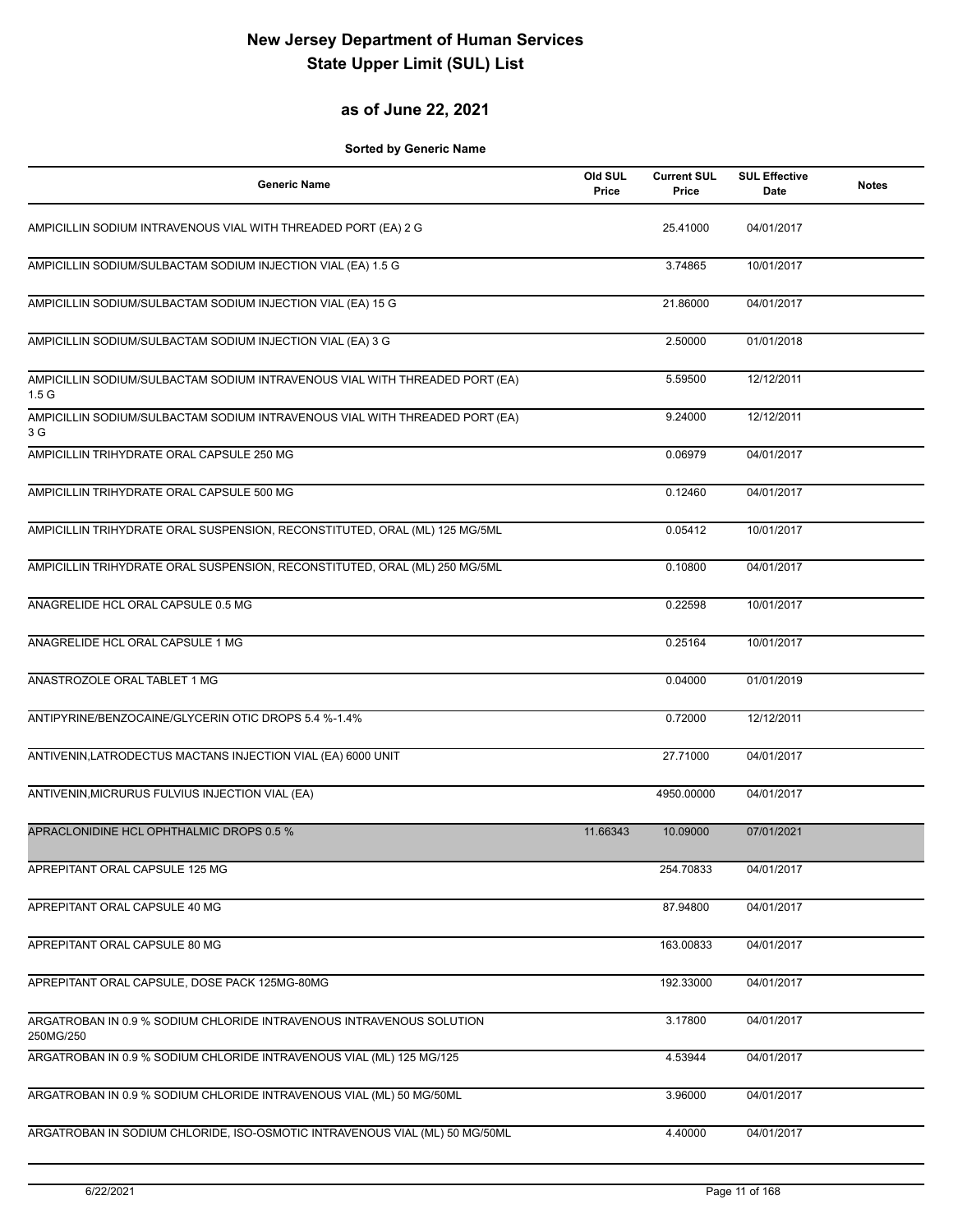### **as of June 22, 2021**

| <b>Generic Name</b>                                          | Old SUL<br>Price | <b>Current SUL</b><br>Price | <b>SUL Effective</b><br>Date | <b>Notes</b> |
|--------------------------------------------------------------|------------------|-----------------------------|------------------------------|--------------|
| ARGATROBAN INTRAVENOUS VIAL (ML) 100 MG/ML                   |                  | 204.00000                   | 04/01/2017                   |              |
| ARIPIPRAZOLE ORAL SOLUTION, ORAL 1 MG/ML                     |                  | 1.45920                     | 10/01/2019                   |              |
| ARIPIPRAZOLE ORAL TABLET 10 MG                               |                  | 0.07267                     | 01/01/2019                   |              |
| ARIPIPRAZOLE ORAL TABLET 15 MG                               |                  | 0.09600                     | 01/01/2019                   |              |
| ARIPIPRAZOLE ORAL TABLET 2 MG                                |                  | 0.08967                     | 01/01/2019                   |              |
| ARIPIPRAZOLE ORAL TABLET 20 MG                               |                  | 0.11000                     | 01/01/2019                   |              |
| ARIPIPRAZOLE ORAL TABLET 30 MG                               |                  | 0.13300                     | 01/01/2019                   |              |
| ARIPIPRAZOLE ORAL TABLET 5 MG                                |                  | 0.06633                     | 01/01/2019                   |              |
| ARIPIPRAZOLE ORAL TABLET, DISINTEGRATING 10 MG               |                  | 30.63466                    | 04/01/2017                   |              |
| ARIPIPRAZOLE ORAL TABLET, DISINTEGRATING 15 MG               |                  | 30.63466                    | 04/01/2017                   |              |
| ARMODAFINIL ORAL TABLET 150 MG                               |                  | 1.23167                     | 01/01/2019                   |              |
| ARMODAFINIL ORAL TABLET 200 MG                               |                  | 1.27067                     | 04/01/2020                   |              |
| ARMODAFINIL ORAL TABLET 250 MG                               |                  | 1.01900                     | 07/01/2018                   |              |
| ARMODAFINIL ORAL TABLET 50 MG                                |                  | 0.43671                     | 04/01/2021                   |              |
| ASCORBIC ACID INJECTION VIAL (ML) 500 MG/ML                  |                  | 1.80960                     | 04/01/2017                   |              |
| ASCORBIC ACID ORAL SYRUP 500 MG/5ML                          |                  | 0.04152                     | 12/12/2011                   |              |
| ASCORBIC ACID ORAL TABLET 1000 MG                            |                  | 0.05712                     | 12/12/2011                   |              |
| ASCORBIC ACID ORAL TABLET 250 MG                             |                  | 0.01904                     | 12/12/2011                   |              |
| ASCORBIC ACID ORAL TABLET 500 MG                             |                  | 0.03127                     | 12/12/2011                   |              |
| ASCORBIC ACID ORAL TABLET, CHEWABLE 500 MG                   |                  | 0.04863                     | 12/12/2011                   |              |
| ASPIRIN ORAL TABLET 325 MG                                   |                  | 0.01050                     | 04/01/2017                   |              |
| ASPIRIN ORAL TABLET, CHEWABLE 81 MG                          |                  | 0.01500                     | 10/01/2017                   |              |
| ASPIRIN ORAL TABLET, DELAYED RELEASE (ENTERIC COATED) 325 MG |                  | 0.01330                     | 04/01/2017                   |              |
| ASPIRIN ORAL TABLET, DELAYED RELEASE (ENTERIC COATED) 81 MG  |                  | 0.00539                     | 10/01/2017                   |              |
| ASPIRIN RECTAL SUPPOSITORY, RECTAL 300 MG                    |                  | 1.16666                     | 04/01/2017                   |              |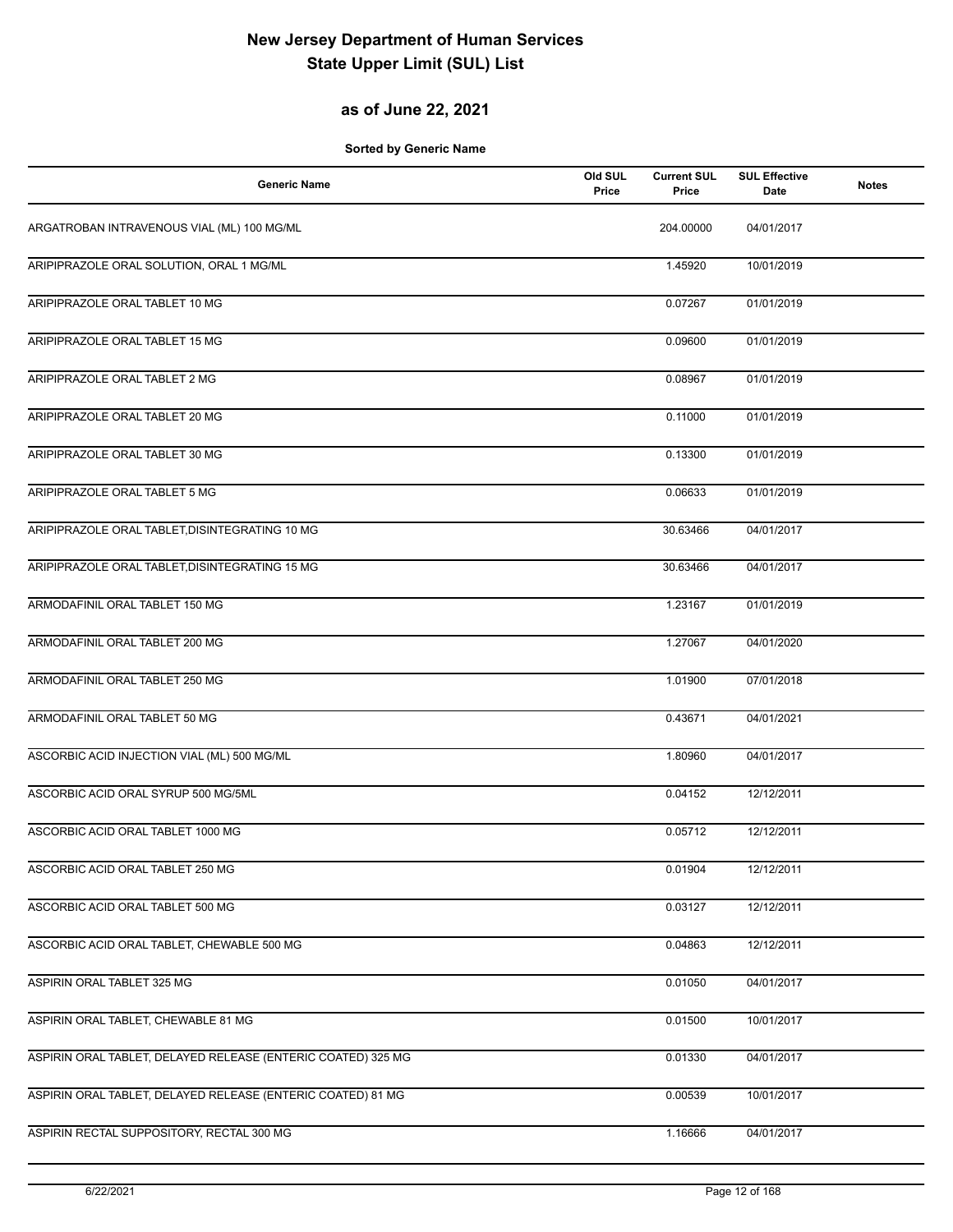#### **as of June 22, 2021**

| <b>Generic Name</b>                                                               | Old SUL<br>Price | <b>Current SUL</b><br>Price | <b>SUL Effective</b><br>Date | <b>Notes</b> |
|-----------------------------------------------------------------------------------|------------------|-----------------------------|------------------------------|--------------|
| ASPIRIN RECTAL SUPPOSITORY, RECTAL 600 MG                                         |                  | 1.20666                     | 04/01/2017                   |              |
| ASPIRIN/ACETAMINOPHEN/CAFFEINE ORAL TABLET 250-250-65                             |                  | 0.05575                     | 04/01/2017                   |              |
| ASPIRIN/CAFFEINE/DIHYDROCODEINE BITARTRATE ORAL CAPSULE 356-30-16                 |                  | 1.53950                     | 04/01/2017                   |              |
| ASPIRIN/CALCIUM CARBONATE/MAGNESIUM ORAL TABLET 325 MG                            |                  | 0.01771                     | 04/01/2017                   |              |
| ASPIRIN/DIPYRIDAMOLE ORAL CAPSULE, EXTENDED RELEASE MULTIPHASE 12HR<br>25MG-200MG |                  | 1.39453                     | 01/01/2021                   |              |
| ATAZANAVIR SULFATE ORAL CAPSULE 200 MG                                            |                  | 4.48417                     | 07/01/2019                   |              |
| ATAZANAVIR SULFATE ORAL CAPSULE 300 MG                                            |                  | 7.50000                     | 10/01/2019                   |              |
| ATENOLOL ORAL TABLET 100 MG                                                       |                  | 0.02480                     | 04/01/2017                   |              |
| ATENOLOL ORAL TABLET 25 MG                                                        |                  | 0.01208                     | 04/01/2017                   |              |
| ATENOLOL ORAL TABLET 50 MG                                                        |                  | 0.00960                     | 07/01/2017                   |              |
| ATENOLOL/CHLORTHALIDONE ORAL TABLET 100MG-25MG                                    |                  | 0.07688                     | 10/01/2017                   |              |
| ATENOLOL/CHLORTHALIDONE ORAL TABLET 50 MG-25MG                                    |                  | 0.04553                     | 10/01/2017                   |              |
| ATOMOXETINE HCL ORAL CAPSULE 10 MG                                                |                  | 1.83300                     | 10/01/2020                   |              |
| ATOMOXETINE HCL ORAL CAPSULE 100 MG                                               |                  | 1.66900                     | 01/01/2020                   |              |
| ATOMOXETINE HCL ORAL CAPSULE 18 MG                                                |                  | 1.30000                     | 07/01/2019                   |              |
| ATOMOXETINE HCL ORAL CAPSULE 25 MG                                                |                  | 1.66667                     | 01/01/2019                   |              |
| ATOMOXETINE HCL ORAL CAPSULE 40 MG                                                |                  | 1.23845                     | 04/01/2021                   |              |
| ATOMOXETINE HCL ORAL CAPSULE 60 MG                                                |                  | 1.92717                     | 10/01/2020                   |              |
| ATOMOXETINE HCL ORAL CAPSULE 80 MG                                                |                  | 1.66667                     | 01/01/2020                   |              |
| ATORVASTATIN CALCIUM ORAL TABLET 10 MG                                            |                  | 0.03267                     | 04/01/2017                   |              |
| ATORVASTATIN CALCIUM ORAL TABLET 20 MG                                            |                  | 0.04500                     | 07/01/2018                   |              |
| ATORVASTATIN CALCIUM ORAL TABLET 40 MG                                            |                  | 0.05290                     | 10/01/2017                   |              |
| ATORVASTATIN CALCIUM ORAL TABLET 80 MG                                            |                  | 0.07000                     | 07/01/2018                   |              |
| ATOVAQUONE ORAL SUSPENSION, ORAL (FINAL DOSE FORM) 750 MG/5ML                     |                  | 1.42857                     | 01/01/2020                   |              |
| ATOVAQUONE/PROGUANIL HCL ORAL TABLET 250-100 MG                                   |                  | 2.19550                     | 01/01/2020                   |              |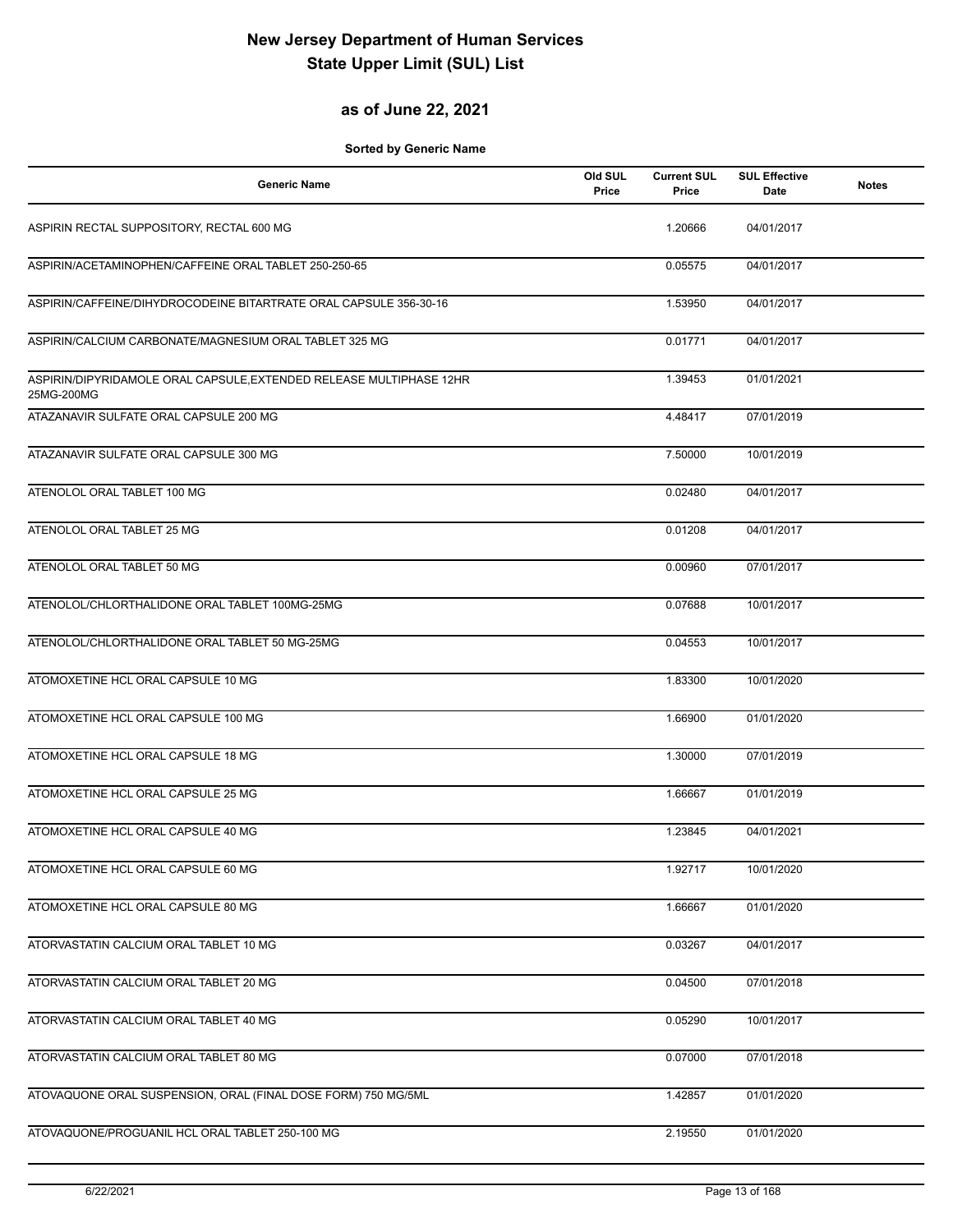### **as of June 22, 2021**

| <b>Generic Name</b>                                                                       | Old SUL<br>Price | <b>Current SUL</b><br>Price | <b>SUL Effective</b><br>Date | <b>Notes</b> |
|-------------------------------------------------------------------------------------------|------------------|-----------------------------|------------------------------|--------------|
| ATOVAQUONE/PROGUANIL HCL ORAL TABLET 62.5-25 MG                                           |                  | 0.78180                     | 04/01/2017                   |              |
| ATRACURIUM BESYLATE INTRAVENOUS VIAL (ML) 10 MG/ML                                        |                  | 1.30000                     | 04/01/2017                   |              |
| ATROPINE SULFATE INJECTION SYRINGE (ML) 0.05 MG/ML                                        |                  | 2.31600                     | 04/01/2017                   |              |
| ATROPINE SULFATE INJECTION SYRINGE (ML) 0.1 MG/ML                                         |                  | 0.46100                     | 04/01/2017                   |              |
| ATROPINE SULFATE INJECTION VIAL (ML) 0.4 MG/ML                                            |                  | 1.75500                     | 04/01/2017                   |              |
| ATROPINE SULFATE INJECTION VIAL (ML) 1 MG/ML                                              |                  | 5.50000                     | 04/01/2017                   |              |
| ATROPINE SULFATE OPHTHALMIC DROPS 1 %                                                     |                  | 9.00400                     | 04/01/2017                   |              |
| ATROPINE SULFATE OPHTHALMIC OINTMENT (GRAM) 1 %                                           |                  | 0.50250                     | 10/01/2017                   |              |
| ATROPINE SULFATE/PF OPHTHALMIC DROPS 1 %                                                  |                  | 3.22750                     | 12/12/2011                   |              |
| AZACITIDINE INJECTION VIAL (EA) 100 MG                                                    |                  | 311.28000                   | 04/01/2017                   |              |
| AZATHIOPRINE ORAL TABLET 50 MG                                                            |                  | 0.17000                     | 01/01/2020                   |              |
| AZATHIOPRINE SODIUM INJECTION VIAL (EA) 100 MG                                            |                  | 250.00000                   | 04/01/2017                   |              |
| AZELAIC ACID TOPICAL GEL (GRAM) 15 %                                                      |                  | 1.97380                     | 04/01/2020                   |              |
| AZELASTINE HCL NASAL AEROSOL, SPRAY WITH PUMP (ML) 137 MCG                                |                  | 0.17700                     | 01/01/2019                   |              |
| AZELASTINE HCL NASAL AEROSOL, SPRAY WITH PUMP (ML) 205.5 MCG                              |                  | 0.66917                     | 01/01/2021                   |              |
| AZELASTINE HCL OPHTHALMIC DROPS 0.05 %                                                    |                  | 1.31833                     | 01/01/2021                   |              |
| AZELASTINE HCL/FLUTICASONE PROPIONATE NASAL AEROSOL, SPRAY WITH PUMP<br>(GRAM) 137-50 MCG |                  | 4.48317                     | 04/01/2021                   |              |
| AZITHROMYCIN INTRAVENOUS VIAL (EA) 500 MG                                                 |                  | 7.32645                     | 10/01/2017                   |              |
| AZITHROMYCIN INTRAVENOUS VIAL WITH THREADED PORT (EA) 500 MG                              |                  | 7.32645                     | 10/01/2017                   |              |
| AZITHROMYCIN ORAL PACKET (EA) 1 G                                                         |                  | 7.50735                     | 10/01/2017                   |              |
| AZITHROMYCIN ORAL SUSPENSION, RECONSTITUTED, ORAL (ML) 100 MG/5ML                         |                  | 0.43550                     | 10/01/2017                   |              |
| AZITHROMYCIN ORAL SUSPENSION, RECONSTITUTED, ORAL (ML) 200 MG/5ML                         |                  | 0.22833                     | 04/01/2017                   |              |
| AZITHROMYCIN ORAL TABLET 250 MG                                                           |                  | 0.16333                     | 04/01/2017                   |              |
| AZITHROMYCIN ORAL TABLET 500 MG                                                           |                  | 0.41111                     | 04/01/2017                   |              |
| AZITHROMYCIN ORAL TABLET 600 MG                                                           |                  | 1.04400                     | 01/01/2019                   |              |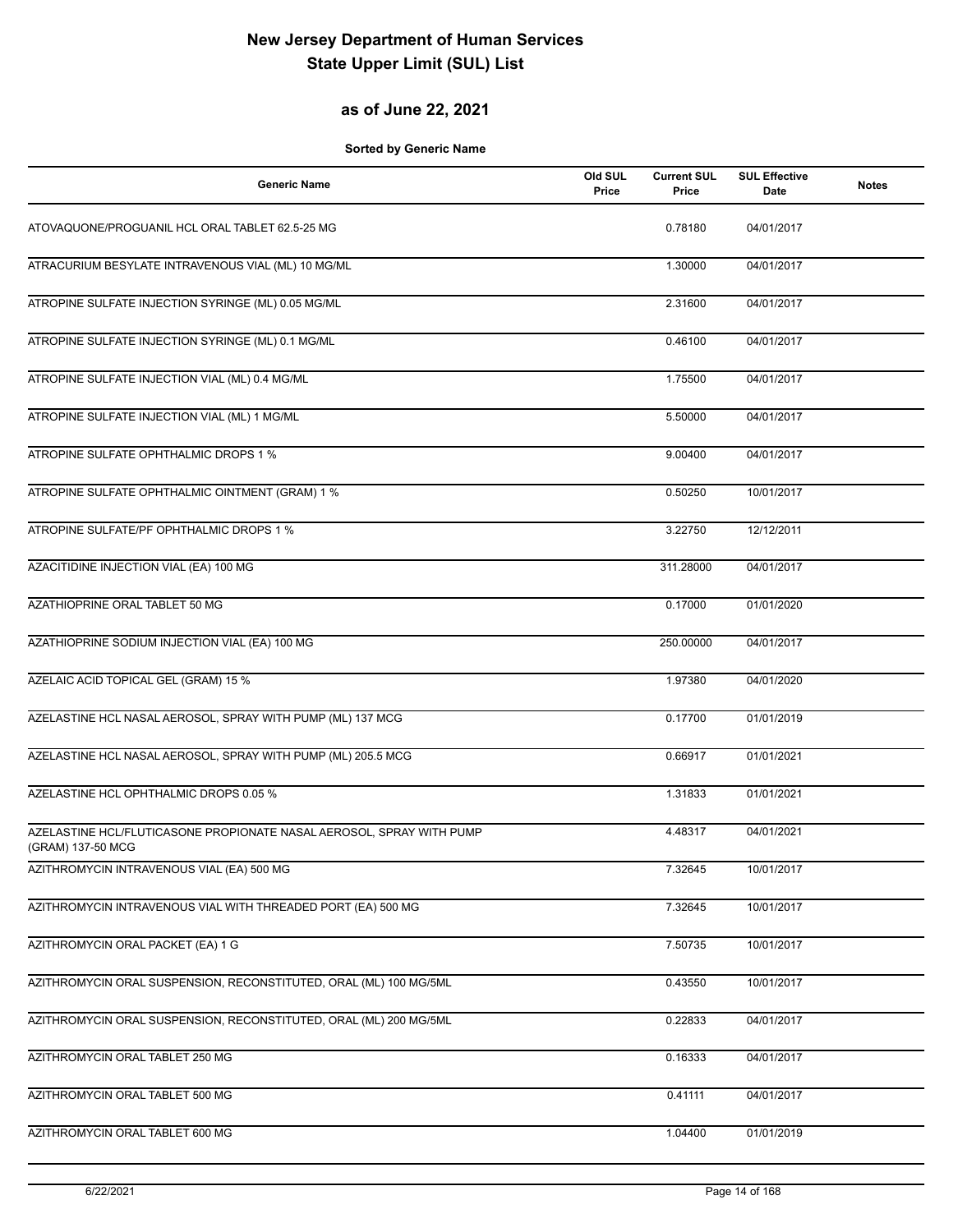### **as of June 22, 2021**

| <b>Generic Name</b>                                                   | Old SUL<br>Price | <b>Current SUL</b><br>Price | <b>SUL Effective</b><br>Date | <b>Notes</b> |
|-----------------------------------------------------------------------|------------------|-----------------------------|------------------------------|--------------|
| AZTREONAM INJECTION VIAL (EA) 1 G                                     |                  | 27.31000                    | 04/01/2017                   |              |
| AZTREONAM INJECTION VIAL (EA) 2 G                                     |                  | 54.29100                    | 01/01/2018                   |              |
| <b>B COMPLEX WITH VITAMIN C ORAL TABLET</b>                           |                  | 0.08573                     | 12/12/2011                   |              |
| BACITRACIN INTRAMUSCULAR VIAL (EA) 50000 UNIT                         |                  | 5.00000                     | 04/01/2017                   |              |
| BACITRACIN OPHTHALMIC OINTMENT (GRAM) 500 UNIT/G                      |                  | 24.27142                    | 05/24/2019                   |              |
| BACITRACIN TOPICAL OINTMENT (GRAM) 500 UNIT/G                         |                  | 0.05810                     | 04/01/2019                   |              |
| BACITRACIN TOPICAL PACKET (EA) 500 UNIT/G                             |                  | 0.07141                     | 04/01/2017                   |              |
| BACITRACIN ZINC TOPICAL OINTMENT (GRAM) 500 UNIT/G                    |                  | 0.07958                     | 04/01/2017                   |              |
| BACITRACIN ZINC TOPICAL PACKET (EA) 500 UNIT/G                        |                  | 0.20000                     | 04/01/2017                   |              |
| BACITRACIN ZINC/POLYMYXIN B SULFATE TOPICAL OINTMENT (GRAM) 500-10K/G |                  | 0.08063                     | 04/01/2017                   |              |
| BACITRACIN/POLYMYXIN B SULFATE OPHTHALMIC OINTMENT (GRAM) 500-10K/G   |                  | 2.05714                     | 10/01/2019                   |              |
| BACITRACIN/POLYMYXIN B SULFATE TOPICAL OINTMENT (GRAM) 500-10K/G      |                  | 0.11650                     | 10/01/2017                   |              |
| BACITRACIN/POLYMYXIN B SULFATE TOPICAL PACKET (EA)                    |                  | 0.19000                     | 04/01/2017                   |              |
| BACLOFEN MISCELLANEOUS POWDER (GRAM) 100 %                            |                  | 2.73600                     | 12/12/2011                   |              |
| BACLOFEN ORAL TABLET 10 MG                                            |                  | 0.05757                     | 04/01/2021                   |              |
| BACLOFEN ORAL TABLET 20 MG                                            |                  | 0.11123                     | 10/01/2020                   |              |
| <b>BACLOFEN ORAL TABLET 5 MG</b>                                      |                  | 0.86076                     | 04/01/2021                   |              |
| BACTERIOSTATIC SODIUM CHLORIDE INJECTION VIAL (ML) 0.9 %              |                  | 0.02245                     | 10/01/2017                   |              |
| BALANCED SALT IRRIG SOLN NO.2 INTRAOCULAR SOLUTION, IRRIGATION        |                  | 0.02050                     | 04/01/2017                   |              |
| BALSALAZIDE DISODIUM ORAL CAPSULE 750 MG                              |                  | 0.22496                     | 04/01/2018                   |              |
| BCG LIVE INTRAVESICAL VIAL (EA) 50 MG                                 |                  | 145.15000                   | 04/01/2017                   |              |
| BENAZEPRIL HCL ORAL TABLET 10 MG                                      |                  | 0.01900                     | 01/01/2019                   |              |
| BENAZEPRIL HCL ORAL TABLET 20 MG                                      |                  | 0.03200                     | 04/01/2017                   |              |
| BENAZEPRIL HCL ORAL TABLET 40 MG                                      |                  | 0.05240                     | 04/01/2017                   |              |
| BENAZEPRIL HCL ORAL TABLET 5 MG                                       |                  | 0.02402                     | 10/01/2017                   |              |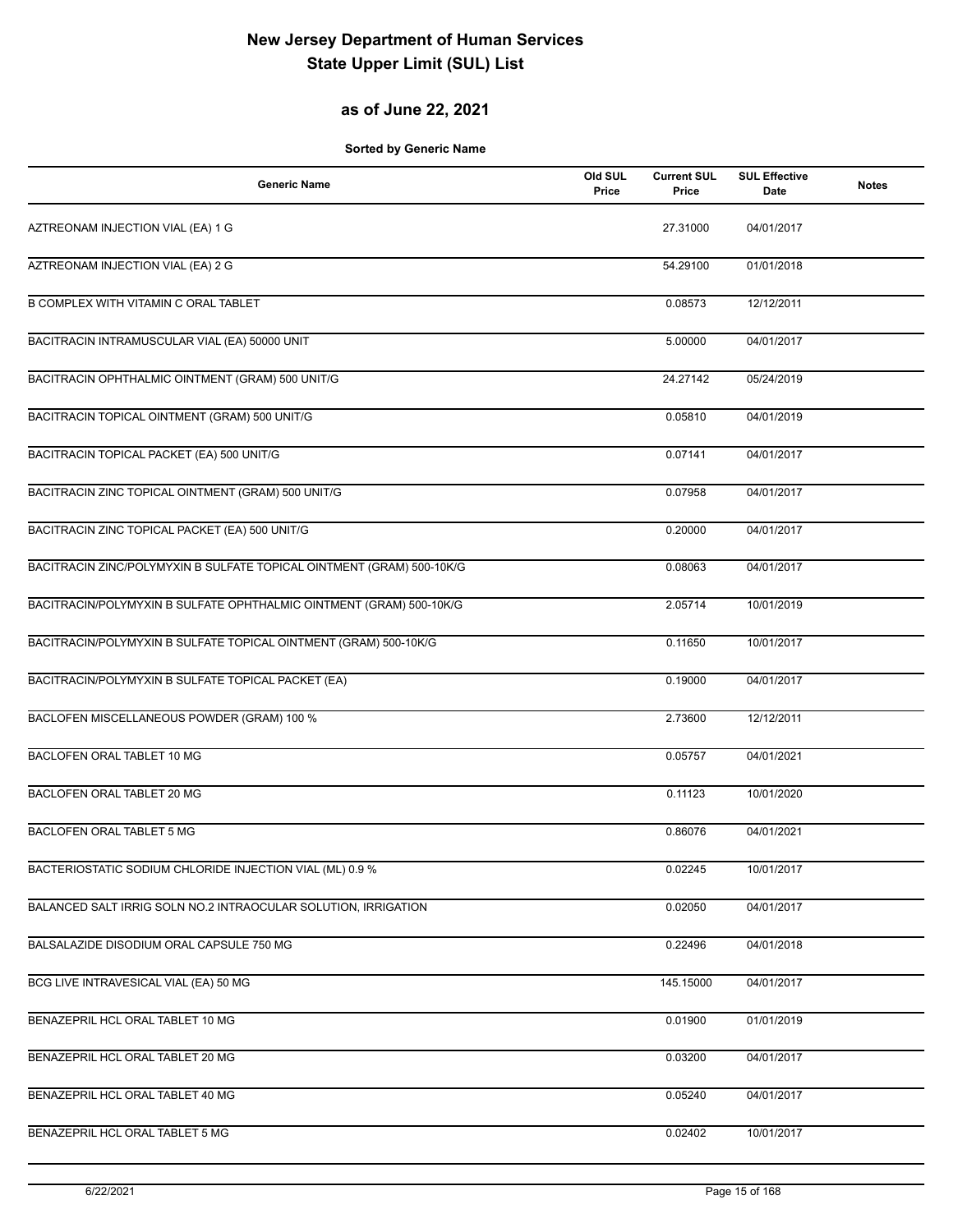#### **as of June 22, 2021**

| <b>Generic Name</b>                                                               | Old SUL<br>Price | <b>Current SUL</b><br>Price | <b>SUL Effective</b><br><b>Date</b> | <b>Notes</b> |
|-----------------------------------------------------------------------------------|------------------|-----------------------------|-------------------------------------|--------------|
| BENAZEPRIL HCL/HYDROCHLOROTHIAZIDE ORAL TABLET 10-12.5MG                          |                  | 0.56041                     | 10/01/2020                          |              |
| BENAZEPRIL HCL/HYDROCHLOROTHIAZIDE ORAL TABLET 20 MG-25MG                         |                  | 0.13970                     | 10/01/2017                          |              |
| BENAZEPRIL HCL/HYDROCHLOROTHIAZIDE ORAL TABLET 20-12.5 MG                         |                  | 0.12010                     | 10/01/2017                          |              |
| BENAZEPRIL HCL/HYDROCHLOROTHIAZIDE ORAL TABLET 5-6.25MG                           |                  | 0.89470                     | 04/01/2017                          |              |
| BENOXINATE HCL/FLUORESCEIN SODIUM OPHTHALMIC DROPS 0.4%-0.25%                     |                  | 8.57200                     | 04/01/2017                          |              |
| BENZALKONIUM CHLORIDE TOPICAL LIQUID (ML)                                         |                  | 0.01966                     | 04/01/2017                          |              |
| BENZETHONIUM CHLORIDE TOPICAL CLEANSER (ML) 0.13 %                                |                  | 0.01064                     | 04/01/2017                          |              |
| BENZETHONIUM CHLORIDE TOPICAL FOAM (ML) 0.13 %                                    |                  | 0.04776                     | 04/01/2017                          |              |
| BENZETHONIUM CHLORIDE/PETROLATUM, WHITE TOPICAL COMBINATION PACKAGE (EA)<br>0.13% |                  | 11.60000                    | 04/01/2017                          |              |
| BENZOCAINE/MENTHOL MUCOUS MEMBRANE LOZENGE 15MG-3.6MG                             |                  | 0.08945                     | 04/01/2017                          |              |
| BENZOCAINE/TRICLOSAN TOPICAL AEROSOL, SPRAY (GRAM) 20 %-0.13%                     |                  | 0.04611                     | 04/01/2017                          |              |
| BENZOIN/ALOE VERA/STORAX/TOLU BALSAM TOPICAL TINCTURE 10-2-8-4%                   |                  | 0.07457                     | 04/01/2017                          |              |
| BENZONATATE ORAL CAPSULE 100 MG                                                   |                  | 0.06472                     | 10/01/2017                          |              |
| BENZONATATE ORAL CAPSULE 150 MG                                                   |                  | 2.20400                     | 04/01/2017                          |              |
| BENZONATATE ORAL CAPSULE 200 MG                                                   |                  | 0.10040                     | 10/01/2017                          |              |
| BENZOYL PEROXIDE MICROSPHERES TOPICAL CLEANSER (GRAM) 7 %                         |                  | 0.16455                     | 10/01/2017                          |              |
| BENZOYL PEROXIDE TOPICAL CLEANSER (GRAM) 10 %                                     |                  | 0.04441                     | 04/01/2017                          |              |
| BENZOYL PEROXIDE TOPICAL CLEANSER (GRAM) 3 %                                      |                  | 0.10091                     | 04/01/2017                          |              |
| BENZOYL PEROXIDE TOPICAL CLEANSER (GRAM) 4 %                                      |                  | 0.03780                     | 04/01/2017                          |              |
| BENZOYL PEROXIDE TOPICAL CLEANSER (GRAM) 5 %                                      |                  | 0.03825                     | 04/01/2017                          |              |
| BENZOYL PEROXIDE TOPICAL CLEANSER (GRAM) 6 %                                      |                  | 0.06723                     | 04/01/2017                          |              |
| BENZOYL PEROXIDE TOPICAL CLEANSER (GRAM) 7 %                                      |                  | 0.24560                     | 12/12/2011                          |              |
| BENZOYL PEROXIDE TOPICAL CLEANSER (GRAM) 9%                                       |                  | 0.10050                     | 10/01/2017                          |              |
| BENZOYL PEROXIDE TOPICAL CLEANSER (ML) 7 %                                        |                  | 0.16455                     | 10/01/2017                          |              |
| BENZOYL PEROXIDE TOPICAL FOAM (GRAM) 5.3%                                         |                  | 1.75250                     | 04/01/2017                          |              |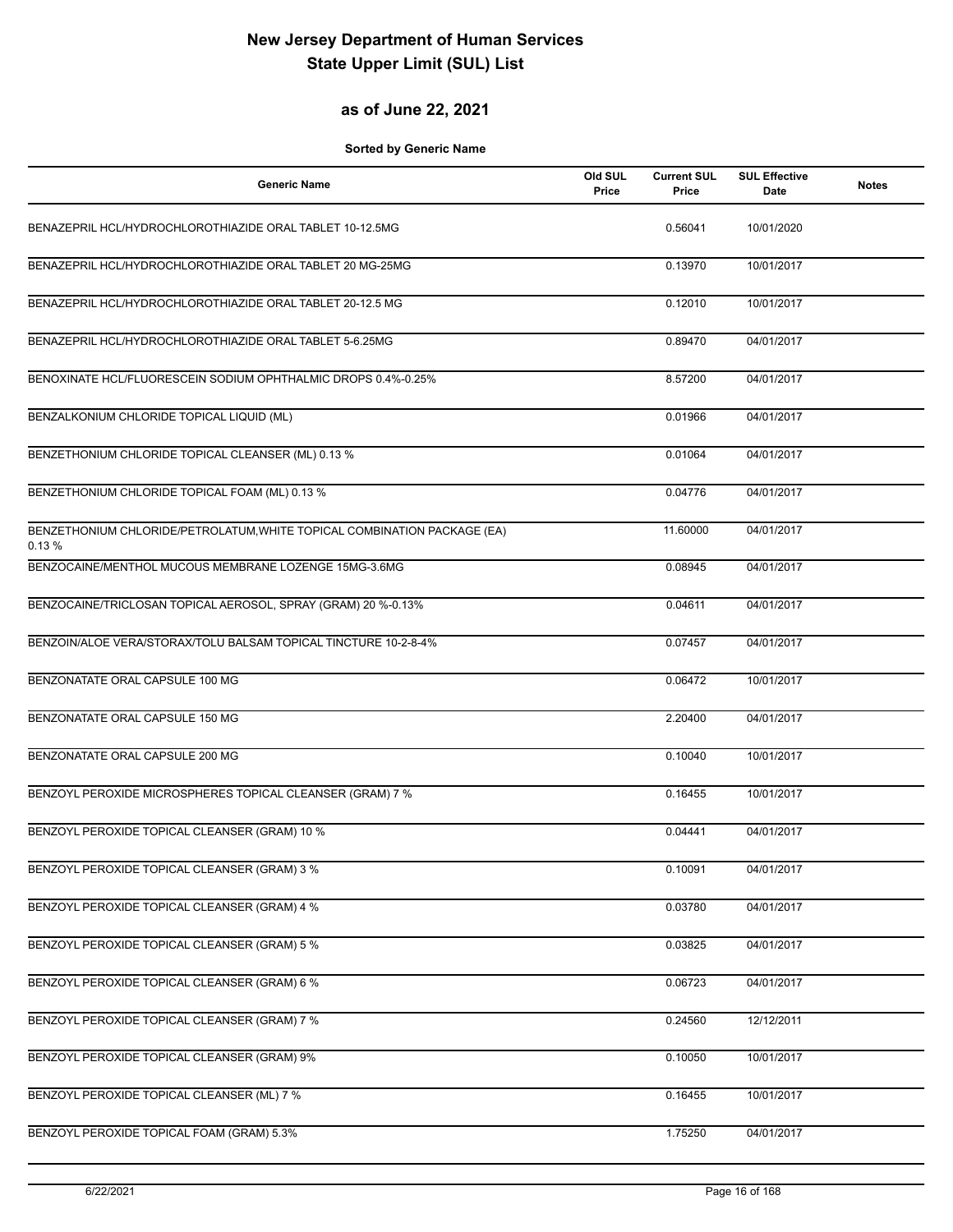### **as of June 22, 2021**

| <b>Generic Name</b>                                                                 | Old SUL<br>Price | <b>Current SUL</b><br>Price | <b>SUL Effective</b><br>Date | <b>Notes</b> |
|-------------------------------------------------------------------------------------|------------------|-----------------------------|------------------------------|--------------|
| BENZOYL PEROXIDE TOPICAL FOAM (GRAM) 9.8 %                                          |                  | 1.76290                     | 04/01/2017                   |              |
| BENZOYL PEROXIDE TOPICAL GEL (GRAM) 10 %                                            |                  | 0.05755                     | 10/01/2017                   |              |
| BENZOYL PEROXIDE TOPICAL GEL (GRAM) 2.5 %                                           |                  | 0.22872                     | 04/01/2017                   |              |
| BENZOYL PEROXIDE TOPICAL GEL (GRAM) 5 %                                             |                  | 0.04458                     | 10/01/2017                   |              |
| BENZOYL PEROXIDE TOPICAL GEL (GRAM) 8 %                                             |                  | 1.89692                     | 12/12/2011                   |              |
| BENZOYL PEROXIDE TOPICAL GEL, ALCOHOL BASED 5 %                                     |                  | 0.11904                     | 09/01/2011                   |              |
| BENZOYL PEROXIDE TOPICAL KIT 4%-5%                                                  |                  | 79.60385                    | 12/12/2011                   |              |
| BENZOYL PEROXIDE TOPICAL KIT 8%-5%                                                  |                  | 82.56923                    | 12/12/2011                   |              |
| BENZOYL PEROXIDE TOPICAL LOTION (ML) 10 %                                           |                  | 0.10843                     | 12/12/2011                   |              |
| BENZOYL PEROXIDE TOPICAL LOTION (ML) 5 %                                            |                  | 0.09493                     | 12/12/2011                   |              |
| BENZOYL PEROXIDE TOPICAL PADS, MEDICATED (EA) 3 %                                   |                  | 4.20950                     | 12/12/2011                   |              |
| BENZOYL PEROXIDE TOPICAL PADS, MEDICATED (EA) 6 %                                   |                  | 2.99050                     | 12/12/2011                   |              |
| BENZOYL PEROXIDE TOPICAL TOWELETTE (EA) 6 %                                         |                  | 5.41260                     | 10/01/2017                   |              |
| BENZOYL PEROXIDE/UREA TOPICAL CLEANSER (ML) 8.5%-10%                                |                  | 0.11538                     | 12/12/2011                   |              |
| BENZPHETAMINE HCL ORAL TABLET 25 MG                                                 |                  | 1.24950                     | 04/01/2017                   |              |
| BENZPHETAMINE HCL ORAL TABLET 50 MG                                                 |                  | 0.35330                     | 01/01/2020                   |              |
| BENZTROPINE MESYLATE INJECTION AMPUL (ML) 2 MG/2 ML                                 |                  | 16.50200                    | 04/01/2018                   |              |
| BENZTROPINE MESYLATE INJECTION VIAL (ML) 2 MG/2 ML                                  |                  | 22.50000                    | 04/01/2018                   |              |
| BENZTROPINE MESYLATE ORAL TABLET 0.5 MG                                             |                  | 0.04230                     | 01/01/2019                   |              |
| BENZTROPINE MESYLATE ORAL TABLET 1 MG                                               |                  | 0.06175                     | 04/01/2021                   |              |
| BENZTROPINE MESYLATE ORAL TABLET 2 MG                                               |                  | 0.06000                     | 01/01/2019                   |              |
| BETAMETHASONE ACETATE/BETAMETHASONE SODIUM PHOSPHATE INJECTION VIAL (ML)<br>6 MG/ML |                  | 6.12900                     | 04/01/2017                   |              |
| BETAMETHASONE DIPROPIONATE TOPICAL CREAM (GRAM) 0.05 %                              |                  | 0.14044                     | 04/01/2017                   |              |
| BETAMETHASONE DIPROPIONATE TOPICAL GEL (GRAM) 0.05 %                                |                  | 0.09470                     | 10/01/2017                   |              |
| BETAMETHASONE DIPROPIONATE TOPICAL LOTION (ML) 0.05 %                               |                  | 0.43250                     | 01/01/2020                   |              |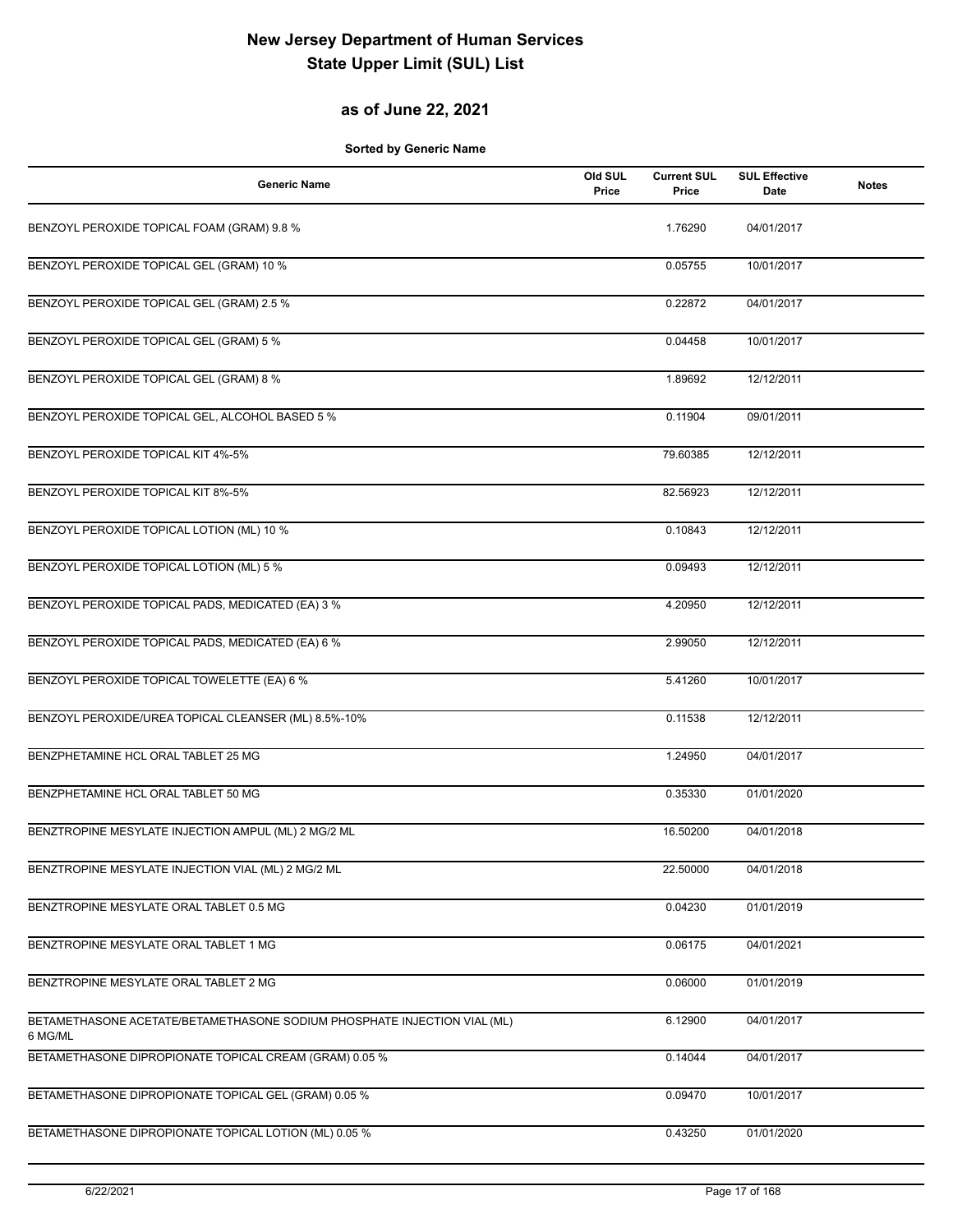#### **as of June 22, 2021**

| <b>Generic Name</b>                                                                | Old SUL<br>Price | <b>Current SUL</b><br>Price | <b>SUL Effective</b><br><b>Date</b> | <b>Notes</b> |
|------------------------------------------------------------------------------------|------------------|-----------------------------|-------------------------------------|--------------|
| BETAMETHASONE DIPROPIONATE TOPICAL OINTMENT (GRAM) 0.05 %                          |                  | 0.88239                     | 10/01/2017                          |              |
| BETAMETHASONE DIPROPIONATE/PROPYLENE GLYCOL TOPICAL CREAM (GRAM) 0.05 %            |                  | 0.14740                     | 04/01/2017                          |              |
| BETAMETHASONE DIPROPIONATE/PROPYLENE GLYCOL TOPICAL LOTION (ML) 0.05 %             |                  | 1.83783                     | 07/01/2018                          |              |
| BETAMETHASONE DIPROPIONATE/PROPYLENE GLYCOL TOPICAL OINTMENT (GRAM) 0.05<br>%      |                  | 1.08849                     | 04/01/2020                          |              |
| BETAMETHASONE VALERATE TOPICAL CREAM (GRAM) 0.1 %                                  |                  | 0.16667                     | 04/01/2020                          |              |
| BETAMETHASONE VALERATE TOPICAL FOAM (GRAM) 0.12 %                                  |                  | 2.10000                     | 07/01/2019                          |              |
| BETAMETHASONE VALERATE TOPICAL LOTION (ML) 0.1 %                                   |                  | 0.26967                     | 04/01/2020                          |              |
| BETAMETHASONE VALERATE TOPICAL OINTMENT (GRAM) 0.1 %                               |                  | 0.56667                     | 04/01/2020                          |              |
| BETAXOLOL HCL OPHTHALMIC DROPS 0.5 %                                               |                  | 7.35825                     | 04/01/2017                          |              |
| BETAXOLOL HCL ORAL TABLET 10 MG                                                    |                  | 0.51160                     | 10/01/2019                          |              |
| BETAXOLOL HCL ORAL TABLET 20 MG                                                    |                  | 0.67258                     | 10/01/2017                          |              |
| BETHANECHOL CHLORIDE ORAL TABLET 10 MG                                             |                  | 0.12834                     | 10/01/2017                          |              |
| BETHANECHOL CHLORIDE ORAL TABLET 25 MG                                             |                  | 0.17580                     | 10/01/2019                          |              |
| BETHANECHOL CHLORIDE ORAL TABLET 5 MG                                              |                  | 0.12190                     | 01/01/2020                          |              |
| BETHANECHOL CHLORIDE ORAL TABLET 50 MG                                             |                  | 0.22678                     | 04/01/2017                          |              |
| BEXAROTENE ORAL CAPSULE 75 MG                                                      |                  | 29.80580                    | 07/01/2019                          |              |
| BICALUTAMIDE ORAL TABLET 50 MG                                                     |                  | 0.10180                     | 10/01/2018                          |              |
| BIMATOPROST OPHTHALMIC DROPS 0.03 %                                                |                  | 31.09940                    | 04/01/2017                          |              |
| BIMATOPROST TOPICAL DROPS, WITH APPLICATOR (ML) 0.03 %                             |                  | 29.56600                    | 04/01/2017                          |              |
| BISACODYL ORAL TABLET 5 MG                                                         |                  | 0.04472                     | 04/01/2017                          |              |
| BISACODYL ORAL TABLET, DELAYED RELEASE (ENTERIC COATED) 5 MG                       |                  | 0.00715                     | 01/01/2019                          |              |
| BISACODYL RECTAL SUPPOSITORY, RECTAL 10 MG                                         |                  | 0.09958                     | 04/01/2017                          |              |
| BISACODYL/SODIUM CHLOR/SODIUM BICARB/POTASSIUM CHL/PEG 3350 ORAL KIT 5<br>MG-210 G |                  | 67.05000                    | 04/01/2017                          |              |
| BISMUTH SUBSALICYLATE ORAL SUSPENSION, ORAL (FINAL DOSE FORM) 262MG/15ML           |                  | 0.01037                     | 04/01/2017                          |              |
| BISMUTH SUBSALICYLATE ORAL SUSPENSION, ORAL (FINAL DOSE FORM) 525MG/15ML           |                  | 0.01039                     | 04/01/2017                          |              |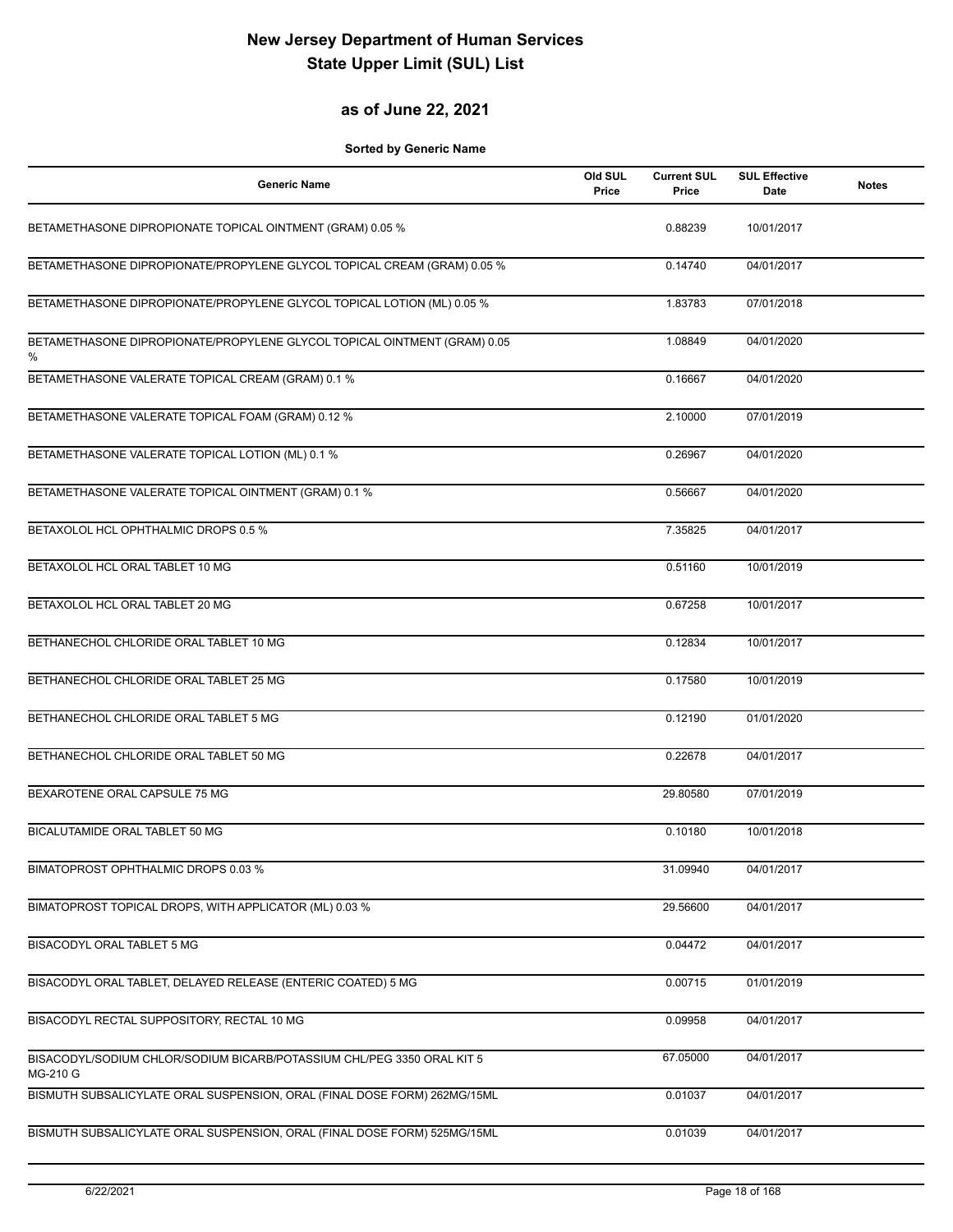### **as of June 22, 2021**

| <b>Generic Name</b>                                                                         | Old SUL<br>Price | <b>Current SUL</b><br>Price | <b>SUL Effective</b><br>Date | <b>Notes</b> |
|---------------------------------------------------------------------------------------------|------------------|-----------------------------|------------------------------|--------------|
| BISMUTH SUBSALICYLATE ORAL TABLET 262 MG                                                    |                  | 0.06690                     | 04/01/2017                   |              |
| BISMUTH SUBSALICYLATE ORAL TABLET, CHEWABLE 262 MG                                          |                  | 0.06753                     | 04/01/2017                   |              |
| BISOPROLOL FUMARATE ORAL TABLET 10 MG                                                       |                  | 0.09470                     | 10/01/2017                   |              |
| BISOPROLOL FUMARATE ORAL TABLET 5 MG                                                        |                  | 0.14070                     | 10/01/2017                   |              |
| BISOPROLOL FUMARATE/HYDROCHLOROTHIAZIDE ORAL TABLET 10-6.25MG                               |                  | 0.04171                     | 10/01/2017                   |              |
| BISOPROLOL FUMARATE/HYDROCHLOROTHIAZIDE ORAL TABLET 2.5-6.25MG                              |                  | 0.03462                     | 04/01/2018                   |              |
| BISOPROLOL FUMARATE/HYDROCHLOROTHIAZIDE ORAL TABLET 5-6.25MG                                |                  | 0.03900                     | 04/01/2017                   |              |
| BIVALIRUDIN INTRAVENOUS VIAL (EA) 250 MG                                                    |                  | 508.00000                   | 04/01/2017                   |              |
| BIVALIRUDIN INTRAVENOUS VIAL WITH THREADED PORT (EA) 250 MG                                 |                  | 530.25000                   | 04/01/2017                   |              |
| BLEOMYCIN SULFATE INJECTION VIAL (EA) 15 UNIT                                               |                  | 33.12000                    | 04/01/2017                   |              |
| BLEOMYCIN SULFATE INJECTION VIAL (EA) 30 UNIT                                               |                  | 73.23000                    | 04/01/2017                   |              |
| BRIMONIDINE TARTRATE OPHTHALMIC DROPS 0.15 %                                                |                  | 22.61500                    | 10/01/2017                   |              |
| BRIMONIDINE TARTRATE OPHTHALMIC DROPS 0.2 %                                                 |                  | 0.49400                     | 04/01/2017                   |              |
| BROMFENAC SODIUM OPHTHALMIC DROPS 0.09%                                                     |                  | 0.00000                     | 04/30/2013                   |              |
| BROMOCRIPTINE MESYLATE ORAL CAPSULE 5 MG                                                    |                  | 4.91178                     | 10/01/2020                   |              |
| BROMOCRIPTINE MESYLATE ORAL TABLET 2.5 MG                                                   |                  | 1.06633                     | 01/01/2020                   |              |
| BROMPHENIRAMINE MALEATE/PHENYLEPHRINE HCL ORAL SOLUTION, ORAL 1-2.5 MG/5                    |                  | 0.01839                     | 07/01/2019                   |              |
| BROMPHENIRAMINE MALEATE/PHENYLEPHRINE HCL ORAL TABLET 4MG-10MG                              |                  | 0.72427                     | 04/01/2017                   |              |
| BROMPHENIRAMINE MALEATE/PHENYLEPHRINE HCL/DEXTROMETHORPHAN ORAL LIQUID<br>(ML) 2-5-10MG/5   |                  | 0.06805                     | 04/01/2017                   |              |
| BROMPHENIRAMINE MALEATE/PHENYLEPHRINE HCL/DEXTROMETHORPHAN ORAL LIQUID<br>(ML) 4-7.5-15/5   |                  | 0.15421                     | 04/01/2017                   |              |
| BROMPHENIRAMINE MALEATE/PHENYLEPHRINE HCL/DEXTROMETHORPHAN ORAL<br>SOLUTION, ORAL 1-2.5-5/5 |                  | 0.01466                     | 07/01/2018                   |              |
| BROMPHENIRAMINE MALEATE/PSEUDOEPHEDRINE HCL ORAL LIQUID (ML) 1-15MG/5ML                     |                  | 0.01212                     | 04/01/2017                   |              |
| BROMPHENIRAMINE MALEATE/PSEUDOEPHEDRINE HCL/CHLOPHEDIANOL ORAL LIQUID<br>(ML) 2-30-12.5     |                  | 0.11205                     | 04/01/2017                   |              |
| BROMPHENIRAMINE MALEATE/PSEUDOEPHEDRINE HCL/CODEINE PHOSPHAT ORAL<br>LIQUID (ML) 1.3-10-6.3 |                  | 0.09989                     | 04/01/2017                   |              |
| BROMPHENIRAMINE MALEATE/PSEUDOEPHEDRINE HCL/DEXTROMETHORPHAN ORAL<br>SYRUP 2-30-10/5        |                  | 0.03543                     | 01/01/2019                   |              |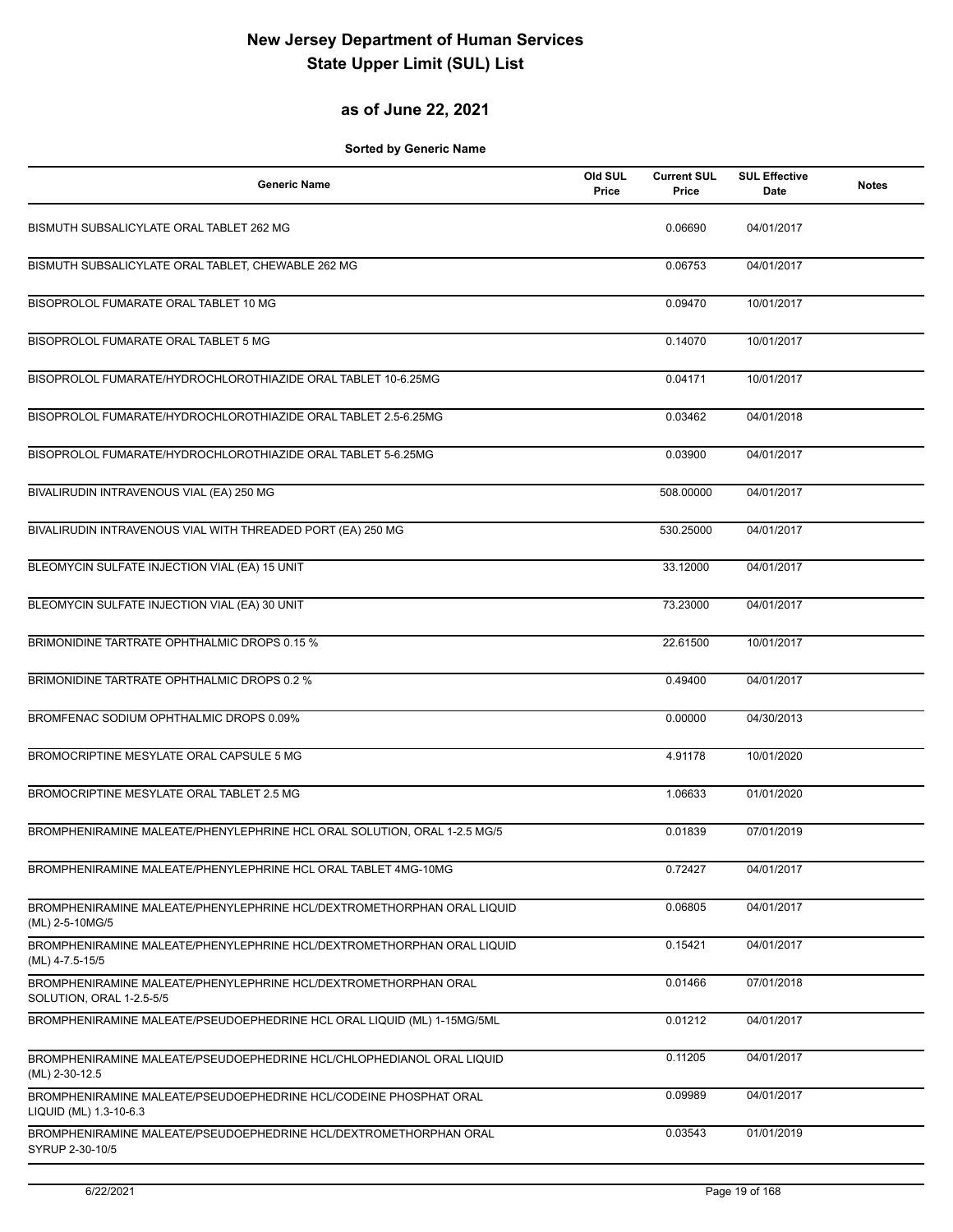#### **as of June 22, 2021**

| <b>Generic Name</b>                                                                     | Old SUL<br>Price | <b>Current SUL</b><br>Price | <b>SUL Effective</b><br>Date | <b>Notes</b> |
|-----------------------------------------------------------------------------------------|------------------|-----------------------------|------------------------------|--------------|
| BUDESONIDE INHALATION AMPUL FOR NEBULIZATION (ML) 0.25MG/2ML                            |                  | 0.24583                     | 01/01/2019                   |              |
| BUDESONIDE INHALATION AMPUL FOR NEBULIZATION (ML) 0.5 MG/2ML                            |                  | 0.46667                     | 01/01/2019                   |              |
| BUDESONIDE INHALATION AMPUL FOR NEBULIZATION (ML) 1 MG/2 ML                             |                  | 4.11367                     | 10/01/2020                   |              |
| BUDESONIDE NASAL AEROSOL, SPRAY WITH PUMP (GRAM) 32MCG                                  |                  | 11.98243                    | 04/01/2017                   |              |
| BUDESONIDE NASAL AEROSOL, SPRAY WITH PUMP (ML) 32MCG                                    |                  | 1.23140                     | 01/01/2019                   |              |
| BUDESONIDE ORAL CAPSULE, DELAYED, AND EXTENDED RELEASE 3 MG                             |                  | 0.67439                     | 04/01/2021                   |              |
| BUDESONIDE/FORMOTEROL FUMARATE INHALATION HFA AEROSOL WITH ADAPTER<br>(GRAM) 160-4.5MCG | 24.51568         | 23.24832                    | 07/01/2021                   |              |
| BUDESONIDE/FORMOTEROL FUMARATE INHALATION HFA AEROSOL WITH ADAPTER<br>(GRAM) 80-4.5 MCG |                  | 19.55534                    | 10/01/2020                   |              |
| BUMETANIDE INJECTION VIAL (ML) 0.25 MG/ML                                               |                  | 0.24700                     | 04/01/2017                   |              |
| BUMETANIDE ORAL TABLET 0.5 MG                                                           |                  | 0.08372                     | 10/01/2017                   |              |
| <b>BUMETANIDE ORAL TABLET 1 MG</b>                                                      | 0.26310          | 0.24294                     | 07/01/2021                   |              |
| BUMETANIDE ORAL TABLET 2 MG                                                             |                  | 0.60180                     | 04/01/2017                   |              |
| BUPIVACAINE HCL INJECTION VIAL (ML) 2.5 MG/ML                                           |                  | 0.04221                     | 10/01/2017                   |              |
| BUPIVACAINE HCL INJECTION VIAL (ML) 5 MG/ML                                             |                  | 0.04760                     | 04/01/2017                   |              |
| BUPIVACAINE HCL/DEXTROSE-WATER/PF INJECTION AMPUL (ML) 0.75 %                           |                  | 1.14000                     | 04/01/2017                   |              |
| BUPIVACAINE HCL/EPINEPHRINE INJECTION VIAL (ML) 0.25-.0005                              |                  | 0.10480                     | 04/01/2017                   |              |
| BUPIVACAINE HCL/EPINEPHRINE INJECTION VIAL (ML) 0.5-1:200K                              |                  | 0.11340                     | 04/01/2017                   |              |
| BUPIVACAINE HCL/EPINEPHRINE/PF INJECTION VIAL (ML) 0.25-.0005                           |                  | 0.08133                     | 04/01/2017                   |              |
| BUPIVACAINE HCL/EPINEPHRINE/PF INJECTION VIAL (ML) 0.5-1:200K                           |                  | 0.07000                     | 04/01/2017                   |              |
| BUPIVACAINE HCL/EPINEPHRINE/PF INJECTION VIAL (ML) 0.75-.0005                           |                  | 0.31033                     | 04/01/2017                   |              |
| BUPIVACAINE HCL/PF INJECTION AMPUL (ML) 2.5 MG/ML                                       |                  | 0.04221                     | 10/01/2017                   |              |
| BUPIVACAINE HCL/PF INJECTION AMPUL (ML) 5 MG/ML                                         |                  | 0.04925                     | 10/01/2017                   |              |
| BUPIVACAINE HCL/PF INJECTION AMPUL (ML) 7.5 MG/ML                                       |                  | 0.21966                     | 04/01/2017                   |              |
| BUPIVACAINE HCL/PF INJECTION VIAL (ML) 2.5 MG/ML                                        |                  | 0.04221                     | 10/01/2017                   |              |
| BUPIVACAINE HCL/PF INJECTION VIAL (ML) 5 MG/ML                                          |                  | 0.04925                     | 10/01/2017                   |              |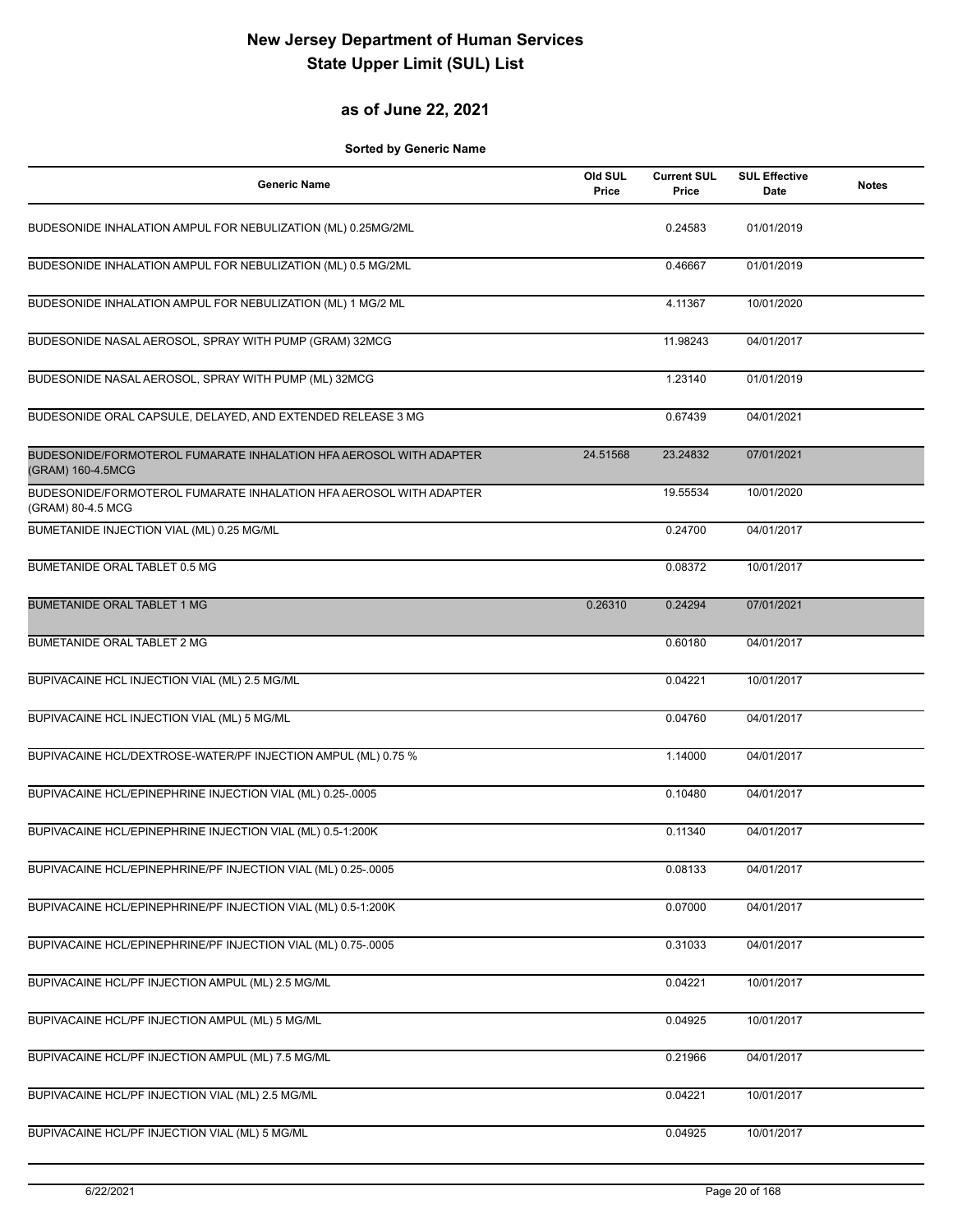### **as of June 22, 2021**

| <b>Generic Name</b>                                                       | Old SUL<br>Price | <b>Current SUL</b><br>Price | <b>SUL Effective</b><br>Date | <b>Notes</b> |
|---------------------------------------------------------------------------|------------------|-----------------------------|------------------------------|--------------|
| BUPIVACAINE HCL/PF INJECTION VIAL (ML) 7.5 MG/ML                          |                  | 0.10900                     | 04/01/2017                   |              |
| BUPRENORPHINE HCL INJECTION SYRINGE (ML) 0.3 MG/ML                        |                  | 2.48235                     | 10/01/2017                   |              |
| BUPRENORPHINE HCL INJECTION VIAL (ML) 0.3 MG/ML                           |                  | 2.48235                     | 10/01/2017                   |              |
| BUPRENORPHINE HCL SUBLINGUAL TABLET, SUBLINGUAL 2 MG                      |                  | 0.51150                     | 01/01/2021                   |              |
| BUPRENORPHINE HCL SUBLINGUAL TABLET, SUBLINGUAL 8 MG                      |                  | 0.57867                     | 04/01/2021                   |              |
| BUPRENORPHINE HCL/NALOXONE HCL SUBLINGUAL FILM, MEDICATED (EA) 12 MG-3 MG |                  | 8.18600                     | 01/01/2021                   |              |
| BUPRENORPHINE HCL/NALOXONE HCL SUBLINGUAL FILM, MEDICATED (EA) 2 MG-0.5MG | 2.58767          | 2.43517                     | 07/01/2021                   |              |
| BUPRENORPHINE HCL/NALOXONE HCL SUBLINGUAL FILM, MEDICATED (EA) 4MG-1MG    |                  | 4.37570                     | 04/01/2021                   |              |
| BUPRENORPHINE HCL/NALOXONE HCL SUBLINGUAL FILM, MEDICATED (EA) 8 MG-2 MG  | 3.61310          | 3.25633                     | 07/01/2021                   |              |
| BUPRENORPHINE HCL/NALOXONE HCL SUBLINGUAL TABLET, SUBLINGUAL 2 MG-0.5MG   |                  | 1.13000                     | 07/01/2019                   |              |
| BUPRENORPHINE HCL/NALOXONE HCL SUBLINGUAL TABLET, SUBLINGUAL 8 MG-2 MG    | 1.37000          | 1.19867                     | 07/01/2021                   |              |
| BUPRENORPHINE TRANSDERMAL PATCH, TRANSDERMAL WEEKLY 10 MCG/HR             |                  | 55.26143                    | 10/01/2020                   |              |
| BUPROPION HCL ORAL TABLET 100 MG                                          | 0.19125          | 0.12840                     | 07/01/2021                   |              |
| BUPROPION HCL ORAL TABLET 75 MG                                           |                  | 0.05590                     | 10/01/2019                   |              |
| BUPROPION HCL ORAL TABLET, EXTENDED RELEASE 12 HR 100 MG                  |                  | 0.07644                     | 04/01/2018                   |              |
| BUPROPION HCL ORAL TABLET, EXTENDED RELEASE 150 MG                        |                  | 0.29964                     | 04/01/2017                   |              |
| BUPROPION HCL ORAL TABLET, EXTENDED RELEASE 24 HR 150 MG                  |                  | 0.09467                     | 01/01/2019                   |              |
| BUPROPION HCL ORAL TABLET, EXTENDED RELEASE 24 HR 300 MG                  |                  | 0.15567                     | 01/01/2019                   |              |
| BUPROPION HCL ORAL TABLET, SUSTAINED-RELEASE 12 HR 150 MG                 |                  | 0.07530                     | 01/01/2019                   |              |
| BUPROPION HCL ORAL TABLET, SUSTAINED-RELEASE 12 HR 200 MG                 |                  | 0.08069                     | 01/01/2021                   |              |
| BUSPIRONE HCL ORAL TABLET 10 MG                                           |                  | 0.03860                     | 04/01/2021                   |              |
| BUSPIRONE HCL ORAL TABLET 15 MG                                           |                  | 0.04652                     | 01/01/2021                   |              |
| BUSPIRONE HCL ORAL TABLET 30 MG                                           |                  | 0.11717                     | 01/01/2021                   |              |
| BUSPIRONE HCL ORAL TABLET 5 MG                                            |                  | 0.01317                     | 10/01/2017                   |              |
| BUSPIRONE HCL ORAL TABLET 7.5 MG                                          |                  | 0.25751                     | 04/01/2021                   |              |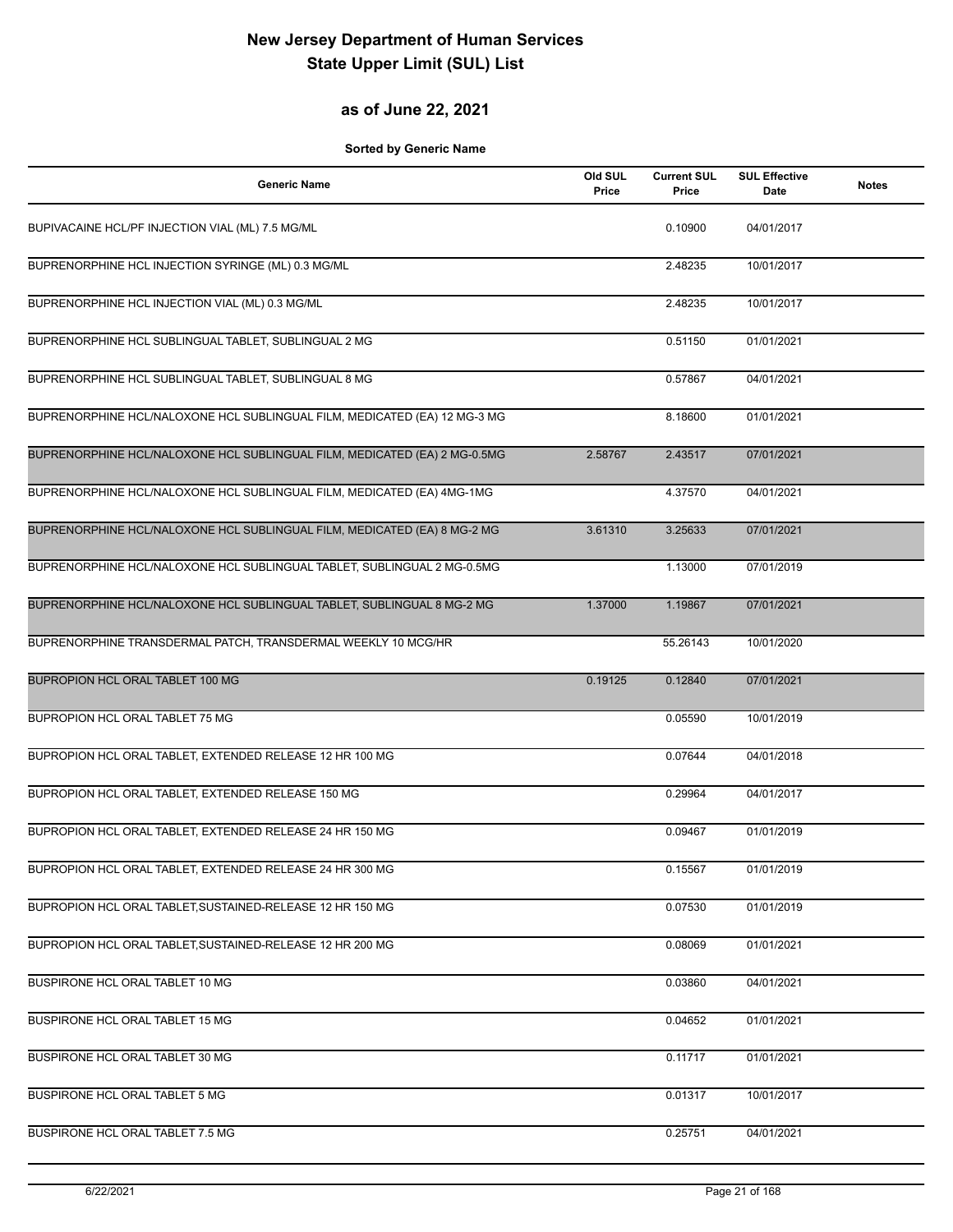#### **as of June 22, 2021**

| <b>Generic Name</b>                                                            | Old SUL<br>Price | <b>Current SUL</b><br>Price | <b>SUL Effective</b><br>Date | <b>Notes</b> |
|--------------------------------------------------------------------------------|------------------|-----------------------------|------------------------------|--------------|
| BUTALBITAL/ACETAMINOPHEN ORAL TABLET 50MG-300MG                                |                  | 2.10690                     | 01/01/2020                   |              |
| BUTALBITAL/ACETAMINOPHEN ORAL TABLET 50MG-325MG                                |                  | 1.00490                     | 07/01/2017                   |              |
| BUTALBITAL/ACETAMINOPHEN/CAFFEINE ORAL CAPSULE (HARD, SOFT, ETC.) 50-500-40    |                  | 0.11539                     | 09/01/2011                   |              |
| BUTALBITAL/ACETAMINOPHEN/CAFFEINE ORAL CAPSULE 50-300-40                       |                  | 1.75450                     | 10/01/2020                   |              |
| BUTALBITAL/ACETAMINOPHEN/CAFFEINE ORAL CAPSULE 50-325-40                       |                  | 0.20795                     | 10/01/2017                   |              |
| BUTALBITAL/ACETAMINOPHEN/CAFFEINE ORAL SOLUTION, ORAL 50-325/15                |                  | 2.36786                     | 04/01/2017                   |              |
| BUTALBITAL/ACETAMINOPHEN/CAFFEINE ORAL TABLET 50-325-40                        |                  | 0.15773                     | 04/01/2021                   |              |
| BUTALBITAL/ACETAMINOPHEN/CAFFEINE ORAL TABLET 50-500-40                        |                  | 0.10575                     | 09/01/2011                   |              |
| BUTALBITAL/ACETAMINOPHEN/CAFFEINE/CODEINE PHOSPHATE ORAL CAPSULE 50-300-30     |                  | 4.73878                     | 04/01/2017                   |              |
| BUTALBITAL/ACETAMINOPHEN/CAFFEINE/CODEINE PHOSPHATE ORAL CAPSULE 50-325-30     |                  | 0.25879                     | 10/01/2017                   |              |
| BUTALBITAL/ASPIRIN/CAFFEINE ORAL CAPSULE 50-325-40                             |                  | 0.89900                     | 01/01/2020                   |              |
| BUTALBITAL/ASPIRIN/CAFFEINE ORAL TABLET 50-325-40                              |                  | 0.14175                     | 12/12/2011                   |              |
| BUTOCONAZOLE NITRATE VAGINAL CREAM WITH PREFILLED APPLICATOR 2 %               |                  | 18.88600                    | 04/01/2017                   |              |
| BUTORPHANOL TARTRATE INJECTION VIAL (ML) 1 MG/ML                               |                  | 3.99000                     | 04/01/2017                   |              |
| BUTORPHANOL TARTRATE INJECTION VIAL (ML) 2 MG/ML                               |                  | 3.43500                     | 04/01/2017                   |              |
| BUTORPHANOL TARTRATE NASAL AEROSOL, SPRAY (ML) 10 MG/ML                        |                  | 5.43860                     | 10/01/2017                   |              |
| CA CARBONATE/MAG OXIDE/VITAMIN D3/VIT B12/FA/VIT B6/BORON ORAL WAFER 500-300-1 |                  | 0.80625                     | 12/12/2011                   |              |
| CABERGOLINE ORAL TABLET 0.5 MG                                                 |                  | 2.12000                     | 10/01/2020                   |              |
| CAFFEINE CITRATE INTRAVENOUS VIAL (ML) 60 MG/3 ML                              |                  | 3.87333                     | 04/01/2017                   |              |
| CAFFEINE CITRATE ORAL SOLUTION, ORAL 60 MG/3 ML                                |                  | 8.46133                     | 04/01/2017                   |              |
| CAFFEINE ORAL TABLET 200 MG                                                    |                  | 0.07990                     | 04/01/2017                   |              |
| CAFFEINE/SODIUM BENZOATE INJECTION VIAL (ML) 250 MG/ML                         |                  | 8.75000                     | 04/01/2017                   |              |
| CALAMINE TOPICAL LOTION (ML)                                                   |                  | 0.00485                     | 12/12/2011                   |              |
| CALAMINE/ZINC OXIDE TOPICAL LOTION (ML) 8 %-8 %                                |                  | 0.00853                     | 04/01/2017                   |              |
| CALAMINE/ZINC OXIDE/PHENOL LIQUID TOPICAL SUSPENSION, TOPICAL (ML) 8%-8%-1%    |                  | 0.01451                     | 04/01/2017                   |              |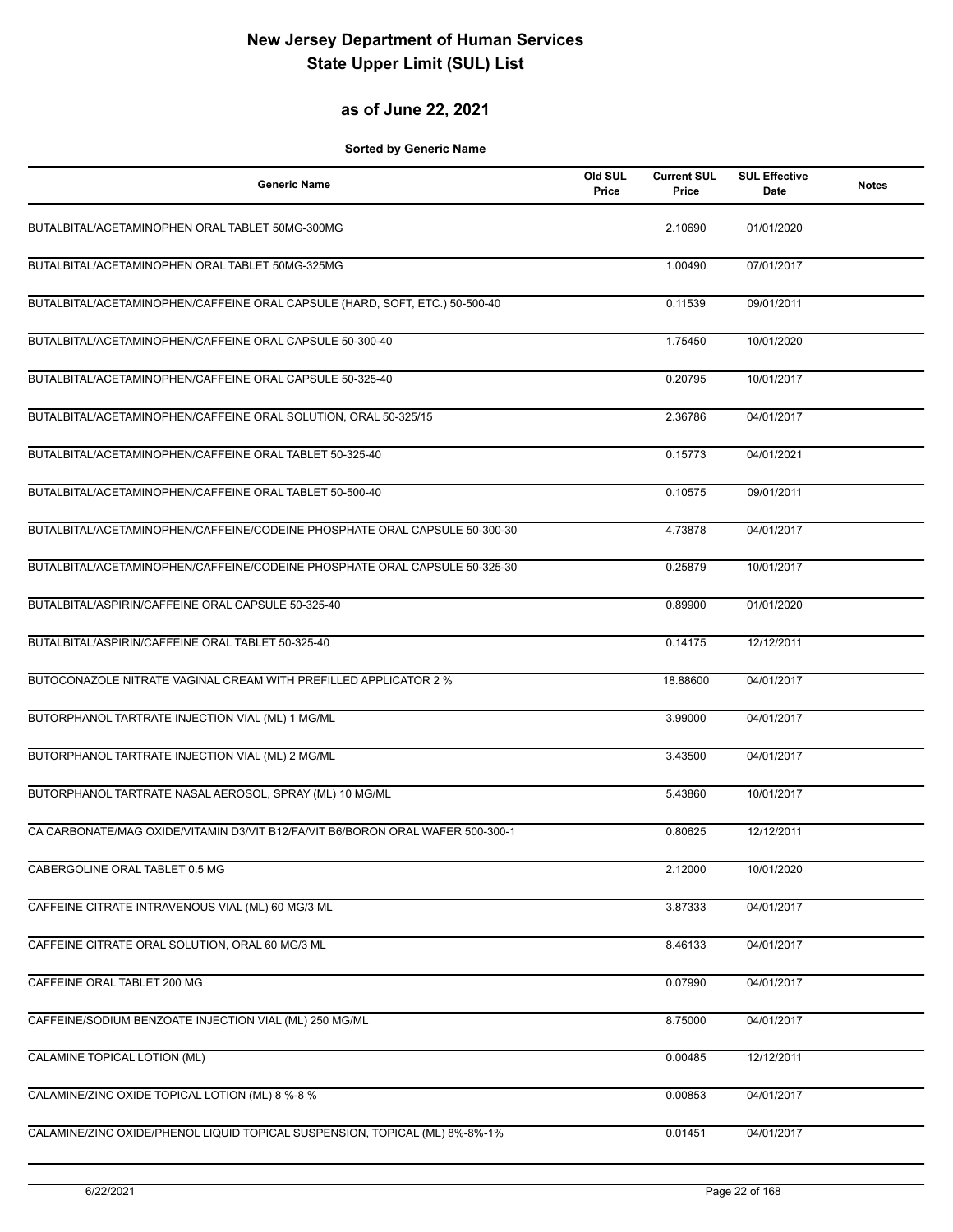### **as of June 22, 2021**

| <b>Generic Name</b>                                                             | Old SUL<br>Price | <b>Current SUL</b><br>Price | <b>SUL Effective</b><br>Date | <b>Notes</b> |
|---------------------------------------------------------------------------------|------------------|-----------------------------|------------------------------|--------------|
| CALCIPOTRIENE TOPICAL CREAM (GRAM) 0.005 %                                      | 1.27537          | 1.15940                     | 07/01/2021                   |              |
| CALCIPOTRIENE TOPICAL OINTMENT (GRAM) 0.005 %                                   |                  | 1.94917                     | 07/01/2019                   |              |
| CALCIPOTRIENE TOPICAL SOLUTION, NON-ORAL 0.005 %                                |                  | 0.94983                     | 10/01/2020                   |              |
| CALCIPOTRIENE/BETAMETHASONE DIPROPIONATE TOPICAL OINTMENT (GRAM) 0.005-.064     |                  | 7.03200                     | 07/01/2019                   |              |
| CALCITONIN, SALMON, SYNTHETIC NASAL AEROSOL, SPRAY WITH PUMP (ML) 200/SPRAY     |                  | 7.91081                     | 10/01/2019                   |              |
| CALCITRIOL INTRAVENOUS AMPUL (ML) 1 MCG/ML                                      |                  | 5.99000                     | 04/01/2017                   |              |
| CALCITRIOL ORAL CAPSULE 0.25 MCG                                                |                  | 0.07700                     | 01/01/2019                   |              |
| CALCITRIOL ORAL CAPSULE 0.5 MCG                                                 |                  | 0.20400                     | 01/01/2019                   |              |
| CALCITRIOL ORAL SOLUTION, ORAL 1 MCG/ML                                         |                  | 4.59200                     | 10/01/2019                   |              |
| CALCITRIOL TOPICAL OINTMENT (GRAM) 3 MCG/G                                      |                  | 5.53838                     | 04/01/2017                   |              |
| CALCIUM ACETATE ORAL CAPSULE 667 MG                                             |                  | 0.07415                     | 01/01/2019                   |              |
| CALCIUM ACETATE ORAL TABLET 667 MG                                              |                  | 0.30825                     | 01/01/2019                   |              |
| CALCIUM ACETATE/ALUMINUM SULFATE TOPICAL POWDER IN PACKET (EA) 952-1347MG       |                  | 0.61269                     | 04/01/2017                   |              |
| CALCIUM CARB/MAG OXIDE/VITAMIN D3/VIT B12/FA/VIT B6/BORON ORAL TABLET 500-1.1MG |                  | 0.21483                     | 04/01/2017                   |              |
| CALCIUM CARBONATE ORAL SUSPENSION, ORAL (FINAL DOSE FORM) 500 MG/5ML            |                  | 0.01584                     | 04/01/2017                   |              |
| CALCIUM CARBONATE ORAL TABLET 260MG(648)                                        |                  | 0.00763                     | 04/01/2017                   |              |
| CALCIUM CARBONATE ORAL TABLET 500(1250)                                         |                  | 0.04610                     | 04/01/2017                   |              |
| CALCIUM CARBONATE ORAL TABLET, CHEWABLE 1177 MG                                 |                  | 0.12250                     | 04/01/2017                   |              |
| CALCIUM CARBONATE ORAL TABLET, CHEWABLE 200(500)MG                              |                  | 0.01390                     | 04/01/2017                   |              |
| CALCIUM CARBONATE ORAL TABLET, CHEWABLE 215(500)MG                              |                  | 0.01558                     | 04/01/2017                   |              |
| CALCIUM CARBONATE ORAL TABLET, CHEWABLE 300MG(750)                              |                  | 0.02533                     | 04/01/2017                   |              |
| CALCIUM CARBONATE ORAL TABLET, CHEWABLE 320MG(750)                              |                  | 0.03116                     | 10/01/2017                   |              |
| CALCIUM CARBONATE ORAL TABLET, CHEWABLE 400(1000)                               |                  | 0.03075                     | 04/01/2017                   |              |
| CALCIUM CARBONATE ORAL TABLET, CHEWABLE 500(1250)                               |                  | 0.10993                     | 12/12/2011                   |              |
| CALCIUM CARBONATE/CHOLECALCIFEROL (VIT D3)/MINERALS ORAL TABLET 600 MG-400      |                  | 0.10627                     | 12/12/2011                   |              |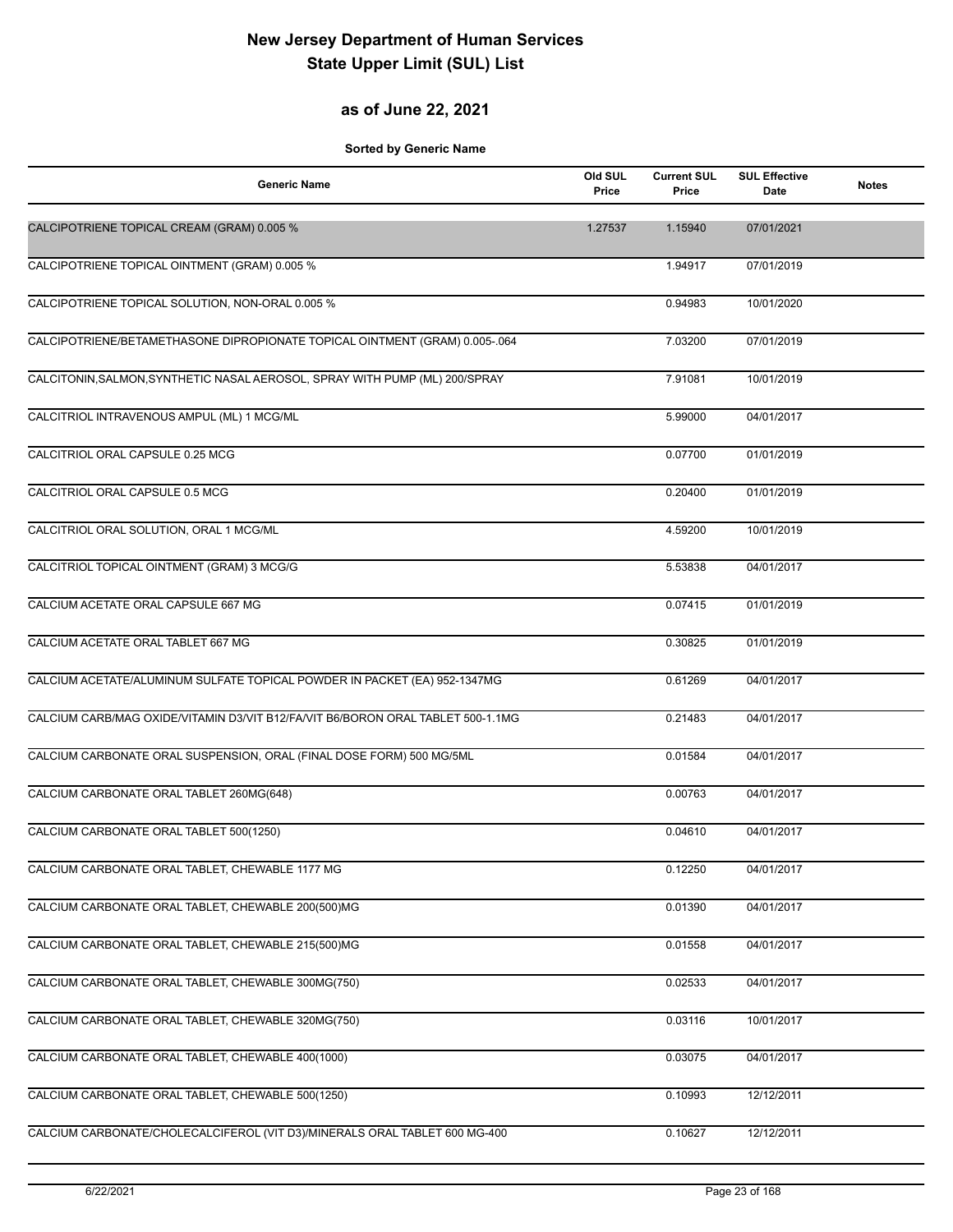#### **as of June 22, 2021**

| <b>Generic Name</b>                                                                | Old SUL<br>Price | <b>Current SUL</b><br>Price | <b>SUL Effective</b><br>Date | <b>Notes</b> |
|------------------------------------------------------------------------------------|------------------|-----------------------------|------------------------------|--------------|
| CALCIUM CARBONATE/CHOLECALCIFEROL (VITAMIN D3) ORAL TABLET 600 MG-400              |                  | 0.03684                     | 04/01/2013                   |              |
| CALCIUM CARBONATE/CHOLECALCIFEROL (VITAMIN D3) ORAL TABLET, CHEWABLE 500<br>MG-100 |                  | 0.02196                     | 09/01/2011                   |              |
| CALCIUM CARBONATE/MAGNESIUM HYDROXIDE ORAL TABLET, CHEWABLE 550-110 MG             |                  | 0.01606                     | 04/01/2017                   |              |
| CALCIUM CARBONATE/MAGNESIUM HYDROXIDE ORAL TABLET, CHEWABLE 700-300MG              |                  | 0.04428                     | 04/01/2017                   |              |
| CALCIUM CARBONATE/SIMETHICONE ORAL TABLET, CHEWABLE 1000-60 MG                     |                  | 0.02644                     | 04/01/2017                   |              |
| CALCIUM CHLORIDE INTRAVENOUS SYRINGE (ML) 100 MG/ML                                |                  | 0.62000                     | 04/01/2017                   |              |
| CALCIUM CHLORIDE INTRAVENOUS VIAL (ML) 100 MG/ML                                   |                  | 0.32500                     | 04/01/2017                   |              |
| CALCIUM CITRATE ORAL TABLET 200(950)MG                                             |                  | 0.03981                     | 12/12/2011                   |              |
| CALCIUM CITRATE/CHOLECALCIFEROL (VITAMIN D3) ORAL TABLET 315MG-250                 |                  | 0.08766                     | 12/12/2011                   |              |
| CALCIUM GLUCONATE INTRAVENOUS VIAL (ML) 100 MG/ML                                  |                  | 0.02320                     | 10/01/2017                   |              |
| CALCIUM GLUCONATE ORAL TABLET 45(500) MG                                           |                  | 0.14866                     | 04/01/2017                   |              |
| CALCIUM ORAL TABLET 500 MG                                                         |                  | 0.09219                     | 12/12/2011                   |              |
| CALCIUM POLYCARBOPHIL ORAL TABLET 625 MG                                           |                  | 0.05361                     | 04/01/2017                   |              |
| CAMPHOR/PHENOL TOPICAL SOLUTION, NON-ORAL 10.8-4.7%                                |                  | 0.05533                     | 04/01/2017                   |              |
| CANDESARTAN CILEXETIL ORAL TABLET 16 MG                                            |                  | 0.82000                     | 07/01/2019                   |              |
| CANDESARTAN CILEXETIL ORAL TABLET 32 MG                                            |                  | 1.22271                     | 01/01/2021                   |              |
| CANDESARTAN CILEXETIL ORAL TABLET 4 MG                                             |                  | 1.45322                     | 01/01/2020                   |              |
| CANDESARTAN CILEXETIL ORAL TABLET 8 MG                                             |                  | 1.25400                     | 10/01/2019                   |              |
| CANDESARTAN CILEXETIL/HYDROCHLOROTHIAZIDE ORAL TABLET 16-12.5MG                    |                  | 1.35534                     | 10/01/2017                   |              |
| CANDESARTAN CILEXETIL/HYDROCHLOROTHIAZIDE ORAL TABLET 32-12.5MG                    |                  | 1.35534                     | 10/01/2017                   |              |
| CANDESARTAN CILEXETIL/HYDROCHLOROTHIAZIDE ORAL TABLET 32MG-25MG                    |                  | 2.03670                     | 10/01/2017                   |              |
| CAPECITABINE ORAL TABLET 150 MG                                                    |                  | 1.58333                     | 10/01/2019                   |              |
| CAPECITABINE ORAL TABLET 500 MG                                                    | 0.65950          | 0.49958                     | 07/01/2021                   |              |
| CAPSAICIN TOPICAL CREAM (GRAM) 0.025 %                                             |                  | 0.07664                     | 04/01/2017                   |              |
| CAPSAICIN TOPICAL CREAM (GRAM) 0.075 %                                             |                  | 0.10794                     | 12/12/2011                   |              |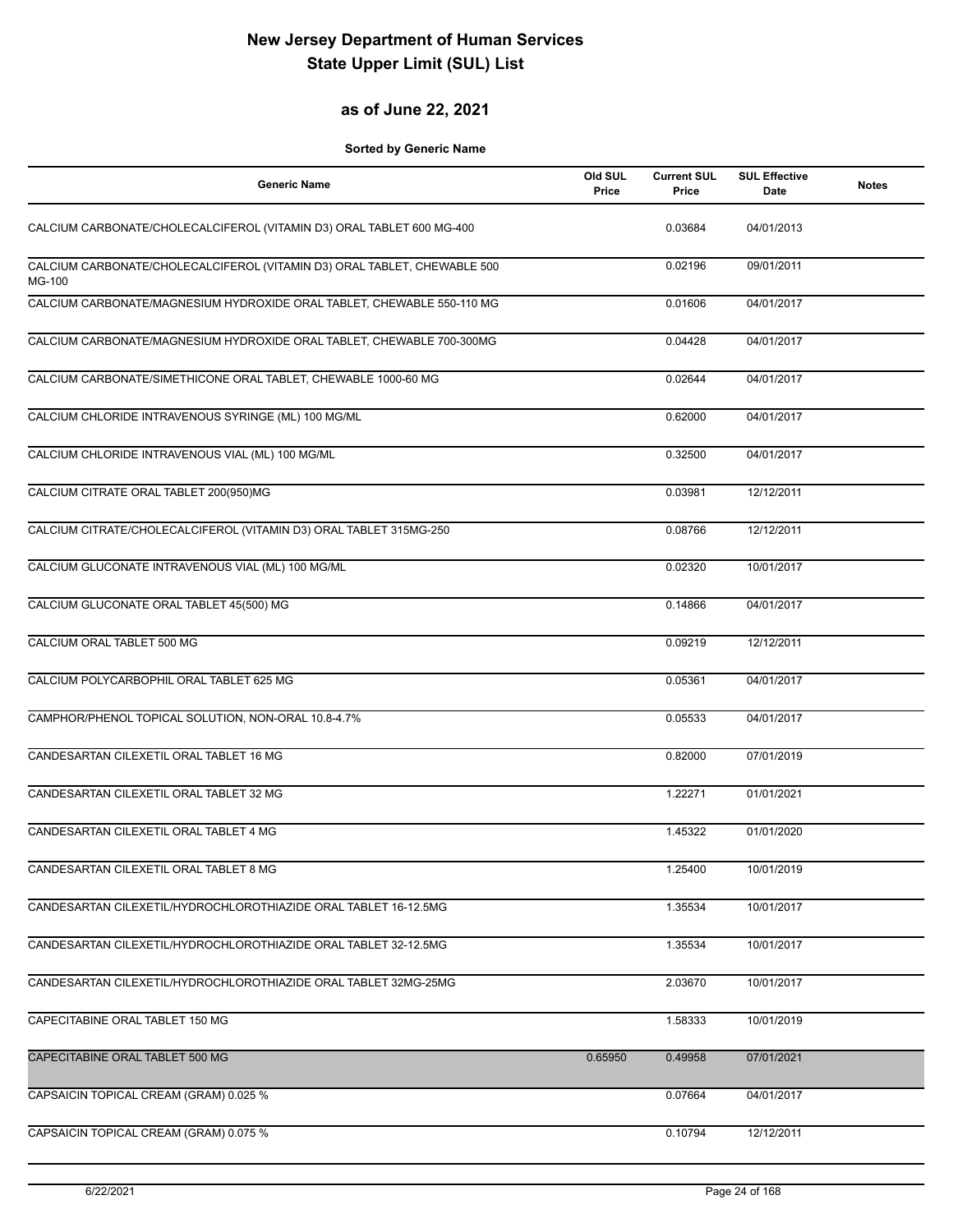### **as of June 22, 2021**

| <b>Generic Name</b>                                                 | Old SUL<br>Price | <b>Current SUL</b><br>Price | <b>SUL Effective</b><br>Date | <b>Notes</b> |
|---------------------------------------------------------------------|------------------|-----------------------------|------------------------------|--------------|
| CAPSAICIN TOPICAL LIQUID (ML) 0.15 %                                |                  | 0.10500                     | 04/01/2017                   |              |
| CAPTOPRIL ORAL TABLET 100 MG                                        |                  | 1.85176                     | 04/01/2017                   |              |
| CAPTOPRIL ORAL TABLET 12.5 MG                                       |                  | 0.40733                     | 10/01/2017                   |              |
| CAPTOPRIL ORAL TABLET 25 MG                                         |                  | 0.34070                     | 01/01/2019                   |              |
| CAPTOPRIL ORAL TABLET 50 MG                                         |                  | 0.77990                     | 01/01/2020                   |              |
| CAPTOPRIL/HYDROCHLOROTHIAZIDE ORAL TABLET 25 MG-15MG                |                  | 0.81140                     | 04/01/2017                   |              |
| CAPTOPRIL/HYDROCHLOROTHIAZIDE ORAL TABLET 25 MG-25MG                |                  | 0.97380                     | 04/01/2017                   |              |
| CAPTOPRIL/HYDROCHLOROTHIAZIDE ORAL TABLET 50 MG-15MG                |                  | 1.59263                     | 04/01/2017                   |              |
| CAPTOPRIL/HYDROCHLOROTHIAZIDE ORAL TABLET 50 MG-25MG                |                  | 1.55824                     | 04/01/2017                   |              |
| CARBAMAZEPINE ORAL CAPSULE, EXTENDED RELEASE MULTIPHASE 12HR 100 MG |                  | 0.23867                     | 01/01/2018                   |              |
| CARBAMAZEPINE ORAL CAPSULE, EXTENDED RELEASE MULTIPHASE 12HR 200 MG |                  | 0.31180                     | 10/01/2017                   |              |
| CARBAMAZEPINE ORAL CAPSULE, EXTENDED RELEASE MULTIPHASE 12HR 300 MG |                  | 0.31229                     | 01/01/2018                   |              |
| CARBAMAZEPINE ORAL SUSPENSION, ORAL (FINAL DOSE FORM) 100 MG/5ML    |                  | 0.04480                     | 10/01/2017                   |              |
| CARBAMAZEPINE ORAL SUSPENSION, ORAL (FINAL DOSE FORM) 100 MG/5ML    |                  | 0.10414                     | 04/01/2021                   |              |
| CARBAMAZEPINE ORAL SUSPENSION, ORAL (FINAL DOSE FORM) 200MG/10ML    |                  | 0.37890                     | 04/01/2017                   |              |
| CARBAMAZEPINE ORAL TABLET 200 MG                                    | 0.19000          | 0.17954                     | 07/01/2021                   |              |
| CARBAMAZEPINE ORAL TABLET, EXTENDED RELEASE 12 HR 100 MG            |                  | 0.39510                     | 04/01/2020                   |              |
| CARBAMAZEPINE ORAL TABLET, EXTENDED RELEASE 12 HR 200 MG            |                  | 1.02720                     | 08/12/2020                   |              |
| CARBAMAZEPINE ORAL TABLET, EXTENDED RELEASE 12 HR 400 MG            |                  | 1.50000                     | 07/01/2019                   |              |
| CARBAMAZEPINE ORAL TABLET, CHEWABLE 100 MG                          |                  | 0.21800                     | 01/01/2019                   |              |
| CARBAMIDE PEROXIDE OTIC DROPS 6.5 %                                 |                  | 0.06800                     | 10/01/2017                   |              |
| CARBIDOPA ORAL TABLET 25 MG                                         |                  | 0.93340                     | 04/01/2020                   |              |
| CARBIDOPA/LEVODOPA ORAL TABLET 10MG-100MG                           |                  | 0.10165                     | 07/01/2019                   |              |
| CARBIDOPA/LEVODOPA ORAL TABLET 25MG-100MG                           |                  | 0.07437                     | 04/01/2021                   |              |
| CARBIDOPA/LEVODOPA ORAL TABLET 25MG-250MG                           |                  | 0.12846                     | 04/01/2021                   |              |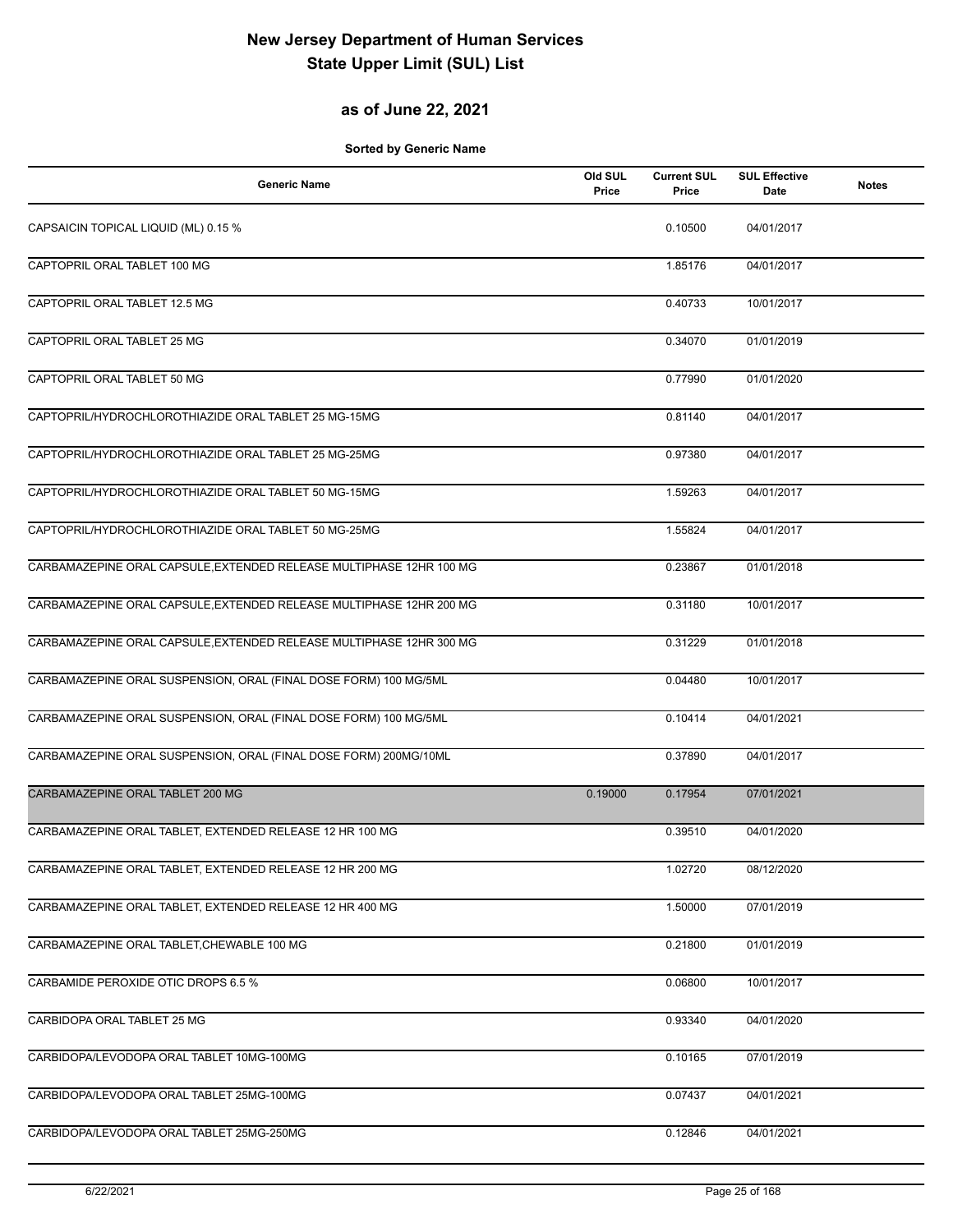### **as of June 22, 2021**

| <b>Generic Name</b>                                                                      | Old SUL<br>Price | <b>Current SUL</b><br>Price | <b>SUL Effective</b><br>Date | <b>Notes</b> |
|------------------------------------------------------------------------------------------|------------------|-----------------------------|------------------------------|--------------|
| CARBIDOPA/LEVODOPA ORAL TABLET, EXTENDED RELEASE 25MG-100MG                              |                  | 0.18045                     | 04/01/2019                   |              |
| CARBIDOPA/LEVODOPA ORAL TABLET, EXTENDED RELEASE 50MG-200MG                              |                  | 0.18000                     | 01/01/2019                   |              |
| CARBIDOPA/LEVODOPA ORAL TABLET, DISINTEGRATING 10MG-100MG                                |                  | 0.51270                     | 04/01/2020                   |              |
| CARBIDOPA/LEVODOPA ORAL TABLET, DISINTEGRATING 25MG-100MG                                |                  | 0.72343                     | 04/01/2017                   |              |
| CARBIDOPA/LEVODOPA ORAL TABLET, DISINTEGRATING 25MG-250MG                                |                  | 0.85410                     | 04/01/2018                   |              |
| CARBIDOPA/LEVODOPA/ENTACAPONE ORAL TABLET 12.5-50 MG                                     |                  | 0.90720                     | 04/01/2018                   |              |
| CARBIDOPA/LEVODOPA/ENTACAPONE ORAL TABLET 18.75-75MG                                     |                  | 3.00060                     | 04/01/2017                   |              |
| CARBIDOPA/LEVODOPA/ENTACAPONE ORAL TABLET 25-100-200                                     |                  | 1.31240                     | 04/01/2017                   |              |
| CARBIDOPA/LEVODOPA/ENTACAPONE ORAL TABLET 31.25-125                                      |                  | 1.13280                     | 04/01/2019                   |              |
| CARBIDOPA/LEVODOPA/ENTACAPONE ORAL TABLET 37.5-150MG                                     |                  | 0.62336                     | 04/01/2020                   |              |
| CARBIDOPA/LEVODOPA/ENTACAPONE ORAL TABLET 50-200-200                                     |                  | 0.54950                     | 07/01/2019                   |              |
| CARBINOXAMINE MALEATE ORAL LIQUID (ML) 4 MG/5 ML                                         |                  | 0.09219                     | 04/01/2017                   |              |
| CARBINOXAMINE MALEATE ORAL TABLET 4 MG                                                   |                  | 0.36702                     | 04/01/2017                   |              |
| CARBOPLATIN INTRAVENOUS VIAL (ML) 10 MG/ML                                               |                  | 0.49016                     | 04/01/2017                   |              |
| CARBOPLATIN INTRAVENOUS VIAL (SDV, MDV OR ADDITIVE) (EA) 150 MG                          |                  | 45.00015                    | 09/01/2011                   |              |
| CARBOXYMETHYLCELLULOSE SODIUM OPHTHALMIC DROPPERETTE, SINGLE-USE DROP<br>DISPENSER 0.5 % |                  | 0.16327                     | 04/01/2017                   |              |
| CARDIOPLEGIC SOLUTION NO.1 PERFUSION PLASTIC BAG, PERFUSION (ML) K+=16MEQ/L              |                  | 0.04429                     | 04/01/2017                   |              |
| CARISOPRODOL ORAL TABLET 250 MG                                                          |                  | 1.87370                     | 07/01/2018                   |              |
| CARISOPRODOL ORAL TABLET 350 MG                                                          |                  | 0.03439                     | 10/01/2017                   |              |
| CARISOPRODOL/ASPIRIN ORAL TABLET 200-325 MG                                              |                  | 0.23965                     | 10/01/2017                   |              |
| CARISOPRODOL/ASPIRIN/CODEINE PHOSPHATE ORAL TABLET 200-325-16                            |                  | 1.93760                     | 04/01/2017                   |              |
| CARTEOLOL HCL OPHTHALMIC DROPS 1 %                                                       |                  | 1.26108                     | 04/01/2017                   |              |
| CARVEDILOL ORAL TABLET 12.5 MG                                                           |                  | 0.01862                     | 04/01/2017                   |              |
| CARVEDILOL ORAL TABLET 25 MG                                                             |                  | 0.02210                     | 04/01/2017                   |              |
| CARVEDILOL ORAL TABLET 3.125 MG                                                          |                  | 0.01744                     | 04/01/2017                   |              |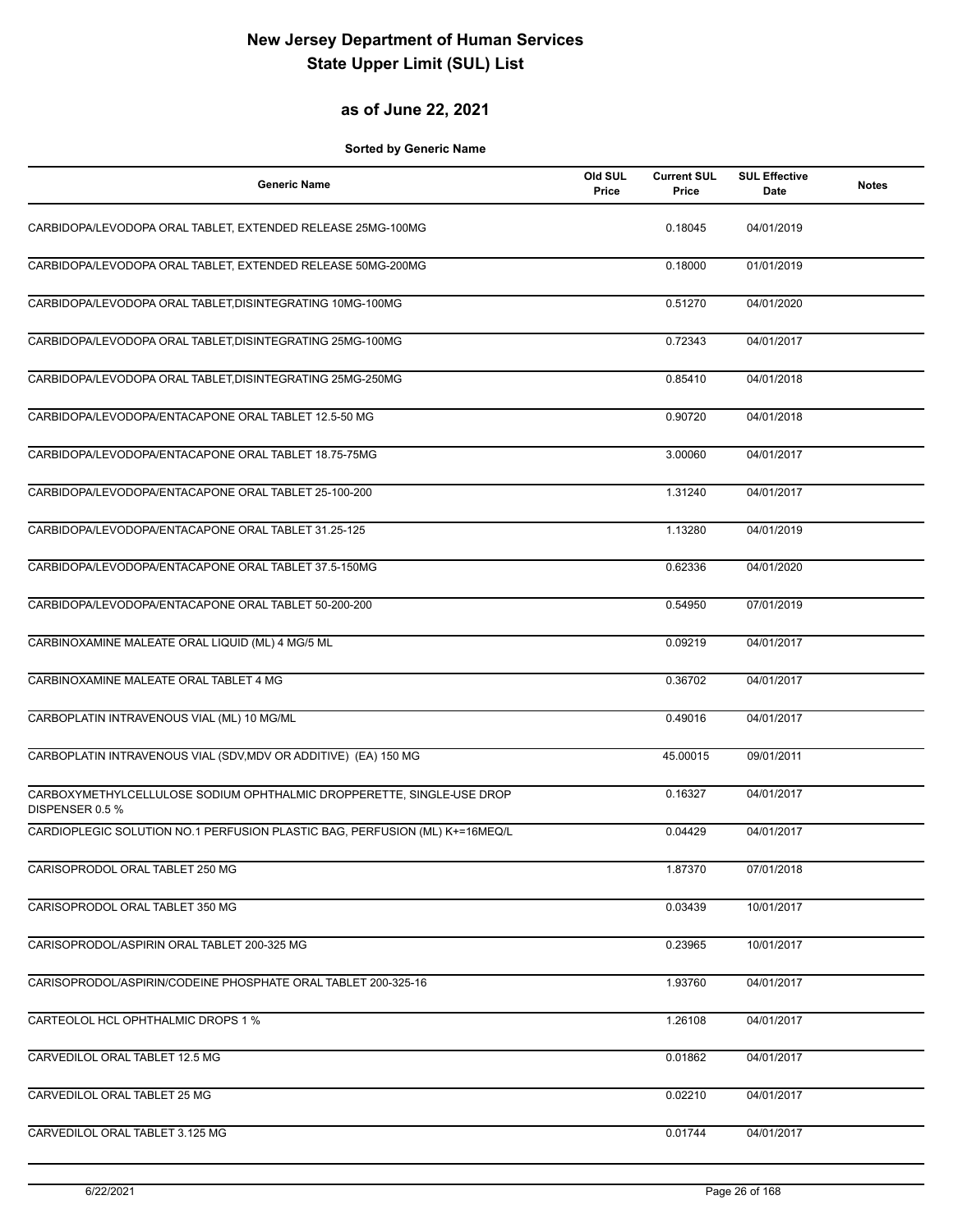#### **as of June 22, 2021**

| <b>Generic Name</b>                                                                                       | Old SUL<br>Price | <b>Current SUL</b><br>Price | <b>SUL Effective</b><br>Date | <b>Notes</b> |
|-----------------------------------------------------------------------------------------------------------|------------------|-----------------------------|------------------------------|--------------|
| CARVEDILOL ORAL TABLET 6.25 MG                                                                            |                  | 0.01686                     | 04/01/2017                   |              |
| CARVEDILOL PHOSPHATE ORAL CAPSULE, EXTENDED RELEASE MULTIPHASE 24HR 10 MG                                 |                  | 5.42073                     | 04/01/2021                   |              |
| CARVEDILOL PHOSPHATE ORAL CAPSULE, EXTENDED RELEASE MULTIPHASE 24HR 20 MG                                 |                  | 5.63500                     | 10/01/2020                   |              |
| CARVEDILOL PHOSPHATE ORAL CAPSULE, EXTENDED RELEASE MULTIPHASE 24HR 40 MG                                 |                  | 4.72533                     | 10/01/2020                   |              |
| CARVEDILOL PHOSPHATE ORAL CAPSULE, EXTENDED RELEASE MULTIPHASE 24HR 80 MG                                 |                  | 5.99833                     | 01/01/2019                   |              |
| CASTOR OIL ORAL OIL (ML)                                                                                  |                  | 0.02079                     | 04/01/2017                   |              |
| CEFACLOR ORAL CAPSULE 250 MG                                                                              |                  | 1.37133                     | 04/01/2018                   |              |
| CEFACLOR ORAL CAPSULE 500 MG                                                                              |                  | 1.57649                     | 04/01/2017                   |              |
| CEFACLOR ORAL SUSPENSION, RECONSTITUTED, ORAL (ML) 125 MG/5ML                                             |                  | 0.06958                     | 10/01/2017                   |              |
| CEFACLOR ORAL SUSPENSION, RECONSTITUTED, ORAL (ML) 250 MG/5ML                                             |                  | 0.08504                     | 10/01/2017                   |              |
| CEFACLOR ORAL SUSPENSION, RECONSTITUTED, ORAL (ML) 375 MG/5ML                                             |                  | 0.13915                     | 10/01/2017                   |              |
| CEFACLOR ORAL TABLET, EXTENDED RELEASE 12 HR 500 MG                                                       |                  | 12.83910                    | 04/01/2017                   |              |
| CEFADROXIL ORAL CAPSULE 500 MG                                                                            |                  | 0.11000                     | 07/01/2018                   |              |
| CEFADROXIL ORAL SUSPENSION, RECONSTITUTED, ORAL (ML) 250 MG/5ML                                           |                  | 0.20630                     | 01/01/2020                   |              |
| CEFADROXIL ORAL SUSPENSION, RECONSTITUTED, ORAL (ML) 500 MG/5ML                                           |                  | 0.24250                     | 01/01/2019                   |              |
| CEFADROXIL ORAL TABLET 1 G                                                                                |                  | 1.66247                     | 10/01/2017                   |              |
| CEFAZOLIN SODIUM INJECTION VIAL (EA) 1 G                                                                  |                  | 0.65003                     | 10/01/2017                   |              |
| CEFAZOLIN SODIUM INJECTION VIAL (EA) 10 G                                                                 |                  | 7.51767                     | 10/01/2020                   |              |
| CEFAZOLIN SODIUM INJECTION VIAL (EA) 20 G                                                                 |                  | 31.53000                    | 04/01/2017                   |              |
| CEFAZOLIN SODIUM INJECTION VIAL (EA) 500 MG                                                               |                  | 1.40000                     | 04/01/2017                   |              |
| CEFAZOLIN SODIUM INTRAVENOUS VIAL WITH THREADED PORT (EA) 1 G                                             |                  | 1.05525                     | 10/01/2017                   |              |
| CEFAZOLIN SODIUM/DEXTROSE, ISO-OSMOTIC INTRAVENOUS INTRAVENOUS SOLUTION,<br>PIGGYBACK (EA) 1 G/50 ML      |                  | 4.20000                     | 04/01/2017                   |              |
| CEFAZOLIN SODIUM/DEXTROSE, ISO-OSMOTIC INTRAVENOUS INTRAVENOUS SOLUTION,<br>PIGGYBACK (EA) 2 G/50 ML      |                  | 7.30000                     | 04/01/2017                   |              |
| CEFAZOLIN SODIUM/DEXTROSE, ISO-OSMOTIC INTRAVENOUS IV SOLUTION, PIGGYBACK<br>PREMIX FROZEN(ML) 1 G/50 ML  |                  | 0.08960                     | 04/01/2017                   |              |
| CEFAZOLIN SODIUM/DEXTROSE, ISO-OSMOTIC INTRAVENOUS IV SOLUTION, PIGGYBACK<br>PREMIX FROZEN(ML) 2 G/100 ML |                  | 0.09250                     | 04/01/2017                   |              |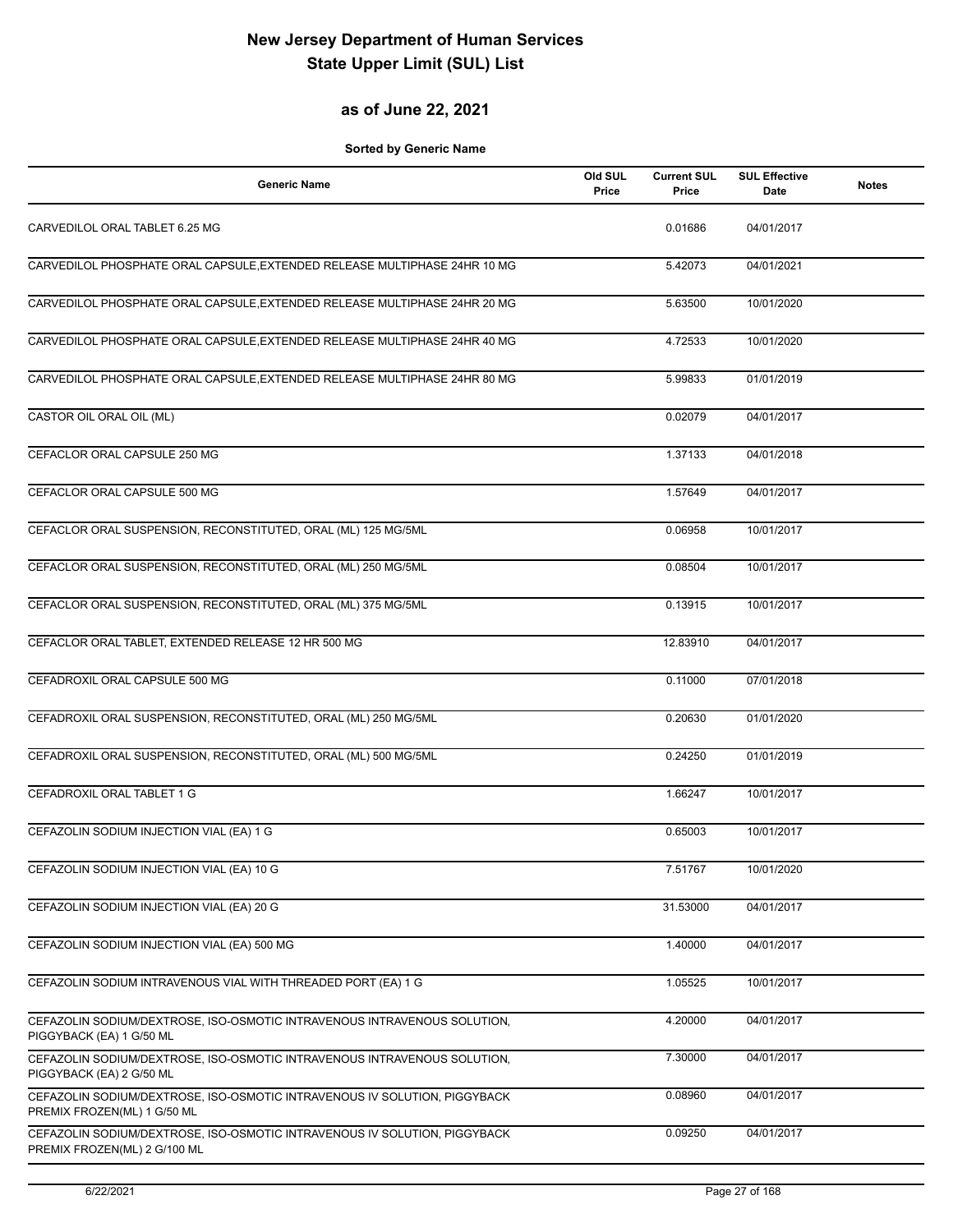### **as of June 22, 2021**

| <b>Generic Name</b>                                                                                      | Old SUL<br>Price | <b>Current SUL</b><br>Price | <b>SUL Effective</b><br>Date | <b>Notes</b> |
|----------------------------------------------------------------------------------------------------------|------------------|-----------------------------|------------------------------|--------------|
| CEFDINIR ORAL CAPSULE 300 MG                                                                             |                  | 0.23250                     | 04/01/2017                   |              |
| CEFDINIR ORAL SUSPENSION, RECONSTITUTED, ORAL (ML) 125 MG/5ML                                            |                  | 0.04490                     | 07/01/2018                   |              |
| CEFDINIR ORAL SUSPENSION, RECONSTITUTED, ORAL (ML) 250 MG/5ML                                            |                  | 0.08317                     | 07/01/2018                   |              |
| CEFEPIME HCL IN DEXTROSE 5 % IN WATER INTRAVENOUS INTRAVENOUS SOLUTION,<br>PIGGYBACK (EA) 1 G/50 ML      |                  | 11.33000                    | 04/01/2017                   |              |
| CEFEPIME HCL IN DEXTROSE 5 % IN WATER INTRAVENOUS INTRAVENOUS SOLUTION.<br>PIGGYBACK (EA) 2 G/50 ML      |                  | 17.09000                    | 04/01/2017                   |              |
| CEFEPIME HCL IN ISO-OSMOTIC DEXTROSE INTRAVENOUS IV SOLUTION, PIGGYBACK<br>PREMIX FROZEN(ML) 1 G/50 ML   |                  | 0.53120                     | 04/01/2017                   |              |
| CEFEPIME HCL IN ISO-OSMOTIC DEXTROSE INTRAVENOUS IV SOLUTION, PIGGYBACK<br>PREMIX FROZEN(ML) 2 G/100 ML  |                  | 0.42580                     | 04/01/2017                   |              |
| CEFEPIME HCL INJECTION VIAL (EA) 1 G                                                                     |                  | 4.04600                     | 10/01/2019                   |              |
| CEFEPIME HCL INJECTION VIAL (EA) 2 G                                                                     |                  | 3.93300                     | 04/01/2018                   |              |
| CEFIXIME ORAL CAPSULE 400 MG                                                                             |                  | 9.94480                     | 07/01/2021                   |              |
| CEFIXIME ORAL SUSPENSION, RECONSTITUTED, ORAL (ML) 100 MG/5ML                                            |                  | 2.90880                     | 04/01/2017                   |              |
| CEFIXIME ORAL SUSPENSION, RECONSTITUTED, ORAL (ML) 200 MG/5ML                                            |                  | 6.12396                     | 04/01/2017                   |              |
| CEFOTAXIME SODIUM INJECTION VIAL (EA) 1 G                                                                |                  | 2.20000                     | 04/01/2017                   |              |
| CEFOTAXIME SODIUM INJECTION VIAL (EA) 10 G                                                               |                  | 27.00000                    | 04/01/2017                   |              |
| CEFOTAXIME SODIUM INJECTION VIAL (EA) 2 G                                                                |                  | 5.00000                     | 04/01/2017                   |              |
| CEFOTAXIME SODIUM INJECTION VIAL (EA) 500 MG                                                             |                  | 1.50000                     | 04/01/2017                   |              |
| CEFOTETAN DISODIUM IN ISO-OSMOTIC DEXTROSE INTRAVENOUS INTRAVENOUS<br>SOLUTION, PIGGYBACK (EA) 1 G/50 ML |                  | 15.08958                    | 04/01/2017                   |              |
| CEFOTETAN DISODIUM IN ISO-OSMOTIC DEXTROSE INTRAVENOUS INTRAVENOUS<br>SOLUTION, PIGGYBACK (EA) 2 G/50 ML |                  | 20.90000                    | 04/01/2017                   |              |
| CEFOTETAN DISODIUM INJECTION VIAL (EA) 1 G                                                               |                  | 19.23000                    | 04/01/2017                   |              |
| CEFOTETAN DISODIUM INJECTION VIAL (EA) 2 G                                                               |                  | 38.47000                    | 04/01/2017                   |              |
| CEFOTETAN DISODIUM INTRAVENOUS VIAL (EA) 10 G                                                            |                  | 190.45000                   | 04/01/2017                   |              |
| CEFOXITIN SODIUM INTRAVENOUS VIAL (EA) 1 G                                                               |                  | 3.21000                     | 04/01/2017                   |              |
| CEFOXITIN SODIUM INTRAVENOUS VIAL (EA) 10 G                                                              |                  | 50.00000                    | 04/01/2017                   |              |
| CEFOXITIN SODIUM INTRAVENOUS VIAL (EA) 2 G                                                               |                  | 6.41000                     | 04/01/2017                   |              |
| CEFOXITIN SODIUM/DEXTROSE, ISO-OSMOTIC INTRAVENOUS INTRAVENOUS SOLUTION,<br>PIGGYBACK (EA) 1 G/50 ML     |                  | 11.16000                    | 04/01/2017                   |              |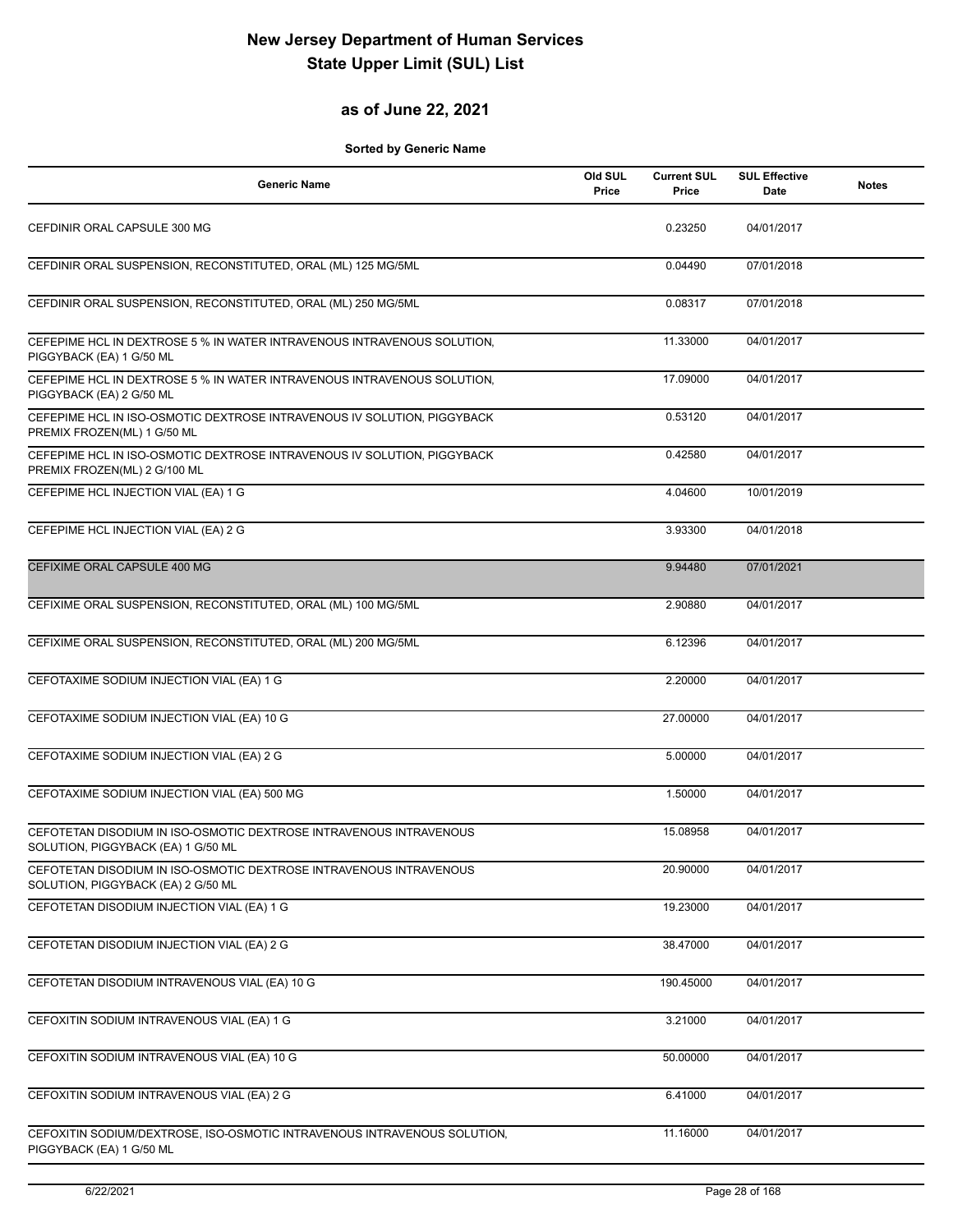#### **as of June 22, 2021**

| <b>Generic Name</b>                                                                                          | Old SUL<br>Price | <b>Current SUL</b><br>Price | <b>SUL Effective</b><br>Date | <b>Notes</b> |
|--------------------------------------------------------------------------------------------------------------|------------------|-----------------------------|------------------------------|--------------|
| CEFOXITIN SODIUM/DEXTROSE, ISO-OSMOTIC INTRAVENOUS INTRAVENOUS SOLUTION,<br>PIGGYBACK (EA) 2 G/50 ML         |                  | 20.50000                    | 04/01/2017                   |              |
| CEFPODOXIME PROXETIL ORAL SUSPENSION, RECONSTITUTED, ORAL (ML) 100 MG/5ML                                    |                  | 1.16000                     | 10/01/2020                   |              |
| CEFPODOXIME PROXETIL ORAL SUSPENSION, RECONSTITUTED, ORAL (ML) 50 MG/5 ML                                    |                  | 0.37104                     | 10/01/2017                   |              |
| CEFPODOXIME PROXETIL ORAL TABLET 100 MG                                                                      |                  | 0.85950                     | 10/01/2019                   |              |
| CEFPODOXIME PROXETIL ORAL TABLET 200 MG                                                                      |                  | 3.06428                     | 10/01/2017                   |              |
| CEFPROZIL ORAL SUSPENSION, RECONSTITUTED, ORAL (ML) 125 MG/5ML                                               |                  | 0.14400                     | 04/01/2019                   |              |
| CEFPROZIL ORAL SUSPENSION, RECONSTITUTED, ORAL (ML) 250 MG/5ML                                               |                  | 0.11250                     | 01/01/2019                   |              |
| CEFPROZIL ORAL TABLET 250 MG                                                                                 |                  | 0.71478                     | 04/01/2017                   |              |
| CEFPROZIL ORAL TABLET 500 MG                                                                                 |                  | 1.07200                     | 04/01/2020                   |              |
| CEFTAZIDIME IN DEXTROSE 5% AND WATER INTRAVENOUS INTRAVENOUS SOLUTION,<br>PIGGYBACK (EA) 1 G/50 ML           |                  | 10.44000                    | 04/01/2017                   |              |
| CEFTAZIDIME IN DEXTROSE 5% AND WATER INTRAVENOUS INTRAVENOUS SOLUTION.<br>PIGGYBACK (EA) 2 G/50 ML           |                  | 14.59000                    | 04/01/2017                   |              |
| CEFTAZIDIME INJECTION VIAL (EA) 1 G                                                                          |                  | 3.42947                     | 04/01/2017                   |              |
| CEFTAZIDIME INJECTION VIAL (EA) 2 G                                                                          |                  | 8.92440                     | 10/01/2017                   |              |
| CEFTAZIDIME INJECTION VIAL (EA) 6 G                                                                          |                  | 22.05000                    | 04/01/2017                   |              |
| CEFTAZIDIME INTRAVENOUS VIAL WITH THREADED PORT (EA) 1 G                                                     |                  | 4.05015                     | 10/01/2017                   |              |
| CEFTAZIDIME INTRAVENOUS VIAL WITH THREADED PORT (EA) 2 G                                                     |                  | 10.89000                    | 04/01/2017                   |              |
| CEFTIBUTEN ORAL CAPSULE 400 MG                                                                               |                  | 27.34000                    | 04/01/2017                   |              |
| CEFTIBUTEN ORAL SUSPENSION, RECONSTITUTED, ORAL (ML) 180 MG/5ML                                              |                  | 7.68883                     | 04/01/2017                   |              |
| CEFTRIAXONE SODIUM IN ISO-OSMOTIC DEXTROSE INTRAVENOUS INTRAVENOUS<br>SOLUTION, PIGGYBACK (EA) 1 G/50 ML     |                  | 11.60000                    | 04/01/2017                   |              |
| CEFTRIAXONE SODIUM IN ISO-OSMOTIC DEXTROSE INTRAVENOUS INTRAVENOUS<br>SOLUTION, PIGGYBACK (EA) 2 G/50 ML     |                  | 18.54000                    | 04/01/2017                   |              |
| CEFTRIAXONE SODIUM IN ISO-OSMOTIC DEXTROSE INTRAVENOUS IV SOLUTION,<br>PIGGYBACK PREMIX FROZEN(ML) 1 G/50 ML |                  | 0.28380                     | 04/01/2017                   |              |
| CEFTRIAXONE SODIUM IN ISO-OSMOTIC DEXTROSE INTRAVENOUS IV SOLUTION.<br>PIGGYBACK PREMIX FROZEN(ML) 2 G/50 ML |                  | 0.67220                     | 04/01/2017                   |              |
| CEFTRIAXONE SODIUM INJECTION VIAL (EA) 1 G                                                                   |                  | 0.92998                     | 10/01/2019                   |              |
| CEFTRIAXONE SODIUM INJECTION VIAL (EA) 10 G                                                                  |                  | 14.68750                    | 04/01/2017                   |              |
| CEFTRIAXONE SODIUM INJECTION VIAL (EA) 2 G                                                                   |                  | 0.21605                     | 07/01/2019                   |              |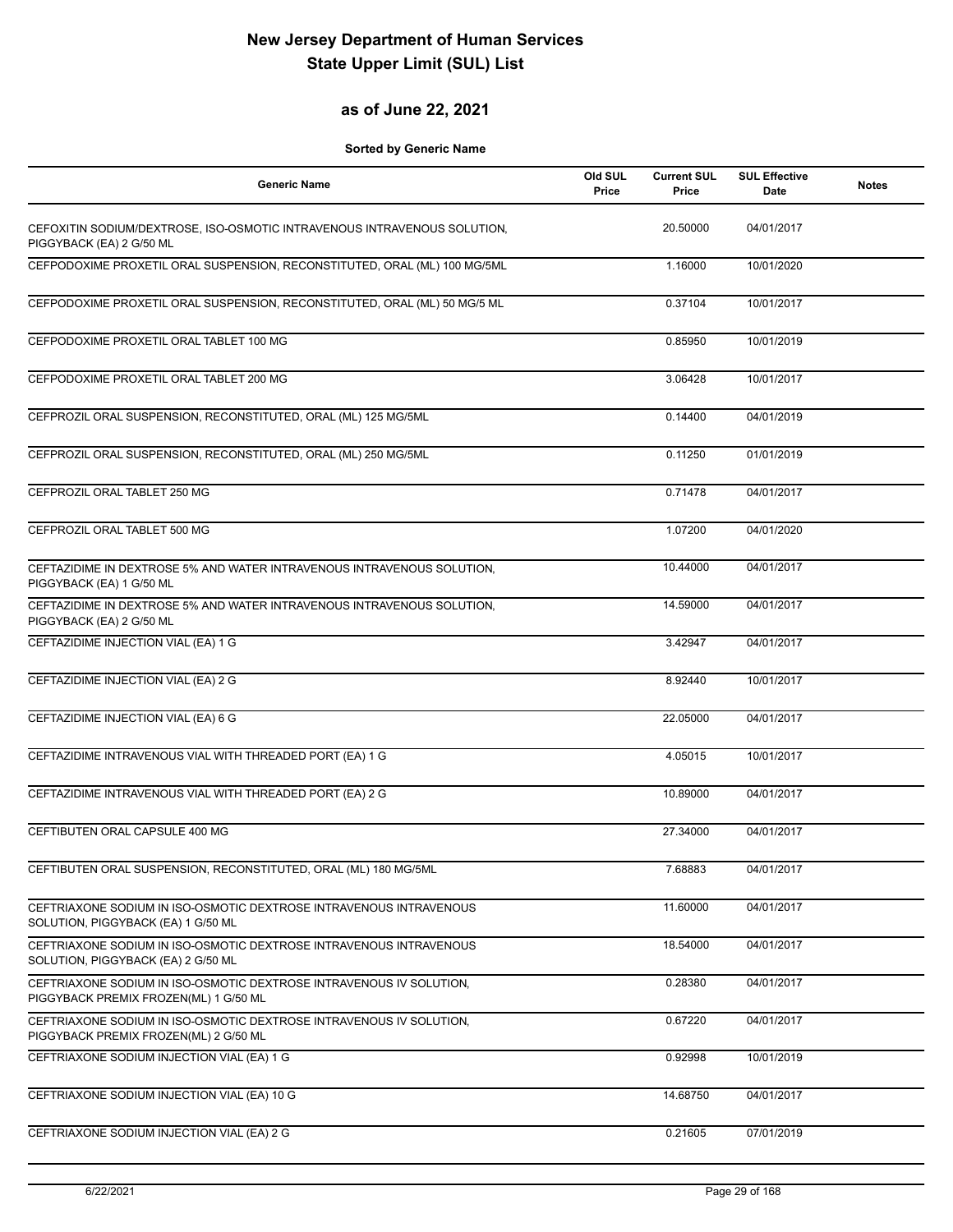#### **as of June 22, 2021**

| <b>Generic Name</b>                                                    | Old SUL<br>Price | <b>Current SUL</b><br>Price | <b>SUL Effective</b><br>Date | <b>Notes</b> |
|------------------------------------------------------------------------|------------------|-----------------------------|------------------------------|--------------|
| CEFTRIAXONE SODIUM INJECTION VIAL (EA) 250 MG                          |                  | 0.08900                     | 07/01/2018                   |              |
| CEFTRIAXONE SODIUM INJECTION VIAL (EA) 500 MG                          |                  | 0.85100                     | 10/01/2017                   |              |
| CEFTRIAXONE SODIUM INTRAVENOUS IV SOLUTION, PIGGYBACK, BOTTLE (EA) 1 G |                  | 4.78269                     | 12/12/2011                   |              |
| CEFTRIAXONE SODIUM INTRAVENOUS IV SOLUTION, PIGGYBACK, BOTTLE (EA) 2 G |                  | 5.64000                     | 12/12/2011                   |              |
| CEFTRIAXONE SODIUM INTRAVENOUS VIAL WITH THREADED PORT (EA) 1 G        |                  | 3.20440                     | 10/01/2017                   |              |
| CEFTRIAXONE SODIUM INTRAVENOUS VIAL WITH THREADED PORT (EA) 2 G        |                  | 10.12940                    | 10/01/2017                   |              |
| CEFUROXIME AXETIL ORAL TABLET 250 MG                                   |                  | 0.24572                     | 10/01/2017                   |              |
| CEFUROXIME AXETIL ORAL TABLET 500 MG                                   |                  | 0.25850                     | 01/01/2019                   |              |
| CEFUROXIME SODIUM INJECTION VIAL (EA) 750 MG                           |                  | 2.20000                     | 04/01/2017                   |              |
| CEFUROXIME SODIUM INTRAVENOUS VIAL (EA) 1.5 G                          |                  | 4.50000                     | 04/01/2017                   |              |
| CEFUROXIME SODIUM INTRAVENOUS VIAL (EA) 7.5 G                          |                  | 2.70577                     | 10/01/2017                   |              |
| CELECOXIB ORAL CAPSULE 100 MG                                          |                  | 0.11230                     | 01/01/2021                   |              |
| CELECOXIB ORAL CAPSULE 200 MG                                          |                  | 0.07190                     | 07/01/2018                   |              |
| CELECOXIB ORAL CAPSULE 400 MG                                          |                  | 1.10389                     | 04/01/2017                   |              |
| CELECOXIB ORAL CAPSULE 50 MG                                           |                  | 0.17967                     | 10/01/2019                   |              |
| CEPHALEXIN ORAL CAPSULE 250 MG                                         |                  | 0.02950                     | 07/01/2018                   |              |
| CEPHALEXIN ORAL CAPSULE 500 MG                                         |                  | 0.05500                     | 07/01/2018                   |              |
| CEPHALEXIN ORAL CAPSULE 750 MG                                         |                  | 5.35800                     | 04/01/2017                   |              |
| CEPHALEXIN ORAL SUSPENSION, RECONSTITUTED, ORAL (ML) 125 MG/5ML        |                  | 0.02335                     | 10/01/2017                   |              |
| CEPHALEXIN ORAL SUSPENSION, RECONSTITUTED, ORAL (ML) 250 MG/5ML        |                  | 0.06115                     | 01/01/2019                   |              |
| CEPHALEXIN ORAL TABLET 250 MG                                          |                  | 1.24230                     | 04/01/2017                   |              |
| CEPHALEXIN ORAL TABLET 500 MG                                          |                  | 0.56893                     | 10/01/2017                   |              |
| CETIRIZINE HCL ORAL SOLUTION, ORAL 1 MG/ML                             |                  | 0.02083                     | 04/01/2017                   |              |
| CETIRIZINE HCL ORAL SOLUTION, ORAL 5 MG/5 ML                           |                  | 0.02354                     | 04/01/2017                   |              |
| CETIRIZINE HCL ORAL TABLET 10 MG                                       |                  | 0.03296                     | 10/01/2020                   |              |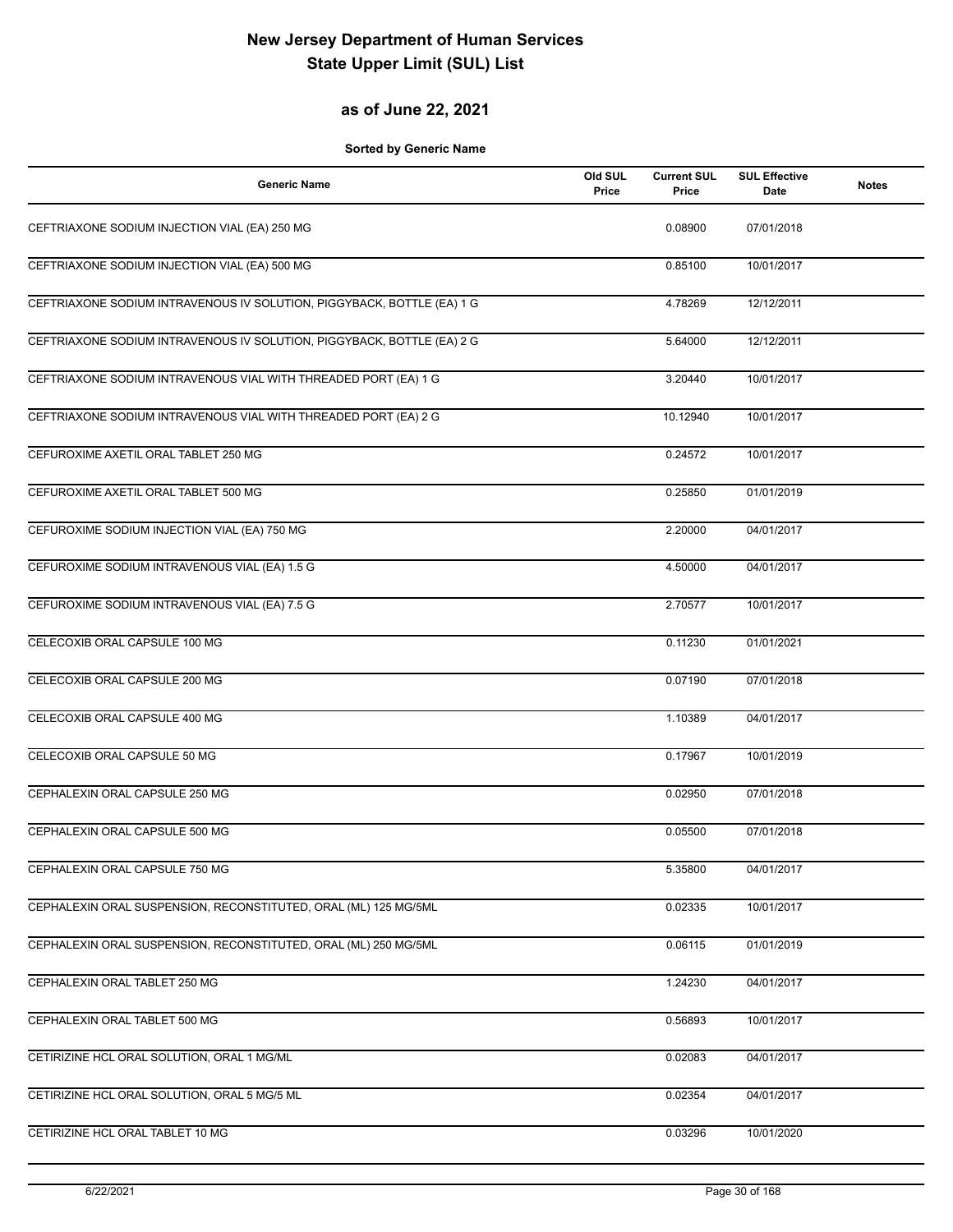### **as of June 22, 2021**

| <b>Generic Name</b>                                                                              | Old SUL<br>Price | <b>Current SUL</b><br>Price | <b>SUL Effective</b><br>Date | <b>Notes</b> |
|--------------------------------------------------------------------------------------------------|------------------|-----------------------------|------------------------------|--------------|
| CETIRIZINE HCL ORAL TABLET 5 MG                                                                  |                  | 0.02870                     | 01/01/2020                   |              |
| CETIRIZINE HCL ORAL TABLET, CHEWABLE 10 MG                                                       |                  | 0.44304                     | 10/01/2017                   |              |
| CETIRIZINE HCL ORAL TABLET, CHEWABLE 5 MG                                                        |                  | 0.44304                     | 10/01/2017                   |              |
| CETIRIZINE HCL/PSEUDOEPHEDRINE HCL ORAL TABLET, EXTENDED RELEASE 12 HR 5<br><b>MG-120MG</b>      |                  | 0.63292                     | 01/01/2018                   |              |
| CEVIMELINE HCL ORAL CAPSULE 30 MG                                                                | 0.90460          | 0.63105                     | 07/01/2021                   |              |
| CHLORAMPHENICOL SOD SUCCINATE INTRAVENOUS VIAL (EA) 1 G                                          |                  | 38.92000                    | 04/01/2017                   |              |
| CHLORDIAZEPOXIDE HCL ORAL CAPSULE 10 MG                                                          |                  | 0.06897                     | 04/01/2017                   |              |
| CHLORDIAZEPOXIDE HCL ORAL CAPSULE 25 MG                                                          |                  | 0.06512                     | 04/01/2017                   |              |
| CHLORDIAZEPOXIDE HCL ORAL CAPSULE 5 MG                                                           |                  | 0.08933                     | 04/01/2017                   |              |
| CHLORDIAZEPOXIDE/CLIDINIUM BROMIDE ORAL CAPSULE 5 MG-2.5MG                                       |                  | 0.11665                     | 10/01/2017                   |              |
| <b>CHLORHEXIDINE GLUCONATE MUCOUS MEMBRANE MOUTHWASH 0.12 %</b>                                  |                  | 0.00269                     | 10/01/2017                   |              |
| CHLORHEXIDINE GLUCONATE TOPICAL LIQUID (ML) 4 %                                                  |                  | 0.01390                     | 10/01/2017                   |              |
| CHLORHEXIDINE GLUCONATE/GLYCERIN/HYDROXYETHYLCELLULOSE TOPICAL JELLY<br>(GRAM)                   |                  | 0.02054                     | 12/12/2011                   |              |
| CHLOROQUINE PHOSPHATE ORAL TABLET 250 MG                                                         |                  | 3.03610                     | 04/01/2017                   |              |
| CHLOROQUINE PHOSPHATE ORAL TABLET 500 MG                                                         |                  | 1.81329                     | 10/01/2017                   |              |
| CHLOROTHIAZIDE ORAL TABLET 250 MG                                                                |                  | 0.08241                     | 10/01/2017                   |              |
| CHLOROTHIAZIDE ORAL TABLET 500 MG                                                                |                  | 0.10084                     | 10/01/2017                   |              |
| CHLOROTHIAZIDE SODIUM INTRAVENOUS VIAL (EA) 500 MG                                               |                  | 99.80000                    | 04/01/2017                   |              |
| CHLORPHENIRAMINE MALEATE ORAL SYRUP 2 MG/5 ML                                                    |                  | 0.03171                     | 04/01/2017                   |              |
| CHLORPHENIRAMINE MALEATE ORAL TABLET 4 MG                                                        |                  | 0.01457                     | 10/01/2017                   |              |
| CHLORPHENIRAMINE MALEATE ORAL TABLET, EXTENDED RELEASE 12 MG                                     |                  | 0.34468                     | 04/01/2017                   |              |
| CHLORPHENIRAMINE MALEATE/DEXTROMETHORPHAN HBR ORAL TABLET 4 MG-30 MG                             |                  | 0.08634                     | 04/01/2017                   |              |
| CHLORPHENIRAMINE MALEATE/PHENYLEPHRINE BITARTRATE/ASPIRIN ORAL TABLET,<br>EFFERVESCENT 2-7.8-325 |                  | 0.11250                     | 04/01/2017                   |              |
| CHLORPHENIRAMINE MALEATE/PHENYLEPHRINE HCL ORAL DROPS 1-2.5MG/ML                                 |                  | 0.73666                     | 04/01/2017                   |              |
| CHLORPHENIRAMINE MALEATE/PHENYLEPHRINE HCL ORAL LIQUID (ML) 4-10MG/5ML                           |                  | 0.03281                     | 04/01/2017                   |              |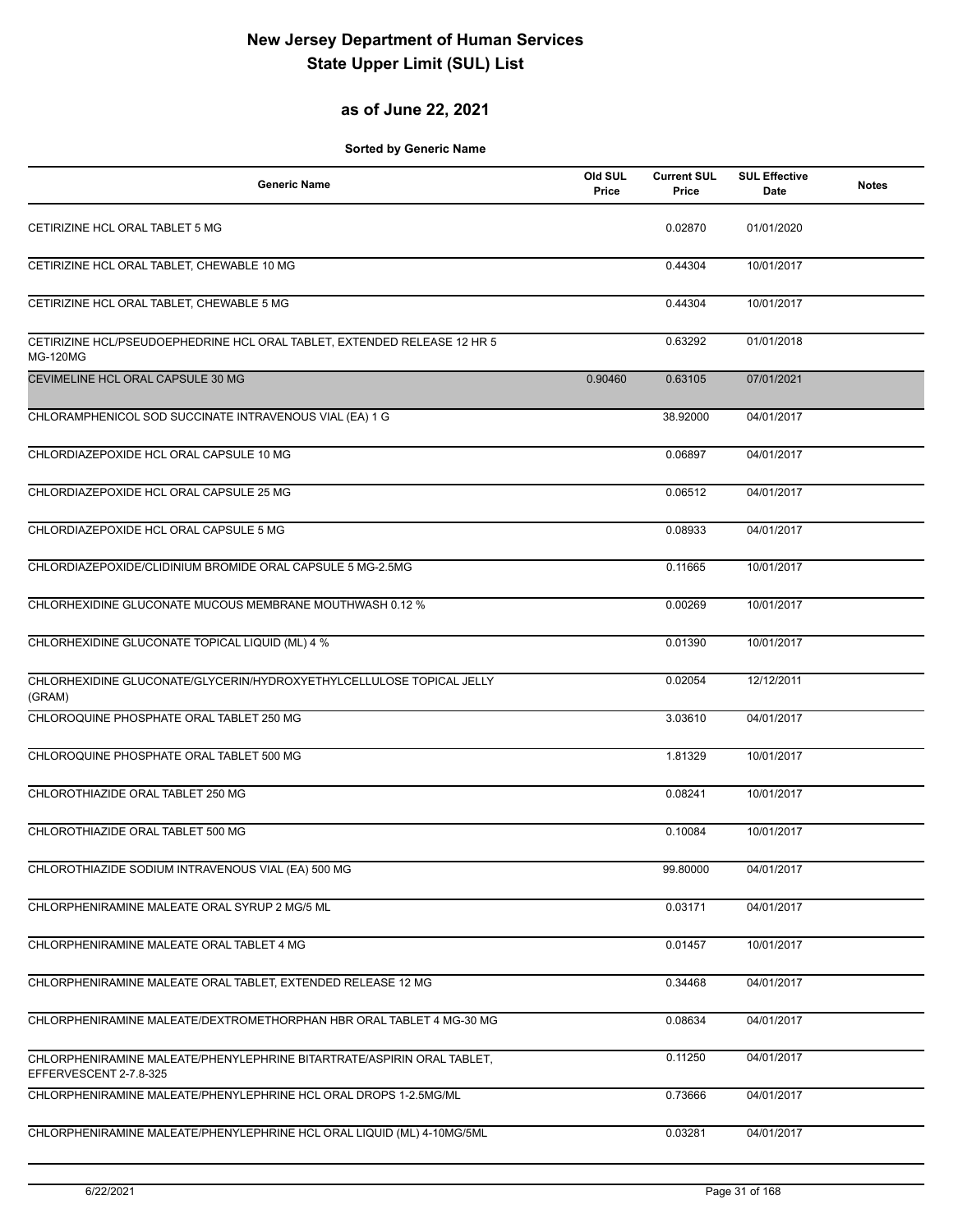#### **as of June 22, 2021**

| <b>Generic Name</b>                                                                       | Old SUL<br>Price | <b>Current SUL</b><br>Price | <b>SUL Effective</b><br>Date | <b>Notes</b> |
|-------------------------------------------------------------------------------------------|------------------|-----------------------------|------------------------------|--------------|
| CHLORPHENIRAMINE MALEATE/PHENYLEPHRINE HCL ORAL TABLET 4MG-10MG                           |                  | 0.13130                     | 04/01/2017                   |              |
| CHLORPHENIRAMINE MALEATE/PHENYLEPHRINE HCL/DEXTROMETHORPHAN ORAL LIQUID<br>(ML) 4-10-15/5 |                  | 0.05421                     | 04/01/2017                   |              |
| CHLORPHENIRAMINE MALEATE/PSEUDOEPHEDRINE HCL ORAL LIQUID (ML) 2-30MG/5ML                  |                  | 0.04731                     | 04/01/2017                   |              |
| CHLORPHENIRAMINE MALEATE/PSEUDOEPHEDRINE HCL ORAL TABLET 4 MG-60 MG                       |                  | 0.05102                     | 04/01/2017                   |              |
| CHLORPHENIRAMINE MALEATE/PSEUDOEPHEDRINE/DEXTROMETHORPHAN ORAL LIQUID<br>(ML) 1-15-5MG/5  |                  | 0.01441                     | 04/01/2017                   |              |
| CHLORPROMAZINE HCL INJECTION AMPUL (ML) 25 MG/ML                                          |                  | 13.10820                    | 04/01/2018                   |              |
| CHLORPROMAZINE HCL ORAL TABLET 10 MG                                                      |                  | 0.27497                     | 10/01/2017                   |              |
| CHLORPROMAZINE HCL ORAL TABLET 100 MG                                                     |                  | 3.26785                     | 07/01/2019                   |              |
| CHLORPROMAZINE HCL ORAL TABLET 200 MG                                                     |                  | 4.49950                     | 10/01/2017                   |              |
| CHLORPROMAZINE HCL ORAL TABLET 25 MG                                                      |                  | 1.50000                     | 01/01/2019                   |              |
| CHLORPROMAZINE HCL ORAL TABLET 50 MG                                                      |                  | 2.93002                     | 07/01/2019                   |              |
| CHLORPROPAMIDE ORAL TABLET 100 MG                                                         |                  | 0.12370                     | 10/01/2017                   |              |
| CHLORPROPAMIDE ORAL TABLET 250 MG                                                         |                  | 0.26285                     | 10/01/2017                   |              |
| CHLORTHALIDONE ORAL TABLET 25 MG                                                          |                  | 0.16964                     | 04/01/2021                   |              |
| CHLORTHALIDONE ORAL TABLET 50 MG                                                          |                  | 0.10501                     | 10/01/2017                   |              |
| CHLORZOXAZONE ORAL TABLET 250 MG                                                          |                  | 0.05538                     | 12/12/2011                   |              |
| CHLORZOXAZONE ORAL TABLET 500 MG                                                          |                  | 0.03387                     | 10/01/2017                   |              |
| CHOLECALCIFEROL (VITAMIN D3) ORAL CAPSULE 10000 UNIT                                      |                  | 0.66709                     | 04/01/2017                   |              |
| CHOLESTYRAMINE (WITH SUGAR) ORAL POWDER (GRAM) 4 G                                        |                  | 0.15730                     | 10/01/2017                   |              |
| CHOLESTYRAMINE (WITH SUGAR) ORAL POWDER IN PACKET (EA) 4 G                                |                  | 1.07534                     | 04/01/2021                   |              |
| CHOLESTYRAMINE/ASPARTAME ORAL POWDER (GRAM) 4 G                                           |                  | 0.16658                     | 01/01/2019                   |              |
| CHOLESTYRAMINE/ASPARTAME ORAL POWDER IN PACKET (EA) 4 G                                   |                  | 0.15773                     | 07/01/2018                   |              |
| CHOLINE SALICYLATE/MAGNESIUM SALICYLATE ORAL TABLET 500 MG                                |                  | 0.11617                     | 07/01/2011                   |              |
| CHOLINE SALICYLATE/MAGNESIUM SALICYLATE ORAL TABLET 750 MG                                |                  | 0.12367                     | 07/01/2011                   |              |
| CHORIONIC GONADOTROPIN, HUMAN INTRAMUSCULAR VIAL (EA) 10000 UNIT                          |                  | 144.72000                   | 10/01/2017                   |              |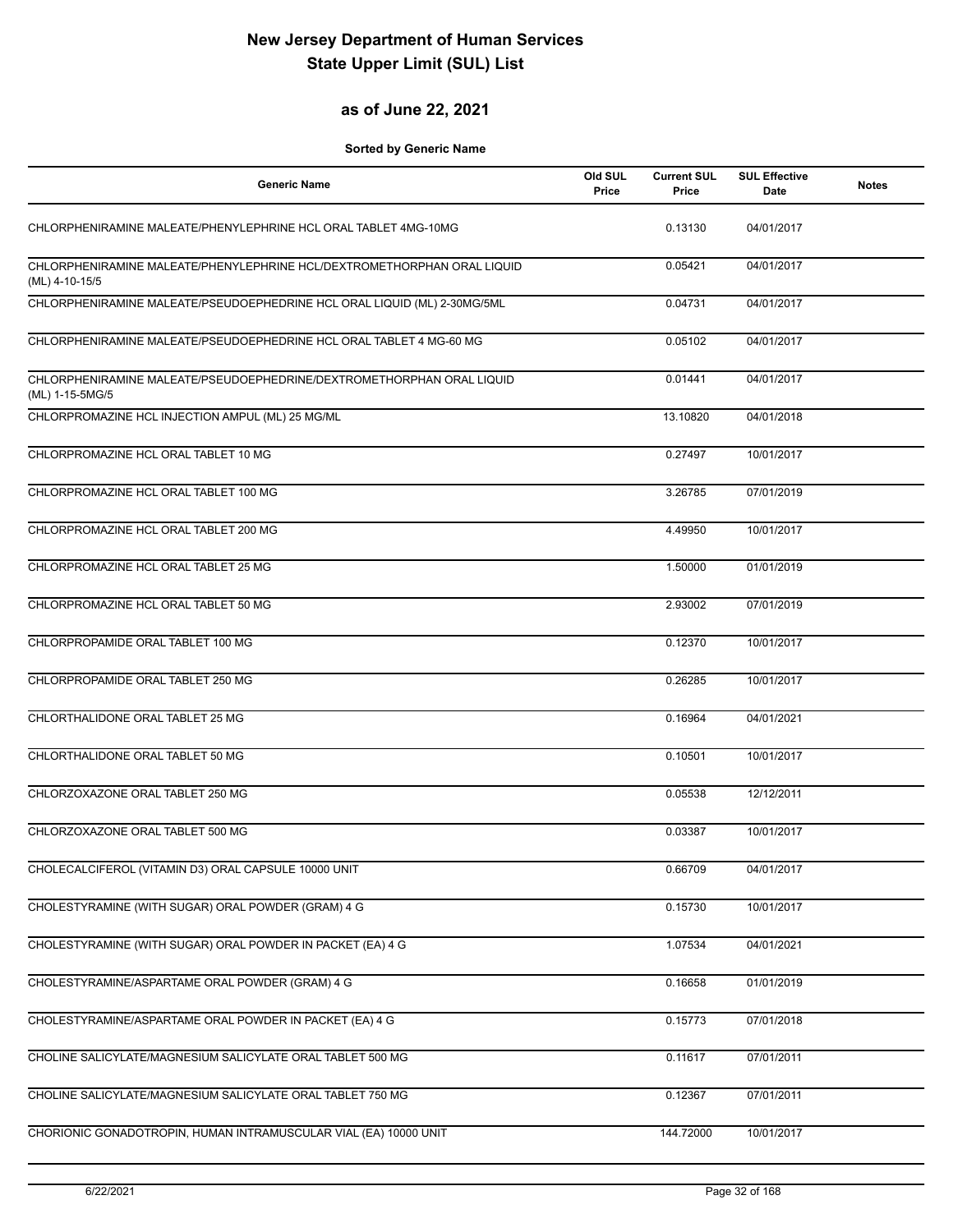### **as of June 22, 2021**

| <b>Generic Name</b>                                                                                        | Old SUL<br>Price | <b>Current SUL</b><br>Price | <b>SUL Effective</b><br>Date | <b>Notes</b> |
|------------------------------------------------------------------------------------------------------------|------------------|-----------------------------|------------------------------|--------------|
| CHROMIC CHLORIDE INTRAVENOUS VIAL (ML) 4 MCG/ML                                                            |                  | 0.05033                     | 10/01/2017                   |              |
| CICLOPIROX OLAMINE TOPICAL CREAM (GRAM) 0.77 %                                                             |                  | 0.12867                     | 04/01/2020                   |              |
| CICLOPIROX OLAMINE TOPICAL SUSPENSION, TOPICAL (ML) 0.77 %                                                 |                  | 0.23679                     | 10/01/2017                   |              |
| CICLOPIROX TOPICAL GEL (GRAM) 0.77 %                                                                       |                  | 0.90599                     | 01/01/2020                   |              |
| CICLOPIROX TOPICAL SHAMPOO 1 %                                                                             |                  | 0.19917                     | 07/01/2019                   |              |
| CICLOPIROX TOPICAL SOLUTION, NON-ORAL 8 %                                                                  |                  | 1.40276                     | 01/01/2021                   |              |
| CIDOFOVIR INTRAVENOUS VIAL (ML) 75 MG/ML                                                                   |                  | 148.00000                   | 04/01/2017                   |              |
| CILOSTAZOL ORAL TABLET 100 MG                                                                              |                  | 0.05433                     | 04/01/2019                   |              |
| CILOSTAZOL ORAL TABLET 50 MG                                                                               |                  | 0.07400                     | 01/01/2019                   |              |
| CIMETIDINE HCL ORAL SOLUTION, ORAL 300 MG/5ML                                                              |                  | 0.05149                     | 04/01/2017                   |              |
| CIMETIDINE ORAL TABLET 200 MG                                                                              |                  | 0.05316                     | 10/01/2017                   |              |
| CIMETIDINE ORAL TABLET 300 MG                                                                              |                  | 0.22900                     | 10/01/2017                   |              |
| CIMETIDINE ORAL TABLET 400 MG                                                                              |                  | 0.04865                     | 10/01/2017                   |              |
| CIMETIDINE ORAL TABLET 800 MG                                                                              |                  | 0.74363                     | 04/01/2017                   |              |
| CINACALCET HCL ORAL TABLET 30 MG                                                                           | 5.76200          | 3.08261                     | 07/01/2021                   |              |
| CINACALCET HCL ORAL TABLET 60 MG                                                                           |                  | 3.03142                     | 04/01/2021                   |              |
| CINACALCET HCL ORAL TABLET 90 MG                                                                           |                  | 4.99967                     | 07/01/2021                   |              |
| CIPROFLOXACIN HCL OPHTHALMIC DROPS 0.3 %                                                                   |                  | 0.38994                     | 10/01/2017                   |              |
| CIPROFLOXACIN HCL ORAL TABLET 100 MG                                                                       |                  | 0.34480                     | 10/01/2017                   |              |
| CIPROFLOXACIN HCL ORAL TABLET 250 MG                                                                       |                  | 0.09145                     | 04/01/2017                   |              |
| CIPROFLOXACIN HCL ORAL TABLET 500 MG                                                                       |                  | 0.08120                     | 04/01/2017                   |              |
| CIPROFLOXACIN HCL ORAL TABLET 750 MG                                                                       |                  | 0.14532                     | 10/01/2017                   |              |
| CIPROFLOXACIN HCL OTIC DROPPERETTE, SINGLE-USE DROP DISPENSER 0.2 %                                        |                  | 5.22369                     | 04/01/2017                   |              |
| CIPROFLOXACIN HCL/DEXAMETHASONE OTIC SUSPENSION, DROPS(FINAL DOSAGE<br>FORM)(ML) 0.3 %-0.1%                | 20.97200         | 17.51181                    | 07/01/2021                   |              |
| CIPROFLOXACIN LACTATE/DEXTROSE 5 % IN WATER INTRAVENOUS INTRAVENOUS<br>SOLUTION, PIGGYBACK (ML) 200MG/0.1L |                  | 0.02130                     | 04/01/2017                   |              |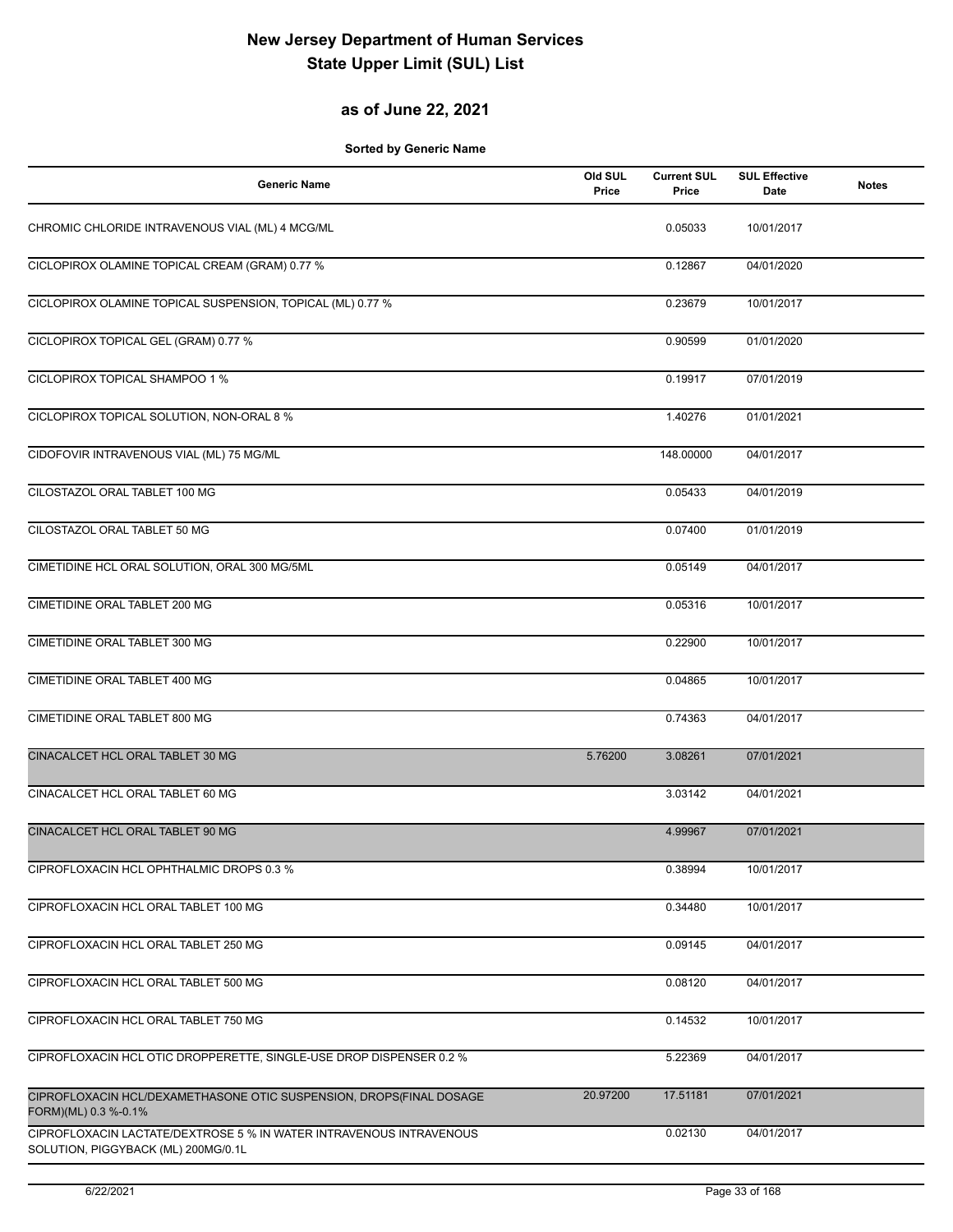#### **as of June 22, 2021**

| <b>Generic Name</b>                                                                                        | Old SUL<br>Price | <b>Current SUL</b><br>Price | <b>SUL Effective</b><br>Date | <b>Notes</b> |
|------------------------------------------------------------------------------------------------------------|------------------|-----------------------------|------------------------------|--------------|
| CIPROFLOXACIN LACTATE/DEXTROSE 5 % IN WATER INTRAVENOUS INTRAVENOUS<br>SOLUTION, PIGGYBACK (ML) 400MG/0.2L |                  | 0.01103                     | 10/01/2017                   |              |
| CIPROFLOXACIN ORAL SUSPENSION, MICROCAPSULE RECONSTITUTED 250 MG/5ML                                       |                  | 0.97520                     | 04/01/2017                   |              |
| CIPROFLOXACIN ORAL SUSPENSION, MICROCAPSULE RECONSTITUTED 500 MG/5ML                                       |                  | 1.40410                     | 04/01/2017                   |              |
| CIPROFLOXACIN/CIPROFLOXACIN HCL ORAL TABLET, EXTENDED RELEASE MULTIPHASE 24<br>HR 1000 MG                  |                  | 6.37788                     | 10/01/2017                   |              |
| CIPROFLOXACIN/CIPROFLOXACIN HCL ORAL TABLET, EXTENDED RELEASE MULTIPHASE 24<br><b>HR 500 MG</b>            |                  | 5.68143                     | 10/01/2017                   |              |
| CISATRACURIUM BESYLATE INTRAVENOUS VIAL (ML) 10 MG/ML                                                      |                  | 13.52500                    | 04/01/2017                   |              |
| CISATRACURIUM BESYLATE INTRAVENOUS VIAL (ML) 2 MG/ML                                                       |                  | 2.30000                     | 04/01/2017                   |              |
| CISPLATIN INTRAVENOUS VIAL (ML) 1 MG/ML                                                                    |                  | 0.31445                     | 04/01/2017                   |              |
| CITALOPRAM HYDROBROMIDE ORAL SOLUTION, ORAL 10 MG/5 ML                                                     |                  | 0.20829                     | 10/01/2020                   |              |
| CITALOPRAM HYDROBROMIDE ORAL TABLET 10 MG                                                                  |                  | 0.02137                     | 04/01/2018                   |              |
| CITALOPRAM HYDROBROMIDE ORAL TABLET 20 MG                                                                  |                  | 0.01742                     | 07/01/2017                   |              |
| CITALOPRAM HYDROBROMIDE ORAL TABLET 40 MG                                                                  |                  | 0.02354                     | 01/01/2021                   |              |
| CITRIC ACID/SODIUM CITRATE ORAL SOLUTION, ORAL 334-500MG                                                   |                  | 0.01571                     | 04/01/2017                   |              |
| CLADRIBINE INTRAVENOUS VIAL (ML) 10 MG/10ML                                                                |                  | 35.00000                    | 04/01/2017                   |              |
| CLARITHROMYCIN ORAL SUSPENSION, RECONSTITUTED, ORAL (ML) 125 MG/5ML                                        |                  | 0.21645                     | 10/01/2017                   |              |
| CLARITHROMYCIN ORAL SUSPENSION, RECONSTITUTED, ORAL (ML) 250 MG/5ML                                        |                  | 0.64605                     | 10/01/2017                   |              |
| CLARITHROMYCIN ORAL TABLET 250 MG                                                                          |                  | 0.34333                     | 04/01/2017                   |              |
| CLARITHROMYCIN ORAL TABLET 500 MG                                                                          |                  | 0.38333                     | 04/01/2017                   |              |
| CLARITHROMYCIN ORAL TABLET, EXTENDED RELEASE 24 HR 500 MG                                                  |                  | 1.24967                     | 07/01/2018                   |              |
| CLEMASTINE FUMARATE ORAL SYRUP 0.67MG/5ML                                                                  |                  | 0.05708                     | 07/01/2011                   |              |
| CLEMASTINE FUMARATE ORAL TABLET 1.34 MG                                                                    |                  | 0.11147                     | 10/01/2017                   |              |
| CLEMASTINE FUMARATE ORAL TABLET 2.68 MG                                                                    |                  | 0.33967                     | 10/01/2017                   |              |
| CLINDAMYCIN HCL ORAL CAPSULE 150 MG                                                                        |                  | 0.06040                     | 01/01/2019                   |              |
| CLINDAMYCIN HCL ORAL CAPSULE 300 MG                                                                        |                  | 0.11600                     | 01/01/2019                   |              |
| CLINDAMYCIN HCL ORAL CAPSULE 75 MG                                                                         |                  | 0.35363                     | 10/01/2017                   |              |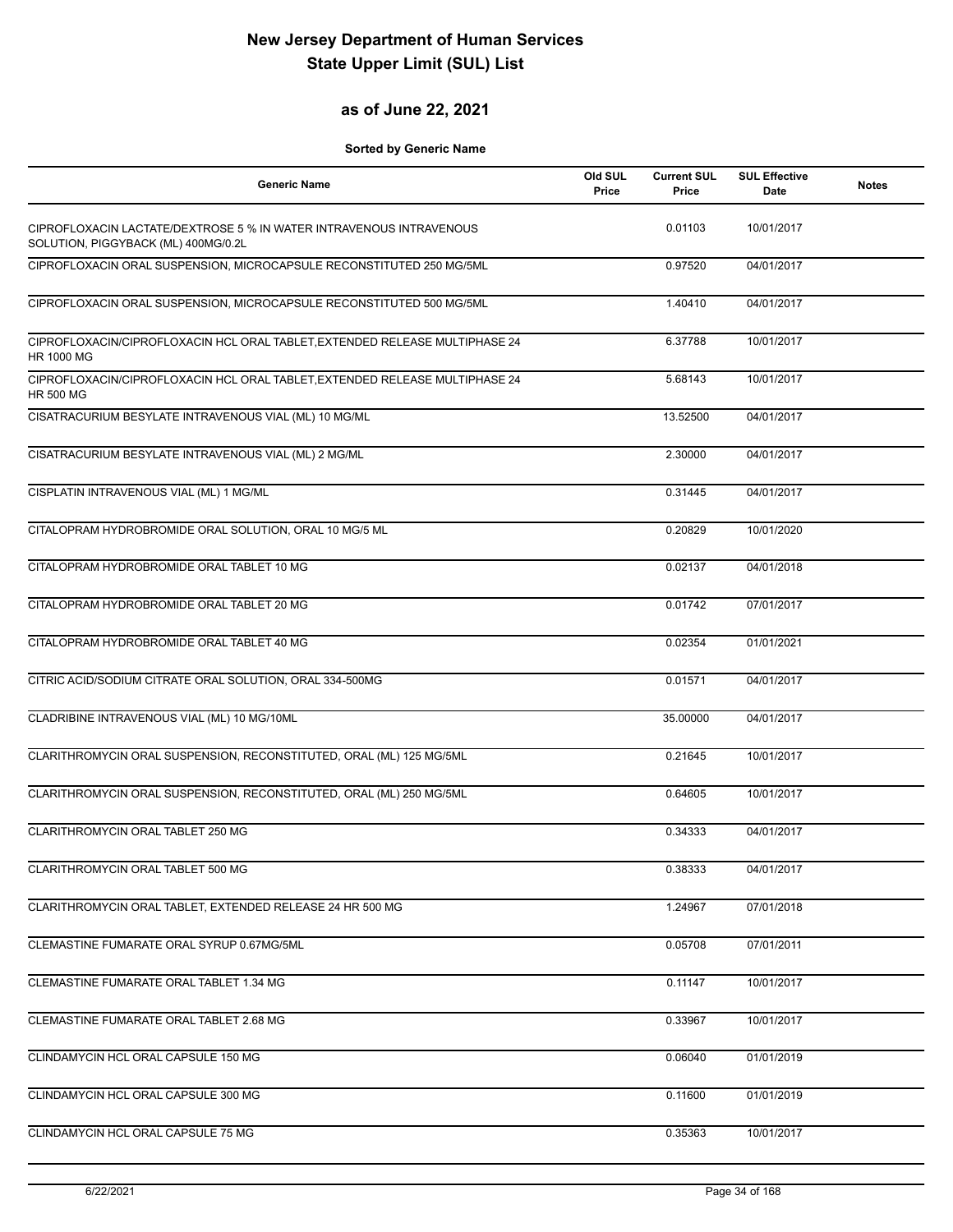#### **as of June 22, 2021**

| <b>Generic Name</b>                                                                                        | Old SUL<br>Price | <b>Current SUL</b><br>Price | <b>SUL Effective</b><br>Date | <b>Notes</b> |
|------------------------------------------------------------------------------------------------------------|------------------|-----------------------------|------------------------------|--------------|
| CLINDAMYCIN PALMITATE HCL ORAL SOLUTION, RECONSTITUTED, ORAL 75 MG/5 ML                                    |                  | 0.20550                     | 01/01/2018                   |              |
| CLINDAMYCIN PHOSPHATE INJECTION VIAL (ML) 150 MG/ML                                                        |                  | 0.26901                     | 10/01/2017                   |              |
| CLINDAMYCIN PHOSPHATE INTRAVENOUS VIAL WITH THREADED PORT (ML) 300 MG/2ML                                  |                  | 1.97000                     | 04/01/2017                   |              |
| CLINDAMYCIN PHOSPHATE INTRAVENOUS VIAL WITH THREADED PORT (ML) 600 MG/4ML                                  |                  | 1.06000                     | 04/01/2017                   |              |
| CLINDAMYCIN PHOSPHATE INTRAVENOUS VIAL WITH THREADED PORT (ML) 900MG/6ML                                   |                  | 0.71500                     | 04/01/2017                   |              |
| CLINDAMYCIN PHOSPHATE TOPICAL FOAM (GRAM) 1 %                                                              |                  | 2.16935                     | 10/01/2017                   |              |
| CLINDAMYCIN PHOSPHATE TOPICAL GEL (GRAM) 1 %                                                               | 0.90033          | 0.87788                     | 07/01/2021                   |              |
| CLINDAMYCIN PHOSPHATE TOPICAL LOTION (ML) 1 %                                                              |                  | 0.69800                     | 01/01/2021                   |              |
| CLINDAMYCIN PHOSPHATE TOPICAL SOLUTION, NON-ORAL 1 %                                                       |                  | 0.28030                     | 01/01/2020                   |              |
| CLINDAMYCIN PHOSPHATE TOPICAL SWAB, MEDICATED 1 %                                                          |                  | 0.23333                     | 07/01/2018                   |              |
| CLINDAMYCIN PHOSPHATE VAGINAL CREAM WITH APPLICATOR 2 %                                                    |                  | 0.44421                     | 10/01/2017                   |              |
| CLINDAMYCIN PHOSPHATE/BENZOYL PEROXIDE TOPICAL GEL (GRAM) 1 %-5 %                                          |                  | 1.33760                     | 01/01/2021                   |              |
| CLINDAMYCIN PHOSPHATE/BENZOYL PEROXIDE TOPICAL GEL (GRAM) 1.2(1)%-5%                                       |                  | 1.05800                     | 04/01/2020                   |              |
| CLINDAMYCIN PHOSPHATE/BENZOYL PEROXIDE TOPICAL GEL WITH PUMP (GRAM) 1 %-5<br>$\%$                          |                  | 2.95000                     | 07/01/2018                   |              |
| CLINDAMYCIN PHOSPHATE/DEXTROSE 5 % IN WATER INTRAVENOUS INTRAVENOUS<br>SOLUTION, PIGGYBACK (ML) 300MG/50ML |                  | 0.08800                     | 04/01/2017                   |              |
| CLINDAMYCIN PHOSPHATE/DEXTROSE 5 % IN WATER INTRAVENOUS INTRAVENOUS<br>SOLUTION, PIGGYBACK (ML) 600MG/50ML |                  | 0.13200                     | 04/01/2017                   |              |
| CLINDAMYCIN PHOSPHATE/DEXTROSE 5 % IN WATER INTRAVENOUS INTRAVENOUS<br>SOLUTION, PIGGYBACK (ML) 900MG/50ML |                  | 0.15400                     | 04/01/2017                   |              |
| CLINDAMYCIN PHOSPHATE/TRETINOIN TOPICAL GEL (GRAM) 1.2-0.025%                                              |                  | 8.33783                     | 07/01/2018                   |              |
| CLOBAZAM ORAL SUSPENSION, ORAL (FINAL DOSE FORM) 2.5 MG/ML                                                 |                  | 0.69000                     | 07/01/2021                   |              |
| CLOBAZAM ORAL TABLET 10 MG                                                                                 |                  | 0.35000                     | 01/01/2020                   |              |
| CLOBAZAM ORAL TABLET 20 MG                                                                                 |                  | 0.80000                     | 07/01/2021                   |              |
| CLOBETASOL PROPIONATE TOPICAL CREAM (GRAM) 0.05 %                                                          |                  | 0.54400                     | 10/01/2019                   |              |
| CLOBETASOL PROPIONATE TOPICAL FOAM (GRAM) 0.05 %                                                           |                  | 1.33681                     | 10/01/2017                   |              |
| CLOBETASOL PROPIONATE TOPICAL GEL (GRAM) 0.05 %                                                            |                  | 1.25150                     | 10/01/2019                   |              |
| CLOBETASOL PROPIONATE TOPICAL LOTION (ML) 0.05 %                                                           |                  | 0.67797                     | 01/01/2020                   |              |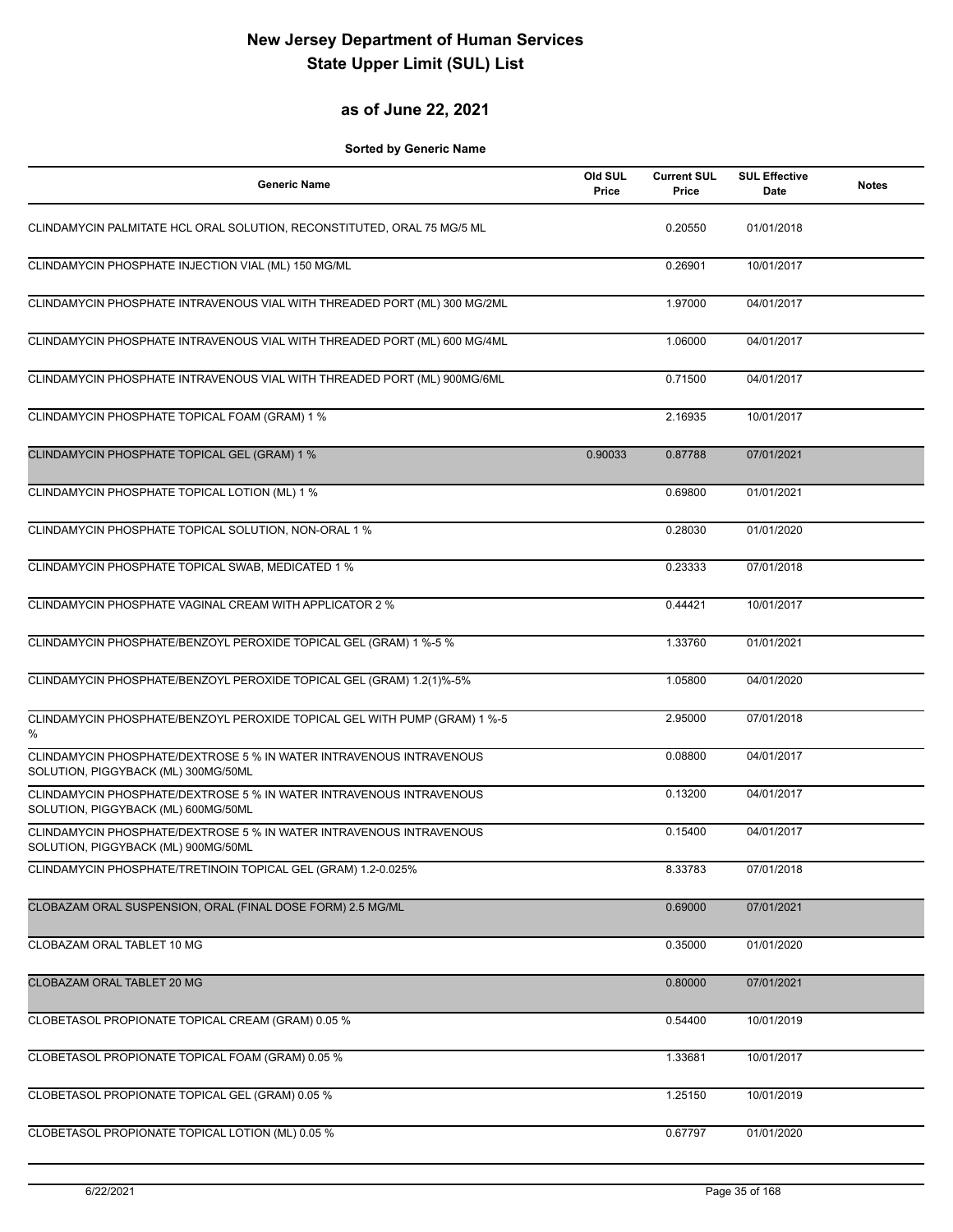#### **as of June 22, 2021**

| <b>Generic Name</b>                                              | Old SUL<br>Price | <b>Current SUL</b><br>Price | <b>SUL Effective</b><br>Date | <b>Notes</b> |
|------------------------------------------------------------------|------------------|-----------------------------|------------------------------|--------------|
| CLOBETASOL PROPIONATE TOPICAL OINTMENT (GRAM) 0.05 %             | 0.45922          | 0.35361                     | 07/01/2021                   |              |
| CLOBETASOL PROPIONATE TOPICAL SHAMPOO 0.05 %                     |                  | 1.08042                     | 01/01/2021                   |              |
| CLOBETASOL PROPIONATE TOPICAL SOLUTION, NON-ORAL 0.05 %          |                  | 0.11135                     | 10/01/2017                   |              |
| CLOBETASOL PROPIONATE TOPICAL SPRAY, NON-AEROSOL (ML) 0.05 %     |                  | 0.42972                     | 04/01/2021                   |              |
| CLOBETASOL PROPIONATE/EMOLLIENT BASE TOPICAL CREAM (GRAM) 0.05 % |                  | 0.15458                     | 10/01/2017                   |              |
| CLOBETASOL PROPIONATE/EMOLLIENT BASE TOPICAL FOAM (GRAM) 0.05 %  |                  | 1.95920                     | 01/01/2020                   |              |
| CLOCORTOLONE PIVALATE TOPICAL CREAM (GRAM) 0.1 %                 |                  | 5.82128                     | 04/01/2017                   |              |
| CLOMIPHENE CITRATE ORAL TABLET 50 MG                             |                  | 0.57133                     | 07/01/2018                   |              |
| CLOMIPRAMINE HCL ORAL CAPSULE 25 MG                              |                  | 2.00045                     | 04/01/2020                   |              |
| CLOMIPRAMINE HCL ORAL CAPSULE 50 MG                              |                  | 0.95420                     | 04/01/2020                   |              |
| CLOMIPRAMINE HCL ORAL CAPSULE 75 MG                              |                  | 1.58230                     | 01/01/2020                   |              |
| CLONAZEPAM ORAL TABLET 0.5 MG                                    |                  | 0.01293                     | 07/01/2017                   |              |
| CLONAZEPAM ORAL TABLET 1 MG                                      |                  | 0.01496                     | 07/01/2017                   |              |
| CLONAZEPAM ORAL TABLET 2 MG                                      |                  | 0.02000                     | 01/01/2019                   |              |
| CLONAZEPAM ORAL TABLET, DISINTEGRATING 0.125 MG                  |                  | 0.54167                     | 07/01/2018                   |              |
| CLONAZEPAM ORAL TABLET, DISINTEGRATING 0.25 MG                   |                  | 0.38000                     | 10/01/2017                   |              |
| CLONAZEPAM ORAL TABLET, DISINTEGRATING 0.5 MG                    |                  | 0.51100                     | 01/01/2020                   |              |
| CLONAZEPAM ORAL TABLET, DISINTEGRATING 1 MG                      |                  | 0.73641                     | 04/01/2017                   |              |
| CLONAZEPAM ORAL TABLET, DISINTEGRATING 2 MG                      |                  | 1.12061                     | 04/01/2017                   |              |
| CLONIDINE HCL ORAL TABLET 0.1 MG                                 |                  | 0.01015                     | 10/01/2017                   |              |
| CLONIDINE HCL ORAL TABLET 0.2 MG                                 |                  | 0.01800                     | 01/01/2019                   |              |
| CLONIDINE HCL ORAL TABLET 0.3 MG                                 |                  | 0.02750                     | 01/01/2021                   |              |
| CLONIDINE HCL ORAL TABLET, EXTENDED RELEASE 12 HR 0.1 MG         |                  | 0.32467                     | 04/01/2017                   |              |
| CLONIDINE HCL/CHLORTHALIDONE ORAL TABLET 0.1MG-15MG              |                  | 2.21950                     | 04/01/2017                   |              |
| CLONIDINE HCL/CHLORTHALIDONE ORAL TABLET 0.2-15MG                |                  | 2.96920                     | 04/01/2017                   |              |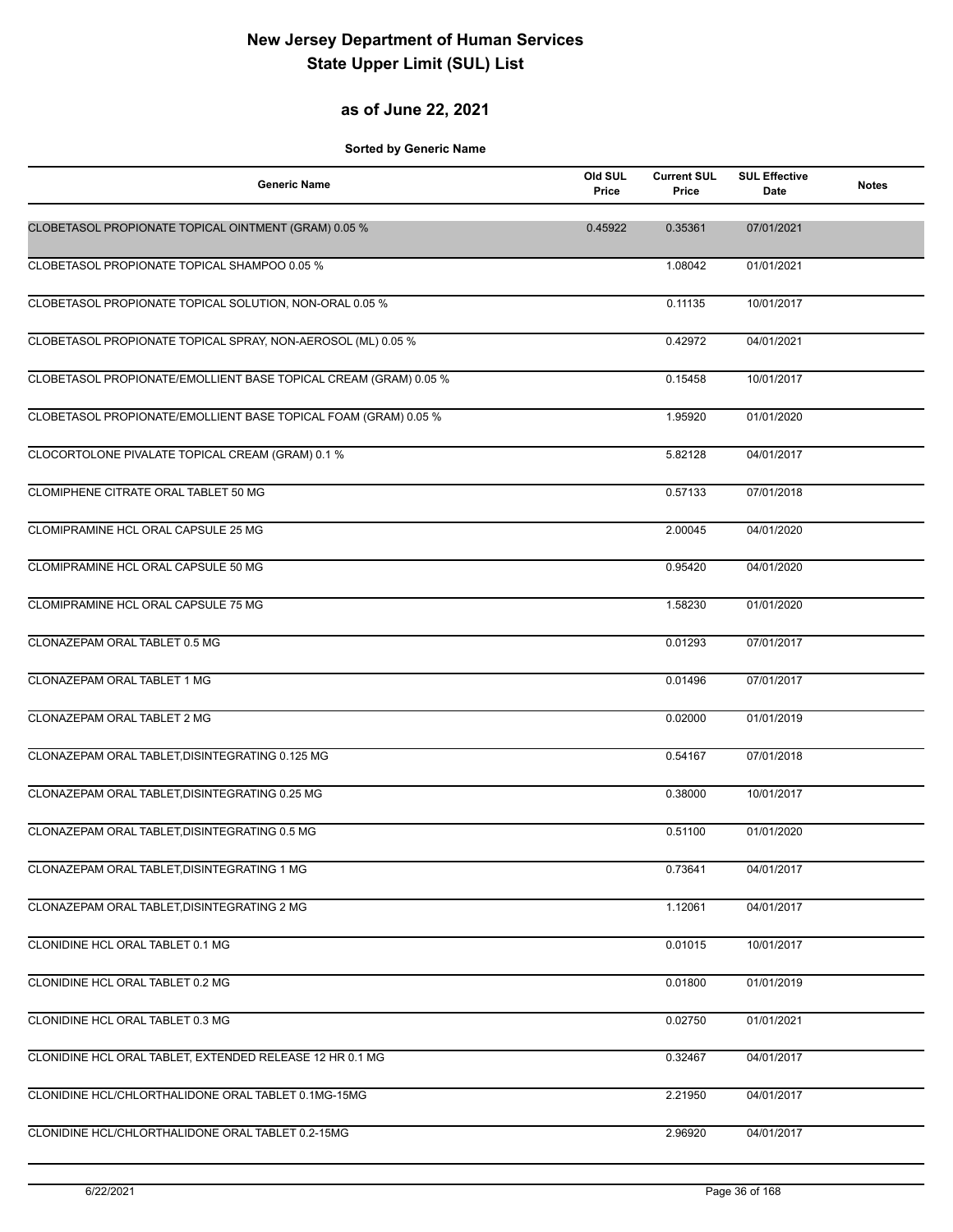#### **as of June 22, 2021**

| <b>Generic Name</b>                                                     | Old SUL<br>Price | <b>Current SUL</b><br>Price | <b>SUL Effective</b><br><b>Date</b> | <b>Notes</b> |
|-------------------------------------------------------------------------|------------------|-----------------------------|-------------------------------------|--------------|
| CLONIDINE HCL/CHLORTHALIDONE ORAL TABLET 0.3MG-15MG                     |                  | 3.63170                     | 04/01/2017                          |              |
| CLONIDINE HCL/PF EPIDURAL VIAL (ML) 1000MCG/10                          |                  | 2.00000                     | 04/01/2017                          |              |
| CLONIDINE HCL/PF EPIDURAL VIAL (ML) 5000MCG/10                          |                  | 9.80000                     | 04/01/2017                          |              |
| CLONIDINE TRANSDERMAL PATCH, TRANSDERMAL WEEKLY 0.1MG/24HR              |                  | 4.04250                     | 04/01/2020                          |              |
| CLONIDINE TRANSDERMAL PATCH, TRANSDERMAL WEEKLY 0.2MG/24HR              | 11.08000         | 10.71767                    | 07/01/2021                          |              |
| CLONIDINE TRANSDERMAL PATCH, TRANSDERMAL WEEKLY 0.3MG/24HR              |                  | 13.67625                    | 01/01/2021                          |              |
| CLOPIDOGREL BISULFATE ORAL TABLET 300 MG                                |                  | 13.28633                    | 04/01/2017                          |              |
| CLOPIDOGREL BISULFATE ORAL TABLET 75 MG                                 |                  | 0.03568                     | 01/01/2019                          |              |
| CLORAZEPATE DIPOTASSIUM ORAL TABLET 15 MG                               |                  | 2.43454                     | 04/01/2017                          |              |
| CLORAZEPATE DIPOTASSIUM ORAL TABLET 3.75 MG                             |                  | 0.64250                     | 04/01/2017                          |              |
| CLORAZEPATE DIPOTASSIUM ORAL TABLET 7.5 MG                              |                  | 0.08593                     | 10/01/2017                          |              |
| CLOTRIMAZOLE MUCOUS MEMBRANE TROCHE 10 MG                               |                  | 0.25714                     | 07/01/2018                          |              |
| CLOTRIMAZOLE TOPICAL CREAM (GRAM) 1 %                                   |                  | 0.07200                     | 04/01/2017                          |              |
| CLOTRIMAZOLE TOPICAL SOLUTION, NON-ORAL 1 %                             |                  | 1.19833                     | 07/30/2019                          |              |
| CLOTRIMAZOLE VAGINAL CREAM WITH APPLICATOR 1 %                          |                  | 0.07339                     | 04/01/2017                          |              |
| CLOTRIMAZOLE VAGINAL CREAM WITH APPLICATOR 2 %                          |                  | 0.31448                     | 04/01/2017                          |              |
| CLOTRIMAZOLE/BETAMETHASONE DIPROPIONATE TOPICAL CREAM (GRAM) 1 %-0.05 % |                  | 0.23718                     | 01/01/2021                          |              |
| CLOTRIMAZOLE/BETAMETHASONE DIPROPIONATE TOPICAL LOTION (ML) 1 %-0.05 %  |                  | 2.40733                     | 01/01/2020                          |              |
| CLOZAPINE ORAL TABLET 100 MG                                            |                  | 0.25570                     | 01/01/2020                          |              |
| CLOZAPINE ORAL TABLET 200 MG                                            |                  | 0.93590                     | 04/01/2020                          |              |
| <b>CLOZAPINE ORAL TABLET 25 MG</b>                                      |                  | 0.18480                     | 04/01/2019                          |              |
| CLOZAPINE ORAL TABLET 50 MG                                             |                  | 0.29070                     | 10/01/2019                          |              |
| CLOZAPINE ORAL TABLET, DISINTEGRATING 100 MG                            |                  | 4.51730                     | 10/01/2019                          |              |
| CLOZAPINE ORAL TABLET, DISINTEGRATING 12.5 MG                           |                  | 1.78200                     | 04/01/2017                          |              |
| CLOZAPINE ORAL TABLET, DISINTEGRATING 150 MG                            |                  | 17.26320                    | 04/01/2017                          |              |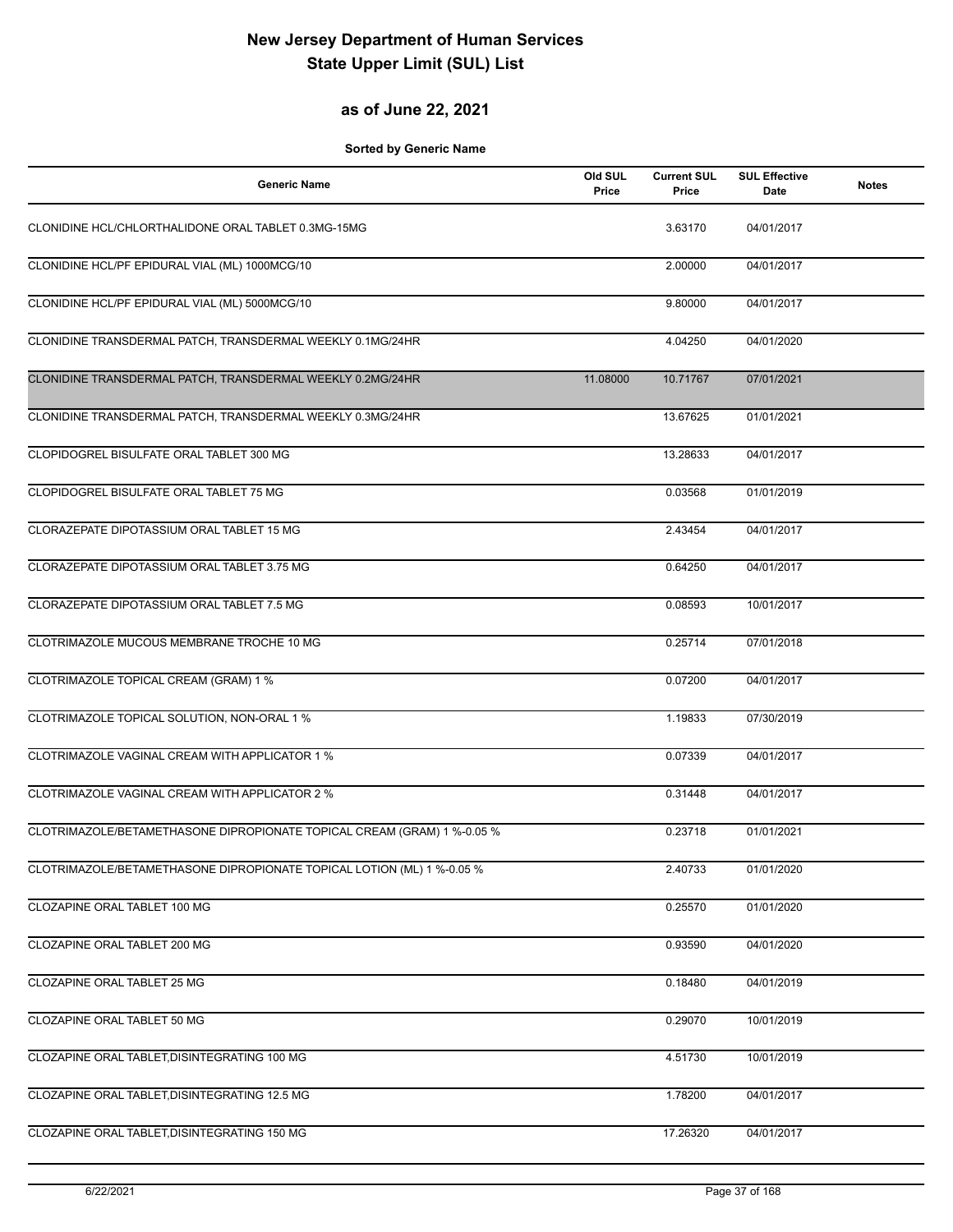### **as of June 22, 2021**

| <b>Generic Name</b>                                                     | Old SUL<br>Price | <b>Current SUL</b><br>Price | <b>SUL Effective</b><br>Date | <b>Notes</b> |
|-------------------------------------------------------------------------|------------------|-----------------------------|------------------------------|--------------|
| CLOZAPINE ORAL TABLET, DISINTEGRATING 200 MG                            |                  | 19.47760                    | 07/01/2018                   |              |
| CLOZAPINE ORAL TABLET, DISINTEGRATING 25 MG                             |                  | 2.39760                     | 04/01/2017                   |              |
| COAL TAR TOPICAL SHAMPOO                                                |                  | 0.06462                     | 12/12/2011                   |              |
| COAL TAR TOPICAL SHAMPOO 0.5 %                                          |                  | 0.01016                     | 04/01/2017                   |              |
| CODEINE PHOSPHATE/BUTALBITAL/ASPIRIN/CAFFEINE ORAL CAPSULE 30-50-325    |                  | 0.43503                     | 10/01/2017                   |              |
| CODEINE PHOSPHATE/GUAIFENESIN ORAL LIQUID (ML) 10-100MG/5               |                  | 0.11280                     | 04/01/2017                   |              |
| CODEINE PHOSPHATE/GUAIFENESIN ORAL LIQUID (ML) 10-100MG/5               |                  | 0.00686                     | 10/01/2017                   |              |
| CODEINE PHOSPHATE/GUAIFENESIN ORAL LIQUID (ML) 20-200/10                |                  | 0.06520                     | 04/01/2017                   |              |
| CODEINE PHOSPHATE/GUAIFENESIN ORAL LIQUID (ML) 6.3-100/5                |                  | 0.03805                     | 04/01/2017                   |              |
| CODEINE PHOSPHATE/GUAIFENESIN ORAL LIQUID (ML) 8-200 MG/5               |                  | 0.06763                     | 04/01/2017                   |              |
| CODEINE SULFATE ORAL TABLET 15 MG                                       |                  | 0.36870                     | 04/01/2017                   |              |
| CODEINE SULFATE ORAL TABLET 30 MG                                       |                  | 0.31600                     | 01/01/2018                   |              |
| CODEINE SULFATE ORAL TABLET 60 MG                                       |                  | 0.65268                     | 04/01/2017                   |              |
| COLCHICINE ORAL CAPSULE 0.6 MG                                          |                  | 4.07064                     | 04/01/2017                   |              |
| COLCHICINE ORAL TABLET 0.6 MG                                           | 4.00000          | 0.79755                     | 07/01/2021                   |              |
| COLESEVELAM HCL ORAL TABLET 625 MG                                      |                  | 0.55550                     | 01/01/2020                   |              |
| COLESTIPOL HCL ORAL GRANULES (GRAM) 5 G                                 |                  | 0.14302                     | 10/01/2017                   |              |
| COLESTIPOL HCL ORAL PACKET (EA) 5 G                                     |                  | 0.18167                     | 10/01/2017                   |              |
| COLESTIPOL HCL ORAL TABLET 1 G                                          |                  | 0.49000                     | 01/01/2020                   |              |
| COLISTIN (AS COLISTIMETHATE SODIUM) INJECTION VIAL (EA) 150 MG          |                  | 16.08333                    | 04/01/2017                   |              |
| COLLAGENASE CLOSTRIDIUM HISTOLYTICUM TOPICAL OINTMENT (GRAM) 250 UNIT/G |                  | 9.70950                     | 07/01/2016                   |              |
| CORTISONE ACETATE ORAL TABLET 25 MG                                     |                  | 0.26130                     | 10/01/2017                   |              |
| COSYNTROPIN INJECTION VIAL (EA) 0.25 MG                                 |                  | 80.20000                    | 04/01/2017                   |              |
| CROMOLYN SODIUM INHALATION AMPUL FOR NEBULIZATION (ML) 20 MG/2 ML       |                  | 0.12370                     | 10/01/2017                   |              |
| CROMOLYN SODIUM NASAL AEROSOL, SPRAY WITH PUMP (ML) 5.2 MG              |                  | 0.27109                     | 04/01/2017                   |              |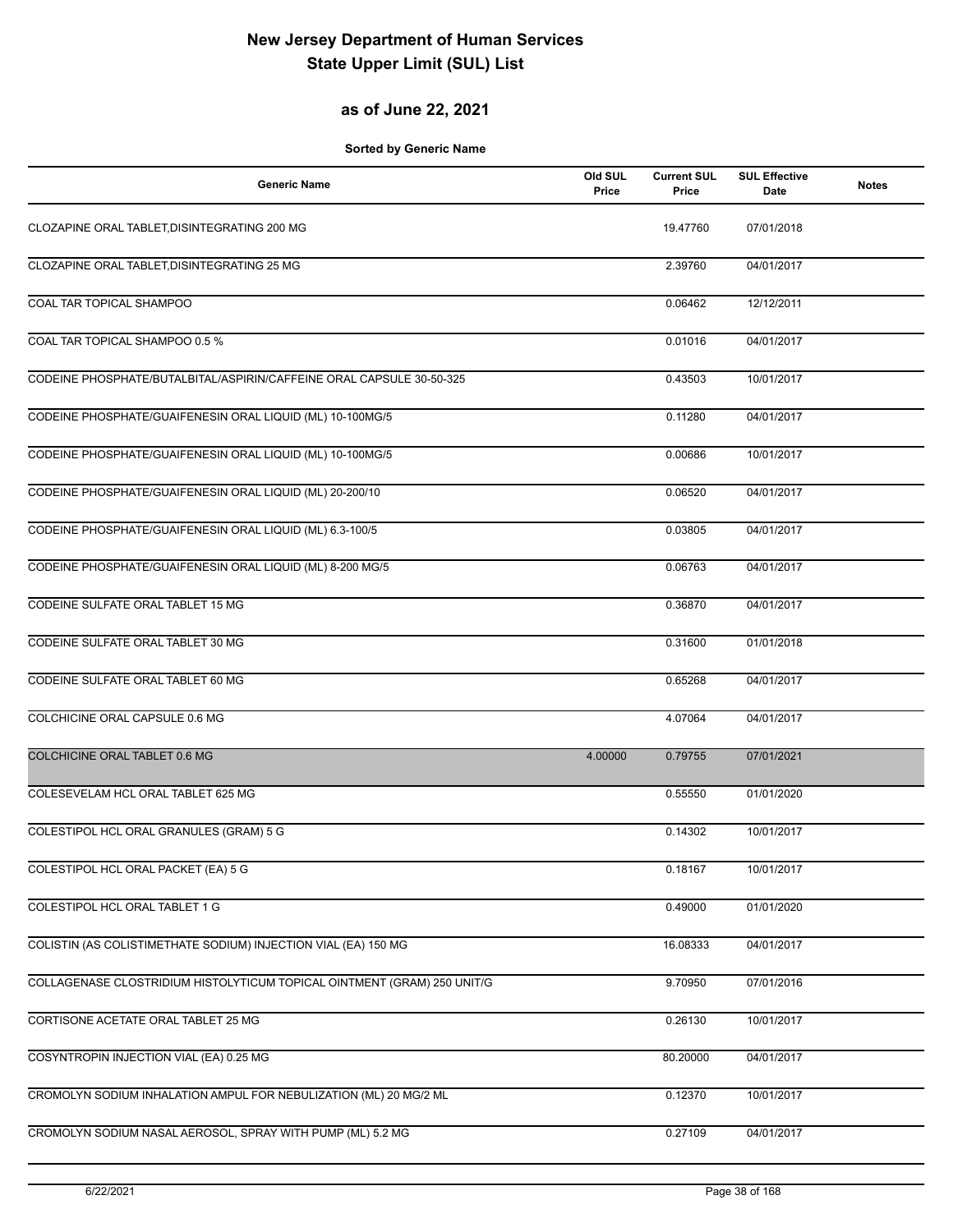#### **as of June 22, 2021**

| <b>Generic Name</b>                                          | Old SUL<br>Price | <b>Current SUL</b><br>Price | <b>SUL Effective</b><br>Date | <b>Notes</b> |
|--------------------------------------------------------------|------------------|-----------------------------|------------------------------|--------------|
| CROMOLYN SODIUM OPHTHALMIC DROPS 4 %                         |                  | 0.35977                     | 04/01/2017                   |              |
| CROMOLYN SODIUM ORAL CONCENTRATE, ORAL 20 MG/ML              |                  | 0.79561                     | 04/01/2017                   |              |
| CUPRIC CHLORIDE INTRAVENOUS VIAL (ML) 0.4 MG/ML              |                  | 0.05025                     | 10/01/2017                   |              |
| CYANOCOBALAMIN (VITAMIN B-12) INJECTION VIAL (ML) 1000MCG/ML |                  | 2.70000                     | 01/01/2021                   |              |
| CYANOCOBALAMIN (VITAMIN B-12) ORAL TABLET 100 MCG            |                  | 0.04532                     | 12/12/2011                   |              |
| CYANOCOBALAMIN (VITAMIN B-12) ORAL TABLET 1000 MCG           |                  | 0.04328                     | 04/01/2013                   |              |
| CYANOCOBALAMIN (VITAMIN B-12) ORAL TABLET 500 MCG            |                  | 0.06658                     | 12/12/2011                   |              |
| CYANOCOBALAMIN/FOLIC ACID/PYRIDOXINE ORAL TABLET 0.5-2.2-25  |                  | 0.15375                     | 09/01/2011                   |              |
| CYANOCOBALAMIN/FOLIC ACID/PYRIDOXINE ORAL TABLET 1-2.2-25MG  |                  | 0.17213                     | 10/01/2017                   |              |
| CYANOCOBALAMIN/FOLIC ACID/PYRIDOXINE ORAL TABLET 1-2.5-25MG  |                  | 0.32211                     | 04/01/2018                   |              |
| CYANOCOBALAMIN/FOLIC ACID/PYRIDOXINE ORAL TABLET 2-2.5-25MG  |                  | 0.28988                     | 10/01/2017                   |              |
| CYCLOBENZAPRINE HCL ORAL CAPSULE, EXT RELEASE 24 HR 15 MG    |                  | 0.00000                     | 06/29/2012                   |              |
| CYCLOBENZAPRINE HCL ORAL CAPSULE, EXT RELEASE 24 HR 30 MG    |                  | 15.56850                    | 12/12/2011                   |              |
| CYCLOBENZAPRINE HCL ORAL TABLET 10 MG                        |                  | 0.00299                     | 01/01/2019                   |              |
| CYCLOBENZAPRINE HCL ORAL TABLET 5 MG                         |                  | 0.02000                     | 04/01/2017                   |              |
| CYCLOBENZAPRINE HCL ORAL TABLET 7.5 MG                       |                  | 1.42000                     | 07/01/2019                   |              |
| CYCLOPENTOLATE HCL OPHTHALMIC DROPS 0.5 %                    |                  | 4.10133                     | 04/01/2017                   |              |
| CYCLOPENTOLATE HCL OPHTHALMIC DROPS 1 %                      |                  | 1.54569                     | 10/01/2017                   |              |
| CYCLOPENTOLATE HCL OPHTHALMIC DROPS 2 %                      |                  | 5.65200                     | 07/01/2018                   |              |
| CYCLOPHOSPHAMIDE INTRAVENOUS VIAL (EA) 1 G                   |                  | 569.22000                   | 04/01/2017                   |              |
| CYCLOPHOSPHAMIDE INTRAVENOUS VIAL (EA) 2 G                   |                  | 33.92424                    | 10/01/2017                   |              |
| CYCLOPHOSPHAMIDE INTRAVENOUS VIAL (EA) 500 MG                |                  | 357.02057                   | 04/01/2017                   |              |
| CYCLOPHOSPHAMIDE ORAL CAPSULE 25 MG                          |                  | 5.41412                     | 04/01/2017                   |              |
| CYCLOPHOSPHAMIDE ORAL CAPSULE 50 MG                          |                  | 6.21490                     | 04/01/2020                   |              |
| CYCLOSERINE ORAL CAPSULE 250 MG                              |                  | 37.83333                    | 04/01/2017                   |              |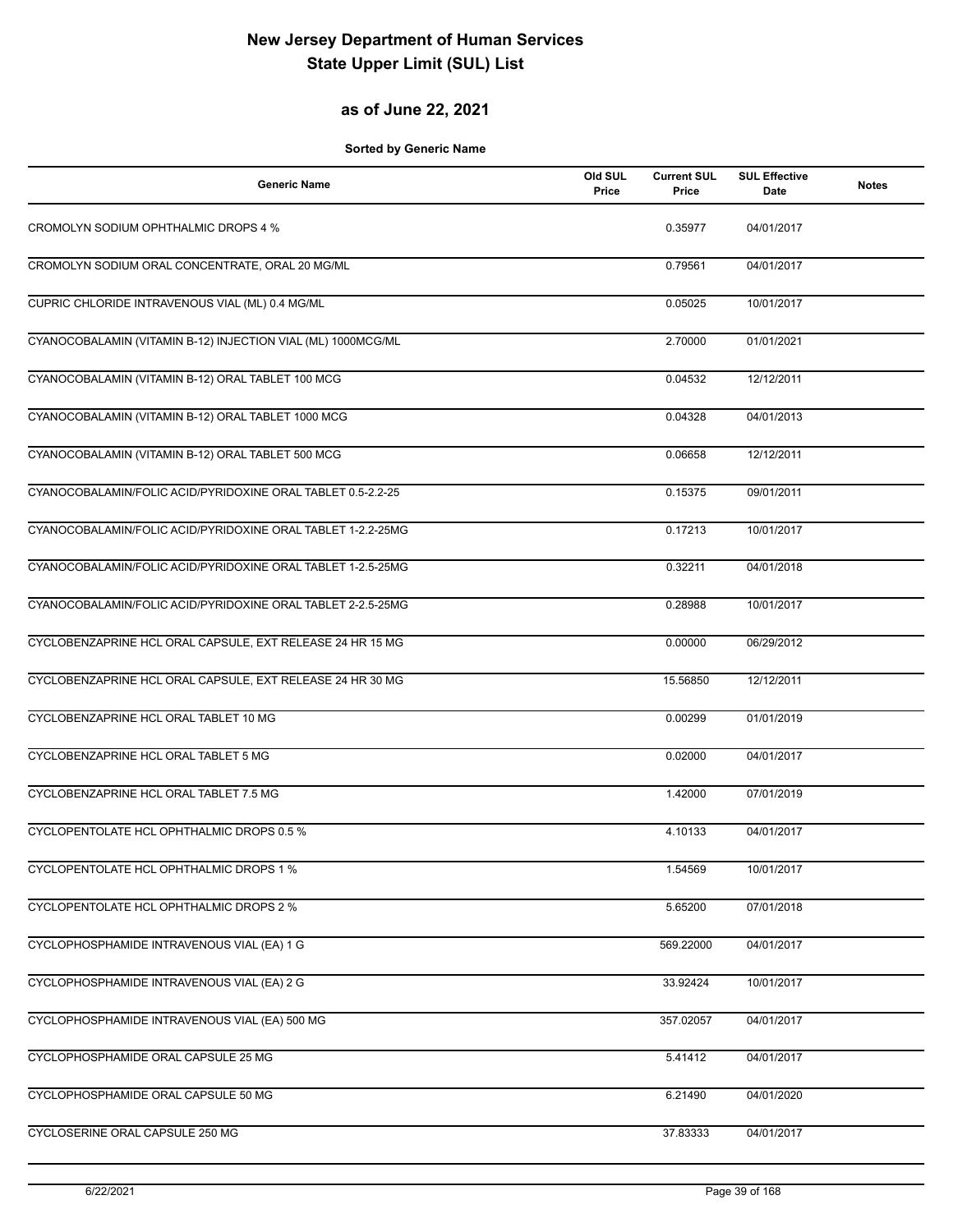#### **as of June 22, 2021**

| <b>Generic Name</b>                                     | Old SUL<br>Price | <b>Current SUL</b><br>Price | <b>SUL Effective</b><br>Date | <b>Notes</b> |
|---------------------------------------------------------|------------------|-----------------------------|------------------------------|--------------|
| CYCLOSPORINE INTRAVENOUS AMPUL (ML) 250 MG/5ML          |                  | 7.82120                     | 04/01/2017                   |              |
| CYCLOSPORINE ORAL CAPSULE 100 MG                        |                  | 2.20752                     | 10/01/2017                   |              |
| CYCLOSPORINE ORAL CAPSULE 25 MG                         |                  | 0.60033                     | 10/01/2017                   |              |
| CYCLOSPORINE ORAL SOLUTION, ORAL 100 MG/ML              |                  | 6.83100                     | 12/12/2011                   |              |
| CYCLOSPORINE, MODIFIED ORAL CAPSULE 100 MG              |                  | 1.19000                     | 04/01/2017                   |              |
| CYCLOSPORINE, MODIFIED ORAL CAPSULE 25 MG               |                  | 0.22367                     | 04/01/2017                   |              |
| CYCLOSPORINE, MODIFIED ORAL CAPSULE 50 MG               |                  | 1.06400                     | 10/01/2018                   |              |
| CYCLOSPORINE, MODIFIED ORAL SOLUTION, ORAL 100 MG/ML    |                  | 1.76740                     | 04/01/2019                   |              |
| CYPROHEPTADINE HCL ORAL SYRUP 2 MG/5 ML                 |                  | 0.05256                     | 10/01/2020                   |              |
| CYPROHEPTADINE HCL ORAL SYRUP 4 MG/10 ML                |                  | 0.24687                     | 04/01/2017                   |              |
| CYPROHEPTADINE HCL ORAL TABLET 4 MG                     | 0.14405          | 0.08125                     | 07/01/2021                   |              |
| CYSTEINE HCL INTRAVENOUS VIAL (ML) 50 MG/ML             |                  | 0.19388                     | 10/01/2017                   |              |
| CYTARABINE INJECTION VIAL (ML) 20 MG/ML                 |                  | 0.61360                     | 04/01/2017                   |              |
| CYTARABINE/PF INJECTION VIAL (ML) 100 MG/5ML            |                  | 0.95000                     | 04/01/2017                   |              |
| CYTARABINE/PF INJECTION VIAL (ML) 2 G/20 ML             |                  | 0.83850                     | 04/01/2019                   |              |
| CYTARABINE/PF INJECTION VIAL (ML) 20 MG/ML              |                  | 0.40000                     | 04/01/2017                   |              |
| DACARBAZINE INTRAVENOUS VIAL (EA) 100 MG                |                  | 9.45000                     | 04/01/2017                   |              |
| DACARBAZINE INTRAVENOUS VIAL (EA) 200 MG                |                  | 12.00000                    | 04/01/2017                   |              |
| DALFAMPRIDINE ORAL TABLET, EXTENDED RELEASE 12 HR 10 MG |                  | 0.82500                     | 01/01/2020                   |              |
| DANAZOL ORAL CAPSULE 100 MG                             |                  | 3.80800                     | 04/01/2017                   |              |
| DANAZOL ORAL CAPSULE 200 MG                             |                  | 3.10456                     | 04/01/2017                   |              |
| DANAZOL ORAL CAPSULE 50 MG                              |                  | 2.53760                     | 04/01/2017                   |              |
| DANTROLENE SODIUM INTRAVENOUS VIAL (EA) 20 MG           |                  | 70.00000                    | 04/01/2017                   |              |
| DANTROLENE SODIUM ORAL CAPSULE 100 MG                   |                  | 0.97500                     | 07/01/2018                   |              |
| DANTROLENE SODIUM ORAL CAPSULE 25 MG                    |                  | 0.35000                     | 01/01/2019                   |              |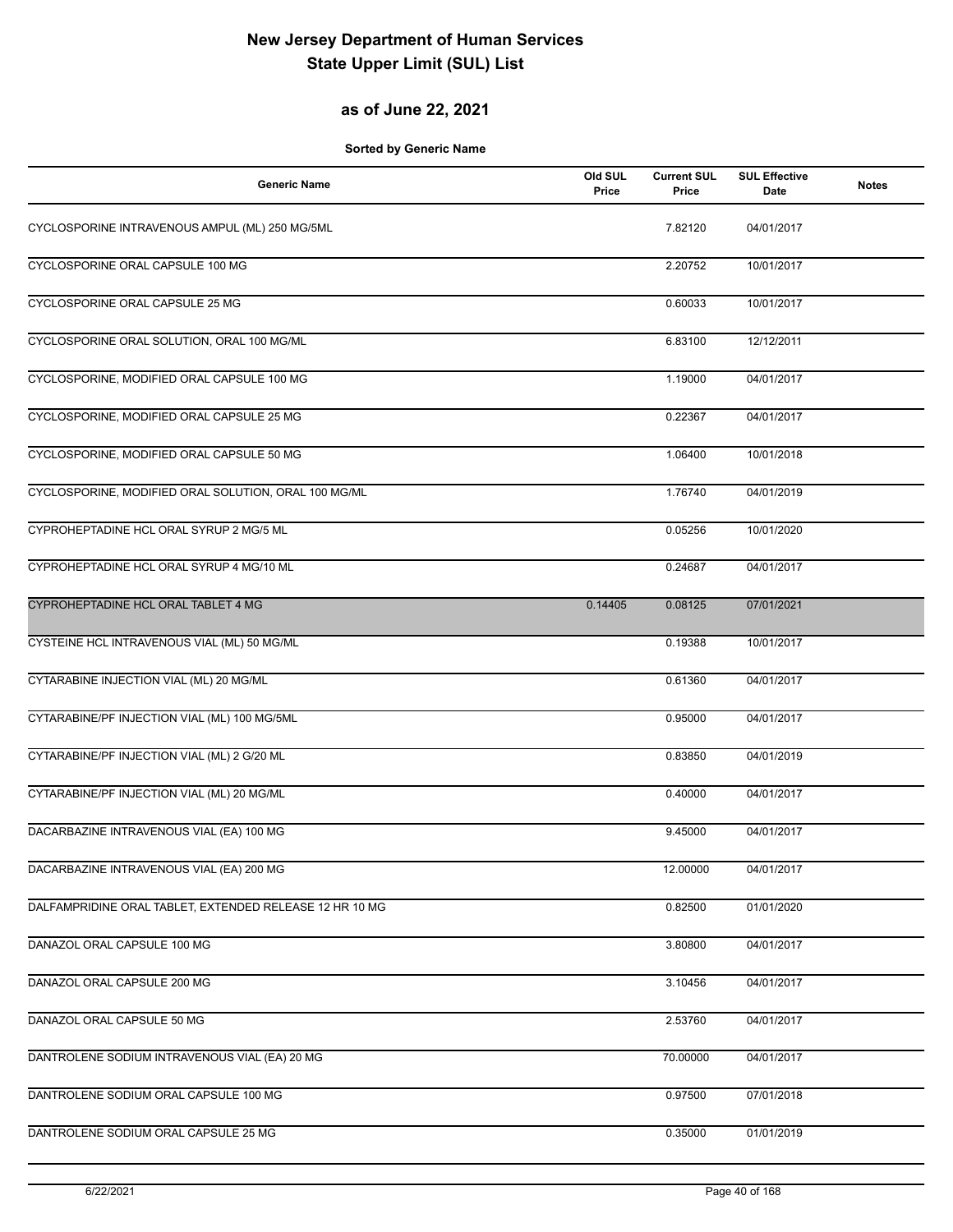### **as of June 22, 2021**

| <b>Generic Name</b>                                                                     | Old SUL<br>Price | <b>Current SUL</b><br>Price | <b>SUL Effective</b><br>Date | <b>Notes</b> |
|-----------------------------------------------------------------------------------------|------------------|-----------------------------|------------------------------|--------------|
| DANTROLENE SODIUM ORAL CAPSULE 50 MG                                                    |                  | 0.38970                     | 10/01/2019                   |              |
| DAPSONE ORAL TABLET 100 MG                                                              |                  | 1.19500                     | 04/01/2020                   |              |
| DAPSONE ORAL TABLET 25 MG                                                               |                  | 0.54950                     | 10/01/2019                   |              |
| DAPTOMYCIN INTRAVENOUS VIAL (EA) 500 MG                                                 |                  | 105.00000                   | 04/01/2021                   |              |
| DARIFENACIN HYDROBROMIDE ORAL TABLET, EXTENDED RELEASE 24 HR 15 MG                      |                  | 3.05067                     | 04/01/2019                   |              |
| DARIFENACIN HYDROBROMIDE ORAL TABLET, EXTENDED RELEASE 24 HR 7.5 MG                     |                  | 2.41867                     | 04/01/2020                   |              |
| DAUNORUBICIN HCL INTRAVENOUS VIAL (ML) 5 MG/ML                                          |                  | 19.72375                    | 04/01/2017                   |              |
| DECITABINE INTRAVENOUS VIAL (EA) 50 MG                                                  |                  | 1200.00000                  | 04/01/2017                   |              |
| DEFEROXAMINE MESYLATE INJECTION VIAL (EA) 2 G                                           |                  | 25.12875                    | 04/01/2017                   |              |
| DEFEROXAMINE MESYLATE INJECTION VIAL (EA) 500 MG                                        |                  | 7.27477                     | 10/01/2017                   |              |
| DEMECLOCYCLINE HCL ORAL TABLET 150 MG                                                   |                  | 1.30000                     | 01/01/2019                   |              |
| DEMECLOCYCLINE HCL ORAL TABLET 300 MG                                                   |                  | 1.00729                     | 01/01/2020                   |              |
| DESIPRAMINE HCL ORAL TABLET 10 MG                                                       |                  | 0.71980                     | 07/01/2019                   |              |
| DESIPRAMINE HCL ORAL TABLET 100 MG                                                      |                  | 2.72630                     | 04/01/2017                   |              |
| DESIPRAMINE HCL ORAL TABLET 150 MG                                                      |                  | 3.32920                     | 04/01/2017                   |              |
| DESIPRAMINE HCL ORAL TABLET 25 MG                                                       |                  | 0.87520                     | 07/01/2018                   |              |
| DESIPRAMINE HCL ORAL TABLET 50 MG                                                       |                  | 1.31850                     | 10/01/2020                   |              |
| DESIPRAMINE HCL ORAL TABLET 75 MG                                                       |                  | 1.95724                     | 10/01/2017                   |              |
| DESLORATADINE ORAL TABLET 5 MG                                                          |                  | 0.25470                     | 10/01/2020                   |              |
| DESLORATADINE ORAL TABLET, DISINTEGRATING 2.5 MG                                        |                  | 4.85433                     | 04/01/2017                   |              |
| DESLORATADINE ORAL TABLET, DISINTEGRATING 5 MG                                          |                  | 4.85433                     | 04/01/2017                   |              |
| DESMOPRESSIN ACETATE (NON-REFRIGERATED) NASAL AEROSOL, SPRAY WITH PUMP<br>(ML) 10/SPRAY |                  | 13.65263                    | 07/01/2017                   |              |
| DESMOPRESSIN ACETATE INJECTION AMPUL (ML) 4 MCG/ML                                      |                  | 8.57000                     | 04/01/2017                   |              |
| DESMOPRESSIN ACETATE INJECTION VIAL (ML) 4 MCG/ML                                       |                  | 5.90000                     | 04/01/2017                   |              |
| DESMOPRESSIN ACETATE ORAL TABLET 0.1 MG                                                 |                  | 0.32880                     | 04/01/2021                   |              |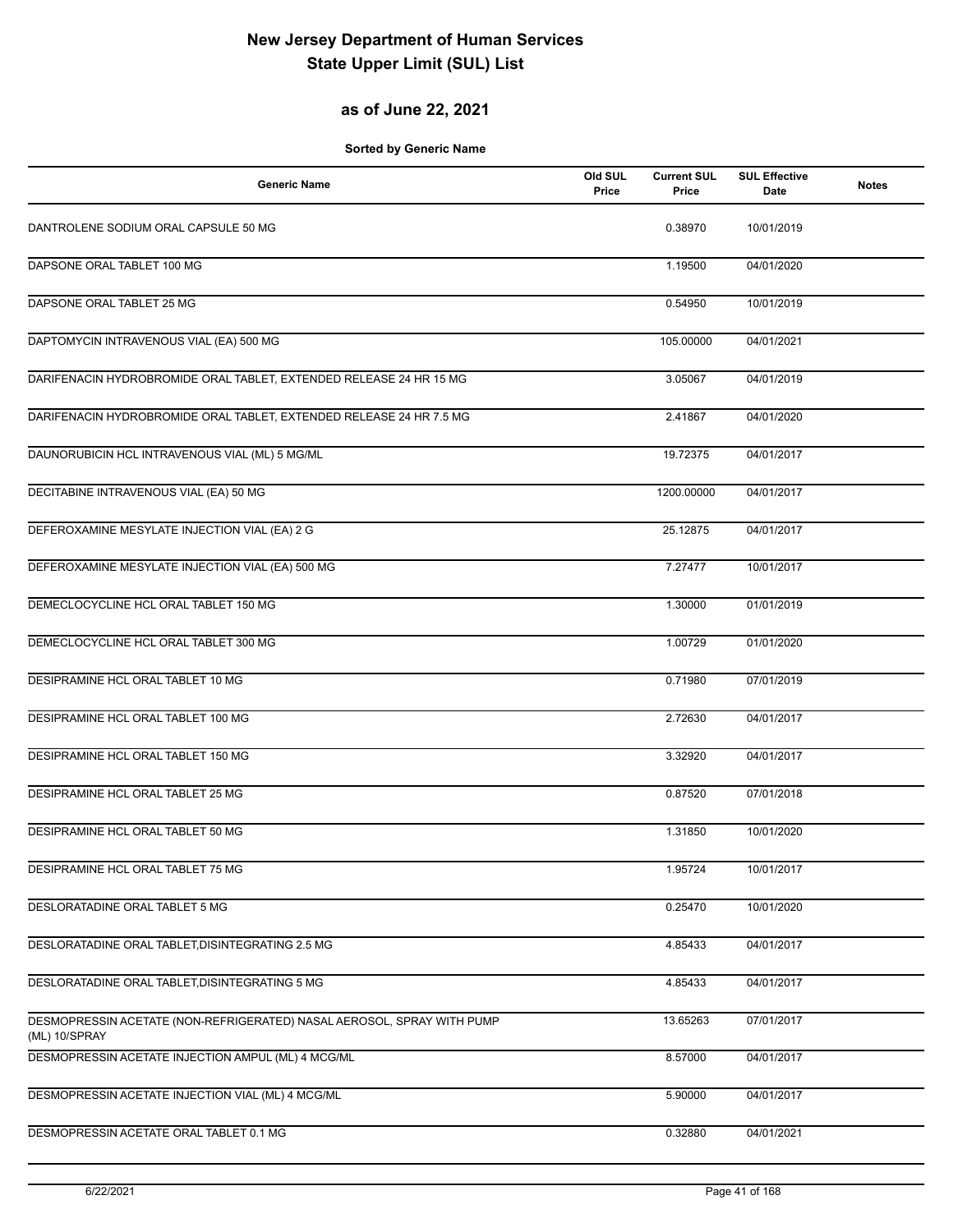#### **as of June 22, 2021**

| <b>Generic Name</b>                                                 | Old SUL<br>Price | <b>Current SUL</b><br>Price | <b>SUL Effective</b><br>Date | <b>Notes</b> |
|---------------------------------------------------------------------|------------------|-----------------------------|------------------------------|--------------|
| DESMOPRESSIN ACETATE ORAL TABLET 0.2 MG                             |                  | 0.37063                     | 04/01/2021                   |              |
| DESOGESTREL-ETHINYL ESTRADIOL ORAL TABLET 0.15-0.03                 |                  | 0.15333                     | 01/01/2019                   |              |
| DESOGESTREL-ETHINYL ESTRADIOL ORAL TABLET 7 DAYS X 3                |                  | 0.52119                     | 04/01/2017                   |              |
| DESOGESTREL-ETHINYL ESTRADIOL/ETHINYL ESTRADIOL ORAL TABLET 21-5    |                  | 0.37988                     | 04/01/2018                   |              |
| DESONIDE TOPICAL CREAM (GRAM) 0.05 %                                |                  | 0.66500                     | 01/01/2020                   |              |
| <b>DESONIDE TOPICAL LOTION (ML) 0.05 %</b>                          |                  | 1.66017                     | 01/01/2020                   |              |
| DESONIDE TOPICAL OINTMENT (GRAM) 0.05 %                             |                  | 0.28224                     | 10/01/2017                   |              |
| DESOXIMETASONE TOPICAL CREAM (GRAM) 0.05 %                          |                  | 2.57933                     | 01/01/2020                   |              |
| DESOXIMETASONE TOPICAL CREAM (GRAM) 0.25 %                          |                  | 0.67867                     | 07/01/2019                   |              |
| DESOXIMETASONE TOPICAL GEL (GRAM) 0.05 %                            |                  | 1.53370                     | 10/01/2017                   |              |
| DESOXIMETASONE TOPICAL OINTMENT (GRAM) 0.05 %                       |                  | 3.76300                     | 04/01/2017                   |              |
| DESOXIMETASONE TOPICAL OINTMENT (GRAM) 0.25 %                       |                  | 0.29867                     | 01/01/2020                   |              |
| DESVENLAFAXINE FUMARATE ORAL TABLET, EXTENDED RELEASE 24 HR 100 MG  |                  | 4.64366                     | 04/01/2017                   |              |
| DESVENLAFAXINE FUMARATE ORAL TABLET, EXTENDED RELEASE 24 HR 50 MG   |                  | 4.64366                     | 04/01/2017                   |              |
| DESVENLAFAXINE ORAL TABLET, EXTENDED RELEASE 24 HR 100 MG           |                  | 6.26667                     | 04/01/2017                   |              |
| DESVENLAFAXINE ORAL TABLET, EXTENDED RELEASE 24 HR 100 MG           |                  | 4.15295                     | 04/01/2017                   |              |
| DESVENLAFAXINE ORAL TABLET, EXTENDED RELEASE 24 HR 50 MG            |                  | 3.95267                     | 01/01/2018                   |              |
| DESVENLAFAXINE ORAL TABLET, EXTENDED RELEASE 24 HR 50 MG            |                  | 8.28600                     | 04/01/2017                   |              |
| DESVENLAFAXINE SUCCINATE ORAL TABLET, EXTENDED RELEASE 24 HR 100 MG |                  | 0.50550                     | 01/01/2020                   |              |
| DESVENLAFAXINE SUCCINATE ORAL TABLET, EXTENDED RELEASE 24 HR 25 MG  |                  | 0.78550                     | 04/01/2020                   |              |
| DESVENLAFAXINE SUCCINATE ORAL TABLET, EXTENDED RELEASE 24 HR 50 MG  |                  | 0.53967                     | 10/01/2020                   |              |
| DEXAMETHASONE ORAL ELIXIR 0.5 MG/5ML                                |                  | 0.11713                     | 04/01/2017                   |              |
| DEXAMETHASONE ORAL SOLUTION, ORAL 0.5 MG/5ML                        |                  | 0.03860                     | 04/01/2018                   |              |
| DEXAMETHASONE ORAL TABLET 0.5 MG                                    |                  | 0.04221                     | 04/01/2017                   |              |
| DEXAMETHASONE ORAL TABLET 0.75 MG                                   |                  | 0.04550                     | 10/01/2017                   |              |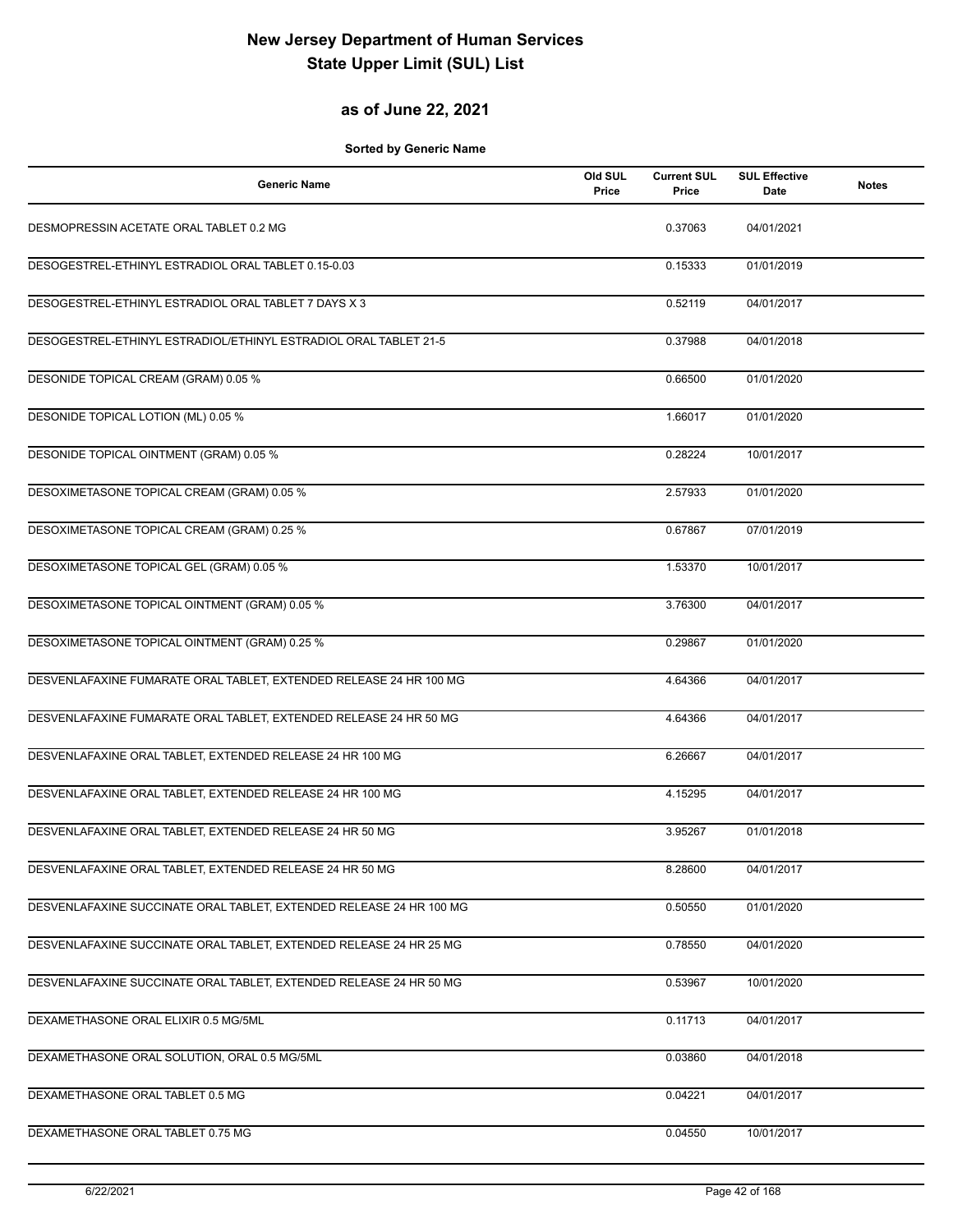### **as of June 22, 2021**

| <b>Generic Name</b>                                                        | Old SUL<br>Price | <b>Current SUL</b><br>Price | <b>SUL Effective</b><br>Date | <b>Notes</b> |
|----------------------------------------------------------------------------|------------------|-----------------------------|------------------------------|--------------|
| DEXAMETHASONE ORAL TABLET 1 MG                                             |                  | 0.22179                     | 04/01/2017                   |              |
| DEXAMETHASONE ORAL TABLET 1.5 MG                                           |                  | 0.07502                     | 04/01/2017                   |              |
| DEXAMETHASONE ORAL TABLET 2 MG                                             |                  | 0.39870                     | 07/01/2018                   |              |
| DEXAMETHASONE ORAL TABLET 4 MG                                             |                  | 0.09250                     | 04/01/2017                   |              |
| DEXAMETHASONE ORAL TABLET 6 MG                                             |                  | 0.34402                     | 10/01/2017                   |              |
| DEXAMETHASONE SOD PHOSPHATE INJECTION SYRINGE (ML) 4 MG/ML                 |                  | 1.19000                     | 04/01/2017                   |              |
| DEXAMETHASONE SOD PHOSPHATE INJECTION VIAL (ML) 10 MG/ML                   |                  | 0.96239                     | 10/01/2017                   |              |
| DEXAMETHASONE SOD PHOSPHATE INJECTION VIAL (ML) 4 MG/ML                    |                  | 1.19930                     | 04/01/2017                   |              |
| DEXAMETHASONE SOD PHOSPHATE OPHTHALMIC DROPS 0.1 %                         |                  | 1.74669                     | 10/01/2017                   |              |
| DEXAMETHASONE SODIUM PHOSPHATE/PF INJECTION VIAL (ML) 10 MG/ML             |                  | 1.70000                     | 04/01/2017                   |              |
| DEXBROMPHENIRAMINE MALEATE ORAL TABLET 2 MG                                |                  | 0.61230                     | 04/01/2017                   |              |
| DEXBROMPHENIRAMINE MALEATE/PSEUDOEPHEDRINE HCL ORAL TABLET 2 MG-60 MG      |                  | 0.36450                     | 04/01/2017                   |              |
| DEXMEDETOMIDINE HCL INTRAVENOUS VIAL (ML) 1000MCG/10                       |                  | 19.49500                    | 04/01/2017                   |              |
| DEXMEDETOMIDINE HCL INTRAVENOUS VIAL (ML) 200MCG/2ML                       |                  | 9.54500                     | 04/01/2017                   |              |
| DEXMEDETOMIDINE HCL INTRAVENOUS VIAL (ML) 400MCG/4ML                       |                  | 19.73750                    | 04/01/2017                   |              |
| DEXMETHYLPHENIDATE HCL ORAL CAPSULE, EXTENDED RELEASE BIPHASIC 50-50 10 MG |                  | 2.27540                     | 10/01/2020                   |              |
| DEXMETHYLPHENIDATE HCL ORAL CAPSULE, EXTENDED RELEASE BIPHASIC 50-50 15 MG |                  | 2.38530                     | 01/01/2020                   |              |
| DEXMETHYLPHENIDATE HCL ORAL CAPSULE, EXTENDED RELEASE BIPHASIC 50-50 20 MG |                  | 1.65420                     | 10/01/2020                   |              |
| DEXMETHYLPHENIDATE HCL ORAL CAPSULE, EXTENDED RELEASE BIPHASIC 50-50 25 MG |                  | 2.44796                     | 10/01/2020                   |              |
| DEXMETHYLPHENIDATE HCL ORAL CAPSULE, EXTENDED RELEASE BIPHASIC 50-50 30 MG |                  | 2.56200                     | 10/01/2020                   |              |
| DEXMETHYLPHENIDATE HCL ORAL CAPSULE, EXTENDED RELEASE BIPHASIC 50-50 35 MG |                  | 2.54081                     | 10/01/2020                   |              |
| DEXMETHYLPHENIDATE HCL ORAL CAPSULE, EXTENDED RELEASE BIPHASIC 50-50 40 MG |                  | 1.94380                     | 04/01/2020                   |              |
| DEXMETHYLPHENIDATE HCL ORAL CAPSULE, EXTENDED RELEASE BIPHASIC 50-50 5 MG  |                  | 4.03380                     | 10/01/2018                   |              |
| DEXMETHYLPHENIDATE HCL ORAL TABLET 10 MG                                   |                  | 0.43060                     | 04/01/2020                   |              |
| DEXMETHYLPHENIDATE HCL ORAL TABLET 2.5 MG                                  |                  | 0.20250                     | 04/01/2020                   |              |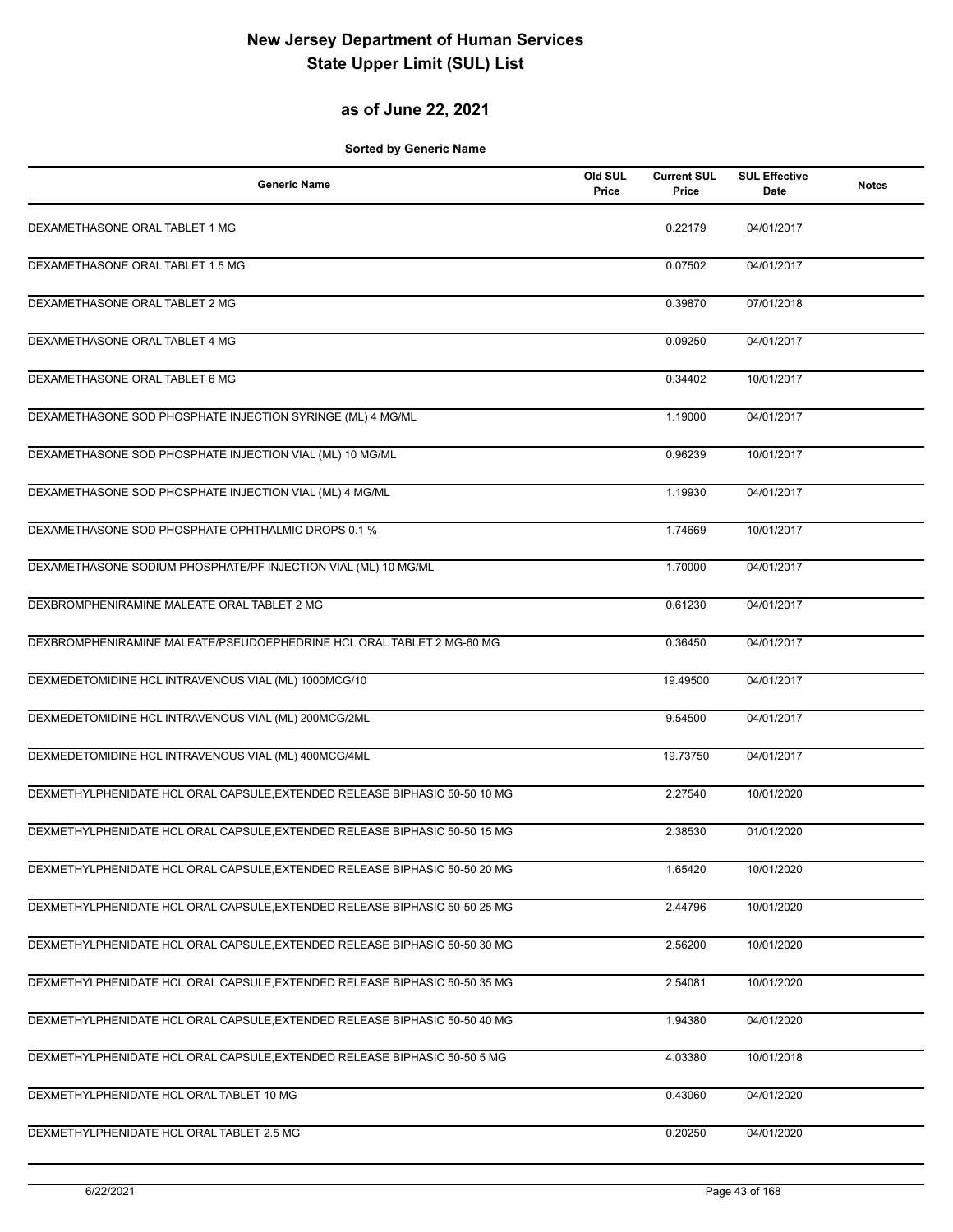#### **as of June 22, 2021**

| Generic Name                                                                                          | Old SUL<br>Price | <b>Current SUL</b><br>Price | <b>SUL Effective</b><br>Date | <b>Notes</b> |
|-------------------------------------------------------------------------------------------------------|------------------|-----------------------------|------------------------------|--------------|
| DEXMETHYLPHENIDATE HCL ORAL TABLET 5 MG                                                               |                  | 0.44517                     | 04/01/2017                   |              |
| DEXRAZOXANE HCL INTRAVENOUS VIAL (EA) 250 MG                                                          |                  | 274.26000                   | 04/01/2017                   |              |
| DEXRAZOXANE HCL INTRAVENOUS VIAL (EA) 500 MG                                                          |                  | 548.51000                   | 04/01/2017                   |              |
| DEXTRAN 40 IN 0.9 % SODIUM CHLORIDE INTRAVENOUS INTRAVENOUS SOLUTION 10 %                             |                  | 0.05462                     | 04/01/2017                   |              |
| DEXTRAN 40 IN DEXTROSE 5 % IN WATER INTRAVENOUS INTRAVENOUS SOLUTION 10 %                             |                  | 0.05306                     | 04/01/2017                   |              |
| DEXTRAN 70/HYPROMELLOSE OPHTHALMIC DROPS 0.1%-0.3%                                                    |                  | 0.12464                     | 04/01/2017                   |              |
| DEXTROAMPHETAMINE SULF-SACCHARATE/AMPHETAMINE SULF-ASPARTATE ORAL<br>CAPSULE, EXT RELEASE 24 HR 10 MG |                  | 1.36870                     | 04/01/2020                   |              |
| DEXTROAMPHETAMINE SULF-SACCHARATE/AMPHETAMINE SULF-ASPARTATE ORAL<br>CAPSULE, EXT RELEASE 24 HR 15 MG |                  | 1.20000                     | 07/01/2019                   |              |
| DEXTROAMPHETAMINE SULF-SACCHARATE/AMPHETAMINE SULF-ASPARTATE ORAL<br>CAPSULE, EXT RELEASE 24 HR 20 MG |                  | 0.90595                     | 10/01/2020                   |              |
| DEXTROAMPHETAMINE SULF-SACCHARATE/AMPHETAMINE SULF-ASPARTATE ORAL<br>CAPSULE, EXT RELEASE 24 HR 25 MG |                  | 0.83543                     | 04/01/2021                   |              |
| DEXTROAMPHETAMINE SULF-SACCHARATE/AMPHETAMINE SULF-ASPARTATE ORAL<br>CAPSULE, EXT RELEASE 24 HR 30 MG |                  | 1.30217                     | 07/01/2019                   |              |
| DEXTROAMPHETAMINE SULF-SACCHARATE/AMPHETAMINE SULF-ASPARTATE ORAL<br>CAPSULE, EXT RELEASE 24 HR 5 MG  |                  | 1.00560                     | 07/01/2018                   |              |
| DEXTROAMPHETAMINE SULF-SACCHARATE/AMPHETAMINE SULF-ASPARTATE ORAL<br>TABLET 10 MG                     |                  | 0.32200                     | 10/01/2019                   |              |
| DEXTROAMPHETAMINE SULF-SACCHARATE/AMPHETAMINE SULF-ASPARTATE ORAL<br>TABLET 12.5 MG                   |                  | 0.52640                     | 04/01/2018                   |              |
| DEXTROAMPHETAMINE SULF-SACCHARATE/AMPHETAMINE SULF-ASPARTATE ORAL<br><b>TABLET 15 MG</b>              |                  | 0.33810                     | 01/01/2021                   |              |
| DEXTROAMPHETAMINE SULF-SACCHARATE/AMPHETAMINE SULF-ASPARTATE ORAL<br>TABLET 20 MG                     |                  | 0.26550                     | 04/01/2017                   |              |
| DEXTROAMPHETAMINE SULF-SACCHARATE/AMPHETAMINE SULF-ASPARTATE ORAL<br>TABLET 30 MG                     |                  | 0.25810                     | 01/01/2019                   |              |
| DEXTROAMPHETAMINE SULF-SACCHARATE/AMPHETAMINE SULF-ASPARTATE ORAL<br><b>TABLET 5 MG</b>               |                  | 0.25450                     | 01/01/2019                   |              |
| DEXTROAMPHETAMINE SULF-SACCHARATE/AMPHETAMINE SULF-ASPARTATE ORAL<br>TABLET 7.5 MG                    |                  | 0.32083                     | 10/01/2017                   |              |
| DEXTROAMPHETAMINE SULFATE ORAL CAPSULE, EXTENDED RELEASE 10 MG                                        |                  | 1.51000                     | 07/01/2019                   |              |
| DEXTROAMPHETAMINE SULFATE ORAL CAPSULE, EXTENDED RELEASE 15 MG                                        |                  | 1.00806                     | 10/01/2020                   |              |
| DEXTROAMPHETAMINE SULFATE ORAL CAPSULE, EXTENDED RELEASE 5 MG                                         |                  | 2.06516                     | 04/01/2017                   |              |
| DEXTROAMPHETAMINE SULFATE ORAL SOLUTION, ORAL 5 MG/5 ML                                               |                  | 1.46846                     | 04/01/2017                   |              |
| DEXTROAMPHETAMINE SULFATE ORAL TABLET 10 MG                                                           |                  | 0.40200                     | 04/01/2020                   |              |
| DEXTROAMPHETAMINE SULFATE ORAL TABLET 5 MG                                                            |                  | 0.20991                     | 10/01/2017                   |              |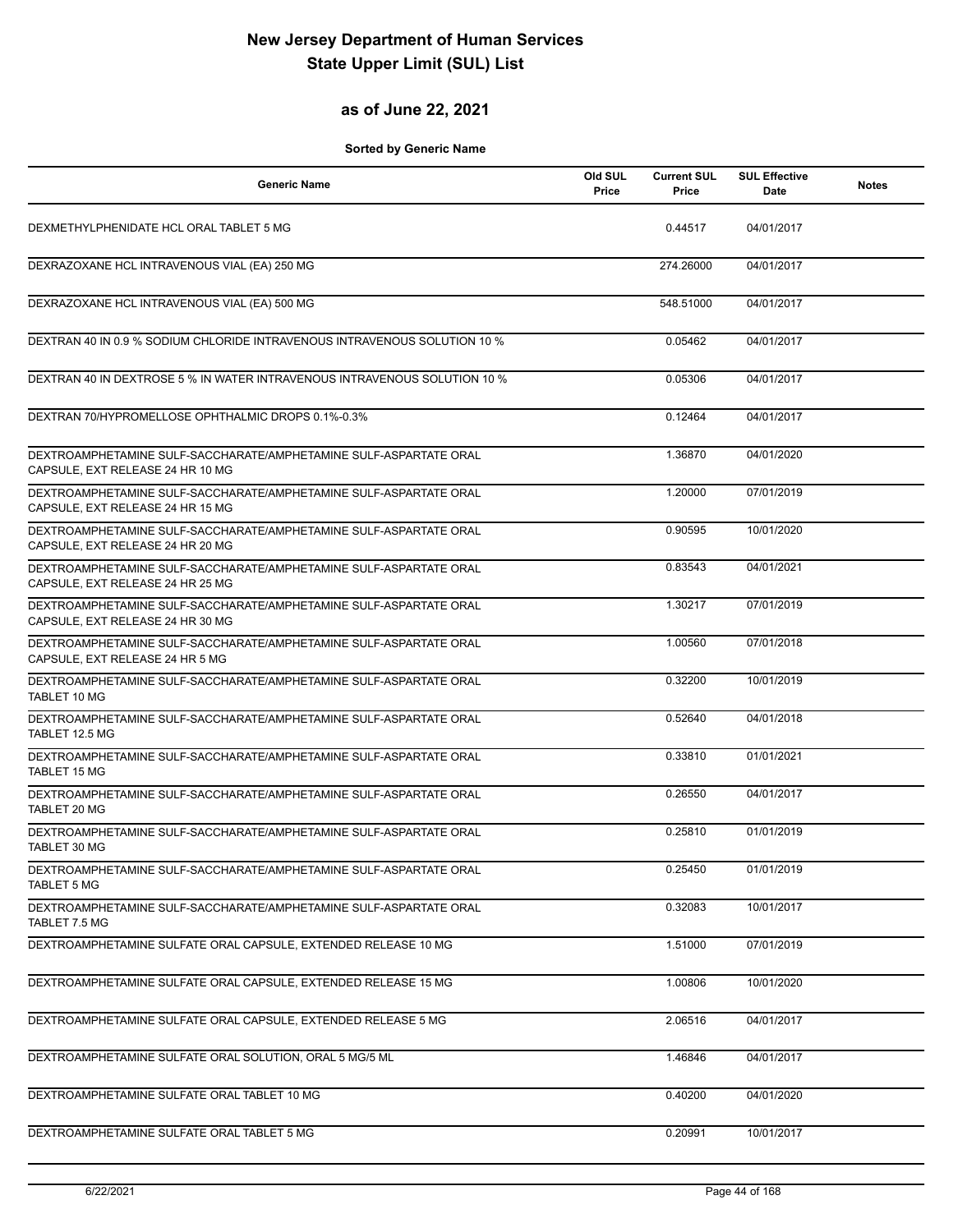#### **as of June 22, 2021**

| Generic Name                                                                                                      | Old SUL<br>Price | <b>Current SUL</b><br>Price | <b>SUL Effective</b><br>Date | <b>Notes</b> |
|-------------------------------------------------------------------------------------------------------------------|------------------|-----------------------------|------------------------------|--------------|
| DEXTROMETHORPHAN HBR ORAL CAPSULE 15 MG                                                                           |                  | 0.11250                     | 04/01/2017                   |              |
| DEXTROMETHORPHAN HBR ORAL LIQUID (ML) 15 MG/5 ML                                                                  |                  | 0.02527                     | 04/01/2017                   |              |
| DEXTROMETHORPHAN HBR ORAL SYRUP 7.5MG/5ML                                                                         |                  | 0.04154                     | 12/12/2011                   |              |
| DEXTROMETHORPHAN HBR/ACETAMINOPHEN/DOXYLAMINE ORAL CAPSULE 15MG-325MG                                             |                  | 0.11526                     | 04/01/2017                   |              |
| DEXTROMETHORPHAN HBR/ACETAMINOPHEN/DOXYLAMINE ORAL LIQUID (ML) 15-325/15                                          |                  | 0.01108                     | 04/01/2017                   |              |
| DEXTROMETHORPHAN HBR/ACETAMINOPHEN/DOXYLAMINE ORAL LIQUID (ML) 30-12.5/30                                         |                  | 0.01054                     | 04/01/2017                   |              |
| DEXTROMETHORPHAN HBR/DOXYLAMINE SUCCINATE ORAL SOLUTION, ORAL 15-6.25/15                                          |                  | 0.01244                     | 04/01/2017                   |              |
| DEXTROMETHORPHAN HBR/PHENYLEPHRINE HCL ORAL LIQUID (ML) 5-2.5 MG/5                                                |                  | 0.04194                     | 04/01/2017                   |              |
| DEXTROMETHORPHAN HBR/PHENYLEPHRINE HCL/ACETAMINOPHEN ORAL CAPSULE<br>10-5-325MG                                   |                  | 0.11831                     | 04/01/2017                   |              |
| DEXTROMETHORPHAN HBR/PHENYLEPHRINE HCL/ACETAMINOPHEN ORAL LIQUID (ML)<br>5-325MG/15                               |                  | 0.01165                     | 04/01/2017                   |              |
| DEXTROMETHORPHAN HBR/PHENYLEPHRINE HCL/ACETAMINOPHEN ORAL POWDER IN<br>PACKET (EA) 20-10-650                      |                  | 0.59166                     | 04/01/2017                   |              |
| DEXTROMETHORPHAN HBR/PHENYLEPHRINE HCL/ACETAMINOPHEN ORAL TABLET<br>10-5-325MG                                    |                  | 0.07984                     | 04/01/2017                   |              |
| DEXTROMETHORPHAN HBR/PHENYLEPHRINE HCL/CHLORPHENIRAMINE ORAL DROPS<br>$3-3.5-1/ML$                                |                  | 0.35250                     | 09/01/2011                   |              |
| DEXTROMETHORPHAN HBR/PHENYLEPHRINE/ACETAMINOPHEN/DOXYLAMINE ORAL<br>CAPSULE 5-325-6.25                            |                  | 0.63562                     | 04/01/2017                   |              |
| DEXTROMETHORPHAN HBR/PHENYLEPHRINE/ACETAMINOPHEN/DOXYLAMINE ORAL<br>LIQUID (ML) 5-325MG/15                        |                  | 0.01379                     | 04/01/2017                   |              |
| DEXTROMETHORPHAN POLISTIREX ORAL SUSPENSION, EXTENDED RELEASE 12 HR 30<br>MG/5 ML                                 |                  | 0.05735                     | 04/01/2017                   |              |
| DEXTROMETHORPHAN/PHENYLEPHRINE/ACETAMINOPHEN/CHLORPHENIRAMIN ORAL<br>SUSPENSION, ORAL (FINAL DOSE FORM) 5-2.5-160 |                  | 0.01652                     | 04/01/2017                   |              |
| DEXTROMETHORPHAN/PHENYLEPHRINE/ACETAMINOPHEN/CHLORPHENIRAMIN ORAL<br>TABLET 10-5-325-2                            |                  | 0.07375                     | 04/01/2017                   |              |
| DEXTROMETHORPHAN/PHENYLEPHRINE/ACETAMINOPHEN/CHLORPHENIRAMIN ORAL<br>TABLET. SEQUENTIAL 10-5-325-2                |                  | 0.13720                     | 04/01/2017                   |              |
| DEXTROSE 10 % AND 0.2 % SODIUM CHLORIDE INTRAVENOUS DEHP-FREE BAG.<br>INJECTION (ML) 10 %-0.2 %                   |                  | 0.00860                     | 04/01/2017                   |              |
| DEXTROSE 10 % AND 0.45 % SODIUM CHLORIDE INTRAVENOUS INTRAVENOUS SOLUTION<br>10%-0.45%                            |                  | 0.00497                     | 04/01/2017                   |              |
| DEXTROSE 10 % IN WATER INTRAVENOUS DEHP-FREE BAG, INJECTION (ML) 10 %                                             |                  | 0.00230                     | 04/01/2017                   |              |
| DEXTROSE 10 % IN WATER INTRAVENOUS INTRAVENOUS SOLUTION 10 %                                                      |                  | 0.00525                     | 04/01/2017                   |              |
| DEXTROSE 2.5 % AND 0.45 % SODIUM CHLORIDE INTRAVENOUS INTRAVENOUS SOLUTION<br>2.5%-0.45%                          |                  | 0.00195                     | 04/01/2017                   |              |
| DEXTROSE 20 % IN WATER INTRAVENOUS INTRAVENOUS SOLUTION 20 %                                                      |                  | 0.02328                     | 04/01/2017                   |              |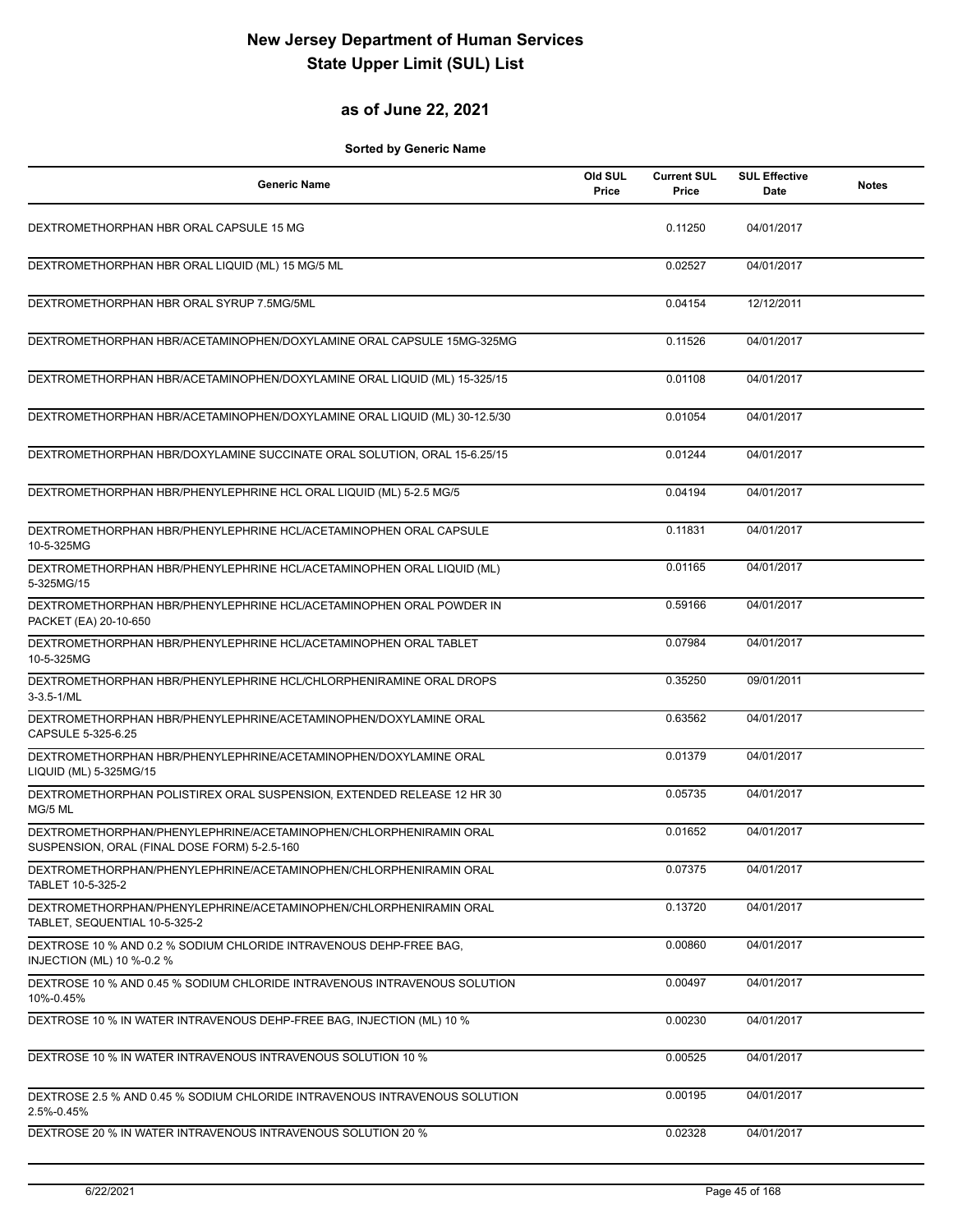#### **as of June 22, 2021**

| Generic Name                                                                             | Old SUL<br>Price | <b>Current SUL</b><br>Price | <b>SUL Effective</b><br>Date | <b>Notes</b> |
|------------------------------------------------------------------------------------------|------------------|-----------------------------|------------------------------|--------------|
| DEXTROSE 25 % IN WATER INTRAVENOUS SYRINGE (ML) 25 %                                     |                  | 0.76400                     | 04/01/2017                   |              |
| DEXTROSE 30 % IN WATER INTRAVENOUS INTRAVENOUS SOLUTION 30 %                             |                  | 0.02376                     | 04/01/2017                   |              |
| DEXTROSE 40 % IN WATER INTRAVENOUS INTRAVENOUS SOLUTION 40 %                             |                  | 0.02428                     | 04/01/2017                   |              |
| DEXTROSE 5 % AND 0.2 % SODIUM CHLORIDE INTRAVENOUS INTRAVENOUS SOLUTION 5<br>$% -0.2%$   |                  | 0.00195                     | 04/01/2017                   |              |
| DEXTROSE 5 % AND 0.3 % SODIUM CHLORIDE INTRAVENOUS INTRAVENOUS SOLUTION 5<br>$% -0.3%$   |                  | 0.00195                     | 04/01/2017                   |              |
| DEXTROSE 5 % AND 0.45 % SODIUM CHLORIDE INTRAVENOUS INTRAVENOUS SOLUTION 5<br>$% -0.45%$ |                  | 0.00695                     | 10/01/2017                   |              |
| DEXTROSE 5 % AND 0.9 % SODIUM CHLORIDE INTRAVENOUS INTRAVENOUS SOLUTION 5<br>$% -0.9%$   |                  | 0.00129                     | 10/01/2017                   |              |
| DEXTROSE 5 % IN LACTATED RINGERS INTRAVENOUS INTRAVENOUS SOLUTION 5 %                    |                  | 0.00645                     | 10/01/2017                   |              |
| DEXTROSE 5 % IN WATER INTRAVENOUS INTRAVENOUS SOLUTION 5 %                               |                  | 0.01232                     | 10/01/2017                   |              |
| DEXTROSE 5 % IN WATER INTRAVENOUS PIGGYBACK WITH THREADED PORT (ML)                      |                  | 0.01252                     | 04/01/2017                   |              |
| DEXTROSE 5 % IN WATER INTRAVENOUS PIGGYBACK WITH VIAL PORT (NON-THREADED)                |                  | 0.00347                     | 10/01/2017                   |              |
| DEXTROSE 5% IN RINGERS INTRAVENOUS INTRAVENOUS SOLUTION 5 %                              |                  | 0.00231                     | 12/12/2011                   |              |
| DEXTROSE 50 % IN WATER INTRAVENOUS INTRAVENOUS SOLUTION 50 %                             |                  | 0.00482                     | 10/01/2017                   |              |
| DEXTROSE 50 % IN WATER INTRAVENOUS SYRINGE (ML) 50 %                                     |                  | 0.14640                     | 04/01/2017                   |              |
| DEXTROSE 50 % IN WATER INTRAVENOUS VIAL (ML) 50 %                                        |                  | 0.04940                     | 04/01/2017                   |              |
| DEXTROSE 70 % IN WATER INTRAVENOUS INTRAVENOUS SOLUTION 70 %                             |                  | 0.00271                     | 10/01/2017                   |              |
| DEXTROSE ORAL GEL (GRAM) 40 %                                                            |                  | 0.17549                     | 04/01/2014                   |              |
| DEXTROSE ORAL TABLET, CHEWABLE 4 G                                                       |                  | 0.15392                     | 12/12/2011                   |              |
| DIAZEPAM INJECTION SYRINGE (ML) 5 MG/ML                                                  |                  | 11.77375                    | 04/01/2017                   |              |
| DIAZEPAM INJECTION VIAL (ML) 5 MG/ML                                                     |                  | 0.62009                     | 10/01/2017                   |              |
| DIAZEPAM ORAL CONCENTRATE, ORAL 5 MG/ML                                                  |                  | 0.88533                     | 10/01/2018                   |              |
| DIAZEPAM ORAL SOLUTION, ORAL 5 MG/5 ML                                                   |                  | 0.11536                     | 04/01/2017                   |              |
| DIAZEPAM ORAL SOLUTION, ORAL 5 MG/5 ML                                                   |                  | 0.76600                     | 04/01/2017                   |              |
| DIAZEPAM ORAL TABLET 10 MG                                                               |                  | 0.01936                     | 04/01/2017                   |              |
| DIAZEPAM ORAL TABLET 2 MG                                                                |                  | 0.01566                     | 04/01/2018                   |              |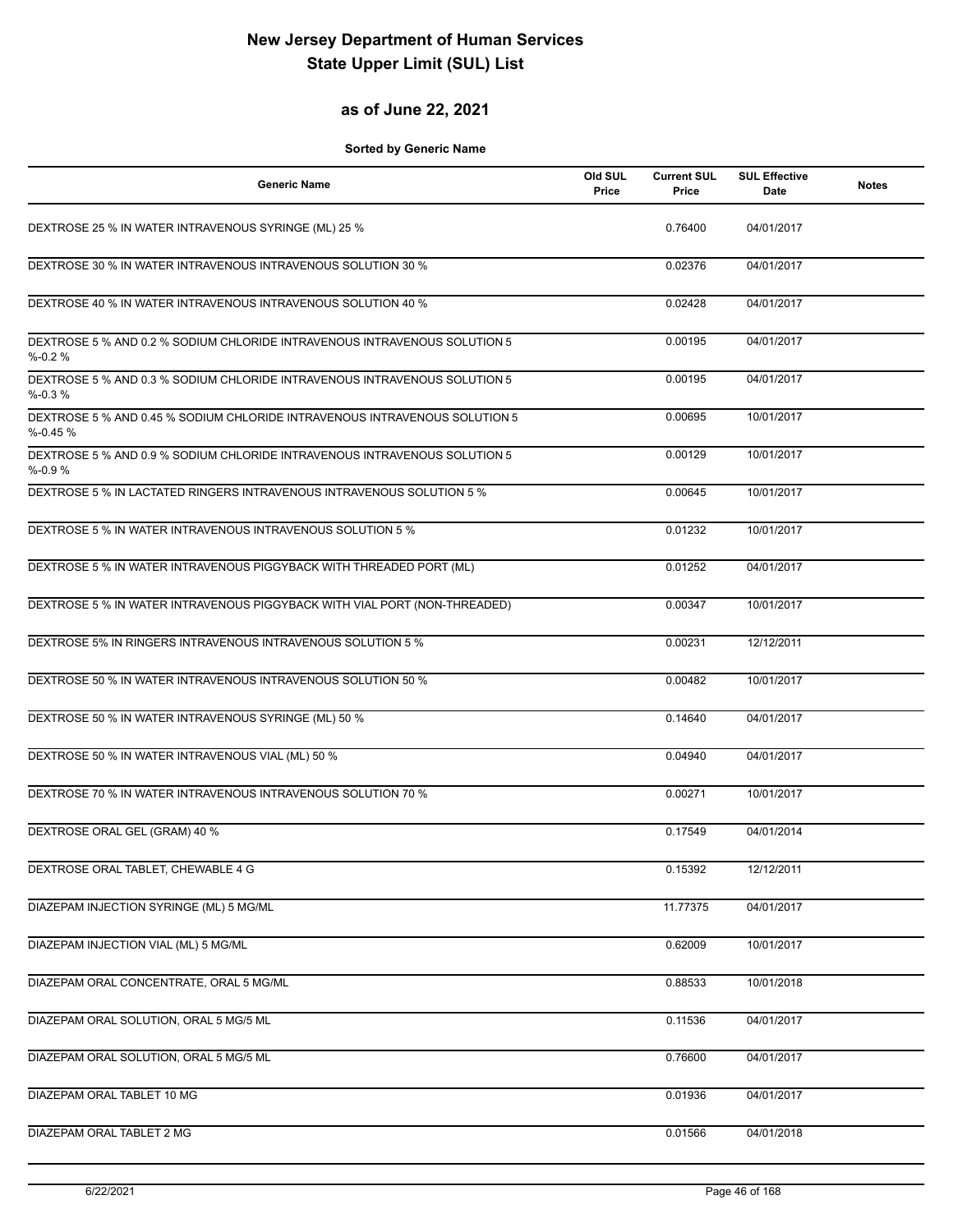### **as of June 22, 2021**

| <b>Generic Name</b>                                                                       | Old SUL<br>Price | <b>Current SUL</b><br>Price | <b>SUL Effective</b><br>Date | <b>Notes</b> |
|-------------------------------------------------------------------------------------------|------------------|-----------------------------|------------------------------|--------------|
| DIAZEPAM ORAL TABLET 5 MG                                                                 |                  | 0.02030                     | 04/01/2017                   |              |
| DIAZEPAM RECTAL KIT 12.5-15-20                                                            |                  | 231.78000                   | 10/01/2020                   |              |
| <b>DIAZEPAM RECTAL KIT 2.5 MG</b>                                                         |                  | 220.37333                   | 04/01/2017                   |              |
| DIAZEPAM RECTAL KIT 5-7.5-10MG                                                            |                  | 234.39000                   | 01/01/2020                   |              |
| <b>DIBUCAINE TOPICAL OINTMENT (GRAM) 1 %</b>                                              |                  | 0.05025                     | 10/01/2017                   |              |
| DICLOFENAC EPOLAMINE TRANSDERMAL PATCH, TRANSDERMAL 12 HOURS 1.3 %                        |                  | 5.85805                     | 10/01/2020                   |              |
| DICLOFENAC POTASSIUM ORAL TABLET 50 MG                                                    |                  | 0.08917                     | 10/01/2017                   |              |
| DICLOFENAC SODIUM OPHTHALMIC DROPS 0.1 %                                                  |                  | 1.23512                     | 04/01/2017                   |              |
| DICLOFENAC SODIUM ORAL TABLET, DELAYED RELEASE (ENTERIC COATED) 25 MG                     |                  | 0.14688                     | 10/01/2017                   |              |
| DICLOFENAC SODIUM ORAL TABLET, DELAYED RELEASE (ENTERIC COATED) 50 MG                     |                  | 0.05783                     | 04/01/2017                   |              |
| DICLOFENAC SODIUM ORAL TABLET, DELAYED RELEASE (ENTERIC COATED) 75 MG                     |                  | 0.04530                     | 01/01/2019                   |              |
| DICLOFENAC SODIUM ORAL TABLET, EXTENDED RELEASE 24 HR 100 MG                              |                  | 0.19545                     | 01/01/2018                   |              |
| DICLOFENAC SODIUM TOPICAL DROPS 1.5 %                                                     |                  | 0.11873                     | 01/01/2020                   |              |
| DICLOFENAC SODIUM TOPICAL GEL (GRAM) 1 %                                                  |                  | 0.11363                     | 04/01/2021                   |              |
| DICLOFENAC SODIUM TOPICAL GEL (GRAM) 3 %                                                  |                  | 1.48000                     | 07/01/2018                   |              |
| DICLOFENAC SODIUM/MISOPROSTOL ORAL TABLET, IMMEDIATE, DELAY<br>RELEASE, BIPHASE 50 MG-200 |                  | 1.56576                     | 04/01/2017                   |              |
| DICLOFENAC SODIUM/MISOPROSTOL ORAL TABLET, IMMEDIATE, DELAY<br>RELEASE, BIPHASE 75 MG-200 |                  | 1.59850                     | 01/01/2021                   |              |
| DICLOXACILLIN SODIUM ORAL CAPSULE 250 MG                                                  |                  | 0.19177                     | 10/01/2017                   |              |
| DICLOXACILLIN SODIUM ORAL CAPSULE 500 MG                                                  |                  | 0.37986                     | 10/01/2017                   |              |
| DICYCLOMINE HCL INTRAMUSCULAR VIAL (ML) 10 MG/ML                                          |                  | 24.23850                    | 04/01/2017                   |              |
| DICYCLOMINE HCL ORAL CAPSULE 10 MG                                                        |                  | 0.02503                     | 04/01/2017                   |              |
| DICYCLOMINE HCL ORAL SOLUTION, ORAL 10 MG/5 ML                                            |                  | 0.18397                     | 04/01/2017                   |              |
| DICYCLOMINE HCL ORAL TABLET 20 MG                                                         |                  | 0.03550                     | 04/01/2017                   |              |
| DIDANOSINE ORAL CAPSULE, DELAYED RELEASE (ENTERIC COATED) 200 MG                          |                  | 2.81942                     | 10/01/2017                   |              |
| DIDANOSINE ORAL CAPSULE, DELAYED RELEASE (ENTERIC COATED) 250 MG                          |                  | 3.58322                     | 10/01/2017                   |              |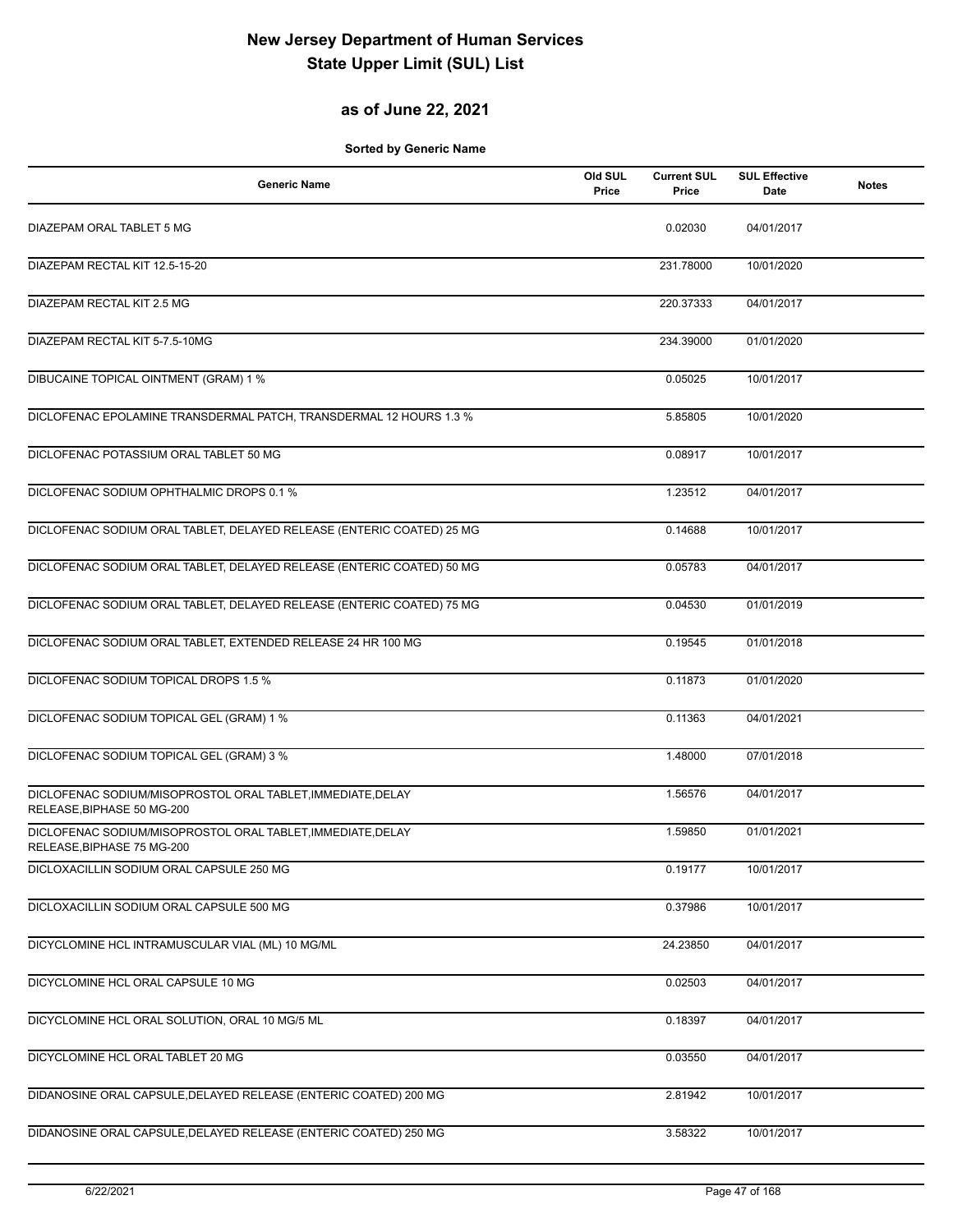#### **as of June 22, 2021**

| <b>Generic Name</b>                                                          | Old SUL<br>Price | <b>Current SUL</b><br>Price | <b>SUL Effective</b><br><b>Date</b> | <b>Notes</b> |
|------------------------------------------------------------------------------|------------------|-----------------------------|-------------------------------------|--------------|
| DIDANOSINE ORAL CAPSULE, DELAYED RELEASE (ENTERIC COATED) 400 MG             |                  | 5.57777                     | 10/01/2017                          |              |
| DIETHYLPROPION HCL ORAL TABLET 25 MG                                         |                  | 0.17596                     | 04/01/2017                          |              |
| DIETHYLPROPION HCL ORAL TABLET, EXTENDED RELEASE 75 MG                       |                  | 0.69364                     | 04/01/2017                          |              |
| DIFLORASONE DIACETATE TOPICAL CREAM (GRAM) 0.05 %                            |                  | 2.44969                     | 10/01/2017                          |              |
| DIFLORASONE DIACETATE TOPICAL OINTMENT (GRAM) 0.05 %                         |                  | 0.29966                     | 10/01/2017                          |              |
| DIFLORASONE DIACETATE/EMOLLIENT BASE TOPICAL CREAM (GRAM) 0.05 %             |                  | 1.05061                     | 10/01/2017                          |              |
| DIFLUNISAL ORAL TABLET 500 MG                                                |                  | 0.61858                     | 10/01/2017                          |              |
| DIGOXIN INJECTION AMPUL (ML) 250 MCG/ML                                      |                  | 2.75000                     | 04/01/2017                          |              |
| DIGOXIN ORAL SOLUTION, ORAL 0.25MG/5ML                                       |                  | 1.26000                     | 04/01/2017                          |              |
| DIGOXIN ORAL SOLUTION, ORAL 50 MCG/ML                                        |                  | 0.44969                     | 04/01/2017                          |              |
| DIGOXIN ORAL TABLET 125 MCG                                                  |                  | 0.19990                     | 10/01/2017                          |              |
| <b>DIGOXIN ORAL TABLET 250 MCG</b>                                           |                  | 0.19395                     | 10/01/2020                          |              |
| DIHYDROERGOTAMINE MESYLATE INJECTION AMPUL (ML) 1 MG/ML                      |                  | 28.74880                    | 10/01/2017                          |              |
| DIHYDROERGOTAMINE MESYLATE NASAL AEROSOL, SPRAY WITH PUMP (ML)<br>0.5MG/SPRY |                  | 348.00000                   | 04/01/2017                          |              |
| DILTIAZEM HCL INTRAVENOUS VIAL (ML) 5 MG/ML                                  |                  | 0.20000                     | 04/01/2017                          |              |
| DILTIAZEM HCL INTRAVENOUS VIAL WITH THREADED PORT (EA) 100 MG                |                  | 12.09000                    | 04/01/2017                          |              |
| DILTIAZEM HCL ORAL CAPSULE, EXT RELEASE 24 HR 120 MG                         |                  | 0.08874                     | 01/01/2019                          |              |
| DILTIAZEM HCL ORAL CAPSULE, EXT RELEASE 24 HR 180 MG                         |                  | 0.14267                     | 01/01/2019                          |              |
| DILTIAZEM HCL ORAL CAPSULE, EXT RELEASE 24 HR 240 MG                         |                  | 0.17133                     | 01/01/2019                          |              |
| DILTIAZEM HCL ORAL CAPSULE, EXT RELEASE 24 HR 300 MG                         |                  | 0.21600                     | 01/01/2019                          |              |
| DILTIAZEM HCL ORAL CAPSULE, EXT RELEASE 24 HR 360 MG                         |                  | 2.97000                     | 10/01/2020                          |              |
| DILTIAZEM HCL ORAL CAPSULE, EXTENDED RELEASE 12 HR 120 MG                    |                  | 2.76340                     | 04/01/2017                          |              |
| DILTIAZEM HCL ORAL CAPSULE, EXTENDED RELEASE 12 HR 60 MG                     |                  | 2.18310                     | 01/01/2018                          |              |
| DILTIAZEM HCL ORAL CAPSULE, EXTENDED RELEASE 12 HR 90 MG                     |                  | 0.52635                     | 10/01/2017                          |              |
| DILTIAZEM HCL ORAL CAPSULE, EXTENDED RELEASE 120 MG                          |                  | 0.15856                     | 07/01/2017                          |              |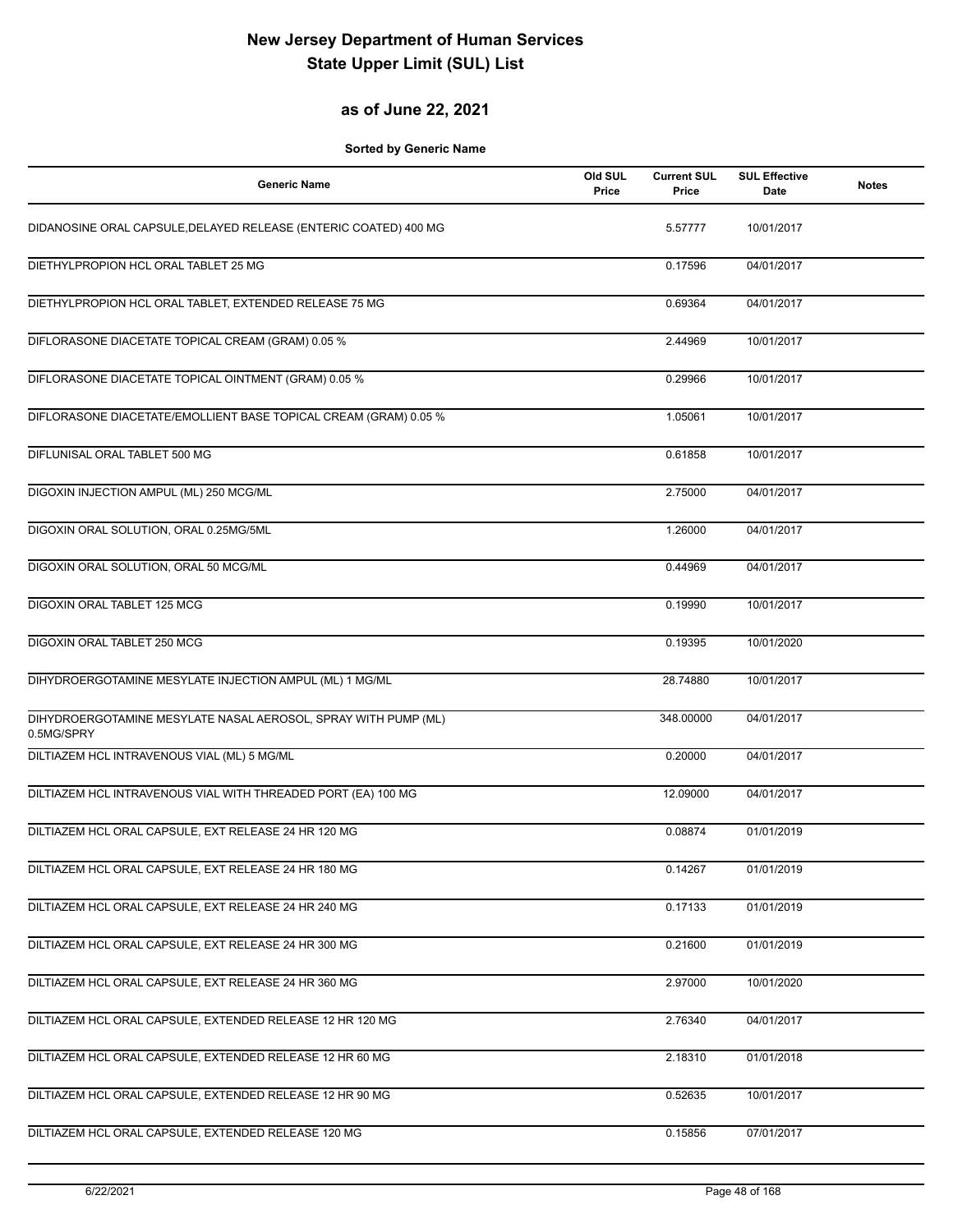#### **as of June 22, 2021**

| <b>Generic Name</b>                                                | Old SUL<br>Price | <b>Current SUL</b><br>Price | <b>SUL Effective</b><br>Date | <b>Notes</b> |
|--------------------------------------------------------------------|------------------|-----------------------------|------------------------------|--------------|
| DILTIAZEM HCL ORAL CAPSULE, EXTENDED RELEASE 180 MG                |                  | 0.19022                     | 07/01/2017                   |              |
| DILTIAZEM HCL ORAL CAPSULE, EXTENDED RELEASE 24HR 240 MG           |                  | 0.41667                     | 01/01/2018                   |              |
| DILTIAZEM HCL ORAL CAPSULE, EXTENDED RELEASE 24HR 300 MG           |                  | 0.55740                     | 04/01/2021                   |              |
| DILTIAZEM HCL ORAL CAPSULE, EXTENDED RELEASE 24HR 360 MG           |                  | 0.39467                     | 04/01/2019                   |              |
| DILTIAZEM HCL ORAL CAPSULE, EXTENDED RELEASE 420 MG                |                  | 1.16224                     | 04/01/2017                   |              |
| DILTIAZEM HCL ORAL CAPSULE, EXTENDED-RELEASE DEGRADABLE 120 MG     |                  | 0.38278                     | 04/01/2017                   |              |
| DILTIAZEM HCL ORAL CAPSULE, EXTENDED-RELEASE DEGRADABLE 180 MG     |                  | 0.37498                     | 04/01/2017                   |              |
| DILTIAZEM HCL ORAL CAPSULE, EXTENDED-RELEASE DEGRADABLE 240 MG     |                  | 0.40600                     | 04/01/2017                   |              |
| DILTIAZEM HCL ORAL TABLET 120 MG                                   |                  | 0.08592                     | 10/01/2017                   |              |
| DILTIAZEM HCL ORAL TABLET 30 MG                                    |                  | 0.06250                     | 01/01/2019                   |              |
| DILTIAZEM HCL ORAL TABLET 60 MG                                    |                  | 0.04100                     | 10/01/2017                   |              |
| DILTIAZEM HCL ORAL TABLET 90 MG                                    |                  | 0.19409                     | 04/01/2017                   |              |
| DILTIAZEM HCL ORAL TABLET, EXTENDED RELEASE 24 HR 180 MG           |                  | 1.63333                     | 07/01/2019                   |              |
| DILTIAZEM HCL ORAL TABLET, EXTENDED RELEASE 24 HR 240 MG           |                  | 1.94733                     | 01/01/2021                   |              |
| DILTIAZEM HCL ORAL TABLET, EXTENDED RELEASE 24 HR 300 MG           |                  | 3.30042                     | 04/01/2017                   |              |
| DILTIAZEM HCL ORAL TABLET, EXTENDED RELEASE 24 HR 360 MG           |                  | 2.40333                     | 01/01/2019                   |              |
| DILTIAZEM HCL ORAL TABLET, EXTENDED RELEASE 24 HR 420 MG           |                  | 3.13330                     | 07/01/2017                   |              |
| DILUENT FOR EPOPROSTENOL SODIUM (GLYCINE) INTRAVENOUS VIAL (ML)    |                  | 0.17317                     | 10/01/2017                   |              |
| DIMENHYDRINATE INJECTION VIAL (ML) 50 MG/ML                        |                  | 10.03000                    | 04/01/2017                   |              |
| DIMENHYDRINATE ORAL TABLET 50 MG                                   |                  | 0.04903                     | 04/01/2017                   |              |
| DIMETHICONE TOPICAL CLEANSER (ML) 1.5 %                            |                  | 0.03021                     | 04/01/2017                   |              |
| DIMETHICONE TOPICAL CREAM (GRAM) 5 %                               |                  | 0.12596                     | 04/01/2017                   |              |
| DIMETHICONE TOPICAL OINTMENT (GRAM) 1 %                            |                  | 0.06663                     | 04/01/2017                   |              |
| DIOXYBENZONE/PADIMATE O/HYDROQUINONE TOPICAL CREAM (GRAM) 3%-5%-4% |                  | 0.51852                     | 09/01/2011                   |              |
| DIPHENHYDRAMINE HCL INJECTION SYRINGE (ML) 50 MG/ML                |                  | 0.09548                     | 10/01/2017                   |              |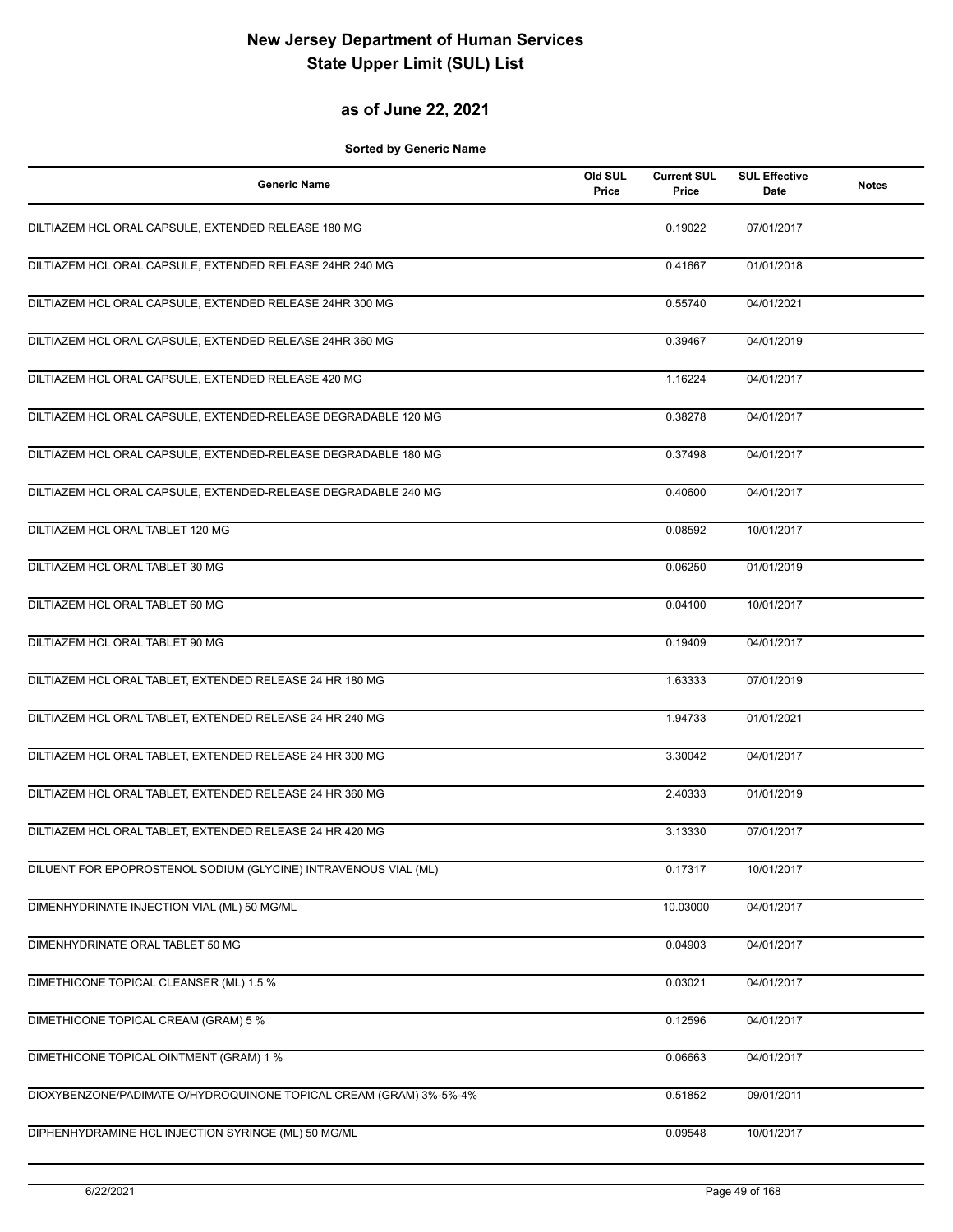#### **as of June 22, 2021**

| <b>Generic Name</b>                                                               | Old SUL<br>Price | <b>Current SUL</b><br>Price | <b>SUL Effective</b><br>Date | <b>Notes</b> |
|-----------------------------------------------------------------------------------|------------------|-----------------------------|------------------------------|--------------|
| DIPHENHYDRAMINE HCL INJECTION VIAL (ML) 50 MG/ML                                  |                  | 0.59000                     | 10/01/2018                   |              |
| DIPHENHYDRAMINE HCL ORAL CAPSULE (HARD, SOFT, ETC.) 50 MG                         |                  | 0.06462                     | 12/12/2011                   |              |
| DIPHENHYDRAMINE HCL ORAL CAPSULE 25 MG                                            |                  | 0.01149                     | 10/01/2017                   |              |
| DIPHENHYDRAMINE HCL ORAL CAPSULE 50 MG                                            |                  | 0.01759                     | 10/01/2017                   |              |
| DIPHENHYDRAMINE HCL ORAL ELIXIR 12.5MG/5ML                                        |                  | 0.01108                     | 04/01/2017                   |              |
| DIPHENHYDRAMINE HCL ORAL LIQUID (ML) 12.5MG/5ML                                   |                  | 0.00395                     | 10/01/2017                   |              |
| DIPHENHYDRAMINE HCL ORAL LIQUID (ML) 50 MG/30ML                                   |                  | 0.01502                     | 04/01/2017                   |              |
| DIPHENHYDRAMINE HCL ORAL SYRUP 12.5MG/5ML                                         |                  | 0.01108                     | 04/01/2017                   |              |
| DIPHENHYDRAMINE HCL ORAL TABLET 25 MG                                             |                  | 0.01307                     | 10/01/2017                   |              |
| DIPHENHYDRAMINE HCL ORAL TABLET 25 MG                                             |                  | 0.01307                     | 10/01/2017                   |              |
| DIPHENHYDRAMINE HCL/PHENYLEPHRINE HCL/ACETAMINOPHEN ORAL LIQUID (ML)<br>25-650/30 |                  | 0.01200                     | 04/01/2017                   |              |
| DIPHENHYDRAMINE HCL/PHENYLEPHRINE HCL/ACETAMINOPHEN ORAL TABLET 12.5-5-325        |                  | 0.07607                     | 04/01/2017                   |              |
| DIPHENHYDRAMINE HCL/PHENYLEPHRINE HCL/ACETAMINOPHEN ORAL TABLET<br>25-5-325MG     |                  | 0.09650                     | 04/01/2017                   |              |
| DIPHENHYDRAMINE HCL/ZINC ACETATE TOPICAL AEROSOL, SPRAY (GRAM) 2 %-0.1 %          |                  | 0.03705                     | 04/01/2017                   |              |
| DIPHENHYDRAMINE HCL/ZINC ACETATE TOPICAL CREAM (GRAM) 2 %-0.1 %                   |                  | 0.06687                     | 04/01/2017                   |              |
| DIPHENOXYLATE HCL/ATROPINE SULFATE ORAL LIQUID (ML) 2.5-.025/5                    |                  | 0.22242                     | 04/01/2017                   |              |
| DIPHENOXYLATE HCL/ATROPINE SULFATE ORAL TABLET 2.5-025MG                          |                  | 0.08995                     | 10/01/2017                   |              |
| DIPYRIDAMOLE INTRAVENOUS VIAL (ML) 5 MG/ML                                        |                  | 0.44600                     | 04/01/2017                   |              |
| DIPYRIDAMOLE ORAL TABLET 25 MG                                                    |                  | 0.09507                     | 10/01/2017                   |              |
| DIPYRIDAMOLE ORAL TABLET 50 MG                                                    |                  | 0.17075                     | 10/01/2017                   |              |
| DIPYRIDAMOLE ORAL TABLET 75 MG                                                    |                  | 0.27723                     | 04/01/2017                   |              |
| DISOPYRAMIDE PHOSPHATE ORAL CAPSULE 100 MG                                        |                  | 1.23250                     | 04/01/2017                   |              |
| DISOPYRAMIDE PHOSPHATE ORAL CAPSULE 150 MG                                        |                  | 0.27638                     | 10/01/2017                   |              |
| DISULFIRAM ORAL TABLET 250 MG                                                     |                  | 0.67080                     | 10/01/2017                   |              |
| DISULFIRAM ORAL TABLET 500 MG                                                     |                  | 0.87360                     | 04/01/2018                   |              |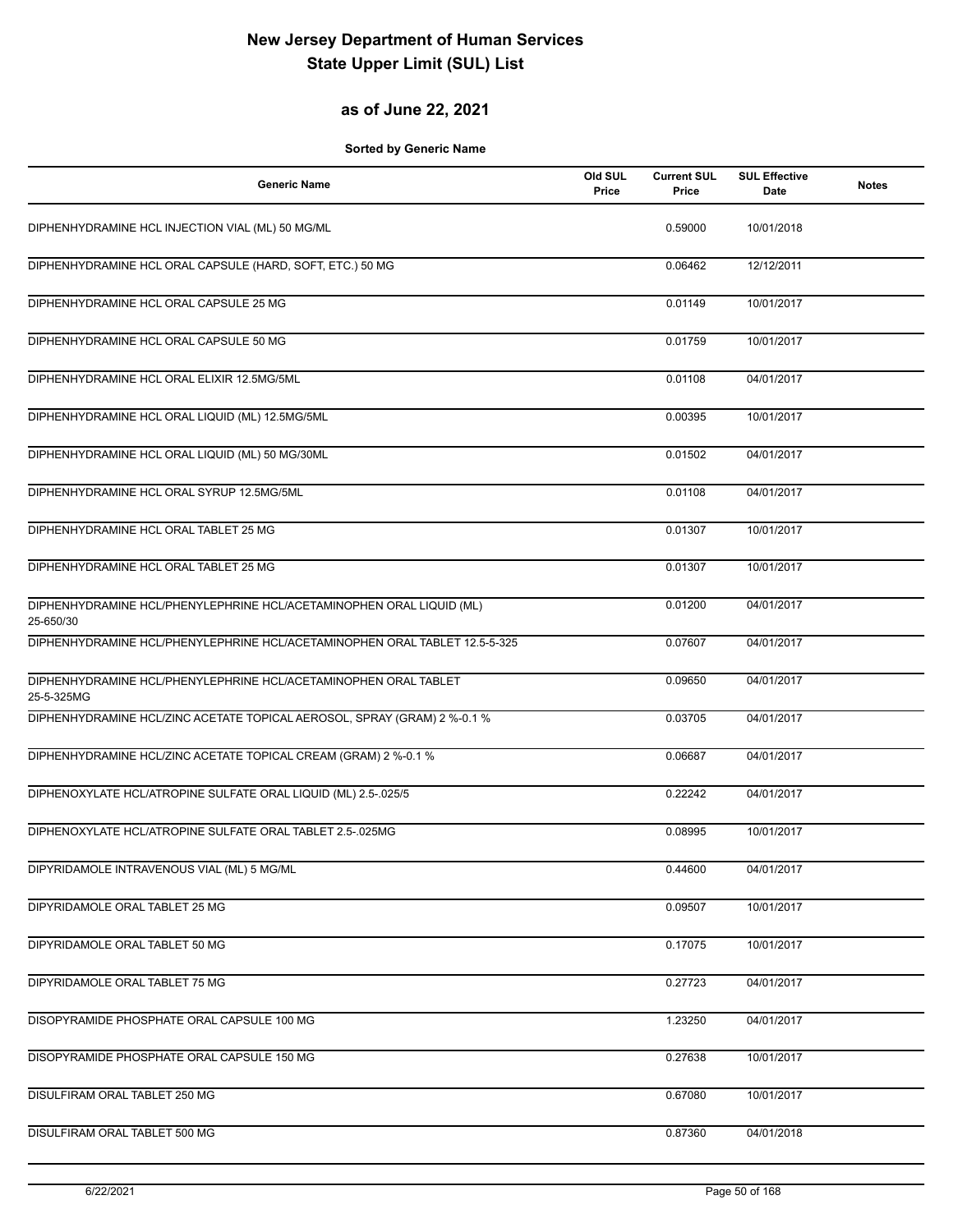#### **as of June 22, 2021**

| <b>Generic Name</b>                                                                    | Old SUL<br>Price | <b>Current SUL</b><br>Price | <b>SUL Effective</b><br>Date | <b>Notes</b> |
|----------------------------------------------------------------------------------------|------------------|-----------------------------|------------------------------|--------------|
| DIVALPROEX SODIUM ORAL CAPSULE, DELAYED RELEASE SPRINKLE 125 MG                        |                  | 0.23220                     | 10/01/2020                   |              |
| DIVALPROEX SODIUM ORAL TABLET, DELAYED RELEASE (ENTERIC COATED) 125 MG                 |                  | 0.03210                     | 01/01/2019                   |              |
| DIVALPROEX SODIUM ORAL TABLET, DELAYED RELEASE (ENTERIC COATED) 250 MG                 |                  | 0.05535                     | 01/01/2021                   |              |
| DIVALPROEX SODIUM ORAL TABLET, DELAYED RELEASE (ENTERIC COATED) 500 MG                 |                  | 0.06880                     | 01/01/2019                   |              |
| DIVALPROEX SODIUM ORAL TABLET, EXTENDED RELEASE 24 HR 250 MG                           |                  | 0.09345                     | 04/01/2020                   |              |
| DIVALPROEX SODIUM ORAL TABLET, EXTENDED RELEASE 24 HR 500 MG                           |                  | 0.13761                     | 01/01/2021                   |              |
| DOBUTAMINE HCL IN DEXTROSE 5 % IN WATER INTRAVENOUS INTRAVENOUS SOLUTION<br>1000MG/250 |                  | 0.05668                     | 04/01/2017                   |              |
| DOBUTAMINE HCL IN DEXTROSE 5 % IN WATER INTRAVENOUS INTRAVENOUS SOLUTION<br>250MG/250  |                  | 0.02084                     | 04/01/2017                   |              |
| DOBUTAMINE HCL IN DEXTROSE 5 % IN WATER INTRAVENOUS INTRAVENOUS SOLUTION<br>500MG/250  |                  | 0.05160                     | 04/01/2017                   |              |
| DOBUTAMINE HCL INTRAVENOUS VIAL (ML) 250MG/20ML                                        |                  | 0.25100                     | 04/01/2017                   |              |
| DOBUTAMINE HCL INTRAVENOUS VIAL (ML) 500MG/40ML                                        |                  | 0.26950                     | 04/01/2017                   |              |
| DOCETAXEL INTRAVENOUS VIAL (ML) 160 MG/8ML                                             |                  | 99.00000                    | 04/01/2017                   |              |
| DOCETAXEL INTRAVENOUS VIAL (ML) 160MG/16ML                                             |                  | 59.85000                    | 04/01/2017                   |              |
| DOCETAXEL INTRAVENOUS VIAL (ML) 20 MG/2 ML                                             |                  | 59.85000                    | 04/01/2017                   |              |
| DOCETAXEL INTRAVENOUS VIAL (ML) 200MG/20ML                                             |                  | 64.00000                    | 04/01/2017                   |              |
| DOCETAXEL INTRAVENOUS VIAL (ML) 20MG/ML(1)                                             |                  | 42.62000                    | 07/01/2019                   |              |
| DOCETAXEL INTRAVENOUS VIAL (ML) 80 MG/4 ML                                             |                  | 75.00000                    | 04/01/2017                   |              |
| DOCETAXEL INTRAVENOUS VIAL (ML) 80 MG/8 ML                                             |                  | 59.85000                    | 04/01/2017                   |              |
| DOCUSATE CALCIUM ORAL CAPSULE 240 MG                                                   |                  | 0.05661                     | 04/01/2017                   |              |
| DOCUSATE SODIUM ORAL CAPSULE 100 MG                                                    |                  | 0.01340                     | 10/01/2017                   |              |
| DOCUSATE SODIUM ORAL CAPSULE 250 MG                                                    |                  | 0.03622                     | 04/01/2017                   |              |
| DOCUSATE SODIUM ORAL LIQUID (ML) 50 MG/5 ML                                            |                  | 0.00730                     | 04/01/2017                   |              |
| DOCUSATE SODIUM ORAL SYRUP 60 MG/15ML                                                  |                  | 0.00403                     | 10/01/2017                   |              |
| DOCUSATE SODIUM ORAL TABLET 100 MG                                                     |                  | 0.01546                     | 10/01/2017                   |              |
| DOCUSATE SODIUM RECTAL ENEMA (EA) 283 MG                                               |                  | 2.04800                     | 04/01/2017                   |              |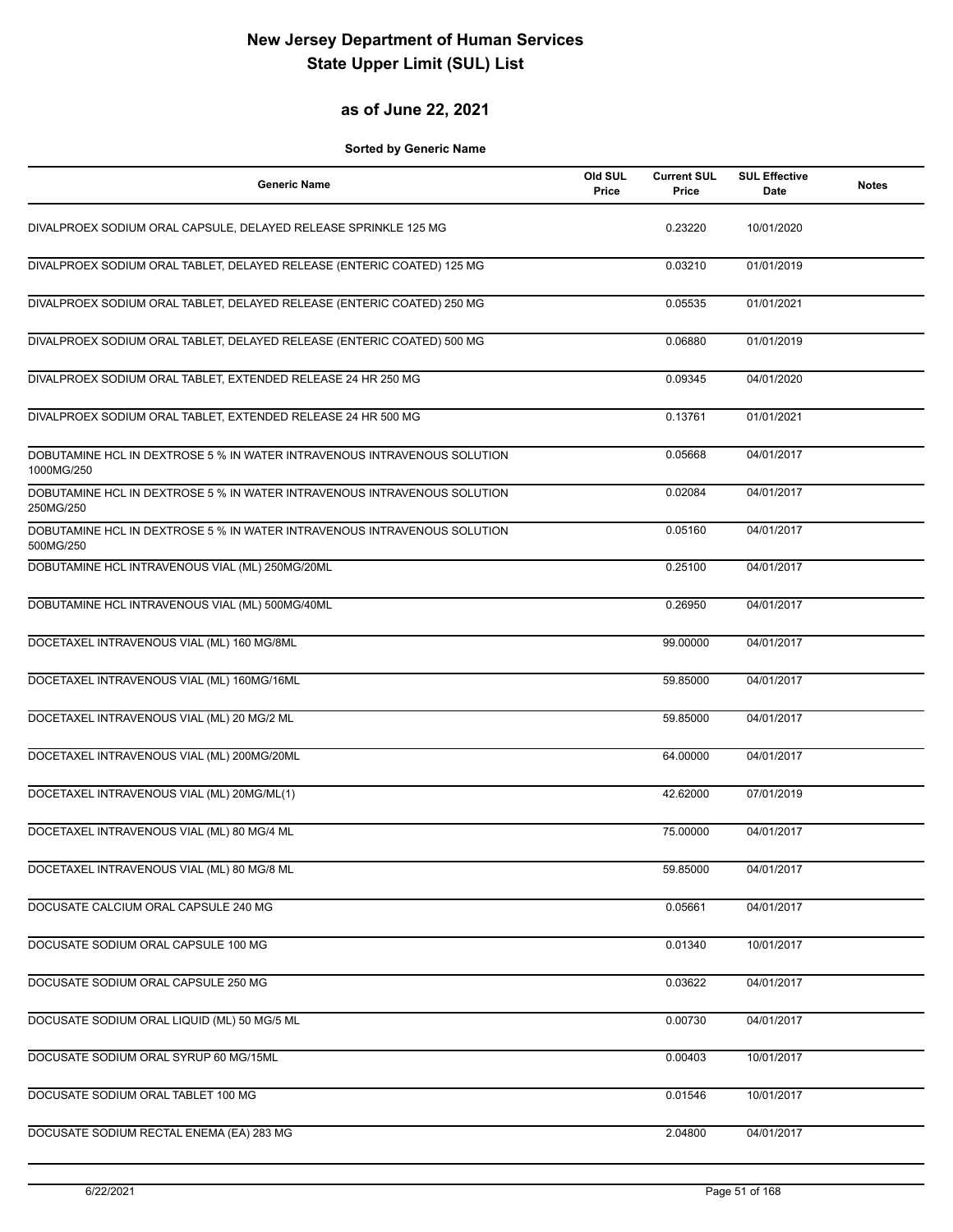#### **as of June 22, 2021**

| <b>Generic Name</b>                                                                               | Old SUL<br>Price | <b>Current SUL</b><br>Price | <b>SUL Effective</b><br>Date | <b>Notes</b> |
|---------------------------------------------------------------------------------------------------|------------------|-----------------------------|------------------------------|--------------|
| DOFETILIDE ORAL CAPSULE 125 MCG                                                                   |                  | 2.84800                     | 04/01/2020                   |              |
| DOFETILIDE ORAL CAPSULE 250 MCG                                                                   |                  | 1.57150                     | 01/01/2020                   |              |
| DOFETILIDE ORAL CAPSULE 500 MCG                                                                   |                  | 2.03325                     | 01/01/2020                   |              |
| DONEPEZIL HCL ORAL TABLET 10 MG                                                                   |                  | 0.01667                     | 01/01/2019                   |              |
| DONEPEZIL HCL ORAL TABLET 23 MG                                                                   |                  | 0.24733                     | 04/01/2020                   |              |
| DONEPEZIL HCL ORAL TABLET 5 MG                                                                    |                  | 0.02200                     | 01/01/2019                   |              |
| DONEPEZIL HCL ORAL TABLET, DISINTEGRATING 10 MG                                                   |                  | 0.20900                     | 04/01/2017                   |              |
| DONEPEZIL HCL ORAL TABLET, DISINTEGRATING 5 MG                                                    |                  | 0.47428                     | 04/01/2017                   |              |
| DOPAMINE HCL IN DEXTROSE 5 % IN WATER INTRAVENOUS PLASTIC BAG, INJECTION (ML)<br>200MG/.25L       |                  | 0.03600                     | 04/01/2017                   |              |
| DOPAMINE HCL IN DEXTROSE 5 % IN WATER INTRAVENOUS PLASTIC BAG, INJECTION (ML)<br>400MG/.25L       |                  | 0.04388                     | 04/01/2017                   |              |
| DOPAMINE HCL IN DEXTROSE 5 % IN WATER INTRAVENOUS PLASTIC BAG, INJECTION (ML)<br>400MG/0.5L       |                  | 0.02454                     | 04/01/2017                   |              |
| DOPAMINE HCL IN DEXTROSE 5 % IN WATER INTRAVENOUS PLASTIC BAG, INJECTION (ML)<br>800MG/.25L       |                  | 0.06116                     | 04/01/2017                   |              |
| DOPAMINE HCL IN DEXTROSE 5 % IN WATER INTRAVENOUS PLASTIC BAG, INJECTION (ML)<br>800MG/0.5L       |                  | 0.03562                     | 04/01/2017                   |              |
| DOPAMINE HCL INTRAVENOUS VIAL (ML) 200 MG/5ML                                                     |                  | 0.48600                     | 04/01/2017                   |              |
| DOPAMINE HCL INTRAVENOUS VIAL (ML) 400 MG/5ML                                                     |                  | 0.65400                     | 04/01/2017                   |              |
| DOPAMINE HCL INTRAVENOUS VIAL (ML) 400MG/10ML                                                     |                  | 0.17200                     | 04/01/2017                   |              |
| DOPAMINE HCL INTRAVENOUS VIAL (ML) 800MG/5ML                                                      |                  | 1.30200                     | 04/01/2017                   |              |
| DORIPENEM INTRAVENOUS VIAL (EA) 250 MG                                                            |                  | 19.83000                    | 04/01/2017                   |              |
| DORIPENEM INTRAVENOUS VIAL (EA) 500 MG                                                            |                  | 36.06000                    | 04/01/2017                   |              |
| DORZOLAMIDE HCL OPHTHALMIC DROPS 2 %                                                              |                  | 0.80000                     | 04/01/2017                   |              |
| DORZOLAMIDE HCL/TIMOLOL MALEATE OPHTHALMIC DROPS 22.3-6.8/1                                       |                  | 0.62800                     | 04/01/2017                   |              |
| DORZOLAMIDE HCL/TIMOLOL MALEATE/PF OPHTHALMIC DROPPERETTE, SINGLE-USE<br>DROP DISPENSER 2 %-0.5 % |                  | 1.38250                     | 04/01/2020                   |              |
| DOXAZOSIN MESYLATE ORAL TABLET 1 MG                                                               |                  | 0.11762                     | 10/01/2020                   |              |
| DOXAZOSIN MESYLATE ORAL TABLET 2 MG                                                               |                  | 0.09930                     | 01/01/2018                   |              |
| DOXAZOSIN MESYLATE ORAL TABLET 4 MG                                                               |                  | 0.07558                     | 10/01/2017                   |              |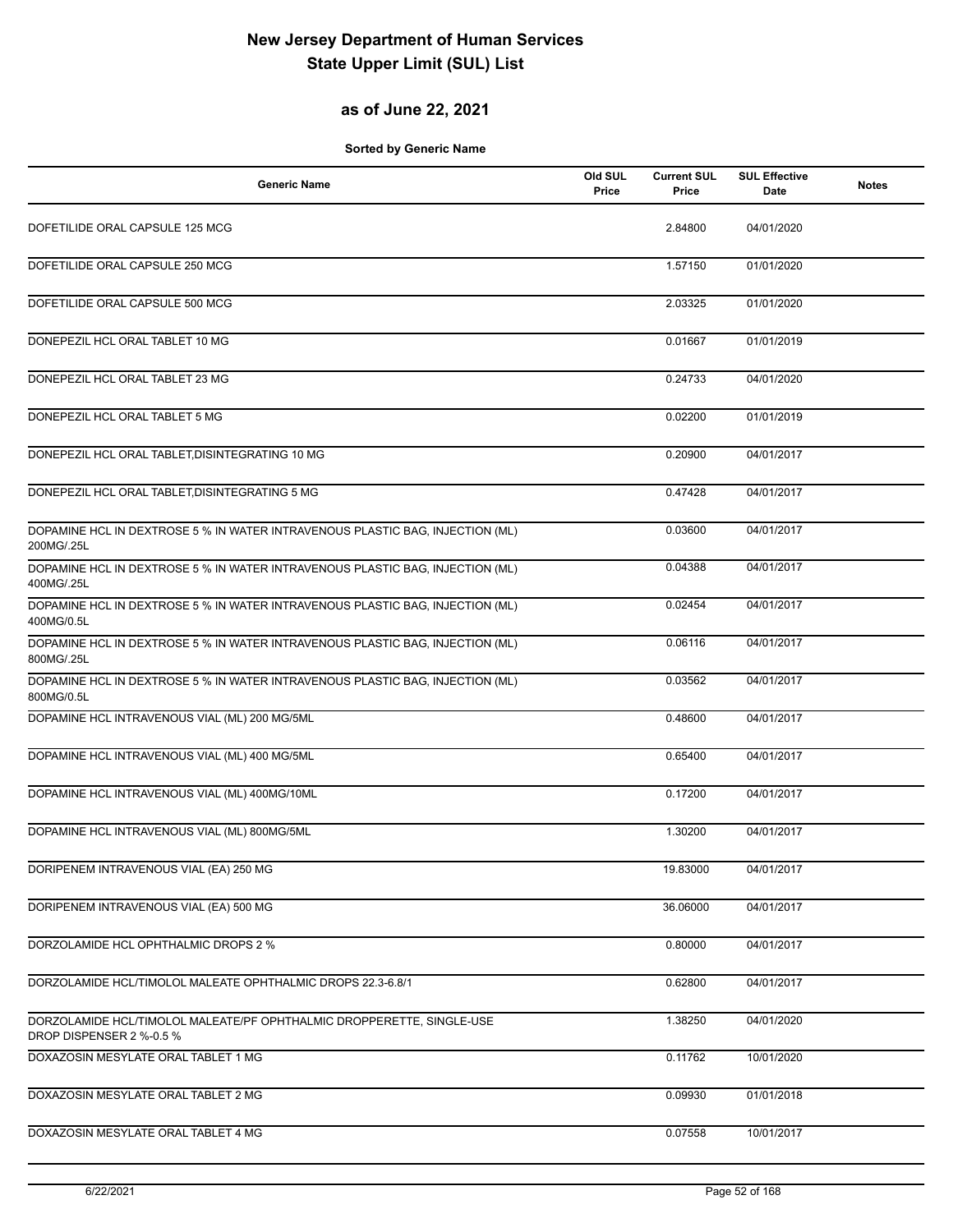#### **as of June 22, 2021**

| <b>Generic Name</b>                                               | Old SUL<br>Price | <b>Current SUL</b><br>Price | <b>SUL Effective</b><br>Date | <b>Notes</b> |
|-------------------------------------------------------------------|------------------|-----------------------------|------------------------------|--------------|
| DOXAZOSIN MESYLATE ORAL TABLET 8 MG                               |                  | 0.06190                     | 01/01/2019                   |              |
| DOXEPIN HCL ORAL CAPSULE 10 MG                                    |                  | 0.13065                     | 10/01/2017                   |              |
| DOXEPIN HCL ORAL CAPSULE 100 MG                                   |                  | 0.35283                     | 04/01/2021                   |              |
| DOXEPIN HCL ORAL CAPSULE 150 MG                                   |                  | 0.41426                     | 10/01/2017                   |              |
| DOXEPIN HCL ORAL CAPSULE 25 MG                                    |                  | 0.24470                     | 01/01/2021                   |              |
| DOXEPIN HCL ORAL CAPSULE 50 MG                                    |                  | 0.29678                     | 10/01/2019                   |              |
| DOXEPIN HCL ORAL CAPSULE 75 MG                                    |                  | 0.09718                     | 10/01/2017                   |              |
| DOXEPIN HCL ORAL CONCENTRATE, ORAL 10 MG/ML                       |                  | 0.05261                     | 04/01/2017                   |              |
| DOXEPIN HCL ORAL TABLET 3 MG                                      |                  | 11.64000                    | 10/01/2020                   |              |
| DOXEPIN HCL TOPICAL CREAM (GRAM) 5 %                              |                  | 12.29422                    | 04/01/2017                   |              |
| DOXERCALCIFEROL INTRAVENOUS AMPUL (ML) 4MCG/2ML                   |                  | 5.62500                     | 04/01/2017                   |              |
| DOXERCALCIFEROL INTRAVENOUS VIAL (ML) 4MCG/2ML                    |                  | 4.50000                     | 04/01/2017                   |              |
| DOXERCALCIFEROL ORAL CAPSULE 0.5 MCG                              |                  | 5.75840                     | 10/01/2018                   |              |
| DOXERCALCIFEROL ORAL CAPSULE 1 MCG                                |                  | 12.00000                    | 10/01/2020                   |              |
| DOXERCALCIFEROL ORAL CAPSULE 2.5 MCG                              |                  | 13.34020                    | 04/01/2019                   |              |
| DOXORUBICIN HCL INTRAVENOUS VIAL (EA) 10 MG                       |                  | 52.61000                    | 04/01/2017                   |              |
| DOXORUBICIN HCL INTRAVENOUS VIAL (EA) 50 MG                       |                  | 263.03000                   | 04/01/2017                   |              |
| DOXORUBICIN HCL INTRAVENOUS VIAL (ML) 10 MG/5 ML                  |                  | 0.78390                     | 10/01/2017                   |              |
| DOXORUBICIN HCL INTRAVENOUS VIAL (ML) 2 MG/ML                     |                  | 0.78390                     | 10/01/2017                   |              |
| DOXORUBICIN HCL INTRAVENOUS VIAL (ML) 20 MG/10ML                  |                  | 0.78390                     | 10/01/2017                   |              |
| DOXORUBICIN HCL INTRAVENOUS VIAL (ML) 50 MG/25ML                  |                  | 0.78390                     | 10/01/2017                   |              |
| DOXORUBICIN HCL PEGYLATED LIPOSOMAL INTRAVENOUS VIAL (ML) 2 MG/ML |                  | 96.90000                    | 04/01/2017                   |              |
| DOXYCYCLINE HYCLATE INTRAVENOUS VIAL (EA) 100 MG                  |                  | 18.69000                    | 04/01/2017                   |              |
| DOXYCYCLINE HYCLATE ORAL CAPSULE 100 MG                           |                  | 0.05820                     | 01/01/2019                   |              |
| DOXYCYCLINE HYCLATE ORAL CAPSULE 50 MG                            |                  | 0.15500                     | 01/01/2019                   |              |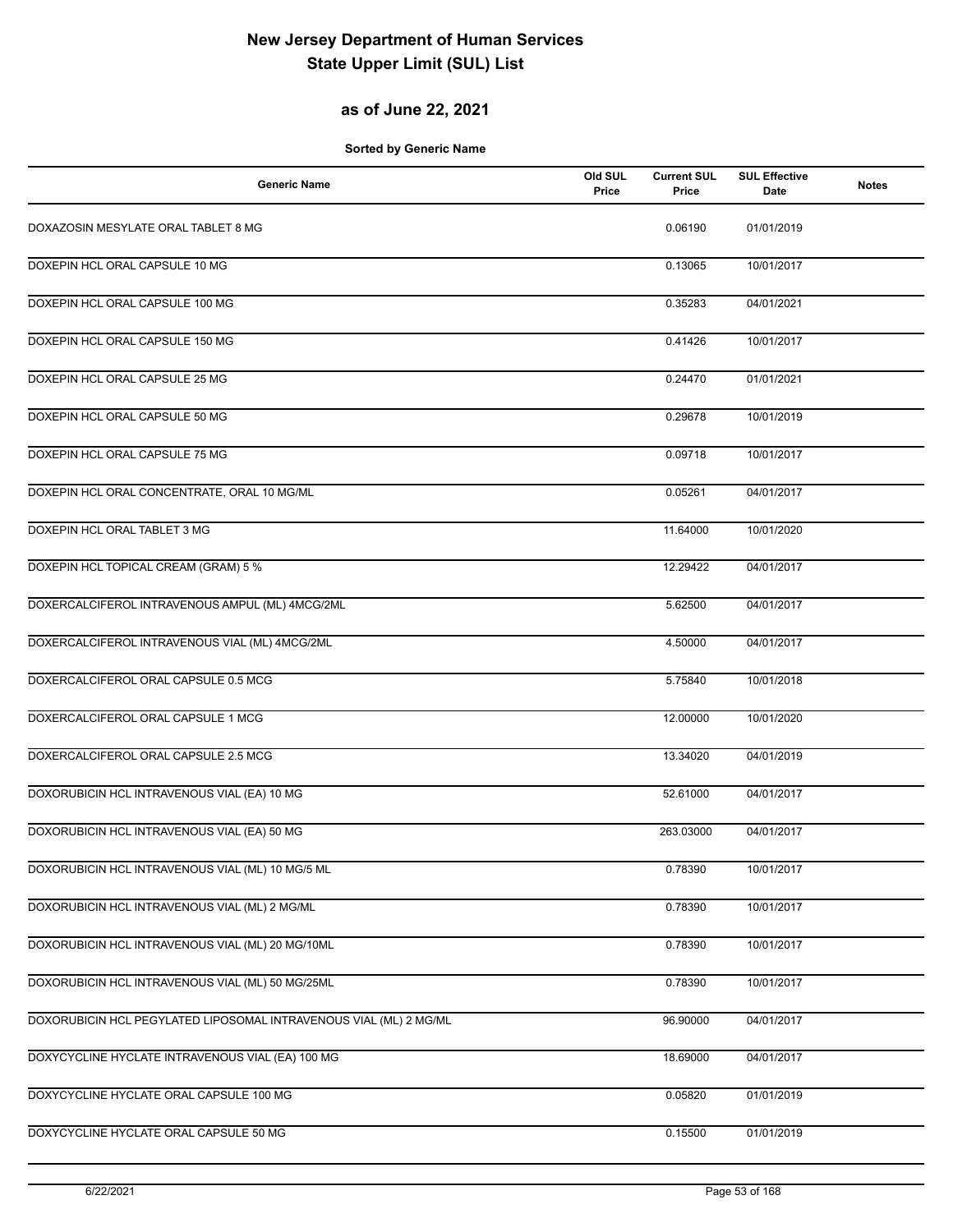#### **as of June 22, 2021**

| <b>Generic Name</b>                                                                                          | Old SUL<br>Price | <b>Current SUL</b><br>Price | <b>SUL Effective</b><br><b>Date</b> | <b>Notes</b> |
|--------------------------------------------------------------------------------------------------------------|------------------|-----------------------------|-------------------------------------|--------------|
| DOXYCYCLINE HYCLATE ORAL TABLET 100 MG                                                                       |                  | 0.05640                     | 01/01/2019                          |              |
| DOXYCYCLINE HYCLATE ORAL TABLET 20 MG                                                                        | 0.23120          | 0.20950                     | 07/01/2021                          |              |
| DOXYCYCLINE HYCLATE ORAL TABLET, DELAYED RELEASE (ENTERIC COATED) 100 MG                                     |                  | 5.35000                     | 07/01/2019                          |              |
| DOXYCYCLINE HYCLATE ORAL TABLET, DELAYED RELEASE (ENTERIC COATED) 150 MG                                     |                  | 1.69500                     | 07/01/2019                          |              |
| DOXYCYCLINE HYCLATE ORAL TABLET, DELAYED RELEASE (ENTERIC COATED) 200 MG                                     |                  | 34.73566                    | 04/01/2017                          |              |
| DOXYCYCLINE HYCLATE ORAL TABLET, DELAYED RELEASE (ENTERIC COATED) 50 MG                                      |                  | 9.38125                     | 04/01/2017                          |              |
| DOXYCYCLINE HYCLATE ORAL TABLET, DELAYED RELEASE (ENTERIC COATED) 75 MG                                      |                  | 8.17916                     | 04/01/2017                          |              |
| DOXYCYCLINE MONOHYDRATE ORAL CAPSULE 100 MG                                                                  |                  | 0.05380                     | 01/01/2019                          |              |
| DOXYCYCLINE MONOHYDRATE ORAL CAPSULE 150 MG                                                                  |                  | 18.18733                    | 04/01/2017                          |              |
| DOXYCYCLINE MONOHYDRATE ORAL CAPSULE 50 MG                                                                   |                  | 0.07608                     | 10/01/2017                          |              |
| DOXYCYCLINE MONOHYDRATE ORAL CAPSULE 75 MG                                                                   |                  | 13.02800                    | 04/01/2017                          |              |
| DOXYCYCLINE MONOHYDRATE ORAL CAPSULE, IMMEDIATE, DELAY RELEASE, BIPHASE 40<br>MG.                            |                  | 15.02866                    | 04/11/2020                          |              |
| DOXYCYCLINE MONOHYDRATE ORAL SUSPENSION, RECONSTITUTED, ORAL (ML) 25 MG/5<br>ML                              |                  | 0.23433                     | 07/01/2019                          |              |
| DOXYCYCLINE MONOHYDRATE ORAL TABLET 100 MG                                                                   |                  | 0.55960                     | 01/01/2019                          |              |
| DOXYCYCLINE MONOHYDRATE ORAL TABLET 150 MG                                                                   |                  | 6.36500                     | 10/01/2017                          |              |
| DOXYCYCLINE MONOHYDRATE ORAL TABLET 50 MG                                                                    |                  | 0.65088                     | 04/01/2017                          |              |
| DOXYCYCLINE MONOHYDRATE ORAL TABLET 75 MG                                                                    |                  | 1.03650                     | 04/01/2017                          |              |
| DOXYLAMINE SUCCINATE ORAL TABLET 25 MG                                                                       |                  | 0.11370                     | 04/01/2017                          |              |
| DOXYLAMINE SUCCINATE/PYRIDOXINE HCL (VITAMIN B6) ORAL TABLET, DELAYED<br>RELEASE (ENTERIC COATED) 10 MG-10MG |                  | 3.25424                     | 04/01/2021                          |              |
| DRONABINOL ORAL CAPSULE 10 MG                                                                                |                  | 5.96000                     | 07/01/2019                          |              |
| DRONABINOL ORAL CAPSULE 2.5 MG                                                                               |                  | 1.49667                     | 01/01/2020                          |              |
| DRONABINOL ORAL CAPSULE 5 MG                                                                                 |                  | 3.46633                     | 01/01/2019                          |              |
| DROPERIDOL INJECTION AMPUL (ML) 2.5 MG/ML                                                                    |                  | 1.21000                     | 04/01/2017                          |              |
| DROPERIDOL INJECTION VIAL (ML) 2.5 MG/ML                                                                     |                  | 1.70000                     | 04/01/2017                          |              |
| DROSPIRENONE/ETHINYL ESTRADIOL/LEVOMEFOLATE CALCIUM ORAL TABLET 3-0.02(24)                                   |                  | 2.86214                     | 07/01/2018                          |              |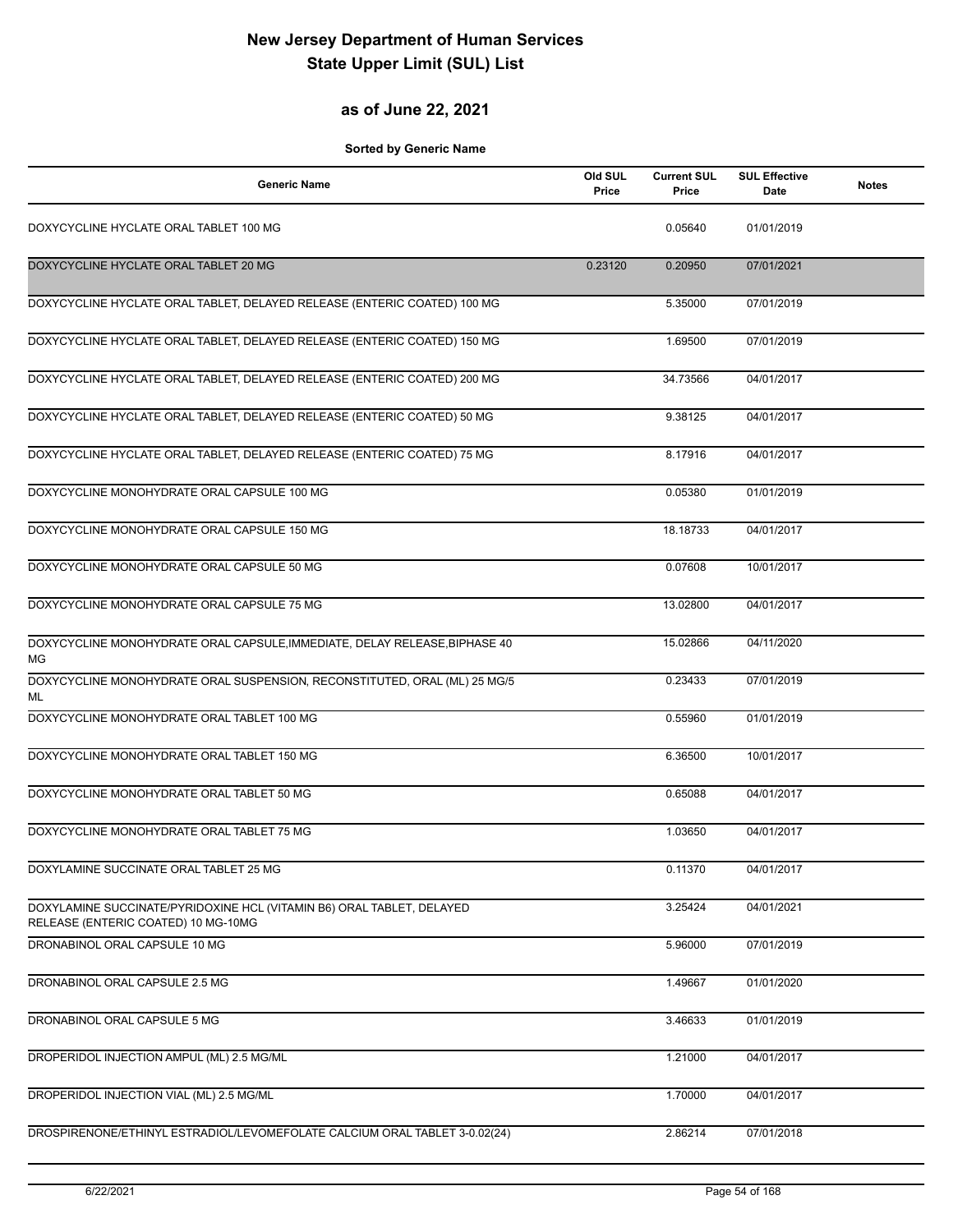#### **as of June 22, 2021**

| <b>Generic Name</b>                                                                         | Old SUL<br>Price | <b>Current SUL</b><br>Price | <b>SUL Effective</b><br>Date | <b>Notes</b> |
|---------------------------------------------------------------------------------------------|------------------|-----------------------------|------------------------------|--------------|
| DULOXETINE HCL ORAL CAPSULE, DELAYED RELEASE (ENTERIC COATED) 20 MG                         |                  | 0.09317                     | 07/01/2018                   |              |
| DULOXETINE HCL ORAL CAPSULE, DELAYED RELEASE (ENTERIC COATED) 30 MG                         |                  | 0.06633                     | 01/01/2019                   |              |
| DULOXETINE HCL ORAL CAPSULE, DELAYED RELEASE (ENTERIC COATED) 40 MG                         |                  | 3.09564                     | 04/01/2017                   |              |
| DULOXETINE HCL ORAL CAPSULE, DELAYED RELEASE (ENTERIC COATED) 60 MG                         |                  | 0.06633                     | 01/01/2019                   |              |
| DUTASTERIDE ORAL CAPSULE 0.5 MG                                                             |                  | 0.09778                     | 07/01/2018                   |              |
| DUTASTERIDE/TAMSULOSIN HCL ORAL CAPSULE, EXTENDED RELEASE MULTIPHASE 24HR<br>$0.5 - 0.4$ MG |                  | 2.18600                     | 10/01/2019                   |              |
| ECONAZOLE NITRATE TOPICAL CREAM (GRAM) 1 %                                                  |                  | 0.22975                     | 04/01/2021                   |              |
| EDETATE CALCIUM DISODIUM INJECTION AMPUL (ML) 200 MG/ML                                     |                  | 1077.09320                  | 04/01/2017                   |              |
| EDROPHONIUM CHLORIDE INJECTION VIAL (ML) 10 MG/ML                                           |                  | 5.33333                     | 04/01/2017                   |              |
| EFAVIRENZ ORAL TABLET 600 MG                                                                |                  | 10.84000                    | 10/01/2020                   |              |
| ELECTROLYTE-48 SOLUTION/DEXTROSE 5 % IN WATER INTRAVENOUS INTRAVENOUS<br>SOLUTION 5 %       |                  | 0.01226                     | 04/01/2017                   |              |
| ELETRIPTAN HYDROBROMIDE ORAL TABLET 20 MG                                                   |                  | 3.56000                     | 07/01/2021                   |              |
| ELETRIPTAN HYDROBROMIDE ORAL TABLET 40 MG                                                   | 3.67667          | 3.10833                     | 07/01/2021                   |              |
| ENALAPRIL MALEATE ORAL TABLET 10 MG                                                         |                  | 0.04570                     | 01/01/2019                   |              |
| ENALAPRIL MALEATE ORAL TABLET 2.5 MG                                                        |                  | 0.05650                     | 01/01/2019                   |              |
| ENALAPRIL MALEATE ORAL TABLET 20 MG                                                         |                  | 0.06999                     | 01/01/2019                   |              |
| ENALAPRIL MALEATE ORAL TABLET 5 MG                                                          |                  | 0.05080                     | 01/01/2019                   |              |
| ENALAPRIL MALEATE/HYDROCHLOROTHIAZIDE ORAL TABLET 10 MG-25MG                                |                  | 0.05015                     | 10/01/2017                   |              |
| ENALAPRIL MALEATE/HYDROCHLOROTHIAZIDE ORAL TABLET 5MG-12.5MG                                |                  | 0.05186                     | 10/01/2017                   |              |
| ENALAPRILAT DIHYDRATE INTRAVENOUS VIAL (ML) 1.25 MG/ML                                      |                  | 1.44500                     | 04/01/2017                   |              |
| ENOXAPARIN SODIUM SUBCUTANEOUS SYRINGE (ML) 100 MG/ML                                       |                  | 9.34367                     | 04/01/2021                   |              |
| ENOXAPARIN SODIUM SUBCUTANEOUS SYRINGE (ML) 120MG/.8ML                                      |                  | 14.62375                    | 04/01/2021                   |              |
| ENOXAPARIN SODIUM SUBCUTANEOUS SYRINGE (ML) 150 MG/ML                                       |                  | 11.45550                    | 01/01/2020                   |              |
| ENOXAPARIN SODIUM SUBCUTANEOUS SYRINGE (ML) 30MG/0.3ML                                      |                  | 10.44000                    | 10/01/2017                   |              |
| ENOXAPARIN SODIUM SUBCUTANEOUS SYRINGE (ML) 40MG/0.4ML                                      |                  | 8.33700                     | 04/01/2018                   |              |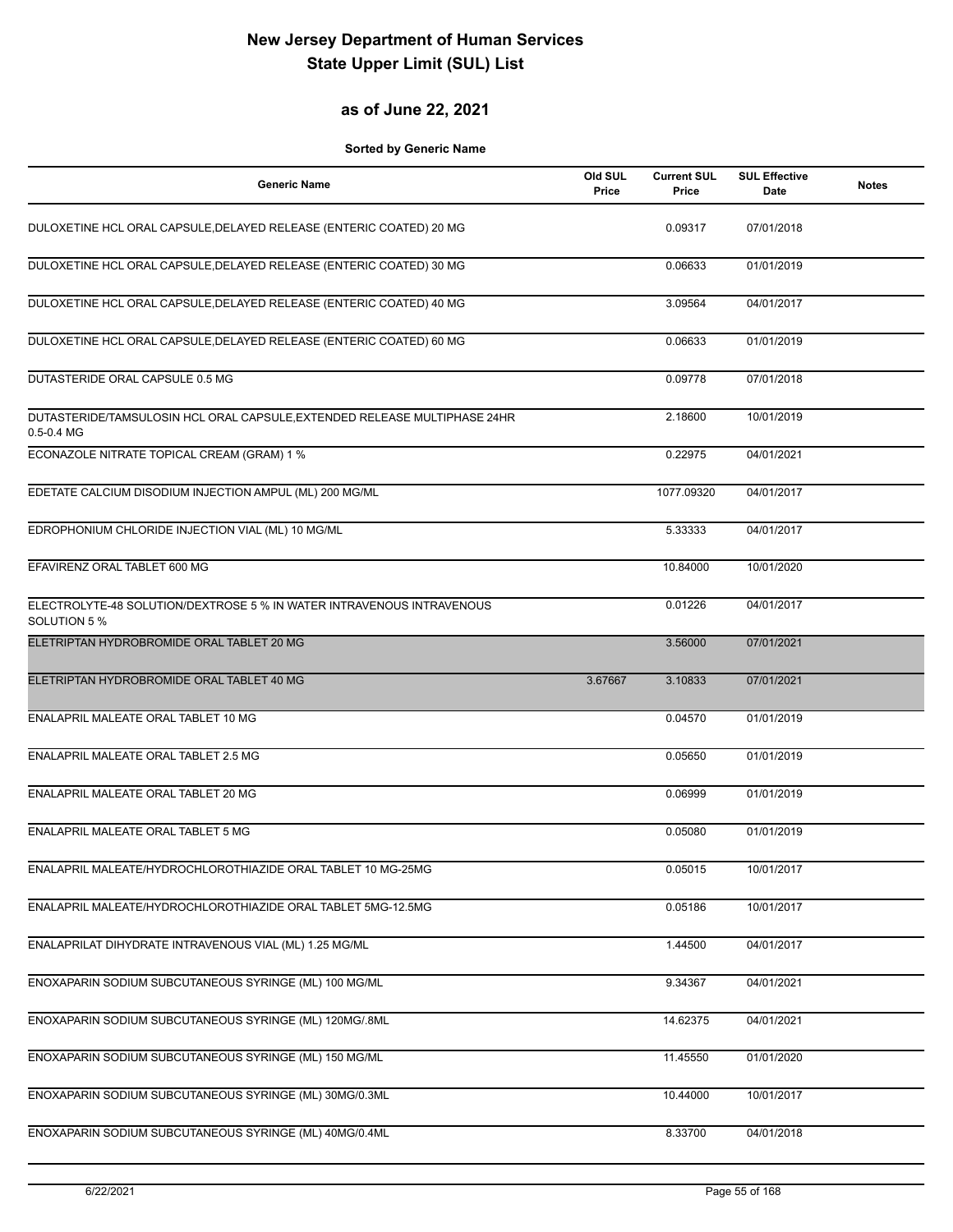#### **as of June 22, 2021**

| <b>Generic Name</b>                                        | Old SUL<br>Price | <b>Current SUL</b><br>Price | <b>SUL Effective</b><br>Date | <b>Notes</b> |
|------------------------------------------------------------|------------------|-----------------------------|------------------------------|--------------|
| ENOXAPARIN SODIUM SUBCUTANEOUS SYRINGE (ML) 60MG/0.6ML     |                  | 7.55347                     | 04/01/2018                   |              |
| ENOXAPARIN SODIUM SUBCUTANEOUS SYRINGE (ML) 80MG/0.8ML     |                  | 7.41250                     | 01/01/2019                   |              |
| ENOXAPARIN SODIUM SUBCUTANEOUS VIAL (ML) 300MG/3ML         |                  | 11.85333                    | 04/01/2017                   |              |
| ENTACAPONE ORAL TABLET 200 MG                              |                  | 0.33480                     | 01/01/2020                   |              |
| ENTECAVIR ORAL TABLET 0.5 MG                               |                  | 0.69967                     | 01/01/2020                   |              |
| ENTECAVIR ORAL TABLET 1 MG                                 |                  | 1.82200                     | 07/01/2018                   |              |
| EPINASTINE HCL OPHTHALMIC DROPS 0.05 %                     |                  | 5.46126                     | 04/01/2017                   |              |
| EPINEPHRINE HCL/PF INJECTION AMPUL (ML) 1 MG/ML(1)         |                  | 812.75000                   | 04/01/2017                   |              |
| EPINEPHRINE INJECTION AMPUL (ML) 1 MG/ML(1)                |                  | 2.06240                     | 04/01/2017                   |              |
| EPINEPHRINE INJECTION AUTO-INJECTOR (EA) 0.15/0.15         |                  | 145.20000                   | 01/01/2020                   |              |
| EPINEPHRINE INJECTION AUTO-INJECTOR (EA) 0.15MG/0.3        |                  | 143.53500                   | 01/01/2018                   |              |
| EPINEPHRINE INJECTION AUTO-INJECTOR (EA) 0.3MG/0.3         |                  | 133.99250                   | 04/01/2019                   |              |
| EPINEPHRINE INJECTION SYRINGE (ML) 0.1 MG/ML               |                  | 0.44597                     | 04/01/2017                   |              |
| EPINEPHRINE INJECTION VIAL (ML) 1 MG/ML                    |                  | 1.99933                     | 04/01/2017                   |              |
| EPIRUBICIN HCL INTRAVENOUS VIAL (ML) 200MG/0.1L            |                  | 1.59450                     | 04/01/2017                   |              |
| EPIRUBICIN HCL INTRAVENOUS VIAL (ML) 50 MG/25ML            |                  | 1.63800                     | 04/01/2017                   |              |
| EPLERENONE ORAL TABLET 25 MG                               |                  | 0.36544                     | 04/01/2020                   |              |
| EPLERENONE ORAL TABLET 50 MG                               |                  | 0.98300                     | 10/01/2019                   |              |
| EPOPROSTENOL SODIUM (GLYCINE) INTRAVENOUS VIAL (EA) 0.5 MG |                  | 16.20000                    | 04/01/2017                   |              |
| EPOPROSTENOL SODIUM (GLYCINE) INTRAVENOUS VIAL (EA) 1.5 MG |                  | 39.12000                    | 04/01/2017                   |              |
| EPROSARTAN MESYLATE ORAL TABLET 600 MG                     |                  | 2.70073                     | 04/01/2017                   |              |
| EPTIFIBATIDE INTRAVENOUS VIAL (ML) 0.75 MG/ML              |                  | 3.00000                     | 04/01/2017                   |              |
| EPTIFIBATIDE INTRAVENOUS VIAL (ML) 2 MG/ML                 |                  | 10.00000                    | 04/01/2017                   |              |
| ERGOCALCIFEROL (VITAMIN D2) ORAL CAPSULE 50000 UNIT        |                  | 0.06650                     | 01/01/2019                   |              |
| ERGOLOID MESYLATES ORAL TABLET 1 MG                        |                  | 3.22404                     | 10/01/2017                   |              |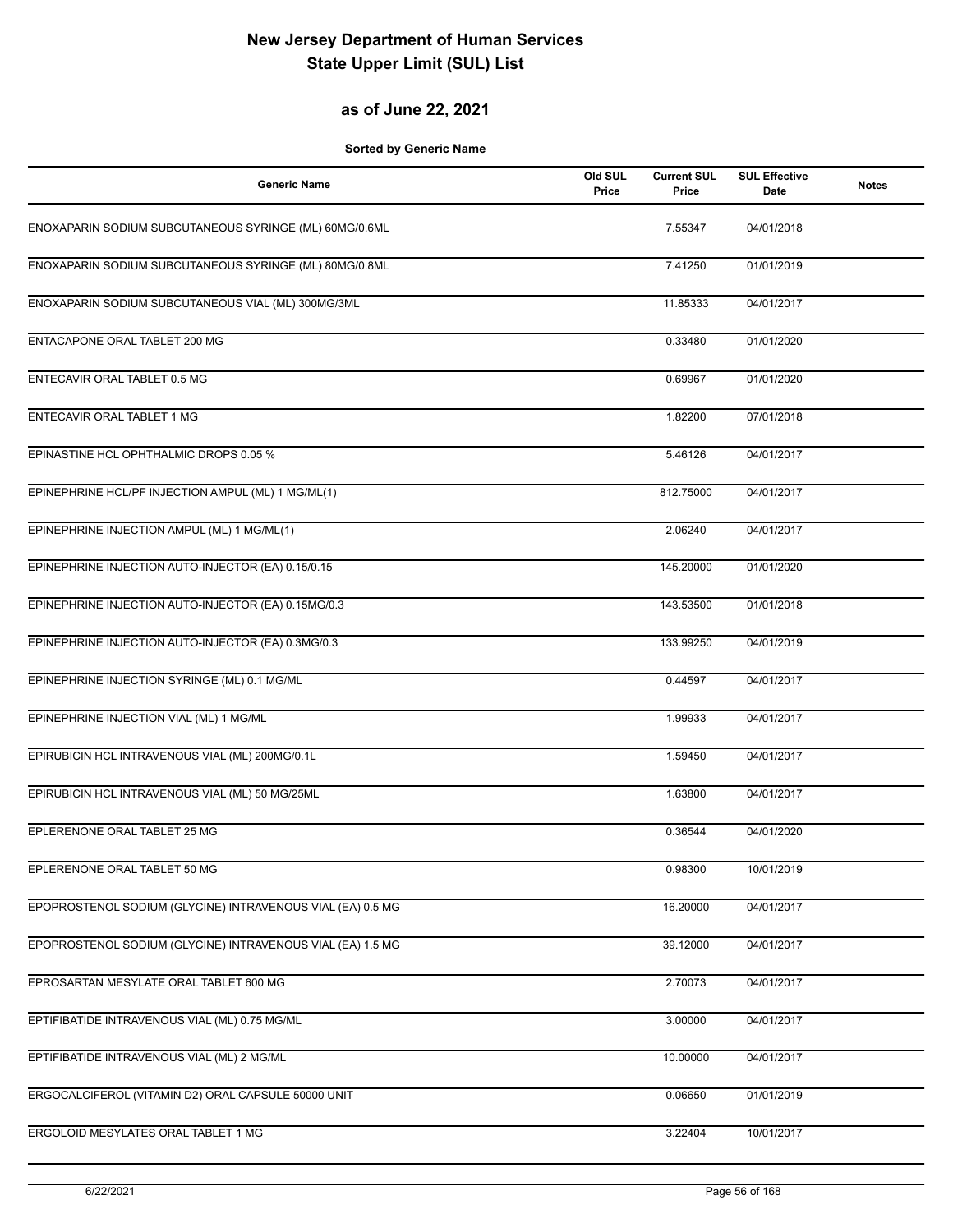#### **as of June 22, 2021**

| <b>Generic Name</b>                                                                 | Old SUL<br>Price | <b>Current SUL</b><br>Price | <b>SUL Effective</b><br>Date | <b>Notes</b> |
|-------------------------------------------------------------------------------------|------------------|-----------------------------|------------------------------|--------------|
| ERGOTAMINE TARTRATE/CAFFEINE ORAL TABLET 1 MG-100MG                                 |                  | 12.15690                    | 09/24/2014                   |              |
| ERLOTINIB HCL ORAL TABLET 150 MG                                                    |                  | 12.93400                    | 04/01/2020                   |              |
| ERTAPENEM SODIUM INJECTION VIAL (EA) 1 G                                            |                  | 80.55000                    | 04/01/2021                   |              |
| ERYTHROMYCIN BASE IN ETHANOL TOPICAL GEL (GRAM) 2 %                                 |                  | 1.36558                     | 01/01/2020                   |              |
| ERYTHROMYCIN BASE IN ETHANOL TOPICAL SOLUTION, NON-ORAL 2 %                         |                  | 0.32978                     | 01/01/2020                   |              |
| ERYTHROMYCIN BASE OPHTHALMIC OINTMENT (GRAM) 5 MG/GRAM                              |                  | 0.98000                     | 01/01/2019                   |              |
| ERYTHROMYCIN BASE ORAL CAPSULE, DELAYED RELEASE (ENTERIC COATED) 250 MG             |                  | 1.05190                     | 10/01/2017                   |              |
| ERYTHROMYCIN BASE ORAL TABLET 250 MG                                                |                  | 6.78000                     | 01/01/2019                   |              |
| ERYTHROMYCIN BASE ORAL TABLET 500 MG                                                |                  | 14.03767                    | 04/01/2020                   |              |
| ERYTHROMYCIN BASE ORAL TABLET, DELAYED RELEASE (ENTERIC COATED) 250 MG              |                  | 4.98866                     | 10/01/2020                   |              |
| ERYTHROMYCIN BASE/BENZOYL PEROXIDE TOPICAL GEL (GRAM) 3 %-5 %                       |                  | 0.55642                     | 10/01/2017                   |              |
| ERYTHROMYCIN BASE/ETHYL ALCOHOL TOPICAL SWAB, MEDICATED 2 %                         |                  | 0.71262                     | 04/01/2017                   |              |
| ERYTHROMYCIN ETHYLSUCCINATE ORAL SUSPENSION, RECONSTITUTED, ORAL (ML) 200<br>MG/5ML |                  | 2.25920                     | 01/01/2019                   |              |
| ERYTHROMYCIN ETHYLSUCCINATE ORAL TABLET 400 MG                                      |                  | 9.98547                     | 04/01/2017                   |              |
| ESCITALOPRAM OXALATE ORAL SOLUTION, ORAL 5 MG/5 ML                                  |                  | 0.24496                     | 04/01/2017                   |              |
| ESCITALOPRAM OXALATE ORAL TABLET 10 MG                                              |                  | 0.01780                     | 01/01/2019                   |              |
| ESCITALOPRAM OXALATE ORAL TABLET 20 MG                                              |                  | 0.02660                     | 01/01/2019                   |              |
| ESCITALOPRAM OXALATE ORAL TABLET 5 MG                                               |                  | 0.01280                     | 01/01/2019                   |              |
| ESMOLOL HCL INTRAVENOUS VIAL (ML) 100MG/10ML                                        |                  | 0.44000                     | 04/01/2017                   |              |
| ESOMEPRAZOLE MAGNESIUM ORAL CAPSULE, DELAYED RELEASE (ENTERIC COATED) 20<br>МG      |                  | 0.18285                     | 10/01/2020                   |              |
| ESOMEPRAZOLE MAGNESIUM ORAL CAPSULE, DELAYED RELEASE (ENTERIC COATED) 40<br>МG      |                  | 0.18005                     | 10/01/2020                   |              |
| ESOMEPRAZOLE SODIUM INTRAVENOUS VIAL (EA) 20 MG                                     |                  | 34.90000                    | 04/01/2017                   |              |
| ESOMEPRAZOLE SODIUM INTRAVENOUS VIAL (EA) 40 MG                                     |                  | 34.50000                    | 04/01/2017                   |              |
| ESTAZOLAM ORAL TABLET 1 MG                                                          |                  | 0.24507                     | 10/01/2017                   |              |
| ESTAZOLAM ORAL TABLET 2 MG                                                          |                  | 0.44970                     | 04/01/2020                   |              |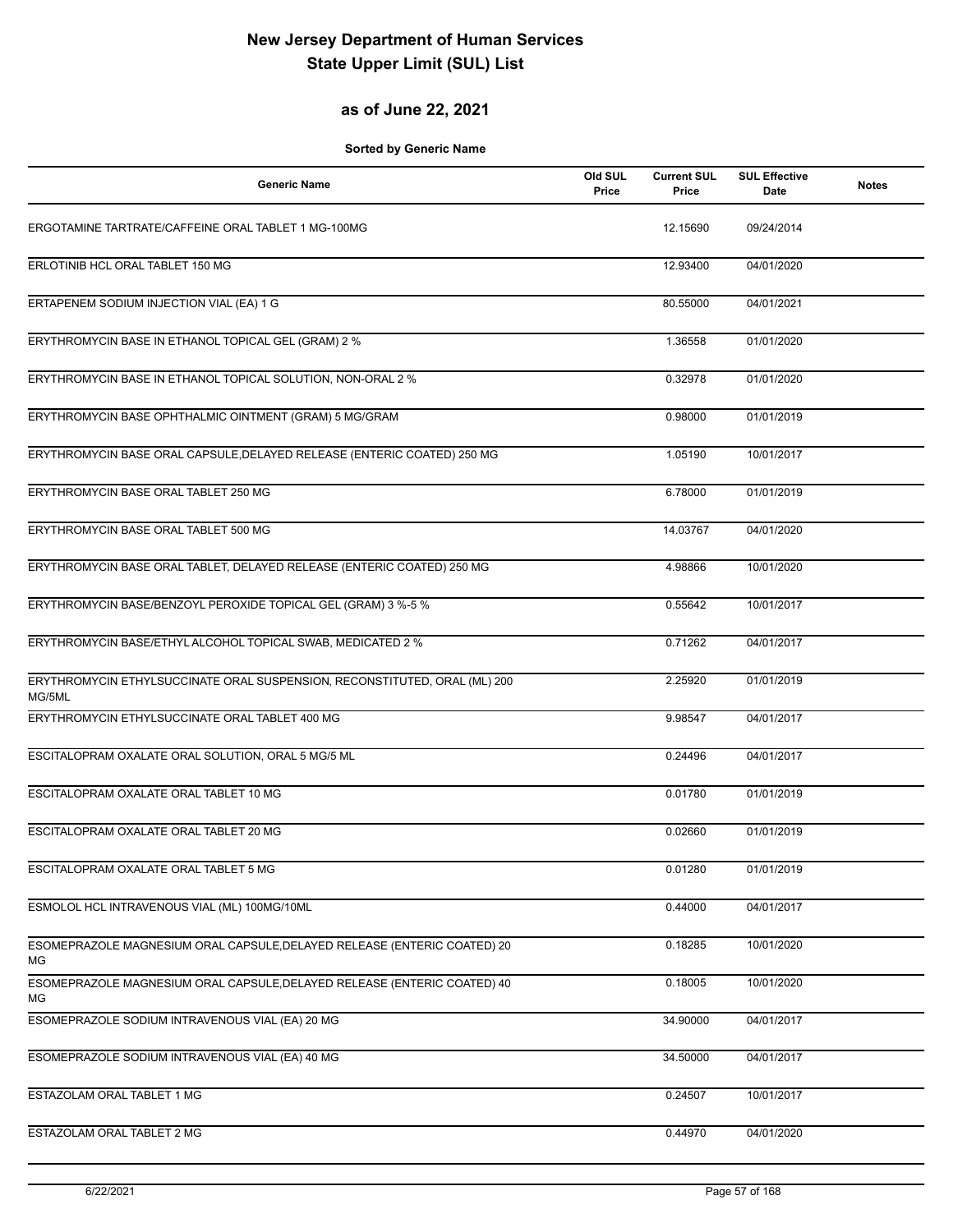### **as of June 22, 2021**

| Generic Name                                                    | Old SUL<br>Price | <b>Current SUL</b><br>Price | <b>SUL Effective</b><br>Date | <b>Notes</b> |
|-----------------------------------------------------------------|------------------|-----------------------------|------------------------------|--------------|
| ESTRADIOL ORAL TABLET 0.5 MG                                    |                  | 0.02301                     | 10/01/2017                   |              |
| ESTRADIOL ORAL TABLET 1 MG                                      |                  | 0.02364                     | 10/01/2017                   |              |
| ESTRADIOL ORAL TABLET 2 MG                                      |                  | 0.13707                     | 04/01/2021                   |              |
| ESTRADIOL TRANSDERMAL PATCH, TRANSDERMAL SEMIWEEKLY .025MG/24H  |                  | 7.82250                     | 10/01/2019                   |              |
| ESTRADIOL TRANSDERMAL PATCH, TRANSDERMAL SEMIWEEKLY .0375MG/24  |                  | 6.68000                     | 04/01/2021                   |              |
| ESTRADIOL TRANSDERMAL PATCH, TRANSDERMAL SEMIWEEKLY .075MG/24H  |                  | 5.61875                     | 10/01/2019                   |              |
| ESTRADIOL TRANSDERMAL PATCH, TRANSDERMAL SEMIWEEKLY 0.05MG/24H  |                  | 6.18000                     | 01/01/2019                   |              |
| ESTRADIOL TRANSDERMAL PATCH, TRANSDERMAL SEMIWEEKLY 0.1MG/24HR  |                  | 5.37500                     | 01/01/2019                   |              |
| ESTRADIOL TRANSDERMAL PATCH, TRANSDERMAL WEEKLY .025MG/24H      |                  | 10.76000                    | 10/01/2018                   |              |
| ESTRADIOL TRANSDERMAL PATCH, TRANSDERMAL WEEKLY .0375MG/24      |                  | 5.63823                     | 10/01/2017                   |              |
| ESTRADIOL TRANSDERMAL PATCH, TRANSDERMAL WEEKLY .075MG/24H      |                  | 5.66480                     | 10/01/2017                   |              |
| ESTRADIOL TRANSDERMAL PATCH, TRANSDERMAL WEEKLY 0.05MG/24H      |                  | 9.98000                     | 07/01/2019                   |              |
| ESTRADIOL TRANSDERMAL PATCH, TRANSDERMAL WEEKLY 0.06MG/24H      |                  | 5.53705                     | 10/01/2017                   |              |
| ESTRADIOL TRANSDERMAL PATCH, TRANSDERMAL WEEKLY 0.1MG/24HR      |                  | 5.52543                     | 10/01/2017                   |              |
| ESTRADIOL VAGINAL CREAM WITH APPLICATOR 0.01 %                  |                  | 1.85076                     | 01/01/2021                   |              |
| ESTRADIOL VAGINAL TABLET 10 MCG                                 |                  | 8.90125                     | 10/01/2020                   |              |
| ESTRADIOL VALERATE INTRAMUSCULAR VIAL (ML) 20 MG/ML             |                  | 17.44200                    | 04/01/2021                   |              |
| ESTRADIOL VALERATE INTRAMUSCULAR VIAL (ML) 40 MG/ML             |                  | 29.59600                    | 10/01/2020                   |              |
| ESTRADIOL/NORETHINDRONE ACETATE ORAL TABLET 0.5-0.1 MG          |                  | 2.12624                     | 07/01/2017                   |              |
| ESTRADIOL/NORETHINDRONE ACETATE ORAL TABLET 1 MG-0.5MG          |                  | 1.25015                     | 10/01/2017                   |              |
| ESTRADIOL/NORGESTIMATE ORAL TABLET 1-1-0.09MG                   |                  | 3.91777                     | 04/01/2017                   |              |
| ESTROGENS, ESTERIFIED/METHYLTESTOSTERONE ORAL TABLET 0.625-1.25 |                  | 2.29254                     | 04/01/2017                   |              |
| ESTROGENS, ESTERIFIED/METHYLTESTOSTERONE ORAL TABLET 1.25-2.5MG |                  | 0.49446                     | 10/01/2017                   |              |
| ESTROPIPATE ORAL TABLET 0.75 MG                                 |                  | 0.38120                     | 04/01/2017                   |              |
| ESTROPIPATE ORAL TABLET 1.5 MG                                  |                  | 0.22086                     | 10/01/2017                   |              |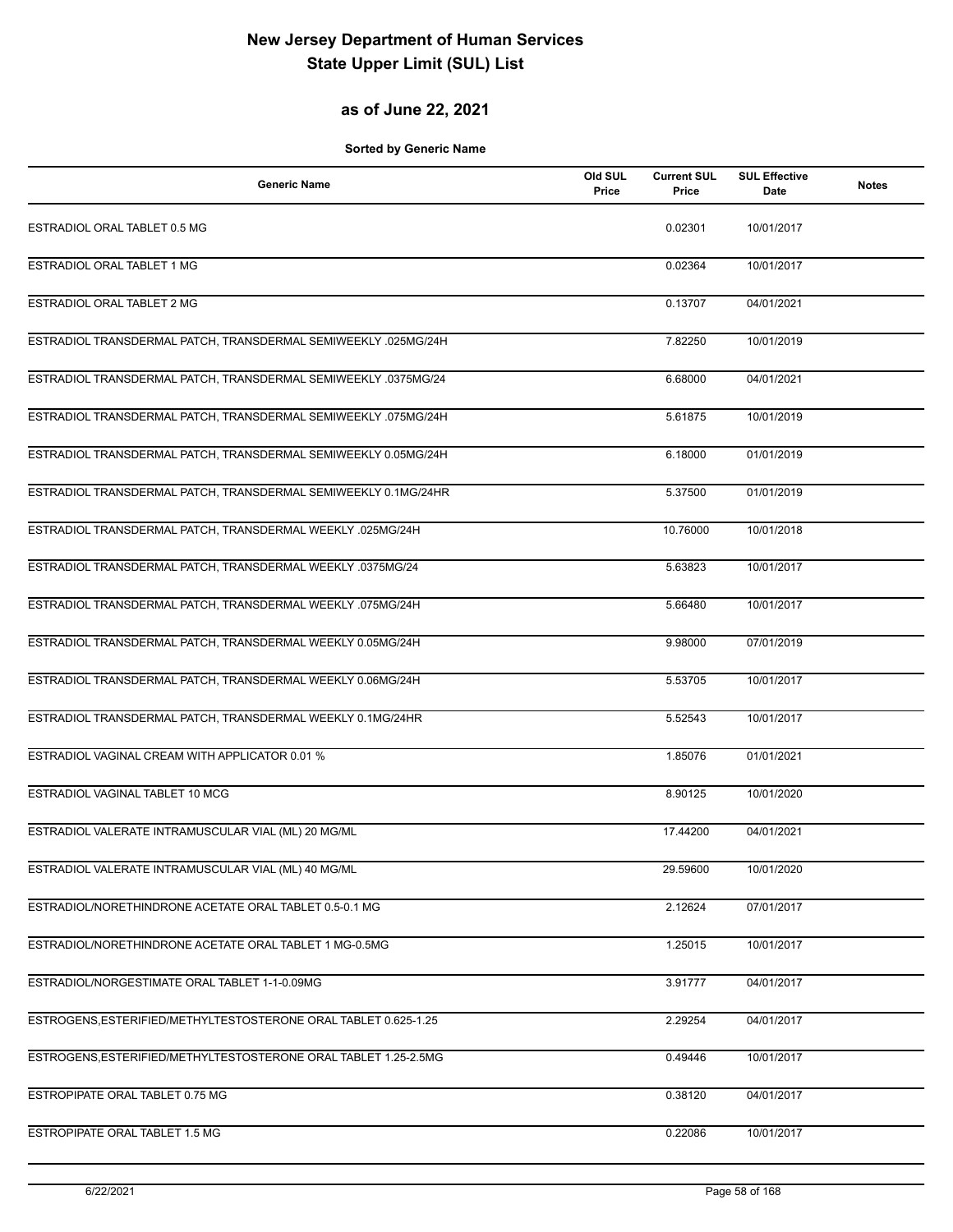#### **as of June 22, 2021**

| <b>Generic Name</b>                                           | Old SUL<br>Price | <b>Current SUL</b><br>Price | <b>SUL Effective</b><br>Date | <b>Notes</b> |
|---------------------------------------------------------------|------------------|-----------------------------|------------------------------|--------------|
| ESTROPIPATE ORAL TABLET 3 MG                                  |                  | 0.10050                     | 10/01/2017                   |              |
| ESZOPICLONE ORAL TABLET 1 MG                                  |                  | 0.15678                     | 10/01/2017                   |              |
| ESZOPICLONE ORAL TABLET 2 MG                                  |                  | 0.17820                     | 01/01/2019                   |              |
| <b>ESZOPICLONE ORAL TABLET 3 MG</b>                           |                  | 0.08990                     | 10/01/2017                   |              |
| ETHACRYNATE SODIUM INTRAVENOUS VIAL (EA) 50 MG                |                  | 3799.00000                  | 04/01/2017                   |              |
| ETHACRYNIC ACID ORAL TABLET 25 MG                             |                  | 5.52000                     | 10/01/2019                   |              |
| ETHAMBUTOL HCL ORAL TABLET 100 MG                             |                  | 0.16920                     | 10/01/2018                   |              |
| ETHAMBUTOL HCL ORAL TABLET 400 MG                             |                  | 0.52340                     | 01/01/2019                   |              |
| ETHINYL ESTRADIOL/DROSPIRENONE ORAL TABLET 0.02-3(28)         | 0.36702          | 0.34500                     | 07/01/2021                   |              |
| ETHINYL ESTRADIOL/DROSPIRENONE ORAL TABLET 0.03MG-3MG         |                  | 0.31849                     | 04/01/2020                   |              |
| ETHOSUXIMIDE ORAL CAPSULE 250 MG                              |                  | 0.70270                     | 04/01/2019                   |              |
| ETHOSUXIMIDE ORAL SOLUTION, ORAL 250 MG/5ML                   |                  | 0.06534                     | 10/01/2017                   |              |
| ETHYL ALCOHOL INJECTION AMPUL (ML) 98 %                       |                  | 22.78000                    | 04/01/2017                   |              |
| ETHYL ALCOHOL TOPICAL GEL (ML) 60 %                           |                  | 0.00987                     | 04/01/2017                   |              |
| ETHYL ALCOHOL TOPICAL SOLUTION, NON-ORAL 70 %                 |                  | 0.05310                     | 04/01/2017                   |              |
| ETHYNODIOL DIACETATE-ETHINYL ESTRADIOL ORAL TABLET 1 MG-35MCG |                  | 0.58262                     | 01/01/2018                   |              |
| ETHYNODIOL DIACETATE-ETHINYL ESTRADIOL ORAL TABLET 1 MG-50MCG |                  | 0.70335                     | 04/01/2017                   |              |
| ETIDRONATE DISODIUM ORAL TABLET 200 MG                        |                  | 3.45683                     | 04/01/2017                   |              |
| ETIDRONATE DISODIUM ORAL TABLET 400 MG                        |                  | 6.91183                     | 04/01/2017                   |              |
| ETODOLAC ORAL CAPSULE 200 MG                                  |                  | 0.27830                     | 10/01/2017                   |              |
| ETODOLAC ORAL CAPSULE 300 MG                                  |                  | 0.70490                     | 04/01/2018                   |              |
| ETODOLAC ORAL TABLET 400 MG                                   |                  | 0.10040                     | 10/01/2017                   |              |
| ETODOLAC ORAL TABLET 500 MG                                   |                  | 0.13568                     | 10/01/2017                   |              |
| ETODOLAC ORAL TABLET, EXTENDED RELEASE 24 HR 400 MG           |                  | 1.21731                     | 07/01/2017                   |              |
| ETODOLAC ORAL TABLET, EXTENDED RELEASE 24 HR 500 MG           |                  | 0.16333                     | 01/01/2020                   |              |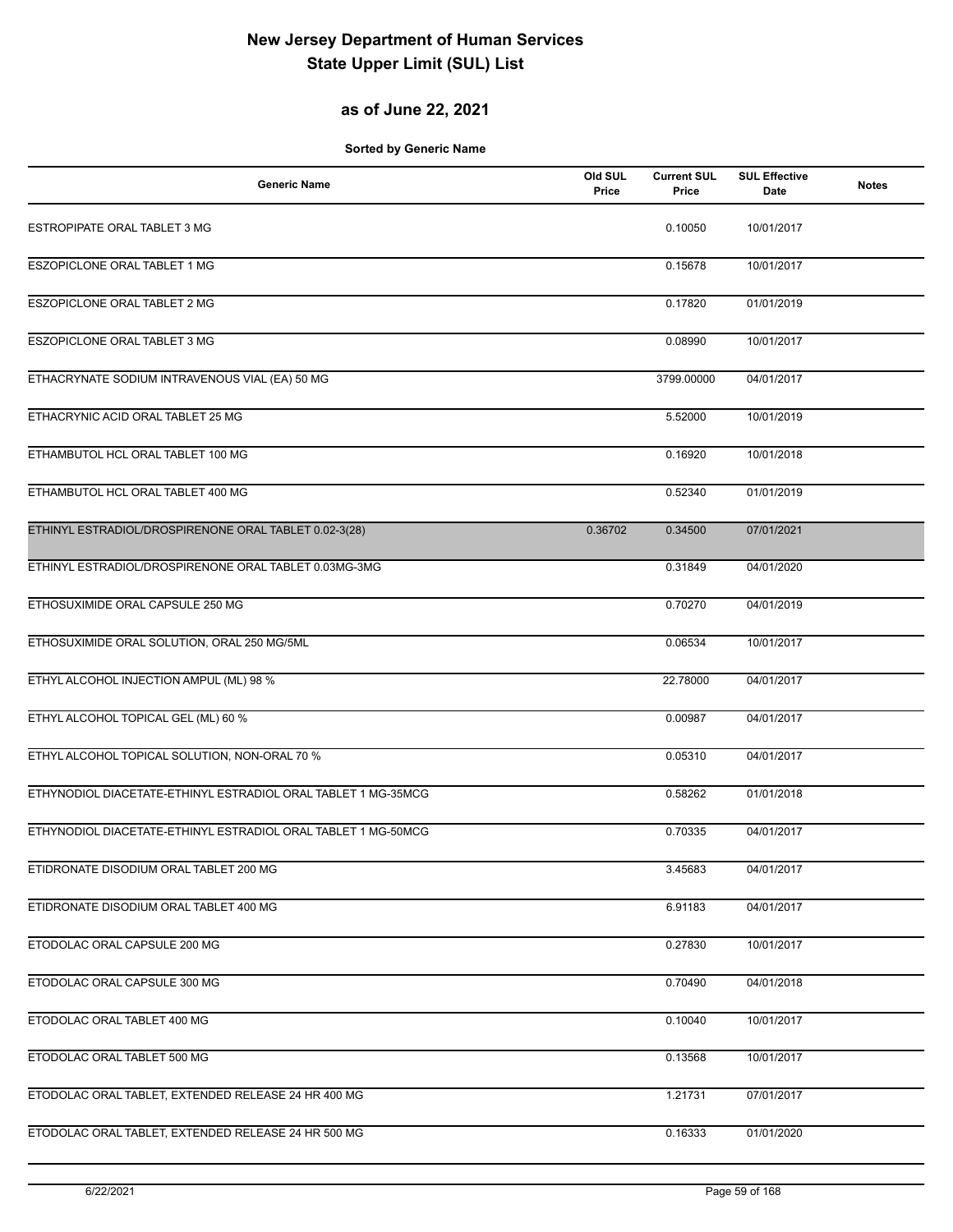#### **as of June 22, 2021**

| <b>Generic Name</b>                                                                                          | Old SUL<br>Price | <b>Current SUL</b><br>Price | <b>SUL Effective</b><br><b>Date</b> | <b>Notes</b> |
|--------------------------------------------------------------------------------------------------------------|------------------|-----------------------------|-------------------------------------|--------------|
| ETODOLAC ORAL TABLET, EXTENDED RELEASE 24 HR 600 MG                                                          |                  | 1.36061                     | 04/01/2017                          |              |
| ETOMIDATE INTRAVENOUS VIAL (ML) 2 MG/ML                                                                      |                  | 0.33600                     | 04/01/2017                          |              |
| ETONOGESTREL/ETHINYL ESTRADIOL VAGINAL RING, VAGINAL .12-.015MG                                              |                  | 108.55500                   | 01/01/2021                          |              |
| ETOPOSIDE INTRAVENOUS VIAL (ML) 20 MG/ML                                                                     |                  | 0.88440                     | 10/01/2017                          |              |
| ETOPOSIDE ORAL CAPSULE 50 MG                                                                                 |                  | 27.05237                    | 10/01/2017                          |              |
| EUCALYPTUS OIL/MENTHOL/CAMPHOR TOPICAL OINTMENT (GRAM) 1.2%-4.8%                                             |                  | 0.01933                     | 04/01/2017                          |              |
| EXEMESTANE ORAL TABLET 25 MG                                                                                 |                  | 1.29833                     | 01/01/2020                          |              |
| EZETIMIBE ORAL TABLET 10 MG                                                                                  |                  | 0.10067                     | 10/01/2020                          |              |
| EZETIMIBE/SIMVASTATIN ORAL TABLET 10 MG-10MG                                                                 |                  | 2.37300                     | 01/01/2019                          |              |
| EZETIMIBE/SIMVASTATIN ORAL TABLET 10 MG-20MG                                                                 |                  | 0.48000                     | 04/01/2020                          |              |
| EZETIMIBE/SIMVASTATIN ORAL TABLET 10 MG-40MG                                                                 |                  | 0.75534                     | 07/01/2019                          |              |
| FAMCICLOVIR ORAL TABLET 125 MG                                                                               |                  | 0.35833                     | 01/01/2019                          |              |
| FAMCICLOVIR ORAL TABLET 250 MG                                                                               |                  | 0.28887                     | 04/01/2017                          |              |
| FAMCICLOVIR ORAL TABLET 500 MG                                                                               |                  | 0.49833                     | 01/01/2019                          |              |
| FAMOTIDINE IN SODIUM CHLORIDE, ISO-OSMOTIC/PF INTRAVENOUS INTRAVENOUS<br>SOLUTION, PIGGYBACK (ML) 20 MG/50ML |                  | 0.09140                     | 04/01/2017                          |              |
| FAMOTIDINE INTRAVENOUS VIAL (ML) 10 MG/ML                                                                    |                  | 0.36380                     | 04/01/2017                          |              |
| FAMOTIDINE ORAL SUSPENSION, ORAL (FINAL DOSE FORM) 40MG/5ML                                                  |                  | 0.22000                     | 01/01/2019                          |              |
| FAMOTIDINE ORAL TABLET 10 MG                                                                                 |                  | 0.05978                     | 10/01/2017                          |              |
| FAMOTIDINE ORAL TABLET 20 MG                                                                                 |                  | 0.01550                     | 01/01/2019                          |              |
| FAMOTIDINE ORAL TABLET 40 MG                                                                                 |                  | 0.02420                     | 01/01/2019                          |              |
| FAMOTIDINE/CALCIUM CARBONATE/MAGNESIUM HYDROXIDE ORAL TABLET, CHEWABLE<br>10-800-165                         |                  | 0.24688                     | 04/01/2017                          |              |
| FAMOTIDINE/PF INTRAVENOUS VIAL (ML) 20 MG/2 ML                                                               |                  | 0.36500                     | 04/01/2017                          |              |
| FEBUXOSTAT ORAL TABLET 40 MG                                                                                 |                  | 2.10778                     | 01/01/2021                          |              |
| FEBUXOSTAT ORAL TABLET 80 MG                                                                                 |                  | 5.32484                     | 01/01/2020                          |              |
| FELBAMATE ORAL SUSPENSION, ORAL (FINAL DOSE FORM) 600 MG/5ML                                                 |                  | 1.41059                     | 10/01/2020                          |              |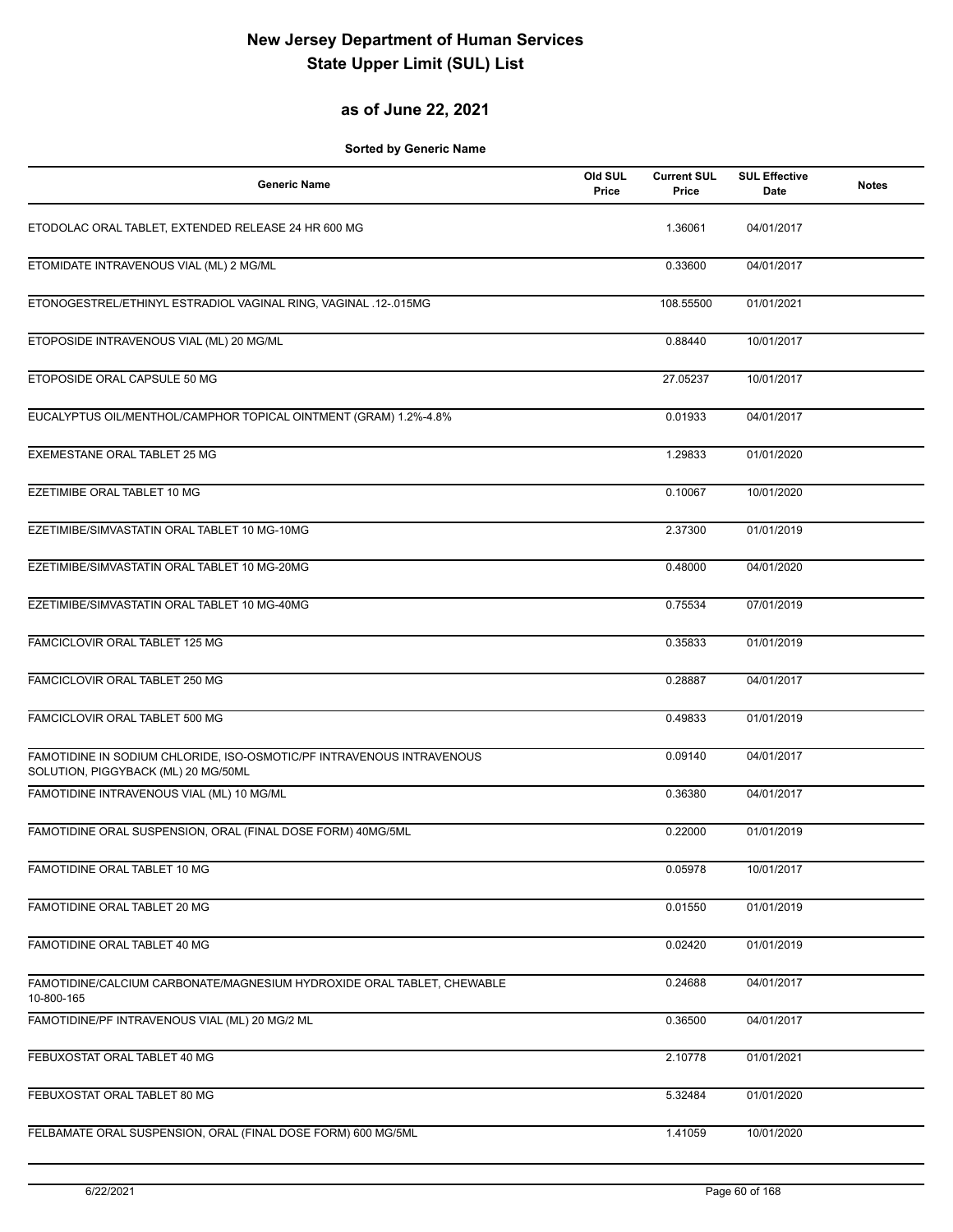#### **as of June 22, 2021**

| <b>Generic Name</b>                                                                | Old SUL<br>Price | <b>Current SUL</b><br>Price | <b>SUL Effective</b><br>Date | <b>Notes</b> |
|------------------------------------------------------------------------------------|------------------|-----------------------------|------------------------------|--------------|
| FELBAMATE ORAL TABLET 400 MG                                                       |                  | 0.86430                     | 10/01/2019                   |              |
| FELBAMATE ORAL TABLET 600 MG                                                       |                  | 1.48180                     | 04/01/2019                   |              |
| FELODIPINE ORAL TABLET, EXTENDED RELEASE 24 HR 10 MG                               |                  | 0.09000                     | 01/01/2018                   |              |
| FELODIPINE ORAL TABLET, EXTENDED RELEASE 24 HR 2.5 MG                              |                  | 0.12560                     | 07/01/2018                   |              |
| FELODIPINE ORAL TABLET, EXTENDED RELEASE 24 HR 5 MG                                |                  | 0.05003                     | 10/01/2017                   |              |
| FENOFIBRATE NANOCRYSTALLIZED ORAL TABLET 145MG                                     |                  | 0.08078                     | 01/01/2019                   |              |
| FENOFIBRATE NANOCRYSTALLIZED ORAL TABLET 48 MG                                     |                  | 0.08878                     | 01/01/2019                   |              |
| FENOFIBRATE ORAL CAPSULE 150 MG                                                    |                  | 5.47760                     | 04/01/2021                   |              |
| FENOFIBRATE ORAL CAPSULE 50 MG                                                     |                  | 2.34591                     | 04/01/2017                   |              |
| FENOFIBRATE ORAL TABLET 120 MG                                                     |                  | 16.73827                    | 10/01/2020                   |              |
| FENOFIBRATE ORAL TABLET 160 MG                                                     |                  | 0.12211                     | 01/01/2019                   |              |
| FENOFIBRATE ORAL TABLET 40 MG                                                      |                  | 8.35844                     | 04/01/2017                   |              |
| FENOFIBRATE ORAL TABLET 54 MG                                                      |                  | 0.13503                     | 01/01/2021                   |              |
| FENOFIBRATE, MICRONIZED ORAL CAPSULE 130 MG                                        |                  | 2.26233                     | 07/01/2018                   |              |
| FENOFIBRATE, MICRONIZED ORAL CAPSULE 134 MG                                        |                  | 0.07360                     | 01/01/2019                   |              |
| FENOFIBRATE, MICRONIZED ORAL CAPSULE 200 MG                                        |                  | 0.26960                     | 07/01/2019                   |              |
| FENOFIBRATE, MICRONIZED ORAL CAPSULE 43 MG                                         |                  | 1.13716                     | 04/01/2018                   |              |
| FENOFIBRATE, MICRONIZED ORAL CAPSULE 67 MG                                         |                  | 0.11000                     | 01/01/2020                   |              |
| FENOFIBRIC ACID (CHOLINE) ORAL CAPSULE, DELAYED RELEASE (ENTERIC COATED) 135<br>МG |                  | 0.33244                     | 01/01/2019                   |              |
| FENOFIBRIC ACID (CHOLINE) ORAL CAPSULE, DELAYED RELEASE (ENTERIC COATED) 45<br>ΜG  |                  | 0.54809                     | 04/01/2017                   |              |
| FENOFIBRIC ACID ORAL TABLET 105 MG                                                 |                  | 2.03967                     | 10/01/2017                   |              |
| FENOFIBRIC ACID ORAL TABLET 35 MG                                                  |                  | 0.80100                     | 04/01/2017                   |              |
| FENOPROFEN CALCIUM ORAL CAPSULE 400 MG                                             |                  | 3.23300                     | 07/01/2018                   |              |
| FENOPROFEN CALCIUM ORAL TABLET 600 MG                                              |                  | 0.18554                     | 10/01/2017                   |              |
| FENTANYL CITRATE BUCCAL LOZENGE ON A HANDLE 1200 MCG                               |                  | 17.43853                    | 04/01/2017                   |              |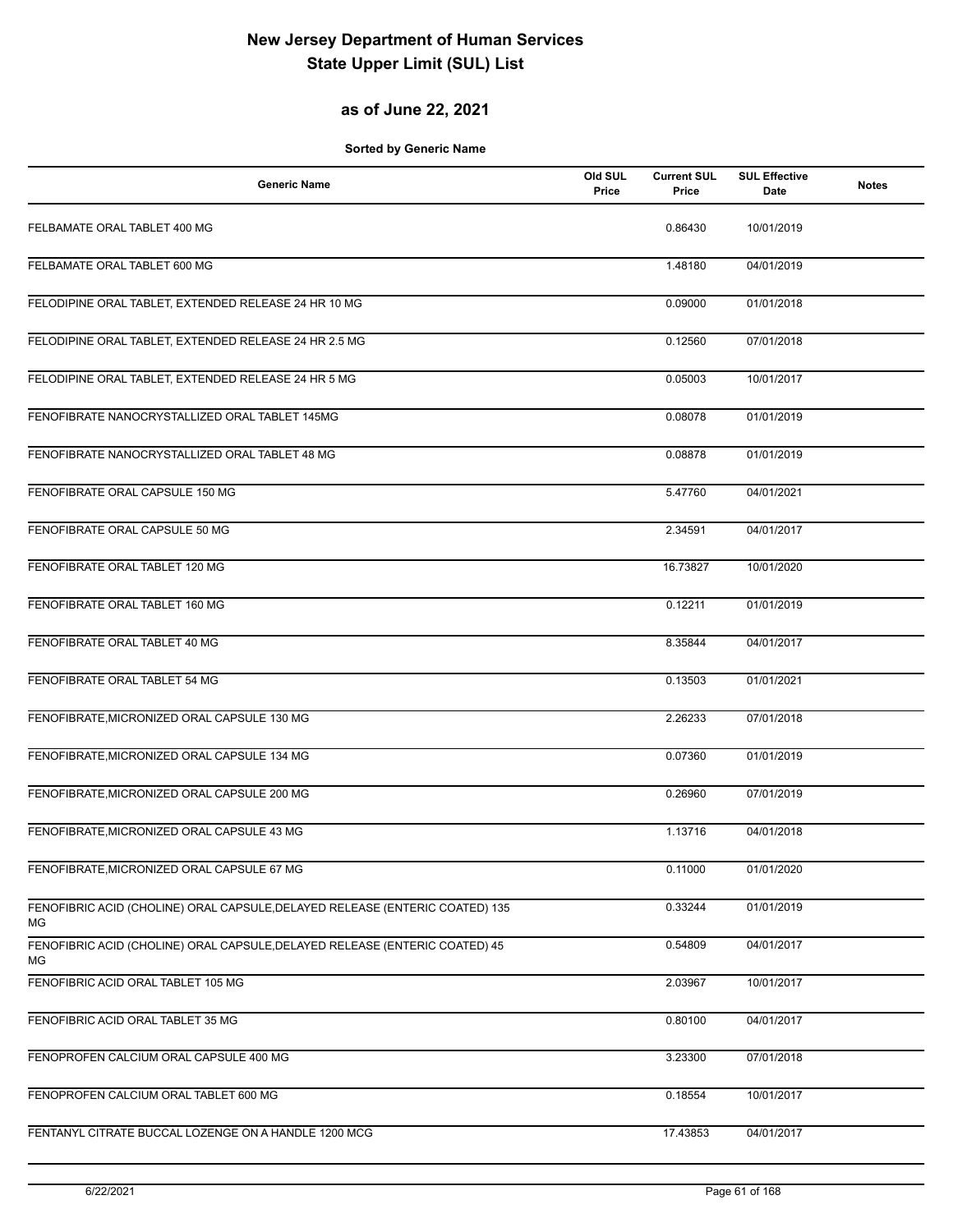### **as of June 22, 2021**

| <b>Generic Name</b>                                                                      | Old SUL<br>Price | <b>Current SUL</b><br>Price | <b>SUL Effective</b><br>Date | <b>Notes</b> |
|------------------------------------------------------------------------------------------|------------------|-----------------------------|------------------------------|--------------|
| FENTANYL CITRATE BUCCAL LOZENGE ON A HANDLE 1600 MCG                                     |                  | 19.80252                    | 10/01/2017                   |              |
| FENTANYL CITRATE BUCCAL LOZENGE ON A HANDLE 200 MCG                                      |                  | 8.54250                     | 10/01/2017                   |              |
| FENTANYL CITRATE BUCCAL LOZENGE ON A HANDLE 400 MCG                                      |                  | 9.89572                     | 04/01/2017                   |              |
| FENTANYL CITRATE BUCCAL LOZENGE ON A HANDLE 600 MCG                                      |                  | 12.90000                    | 04/01/2017                   |              |
| FENTANYL CITRATE BUCCAL LOZENGE ON A HANDLE 800 MCG                                      |                  | 12.75167                    | 04/01/2017                   |              |
| FENTANYL CITRATE/PF INJECTION AMPUL (ML) 50 MCG/ML                                       |                  | 0.61200                     | 04/01/2017                   |              |
| FENTANYL CITRATE/PF INJECTION VIAL (ML) 50 MCG/ML                                        |                  | 0.52889                     | 04/01/2017                   |              |
| FENTANYL CITRATE/PF INTRAVENOUS SYRINGE (ML) 100MCG/2ML                                  |                  | 1.04100                     | 04/01/2017                   |              |
| FENTANYL TRANSDERMAL PATCH, TRANSDERMAL 72 HOURS 100 MCG/HR                              |                  | 6.41480                     | 04/01/2019                   |              |
| FENTANYL TRANSDERMAL PATCH, TRANSDERMAL 72 HOURS 12 MCG/HR                               |                  | 4.87100                     | 01/01/2020                   |              |
| FENTANYL TRANSDERMAL PATCH, TRANSDERMAL 72 HOURS 25 MCG/HR                               |                  | 1.87131                     | 10/01/2017                   |              |
| FENTANYL TRANSDERMAL PATCH, TRANSDERMAL 72 HOURS 37.5MCG/HR                              |                  | 42.03000                    | 04/01/2020                   |              |
| FENTANYL TRANSDERMAL PATCH, TRANSDERMAL 72 HOURS 50MCG/HR                                |                  | 3.05057                     | 01/01/2020                   |              |
| FENTANYL TRANSDERMAL PATCH, TRANSDERMAL 72 HOURS 62.5MCG/HR                              |                  | 61.68800                    | 04/01/2017                   |              |
| FENTANYL TRANSDERMAL PATCH, TRANSDERMAL 72 HOURS 75MCG/HR                                |                  | 4.18333                     | 01/01/2020                   |              |
| FENTANYL TRANSDERMAL PATCH, TRANSDERMAL 72 HOURS 87.5MCG/HR                              |                  | 83.99000                    | 04/01/2017                   |              |
| FERROUS FUMARATE/ASCORBIC ACID/B12-IF/FOLIC ACID ORAL CAPSULE 110-0.5MG                  |                  | 0.17000                     | 04/01/2017                   |              |
| FERROUS FUMARATE/ASCORBIC ACID/CYANOCOBALAMIN/FOLIC ACID ORAL CAPSULE<br>200-250 MG      |                  | 0.35990                     | 04/01/2017                   |              |
| FERROUS FUMARATE/ASCORBIC ACID/CYANOCOBALAMIN/FOLIC ACID ORAL CAPSULE<br>460-60MG        |                  | 0.35879                     | 10/01/2017                   |              |
| FERROUS FUMARATE/FOLIC ACID/MULTIVITAMIN-MINERALS NO.15 ORAL CAPSULE 106<br>MG-1MG       |                  | 0.48910                     | 04/01/2017                   |              |
| FERROUS SULFATE ORAL TABLET 325(65) MG                                                   |                  | 0.01131                     | 12/12/2011                   |              |
| FERROUS SULFATE/ASCORBIC ACID/FOLIC ACID ORAL TABLET, EXTENDED RELEASE<br>105-500-.8     |                  | 0.07627                     | 09/01/2011                   |              |
| FERROUS SULFATE/FOLIC ACID/VITAMIN B COMP W-C ORAL TABLET, EXTENDED RELEASE<br>105-0.8MG |                  | 0.07304                     | 12/12/2011                   |              |
| FEXOFENADINE HCL ORAL SUSPENSION, ORAL (FINAL DOSE FORM) 30 MG/5 ML                      |                  | 0.06160                     | 04/01/2017                   |              |
| FEXOFENADINE HCL ORAL TABLET 180 MG                                                      |                  | 0.15500                     | 10/01/2019                   |              |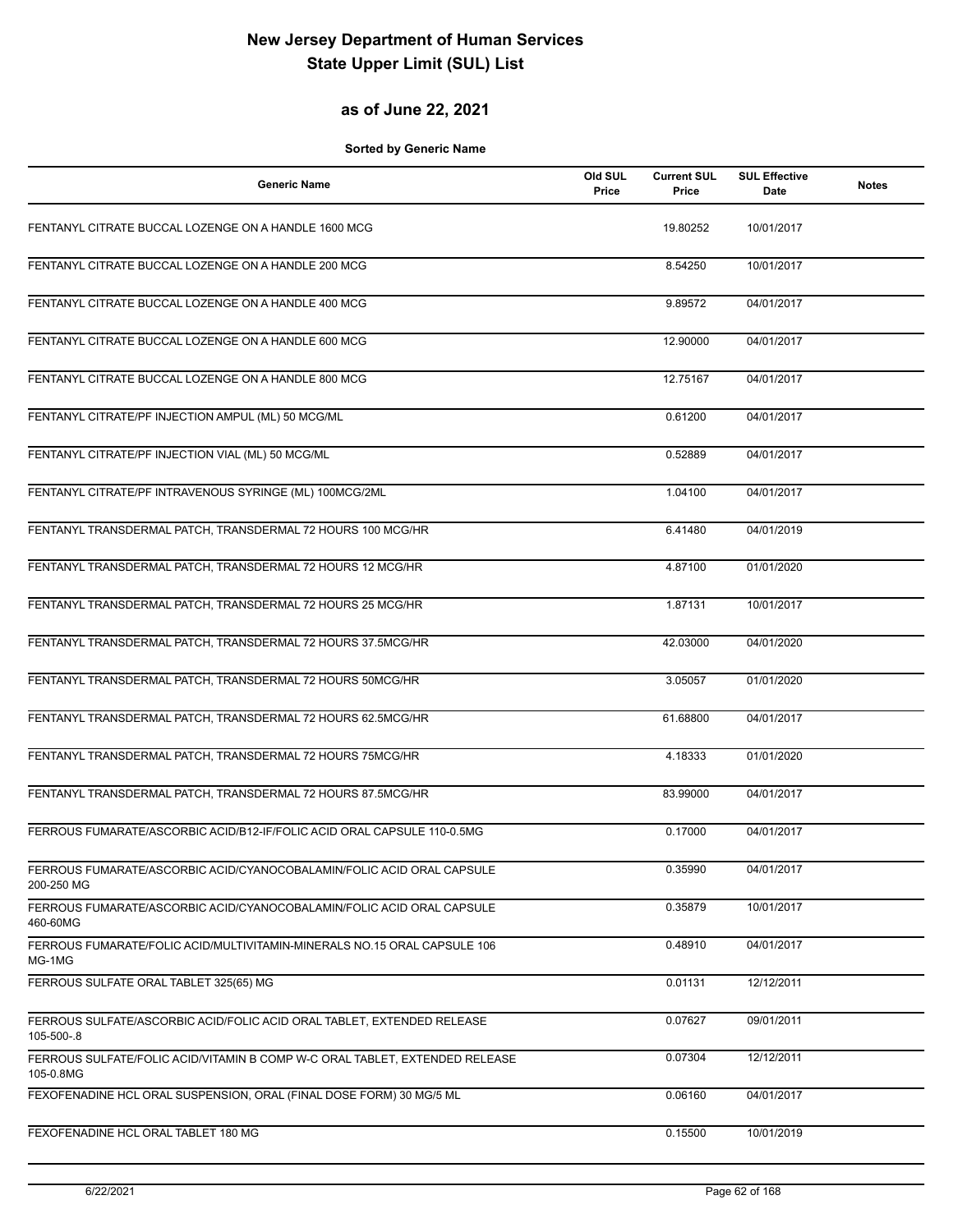#### **as of June 22, 2021**

| <b>Generic Name</b>                                                                                        | Old SUL<br>Price | <b>Current SUL</b><br>Price | <b>SUL Effective</b><br><b>Date</b> | <b>Notes</b> |
|------------------------------------------------------------------------------------------------------------|------------------|-----------------------------|-------------------------------------|--------------|
| FEXOFENADINE HCL ORAL TABLET 60 MG                                                                         |                  | 0.24733                     | 10/01/2017                          |              |
| FEXOFENADINE HCL/PSEUDOEPHEDRINE HCL ORAL TABLET, EXTENDED RELEASE 12 HR<br>60MG-120MG                     |                  | 0.70542                     | 04/01/2017                          |              |
| FINASTERIDE ORAL TABLET 1 MG                                                                               |                  | 0.02010                     | 01/01/2019                          |              |
| FINASTERIDE ORAL TABLET 5 MG                                                                               |                  | 0.03567                     | 01/01/2019                          |              |
| FLAVOXATE HCL ORAL TABLET 100 MG                                                                           |                  | 0.45341                     | 04/01/2017                          |              |
| FLAXSEED OIL/EVENING PRIMROSE OIL/BILBERRY EXTRACT ORAL CAPSULE 250-125-10                                 |                  | 0.32041                     | 04/01/2017                          |              |
| FLECAINIDE ACETATE ORAL TABLET 100 MG                                                                      |                  | 0.16492                     | 10/01/2017                          |              |
| FLECAINIDE ACETATE ORAL TABLET 150 MG                                                                      |                  | 0.19130                     | 10/01/2018                          |              |
| FLECAINIDE ACETATE ORAL TABLET 50 MG                                                                       |                  | 0.10935                     | 04/01/2021                          |              |
| FLOXURIDINE INJECTION VIAL (EA) 500 MG                                                                     |                  | 119.00000                   | 04/01/2017                          |              |
| FLUCONAZOLE IN DEXTROSE, ISO-OSMOTIC INTRAVENOUS INTRAVENOUS SOLUTION,<br>PIGGYBACK (ML) 200MG/0.1L        |                  | 0.11300                     | 04/01/2017                          |              |
| FLUCONAZOLE IN DEXTROSE, ISO-OSMOTIC INTRAVENOUS INTRAVENOUS SOLUTION,<br>PIGGYBACK (ML) 400MG/0.2L        |                  | 0.06305                     | 04/01/2017                          |              |
| FLUCONAZOLE IN SODIUM CHLORIDE, ISO-OSMOTIC INTRAVENOUS INTRAVENOUS<br>SOLUTION, PIGGYBACK (ML) 200MG/0.1L |                  | 0.01660                     | 10/01/2017                          |              |
| FLUCONAZOLE IN SODIUM CHLORIDE, ISO-OSMOTIC INTRAVENOUS INTRAVENOUS<br>SOLUTION, PIGGYBACK (ML) 400MG/0.2L |                  | 0.01926                     | 04/01/2019                          |              |
| FLUCONAZOLE IN SODIUM CHLORIDE, ISO-OSMOTIC INTRAVENOUS IV SOLUTION,<br>PIGGYBACK, BOTTLE (ML) 200MG/0.1L  |                  | 0.14916                     | 04/01/2017                          |              |
| FLUCONAZOLE ORAL SUSPENSION, RECONSTITUTED, ORAL (ML) 10 MG/ML                                             |                  | 0.22306                     | 04/01/2017                          |              |
| FLUCONAZOLE ORAL SUSPENSION, RECONSTITUTED, ORAL (ML) 40 MG/ML                                             |                  | 0.50914                     | 04/01/2019                          |              |
| FLUCONAZOLE ORAL TABLET 100 MG                                                                             |                  | 0.33333                     | 01/01/2019                          |              |
| FLUCONAZOLE ORAL TABLET 150 MG                                                                             |                  | 0.17671                     | 10/01/2017                          |              |
| FLUCONAZOLE ORAL TABLET 200 MG                                                                             |                  | 0.41933                     | 01/01/2019                          |              |
| FLUCONAZOLE ORAL TABLET 50 MG                                                                              |                  | 0.09515                     | 10/01/2017                          |              |
| FLUCYTOSINE ORAL CAPSULE 250 MG                                                                            |                  | 65.65520                    | 04/01/2017                          |              |
| FLUCYTOSINE ORAL CAPSULE 500 MG                                                                            |                  | 127.04000                   | 04/01/2017                          |              |
| FLUDARABINE PHOSPHATE INTRAVENOUS VIAL (EA) 50 MG                                                          |                  | 94.50000                    | 04/01/2017                          |              |
| FLUDARABINE PHOSPHATE INTRAVENOUS VIAL (ML) 50 MG/2 ML                                                     |                  | 108.75000                   | 04/01/2017                          |              |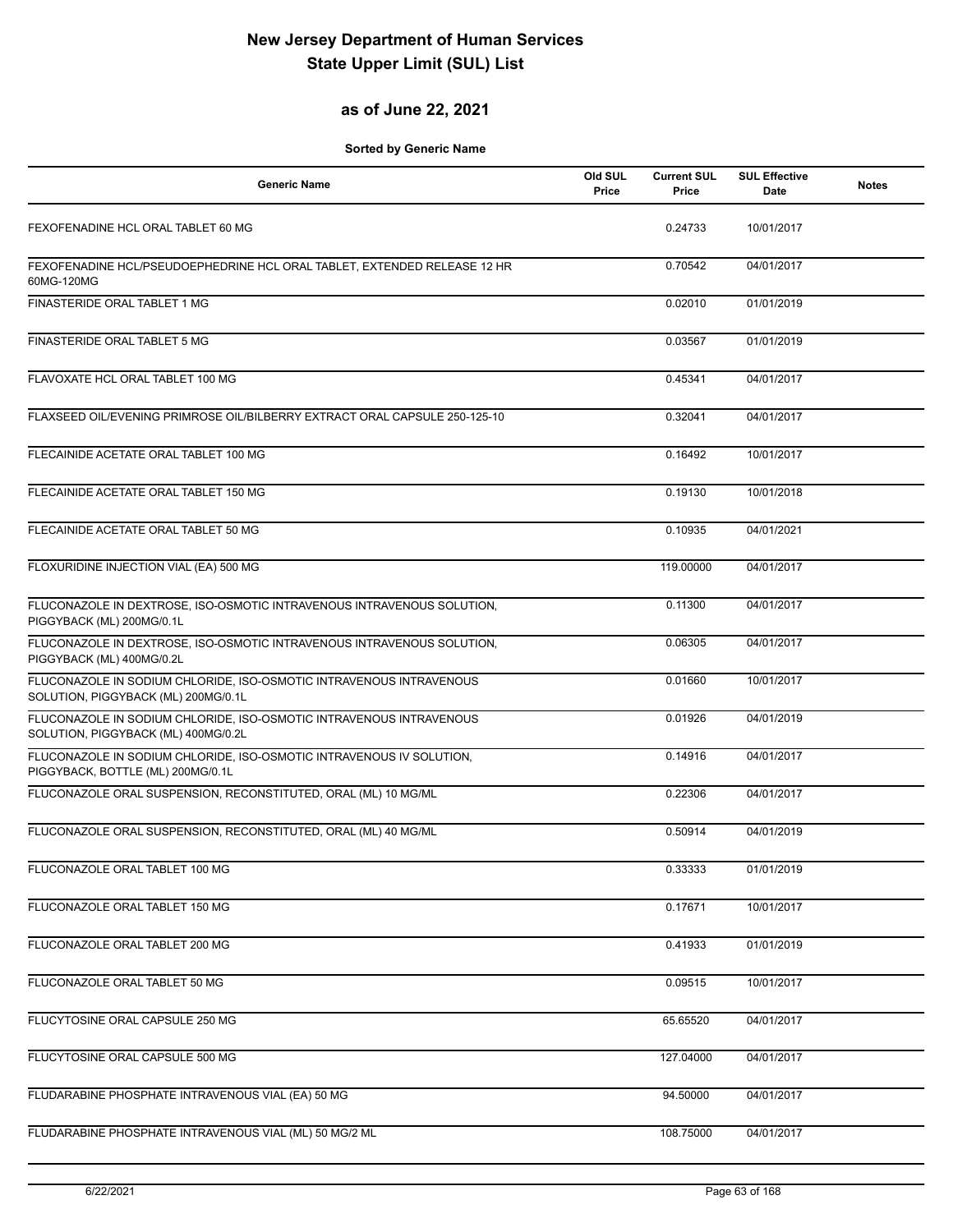### **as of June 22, 2021**

| <b>Generic Name</b>                                                          | Old SUL<br>Price | <b>Current SUL</b><br>Price | <b>SUL Effective</b><br>Date | <b>Notes</b> |
|------------------------------------------------------------------------------|------------------|-----------------------------|------------------------------|--------------|
| FLUDROCORTISONE ACETATE ORAL TABLET 0.1 MG                                   |                  | 0.25000                     | 07/01/2018                   |              |
| FLUMAZENIL INTRAVENOUS VIAL (ML) 0.1 MG/ML                                   |                  | 0.81000                     | 04/01/2017                   |              |
| FLUNISOLIDE NASAL AEROSOL, SPRAY (ML) 25 MCG                                 |                  | 0.93988                     | 10/01/2017                   |              |
| FLUOCINOLONE ACETONIDE OIL OTIC DROPS 0.01 %                                 |                  | 2.39875                     | 01/01/2020                   |              |
| FLUOCINOLONE ACETONIDE TOPICAL CREAM (GRAM) 0.01 %                           |                  | 1.01283                     | 01/01/2018                   |              |
| FLUOCINOLONE ACETONIDE TOPICAL CREAM (GRAM) 0.025 %                          |                  | 0.36973                     | 10/01/2017                   |              |
| FLUOCINOLONE ACETONIDE TOPICAL OIL (ML) 0.01 %                               |                  | 0.34017                     | 07/01/2019                   |              |
| FLUOCINOLONE ACETONIDE TOPICAL OINTMENT (GRAM) 0.025 %                       |                  | 0.59600                     | 08/19/2020                   |              |
| FLUOCINOLONE ACETONIDE TOPICAL SOLUTION, NON-ORAL 0.01 %                     |                  | 0.24017                     | 01/01/2020                   |              |
| FLUOCINOLONE ACETONIDE/SHOWER CAP TOPICAL OIL (ML) 0.01 %                    |                  | 0.31000                     | 07/01/2019                   |              |
| FLUOCINONIDE TOPICAL CREAM (GRAM) 0.05 %                                     |                  | 0.55533                     | 04/01/2020                   |              |
| FLUOCINONIDE TOPICAL CREAM (GRAM) 0.1 %                                      |                  | 0.47367                     | 01/01/2020                   |              |
| FLUOCINONIDE TOPICAL GEL (GRAM) 0.05 %                                       |                  | 0.10083                     | 10/01/2017                   |              |
| FLUOCINONIDE TOPICAL OINTMENT (GRAM) 0.05 %                                  |                  | 0.61758                     | 01/01/2020                   |              |
| FLUOCINONIDE TOPICAL SOLUTION, NON-ORAL 0.05 %                               |                  | 0.62225                     | 01/01/2020                   |              |
| FLUOCINONIDE/EMOLLIENT BASE TOPICAL CREAM (GRAM) 0.05 %                      |                  | 0.09213                     | 10/01/2017                   |              |
| FLUORIDE (SODIUM) ORAL DROPS 0.5 MG/ML                                       |                  | 0.10320                     | 01/01/2018                   |              |
| FLUORIDE/IRON/VITAMINS A,C, AND D ORAL DROPS 0.25 MG/ML                      |                  | 0.09648                     | 10/01/2017                   |              |
| FLUORIDE/VITAMINS A,C,AND D ORAL DROPS 0.25 MG/ML                            |                  | 0.22260                     | 01/01/2012                   |              |
| FLUORIDE/VITAMINS A,C,AND D ORAL DROPS 0.5 MG/ML                             |                  | 0.11850                     | 12/12/2011                   |              |
| FLUOROMETHOLONE OPHTHALMIC SUSPENSION, DROPS(FINAL DOSAGE FORM)(ML) 0.1<br>% |                  | 12.36429                    | 01/01/2018                   |              |
| FLUOROURACIL INTRAVENOUS VIAL (ML) 1 G/20 ML                                 |                  | 0.27750                     | 04/01/2017                   |              |
| FLUOROURACIL INTRAVENOUS VIAL (ML) 2.5 G/50ML                                |                  | 0.30164                     | 04/01/2017                   |              |
| FLUOROURACIL INTRAVENOUS VIAL (ML) 5 G/100 ML                                |                  | 0.12840                     | 10/01/2018                   |              |
| FLUOROURACIL INTRAVENOUS VIAL (ML) 500MG/10ML                                |                  | 0.20100                     | 04/01/2017                   |              |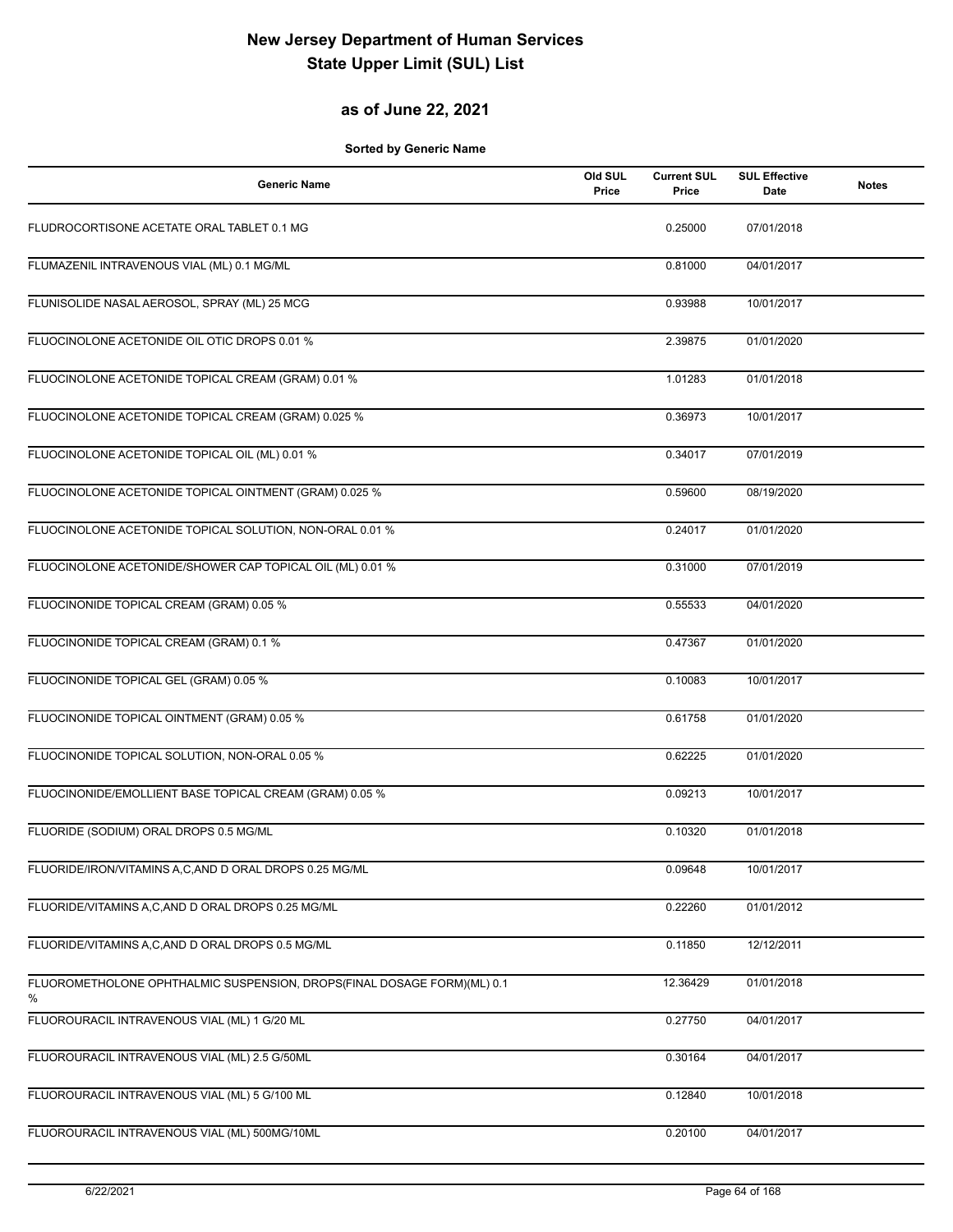#### **as of June 22, 2021**

| <b>Generic Name</b>                                                 | Old SUL<br>Price | <b>Current SUL</b><br>Price | <b>SUL Effective</b><br>Date | <b>Notes</b> |
|---------------------------------------------------------------------|------------------|-----------------------------|------------------------------|--------------|
| FLUOROURACIL TOPICAL CREAM (GRAM) 0.5 %                             |                  | 43.08180                    | 04/01/2017                   |              |
| FLUOROURACIL TOPICAL CREAM (GRAM) 5 %                               |                  | 1.36683                     | 10/01/2020                   |              |
| FLUOROURACIL TOPICAL SOLUTION, NON-ORAL 2 %                         |                  | 5.18267                     | 04/01/2017                   |              |
| FLUOROURACIL TOPICAL SOLUTION, NON-ORAL 5 %                         |                  | 4.87189                     | 04/01/2017                   |              |
| FLUOXETINE HCL ORAL CAPSULE 10 MG                                   |                  | 0.01450                     | 01/01/2019                   |              |
| FLUOXETINE HCL ORAL CAPSULE 20 MG                                   |                  | 0.01728                     | 07/01/2017                   |              |
| FLUOXETINE HCL ORAL CAPSULE 40 MG                                   |                  | 0.04216                     | 01/01/2019                   |              |
| FLUOXETINE HCL ORAL CAPSULE, DELAYED RELEASE (ENTERIC COATED) 90 MG |                  | 28.41781                    | 04/01/2017                   |              |
| FLUOXETINE HCL ORAL SOLUTION, ORAL 20 MG/5 ML                       |                  | 0.02600                     | 04/01/2017                   |              |
| FLUOXETINE HCL ORAL TABLET 10 MG                                    |                  | 0.16925                     | 04/01/2020                   |              |
| FLUOXETINE HCL ORAL TABLET 20 MG                                    |                  | 0.45496                     | 10/01/2017                   |              |
| FLUOXETINE HCL ORAL TABLET 60 MG                                    |                  | 3.47433                     | 01/01/2020                   |              |
| FLUOXYMESTERONE ORAL TABLET 10 MG                                   |                  | 0.38654                     | 10/01/2017                   |              |
| FLUPHENAZINE DECANOATE INJECTION VIAL (ML) 25 MG/ML                 |                  | 13.83000                    | 04/01/2021                   |              |
| FLUPHENAZINE HCL INJECTION VIAL (ML) 2.5 MG/ML                      |                  | 18.29200                    | 04/01/2017                   |              |
| FLUPHENAZINE HCL ORAL CONCENTRATE, ORAL 5 MG/ML                     |                  | 1.05741                     | 04/01/2017                   |              |
| FLUPHENAZINE HCL ORAL ELIXIR 2.5 MG/5ML                             |                  | 0.28414                     | 04/01/2017                   |              |
| FLUPHENAZINE HCL ORAL TABLET 1 MG                                   |                  | 0.08190                     | 04/01/2018                   |              |
| FLUPHENAZINE HCL ORAL TABLET 10 MG                                  |                  | 6.23852                     | 10/01/2019                   |              |
| FLUPHENAZINE HCL ORAL TABLET 2.5 MG                                 |                  | 0.05829                     | 10/01/2017                   |              |
| FLUPHENAZINE HCL ORAL TABLET 5 MG                                   |                  | 5.79921                     | 04/01/2020                   |              |
| FLURANDRENOLIDE TOPICAL CREAM (GRAM) 0.05 %                         |                  | 6.87750                     | 04/01/2017                   |              |
| FLURANDRENOLIDE TOPICAL LOTION (ML) 0.05 %                          |                  | 6.87750                     | 04/01/2017                   |              |
| FLURAZEPAM HCL ORAL CAPSULE 15 MG                                   |                  | 0.06432                     | 10/01/2017                   |              |
| FLURAZEPAM HCL ORAL CAPSULE 30 MG                                   |                  | 0.07127                     | 10/01/2017                   |              |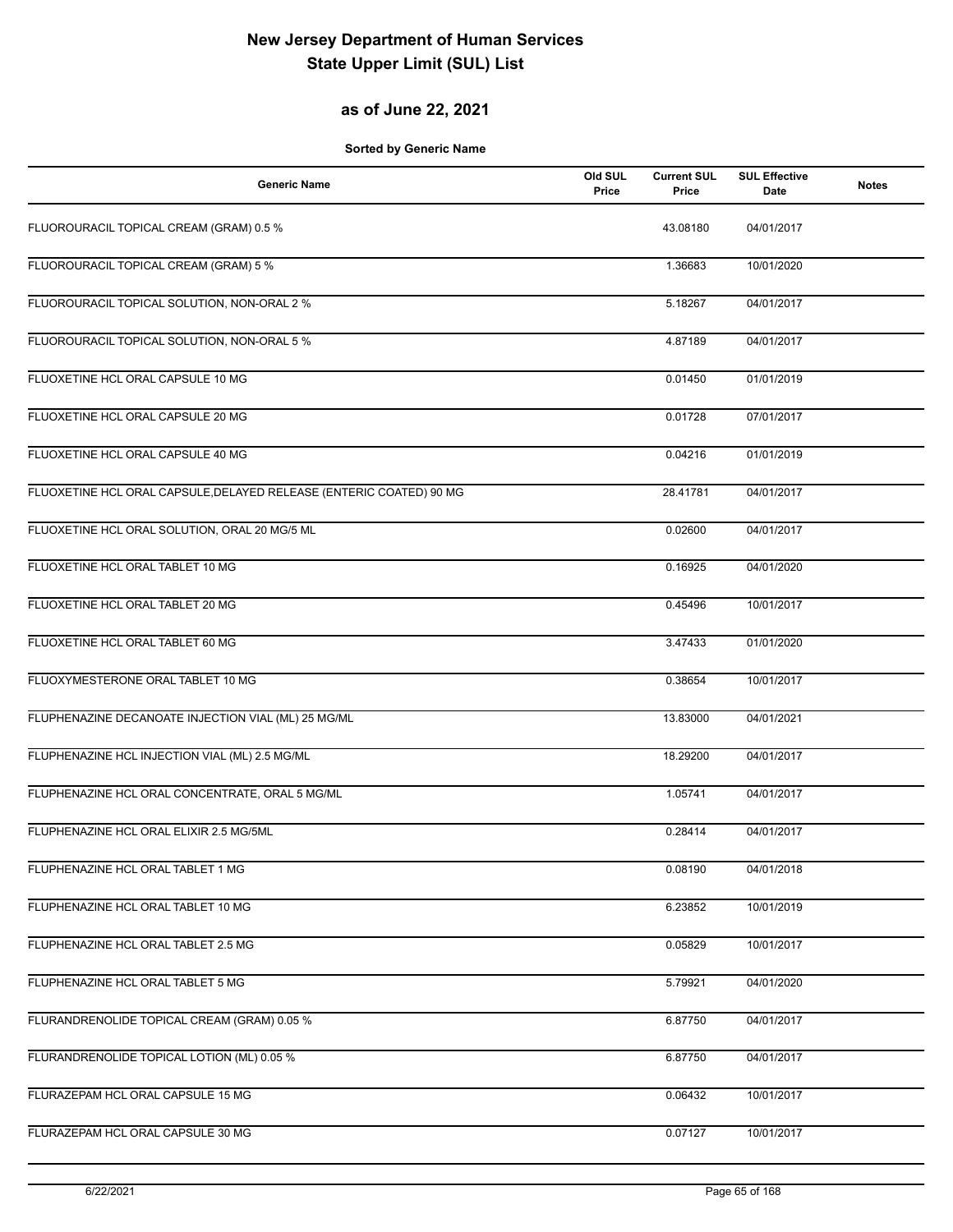### **as of June 22, 2021**

| <b>Generic Name</b>                                                                                        | Old SUL<br>Price | <b>Current SUL</b><br>Price | <b>SUL Effective</b><br>Date | <b>Notes</b> |
|------------------------------------------------------------------------------------------------------------|------------------|-----------------------------|------------------------------|--------------|
| FLURBIPROFEN ORAL TABLET 100 MG                                                                            |                  | 0.15505                     | 10/01/2017                   |              |
| FLURBIPROFEN ORAL TABLET 50 MG                                                                             |                  | 0.20690                     | 04/01/2017                   |              |
| FLURBIPROFEN SODIUM OPHTHALMIC DROPS 0.03 %                                                                |                  | 1.16800                     | 04/01/2017                   |              |
| FLUTAMIDE ORAL CAPSULE 125 MG                                                                              |                  | 0.49094                     | 04/01/2017                   |              |
| FLUTICASONE PROPIONATE NASAL SPRAY, SUSPENSION (ML) 50 MCG                                                 |                  | 0.81712                     | 07/01/2019                   |              |
| FLUTICASONE PROPIONATE NASAL SPRAY, SUSPENSION 50 MCG                                                      |                  | 0.03392                     | 04/01/2017                   |              |
| FLUTICASONE PROPIONATE TOPICAL CREAM (GRAM) 0.05 %                                                         |                  | 0.16750                     | 10/01/2017                   |              |
| FLUTICASONE PROPIONATE TOPICAL LOTION (ML) 0.05 %                                                          |                  | 5.16067                     | 04/01/2017                   |              |
| FLUTICASONE PROPIONATE TOPICAL OINTMENT (GRAM) 0.005 %                                                     |                  | 0.23600                     | 01/01/2020                   |              |
| FLUTICASONE PROPIONATE/SALMETEROL XINAFOATE INHALATION AEROSOL POWDER,<br>BREATH ACTIVATED (EA) 113-14 MCG | 85.50000         | 79.95000                    | 07/01/2021                   |              |
| FLUTICASONE PROPIONATE/SALMETEROL XINAFOATE INHALATION AEROSOL POWDER,<br>BREATH ACTIVATED (EA) 232-14 MCG |                  | 83.83048                    | 04/01/2021                   |              |
| FLUTICASONE PROPIONATE/SALMETEROL XINAFOATE INHALATION AEROSOL POWDER,<br>BREATH ACTIVATED (EA) 55-14 MCG  |                  | 85.50000                    | 01/01/2019                   |              |
| FLUTICASONE PROPIONATE/SALMETEROL XINAFOATE INHALATION BLISTER, WITH<br>INHALATION DEVICE 100-50 MCG       |                  | 1.56183                     | 10/01/2020                   |              |
| FLUTICASONE PROPIONATE/SALMETEROL XINAFOATE INHALATION BLISTER, WITH<br>INHALATION DEVICE 250-50 MCG       |                  | 1.97066                     | 10/01/2020                   |              |
| FLUTICASONE PROPIONATE/SALMETEROL XINAFOATE INHALATION BLISTER, WITH<br>INHALATION DEVICE 500-50 MCG       |                  | 2.55233                     | 10/01/2020                   |              |
| FLUVASTATIN SODIUM ORAL CAPSULE 20 MG                                                                      |                  | 2.73167                     | 07/01/2018                   |              |
| FLUVASTATIN SODIUM ORAL CAPSULE 40 MG                                                                      |                  | 2.16870                     | 10/01/2017                   |              |
| FLUVASTATIN SODIUM ORAL TABLET, EXTENDED RELEASE 24 HR 80 MG                                               |                  | 3.70167                     | 01/01/2018                   |              |
| FLUVOXAMINE MALEATE ORAL CAPSULE, EXT RELEASE 24 HR 100 MG                                                 |                  | 4.08433                     | 04/01/2020                   |              |
| FLUVOXAMINE MALEATE ORAL CAPSULE, EXT RELEASE 24 HR 150 MG                                                 |                  | 6.40272                     | 04/01/2017                   |              |
| FLUVOXAMINE MALEATE ORAL TABLET 100 MG                                                                     |                  | 0.12330                     | 07/01/2018                   |              |
| FLUVOXAMINE MALEATE ORAL TABLET 25 MG                                                                      |                  | 0.08040                     | 10/01/2017                   |              |
| FLUVOXAMINE MALEATE ORAL TABLET 50 MG                                                                      |                  | 0.11500                     | 01/01/2019                   |              |
| FOLIC ACID INJECTION VIAL (ML) 5 MG/ML                                                                     |                  | 1.37291                     | 10/01/2017                   |              |
| FOLIC ACID ORAL TABLET 0.4 MG                                                                              |                  | 0.02088                     | 12/12/2011                   |              |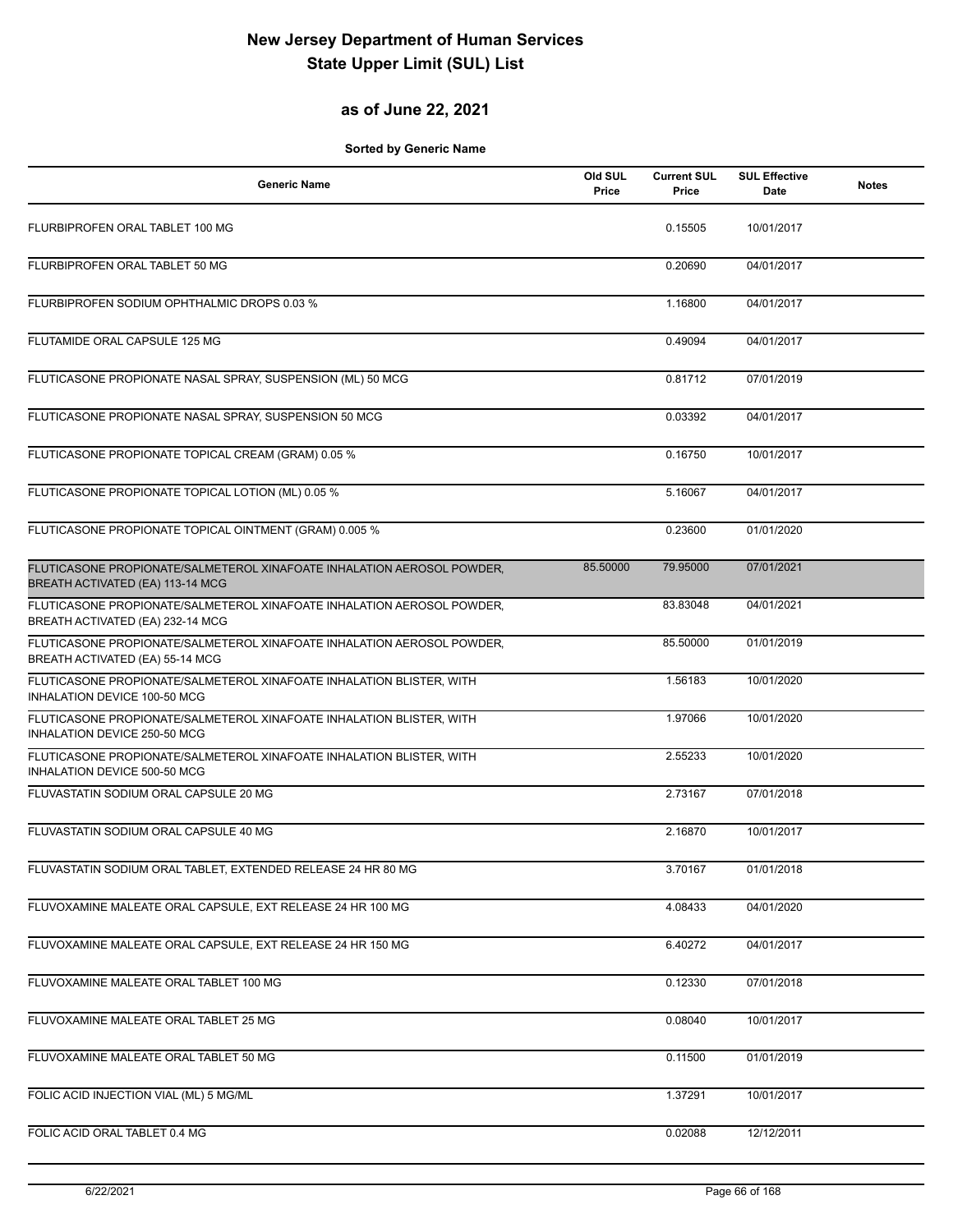#### **as of June 22, 2021**

| <b>Generic Name</b>                                                                                   | Old SUL<br>Price | <b>Current SUL</b><br>Price | <b>SUL Effective</b><br>Date | <b>Notes</b> |
|-------------------------------------------------------------------------------------------------------|------------------|-----------------------------|------------------------------|--------------|
| FOLIC ACID ORAL TABLET 0.8 MG                                                                         |                  | 0.02353                     | 12/12/2011                   |              |
| FOLIC ACID ORAL TABLET 1 MG                                                                           |                  | 0.00777                     | 04/01/2017                   |              |
| FOLIC ACID/ARGININE HCL/CYANOCOBALAMIN/PYRIDOXINE/PEPPER EXT ORAL TABLET<br>2-500-500                 |                  | 0.67500                     | 04/01/2017                   |              |
| FOLIC ACID/MULTIVITAMIN, THER AND MINERALS/LYCOPENE/LUTEIN ORAL TABLET<br>1.25-2.5MG                  |                  | 0.37627                     | 10/01/2017                   |              |
| FOLIC ACID/MULTIVITS W-FE, OTHER MIN/LUTEIN ORAL TABLET 0.4-18-250                                    |                  | 0.08573                     | 12/12/2011                   |              |
| FOLIC ACID/NIACINAMIDE/CUPRIC OXIDE/ZINC OXIDE ORAL TABLET, EXTENDED RELEASE<br>MULTIPHASE 0.5-750 MG |                  | 0.84300                     | 09/01/2011                   |              |
| FOLIC ACID/VITAMIN B COMP W-C ORAL TABLET 0.8 MG                                                      |                  | 0.09692                     | 12/12/2011                   |              |
| FOMEPIZOLE INTRAVENOUS VIAL (ML) 1 G/ML                                                               |                  | 604.16666                   | 04/01/2017                   |              |
| FONDAPARINUX SODIUM SUBCUTANEOUS SYRINGE (ML) 10MG/0.8ML                                              |                  | 44.84375                    | 04/01/2017                   |              |
| FONDAPARINUX SODIUM SUBCUTANEOUS SYRINGE (ML) 2.5 MG/0.5                                              |                  | 11.65500                    | 07/01/2018                   |              |
| FONDAPARINUX SODIUM SUBCUTANEOUS SYRINGE (ML) 5MG/0.4ML                                               |                  | 146.24500                   | 04/01/2017                   |              |
| FONDAPARINUX SODIUM SUBCUTANEOUS SYRINGE (ML) 7.5MG/0.6                                               |                  | 89.91139                    | 04/01/2017                   |              |
| FORMALDEHYDE TOPICAL SOLUTION WITH APPLICATOR (ML) 10 %                                               |                  | 0.32138                     | 04/01/2017                   |              |
| FOSAMPRENAVIR CALCIUM ORAL TABLET 700 MG                                                              |                  | 14.06850                    | 10/01/2020                   |              |
| FOSINOPRIL SODIUM ORAL TABLET 10 MG                                                                   |                  | 0.04534                     | 10/01/2017                   |              |
| FOSINOPRIL SODIUM ORAL TABLET 20 MG                                                                   |                  | 0.09833                     | 04/01/2019                   |              |
| FOSINOPRIL SODIUM ORAL TABLET 40 MG                                                                   |                  | 0.14244                     | 04/01/2017                   |              |
| FOSINOPRIL SODIUM/HYDROCHLOROTHIAZIDE ORAL TABLET 10-12.5MG                                           |                  | 0.84552                     | 04/01/2017                   |              |
| FOSINOPRIL SODIUM/HYDROCHLOROTHIAZIDE ORAL TABLET 20-12.5 MG                                          |                  | 1.03106                     | 04/01/2017                   |              |
| FOSPHENYTOIN SODIUM INJECTION VIAL (ML) 100MG PE/2                                                    |                  | 0.73000                     | 04/01/2017                   |              |
| FOSPHENYTOIN SODIUM INJECTION VIAL (ML) 500 PE/10                                                     |                  | 0.66000                     | 04/01/2017                   |              |
| FROVATRIPTAN SUCCINATE ORAL TABLET 2.5 MG                                                             |                  | 25.76889                    | 07/01/2018                   |              |
| FUROSEMIDE INJECTION SYRINGE (ML) 10 MG/ML                                                            |                  | 0.05729                     | 10/01/2017                   |              |
| FUROSEMIDE INJECTION VIAL (ML) 10 MG/ML                                                               |                  | 0.36590                     | 07/01/2018                   |              |
| FUROSEMIDE ORAL SOLUTION, ORAL 10 MG/ML                                                               |                  | 0.07588                     | 04/01/2017                   |              |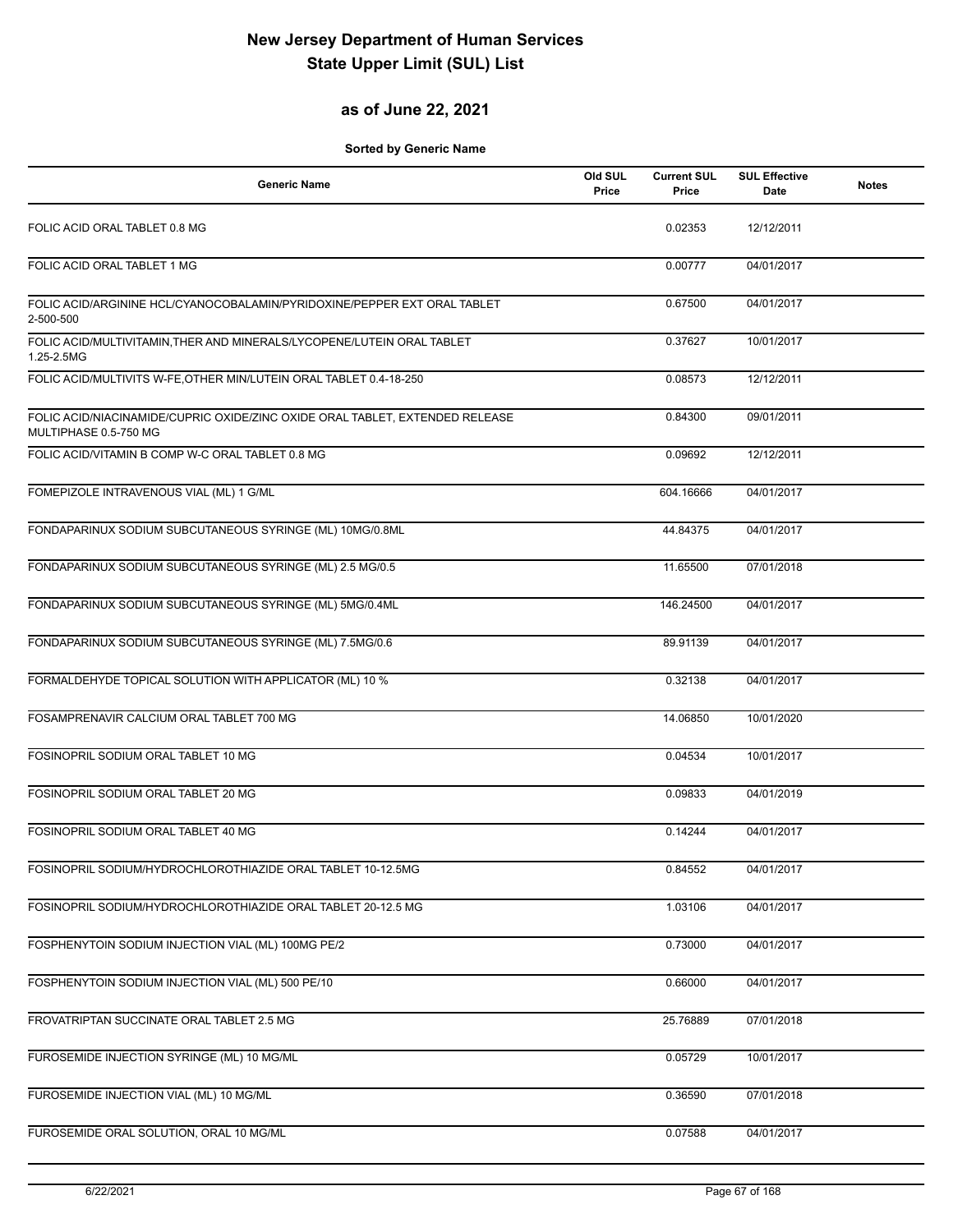#### **as of June 22, 2021**

| <b>Generic Name</b>                                                | Old SUL<br>Price | <b>Current SUL</b><br>Price | <b>SUL Effective</b><br>Date | <b>Notes</b> |
|--------------------------------------------------------------------|------------------|-----------------------------|------------------------------|--------------|
| FUROSEMIDE ORAL SOLUTION, ORAL 40 MG/4 ML                          |                  | 0.05980                     | 10/01/2017                   |              |
| FUROSEMIDE ORAL SOLUTION, ORAL 40MG/5ML                            |                  | 0.07748                     | 04/01/2017                   |              |
| FUROSEMIDE ORAL TABLET 20 MG                                       |                  | 0.00700                     | 04/01/2017                   |              |
| FUROSEMIDE ORAL TABLET 40 MG                                       |                  | 0.00971                     | 04/01/2017                   |              |
| FUROSEMIDE ORAL TABLET 80 MG                                       |                  | 0.01608                     | 10/01/2017                   |              |
| GABAPENTIN ORAL CAPSULE 100 MG                                     |                  | 0.02182                     | 04/01/2017                   |              |
| GABAPENTIN ORAL CAPSULE 300 MG                                     |                  | 0.02970                     | 04/01/2017                   |              |
| GABAPENTIN ORAL CAPSULE 400 MG                                     |                  | 0.03800                     | 01/01/2019                   |              |
| GABAPENTIN ORAL SOLUTION, ORAL 250 MG/5ML                          |                  | 0.08084                     | 10/01/2017                   |              |
| GABAPENTIN ORAL SOLUTION, ORAL 250 MG/5ML                          |                  | 0.33330                     | 04/01/2017                   |              |
| GABAPENTIN ORAL SOLUTION, ORAL 300 MG/6ML                          |                  | 0.33329                     | 04/01/2017                   |              |
| GABAPENTIN ORAL TABLET 600 MG                                      |                  | 0.06174                     | 04/01/2017                   |              |
| GABAPENTIN ORAL TABLET 800 MG                                      |                  | 0.06580                     | 07/01/2018                   |              |
| GALANTAMINE HBR ORAL CAPSULE, EXTENDED RELEASE PELLETS 24 HR 16 MG |                  | 1.31666                     | 10/01/2019                   |              |
| GALANTAMINE HBR ORAL CAPSULE, EXTENDED RELEASE PELLETS 24 HR 24 MG |                  | 0.83300                     | 04/01/2018                   |              |
| GALANTAMINE HBR ORAL CAPSULE, EXTENDED RELEASE PELLETS 24 HR 8 MG  |                  | 0.43700                     | 10/01/2019                   |              |
| GALANTAMINE HBR ORAL SOLUTION, ORAL 4 MG/ML                        |                  | 2.99640                     | 04/01/2017                   |              |
| GALANTAMINE HBR ORAL TABLET 12 MG                                  |                  | 0.15067                     | 10/01/2019                   |              |
| GALANTAMINE HBR ORAL TABLET 4 MG                                   |                  | 0.44900                     | 10/01/2020                   |              |
| GALANTAMINE HBR ORAL TABLET 8 MG                                   |                  | 0.42557                     | 10/01/2020                   |              |
| GANCICLOVIR ORAL CAPSULE (HARD, SOFT, ETC.) 500 MG                 |                  | 7.09615                     | 12/12/2011                   |              |
| GANCICLOVIR SODIUM INTRAVENOUS VIAL (EA) 500 MG                    |                  | 72.00000                    | 04/01/2017                   |              |
| GANIRELIX ACETATE SUBCUTANEOUS SYRINGE (ML) 250MCG/0.5             |                  | 393.98000                   | 04/01/2017                   |              |
| GATIFLOXACIN OPHTHALMIC DROPS 0.5 %                                |                  | 24.56800                    | 04/01/2017                   |              |
| GEMCITABINE HCL INTRAVENOUS VIAL (EA) 1 G                          |                  | 41.88000                    | 04/01/2017                   |              |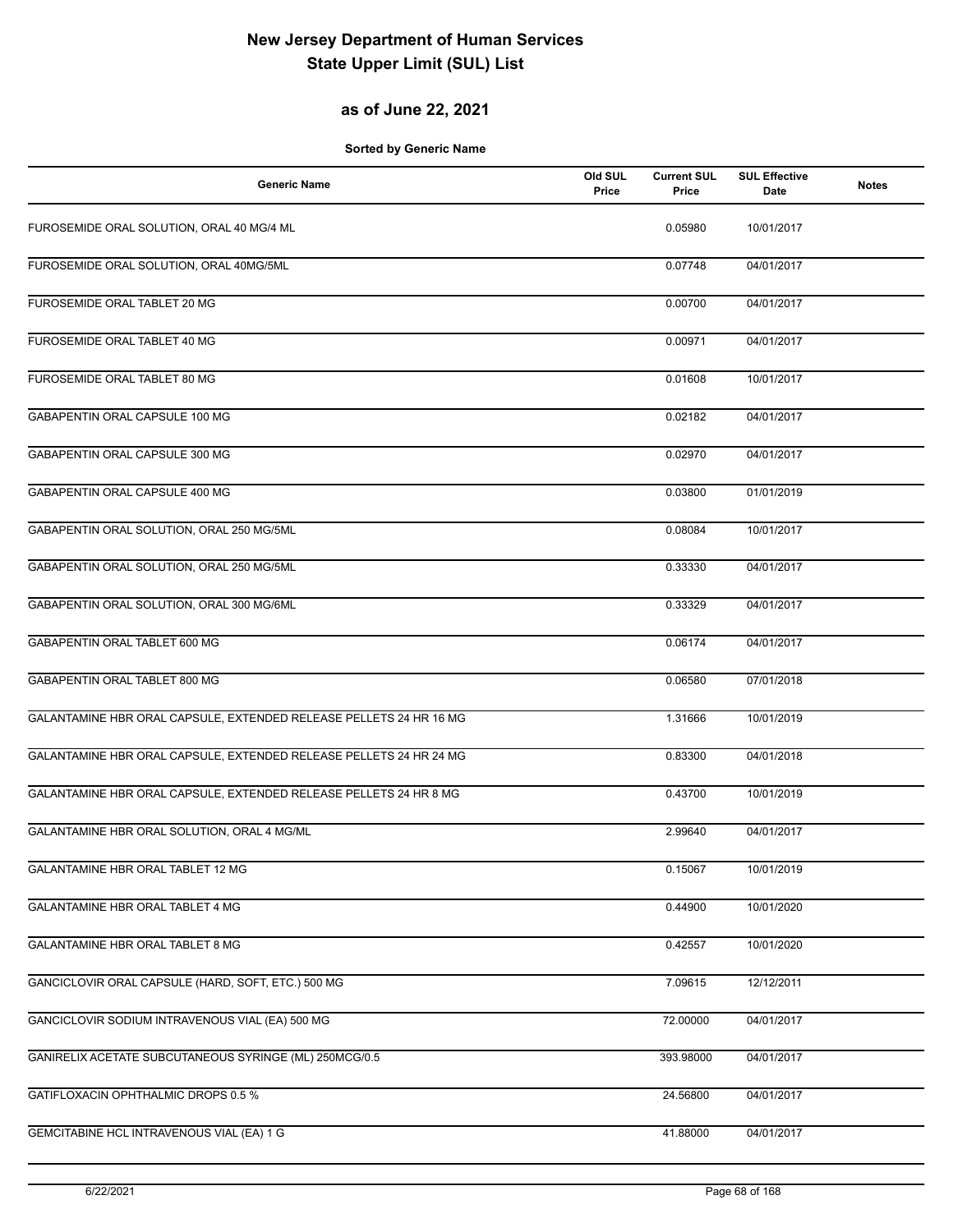#### **as of June 22, 2021**

| <b>Generic Name</b>                                                                                               | Old SUL<br>Price | <b>Current SUL</b><br>Price | <b>SUL Effective</b><br><b>Date</b> | <b>Notes</b> |
|-------------------------------------------------------------------------------------------------------------------|------------------|-----------------------------|-------------------------------------|--------------|
| GEMCITABINE HCL INTRAVENOUS VIAL (EA) 2 G                                                                         |                  | 99.20000                    | 04/01/2017                          |              |
| GEMCITABINE HCL INTRAVENOUS VIAL (EA) 200 MG                                                                      |                  | 7.74000                     | 04/01/2017                          |              |
| GEMCITABINE HCL INTRAVENOUS VIAL (ML) 1 G/26.3ML                                                                  |                  | 1.69695                     | 04/01/2017                          |              |
| GEMCITABINE HCL INTRAVENOUS VIAL (ML) 2 G/52.6ML                                                                  |                  | 1.69695                     | 04/01/2017                          |              |
| GEMCITABINE HCL INTRAVENOUS VIAL (ML) 200MG/5.26                                                                  |                  | 1.69771                     | 04/01/2017                          |              |
| GEMFIBROZIL ORAL TABLET 600 MG                                                                                    |                  | 0.05717                     | 04/01/2017                          |              |
| GENISTEIN/CITRATED ZINC BISGLYCINATE/VITAMIN D3 ORAL CAPSULE 27-20-200                                            |                  | 0.70866                     | 04/01/2017                          |              |
| GENTAMICIN SULFATE IN SODIUM CHLORIDE, ISO-OSMOTIC INTRAVENOUS INTRAVENOUS<br>SOLUTION, PIGGYBACK (ML) 100MG/0.1L |                  | 0.03490                     | 04/01/2017                          |              |
| GENTAMICIN SULFATE IN SODIUM CHLORIDE, ISO-OSMOTIC INTRAVENOUS INTRAVENOUS<br>SOLUTION, PIGGYBACK (ML) 100MG/50ML |                  | 0.06780                     | 04/01/2017                          |              |
| GENTAMICIN SULFATE IN SODIUM CHLORIDE, ISO-OSMOTIC INTRAVENOUS INTRAVENOUS<br>SOLUTION, PIGGYBACK (ML) 120MG/0.1L |                  | 0.03400                     | 04/01/2017                          |              |
| GENTAMICIN SULFATE IN SODIUM CHLORIDE, ISO-OSMOTIC INTRAVENOUS INTRAVENOUS<br>SOLUTION, PIGGYBACK (ML) 60 MG/50ML |                  | 0.06260                     | 04/01/2017                          |              |
| GENTAMICIN SULFATE IN SODIUM CHLORIDE, ISO-OSMOTIC INTRAVENOUS INTRAVENOUS<br>SOLUTION, PIGGYBACK (ML) 80 MG/50ML |                  | 0.10800                     | 10/01/2017                          |              |
| GENTAMICIN SULFATE IN SODIUM CHLORIDE, ISO-OSMOTIC INTRAVENOUS INTRAVENOUS<br>SOLUTION, PIGGYBACK (ML) 80MG/100ML |                  | 0.03260                     | 04/01/2017                          |              |
| GENTAMICIN SULFATE INJECTION VIAL (ML) 20 MG/2 ML                                                                 |                  | 2.00000                     | 04/01/2017                          |              |
| GENTAMICIN SULFATE INJECTION VIAL (ML) 40 MG/ML                                                                   |                  | 0.50340                     | 04/01/2018                          |              |
| <b>GENTAMICIN SULFATE OPHTHALMIC DROPS 0.3 %</b>                                                                  |                  | 0.60900                     | 04/01/2021                          |              |
| GENTAMICIN SULFATE OPHTHALMIC OINTMENT (GRAM) 0.3 %                                                               |                  | 3.04555                     | 04/01/2017                          |              |
| GENTAMICIN SULFATE TOPICAL CREAM (GRAM) 0.1 %                                                                     |                  | 0.55778                     | 10/01/2017                          |              |
| <b>GENTAMICIN SULFATE TOPICAL OINTMENT (GRAM) 0.1 %</b>                                                           |                  | 1.51587                     | 10/01/2017                          |              |
| GENTAMICIN SULFATE/PF INJECTION VIAL (ML) 20 MG/2 ML                                                              |                  | 0.80000                     | 04/01/2017                          |              |
| GLATIRAMER ACETATE SUBCUTANEOUS SYRINGE (ML) 20 MG/ML                                                             |                  | 61.09900                    | 10/01/2020                          |              |
| GLATIRAMER ACETATE SUBCUTANEOUS SYRINGE (ML) 40 MG/ML                                                             |                  | 121.91297                   | 10/01/2020                          |              |
| <b>GLIMEPIRIDE ORAL TABLET 1 MG</b>                                                                               |                  | 0.00960                     | 01/01/2019                          |              |
| <b>GLIMEPIRIDE ORAL TABLET 2 MG</b>                                                                               |                  | 0.01160                     | 01/01/2019                          |              |
| <b>GLIMEPIRIDE ORAL TABLET 4 MG</b>                                                                               |                  | 0.01210                     | 01/01/2019                          |              |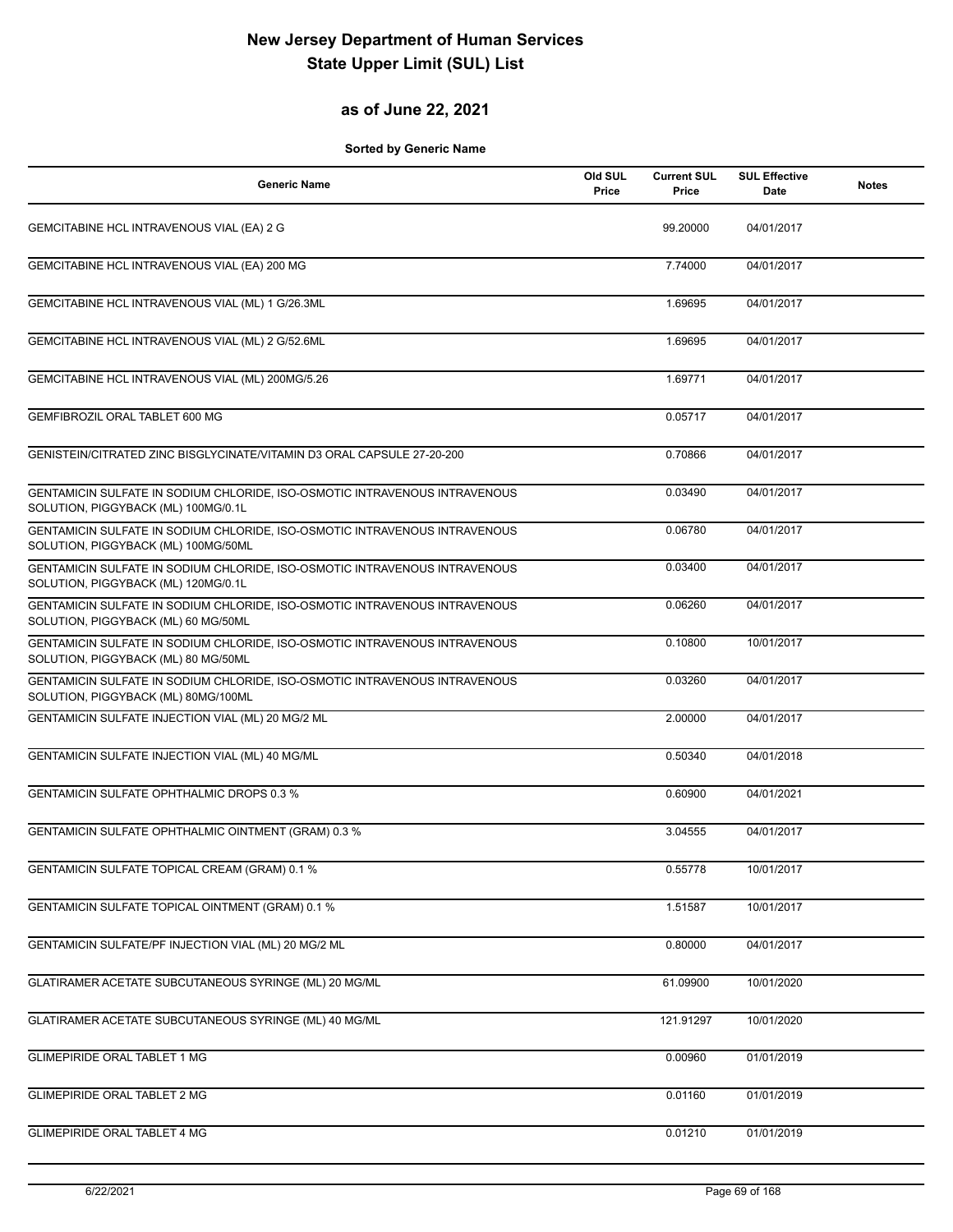#### **as of June 22, 2021**

| <b>Generic Name</b>                                             | Old SUL<br>Price | <b>Current SUL</b><br>Price | <b>SUL Effective</b><br>Date | <b>Notes</b> |
|-----------------------------------------------------------------|------------------|-----------------------------|------------------------------|--------------|
| <b>GLIPIZIDE ORAL TABLET 10 MG</b>                              |                  | 0.02156                     | 04/01/2017                   |              |
| <b>GLIPIZIDE ORAL TABLET 5 MG</b>                               |                  | 0.01465                     | 04/01/2017                   |              |
| GLIPIZIDE ORAL TABLET, EXTENDED RELEASE 24 HR 10 MG             |                  | 0.11496                     | 10/01/2020                   |              |
| GLIPIZIDE ORAL TABLET, EXTENDED RELEASE 24 HR 2.5 MG            |                  | 0.08200                     | 01/01/2019                   |              |
| GLIPIZIDE ORAL TABLET, EXTENDED RELEASE 24 HR 5 MG              |                  | 0.08696                     | 01/01/2019                   |              |
| GLIPIZIDE/METFORMIN HCL ORAL TABLET 2.5-250 MG                  |                  | 0.53575                     | 04/01/2017                   |              |
| GLIPIZIDE/METFORMIN HCL ORAL TABLET 2.5-500 MG                  |                  | 0.23690                     | 07/01/2019                   |              |
| GLIPIZIDE/METFORMIN HCL ORAL TABLET 5 MG-500MG                  |                  | 0.15480                     | 07/01/2018                   |              |
| GLUCAGON HCL INJECTION VIAL (EA) 1 MG                           |                  | 162.00000                   | 04/01/2017                   |              |
| <b>GLYBURIDE ORAL TABLET 1.25 MG</b>                            |                  | 0.04914                     | 10/01/2017                   |              |
| <b>GLYBURIDE ORAL TABLET 2.5 MG</b>                             |                  | 0.01450                     | 01/01/2019                   |              |
| <b>GLYBURIDE ORAL TABLET 5 MG</b>                               |                  | 0.01900                     | 01/01/2019                   |              |
| GLYBURIDE, MICRONIZED ORAL TABLET 1.5 MG                        |                  | 0.02080                     | 04/01/2017                   |              |
| GLYBURIDE, MICRONIZED ORAL TABLET 3 MG                          |                  | 0.03382                     | 04/01/2017                   |              |
| GLYBURIDE, MICRONIZED ORAL TABLET 6 MG                          |                  | 0.05829                     | 10/01/2017                   |              |
| GLYBURIDE/METFORMIN HCL ORAL TABLET 1.25-250MG                  |                  | 0.02402                     | 10/01/2017                   |              |
| GLYBURIDE/METFORMIN HCL ORAL TABLET 2.5-500 MG                  |                  | 0.01333                     | 10/01/2017                   |              |
| GLYBURIDE/METFORMIN HCL ORAL TABLET 5 MG-500MG                  |                  | 0.03590                     | 04/01/2017                   |              |
| GLYCERIN RECTAL SUPPOSITORY, RECTAL ADULT                       |                  | 0.05746                     | 12/12/2011                   |              |
| GLYCERIN RECTAL SUPPOSITORY, RECTAL PEDIATRIC                   |                  | 0.08492                     | 12/12/2011                   |              |
| <b>GLYCERIN TOPICAL LIQUID (ML)</b>                             |                  | 0.02042                     | 12/12/2011                   |              |
| GLYCERIN/BENZYL ALCOHOL/PETROLATUM, WHITE TOPICAL LOTION (ML)   |                  | 0.02238                     | 12/12/2011                   |              |
| GLYCERIN/WITCH HAZEL LEAF TOPICAL PADS, MEDICATED (EA)          |                  | 0.02600                     | 04/01/2017                   |              |
| GLYCINE UROLOGIC SOLUTION IRRIGATION SOLUTION, IRRIGATION 1.5 % |                  | 0.00231                     | 04/01/2017                   |              |
| GLYCOPYRROLATE INJECTION VIAL (ML) 0.2 MG/ML                    |                  | 6.39098                     | 04/01/2017                   |              |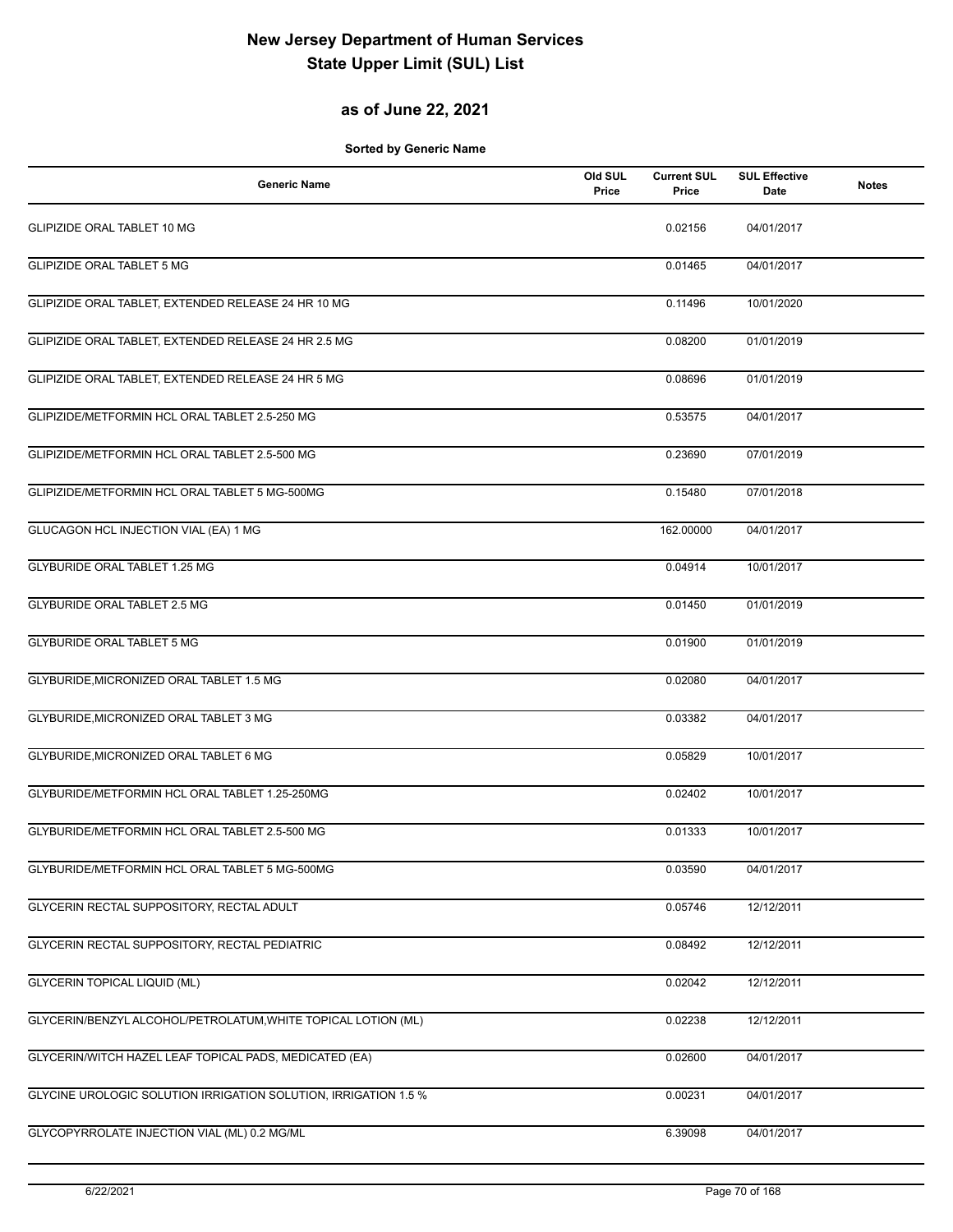### **as of June 22, 2021**

| <b>Generic Name</b>                                                               | Old SUL<br>Price | <b>Current SUL</b><br>Price | <b>SUL Effective</b><br><b>Date</b> | <b>Notes</b> |
|-----------------------------------------------------------------------------------|------------------|-----------------------------|-------------------------------------|--------------|
| GLYCOPYRROLATE ORAL TABLET 1 MG                                                   |                  | 0.06670                     | 01/01/2018                          |              |
| GLYCOPYRROLATE ORAL TABLET 2 MG                                                   |                  | 0.17170                     | 04/01/2018                          |              |
| GRANISETRON HCL INTRAVENOUS VIAL (ML) 1 MG/ML                                     |                  | 6.25000                     | 04/01/2017                          |              |
| GRANISETRON HCL INTRAVENOUS VIAL (ML) 1 MG/ML(1)                                  |                  | 18.87000                    | 04/01/2017                          |              |
| <b>GRANISETRON HCL ORAL TABLET 1 MG</b>                                           |                  | 3.78019                     | 10/01/2017                          |              |
| GRANISETRON HCL/PF INTRAVENOUS VIAL (ML) 1 MG/ML(1)                               |                  | 10.00000                    | 04/01/2017                          |              |
| GRANISETRON HCL/PF INTRAVENOUS VIAL (ML) 100 MCG/ML                               |                  | 3.31650                     | 10/01/2017                          |              |
| GRISEOFULVIN ULTRAMICROSIZE ORAL TABLET 125 MG                                    |                  | 3.98900                     | 04/01/2017                          |              |
| GRISEOFULVIN ULTRAMICROSIZE ORAL TABLET 250 MG                                    |                  | 2.81345                     | 07/01/2017                          |              |
| GRISEOFULVIN, MICROSIZE ORAL SUSPENSION, ORAL (FINAL DOSE FORM) 125 MG/5ML        |                  | 0.21058                     | 12/23/2019                          |              |
| GRISEOFULVIN, MICROSIZE ORAL TABLET 500 MG                                        |                  | 5.70082                     | 07/01/2017                          |              |
| GUAIFENESIN ORAL LIQUID (ML) 100 MG/5ML                                           |                  | 0.00603                     | 10/01/2017                          |              |
| GUAIFENESIN ORAL TABLET 200 MG                                                    |                  | 0.04455                     | 04/01/2017                          |              |
| GUAIFENESIN ORAL TABLET 400 MG                                                    |                  | 0.06770                     | 04/01/2017                          |              |
| GUAIFENESIN ORAL TABLET, EXTENDED RELEASE 12 HR 1200 MG                           |                  | 0.49159                     | 04/01/2017                          |              |
| GUAIFENESIN ORAL TABLET, EXTENDED RELEASE 12 HR 600 MG                            |                  | 0.26108                     | 04/01/2017                          |              |
| GUAIFENESIN/DEXTROMETHORPHAN HBR ORAL LIQUID (ML) 100-10MG/5                      |                  | 0.01792                     | 04/01/2017                          |              |
| GUAIFENESIN/DEXTROMETHORPHAN HBR ORAL LIQUID (ML) 100-5 MG/5                      |                  | 0.01809                     | 04/01/2017                          |              |
| GUAIFENESIN/DEXTROMETHORPHAN HBR ORAL LIQUID (ML) 200-10MG/5                      |                  | 0.01681                     | 04/01/2017                          |              |
| GUAIFENESIN/DEXTROMETHORPHAN HBR ORAL SYRUP 100-10MG/5                            |                  | 0.00857                     | 04/01/2017                          |              |
| GUAIFENESIN/DEXTROMETHORPHAN HBR ORAL SYRUP 100-5 MG/5                            |                  | 0.04194                     | 04/01/2017                          |              |
| GUAIFENESIN/DEXTROMETHORPHAN HBR ORAL TABLET 400MG-20MG                           |                  | 0.07899                     | 04/01/2017                          |              |
| GUAIFENESIN/DEXTROMETHORPHAN HBR ORAL TABLET, EXTENDED RELEASE 12 HR<br>1200-60MG |                  | 0.65000                     | 04/01/2017                          |              |
| GUAIFENESIN/DEXTROMETHORPHAN HBR/PHENYLEPHRINE ORAL LIQUID (ML) 100-10-5MG        |                  | 0.01600                     | 04/01/2017                          |              |
| GUAIFENESIN/DEXTROMETHORPHAN HBR/PHENYLEPHRINE ORAL LIQUID (ML) 200-10-5/5        |                  | 0.01687                     | 04/01/2017                          |              |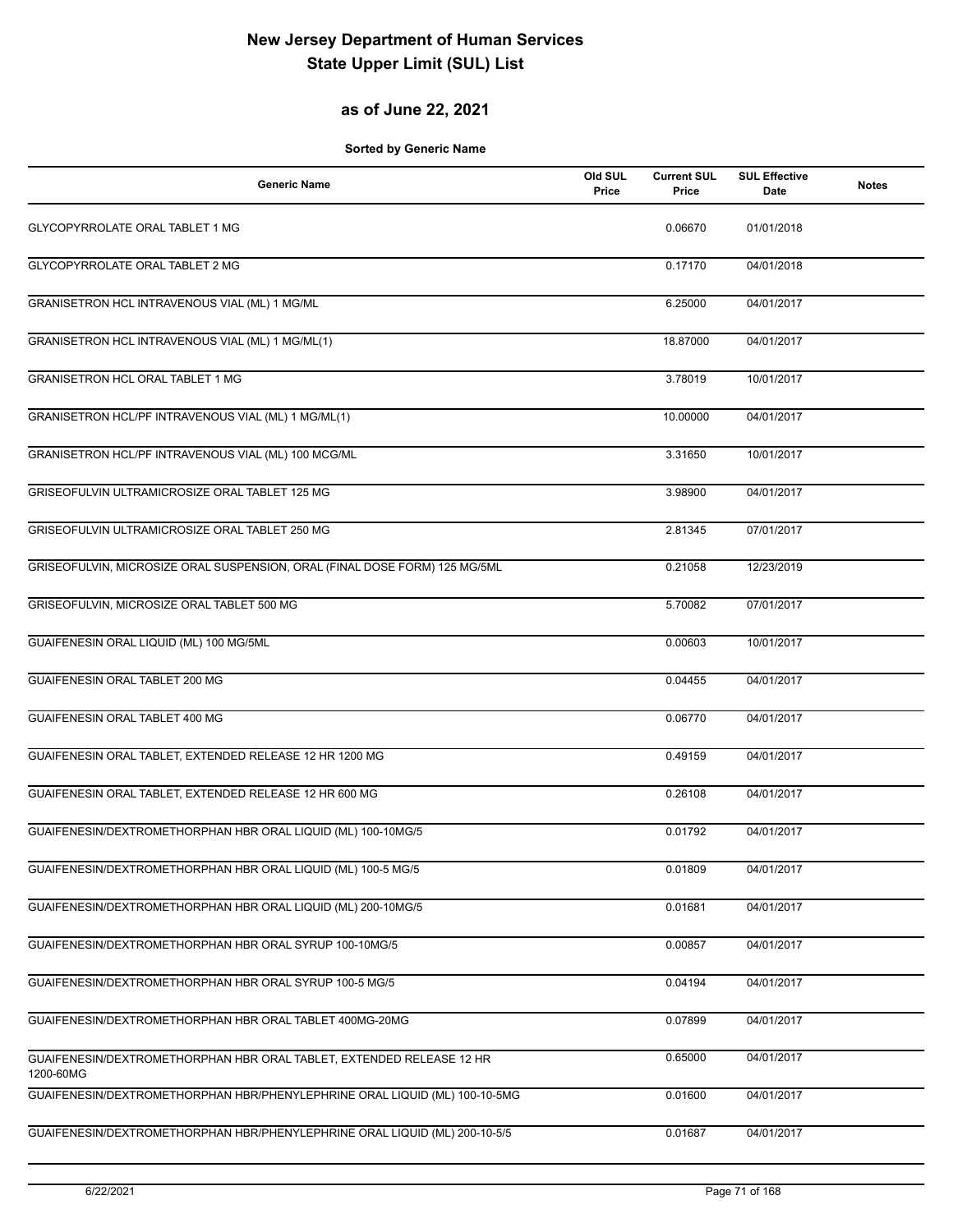#### **as of June 22, 2021**

| <b>Generic Name</b>                                                               | Old SUL<br>Price | <b>Current SUL</b><br>Price | <b>SUL Effective</b><br>Date | <b>Notes</b> |
|-----------------------------------------------------------------------------------|------------------|-----------------------------|------------------------------|--------------|
| GUAIFENESIN/DEXTROMETHORPHAN HBR/PHENYLEPHRINE ORAL TABLET 380-15-10              |                  | 0.62244                     | 04/01/2017                   |              |
| GUAIFENESIN/PHENYLEPHRINE HCL ORAL LIQUID (ML) 100-5 MG/5                         |                  | 0.03382                     | 04/01/2017                   |              |
| GUAIFENESIN/PHENYLEPHRINE HCL ORAL TABLET 380MG-10MG                              |                  | 0.48983                     | 04/01/2017                   |              |
| GUAIFENESIN/PHENYLEPHRINE HCL ORAL TABLET 400MG-10MG                              |                  | 0.08850                     | 04/01/2017                   |              |
| GUAIFENESIN/PHENYLEPHRINE HCL/ACETAMINOPHEN ORAL TABLET 200-5-325                 |                  | 0.06083                     | 04/01/2017                   |              |
| GUAIFENESIN/PSEUDOEPHEDRINE HCL ORAL TABLET 400MG-60MG                            |                  | 0.38464                     | 04/01/2017                   |              |
| GUAIFENESIN/PSEUDOEPHEDRINE HCL ORAL TABLET, EXTENDED RELEASE 12 HR<br>600MG-60MG |                  | 0.40699                     | 04/01/2017                   |              |
| GUANABENZ ACETATE ORAL TABLET 4 MG                                                |                  | 0.39312                     | 12/12/2011                   |              |
| GUANABENZ ACETATE ORAL TABLET 8 MG                                                |                  | 0.37996                     | 12/12/2011                   |              |
| <b>GUANFACINE HCL ORAL TABLET 1 MG</b>                                            |                  | 0.06090                     | 07/01/2017                   |              |
| <b>GUANFACINE HCL ORAL TABLET 2 MG</b>                                            |                  | 0.07750                     | 01/01/2019                   |              |
| GUANFACINE HCL ORAL TABLET, EXTENDED RELEASE 24 HR 1 MG                           |                  | 0.29950                     | 07/01/2019                   |              |
| GUANFACINE HCL ORAL TABLET, EXTENDED RELEASE 24 HR 2 MG                           |                  | 0.24000                     | 01/01/2020                   |              |
| GUANFACINE HCL ORAL TABLET, EXTENDED RELEASE 24 HR 3 MG                           |                  | 0.34257                     | 07/01/2019                   |              |
| GUANFACINE HCL ORAL TABLET, EXTENDED RELEASE 24 HR 4 MG                           | 0.41430          | 0.25170                     | 07/01/2021                   |              |
| GUANIDINE HCL ORAL TABLET 125 MG                                                  |                  | 0.21100                     | 04/01/2017                   |              |
| HALOBETASOL PROPIONATE TOPICAL CREAM (GRAM) 0.05 %                                |                  | 0.31718                     | 10/01/2017                   |              |
| HALOBETASOL PROPIONATE TOPICAL OINTMENT (GRAM) 0.05 %                             |                  | 0.35818                     | 10/01/2017                   |              |
| HALOPERIDOL DECANOATE INTRAMUSCULAR AMPUL (ML) 100 MG/ML                          |                  | 33.55200                    | 04/01/2020                   |              |
| HALOPERIDOL DECANOATE INTRAMUSCULAR AMPUL (ML) 50 MG/ML                           |                  | 18.22770                    | 10/01/2020                   |              |
| HALOPERIDOL DECANOATE INTRAMUSCULAR VIAL (ML) 100 MG/ML                           |                  | 26.48000                    | 01/01/2021                   |              |
| HALOPERIDOL DECANOATE INTRAMUSCULAR VIAL (ML) 50 MG/ML                            |                  | 16.82700                    | 04/01/2018                   |              |
| HALOPERIDOL LACTATE INJECTION AMPUL (ML) 5 MG/ML                                  |                  | 1.10550                     | 10/01/2017                   |              |
| HALOPERIDOL LACTATE INJECTION VIAL (ML) 5 MG/ML                                   |                  | 0.63747                     | 10/01/2018                   |              |
| HALOPERIDOL LACTATE ORAL CONCENTRATE, ORAL 2 MG/ML                                |                  | 0.03924                     | 10/01/2018                   |              |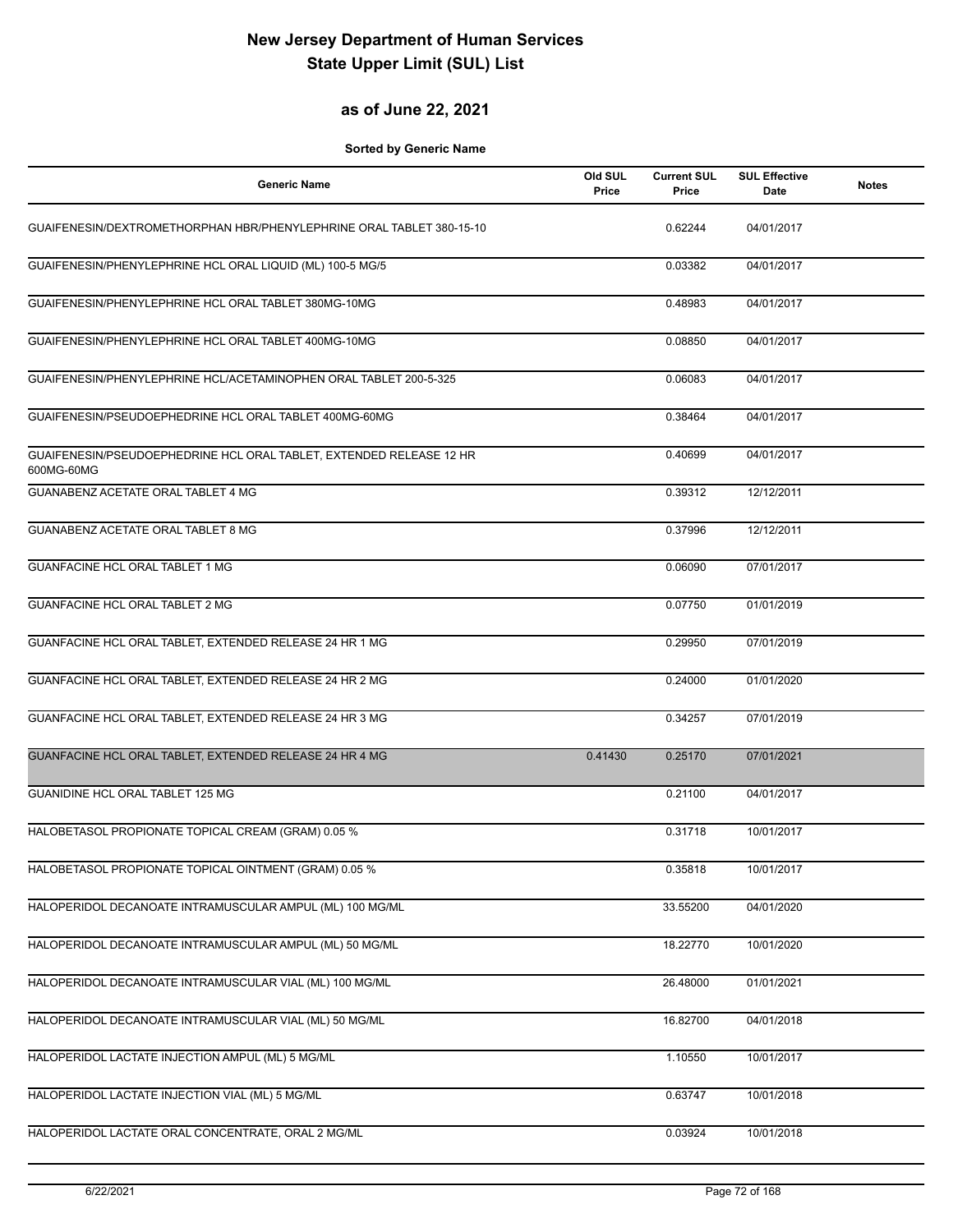#### **as of June 22, 2021**

| <b>Generic Name</b>                                                                                | Old SUL<br>Price | <b>Current SUL</b><br>Price | <b>SUL Effective</b><br>Date | <b>Notes</b> |
|----------------------------------------------------------------------------------------------------|------------------|-----------------------------|------------------------------|--------------|
| HALOPERIDOL ORAL TABLET 0.5 MG                                                                     |                  | 0.04573                     | 10/01/2017                   |              |
| HALOPERIDOL ORAL TABLET 1 MG                                                                       |                  | 0.11610                     | 04/01/2017                   |              |
| HALOPERIDOL ORAL TABLET 10 MG                                                                      |                  | 0.34292                     | 04/01/2021                   |              |
| HALOPERIDOL ORAL TABLET 2 MG                                                                       |                  | 0.10990                     | 10/01/2017                   |              |
| HALOPERIDOL ORAL TABLET 20 MG                                                                      |                  | 0.72000                     | 07/01/2018                   |              |
| HALOPERIDOL ORAL TABLET 5 MG                                                                       |                  | 0.41927                     | 01/01/2021                   |              |
| HEPARIN SODIUM, PORCINE IN 0.45 % SODIUM CHLORIDE INTRAVENOUS INTRAVENOUS<br>SOLUTION 12500/250    |                  | 0.02896                     | 04/01/2017                   |              |
| HEPARIN SODIUM, PORCINE IN 0.45 % SODIUM CHLORIDE INTRAVENOUS INTRAVENOUS<br>SOLUTION 25000/250    |                  | 0.03348                     | 04/01/2017                   |              |
| HEPARIN SODIUM, PORCINE IN 0.45 % SODIUM CHLORIDE INTRAVENOUS INTRAVENOUS<br>SOLUTION 25000/500    |                  | 0.01269                     | 04/01/2017                   |              |
| HEPARIN SODIUM, PORCINE IN 0.9 % SODIUM CHLORIDE/PF INTRAVENOUS INTRAVENOUS<br>SOLUTION 1000/500ML |                  | 0.00630                     | 04/01/2017                   |              |
| HEPARIN SODIUM, PORCINE IN 0.9 % SODIUM CHLORIDE/PF INTRAVENOUS INTRAVENOUS<br>SOLUTION 2K/1000ML  |                  | 0.00577                     | 04/01/2017                   |              |
| HEPARIN SODIUM, PORCINE INJECTION CARTRIDGE (ML) 5000/ML(1)                                        |                  | 0.90249                     | 10/01/2017                   |              |
| HEPARIN SODIUM, PORCINE INJECTION SYRINGE (ML) 5000/ML                                             |                  | 2.48000                     | 04/01/2017                   |              |
| HEPARIN SODIUM, PORCINE INJECTION VIAL (ML) 1000/ML                                                |                  | 0.12780                     | 10/01/2017                   |              |
| HEPARIN SODIUM, PORCINE INJECTION VIAL (ML) 10000/ML                                               |                  | 2.72717                     | 10/01/2017                   |              |
| HEPARIN SODIUM, PORCINE INJECTION VIAL (ML) 20000/ML                                               |                  | 10.00000                    | 04/01/2017                   |              |
| HEPARIN SODIUM, PORCINE INJECTION VIAL (ML) 5000/ML                                                |                  | 0.70240                     | 10/01/2019                   |              |
| HEPARIN SODIUM, PORCINE INTRAVENOUS DISPOSABLE SYRINGE (ML) 10 UNIT/ML                             |                  | 0.74538                     | 12/12/2011                   |              |
| HEPARIN SODIUM, PORCINE INTRAVENOUS DISPOSABLE SYRINGE (ML) 100/ML                                 |                  | 0.05700                     | 12/12/2011                   |              |
| HEPARIN SODIUM, PORCINE INTRAVENOUS VIAL (SDV, MDV OR ADDITIVE) (ML) 10 UNIT/ML                    |                  | 0.03450                     | 12/12/2011                   |              |
| HEPARIN SODIUM, PORCINE INTRAVENOUS VIAL (SDV, MDV OR ADDITIVE) (ML) 100/ML                        |                  | 0.05700                     | 12/12/2011                   |              |
| HEPARIN SODIUM, PORCINE/DEXTROSE 5 % IN WATER INTRAVENOUS INTRAVENOUS<br>SOLUTION 12500/250        |                  | 0.02776                     | 04/01/2017                   |              |
| HEPARIN SODIUM, PORCINE/DEXTROSE 5 % IN WATER INTRAVENOUS INTRAVENOUS<br>SOLUTION 20K/500ML        |                  | 0.01094                     | 04/01/2017                   |              |
| HEPARIN SODIUM, PORCINE/DEXTROSE 5 % IN WATER INTRAVENOUS INTRAVENOUS<br>SOLUTION 25000/250        |                  | 0.03300                     | 04/01/2017                   |              |
| HEPARIN SODIUM, PORCINE/DEXTROSE 5 % IN WATER INTRAVENOUS INTRAVENOUS<br>SOLUTION 25000/500        |                  | 0.01148                     | 04/01/2017                   |              |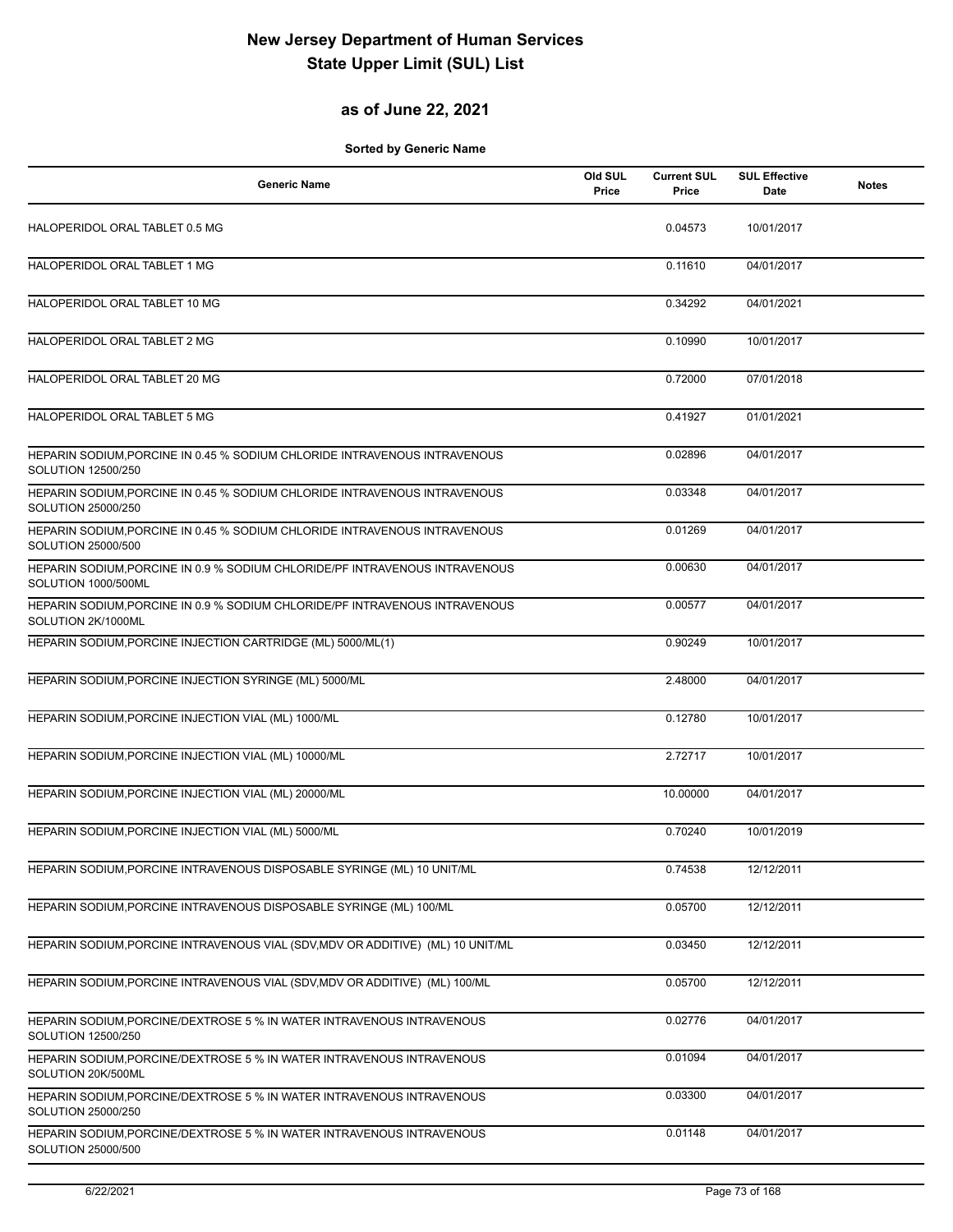#### **as of June 22, 2021**

| <b>Generic Name</b>                                                                        | Old SUL<br>Price | <b>Current SUL</b><br>Price | <b>SUL Effective</b><br>Date | <b>Notes</b> |
|--------------------------------------------------------------------------------------------|------------------|-----------------------------|------------------------------|--------------|
| HEPARIN SODIUM, PORCINE/PF INJECTION SYRINGE (ML) 5000/0.5ML                               |                  | 3.40775                     | 10/01/2017                   |              |
| HEPARIN SODIUM, PORCINE/PF INJECTION VIAL (ML) 1000/ML                                     |                  | 5.20000                     | 04/01/2017                   |              |
| HEPARIN SODIUM, PORCINE/PF INJECTION VIAL (ML) 5000/0.5ML                                  |                  | 3.40772                     | 10/01/2017                   |              |
| HEPARIN SODIUM, PORCINE/PF INTRAVENOUS VIAL (SDV, MDV OR ADDITIVE) (ML) 100/ML             |                  | 0.05700                     | 12/12/2011                   |              |
| HETASTARCH IN 0.9 % SODIUM CHLORIDE INTRAVENOUS PLASTIC BAG, INJECTION (ML) 6<br>$% -0.9%$ |                  | 0.02508                     | 04/01/2017                   |              |
| HYDRALAZINE HCL INJECTION VIAL (ML) 20 MG/ML                                               |                  | 2.42000                     | 04/01/2017                   |              |
| HYDRALAZINE HCL ORAL TABLET 10 MG                                                          |                  | 0.02512                     | 10/01/2017                   |              |
| HYDRALAZINE HCL ORAL TABLET 100 MG                                                         |                  | 0.05350                     | 10/01/2017                   |              |
| HYDRALAZINE HCL ORAL TABLET 25 MG                                                          |                  | 0.01970                     | 01/01/2019                   |              |
| HYDRALAZINE HCL ORAL TABLET 50 MG                                                          |                  | 0.02660                     | 01/01/2019                   |              |
| HYDROCHLOROTHIAZIDE ORAL CAPSULE 12.5 MG                                                   |                  | 0.00920                     | 10/01/2017                   |              |
| HYDROCHLOROTHIAZIDE ORAL TABLET 12.5 MG                                                    |                  | 0.00790                     | 01/01/2019                   |              |
| HYDROCHLOROTHIAZIDE ORAL TABLET 25 MG                                                      |                  | 0.00717                     | 04/01/2017                   |              |
| HYDROCHLOROTHIAZIDE ORAL TABLET 50 MG                                                      |                  | 0.01477                     | 10/01/2017                   |              |
| HYDROCODONE BIT/ACETAMINOPHEN ORAL SOLUTION, ORAL 5-334MG/10                               |                  | 0.02850                     | 09/01/2011                   |              |
| HYDROCODONE BIT/ACETAMINOPHEN ORAL SOLUTION, ORAL 7.5-500/15                               |                  | 0.02122                     | 01/01/2012                   |              |
| HYDROCODONE BIT/ACETAMINOPHEN ORAL TABLET 10-660MG                                         |                  | 0.18825                     | 01/01/2012                   |              |
| HYDROCODONE BIT/ACETAMINOPHEN ORAL TABLET 10-750MG                                         |                  | 0.66084                     | 12/12/2011                   |              |
| HYDROCODONE BIT/ACETAMINOPHEN ORAL TABLET 10MG-500MG                                       |                  | 0.14064                     | 05/19/2011                   |              |
| HYDROCODONE BIT/ACETAMINOPHEN ORAL TABLET 10MG-650MG                                       |                  | 0.06819                     | 12/12/2011                   |              |
| HYDROCODONE BIT/ACETAMINOPHEN ORAL TABLET 2.5-500MG                                        |                  | 0.10707                     | 12/12/2011                   |              |
| HYDROCODONE BIT/ACETAMINOPHEN ORAL TABLET 5 MG-500MG                                       |                  | 0.03375                     | 01/01/2012                   |              |
| HYDROCODONE BIT/ACETAMINOPHEN ORAL TABLET 7.5-500MG                                        |                  | 0.06000                     | 12/12/2011                   |              |
| HYDROCODONE BIT/ACETAMINOPHEN ORAL TABLET 7.5-650 MG                                       |                  | 0.06618                     | 12/12/2011                   |              |
| HYDROCODONE BIT/ACETAMINOPHEN ORAL TABLET 7.5-750MG                                        |                  | 0.04752                     | 05/19/2011                   |              |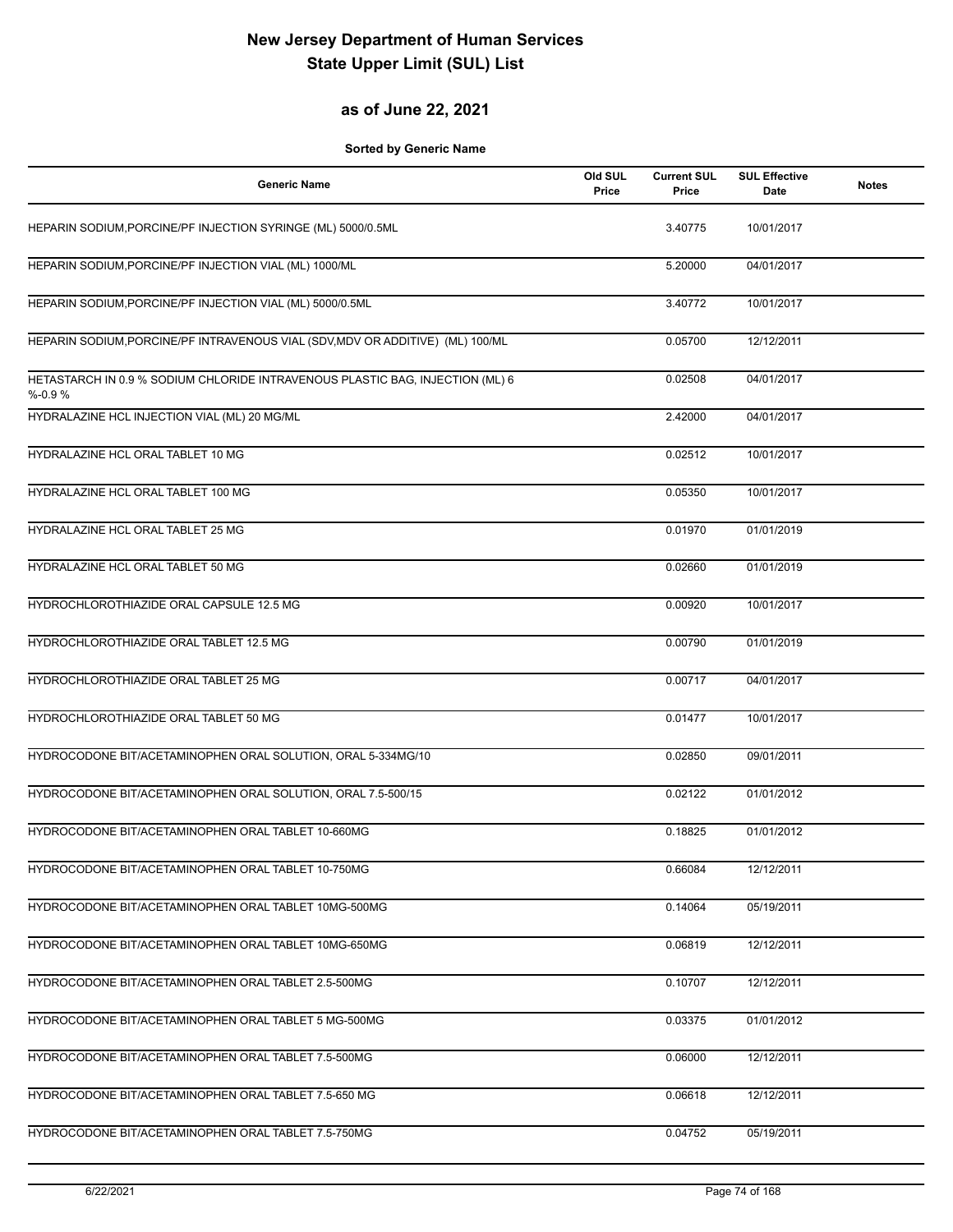#### **as of June 22, 2021**

| <b>Generic Name</b>                                                                                      | Old SUL<br>Price | <b>Current SUL</b><br>Price | <b>SUL Effective</b><br>Date | <b>Notes</b> |
|----------------------------------------------------------------------------------------------------------|------------------|-----------------------------|------------------------------|--------------|
| HYDROCODONE BITART/CHLORPHENIRAMINE MALEATE/PSEUDOEPHEDRINE ORAL<br>SOLUTION, ORAL 5-4-60MG/5            |                  | 0.70000                     | 04/01/2017                   |              |
| HYDROCODONE BITARTRATE/ACETAMINOPHEN ORAL SOLUTION, ORAL 10-300/15                                       |                  | 0.38025                     | 04/01/2017                   |              |
| HYDROCODONE BITARTRATE/ACETAMINOPHEN ORAL SOLUTION, ORAL 10-325/15                                       |                  | 1.35466                     | 04/01/2017                   |              |
| HYDROCODONE BITARTRATE/ACETAMINOPHEN ORAL SOLUTION, ORAL 2.5-108/5                                       |                  | 0.67415                     | 04/01/2017                   |              |
| HYDROCODONE BITARTRATE/ACETAMINOPHEN ORAL SOLUTION, ORAL 2.5-167/5                                       |                  | 0.01910                     | 10/01/2017                   |              |
| HYDROCODONE BITARTRATE/ACETAMINOPHEN ORAL SOLUTION, ORAL 5-163/7.5                                       |                  | 2.39666                     | 04/01/2017                   |              |
| HYDROCODONE BITARTRATE/ACETAMINOPHEN ORAL SOLUTION, ORAL 5-217MG/10                                      |                  | 0.38195                     | 04/01/2017                   |              |
| HYDROCODONE BITARTRATE/ACETAMINOPHEN ORAL SOLUTION, ORAL 7.5-325/15                                      |                  | 0.02988                     | 10/01/2017                   |              |
| HYDROCODONE BITARTRATE/ACETAMINOPHEN ORAL SOLUTION, ORAL 7.5-325/15                                      |                  | 0.18317                     | 04/01/2017                   |              |
| HYDROCODONE BITARTRATE/ACETAMINOPHEN ORAL TABLET 10MG-300MG                                              |                  | 0.60610                     | 07/01/2018                   |              |
| HYDROCODONE BITARTRATE/ACETAMINOPHEN ORAL TABLET 10MG-325MG                                              |                  | 0.06942                     | 10/01/2017                   |              |
| HYDROCODONE BITARTRATE/ACETAMINOPHEN ORAL TABLET 2.5-325 MG                                              |                  | 0.54928                     | 04/01/2017                   |              |
| HYDROCODONE BITARTRATE/ACETAMINOPHEN ORAL TABLET 5 MG-300MG                                              |                  | 0.41600                     | 07/01/2018                   |              |
| HYDROCODONE BITARTRATE/ACETAMINOPHEN ORAL TABLET 5 MG-325MG                                              |                  | 0.04523                     | 10/01/2017                   |              |
| HYDROCODONE BITARTRATE/ACETAMINOPHEN ORAL TABLET 7.5-300 MG                                              |                  | 0.47530                     | 07/01/2018                   |              |
| HYDROCODONE BITARTRATE/ACETAMINOPHEN ORAL TABLET 7.5-325 MG                                              |                  | 0.08590                     | 04/01/2017                   |              |
| HYDROCODONE BITARTRATE/HOMATROPINE METHYLBROMIDE ORAL SYRUP 5-1.5 MG/5                                   |                  | 0.09825                     | 04/01/2017                   |              |
| HYDROCODONE BITARTRATE/HOMATROPINE METHYLBROMIDE ORAL SYRUP 5-1.5 MG/5                                   |                  | 0.60000                     | 04/01/2017                   |              |
| HYDROCODONE BITARTRATE/HOMATROPINE METHYLBROMIDE ORAL TABLET 5 MG-1.5MG                                  |                  | 0.73638                     | 04/01/2017                   |              |
| HYDROCODONE POLISTIREX/CHLORPHENIRAMINE POLISTIREX ORAL SUSPENSION,<br>EXTENDED RELEASE 12 HR 10-8MG/5ML |                  | 0.37829                     | 10/01/2019                   |              |
| HYDROCODONE/IBUPROFEN ORAL TABLET 10MG-200MG                                                             |                  | 3.29566                     | 04/01/2017                   |              |
| HYDROCODONE/IBUPROFEN ORAL TABLET 5MG-200MG                                                              |                  | 2.01052                     | 04/01/2017                   |              |
| HYDROCODONE/IBUPROFEN ORAL TABLET 7.5-200 MG                                                             |                  | 0.10754                     | 10/01/2017                   |              |
| HYDROCORTISONE ACETATE RECTAL SUPPOSITORY, RECTAL 25 MG                                                  |                  | 0.50167                     | 10/01/2017                   |              |
| HYDROCORTISONE ACETATE RECTAL SUPPOSITORY, RECTAL 30 MG                                                  |                  | 1.75875                     | 10/01/2017                   |              |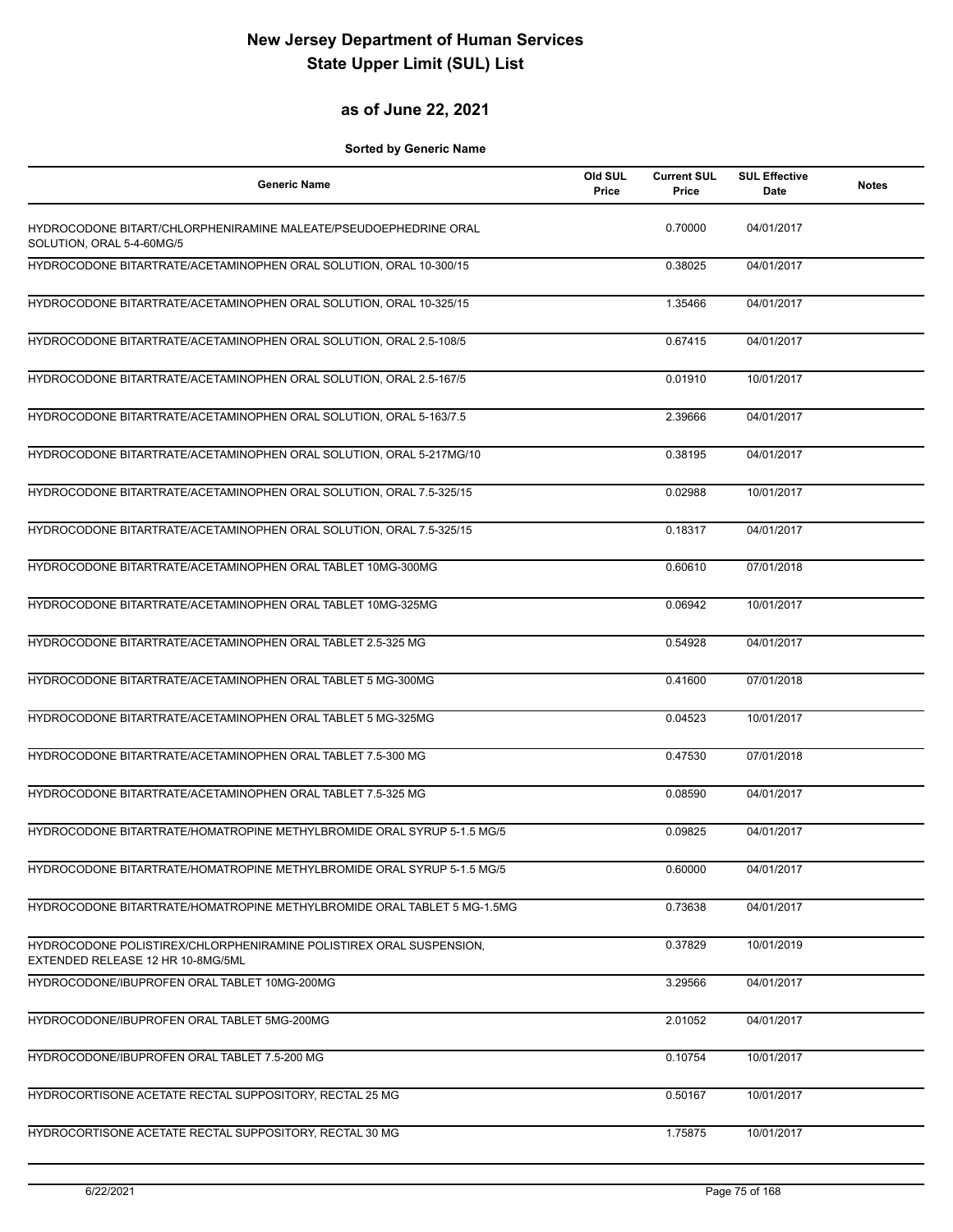#### **as of June 22, 2021**

| <b>Generic Name</b>                                                                            | Old SUL<br>Price | <b>Current SUL</b><br>Price | <b>SUL Effective</b><br>Date | <b>Notes</b> |
|------------------------------------------------------------------------------------------------|------------------|-----------------------------|------------------------------|--------------|
| HYDROCORTISONE ACETATE TOPICAL CREAM (GRAM) 0.5 %                                              |                  | 0.05254                     | 04/01/2017                   |              |
| HYDROCORTISONE ACETATE TOPICAL CREAM (GRAM) 1 %                                                |                  | 0.05687                     | 04/01/2017                   |              |
| HYDROCORTISONE ACETATE TOPICAL CREAM WITH PERINEAL APPLICATOR 2.5 %                            |                  | 7.42464                     | 04/01/2017                   |              |
| HYDROCORTISONE ACETATE TOPICAL OINTMENT (GRAM) 1 %                                             |                  | 0.08465                     | 12/12/2011                   |              |
| HYDROCORTISONE ACETATE/ALOE VERA TOPICAL LOTION (GRAM) 2 %                                     |                  | 1.27825                     | 12/12/2011                   |              |
| HYDROCORTISONE ACETATE/LIDOCAINE HCL/ALOE VERA RECTAL GEL WITH APPLICATOR<br>(GRAM) 0.55%-2.8% |                  | 1.20250                     | 04/01/2017                   |              |
| HYDROCORTISONE ACETATE/LIDOCAINE HCL/ALOE VERA RECTAL KIT 2 %-2 %                              |                  | 221.20000                   | 04/01/2017                   |              |
| HYDROCORTISONE ACETATE/LIDOCAINE HCL/ALOE VERA RECTAL KIT 2.5-3%(7G)                           |                  | 160.25000                   | 04/01/2017                   |              |
| HYDROCORTISONE ACETATE/PRAMOXINE HCL RECTAL CREAM WITH APPLICATOR 1 %-1 %                      |                  | 1.51187                     | 04/01/2017                   |              |
| HYDROCORTISONE ACETATE/PRAMOXINE HCL RECTAL CREAM WITH APPLICATOR 2.5 %-1<br>%                 |                  | 1.02800                     | 01/01/2014                   |              |
| HYDROCORTISONE ACETATE/PRAMOXINE HCL TOPICAL CREAM (GRAM) 2.5 %-1 %                            |                  | 1.31539                     | 12/12/2011                   |              |
| HYDROCORTISONE BUTYRATE TOPICAL CREAM (GRAM) 0.1 %                                             |                  | 0.78211                     | 10/01/2017                   |              |
| HYDROCORTISONE BUTYRATE TOPICAL OINTMENT (GRAM) 0.1 %                                          |                  | 0.36689                     | 10/01/2017                   |              |
| HYDROCORTISONE BUTYRATE TOPICAL SOLUTION, NON-ORAL 0.1 %                                       |                  | 0.14688                     | 10/01/2017                   |              |
| HYDROCORTISONE BUTYRATE/EMOLLIENT BASE TOPICAL CREAM (GRAM) 0.1 %                              |                  | 1.53311                     | 07/01/2019                   |              |
| HYDROCORTISONE ORAL TABLET 10 MG                                                               |                  | 0.18980                     | 07/01/2018                   |              |
| HYDROCORTISONE ORAL TABLET 20 MG                                                               |                  | 0.13960                     | 10/01/2018                   |              |
| HYDROCORTISONE ORAL TABLET 5 MG                                                                |                  | 0.13760                     | 07/01/2018                   |              |
| HYDROCORTISONE RECTAL CREAM (GRAM) 2.5 %                                                       |                  | 0.17850                     | 12/12/2011                   |              |
| HYDROCORTISONE RECTAL ENEMA (ML) 100MG/60ML                                                    |                  | 0.08466                     | 04/01/2017                   |              |
| HYDROCORTISONE SOD SUCCINATE INJECTION VIAL (SDV, MDV OR ADDITIVE) (EA) 100 MG                 |                  | 2.91000                     | 12/12/2011                   |              |
| HYDROCORTISONE TOPICAL CREAM (GRAM) 0.5 %                                                      |                  | 0.05102                     | 10/01/2017                   |              |
| HYDROCORTISONE TOPICAL CREAM (GRAM) 1 %                                                        |                  | 0.05100                     | 04/01/2017                   |              |
| HYDROCORTISONE TOPICAL CREAM (GRAM) 2.5 %                                                      |                  | 0.06633                     | 04/01/2017                   |              |
| HYDROCORTISONE TOPICAL CREAM WITH PERINEAL APPLICATOR 1 %                                      |                  | 0.31758                     | 10/01/2017                   |              |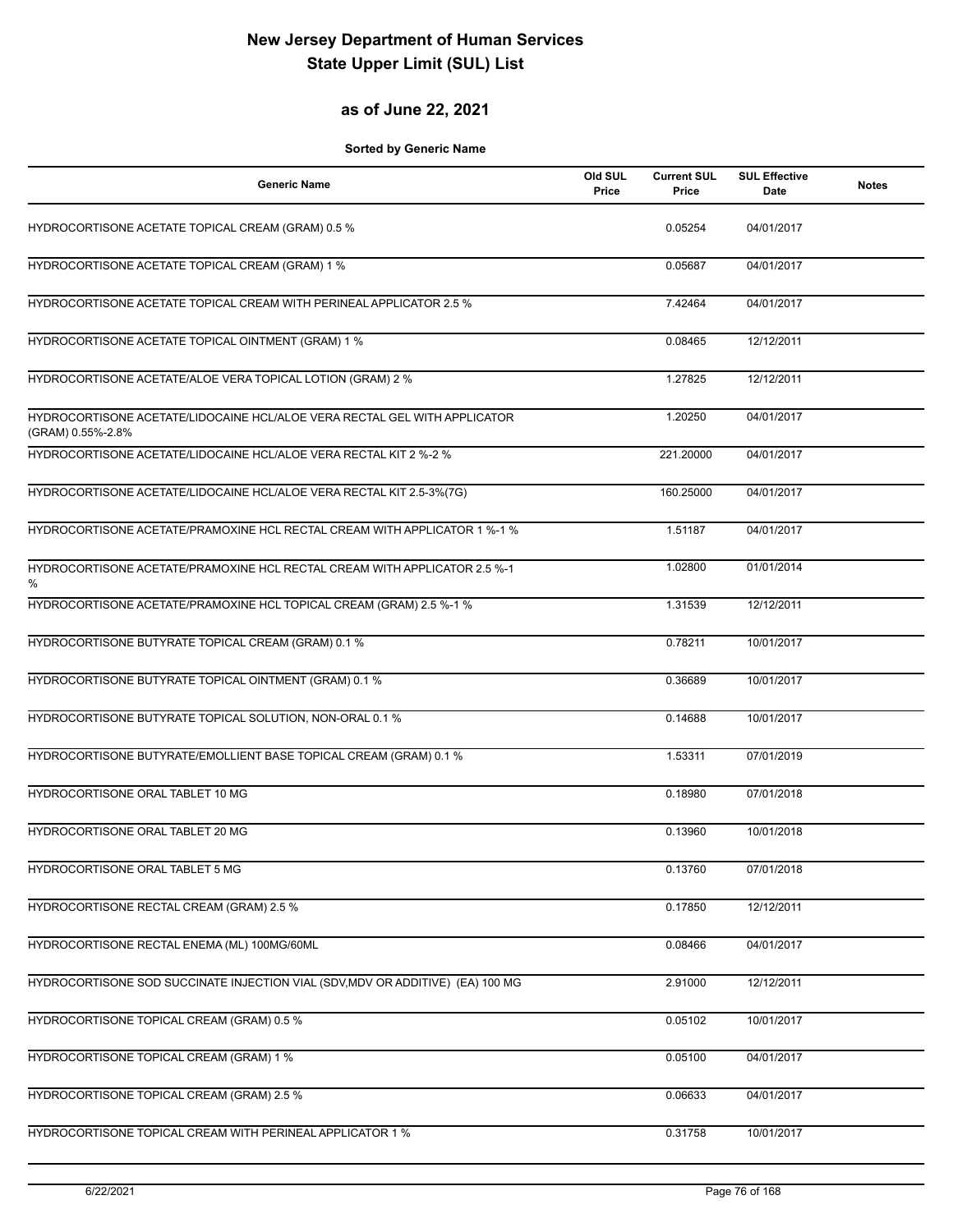### **as of June 22, 2021**

| <b>Generic Name</b>                                                      | Old SUL<br>Price | <b>Current SUL</b><br>Price | <b>SUL Effective</b><br>Date | <b>Notes</b> |
|--------------------------------------------------------------------------|------------------|-----------------------------|------------------------------|--------------|
| HYDROCORTISONE TOPICAL CREAM WITH PERINEAL APPLICATOR 2.5 %              |                  | 0.34234                     | 01/01/2021                   |              |
| HYDROCORTISONE TOPICAL LOTION (ML) 1 %                                   |                  | 0.04330                     | 10/01/2017                   |              |
| HYDROCORTISONE TOPICAL LOTION (ML) 2.5 %                                 |                  | 0.11192                     | 10/01/2017                   |              |
| HYDROCORTISONE TOPICAL OINTMENT (GRAM) 0.5 %                             |                  | 0.05241                     | 10/01/2017                   |              |
| HYDROCORTISONE TOPICAL OINTMENT (GRAM) 1 %                               |                  | 0.03235                     | 10/01/2017                   |              |
| HYDROCORTISONE TOPICAL OINTMENT (GRAM) 2.5 %                             |                  | 0.10547                     | 04/01/2017                   |              |
| HYDROCORTISONE TOPICAL SOLUTION, NON-ORAL 1 %                            |                  | 0.12431                     | 04/01/2017                   |              |
| HYDROCORTISONE VALERATE TOPICAL CREAM (GRAM) 0.2 %                       |                  | 1.43182                     | 01/01/2020                   |              |
| HYDROCORTISONE VALERATE TOPICAL OINTMENT (GRAM) 0.2 %                    |                  | 2.67600                     | 01/01/2018                   |              |
| HYDROCORTISONE/ACETIC ACID OTIC DROPS 1 %-2 %                            |                  | 5.51733                     | 01/01/2020                   |              |
| HYDROCORTISONE/ALOE VERA TOPICAL CREAM (GRAM) 1 %                        |                  | 0.06666                     | 04/01/2017                   |              |
| HYDROCORTISONE/ALOE VERA TOPICAL OINTMENT (GRAM) 1 %                     |                  | 0.04829                     | 12/12/2011                   |              |
| HYDROCORTISONE/IODOQUINOL TOPICAL CREAM (GRAM) 1 %-1 %                   |                  | 0.88469                     | 12/12/2011                   |              |
| HYDROCORTISONE/MINERAL OIL/PETROLATUM, WHITE TOPICAL OINTMENT (GRAM) 1 % |                  | 0.03235                     | 10/01/2017                   |              |
| HYDROGEN PEROXIDE MISCELLANEOUS SOLUTION, NON-ORAL 3 %                   |                  | 0.00195                     | 04/01/2017                   |              |
| HYDROMORPHONE HCL INJECTION AMPUL (ML) 1 MG/ML                           |                  | 1.61000                     | 04/01/2017                   |              |
| HYDROMORPHONE HCL INJECTION AMPUL (ML) 2 MG/ML                           |                  | 1.50000                     | 04/01/2017                   |              |
| HYDROMORPHONE HCL INJECTION AMPUL (ML) 4 MG/ML                           |                  | 2.10000                     | 04/01/2017                   |              |
| HYDROMORPHONE HCL INJECTION SYRINGE (ML) 0.5MG/.5ML                      |                  | 5.40000                     | 04/01/2017                   |              |
| HYDROMORPHONE HCL INJECTION SYRINGE (ML) 1 MG/ML                         |                  | 2.56000                     | 04/01/2017                   |              |
| HYDROMORPHONE HCL INJECTION SYRINGE (ML) 2 MG/ML                         |                  | 2.74000                     | 04/01/2017                   |              |
| HYDROMORPHONE HCL INJECTION SYRINGE (ML) 4 MG/ML                         |                  | 2.56000                     | 04/01/2017                   |              |
| HYDROMORPHONE HCL INJECTION VIAL (ML) 2 MG/ML                            |                  | 1.04600                     | 04/01/2017                   |              |
| HYDROMORPHONE HCL ORAL LIQUID (ML) 1 MG/ML                               |                  | 0.34343                     | 04/01/2017                   |              |
| HYDROMORPHONE HCL ORAL TABLET 2 MG                                       |                  | 0.06380                     | 10/01/2020                   |              |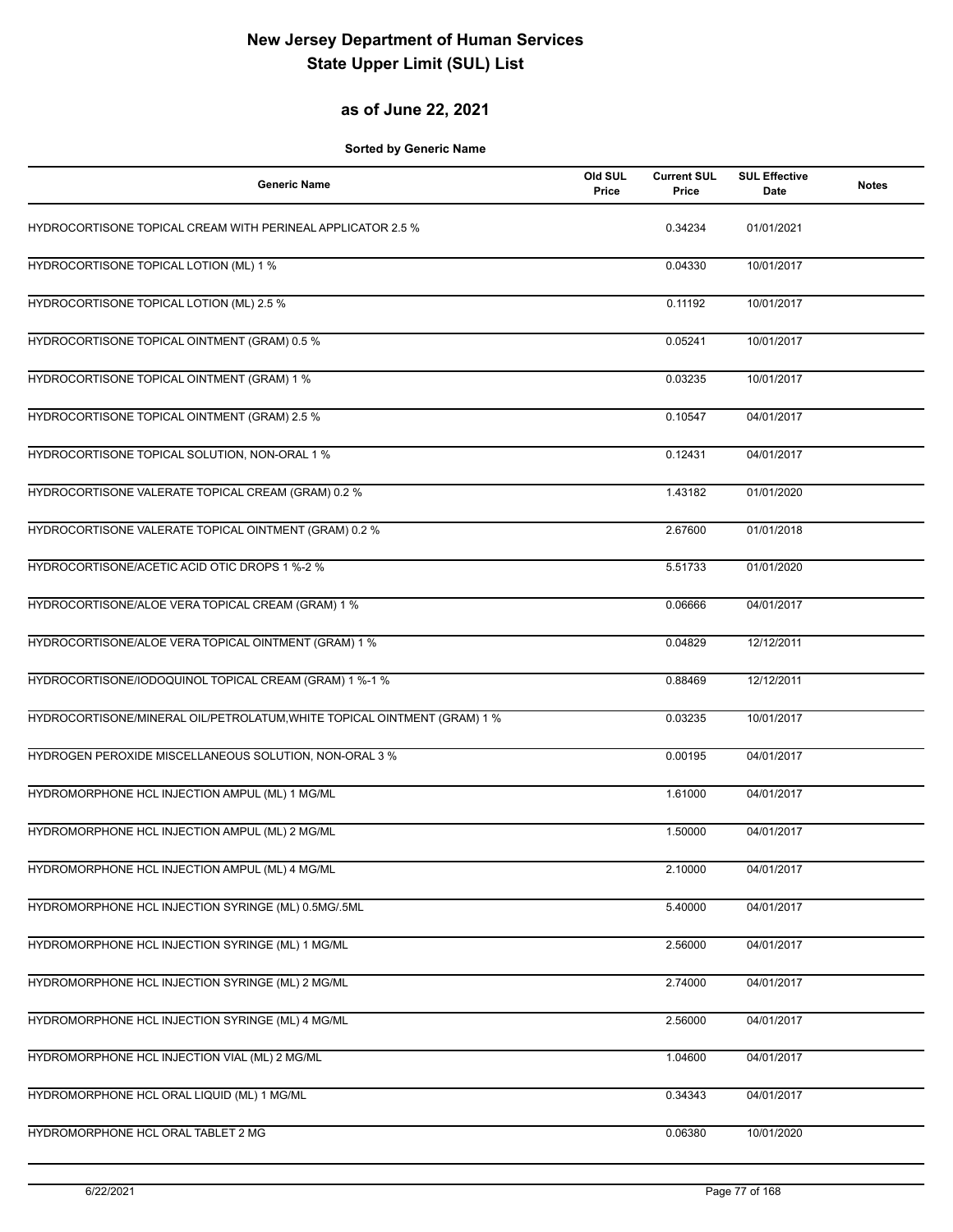### **as of June 22, 2021**

| <b>Generic Name</b>                                                     | Old SUL<br>Price | <b>Current SUL</b><br>Price | <b>SUL Effective</b><br>Date | <b>Notes</b> |
|-------------------------------------------------------------------------|------------------|-----------------------------|------------------------------|--------------|
| HYDROMORPHONE HCL ORAL TABLET 4 MG                                      |                  | 0.07950                     | 04/01/2017                   |              |
| HYDROMORPHONE HCL ORAL TABLET 8 MG                                      |                  | 0.21960                     | 04/01/2019                   |              |
| HYDROMORPHONE HCL ORAL TABLET, EXTENDED RELEASE 24 HR 12 MG             |                  | 12.00000                    | 04/01/2017                   |              |
| HYDROMORPHONE HCL ORAL TABLET, EXTENDED RELEASE 24 HR 16 MG             |                  | 15.77926                    | 04/01/2017                   |              |
| HYDROMORPHONE HCL ORAL TABLET, EXTENDED RELEASE 24 HR 32 MG             |                  | 40.10245                    | 04/01/2017                   |              |
| HYDROMORPHONE HCL ORAL TABLET, EXTENDED RELEASE 24 HR 8 MG              |                  | 11.04980                    | 04/01/2017                   |              |
| HYDROMORPHONE HCL RECTAL SUPPOSITORY, RECTAL 3 MG                       |                  | 9.58200                     | 04/01/2017                   |              |
| HYDROMORPHONE HCL/PF INJECTION AMPUL (ML) 10 MG/ML                      |                  | 1.39896                     | 10/01/2017                   |              |
| HYDROMORPHONE HCL/PF INJECTION AMPUL (ML) 2 MG/ML                       |                  | 0.51600                     | 12/12/2011                   |              |
| HYDROMORPHONE HCL/PF INJECTION DISPOSABLE SYRINGE (ML) 2 MG/ML          |                  | 0.51600                     | 12/12/2011                   |              |
| HYDROMORPHONE HCL/PF INJECTION VIAL (ML) 10 MG/ML                       |                  | 1.58023                     | 04/01/2017                   |              |
| HYDROMORPHONE HCL/PF INJECTION VIAL (SDV, MDV OR ADDITIVE) (ML) 2 MG/ML |                  | 0.51600                     | 12/12/2011                   |              |
| HYDROPHILIC OINTMENT TOPICAL OINTMENT (GRAM)                            |                  | 0.03508                     | 12/12/2011                   |              |
| HYDROQUINONE MICROSPHERES TOPICAL CREAM, EXTENDED RELEASE (GRAM) 4 %    |                  | 2.23367                     | 01/01/2018                   |              |
| HYDROQUINONE TOPICAL CREAM (GRAM) 4 %                                   |                  | 0.83056                     | 01/01/2020                   |              |
| HYDROXOCOBALAMIN INTRAMUSCULAR VIAL (ML) 1000MCG/ML                     |                  | 0.84150                     | 04/01/2017                   |              |
| HYDROXYCHLOROQUINE SULFATE ORAL TABLET 200 MG                           |                  | 0.14075                     | 01/01/2020                   |              |
| HYDROXYPROGESTERONE CAPROATE INTRAMUSCULAR VIAL (ML) 250 MG/ML          |                  | 320.35400                   | 04/01/2019                   |              |
| HYDROXYPROGESTERONE CAPROATE/PF INTRAMUSCULAR VIAL (ML) 250 MG/ML       |                  | 152.52000                   | 04/01/2020                   |              |
| HYDROXYUREA ORAL CAPSULE 500 MG                                         |                  | 0.18352                     | 04/01/2018                   |              |
| HYDROXYZINE HCL INTRAMUSCULAR VIAL (ML) 25 MG/ML                        |                  | 4.25000                     | 04/01/2017                   |              |
| HYDROXYZINE HCL INTRAMUSCULAR VIAL (ML) 50 MG/ML                        |                  | 0.85425                     | 10/01/2017                   |              |
| HYDROXYZINE HCL ORAL SOLUTION, ORAL 10 MG/5 ML                          |                  | 0.03692                     | 04/01/2018                   |              |
| HYDROXYZINE HCL ORAL SOLUTION, ORAL 50 MG/25ML                          |                  | 0.30860                     | 04/01/2017                   |              |
| HYDROXYZINE HCL ORAL TABLET 10 MG                                       |                  | 0.04324                     | 04/01/2017                   |              |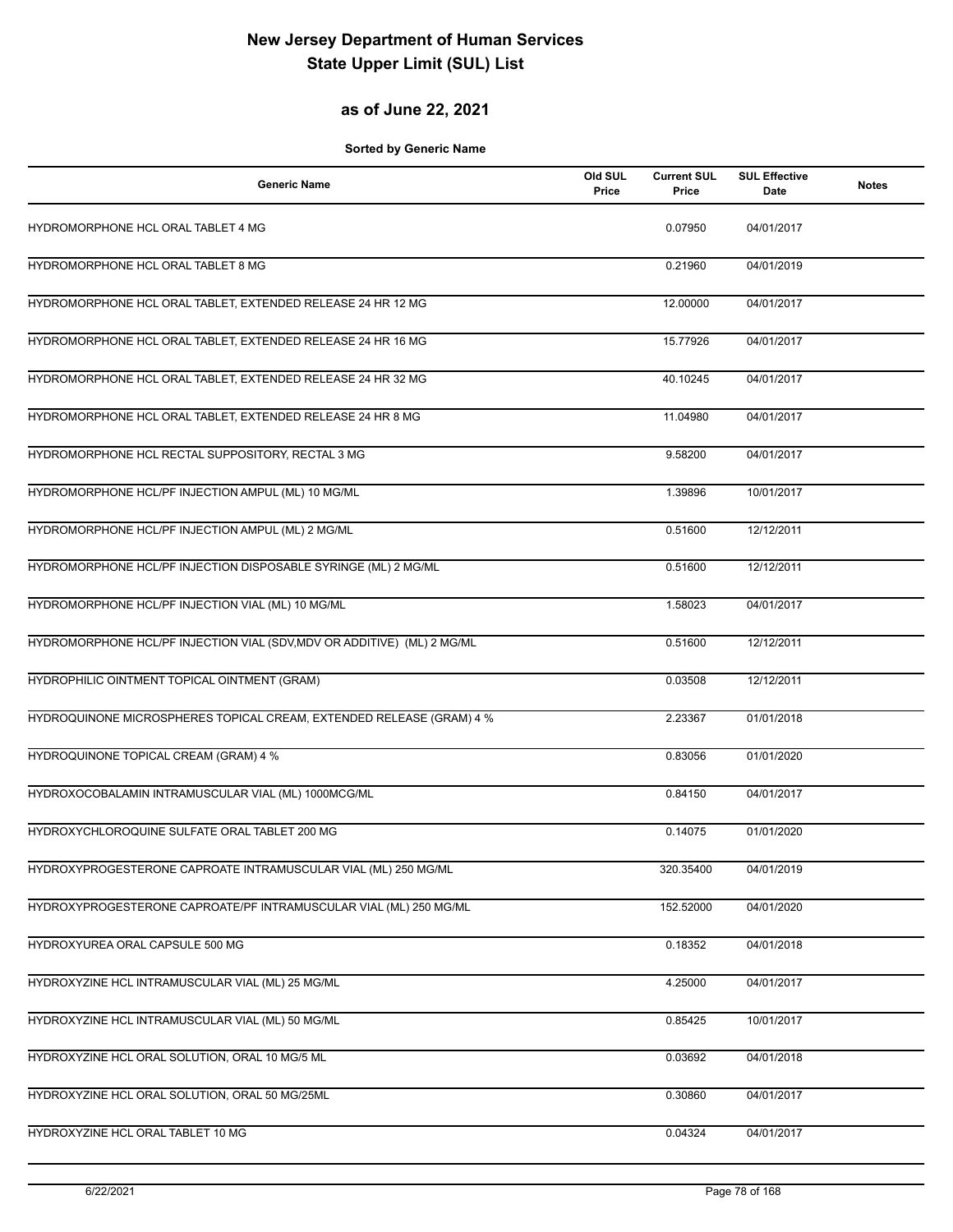### **as of June 22, 2021**

| <b>Generic Name</b>                                                | Old SUL<br>Price | <b>Current SUL</b><br>Price | <b>SUL Effective</b><br>Date | <b>Notes</b> |
|--------------------------------------------------------------------|------------------|-----------------------------|------------------------------|--------------|
| HYDROXYZINE HCL ORAL TABLET 25 MG                                  |                  | 0.01390                     | 01/01/2019                   |              |
| HYDROXYZINE HCL ORAL TABLET 50 MG                                  |                  | 0.07628                     | 04/01/2021                   |              |
| HYDROXYZINE PAMOATE ORAL CAPSULE 100 MG                            |                  | 0.41970                     | 01/01/2018                   |              |
| HYDROXYZINE PAMOATE ORAL CAPSULE 25 MG                             |                  | 0.05387                     | 07/01/2017                   |              |
| HYDROXYZINE PAMOATE ORAL CAPSULE 50 MG                             |                  | 0.04920                     | 01/01/2019                   |              |
| HYOSCYAMINE SULFATE ORAL DROPS 0.125MG/ML                          |                  | 1.16667                     | 07/01/2021                   |              |
| HYOSCYAMINE SULFATE ORAL ELIXIR 125MCG/5ML                         |                  | 0.09267                     | 12/12/2011                   |              |
| HYOSCYAMINE SULFATE ORAL TABLET 0.125 MG                           |                  | 0.11025                     | 10/01/2019                   |              |
| HYOSCYAMINE SULFATE ORAL TABLET, EXTENDED RELEASE 12 HR 0.375 MG   |                  | 0.24290                     | 07/01/2019                   |              |
| HYOSCYAMINE SULFATE ORAL TABLET, DISINTEGRATING 0.125 MG           |                  | 0.12900                     | 07/01/2019                   |              |
| HYOSCYAMINE SULFATE SUBLINGUAL TABLET, SUBLINGUAL 0.125 MG         |                  | 0.09435                     | 04/01/2021                   |              |
| IBANDRONATE SODIUM INTRAVENOUS SYRINGE (ML) 3 MG/3 ML              |                  | 80.00000                    | 04/01/2017                   |              |
| IBANDRONATE SODIUM INTRAVENOUS VIAL (ML) 3 MG/3 ML                 |                  | 140.33333                   | 04/01/2017                   |              |
| IBANDRONATE SODIUM ORAL TABLET 150 MG                              |                  | 3.38667                     | 01/01/2019                   |              |
| IBUPROFEN LYSINE/PF INTRAVENOUS VIAL (ML) 20 MG/2 ML               |                  | 203.00000                   | 04/01/2017                   |              |
| IBUPROFEN ORAL CAPSULE 200 MG                                      |                  | 0.06363                     | 04/01/2020                   |              |
| IBUPROFEN ORAL SUSPENSION, DROPS(FINAL DOSAGE FORM)(ML) 50 MG/1.25 |                  | 0.24944                     | 04/01/2017                   |              |
| IBUPROFEN ORAL SUSPENSION, ORAL (FINAL DOSE FORM) 100 MG/5ML       |                  | 0.02112                     | 01/01/2019                   |              |
| IBUPROFEN ORAL TABLET 200 MG                                       |                  | 0.01211                     | 10/01/2017                   |              |
| IBUPROFEN ORAL TABLET 400 MG                                       |                  | 0.01910                     | 10/01/2017                   |              |
| <b>IBUPROFEN ORAL TABLET 600 MG</b>                                |                  | 0.02108                     | 10/01/2017                   |              |
| IBUPROFEN ORAL TABLET 800 MG                                       |                  | 0.02812                     | 10/01/2017                   |              |
| IBUPROFEN ORAL TABLET, CHEWABLE 100 MG                             |                  | 0.13925                     | 04/01/2017                   |              |
| IBUPROFEN/DIPHENHYDRAMINE CITRATE ORAL TABLET 200MG-38MG           |                  | 0.12061                     | 04/01/2017                   |              |
| IBUPROFEN/OXYCODONE HCL ORAL TABLET 400MG-5MG                      |                  | 1.06130                     | 04/01/2017                   |              |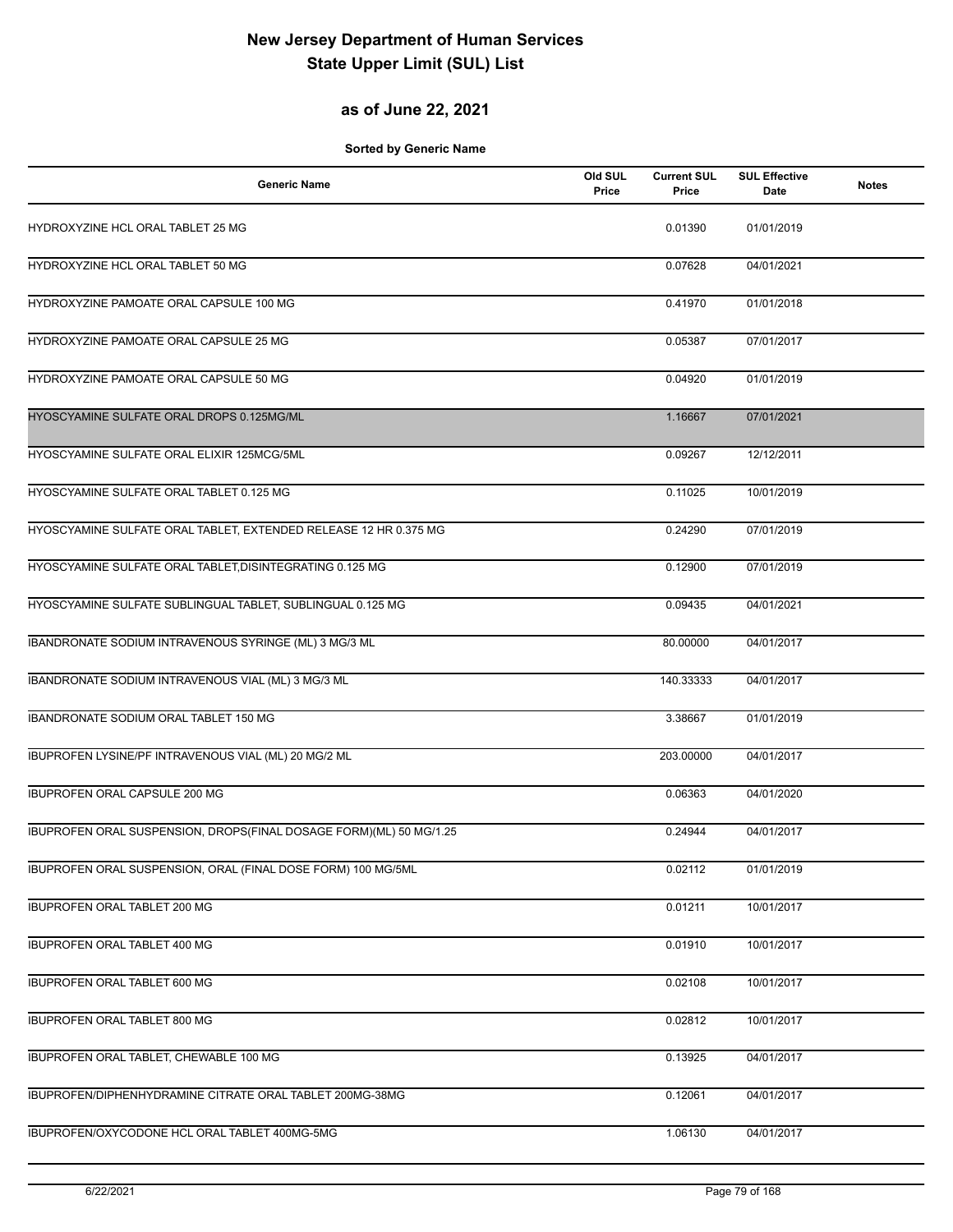### **as of June 22, 2021**

| <b>Generic Name</b>                                       | Old SUL<br>Price | <b>Current SUL</b><br>Price | <b>SUL Effective</b><br>Date | <b>Notes</b> |
|-----------------------------------------------------------|------------------|-----------------------------|------------------------------|--------------|
| IBUPROFEN/PSEUDOEPHEDRINE HCL ORAL TABLET 200MG-30MG      |                  | 0.16826                     | 04/01/2017                   |              |
| <b>IBUTILIDE FUMARATE INTRAVENOUS VIAL (ML) 0.1 MG/ML</b> |                  | 29.83000                    | 04/01/2017                   |              |
| <b>ICOSAPENT ETHYL ORAL CAPSULE 1 G</b>                   |                  | 1.65852                     | 07/01/2021                   |              |
| IDARUBICIN HCL INTRAVENOUS VIAL (ML) 1 MG/ML              |                  | 11.48450                    | 04/01/2017                   |              |
| IFOSFAMIDE INTRAVENOUS VIAL (EA) 1 G                      |                  | 35.23000                    | 04/01/2017                   |              |
| IFOSFAMIDE INTRAVENOUS VIAL (EA) 3 G                      |                  | 107.54000                   | 04/01/2017                   |              |
| IFOSFAMIDE INTRAVENOUS VIAL (ML) 1 G/20 ML                |                  | 1.83700                     | 04/01/2017                   |              |
| IFOSFAMIDE INTRAVENOUS VIAL (ML) 3 G/60 ML                |                  | 1.79233                     | 04/01/2017                   |              |
| IFOSFAMIDE/MESNA INTRAVENOUS KIT 1G-1G                    |                  | 630.00000                   | 04/01/2017                   |              |
| IFOSFAMIDE/MESNA INTRAVENOUS KIT 3G-1G                    |                  | 936.00000                   | 04/01/2017                   |              |
| IMATINIB MESYLATE ORAL TABLET 100 MG                      |                  | 3.78000                     | 07/01/2019                   |              |
| IMATINIB MESYLATE ORAL TABLET 400 MG                      | 8.90026          | 3.95500                     | 07/01/2021                   |              |
| IMIPENEM/CILASTATIN SODIUM INTRAVENOUS VIAL (EA) 250 MG   |                  | 5.25000                     | 04/01/2017                   |              |
| IMIPENEM/CILASTATIN SODIUM INTRAVENOUS VIAL (EA) 500 MG   |                  | 9.71000                     | 04/01/2017                   |              |
| IMIPRAMINE HCL ORAL TABLET 10 MG                          |                  | 0.04894                     | 10/01/2017                   |              |
| IMIPRAMINE HCL ORAL TABLET 25 MG                          |                  | 0.02850                     | 10/01/2017                   |              |
| IMIPRAMINE HCL ORAL TABLET 50 MG                          |                  | 0.08215                     | 10/01/2020                   |              |
| IMIPRAMINE PAMOATE ORAL CAPSULE 100 MG                    |                  | 4.72727                     | 04/01/2017                   |              |
| IMIPRAMINE PAMOATE ORAL CAPSULE 125 MG                    |                  | 9.96960                     | 10/01/2017                   |              |
| IMIPRAMINE PAMOATE ORAL CAPSULE 150 MG                    |                  | 8.79173                     | 04/01/2017                   |              |
| IMIPRAMINE PAMOATE ORAL CAPSULE 75 MG                     |                  | 3.03269                     | 04/01/2017                   |              |
| IMIQUIMOD TOPICAL CREAM IN PACKET (EA) 5 %                |                  | 1.61958                     | 04/01/2017                   |              |
| INDAPAMIDE ORAL TABLET 1.25 MG                            |                  | 0.14390                     | 01/01/2021                   |              |
| INDAPAMIDE ORAL TABLET 2.5 MG                             |                  | 0.04070                     | 10/01/2017                   |              |
| INDOMETHACIN ORAL CAPSULE 25 MG                           |                  | 0.02910                     | 01/01/2019                   |              |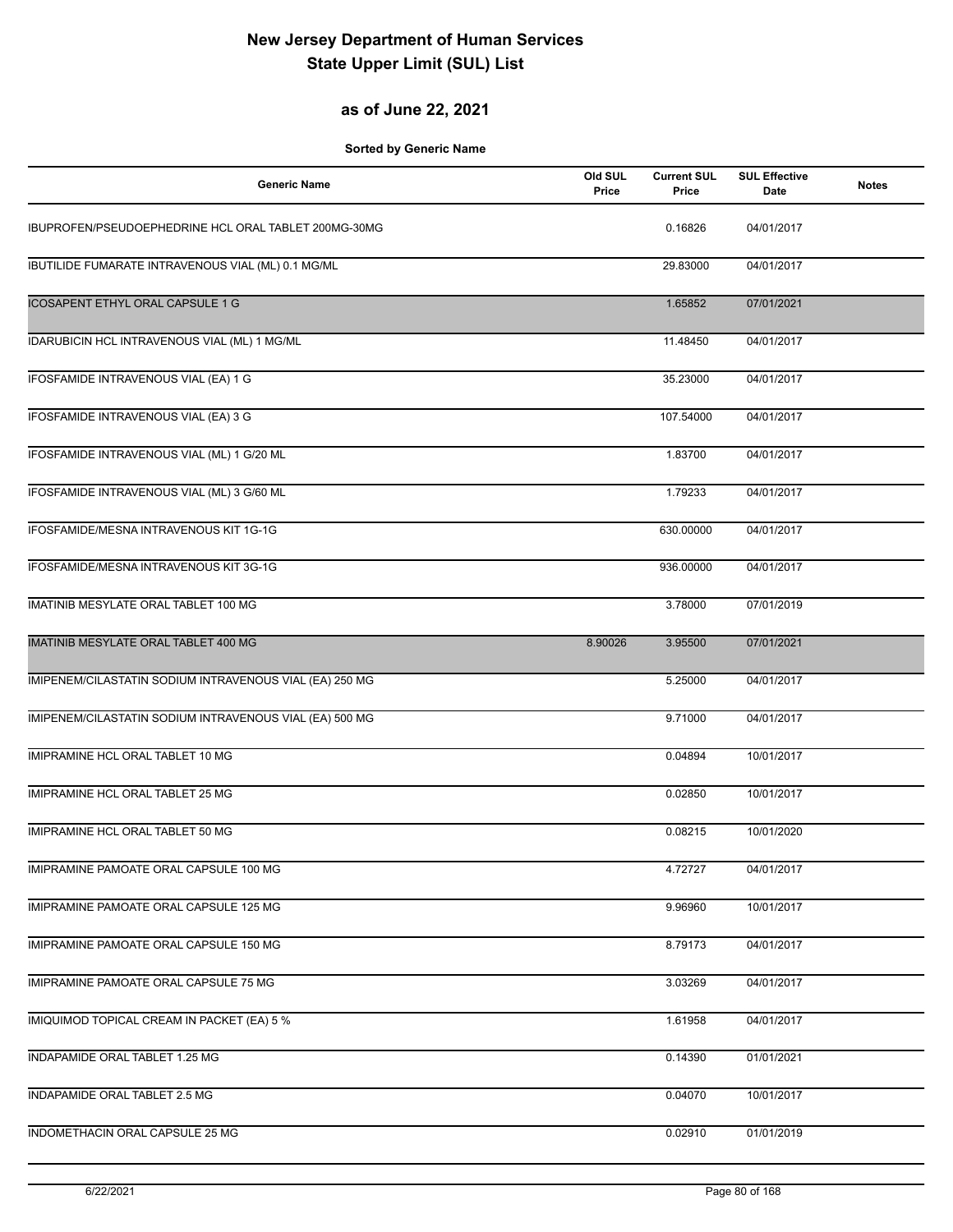### **as of June 22, 2021**

| <b>Generic Name</b>                                                                                      | Old SUL<br>Price | <b>Current SUL</b><br>Price | <b>SUL Effective</b><br>Date | <b>Notes</b> |
|----------------------------------------------------------------------------------------------------------|------------------|-----------------------------|------------------------------|--------------|
| INDOMETHACIN ORAL CAPSULE 50 MG                                                                          |                  | 0.05900                     | 01/01/2019                   |              |
| INDOMETHACIN ORAL CAPSULE, EXTENDED RELEASE 75 MG                                                        |                  | 0.17000                     | 10/01/2020                   |              |
| INDOMETHACIN SODIUM INTRAVENOUS VIAL (EA) 1 MG                                                           |                  | 371.24000                   | 04/01/2017                   |              |
| INSULIN LISPRO SUBCUTANEOUS INSULIN PEN (ML) 100/ML                                                      |                  | 16.93200                    | 01/01/2020                   |              |
| IODINE/SODIUM IODIDE TOPICAL TINCTURE 2 %                                                                |                  | 0.07941                     | 04/01/2017                   |              |
| IPRATROPIUM BROMIDE INHALATION SOLUTION, NON-ORAL 0.2 MG/ML                                              |                  | 0.04733                     | 04/01/2017                   |              |
| IPRATROPIUM BROMIDE NASAL AEROSOL, SPRAY (ML) 21 MCG                                                     |                  | 0.19598                     | 10/01/2017                   |              |
| IPRATROPIUM BROMIDE NASAL AEROSOL, SPRAY (ML) 42 MCG                                                     |                  | 0.39866                     | 10/01/2017                   |              |
| IPRATROPIUM BROMIDE/ALBUTEROL SULFATE INHALATION AMPUL FOR NEBULIZATION<br>(ML) 0.5-3MG/3                |                  | 0.03672                     | 01/01/2019                   |              |
| IRBESARTAN ORAL TABLET 150 MG                                                                            |                  | 0.07247                     | 10/01/2017                   |              |
| IRBESARTAN ORAL TABLET 300 MG                                                                            |                  | 0.10000                     | 01/01/2019                   |              |
| <b>IRBESARTAN ORAL TABLET 75 MG</b>                                                                      |                  | 0.04433                     | 01/01/2019                   |              |
| IRBESARTAN/HYDROCHLOROTHIAZIDE ORAL TABLET 150-12.5MG                                                    |                  | 0.04467                     | 01/01/2019                   |              |
| IRBESARTAN/HYDROCHLOROTHIAZIDE ORAL TABLET 300-12.5MG                                                    |                  | 0.07100                     | 01/01/2019                   |              |
| IRINOTECAN HCL INTRAVENOUS VIAL (ML) 100 MG/5ML                                                          |                  | 2.63400                     | 10/01/2018                   |              |
| IRINOTECAN HCL INTRAVENOUS VIAL (ML) 40 MG/2 ML                                                          |                  | 3.38500                     | 04/01/2019                   |              |
| IRINOTECAN HCL INTRAVENOUS VIAL (ML) 500MG/25ML                                                          |                  | 6.09231                     | 10/01/2017                   |              |
| IRON ASP GLY&PS CMPLX/ASCORB.CAL/VIT B12/FA/CA-THR/SUCC.ACID ORAL CAPSULE<br>(HARD, SOFT, ETC.) 150-25-1 |                  | 1.45583                     | 12/12/2011                   |              |
| IRON ASPGLY/ASCORB.CAL/VIT B12/CALCIUM THR/SUCC.ACID/STOMACH ORAL TABLET<br>70-150-10                    |                  | 1.25833                     | 12/12/2011                   |              |
| IRON BISGLY, PSCMPLX/ASCORBATE CALC/B12/FOLIC ACID/CALC-THREO ORAL CAPSULE<br>150MG-60-1                 |                  | 0.50580                     | 04/01/2017                   |              |
| IRON CARBONYL, GLUC/FOLIC ACID/VIT B12/VIT C/DOCUSATE SODIUM ORAL TABLET<br>90-1-50 MG                   |                  | 1.82344                     | 04/01/2017                   |              |
| IRON DEXTRAN COMPLEX INJECTION VIAL (SDV, MDV OR ADDITIVE) (ML) 50 MG/ML                                 |                  | 17.97698                    | 12/12/2011                   |              |
| IRON FUMARATE, POLYSAC COMP/FOLIC ACID/VITAMIN C/NIACINAMIDE ORAL CAPSULE<br>125-1-40-3                  |                  | 0.33631                     | 04/01/2017                   |              |
| IRON FUMARATE-IRON POLYSACCH CPLEX/FOLIC ACID/MULTIVIT NO.18 ORAL CAPSULE<br>106 MG-1MG                  |                  | 0.39609                     | 04/01/2017                   |              |
| IRON FUMARTE & ASP GLY/ASCORB.CAL/VIT B12/FA/CA-THR/SUCC.ACID ORAL TABLET<br>151-60-1MG                  |                  | 1.21666                     | 12/12/2011                   |              |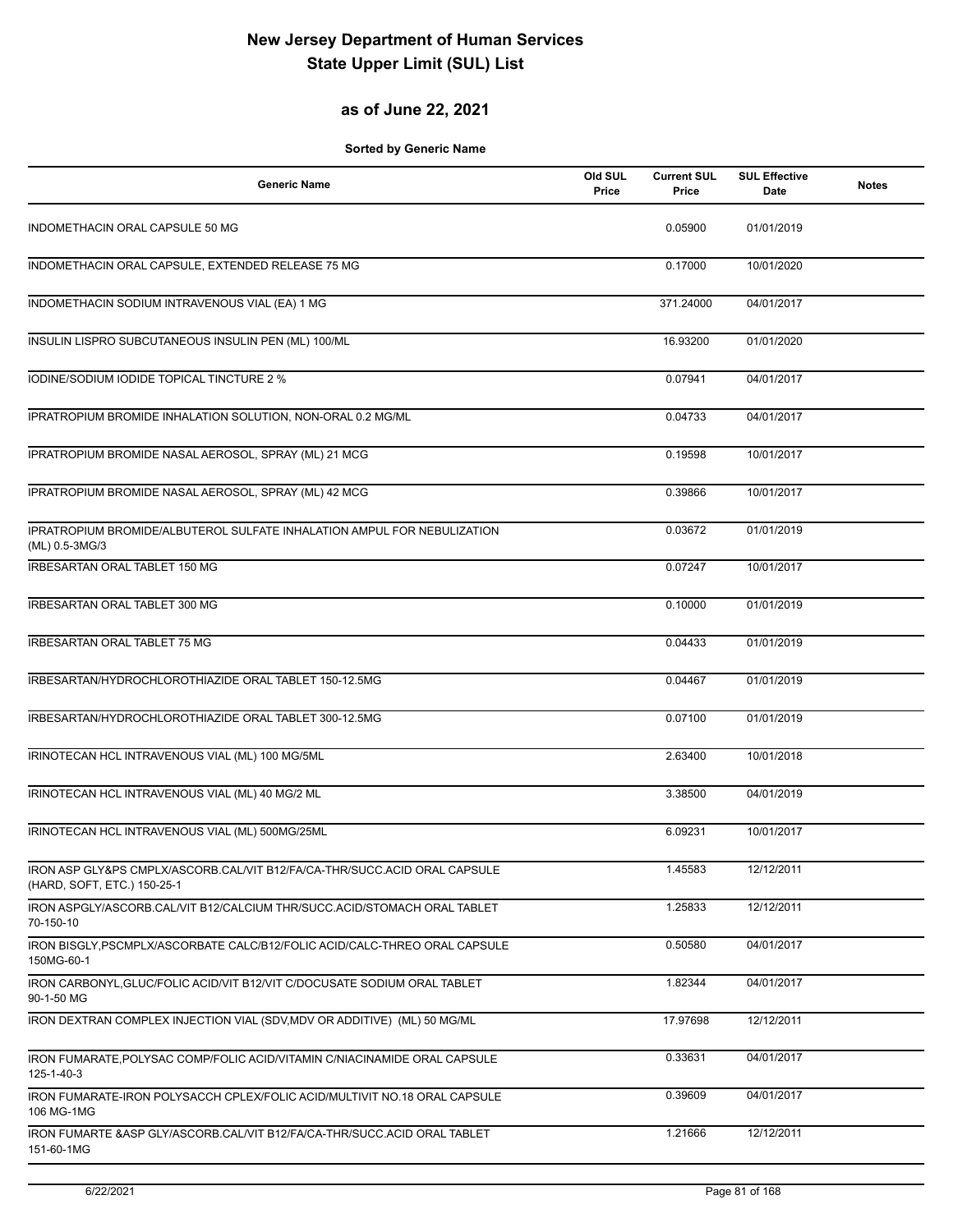#### **as of June 22, 2021**

| <b>Generic Name</b>                                                                   | Old SUL<br>Price | <b>Current SUL</b><br>Price | <b>SUL Effective</b><br>Date | <b>Notes</b> |
|---------------------------------------------------------------------------------------|------------------|-----------------------------|------------------------------|--------------|
| IRON POLYSACCHARIDE COMPLEX ORAL CAPSULE 150 MG                                       |                  | 0.08500                     | 01/01/2019                   |              |
| IRON POLYSACCHARIDE COMPLEX/CYANOCOBALAMIN/FOLIC ACID ORAL CAPSULE<br>150-25-1        |                  | 0.07950                     | 10/01/2017                   |              |
| IRON, CARBONYL/FOLIC ACID/VIT B12/VITAMIN C/DOCUSATE SODIUM ORAL TABLET 90-1-50<br>MG |                  | 0.42929                     | 04/01/2017                   |              |
| IRON, CARBONYL ORAL SUSPENSION, ORAL (FINAL DOSE FORM) 15MG/1.25                      |                  | 0.23534                     | 04/01/2017                   |              |
| IRON, CARBONYL/ASCORBIC ACID ORAL TABLET 100-250 MG                                   |                  | 0.12030                     | 04/01/2017                   |              |
| IRON, CARBONYL/ASCORBIC ACID/CYANOCOBALAMIN/FOLIC ACID ORAL TABLET 100-250-1          |                  | 0.23100                     | 04/01/2017                   |              |
| IRON, CARBONYL/FOLIC ACID/VIT C/PYRIDOXINE HCL/VIT B12/ZINC ORAL TABLET<br>150-1.25MG |                  | 0.70000                     | 01/01/2019                   |              |
| ISOMETHEPTENE MUCATE/CAFFEINE/ACETAMINOPHEN ORAL TABLET 65-20-325                     |                  | 4.92000                     | 04/01/2017                   |              |
| ISOMETHEPTENE MUCATE/DICHLORALPHENAZONE/ACETAMINOPHEN ORAL CAPSULE<br>65-100-325      |                  | 0.75777                     | 10/01/2017                   |              |
| ISONIAZID INJECTION VIAL (ML) 100 MG/ML                                               |                  | 31.68600                    | 04/01/2017                   |              |
| ISONIAZID ORAL SOLUTION, ORAL 50 MG/5 ML                                              |                  | 0.31002                     | 04/01/2017                   |              |
| ISONIAZID ORAL TABLET 100 MG                                                          |                  | 0.08534                     | 04/01/2017                   |              |
| ISONIAZID ORAL TABLET 300 MG                                                          |                  | 0.05065                     | 10/01/2017                   |              |
| ISOPROPYL ALCOHOL IN GLYCERIN OTIC DROPS 95 %-5 %                                     |                  | 0.08832                     | 04/01/2017                   |              |
| ISOPROPYL ALCOHOL MISCELLANEOUS SOLUTION, NON-ORAL 70 %                               |                  | 0.02105                     | 10/01/2017                   |              |
| ISOPROPYL ALCOHOL MISCELLANEOUS SOLUTION, NON-ORAL 91 %                               |                  | 0.00369                     | 04/01/2017                   |              |
| ISOSORBIDE DINITRATE ORAL TABLET 10 MG                                                |                  | 0.35323                     | 10/01/2018                   |              |
| ISOSORBIDE DINITRATE ORAL TABLET 20 MG                                                |                  | 0.31000                     | 01/01/2019                   |              |
| ISOSORBIDE DINITRATE ORAL TABLET 30 MG                                                |                  | 0.05695                     | 01/01/2019                   |              |
| <b>ISOSORBIDE DINITRATE ORAL TABLET 5 MG</b>                                          |                  | 0.02060                     | 10/01/2017                   |              |
| ISOSORBIDE DINITRATE ORAL TABLET, EXTENDED RELEASE 40 MG                              |                  | 0.50637                     | 10/01/2017                   |              |
| ISOSORBIDE DINITRATE SUBLINGUAL TABLET, SUBLINGUAL 2.5 MG                             |                  | 0.05631                     | 12/12/2011                   |              |
| ISOSORBIDE DINITRATE SUBLINGUAL TABLET, SUBLINGUAL 5 MG                               |                  | 0.10315                     | 12/12/2011                   |              |
| ISOSORBIDE MONONITRATE ORAL TABLET 10 MG                                              |                  | 0.06010                     | 07/01/2019                   |              |
| ISOSORBIDE MONONITRATE ORAL TABLET 20 MG                                              |                  | 0.03186                     | 10/01/2017                   |              |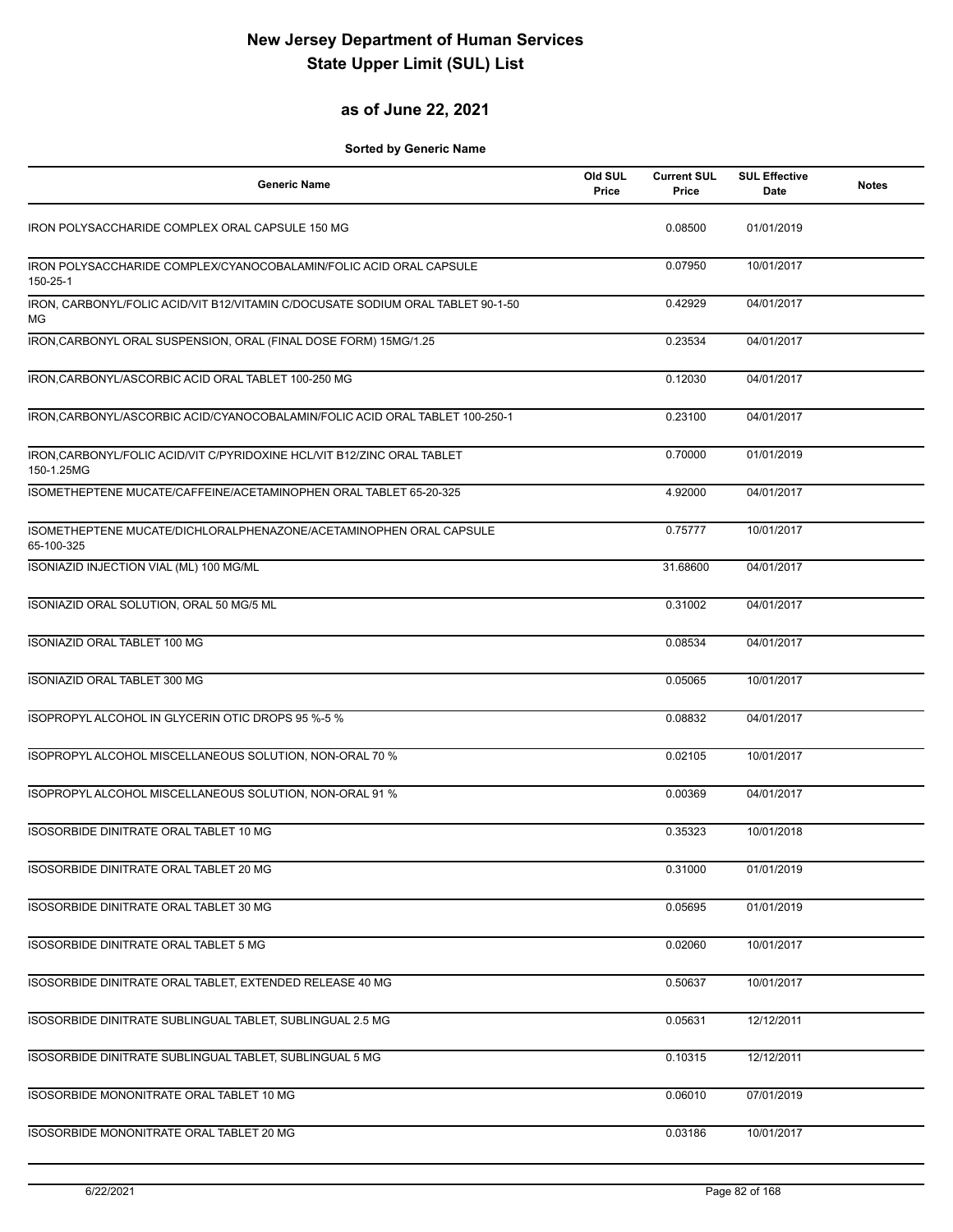#### **as of June 22, 2021**

| <b>Generic Name</b>                                               | Old SUL<br>Price | <b>Current SUL</b><br>Price | <b>SUL Effective</b><br><b>Date</b> | <b>Notes</b> |
|-------------------------------------------------------------------|------------------|-----------------------------|-------------------------------------|--------------|
| ISOSORBIDE MONONITRATE ORAL TABLET, EXTENDED RELEASE 24 HR 120 MG |                  | 0.21185                     | 10/01/2017                          |              |
| ISOSORBIDE MONONITRATE ORAL TABLET, EXTENDED RELEASE 24 HR 30 MG  |                  | 0.06300                     | 01/01/2019                          |              |
| ISOSORBIDE MONONITRATE ORAL TABLET, EXTENDED RELEASE 24 HR 60 MG  |                  | 0.07400                     | 01/01/2019                          |              |
| ISOSULFAN BLUE SUBCUTANEOUS VIAL (ML) 1 %                         |                  | 140.00000                   | 04/01/2017                          |              |
| ISOTRETINOIN ORAL CAPSULE 10 MG                                   |                  | 2.13467                     | 10/01/2020                          |              |
| ISOTRETINOIN ORAL CAPSULE 20 MG                                   |                  | 1.92767                     | 10/01/2018                          |              |
| ISOTRETINOIN ORAL CAPSULE 30 MG                                   |                  | 3.79000                     | 10/01/2020                          |              |
| ISOTRETINOIN ORAL CAPSULE 40 MG                                   |                  | 2.12667                     | 10/01/2020                          |              |
| ISOXSUPRINE HCL ORAL TABLET 10 MG                                 |                  | 1.00000                     | 04/01/2017                          |              |
| ISRADIPINE ORAL CAPSULE 2.5 MG                                    |                  | 0.82100                     | 10/01/2017                          |              |
| <b>ISRADIPINE ORAL CAPSULE 5 MG</b>                               |                  | 1.31560                     | 04/01/2017                          |              |
| ITRACONAZOLE ORAL CAPSULE 100 MG                                  |                  | 1.09133                     | 01/01/2020                          |              |
| <b>IVERMECTIN ORAL TABLET 3 MG</b>                                |                  | 3.45050                     | 01/01/2020                          |              |
| <b>IVERMECTIN TOPICAL CREAM (GRAM) 1 %</b>                        |                  | 10.09978                    | 04/01/2020                          |              |
| KANAMYCIN SULFATE MISCELLANEOUS POWDER (GRAM)                     |                  | 16.63000                    | 04/01/2017                          |              |
| KETAMINE HCL INJECTION VIAL (ML) 10 MG/ML                         |                  | 0.82490                     | 04/01/2017                          |              |
| KETAMINE HCL INJECTION VIAL (ML) 100 MG/ML                        |                  | 1.14000                     | 04/01/2017                          |              |
| KETAMINE HCL INJECTION VIAL (ML) 50 MG/ML                         |                  | 0.35000                     | 04/01/2017                          |              |
| KETOCONAZOLE ORAL TABLET 200 MG                                   |                  | 0.15618                     | 10/01/2017                          |              |
| KETOCONAZOLE TOPICAL CREAM (GRAM) 2 %                             |                  | 0.40722                     | 01/01/2021                          |              |
| KETOCONAZOLE TOPICAL FOAM (GRAM) 2 %                              |                  | 6.90820                     | 04/01/2017                          |              |
| KETOCONAZOLE TOPICAL SHAMPOO 2 %                                  |                  | 0.05867                     | 04/01/2017                          |              |
| KETOPROFEN ORAL CAPSULE 50 MG                                     |                  | 0.07653                     | 10/01/2017                          |              |
| KETOPROFEN ORAL CAPSULE 75 MG                                     |                  | 0.07929                     | 10/01/2017                          |              |
| KETOPROFEN ORAL CAPSULE, EXTENDED RELEASE PELLETS 24 HR 200 MG    |                  | 1.55736                     | 10/01/2017                          |              |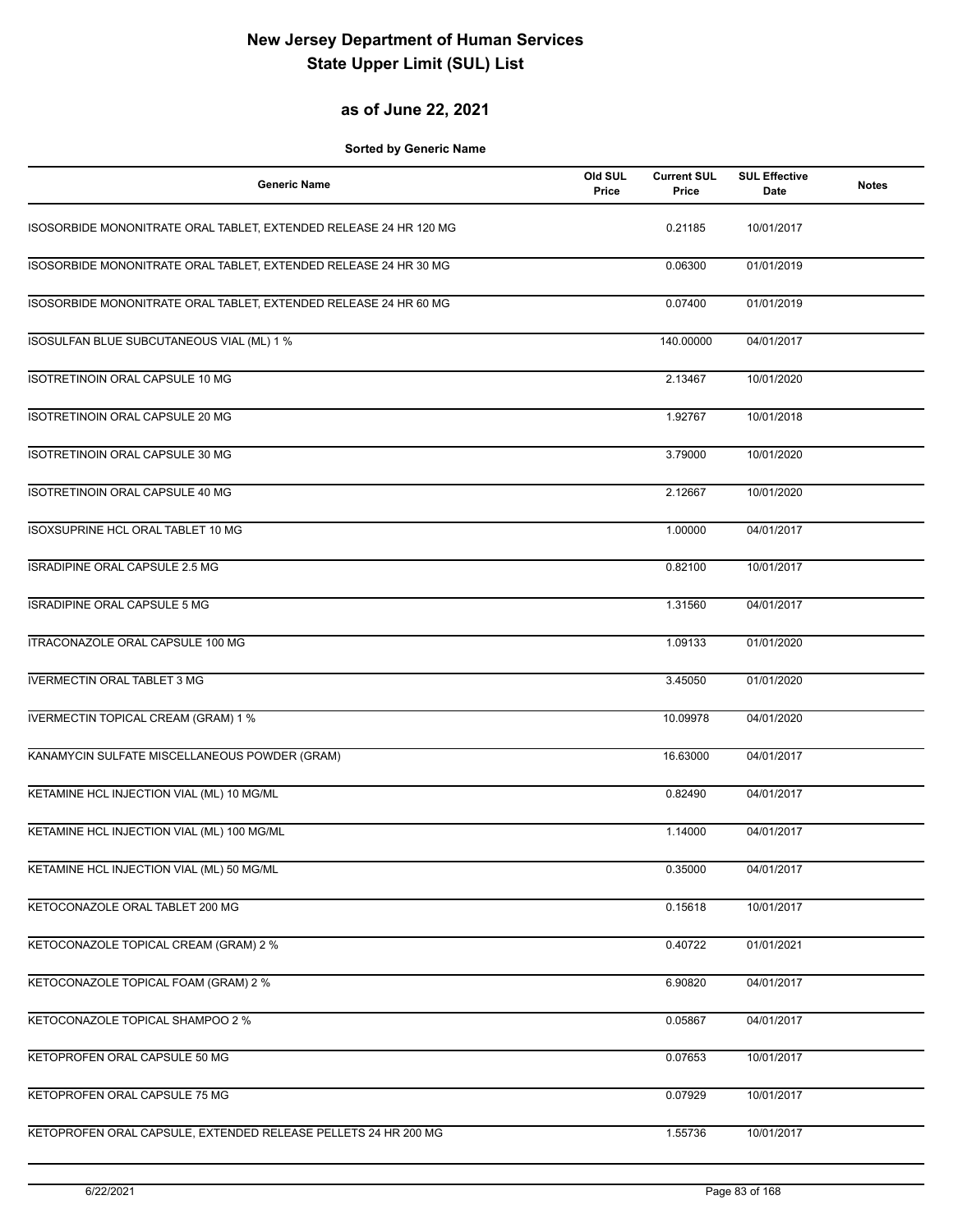#### **as of June 22, 2021**

| <b>Generic Name</b>                                                      | Old SUL<br>Price | <b>Current SUL</b><br>Price | <b>SUL Effective</b><br>Date | <b>Notes</b> |
|--------------------------------------------------------------------------|------------------|-----------------------------|------------------------------|--------------|
| KETOROLAC TROMETHAMINE INJECTION CARTRIDGE (ML) 30 MG/ML                 |                  | 0.63048                     | 10/01/2017                   |              |
| KETOROLAC TROMETHAMINE INJECTION SYRINGE (ML) 15 MG/ML                   |                  | 2.00000                     | 04/01/2017                   |              |
| KETOROLAC TROMETHAMINE INJECTION SYRINGE (ML) 30 MG/ML                   |                  | 2.05000                     | 04/01/2017                   |              |
| KETOROLAC TROMETHAMINE INJECTION VIAL (ML) 15 MG/ML                      |                  | 2.50888                     | 04/01/2017                   |              |
| KETOROLAC TROMETHAMINE INJECTION VIAL (ML) 30MG/ML(1)                    |                  | 0.63048                     | 10/01/2017                   |              |
| KETOROLAC TROMETHAMINE INTRAMUSCULAR SYRINGE (ML) 60 MG/2 ML             |                  | 1.14500                     | 04/01/2017                   |              |
| KETOROLAC TROMETHAMINE INTRAMUSCULAR VIAL (ML) 60 MG/2 ML                |                  | 0.42190                     | 10/01/2017                   |              |
| KETOROLAC TROMETHAMINE OPHTHALMIC DROPS 0.4 %                            |                  | 1.40193                     | 10/01/2017                   |              |
| KETOROLAC TROMETHAMINE OPHTHALMIC DROPS 0.5 %                            |                  | 0.79000                     | 04/01/2017                   |              |
| KETOROLAC TROMETHAMINE ORAL TABLET 10 MG                                 |                  | 0.13839                     | 10/01/2017                   |              |
| KETOTIFEN FUMARATE OPHTHALMIC DROPS 0.025 %                              |                  | 1.13000                     | 07/01/2018                   |              |
| LABETALOL HCL INTRAVENOUS SYRINGE (ML) 20 MG/4 ML                        |                  | 1.69000                     | 04/01/2017                   |              |
| LABETALOL HCL INTRAVENOUS VIAL (ML) 5 MG/ML                              |                  | 0.15275                     | 04/01/2017                   |              |
| LABETALOL HCL ORAL TABLET 100 MG                                         |                  | 0.08888                     | 01/01/2019                   |              |
| LABETALOL HCL ORAL TABLET 200 MG                                         |                  | 0.08470                     | 01/01/2019                   |              |
| LABETALOL HCL ORAL TABLET 300 MG                                         |                  | 0.21100                     | 04/01/2021                   |              |
| LACTASE ORAL TABLET 3000 UNIT                                            |                  | 0.08600                     | 01/01/2014                   |              |
| LACTASE ORAL TABLET 9000 UNIT                                            |                  | 0.13269                     | 12/12/2011                   |              |
| LACTIC ACID TOPICAL CREAM (GRAM) 10 %                                    |                  | 0.14220                     | 12/12/2011                   |              |
| LACTIC ACID TOPICAL LOTION (ML) 10 %                                     |                  | 0.07926                     | 12/12/2011                   |              |
| LACTOBACILLUS ACIDOPHILUS/LACTOBACILLUS SPOROGENES ORAL TABLET 35MM-25MM |                  | 0.04200                     | 12/12/2011                   |              |
| LACTOBACILLUS ACIDOPHILUS/PECTIN, CITRUS ORAL TABLET 25MM-100MG          |                  | 0.04200                     | 12/12/2011                   |              |
| LACTULOSE ORAL SOLUTION, ORAL 10 G/15 ML                                 |                  | 0.04500                     | 04/01/2017                   |              |
| LACTULOSE ORAL SOLUTION, ORAL 10 G/15 ML                                 |                  | 0.00992                     | 04/01/2017                   |              |
| LACTULOSE ORAL SOLUTION, ORAL 10 G/15 ML                                 |                  | 0.00854                     | 04/01/2017                   |              |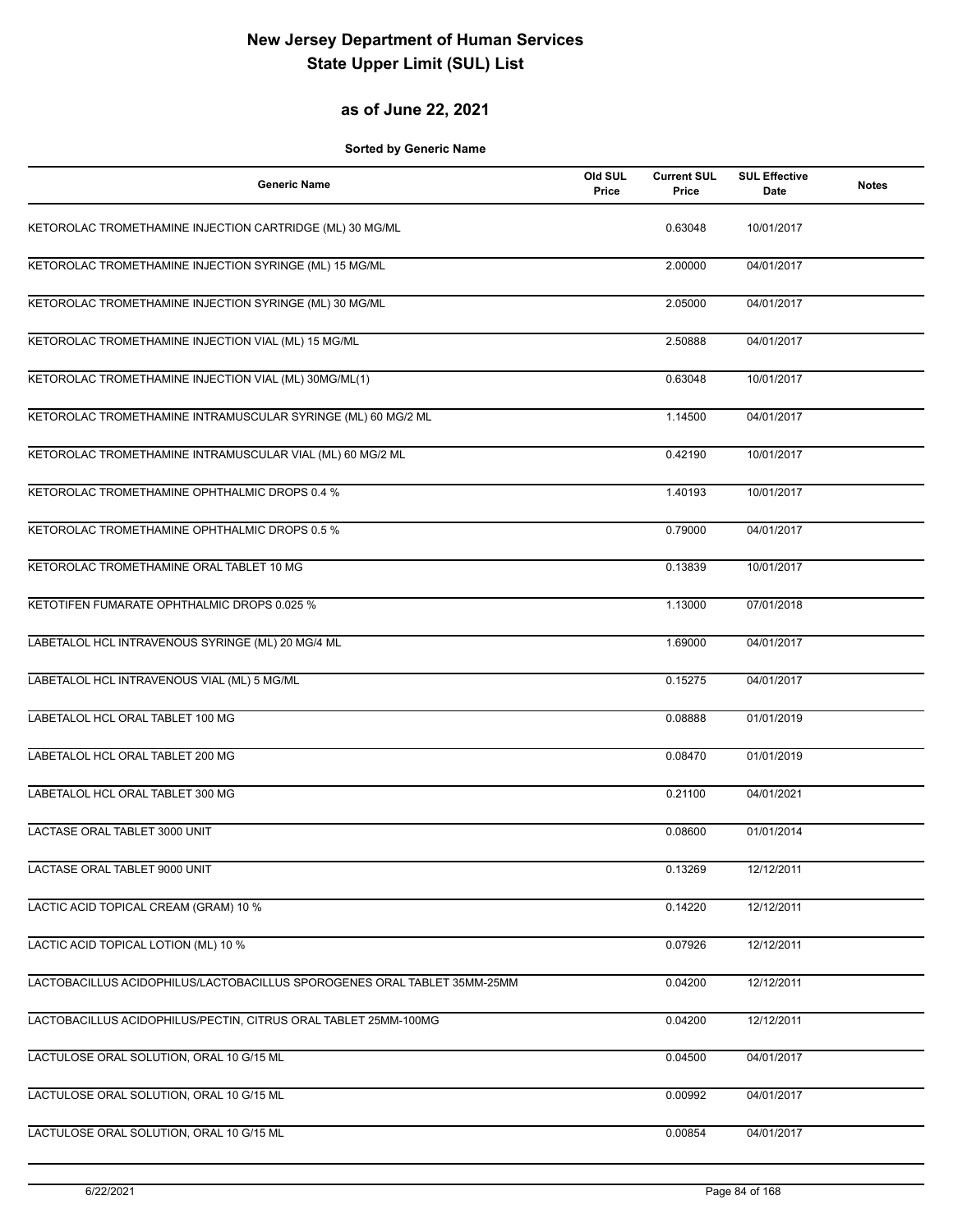### **as of June 22, 2021**

| <b>Generic Name</b>                                           | Old SUL<br>Price | <b>Current SUL</b><br>Price | <b>SUL Effective</b><br>Date | <b>Notes</b> |
|---------------------------------------------------------------|------------------|-----------------------------|------------------------------|--------------|
| LACTULOSE ORAL SOLUTION, ORAL 20 G/30 ML                      |                  | 0.02263                     | 04/01/2017                   |              |
| LAMIVUDINE ORAL SOLUTION, ORAL 10 MG/ML                       |                  | 0.24042                     | 07/01/2018                   |              |
| LAMIVUDINE ORAL TABLET 100 MG                                 |                  | 2.90283                     | 07/01/2019                   |              |
| LAMIVUDINE ORAL TABLET 150 MG                                 |                  | 0.57867                     | 01/01/2019                   |              |
| LAMIVUDINE ORAL TABLET 300 MG                                 |                  | 1.15484                     | 07/01/2019                   |              |
| LAMIVUDINE/ZIDOVUDINE ORAL TABLET 150-300MG                   |                  | 0.33467                     | 07/01/2018                   |              |
| LAMOTRIGINE ORAL TABLET 100 MG                                |                  | 0.02510                     | 01/01/2019                   |              |
| <b>LAMOTRIGINE ORAL TABLET 150 MG</b>                         |                  | 0.04067                     | 01/01/2019                   |              |
| LAMOTRIGINE ORAL TABLET 200 MG                                |                  | 0.05283                     | 01/01/2019                   |              |
| LAMOTRIGINE ORAL TABLET 25 MG                                 |                  | 0.02475                     | 01/01/2021                   |              |
| LAMOTRIGINE ORAL TABLET, CHEWABLE DISPERSIBLE 25 MG           |                  | 0.08550                     | 10/01/2017                   |              |
| LAMOTRIGINE ORAL TABLET, CHEWABLE DISPERSIBLE 5 MG            |                  | 0.08870                     | 04/01/2019                   |              |
| LAMOTRIGINE ORAL TABLET, EXTENDED RELEASE 24 HR 100 MG        |                  | 1.92633                     | 01/01/2019                   |              |
| LAMOTRIGINE ORAL TABLET, EXTENDED RELEASE 24 HR 200 MG        |                  | 1.62533                     | 10/01/2020                   |              |
| LAMOTRIGINE ORAL TABLET, EXTENDED RELEASE 24 HR 25 MG         |                  | 2.12267                     | 10/01/2018                   |              |
| LAMOTRIGINE ORAL TABLET, EXTENDED RELEASE 24 HR 250 MG        |                  | 7.24667                     | 01/01/2019                   |              |
| LAMOTRIGINE ORAL TABLET, EXTENDED RELEASE 24 HR 300 MG        |                  | 2.83000                     | 04/01/2021                   |              |
| LAMOTRIGINE ORAL TABLET, EXTENDED RELEASE 24 HR 50 MG         |                  | 1.60000                     | 10/01/2020                   |              |
| LAMOTRIGINE ORAL TABLET, DISINTEGRATING 100 MG                |                  | 5.50000                     | 04/01/2021                   |              |
| LAMOTRIGINE ORAL TABLET, DISINTEGRATING 200 MG                |                  | 9.03100                     | 04/01/2017                   |              |
| LAMOTRIGINE ORAL TABLET, DISINTEGRATING 25 MG                 |                  | 6.03687                     | 04/01/2017                   |              |
| LAMOTRIGINE ORAL TABLET, DISINTEGRATING 50 MG                 |                  | 4.19766                     | 04/26/2019                   |              |
| LAMOTRIGINE ORAL TABLET, DISINTEGRATING, DOSE PACK 25(21)-50  |                  | 9.11071                     | 04/01/2017                   |              |
| LAMOTRIGINE ORAL TABLET, DISINTEGRATING, DOSE PACK 25-50-100  |                  | 10.41142                    | 04/01/2017                   |              |
| LAMOTRIGINE ORAL TABLET, DISINTEGRATING, DOSE PACK 50(42)-100 |                  | 13.01392                    | 04/01/2017                   |              |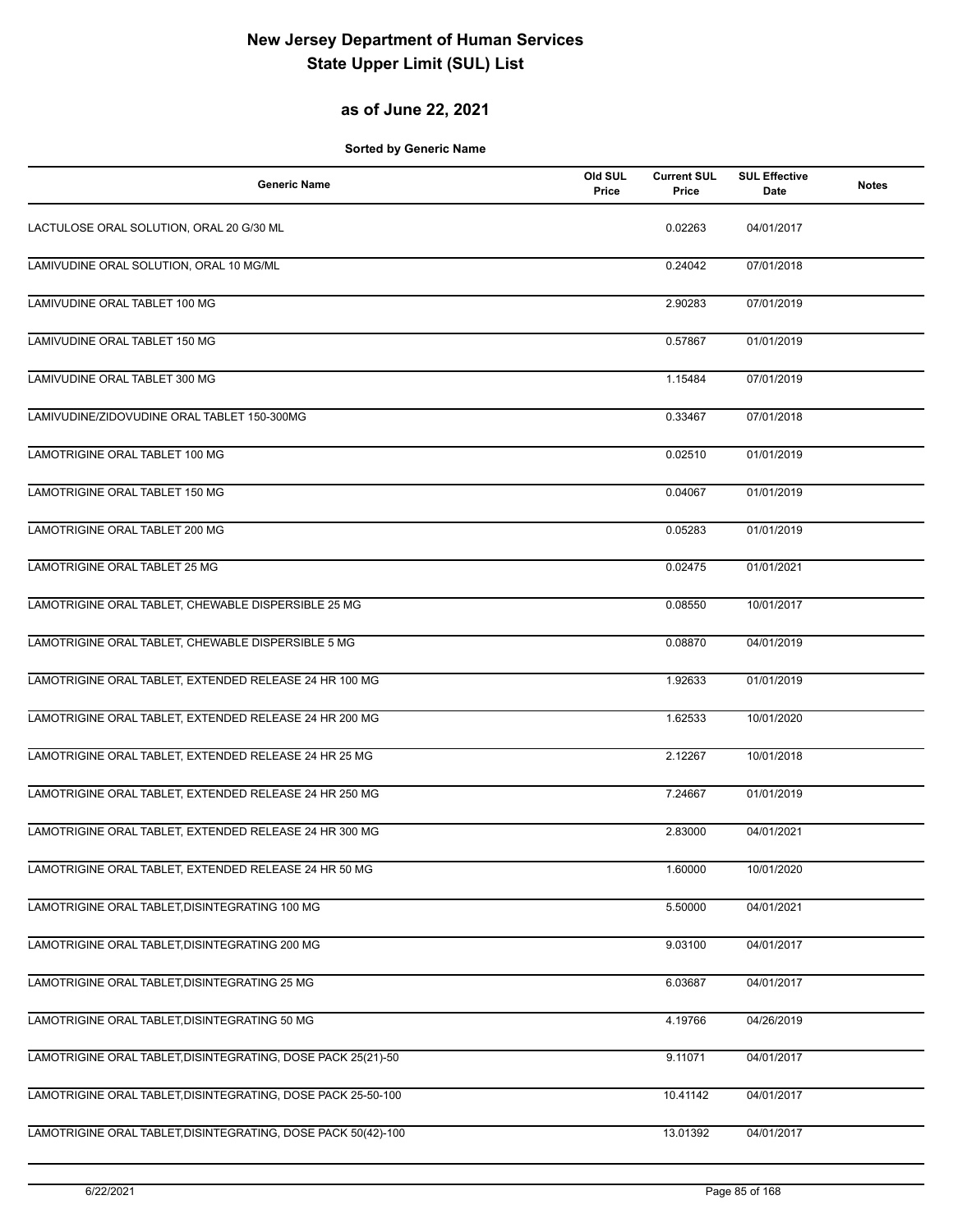#### **as of June 22, 2021**

| <b>Generic Name</b>                                                                            | Old SUL<br>Price | <b>Current SUL</b><br>Price | <b>SUL Effective</b><br>Date | <b>Notes</b> |
|------------------------------------------------------------------------------------------------|------------------|-----------------------------|------------------------------|--------------|
| LANOLIN/MINERAL OIL TOPICAL LOTION (ML)                                                        |                  | 0.02238                     | 12/12/2011                   |              |
| LANOLIN/MINERAL OIL/PETROLATUM, WHITE OPHTHALMIC OINTMENT (GRAM)                               |                  | 0.95639                     | 04/01/2016                   |              |
| LANSOPRAZOLE ORAL CAPSULE, DELAYED RELEASE (ENTERIC COATED) 15 MG                              |                  | 0.13167                     | 07/01/2019                   |              |
| LANSOPRAZOLE ORAL CAPSULE, DELAYED RELEASE (ENTERIC COATED) 30 MG                              |                  | 0.05356                     | 01/01/2019                   |              |
| LANSOPRAZOLE ORAL TABLET, DISINTEGRATING, DELAYED RELEASE 15 MG                                |                  | 6.03366                     | 01/01/2013                   |              |
| LANSOPRAZOLE ORAL TABLET, DISINTEGRATING, DELAYED RELEASE 30 MG                                |                  | 5.70433                     | 04/01/2021                   |              |
| LANSOPRAZOLE/AMOXICILLIN TRIHYDRATE/CLARITHROMYCIN ORAL COMBINATION<br>PACKAGE (EA) 30-500-500 |                  | 2.70536                     | 01/01/2018                   |              |
| LANTHANUM CARBONATE ORAL TABLET, CHEWABLE 500 MG                                               |                  | 11.55667                    | 07/01/2018                   |              |
| LANTHANUM CARBONATE ORAL TABLET, CHEWABLE 1000 MG                                              |                  | 6.13203                     | 04/01/2021                   |              |
| LATANOPROST OPHTHALMIC DROPS 0.005 %                                                           |                  | 1.20000                     | 04/01/2017                   |              |
| LEFLUNOMIDE ORAL TABLET 10 MG                                                                  |                  | 0.37353                     | 10/01/2017                   |              |
| LEFLUNOMIDE ORAL TABLET 20 MG                                                                  |                  | 0.26633                     | 10/01/2017                   |              |
| LETROZOLE ORAL TABLET 2.5 MG                                                                   |                  | 0.10847                     | 04/01/2018                   |              |
| LEUCOVORIN CALCIUM INJECTION VIAL (EA) 100 MG                                                  |                  | 8.80000                     | 04/01/2017                   |              |
| LEUCOVORIN CALCIUM INJECTION VIAL (EA) 200 MG                                                  |                  | 15.40000                    | 04/01/2017                   |              |
| LEUCOVORIN CALCIUM INJECTION VIAL (EA) 350 MG                                                  |                  | 0.45667                     | 07/01/2019                   |              |
| LEUCOVORIN CALCIUM INJECTION VIAL (EA) 50 MG                                                   |                  | 5.28000                     | 04/01/2017                   |              |
| LEUCOVORIN CALCIUM INJECTION VIAL (EA) 500 MG                                                  |                  | 78.71000                    | 04/01/2017                   |              |
| LEUCOVORIN CALCIUM ORAL TABLET 10 MG                                                           |                  | 5.53875                     | 07/01/2019                   |              |
| LEUCOVORIN CALCIUM ORAL TABLET 15 MG                                                           |                  | 5.29500                     | 04/01/2017                   |              |
| LEUCOVORIN CALCIUM ORAL TABLET 25 MG                                                           |                  | 4.84400                     | 04/01/2021                   |              |
| LEUCOVORIN CALCIUM ORAL TABLET 5 MG                                                            |                  | 0.60030                     | 10/01/2018                   |              |
| LEUPROLIDE ACETATE SUBCUTANEOUS KIT 1 MG/0.2ML                                                 |                  | 264.00000                   | 04/01/2017                   |              |
| LEVALBUTEROL HCL INHALATION VIAL, NEBULIZER (EA) 1.25MG/0.5                                    |                  | 2.48408                     | 10/01/2017                   |              |
| LEVALBUTEROL HCL INHALATION VIAL, NEBULIZER (ML) 0.31MG/3ML                                    | 0.81625          | 0.44401                     | 07/01/2021                   |              |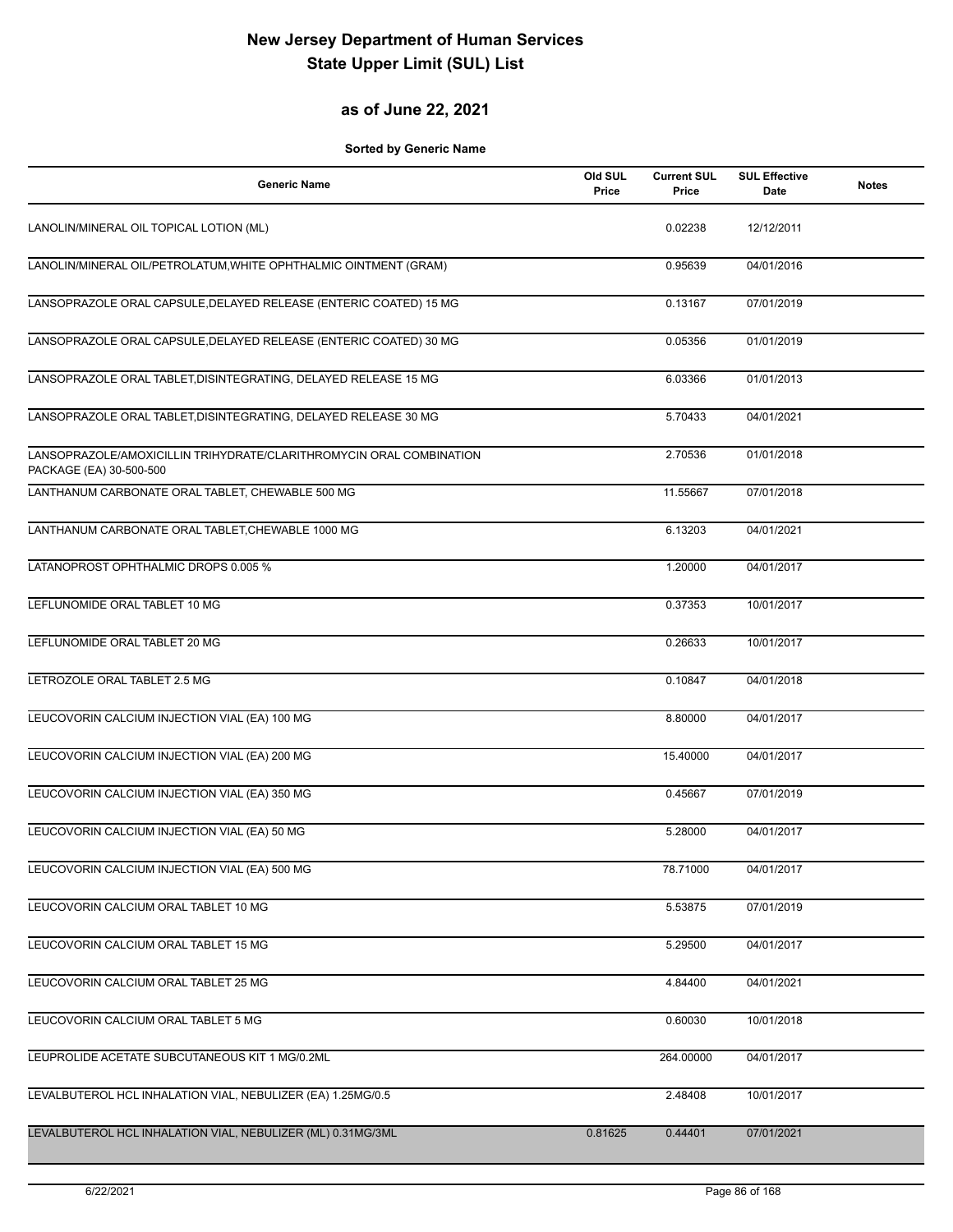#### **as of June 22, 2021**

| <b>Generic Name</b>                                                                                          | Old SUL<br>Price | <b>Current SUL</b><br>Price | <b>SUL Effective</b><br>Date | <b>Notes</b> |
|--------------------------------------------------------------------------------------------------------------|------------------|-----------------------------|------------------------------|--------------|
| LEVALBUTEROL HCL INHALATION VIAL, NEBULIZER (ML) 0.63MG/3ML                                                  |                  | 0.22569                     | 01/01/2019                   |              |
| LEVALBUTEROL HCL INHALATION VIAL, NEBULIZER (ML) 1.25MG/3ML                                                  |                  | 0.29673                     | 10/01/2018                   |              |
| LEVALBUTEROL TARTRATE INHALATION HFA AEROSOL WITH ADAPTER (GRAM) 45 MCG                                      |                  | 3.53733                     | 01/01/2018                   |              |
| LEVETIRACETAM IN SODIUM CHLORIDE, ISO-OSMOTIC INTRAVENOUS INTRAVENOUS<br>SOLUTION, PIGGYBACK (ML) 1000MG/100 |                  | 0.30000                     | 04/01/2017                   |              |
| LEVETIRACETAM IN SODIUM CHLORIDE, ISO-OSMOTIC INTRAVENOUS INTRAVENOUS<br>SOLUTION, PIGGYBACK (ML) 1500MG/100 |                  | 0.40000                     | 04/01/2017                   |              |
| LEVETIRACETAM IN SODIUM CHLORIDE, ISO-OSMOTIC INTRAVENOUS INTRAVENOUS<br>SOLUTION, PIGGYBACK (ML) 500MG/0.1L |                  | 0.18500                     | 04/01/2017                   |              |
| LEVETIRACETAM INTRAVENOUS VIAL (ML) 500 MG/5ML                                                               |                  | 0.97600                     | 04/01/2017                   |              |
| LEVETIRACETAM ORAL SOLUTION, ORAL 100 MG/ML                                                                  |                  | 0.02429                     | 01/01/2019                   |              |
| LEVETIRACETAM ORAL SOLUTION, ORAL 500 MG/5ML                                                                 |                  | 0.17652                     | 10/01/2017                   |              |
| LEVETIRACETAM ORAL TABLET 1000 MG                                                                            |                  | 0.11783                     | 01/01/2019                   |              |
| LEVETIRACETAM ORAL TABLET 250 MG                                                                             |                  | 0.05829                     | 10/01/2017                   |              |
| LEVETIRACETAM ORAL TABLET 500 MG                                                                             |                  | 0.07400                     | 04/01/2017                   |              |
| LEVETIRACETAM ORAL TABLET 750 MG                                                                             |                  | 0.10150                     | 07/01/2018                   |              |
| LEVETIRACETAM ORAL TABLET, EXTENDED RELEASE 24 HR 500 MG                                                     |                  | 0.10150                     | 01/01/2019                   |              |
| LEVETIRACETAM ORAL TABLET, EXTENDED RELEASE 24 HR 750 MG                                                     |                  | 0.27750                     | 07/01/2019                   |              |
| LEVOBUNOLOL HCL OPHTHALMIC DROPS 0.25 %                                                                      |                  | 1.08462                     | 12/12/2011                   |              |
| LEVOBUNOLOL HCL OPHTHALMIC DROPS 0.5 %                                                                       |                  | 0.33366                     | 10/01/2017                   |              |
| LEVOCARNITINE (WITH SUGAR) ORAL SOLUTION, ORAL 100 MG/ML                                                     |                  | 0.12333                     | 10/01/2017                   |              |
| LEVOCARNITINE INTRAVENOUS VIAL (ML) 200 MG/ML                                                                |                  | 1.92000                     | 04/01/2017                   |              |
| LEVOCARNITINE ORAL CAPSULE (HARD, SOFT, ETC.) 250 MG                                                         |                  | 0.62100                     | 12/12/2011                   |              |
| LEVOCARNITINE ORAL TABLET 330 MG                                                                             |                  | 0.43494                     | 10/01/2017                   |              |
| LEVOCETIRIZINE DIHYDROCHLORIDE ORAL SOLUTION, ORAL 2.5 MG/5ML                                                |                  | 0.35058                     | 04/01/2017                   |              |
| LEVOCETIRIZINE DIHYDROCHLORIDE ORAL TABLET 5 MG                                                              |                  | 0.02322                     | 01/01/2019                   |              |
| LEVOFLOXACIN INTRAVENOUS VIAL (ML) 25 MG/ML                                                                  |                  | 0.22000                     | 07/01/2019                   |              |
| LEVOFLOXACIN OPHTHALMIC DROPS 0.5 %                                                                          |                  | 8.98156                     | 04/01/2017                   |              |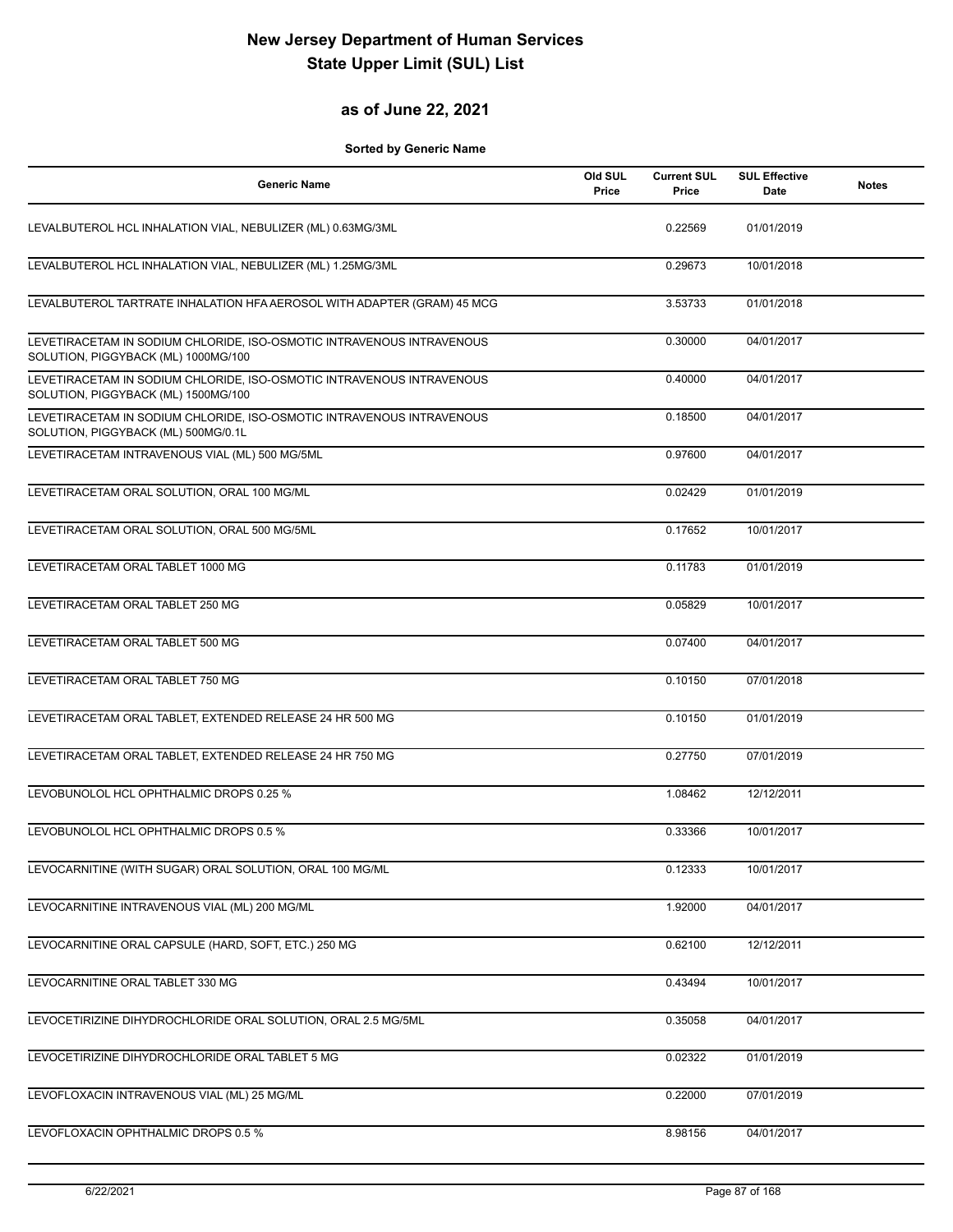### **as of June 22, 2021**

| <b>Generic Name</b>                                                                                   | Old SUL<br>Price | <b>Current SUL</b><br>Price | <b>SUL Effective</b><br>Date | <b>Notes</b> |
|-------------------------------------------------------------------------------------------------------|------------------|-----------------------------|------------------------------|--------------|
| LEVOFLOXACIN ORAL SOLUTION, ORAL 250MG/10ML                                                           |                  | 1.21100                     | 04/01/2017                   |              |
| LEVOFLOXACIN ORAL SOLUTION, ORAL 250MG/10ML                                                           |                  | 0.79288                     | 04/01/2017                   |              |
| LEVOFLOXACIN ORAL SOLUTION, ORAL 500MG/20ML                                                           |                  | 1.20990                     | 04/01/2017                   |              |
| LEVOFLOXACIN ORAL TABLET 250 MG                                                                       |                  | 0.14619                     | 04/01/2017                   |              |
| LEVOFLOXACIN ORAL TABLET 500 MG                                                                       |                  | 0.06000                     | 01/01/2019                   |              |
| LEVOFLOXACIN ORAL TABLET 750 MG                                                                       |                  | 0.16250                     | 01/01/2019                   |              |
| LEVOFLOXACIN/DEXTROSE 5 % IN WATER INTRAVENOUS INTRAVENOUS SOLUTION,<br>PIGGYBACK (ML) 250MG/50ML     |                  | 0.09166                     | 04/01/2017                   |              |
| LEVOFLOXACIN/DEXTROSE 5 % IN WATER INTRAVENOUS INTRAVENOUS SOLUTION,<br>PIGGYBACK (ML) 500MG/0.1L     |                  | 0.02228                     | 01/01/2018                   |              |
| LEVOFLOXACIN/DEXTROSE 5 % IN WATER INTRAVENOUS INTRAVENOUS SOLUTION,<br>PIGGYBACK (ML) 750MG/.15L     |                  | 0.01569                     | 01/01/2018                   |              |
| LEVOLEUCOVORIN CALCIUM INTRAVENOUS VIAL (EA) 50 MG                                                    |                  | 182.40000                   | 04/01/2017                   |              |
| LEVOLEUCOVORIN CALCIUM INTRAVENOUS VIAL (ML) 10 MG/ML                                                 |                  | 40.99428                    | 04/01/2017                   |              |
| LEVONORGESTREL ORAL TABLET 0.75 MG                                                                    |                  | 16.31161                    | 12/12/2011                   |              |
| LEVONORGESTREL ORAL TABLET 1.5 MG                                                                     |                  | 10.22000                    | 07/01/2019                   |              |
| LEVONORGESTREL-ETHINYL ESTRADIOL ORAL TABLET 0.15-0.03                                                |                  | 0.11607                     | 04/01/2018                   |              |
| LEVONORGESTREL-ETHINYL ESTRADIOL ORAL TABLET 6-5-10                                                   |                  | 0.33625                     | 01/01/2019                   |              |
| LEVONORGESTREL-ETHINYL ESTRADIOL ORAL TABLET 90-20 MCG                                                |                  | 1.11074                     | 04/01/2017                   |              |
| LEVONORGESTREL-ETHINYL ESTRADIOL ORAL TABLET, DOSE PACK, 3 MONTHS 0.15-0.03                           |                  | 0.09055                     | 10/01/2019                   |              |
| LEVONORGESTREL/ETHINYL ESTRADIOL AND ETHINYL ESTRADIOL ORAL TABLET, DOSE<br>PACK, 3 MONTHS 100-20(84) |                  | 0.41879                     | 10/01/2020                   |              |
| LEVONORGESTREL/ETHINYL ESTRADIOL AND ETHINYL ESTRADIOL ORAL TABLET, DOSE<br>PACK, 3 MONTHS 150-30(84) |                  | 0.61090                     | 10/01/2020                   |              |
| LEVONORGESTREL/ETHINYL ESTRADIOL ORAL TABLET 0.1-0.02MG                                               |                  | 0.10786                     | 10/01/2020                   |              |
| LEVORPHANOL TARTRATE ORAL TABLET 2 MG                                                                 |                  | 1.60698                     | 04/01/2017                   |              |
| LEVOTHYROXINE SODIUM INTRAVENOUS VIAL (EA) 100 MCG                                                    |                  | 81.13000                    | 04/01/2018                   |              |
| LEVOTHYROXINE SODIUM INTRAVENOUS VIAL (EA) 200 MCG                                                    |                  | 211.16000                   | 04/01/2017                   |              |
| LEVOTHYROXINE SODIUM INTRAVENOUS VIAL (EA) 500 MCG                                                    |                  | 527.91000                   | 04/01/2017                   |              |
| LEVOTHYROXINE SODIUM ORAL TABLET 100 MCG                                                              |                  | 0.24661                     | 04/01/2021                   |              |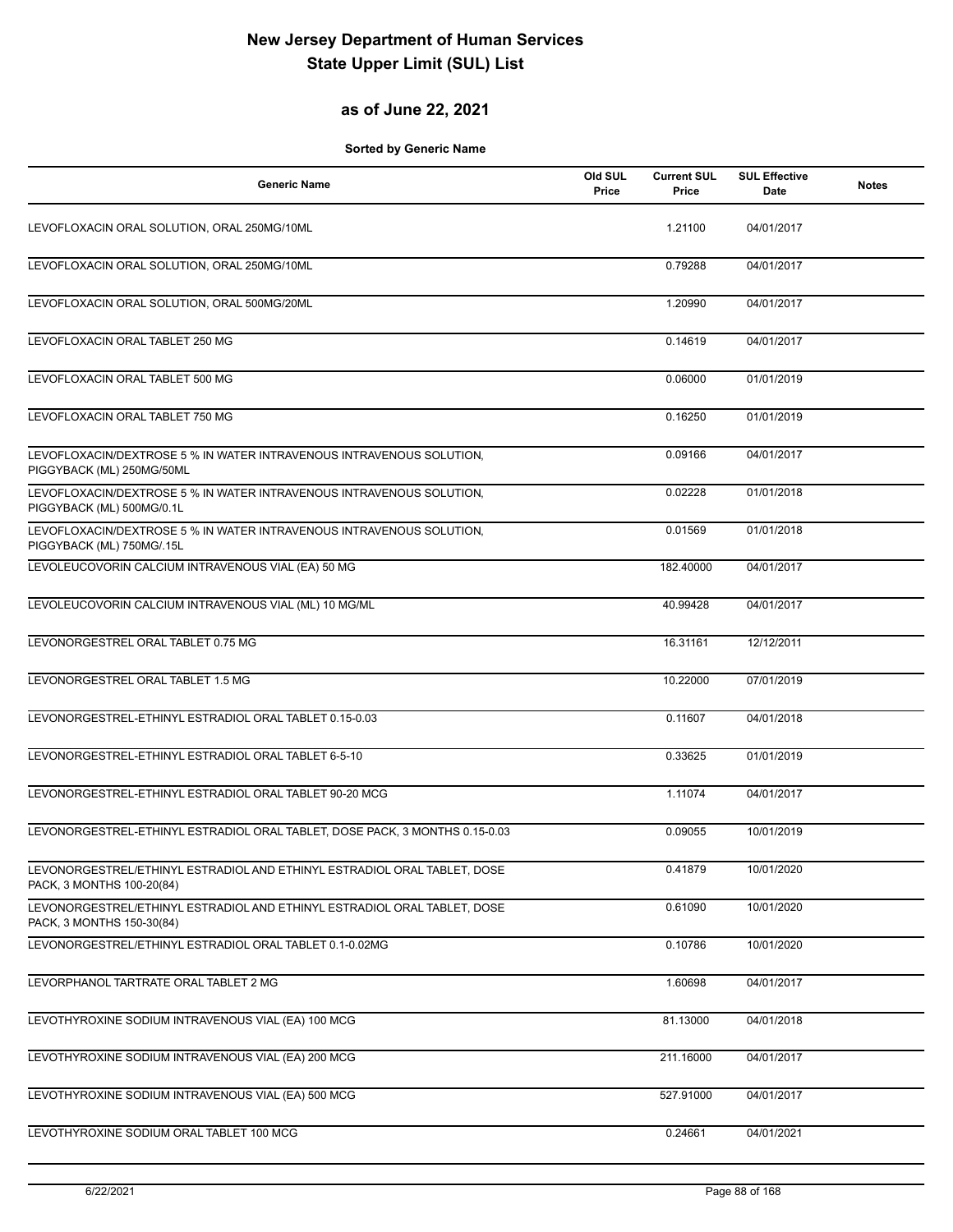### **as of June 22, 2021**

| <b>Generic Name</b>                                                                  | Old SUL<br>Price | <b>Current SUL</b><br>Price | <b>SUL Effective</b><br>Date | <b>Notes</b> |
|--------------------------------------------------------------------------------------|------------------|-----------------------------|------------------------------|--------------|
| LEVOTHYROXINE SODIUM ORAL TABLET 112 MCG                                             |                  | 0.16300                     | 01/01/2019                   |              |
| LEVOTHYROXINE SODIUM ORAL TABLET 125 MCG                                             |                  | 0.18956                     | 01/01/2019                   |              |
| LEVOTHYROXINE SODIUM ORAL TABLET 137 MCG                                             |                  | 0.08281                     | 10/01/2017                   |              |
| LEVOTHYROXINE SODIUM ORAL TABLET 150 MCG                                             |                  | 0.17244                     | 01/01/2019                   |              |
| LEVOTHYROXINE SODIUM ORAL TABLET 175MCG                                              |                  | 0.23400                     | 01/01/2019                   |              |
| LEVOTHYROXINE SODIUM ORAL TABLET 200 MCG                                             |                  | 0.13568                     | 10/01/2017                   |              |
| LEVOTHYROXINE SODIUM ORAL TABLET 25 MCG                                              |                  | 0.13189                     | 01/01/2019                   |              |
| LEVOTHYROXINE SODIUM ORAL TABLET 300 MCG                                             |                  | 0.39278                     | 01/01/2019                   |              |
| LEVOTHYROXINE SODIUM ORAL TABLET 50 MCG                                              |                  | 0.18829                     | 04/01/2021                   |              |
| LEVOTHYROXINE SODIUM ORAL TABLET 75 MCG                                              |                  | 0.22449                     | 01/01/2021                   |              |
| LEVOTHYROXINE SODIUM ORAL TABLET 88 MCG                                              |                  | 0.14422                     | 01/01/2019                   |              |
| LIDOCAINE HCL IN DEXTROSE 5% IN WATER/PF INTRAVENOUS INTRAVENOUS SOLUTION 4<br>MG/ML |                  | 0.01052                     | 04/01/2017                   |              |
| LIDOCAINE HCL IN DEXTROSE 5% IN WATER/PF INTRAVENOUS INTRAVENOUS SOLUTION 8<br>MG/ML |                  | 0.02021                     | 04/01/2017                   |              |
| LIDOCAINE HCL IN DEXTROSE 7.5 % IN WATER/PF INTRATHECAL AMPUL (ML) 5 %               |                  | 4.16880                     | 04/01/2017                   |              |
| LIDOCAINE HCL INJECTION VIAL (ML) 10 MG/ML                                           |                  | 0.01749                     | 10/01/2017                   |              |
| LIDOCAINE HCL INJECTION VIAL (ML) 20 MG/ML                                           |                  | 0.01990                     | 10/01/2017                   |              |
| LIDOCAINE HCL INJECTION VIAL (ML) 5 MG/ML                                            |                  | 0.08320                     | 04/01/2017                   |              |
| LIDOCAINE HCL MUCOUS MEMBRANE JELLY (ML) 2 %                                         |                  | 0.21667                     | 04/01/2017                   |              |
| LIDOCAINE HCL MUCOUS MEMBRANE JELLY WITH PREFILLED APPLICATOR (ML) 2 %               |                  | 0.38600                     | 04/01/2017                   |              |
| LIDOCAINE HCL MUCOUS MEMBRANE SOLUTION, NON-ORAL 40 MG/ML                            |                  | 0.07698                     | 04/01/2017                   |              |
| LIDOCAINE HCL MUCOUS MEMBRANE SOLUTION, ORAL 2 %                                     |                  | 0.01407                     | 10/01/2017                   |              |
| LIDOCAINE HCL TOPICAL CREAM (GRAM) 3 %                                               |                  | 0.51777                     | 01/01/2020                   |              |
| LIDOCAINE HCL TOPICAL OINTMENT (GRAM) 5 %                                            |                  | 0.75510                     | 12/12/2011                   |              |
| LIDOCAINE HCL TOPICAL SOLUTION, ORAL 4 %                                             |                  | 0.07192                     | 10/01/2017                   |              |
| LIDOCAINE HCL/EPINEPHRINE INJECTION AMPUL (ML) 1.5-1:200K                            |                  | 0.88800                     | 04/01/2017                   |              |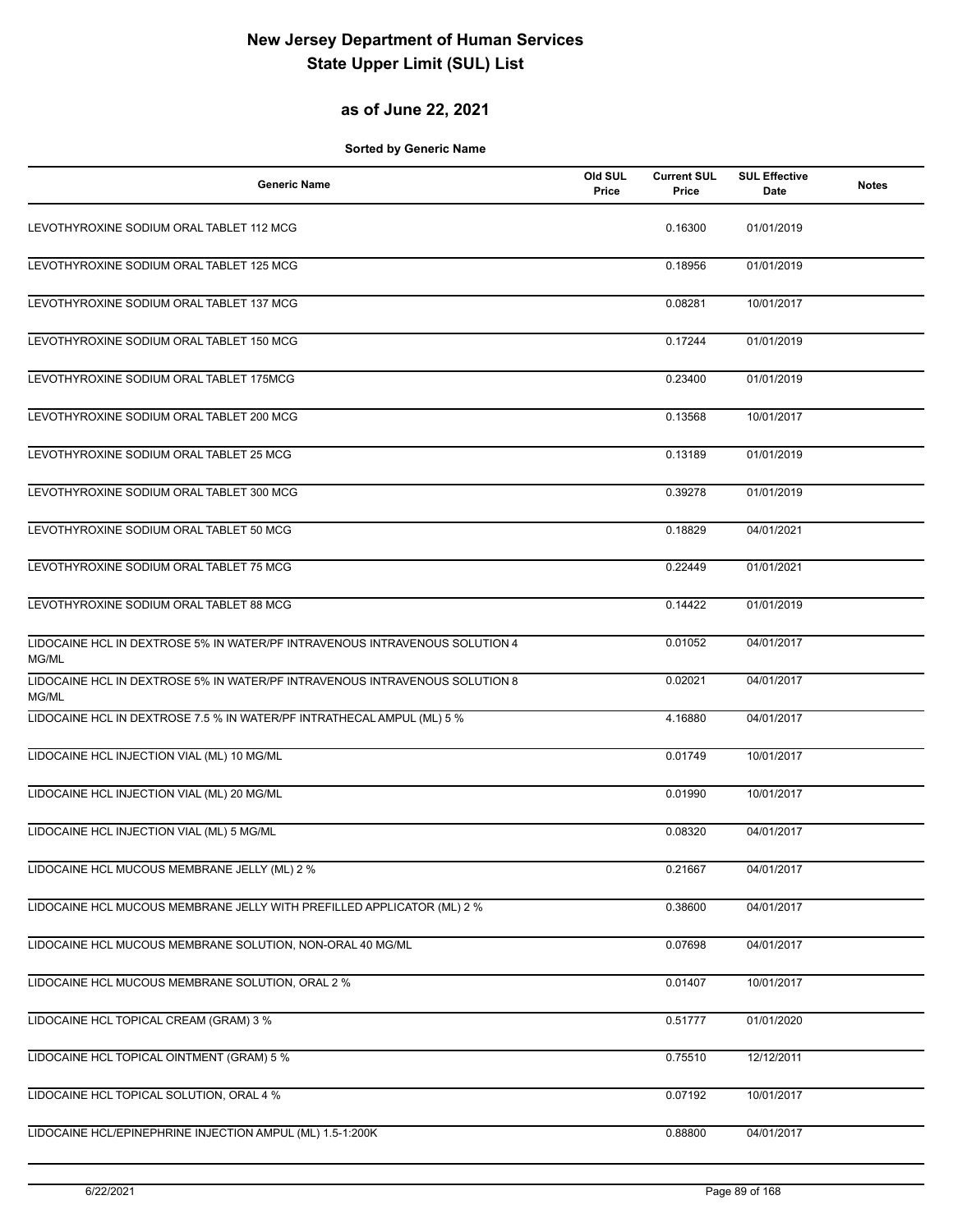### **as of June 22, 2021**

| <b>Generic Name</b>                                                         | Old SUL<br>Price | <b>Current SUL</b><br>Price | <b>SUL Effective</b><br>Date | <b>Notes</b> |
|-----------------------------------------------------------------------------|------------------|-----------------------------|------------------------------|--------------|
| LIDOCAINE HCL/EPINEPHRINE INJECTION VIAL (ML) 0.5-1:200K                    |                  | 0.06923                     | 04/01/2017                   |              |
| LIDOCAINE HCL/EPINEPHRINE INJECTION VIAL (ML) 1%-1:100K                     |                  | 0.07130                     | 04/01/2017                   |              |
| LIDOCAINE HCL/EPINEPHRINE INJECTION VIAL (ML) 1.5-1:200K                    |                  | 0.27640                     | 04/01/2017                   |              |
| LIDOCAINE HCL/EPINEPHRINE INJECTION VIAL (ML) 2 %-1:100K                    |                  | 0.08900                     | 04/01/2017                   |              |
| LIDOCAINE HCL/EPINEPHRINE INJECTION VIAL (ML) 2%-1:200K                     |                  | 0.20650                     | 04/01/2017                   |              |
| LIDOCAINE HCL/HYALURONIC ACID/ALOE VERA/COLLAGEN TOPICAL GEL (GRAM) 2 %     |                  | 0.31800                     | 12/12/2011                   |              |
| LIDOCAINE HCL/HYALURONIC ACID/ALOE VERA/COLLAGEN TOPICAL GEL (ML) 2 %       |                  | 0.31800                     | 12/12/2011                   |              |
| LIDOCAINE HCL/HYDROCORTISONE ACETATE RECTAL CREAM WITH APPLICATOR 3 %-0.5 % |                  | 0.67733                     | 04/01/2017                   |              |
| LIDOCAINE HCL/HYDROCORTISONE ACETATE RECTAL KIT 3 %-0.5 %                   |                  | 132.20000                   | 04/01/2017                   |              |
| LIDOCAINE HCL/HYDROCORTISONE ACETATE RECTAL KIT 3%-1%(7 G)                  |                  | 14.07352                    | 10/01/2017                   |              |
| LIDOCAINE HCL/HYDROCORTISONE ACETATE TOPICAL CREAM (GRAM) 3 %-0.5 %         |                  | 0.84656                     | 01/01/2018                   |              |
| LIDOCAINE HCL/PF INJECTION AMPUL (ML) 10 MG/ML                              |                  | 0.25018                     | 04/01/2017                   |              |
| LIDOCAINE HCL/PF INJECTION AMPUL (ML) 15 MG/ML                              |                  | 0.45450                     | 04/01/2017                   |              |
| LIDOCAINE HCL/PF INJECTION AMPUL (ML) 20 MG/ML                              |                  | 0.38100                     | 04/01/2017                   |              |
| LIDOCAINE HCL/PF INJECTION AMPUL (ML) 40 MG/ML                              |                  | 0.86600                     | 04/01/2017                   |              |
| LIDOCAINE HCL/PF INJECTION VIAL (ML) 10 MG/ML                               |                  | 0.08833                     | 04/01/2017                   |              |
| LIDOCAINE HCL/PF INJECTION VIAL (ML) 20 MG/ML                               |                  | 0.01990                     | 10/01/2017                   |              |
| LIDOCAINE HCL/PF INJECTION VIAL (ML) 5 MG/ML                                |                  | 0.07740                     | 04/01/2017                   |              |
| LIDOCAINE HCL/PF INTRAVENOUS SYRINGE (ML) 100 MG/5ML                        |                  | 0.48020                     | 10/01/2017                   |              |
| LIDOCAINE HCL/PF INTRAVENOUS SYRINGE (ML) 50 MG/5 ML                        |                  | 1.16200                     | 04/01/2017                   |              |
| LIDOCAINE HCL/PF INTRAVENOUS VIAL (ML) 20 MG/ML                             |                  | 0.54600                     | 04/01/2017                   |              |
| LIDOCAINE TOPICAL ADHESIVE PATCH, MEDICATED 5 %                             |                  | 2.01692                     | 10/01/2020                   |              |
| LIDOCAINE TOPICAL CREAM (GRAM) 4 %                                          |                  | 0.31433                     | 04/01/2020                   |              |
| LIDOCAINE TOPICAL CREAM (GRAM) 5 %                                          |                  | 0.86667                     | 04/01/2020                   |              |
| LIDOCAINE TOPICAL OINTMENT (GRAM) 5 %                                       |                  | 0.20273                     | 01/01/2021                   |              |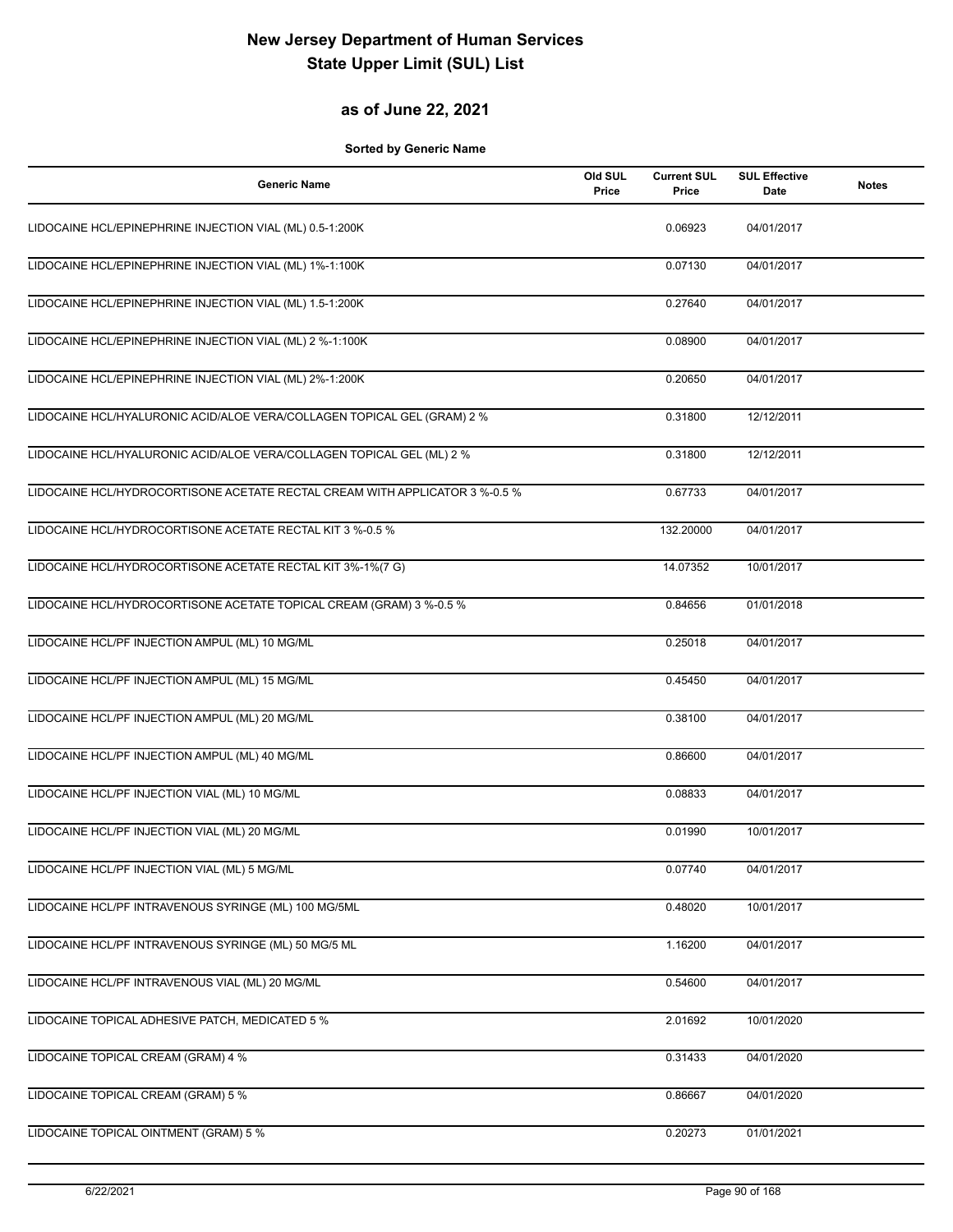### **as of June 22, 2021**

| <b>Generic Name</b>                                                              | Old SUL<br>Price | <b>Current SUL</b><br>Price | <b>SUL Effective</b><br>Date | <b>Notes</b> |
|----------------------------------------------------------------------------------|------------------|-----------------------------|------------------------------|--------------|
| LIDOCAINE/ALOE VERA TOPICAL AEROSOL, SPRAY (GRAM) 0.5 %                          |                  | 0.02460                     | 04/01/2017                   |              |
| LIDOCAINE/ALOE VERA TOPICAL GEL (GRAM) 0.5 %                                     |                  | 0.00939                     | 04/01/2017                   |              |
| LIDOCAINE/PRILOCAINE TOPICAL CREAM (GRAM) 2.5 %-2.5%                             |                  | 0.19392                     | 01/01/2020                   |              |
| LIDOCAINE/PRILOCAINE TOPICAL KIT 2.5 %-2.5%                                      |                  | 0.26464                     | 10/01/2017                   |              |
| LIDOCAINE/TETRACAINE TOPICAL CREAM (GRAM) 7 %-7 %                                |                  | 8.15000                     | 04/01/2017                   |              |
| LIDOCAINE/TRANSPARENT DRESSING TOPICAL KIT 4 %                                   |                  | 25.00000                    | 04/01/2017                   |              |
| LINCOMYCIN HCL INJECTION VIAL (ML) 300 MG/ML                                     |                  | 9.50220                     | 04/01/2017                   |              |
| LINDANE TOPICAL LOTION (ML) 1 %                                                  |                  | 1.58375                     | 10/01/2014                   |              |
| LINDANE TOPICAL SHAMPOO 1 %                                                      |                  | 1.67871                     | 04/01/2017                   |              |
| LINEZOLID IN 0.9 % SODIUM CHLORIDE INTRAVENOUS INTRAVENOUS SOLUTION<br>600MG/300 |                  | 0.13363                     | 01/01/2018                   |              |
| LINEZOLID INTRAVENOUS INTRAVENOUS SOLUTION 600MG/300                             |                  | 0.12500                     | 01/01/2018                   |              |
| LINEZOLID ORAL SUSPENSION, RECONSTITUTED, ORAL (ML) 100 MG/5ML                   |                  | 4.37333                     | 04/01/2017                   |              |
| LINEZOLID ORAL TABLET 600 MG                                                     |                  | 1.00000                     | 04/01/2020                   |              |
| LIOTHYRONINE SODIUM INTRAVENOUS VIAL (ML) 10 MCG/ML                              |                  | 385.00000                   | 04/01/2017                   |              |
| LIOTHYRONINE SODIUM ORAL TABLET 25 MCG                                           |                  | 0.41838                     | 04/01/2017                   |              |
| LIOTHYRONINE SODIUM ORAL TABLET 5 MCG                                            |                  | 0.26980                     | 07/01/2017                   |              |
| LIOTHYRONINE SODIUM ORAL TABLET 50 MCG                                           |                  | 0.41850                     | 04/01/2017                   |              |
| LISINOPRIL ORAL TABLET 10 MG                                                     |                  | 0.00397                     | 10/01/2017                   |              |
| LISINOPRIL ORAL TABLET 2.5 MG                                                    |                  | 0.01120                     | 04/01/2017                   |              |
| LISINOPRIL ORAL TABLET 20 MG                                                     |                  | 0.01793                     | 07/01/2017                   |              |
| LISINOPRIL ORAL TABLET 30 MG                                                     |                  | 0.03105                     | 10/01/2017                   |              |
| LISINOPRIL ORAL TABLET 40 MG                                                     |                  | 0.02210                     | 10/01/2017                   |              |
| LISINOPRIL ORAL TABLET 5 MG                                                      |                  | 0.00150                     | 04/01/2017                   |              |
| LISINOPRIL/HYDROCHLOROTHIAZIDE ORAL TABLET 10-12.5MG                             |                  | 0.02210                     | 04/01/2017                   |              |
| LISINOPRIL/HYDROCHLOROTHIAZIDE ORAL TABLET 20 MG-25MG                            |                  | 0.02200                     | 01/01/2021                   |              |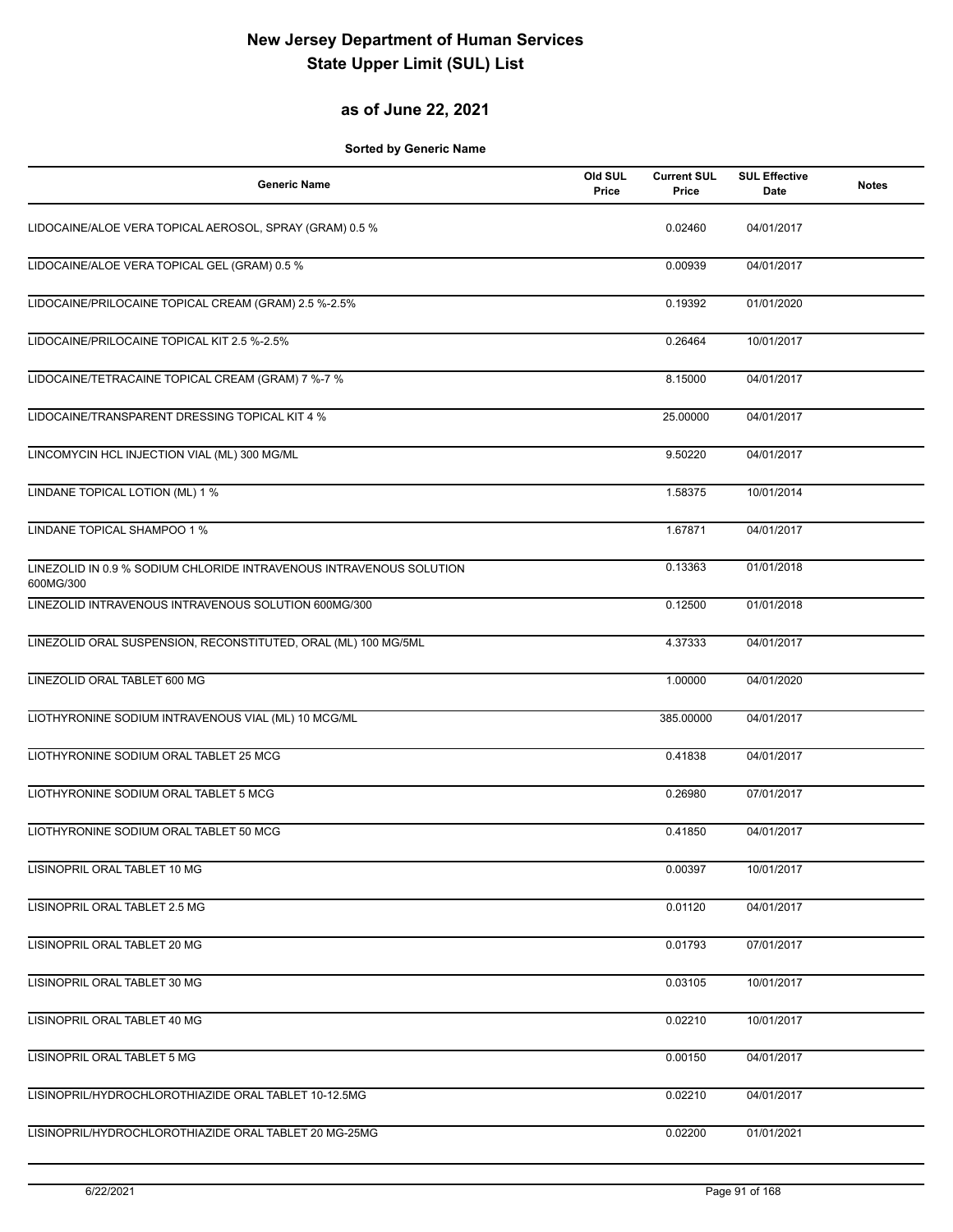### **as of June 22, 2021**

| <b>Generic Name</b>                                                                         | Old SUL<br>Price | <b>Current SUL</b><br>Price | <b>SUL Effective</b><br>Date | <b>Notes</b> |
|---------------------------------------------------------------------------------------------|------------------|-----------------------------|------------------------------|--------------|
| LISINOPRIL/HYDROCHLOROTHIAZIDE ORAL TABLET 20-12.5 MG                                       |                  | 0.02456                     | 04/01/2017                   |              |
| LITHIUM CARBONATE ORAL CAPSULE 150 MG                                                       |                  | 0.03850                     | 07/01/2018                   |              |
| LITHIUM CARBONATE ORAL CAPSULE 300 MG                                                       |                  | 0.02570                     | 04/01/2017                   |              |
| LITHIUM CARBONATE ORAL CAPSULE 600 MG                                                       |                  | 0.09700                     | 04/01/2017                   |              |
| LITHIUM CARBONATE ORAL TABLET 300 MG                                                        |                  | 0.10280                     | 01/01/2019                   |              |
| LITHIUM CARBONATE ORAL TABLET, EXTENDED RELEASE 300 MG                                      |                  | 0.07810                     | 10/01/2020                   |              |
| LITHIUM CARBONATE ORAL TABLET, EXTENDED RELEASE 450 MG                                      |                  | 0.10100                     | 07/01/2019                   |              |
| LITHIUM CITRATE ORAL SOLUTION, ORAL 8 MEQ/5 ML                                              |                  | 0.03849                     | 04/01/2017                   |              |
| LITHIUM CITRATE ORAL SOLUTION, ORAL 8 MEQ/5 ML                                              |                  | 0.24000                     | 04/01/2017                   |              |
| LOPERAMIDE HCL ORAL CAPSULE 2 MG                                                            |                  | 0.12693                     | 10/01/2017                   |              |
| LOPERAMIDE HCL ORAL LIQUID (ML) 1 MG/5 ML                                                   |                  | 0.01842                     | 04/01/2017                   |              |
| LOPERAMIDE HCL ORAL LIQUID (ML) 1MG/7.5ML                                                   |                  | 0.02479                     | 04/01/2017                   |              |
| LOPERAMIDE HCL ORAL TABLET 2 MG                                                             |                  | 0.06185                     | 10/01/2017                   |              |
| LOPINAVIR/RITONAVIR ORAL SOLUTION, ORAL 400-100/5                                           |                  | 2.17588                     | 01/01/2018                   |              |
| LORATADINE ORAL SOLUTION, ORAL 5 MG/5 ML                                                    |                  | 0.03967                     | 04/01/2017                   |              |
| LORATADINE ORAL TABLET 10 MG                                                                |                  | 0.03367                     | 01/01/2019                   |              |
| LORATADINE ORAL TABLET, DISINTEGRATING 10 MG                                                |                  | 0.31111                     | 04/01/2017                   |              |
| LORATADINE/PSEUDOEPHEDRINE SULFATE ORAL TABLET, EXTENDED RELEASE 12 HR 5<br><b>MG-120MG</b> |                  | 0.42520                     | 10/01/2017                   |              |
| LORATADINE/PSEUDOEPHEDRINE SULFATE ORAL TABLET, EXTENDED RELEASE 24 HR<br>10MG-240MG        |                  | 0.25000                     | 01/01/2019                   |              |
| LORAZEPAM INJECTION SYRINGE (ML) 2 MG/ML                                                    |                  | 0.80975                     | 10/01/2017                   |              |
| LORAZEPAM INJECTION SYRINGE (ML) 4 MG/ML                                                    |                  | 3.27000                     | 04/01/2017                   |              |
| LORAZEPAM INJECTION VIAL (ML) 2 MG/ML                                                       |                  | 0.46840                     | 01/01/2020                   |              |
| LORAZEPAM INJECTION VIAL (ML) 4 MG/ML                                                       |                  | 0.92200                     | 04/01/2017                   |              |
| LORAZEPAM ORAL CONCENTRATE, ORAL 2 MG/ML                                                    |                  | 0.26900                     | 01/01/2020                   |              |
| LORAZEPAM ORAL TABLET 0.5 MG                                                                |                  | 0.01560                     | 04/01/2017                   |              |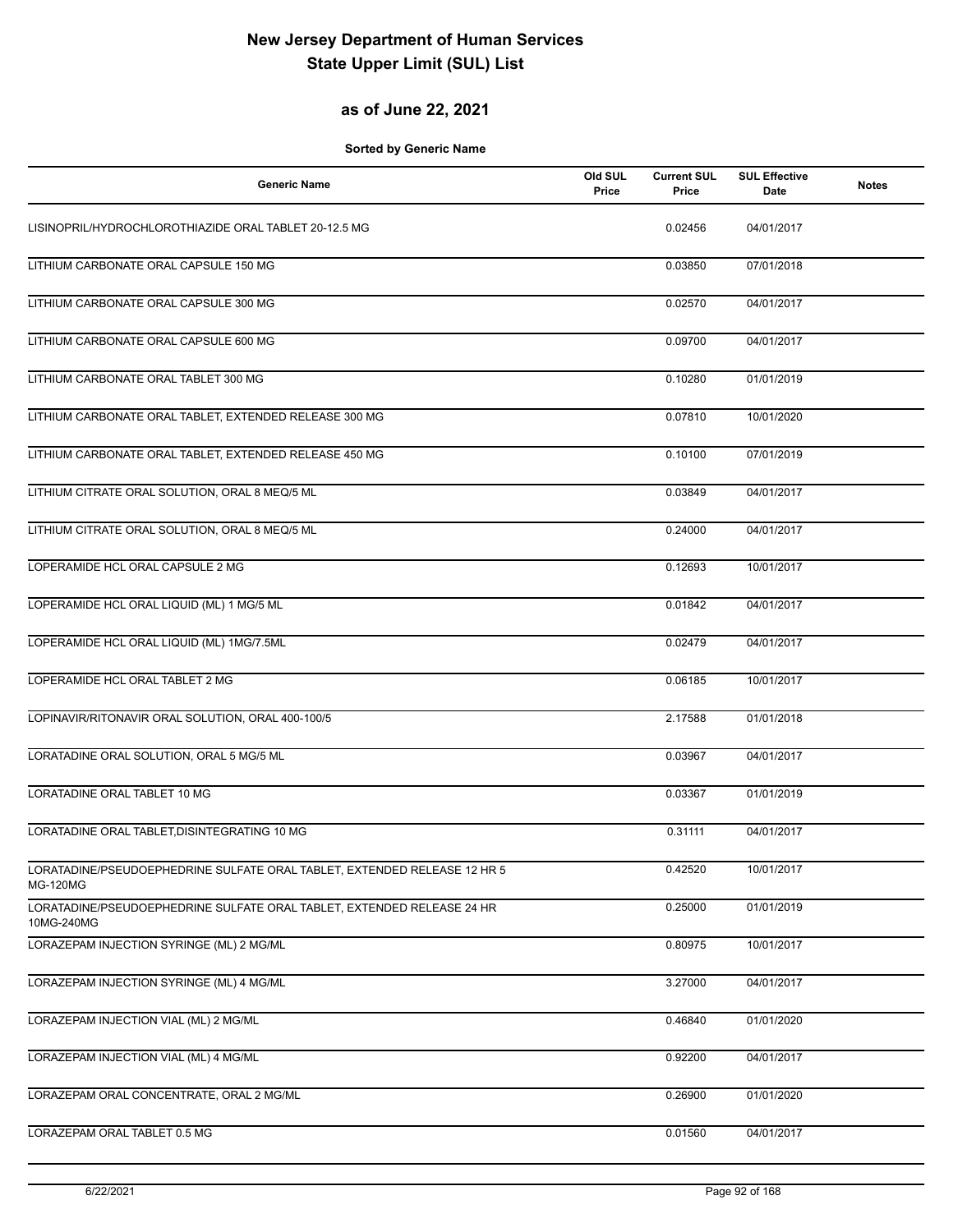### **as of June 22, 2021**

| <b>Generic Name</b>                                                                                      | Old SUL<br>Price | <b>Current SUL</b><br>Price | <b>SUL Effective</b><br>Date | <b>Notes</b> |
|----------------------------------------------------------------------------------------------------------|------------------|-----------------------------|------------------------------|--------------|
| LORAZEPAM ORAL TABLET 1 MG                                                                               |                  | 0.01600                     | 04/01/2017                   |              |
| LORAZEPAM ORAL TABLET 2 MG                                                                               |                  | 0.02595                     | 07/01/2018                   |              |
| LOSARTAN POTASSIUM ORAL TABLET 100 MG                                                                    |                  | 0.03196                     | 04/01/2017                   |              |
| LOSARTAN POTASSIUM ORAL TABLET 25 MG                                                                     |                  | 0.01344                     | 01/01/2019                   |              |
| LOSARTAN POTASSIUM ORAL TABLET 50 MG                                                                     |                  | 0.01704                     | 10/01/2017                   |              |
| LOSARTAN POTASSIUM/HYDROCHLOROTHIAZIDE ORAL TABLET 100-12.5MG                                            |                  | 0.03040                     | 07/01/2018                   |              |
| LOSARTAN POTASSIUM/HYDROCHLOROTHIAZIDE ORAL TABLET 100MG-25MG                                            |                  | 0.03978                     | 07/01/2018                   |              |
| LOSARTAN POTASSIUM/HYDROCHLOROTHIAZIDE ORAL TABLET 50-12.5 MG                                            |                  | 0.02789                     | 01/01/2019                   |              |
| LOTEPREDNOL ETABONATE OPHTHALMIC SUSPENSION, DROPS(FINAL DOSAGE FORM)<br>(ML) 0.5 $%$                    |                  | 36.65650                    | 04/01/2021                   |              |
| LOVASTATIN ORAL TABLET 10 MG                                                                             |                  | 0.03882                     | 04/01/2017                   |              |
| LOVASTATIN ORAL TABLET 20 MG                                                                             |                  | 0.03200                     | 10/01/2017                   |              |
| LOVASTATIN ORAL TABLET 40 MG                                                                             |                  | 0.01901                     | 01/01/2019                   |              |
| LOXAPINE SUCCINATE ORAL CAPSULE 10 MG                                                                    |                  | 0.25298                     | 04/01/2017                   |              |
| LOXAPINE SUCCINATE ORAL CAPSULE 25 MG                                                                    |                  | 0.50941                     | 04/01/2017                   |              |
| LOXAPINE SUCCINATE ORAL CAPSULE 5 MG                                                                     |                  | 0.27803                     | 04/01/2017                   |              |
| LOXAPINE SUCCINATE ORAL CAPSULE 50 MG                                                                    |                  | 0.62000                     | 10/01/2019                   |              |
| MAGNESIUM AMINO ACID CHELATE ORAL TABLET 27 MG                                                           |                  | 0.09043                     | 12/12/2011                   |              |
| MAGNESIUM CARBONATE/ALUMINUM HYDROXIDE ORAL TABLET, CHEWABLE 105-160MG                                   |                  | 0.03208                     | 04/01/2017                   |              |
| MAGNESIUM CARBONATE/ALUMINUM HYDROXIDE/ALGINIC ACID ORAL SUSPENSION,<br>ORAL (FINAL DOSE FORM) 358-95/15 |                  | 0.01163                     | 04/01/2017                   |              |
| MAGNESIUM CHLORIDE INJECTION VIAL (ML) 200 MG/ML                                                         |                  | 0.30580                     | 04/01/2017                   |              |
| MAGNESIUM CHLORIDE ORAL TABLET, EXTENDED RELEASE 64 MG                                                   |                  | 0.12358                     | 12/12/2011                   |              |
| MAGNESIUM CITRATE ORAL SOLUTION, ORAL                                                                    |                  | 0.00371                     | 10/01/2017                   |              |
| MAGNESIUM GLUCONATE ORAL TABLET 27 MG(500)                                                               |                  | 0.09043                     | 12/12/2011                   |              |
| MAGNESIUM HYDROXIDE ORAL SUSPENSION, ORAL (FINAL DOSE FORM) 2400 MG/10                                   |                  | 0.01812                     | 04/01/2017                   |              |
| MAGNESIUM HYDROXIDE ORAL SUSPENSION, ORAL (FINAL DOSE FORM) 400 MG/5ML                                   |                  | 0.00510                     | 04/01/2021                   |              |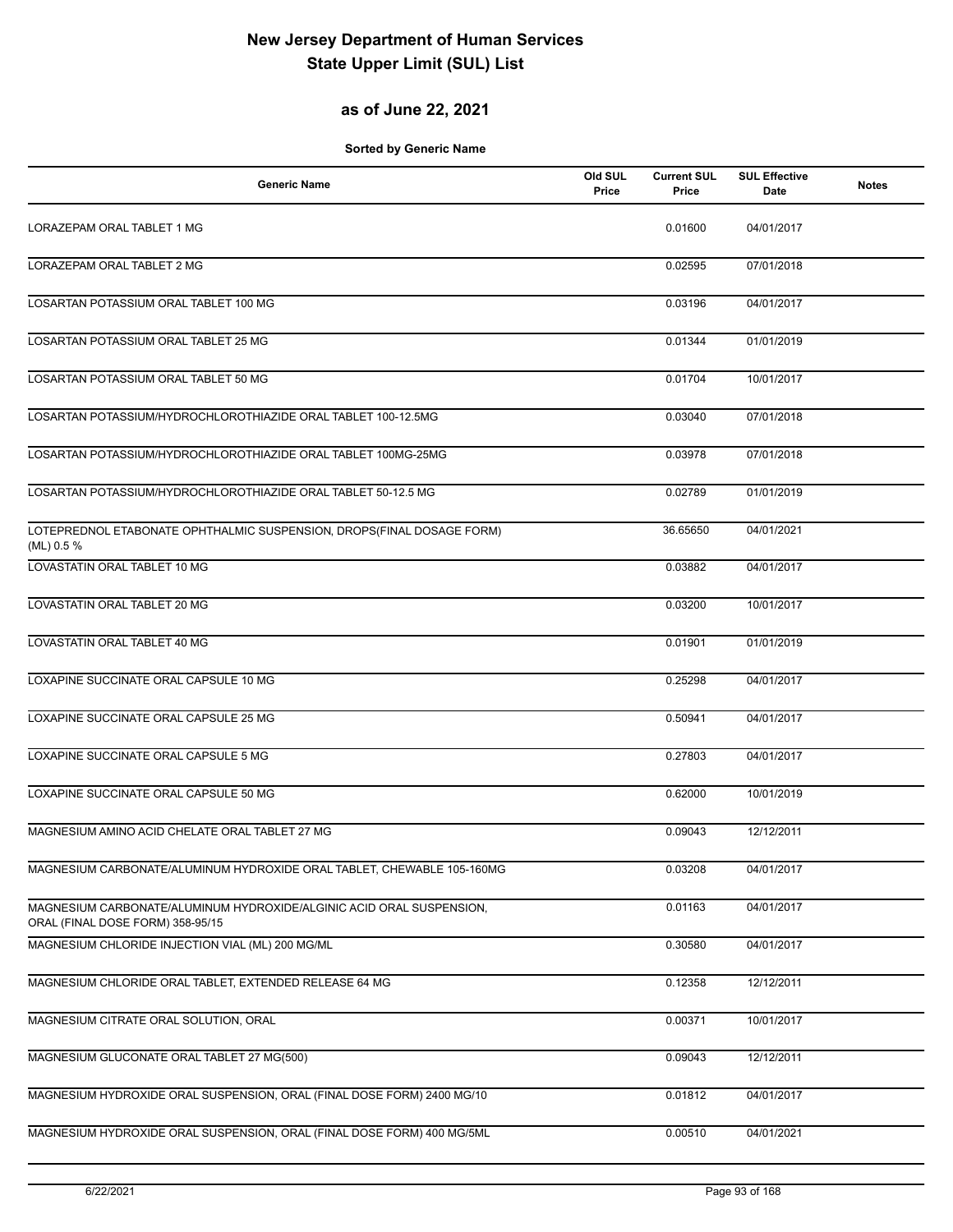#### **as of June 22, 2021**

| <b>Generic Name</b>                                                                                      | Old SUL<br>Price | <b>Current SUL</b><br>Price | <b>SUL Effective</b><br><b>Date</b> | <b>Notes</b> |
|----------------------------------------------------------------------------------------------------------|------------------|-----------------------------|-------------------------------------|--------------|
| MAGNESIUM HYDROXIDE/ALUMINUM HYDROXIDE/SIMETHICONE ORAL SUSPENSION,<br>ORAL (FINAL DOSE FORM) 200-200-20 |                  | 0.00410                     | 10/01/2017                          |              |
| MAGNESIUM HYDROXIDE/ALUMINUM HYDROXIDE/SIMETHICONE ORAL SUSPENSION,<br>ORAL (FINAL DOSE FORM) 400-400-40 |                  | 0.00777                     | 04/01/2017                          |              |
| MAGNESIUM HYDROXIDE/ALUMINUM HYDROXIDE/SIMETHICONE ORAL TABLET,<br>CHEWABLE 200-200-25                   |                  | 0.02968                     | 04/01/2017                          |              |
| MAGNESIUM OXIDE ORAL TABLET 400 MG                                                                       |                  | 0.01363                     | 10/01/2017                          |              |
| MAGNESIUM OXIDE ORAL TABLET 400 MG                                                                       |                  | 0.03143                     | 07/01/2021                          |              |
| MAGNESIUM OXIDE ORAL TABLET 420 MG                                                                       |                  | 0.04050                     | 04/01/2017                          |              |
| MAGNESIUM SALICYLATE ORAL TABLET 580(467)MG                                                              |                  | 0.05750                     | 04/01/2017                          |              |
| MAGNESIUM SULFATE IN STERILE WATER INTRAVENOUS INTRAVENOUS SOLUTION 20<br>G/500ML                        |                  | 0.01120                     | 04/01/2017                          |              |
| MAGNESIUM SULFATE IN STERILE WATER INTRAVENOUS INTRAVENOUS SOLUTION<br>40G/1000ML                        |                  | 0.00830                     | 04/01/2017                          |              |
| MAGNESIUM SULFATE IN STERILE WATER INTRAVENOUS INTRAVENOUS SOLUTION,<br>PIGGYBACK (ML) 2 G/50 ML         |                  | 0.29160                     | 04/01/2017                          |              |
| MAGNESIUM SULFATE IN STERILE WATER INTRAVENOUS INTRAVENOUS SOLUTION,<br>PIGGYBACK (ML) 4 G/100 ML        |                  | 0.07230                     | 04/01/2017                          |              |
| MAGNESIUM SULFATE IN STERILE WATER INTRAVENOUS INTRAVENOUS SOLUTION,<br>PIGGYBACK (ML) 4 G/50 ML         |                  | 0.14740                     | 04/01/2017                          |              |
| MAGNESIUM SULFATE INJECTION SYRINGE (ML) 4 MEQ/ML                                                        |                  | 0.02975                     | 10/01/2017                          |              |
| MAGNESIUM SULFATE INJECTION VIAL (ML) 4 MEQ/ML                                                           |                  | 0.02975                     | 10/01/2017                          |              |
| MAGNESIUM SULFATE MISCELLANEOUS CRYSTALS 100 %                                                           |                  | 0.00282                     | 04/01/2017                          |              |
| MAGNESIUM SULFATE ORAL GRANULES (GRAM) 495 MG/5 G                                                        |                  | 0.00312                     | 04/01/2017                          |              |
| MAGNESIUM SULFATE/DEXTROSE 5 % IN WATER INTRAVENOUS INTRAVENOUS SOLUTION,<br>PIGGYBACK (ML) 1 G/100 ML   |                  | 0.07400                     | 04/01/2017                          |              |
| MALATHION TOPICAL LOTION (ML) 0.5 %                                                                      |                  | 1.71017                     | 10/01/2017                          |              |
| MANGANESE CHLORIDE INTRAVENOUS VIAL (ML) 0.1 MG/ML                                                       |                  | 0.03788                     | 10/01/2017                          |              |
| MANGANESE SULFATE INTRAVENOUS VIAL (ML) 0.1 MG/ML                                                        |                  | 2.55200                     | 04/01/2017                          |              |
| MANNITOL INTRAVENOUS INTRAVENOUS SOLUTION 20 %                                                           |                  | 0.03322                     | 04/01/2017                          |              |
| MANNITOL INTRAVENOUS VIAL (ML) 25 %                                                                      |                  | 0.04000                     | 04/01/2017                          |              |
| MANNITOL/SORBITOL SOLUTION URETHRAL SOLUTION, IRRIGATION 0.54G-2.7G                                      |                  | 0.00458                     | 04/01/2017                          |              |
| MAPROTILINE HCL ORAL TABLET 25 MG                                                                        |                  | 0.18531                     | 10/01/2017                          |              |
| MAPROTILINE HCL ORAL TABLET 50 MG                                                                        |                  | 0.50250                     | 10/01/2017                          |              |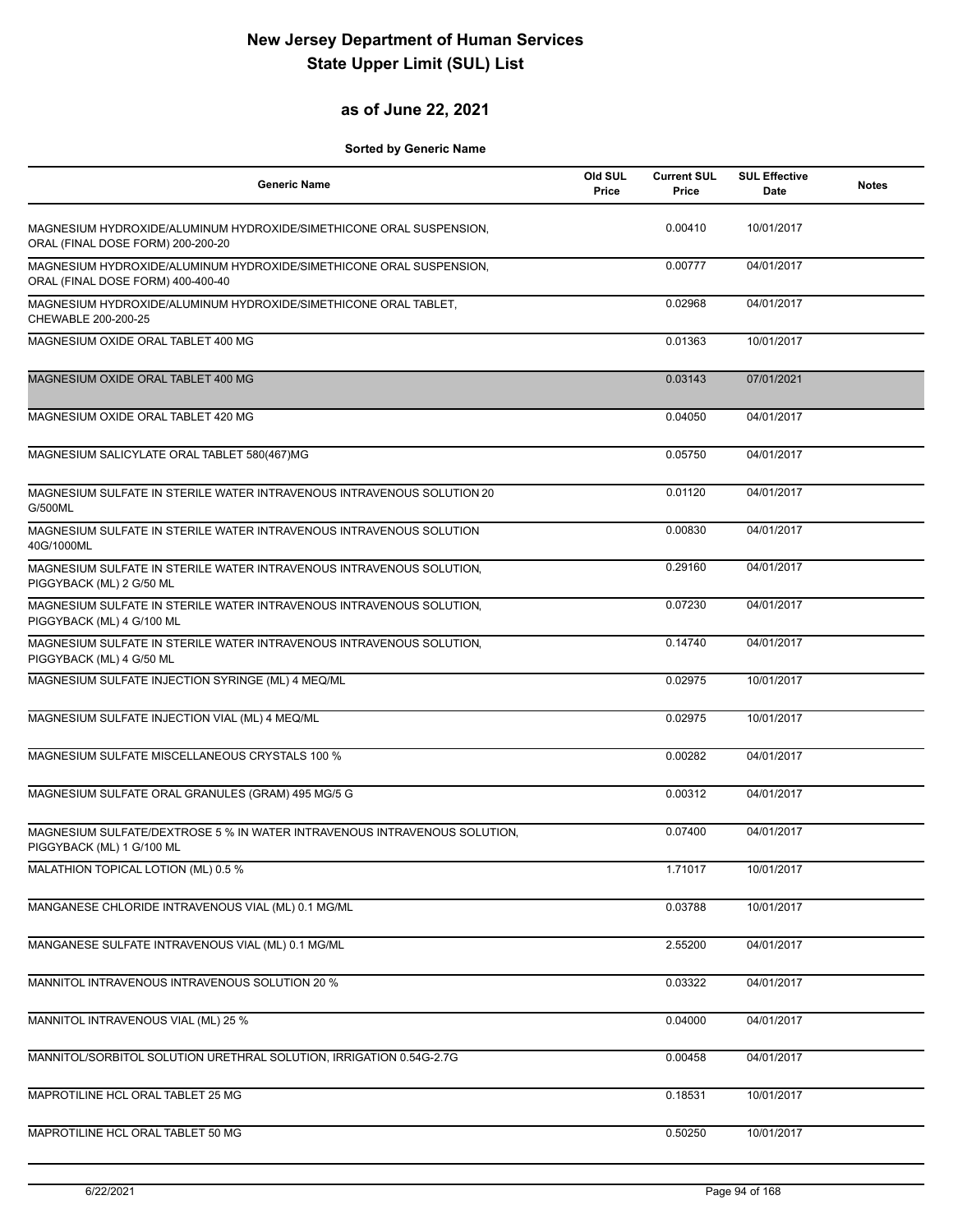### **as of June 22, 2021**

| <b>Generic Name</b>                                                                  | Old SUL<br>Price | <b>Current SUL</b><br>Price | <b>SUL Effective</b><br>Date | <b>Notes</b> |
|--------------------------------------------------------------------------------------|------------------|-----------------------------|------------------------------|--------------|
| MAPROTILINE HCL ORAL TABLET 75 MG                                                    |                  | 0.35492                     | 10/01/2017                   |              |
| MEBENDAZOLE ORAL TABLET, CHEWABLE 100 MG                                             |                  | 2.82398                     | 10/01/2017                   |              |
| MECAMYLAMINE HCL ORAL TABLET 2.5 MG                                                  |                  | 63.20000                    | 04/01/2017                   |              |
| MECLIZINE HCL ORAL TABLET 12.5 MG                                                    |                  | 0.03507                     | 10/01/2017                   |              |
| MECLIZINE HCL ORAL TABLET 25 MG                                                      |                  | 0.00843                     | 07/01/2018                   |              |
| MECLIZINE HCL ORAL TABLET, CHEWABLE 25 MG                                            |                  | 0.03190                     | 04/01/2017                   |              |
| MECLOFENAMATE SODIUM ORAL CAPSULE 100 MG                                             |                  | 0.78591                     | 10/01/2017                   |              |
| MECLOFENAMATE SODIUM ORAL CAPSULE 50 MG                                              |                  | 0.15276                     | 10/01/2017                   |              |
| MECOBALAMIN/LEVOMEFOLATE CALCIUM/PYRIDOXAL PHOSPHATE ORAL TABLET 2-3-35<br><b>MG</b> |                  | 1.54001                     | 07/01/2016                   |              |
| MEDROXYPROGESTERONE ACETATE INTRAMUSCULAR SYRINGE (ML) 150 MG/ML                     |                  | 42.29500                    | 10/01/2020                   |              |
| MEDROXYPROGESTERONE ACETATE INTRAMUSCULAR VIAL (ML) 150 MG/ML                        |                  | 24.69500                    | 01/01/2021                   |              |
| MEDROXYPROGESTERONE ACETATE ORAL TABLET 10 MG                                        |                  | 0.05095                     | 10/01/2017                   |              |
| MEDROXYPROGESTERONE ACETATE ORAL TABLET 2.5 MG                                       |                  | 0.04121                     | 10/01/2017                   |              |
| MEDROXYPROGESTERONE ACETATE ORAL TABLET 5 MG                                         |                  | 0.11370                     | 07/01/2017                   |              |
| MEFENAMIC ACID ORAL CAPSULE 250 MG                                                   |                  | 6.03867                     | 10/01/2018                   |              |
| MEFLOQUINE HCL ORAL TABLET 250 MG                                                    |                  | 3.34000                     | 07/01/2019                   |              |
| MEGESTROL ACETATE ORAL SUSPENSION, ORAL (FINAL DOSE FORM) 400MG/10ML                 |                  | 0.30315                     | 04/01/2017                   |              |
| MEGESTROL ACETATE ORAL SUSPENSION, ORAL (FINAL DOSE FORM) 400MG/10ML                 |                  | 0.05906                     | 04/01/2017                   |              |
| MEGESTROL ACETATE ORAL SUSPENSION, ORAL (FINAL DOSE FORM) 625MG/5ML                  |                  | 1.94902                     | 10/01/2020                   |              |
| MEGESTROL ACETATE ORAL SUSPENSION, ORAL (FINAL DOSE FORM) 800MG/20ML                 |                  | 0.34791                     | 04/01/2017                   |              |
| MEGESTROL ACETATE ORAL TABLET 20 MG                                                  |                  | 0.11536                     | 04/01/2017                   |              |
| MEGESTROL ACETATE ORAL TABLET 40 MG                                                  |                  | 0.10500                     | 10/01/2019                   |              |
| MELATONIN ORAL TABLET 3 MG                                                           |                  | 0.12828                     | 12/12/2011                   |              |
| MELOXICAM ORAL SUSPENSION, ORAL (FINAL DOSE FORM) 7.5 MG/5ML                         |                  | 0.90027                     | 04/01/2017                   |              |
| MELOXICAM ORAL TABLET 15 MG                                                          |                  | 0.01804                     | 07/01/2017                   |              |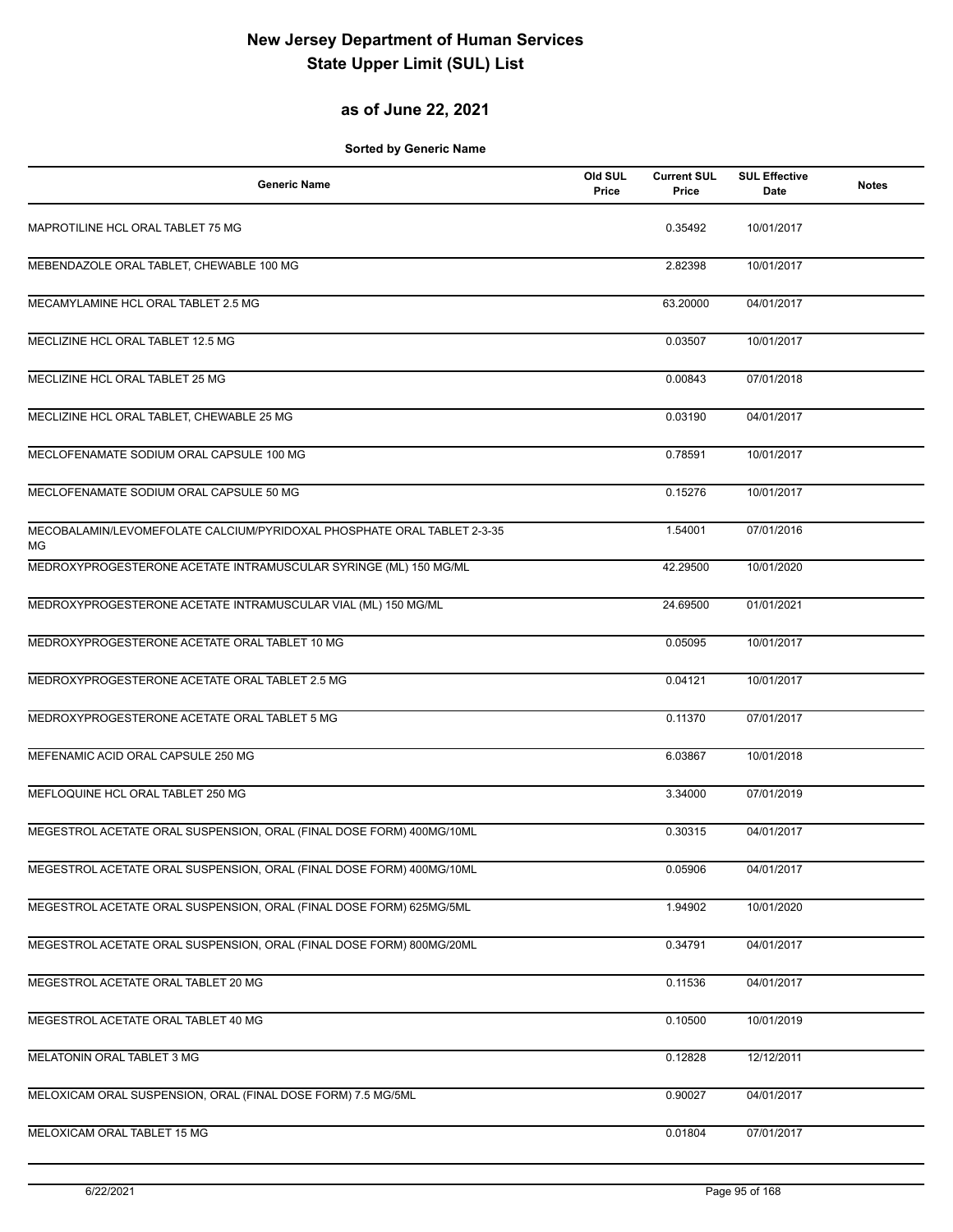#### **as of June 22, 2021**

| <b>Generic Name</b>                                               | Old SUL<br>Price | <b>Current SUL</b><br>Price | <b>SUL Effective</b><br>Date | <b>Notes</b> |
|-------------------------------------------------------------------|------------------|-----------------------------|------------------------------|--------------|
| MELOXICAM ORAL TABLET 7.5 MG                                      |                  | 0.00386                     | 01/01/2019                   |              |
| MELPHALAN HCL INTRAVENOUS VIAL (EA) 50 MG                         |                  | 1643.10000                  | 04/01/2017                   |              |
| MEMANTINE HCL ORAL CAPSULE SPRINKLE, EXTENDED RELEASE 24 HR 14 MG |                  | 1.59156                     | 01/01/2020                   |              |
| MEMANTINE HCL ORAL CAPSULE SPRINKLE, EXTENDED RELEASE 24 HR 21 MG | 1.96266          | 1.49970                     | 07/01/2021                   |              |
| MEMANTINE HCL ORAL CAPSULE SPRINKLE, EXTENDED RELEASE 24 HR 28 MG |                  | 0.97767                     | 10/01/2020                   |              |
| MEMANTINE HCL ORAL CAPSULE SPRINKLE, EXTENDED RELEASE 24 HR 7 MG  |                  | 1.63966                     | 01/01/2020                   |              |
| MEMANTINE HCL ORAL SOLUTION, ORAL 2 MG/ML                         |                  | 1.16022                     | 10/01/2017                   |              |
| MEMANTINE HCL ORAL TABLET 10 MG                                   |                  | 0.04000                     | 10/01/2017                   |              |
| MEMANTINE HCL ORAL TABLET 5 MG                                    |                  | 0.07167                     | 01/01/2019                   |              |
| MEMANTINE HCL ORAL TABLET, DOSE PACK 5 MG-10 MG                   |                  | 0.41418                     | 04/01/2017                   |              |
| MENTHOL TOPICAL GEL (GRAM)                                        |                  | 0.01123                     | 04/01/2017                   |              |
| MENTHOL TOPICAL GEL (GRAM) 2 %                                    |                  | 0.03980                     | 04/01/2017                   |              |
| MENTHOL/CAMPHOR TOPICAL LOTION (ML) 0.5 %-0.5%                    |                  | 0.01340                     | 04/01/2017                   |              |
| MEPERIDINE HCL INJECTION CARTRIDGE (ML) 10 MG/ML                  |                  | 0.27800                     | 04/01/2017                   |              |
| MEPERIDINE HCL ORAL SOLUTION, ORAL 50 MG/5 ML                     |                  | 0.17986                     | 04/01/2017                   |              |
| MEPERIDINE HCL ORAL TABLET 100 MG                                 |                  | 0.29070                     | 04/01/2017                   |              |
| MEPERIDINE HCL ORAL TABLET 50 MG                                  |                  | 0.17780                     | 10/01/2017                   |              |
| MEPERIDINE HCL/PF INJECTION VIAL (ML) 100 MG/ML                   |                  | 1.37000                     | 04/01/2017                   |              |
| MEPERIDINE HCL/PF INJECTION VIAL (ML) 25 MG/ML                    |                  | 1.20000                     | 04/01/2017                   |              |
| MEPERIDINE HCL/PF INJECTION VIAL (ML) 50 MG/ML                    |                  | 0.41669                     | 10/01/2017                   |              |
| MEPIVACAINE HCL INJECTION VIAL (ML) 10 MG/ML                      |                  | 0.19100                     | 04/01/2017                   |              |
| MEPIVACAINE HCL INJECTION VIAL (ML) 20 MG/ML                      |                  | 0.19640                     | 04/01/2017                   |              |
| MEPIVACAINE HCL/PF INJECTION VIAL (ML) 10 MG/ML                   |                  | 0.22666                     | 04/01/2017                   |              |
| MEPIVACAINE HCL/PF INJECTION VIAL (ML) 15 MG/ML                   |                  | 0.30733                     | 04/01/2017                   |              |
| MEPIVACAINE HCL/PF INJECTION VIAL (ML) 20 MG/ML                   |                  | 0.37750                     | 04/01/2017                   |              |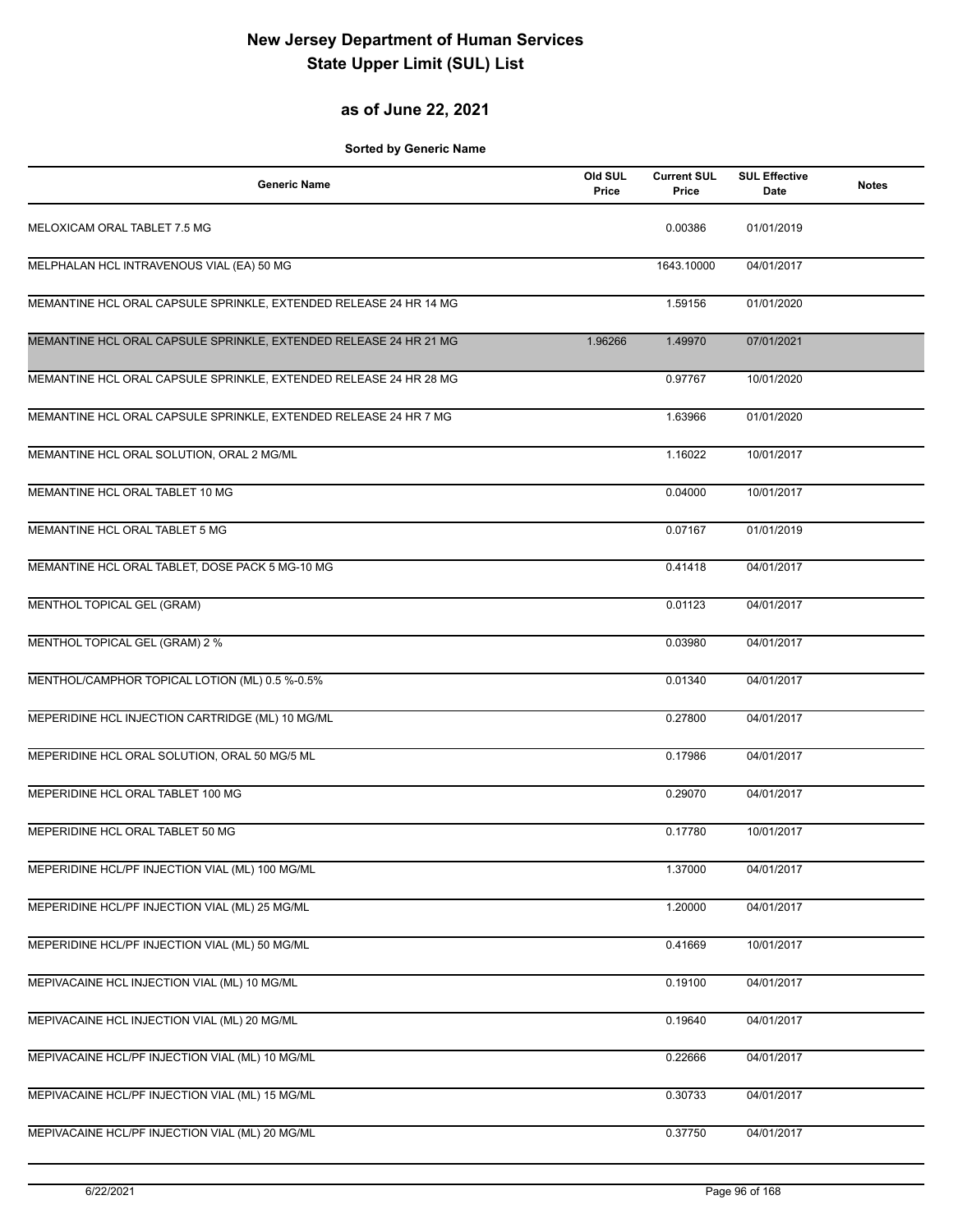### **as of June 22, 2021**

| <b>Generic Name</b>                                                                               | Old SUL<br>Price | <b>Current SUL</b><br>Price | <b>SUL Effective</b><br><b>Date</b> | <b>Notes</b> |
|---------------------------------------------------------------------------------------------------|------------------|-----------------------------|-------------------------------------|--------------|
| MEPROBAMATE ORAL TABLET 200 MG                                                                    |                  | 0.77416                     | 10/01/2017                          |              |
| MEPROBAMATE ORAL TABLET 400 MG                                                                    |                  | 1.96323                     | 04/01/2017                          |              |
| MERCAPTOPURINE ORAL TABLET 50 MG                                                                  |                  | 0.70575                     | 10/01/2017                          |              |
| MEROPENEM IN 0.9 % SODIUM CHLORIDE INTRAVENOUS INTRAVENOUS SOLUTION,<br>PIGGYBACK (EA) 1 G/50 ML  |                  | 22.00000                    | 04/01/2017                          |              |
| MEROPENEM IN 0.9 % SODIUM CHLORIDE INTRAVENOUS INTRAVENOUS SOLUTION,<br>PIGGYBACK (EA) 500MG/50ML |                  | 16.28000                    | 04/01/2017                          |              |
| MEROPENEM INTRAVENOUS VIAL (EA) 1 G                                                               |                  | 9.44800                     | 10/01/2018                          |              |
| MEROPENEM INTRAVENOUS VIAL (EA) 500 MG                                                            |                  | 4.50000                     | 01/01/2018                          |              |
| MESALAMINE ORAL CAPSULE (WITH DELAYED RELEASE TABLETS) 400 MG                                     |                  | 1.81439                     | 04/01/2020                          |              |
| MESALAMINE ORAL CAPSULE, EXT RELEASE 24 HR 0.375G                                                 |                  | 2.25630                     | 07/01/2021                          |              |
| MESALAMINE ORAL TABLET, DELAYED RELEASE (ENTERIC COATED) 1.2 G                                    | 2.59523          | 2.49958                     | 07/01/2021                          |              |
| MESALAMINE ORAL TABLET, DELAYED RELEASE (ENTERIC COATED) 800 MG                                   |                  | 4.25000                     | 01/01/2020                          |              |
| MESALAMINE RECTAL ENEMA (ML) 4 G/60 ML                                                            |                  | 0.09332                     | 10/01/2017                          |              |
| MESALAMINE RECTAL SUPPOSITORY, RECTAL 1000 MG                                                     |                  | 6.37259                     | 10/01/2020                          |              |
| MESALAMINE WITH CLEANSING WIPES RECTAL ENEMA KIT 4 G/60 ML                                        |                  | 110.04250                   | 04/01/2017                          |              |
| MESNA INTRAVENOUS VIAL (ML) 100 MG/ML                                                             |                  | 1.20000                     | 04/01/2017                          |              |
| METAPROTERENOL SULFATE ORAL SYRUP 10 MG/5 ML                                                      |                  | 0.04531                     | 10/01/2017                          |              |
| METAPROTERENOL SULFATE ORAL TABLET 10 MG                                                          |                  | 0.57980                     | 10/01/2017                          |              |
| METAPROTERENOL SULFATE ORAL TABLET 20 MG                                                          |                  | 0.97500                     | 04/01/2017                          |              |
| METAXALONE ORAL TABLET 400 MG                                                                     |                  | 4.76414                     | 04/01/2017                          |              |
| METAXALONE ORAL TABLET 800 MG                                                                     |                  | 0.49955                     | 01/01/2021                          |              |
| METFORMIN HCL ORAL TABLET 1000 MG                                                                 |                  | 0.02197                     | 04/01/2017                          |              |
| METFORMIN HCL ORAL TABLET 500 MG                                                                  |                  | 0.01076                     | 04/01/2017                          |              |
| METFORMIN HCL ORAL TABLET 850 MG                                                                  |                  | 0.01999                     | 04/01/2017                          |              |
| METFORMIN HCL ORAL TABLET, ER GASTRIC RETENTION 24 HR 1000 MG                                     |                  | 8.83979                     | 04/01/2021                          |              |
| METFORMIN HCL ORAL TABLET, ER GASTRIC RETENTION 24 HR 500 MG                                      |                  | 7.00000                     | 10/01/2020                          |              |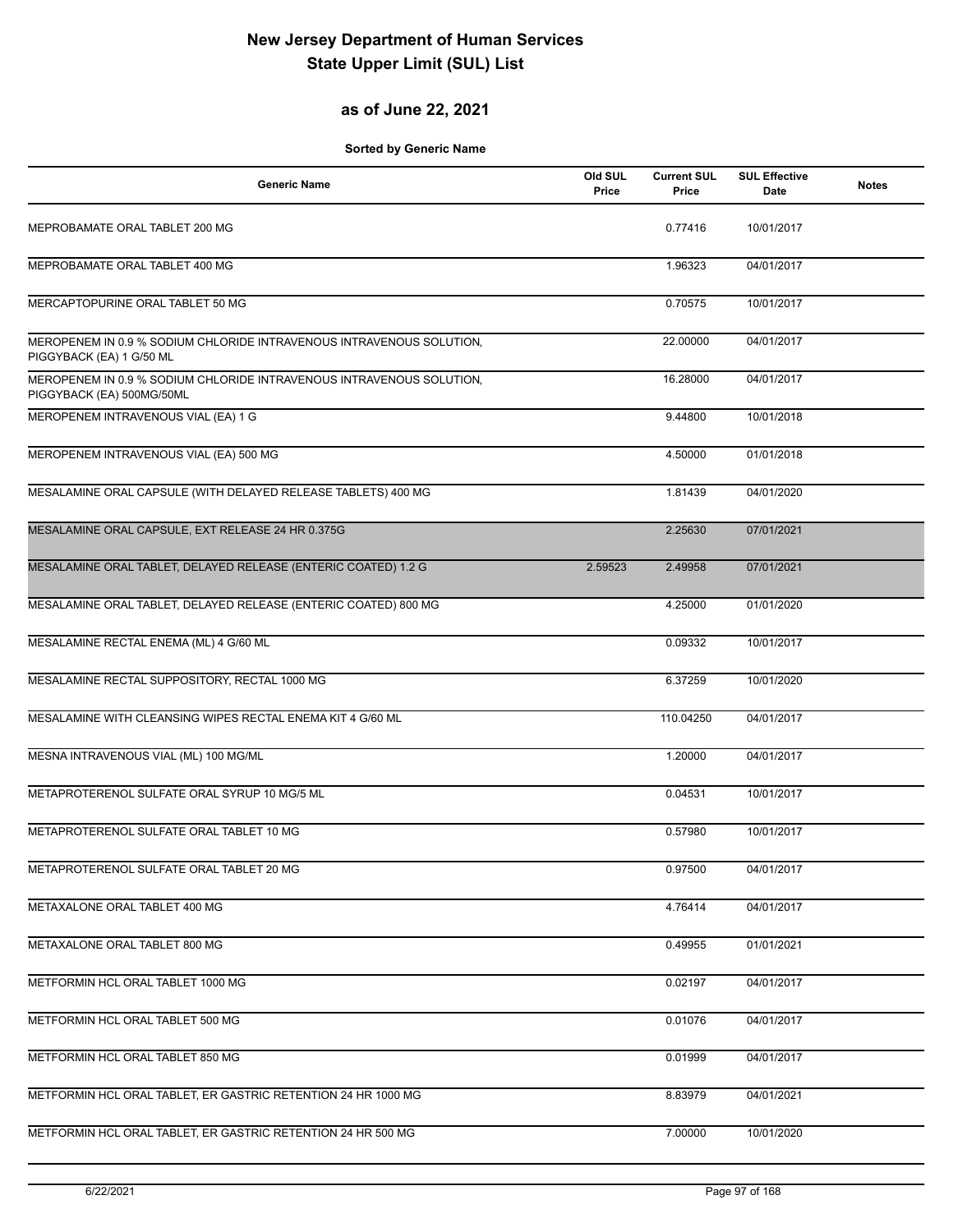### **as of June 22, 2021**

| <b>Generic Name</b>                                                                    | Old SUL<br>Price | <b>Current SUL</b><br>Price | <b>SUL Effective</b><br>Date | <b>Notes</b> |
|----------------------------------------------------------------------------------------|------------------|-----------------------------|------------------------------|--------------|
| METFORMIN HCL ORAL TABLET, EXTENDED RELEASE 24 HR 1000 MG                              |                  | 2.82733                     | 04/01/2020                   |              |
| METFORMIN HCL ORAL TABLET, EXTENDED RELEASE 24 HR 500 MG                               |                  | 3.33250                     | 07/01/2018                   |              |
| METFORMIN HCL ORAL TABLET, EXTENDED RELEASE 24 HR 500 MG                               |                  | 0.02292                     | 04/01/2017                   |              |
| METFORMIN HCL ORAL TABLET, EXTENDED RELEASE 24 HR 750 MG                               |                  | 0.05630                     | 04/01/2017                   |              |
| METHADONE HCL INJECTION VIAL (ML) 10 MG/ML                                             |                  | 19.44900                    | 04/01/2017                   |              |
| METHADONE HCL ORAL CONCENTRATE, ORAL 10 MG/ML                                          |                  | 0.05458                     | 10/01/2017                   |              |
| METHADONE HCL ORAL SOLUTION, ORAL 10 MG/5 ML                                           |                  | 0.09076                     | 10/01/2017                   |              |
| METHADONE HCL ORAL SOLUTION, ORAL 5 MG/5 ML                                            |                  | 0.06551                     | 04/01/2017                   |              |
| METHADONE HCL ORAL TABLET 10 MG                                                        |                  | 0.08750                     | 04/01/2017                   |              |
| METHADONE HCL ORAL TABLET 5 MG                                                         |                  | 0.15920                     | 04/01/2017                   |              |
| METHADONE HCL ORAL TABLET, SOLUBLE 40 MG                                               |                  | 0.24800                     | 04/01/2017                   |              |
| METHAMPHETAMINE HCL ORAL TABLET 5 MG                                                   |                  | 2.89651                     | 10/01/2017                   |              |
| METHAZOLAMIDE ORAL TABLET 25 MG                                                        |                  | 0.24352                     | 10/01/2017                   |              |
| METHAZOLAMIDE ORAL TABLET 50 MG                                                        |                  | 3.99409                     | 04/01/2021                   |              |
| METHENAMINE HIPPURATE ORAL TABLET 1 G                                                  |                  | 0.58570                     | 04/01/2020                   |              |
| METHENAMINE MANDELATE ORAL TABLET 1 G                                                  |                  | 1.05580                     | 04/01/2017                   |              |
| METHENAMINE MANDELATE ORAL TABLET 500 MG                                               |                  | 0.16327                     | 10/01/2017                   |              |
| METHENAMINE/METHYLENE BLUE/SALICYLATE/SODIUM PHOS/HYOSCYAMIN ORAL<br>TABLET 120-0.12MG |                  | 3.99990                     | 04/01/2017                   |              |
| METHENAMINE/METHYLENE BLUE/SOD PHOS/P.SALICYLATE/HYOSCYAMINE ORAL<br>CAPSULE 118-10-36 |                  | 2.58650                     | 04/01/2017                   |              |
| METHENAMINE/METHYLENE BLUE/SOD PHOS/P.SALICYLATE/HYOSCYAMINE ORAL<br>TABLET 81-0.12MG  |                  | 4.75033                     | 04/01/2017                   |              |
| METHENAMINE/METHYLENE BLUE/SOD PHOS/P.SALICYLATE/HYOSCYAMINE ORAL<br>TABLET 81.6-10.8  |                  | 0.40000                     | 04/01/2017                   |              |
| METHENAMINE/SOD PHOSPH, MONOBASIC/METHYLENE BLUE/HYOSCYAMINE ORAL<br>TABLET 81.6-.12MG |                  | 2.49990                     | 04/01/2017                   |              |
| METHIMAZOLE ORAL TABLET 10 MG                                                          |                  | 0.06500                     | 04/01/2017                   |              |
| METHIMAZOLE ORAL TABLET 5 MG                                                           |                  | 0.04205                     | 01/01/2021                   |              |
| METHOCARBAMOL INJECTION VIAL (ML) 100 MG/ML                                            |                  | 5.70880                     | 04/01/2017                   |              |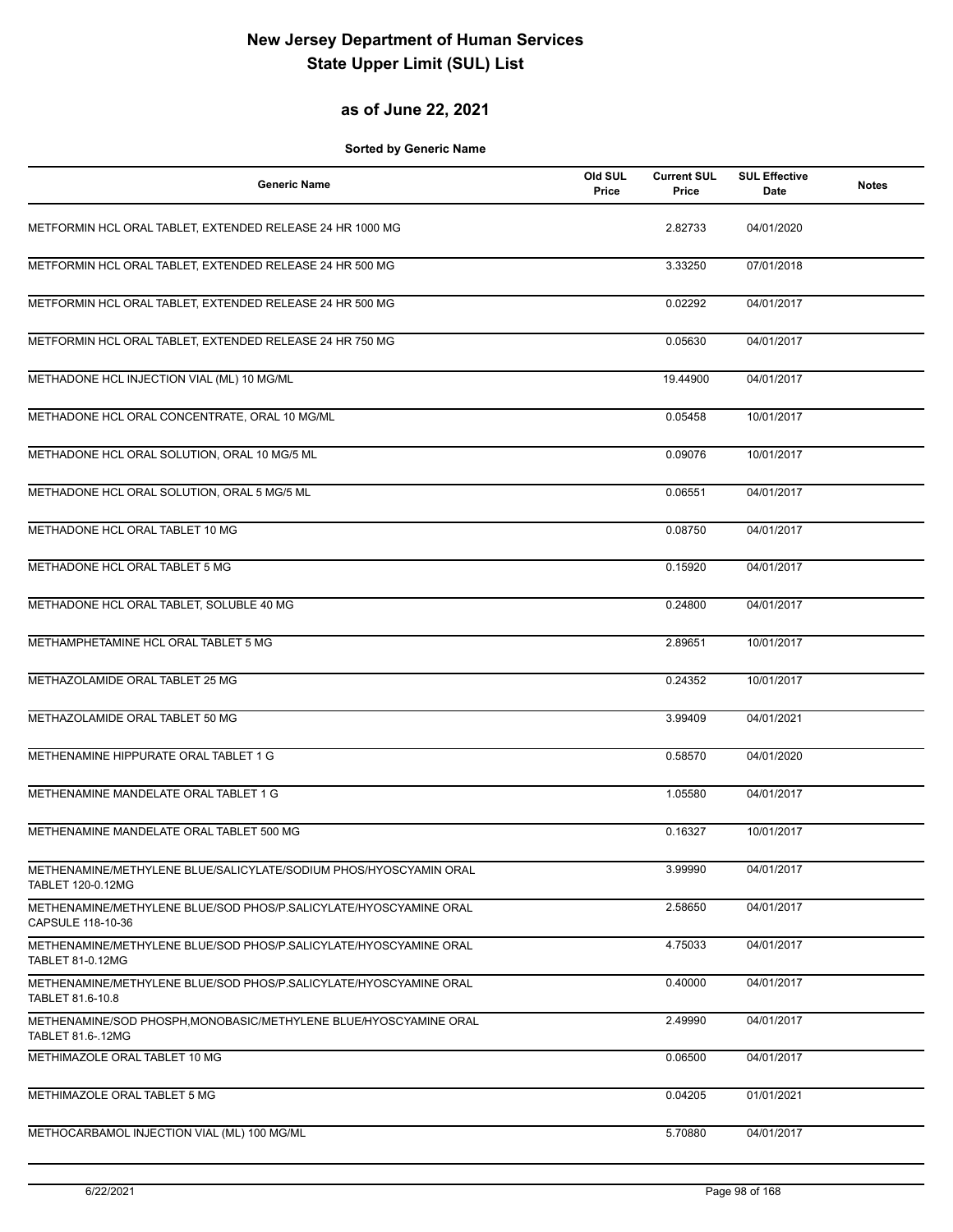#### **as of June 22, 2021**

| <b>Generic Name</b>                                                     | Old SUL<br>Price | <b>Current SUL</b><br>Price | <b>SUL Effective</b><br>Date | <b>Notes</b> |
|-------------------------------------------------------------------------|------------------|-----------------------------|------------------------------|--------------|
| METHOCARBAMOL ORAL TABLET 500 MG                                        |                  | 0.03398                     | 07/01/2018                   |              |
| METHOCARBAMOL ORAL TABLET 750 MG                                        |                  | 0.06520                     | 04/01/2017                   |              |
| METHOTREXATE SODIUM INJECTION VIAL (ML) 25 MG/ML                        |                  | 1.62509                     | 10/01/2017                   |              |
| METHOTREXATE SODIUM ORAL TABLET 2.5 MG                                  |                  | 0.22710                     | 01/01/2019                   |              |
| METHOTREXATE SODIUM/PF INJECTION VIAL (EA) 1 G                          |                  | 63.60000                    | 04/01/2017                   |              |
| METHOTREXATE SODIUM/PF INJECTION VIAL (ML) 25 MG/ML                     |                  | 0.86700                     | 04/01/2019                   |              |
| METHOXSALEN ORAL CAPSULE, LIQUID-FILLED, RAPID RELEASE 10 MG            |                  | 66.75840                    | 04/01/2017                   |              |
| METHSCOPOLAMINE BROMIDE ORAL TABLET 2.5 MG                              |                  | 0.31450                     | 10/01/2018                   |              |
| METHSCOPOLAMINE BROMIDE ORAL TABLET 5 MG                                |                  | 2.00133                     | 04/01/2017                   |              |
| METHYCLOTHIAZIDE ORAL TABLET 5 MG                                       |                  | 0.24738                     | 10/01/2017                   |              |
| METHYL SALICYLATE/MENTHOL TOPICAL CREAM (GRAM) 15 %-1 %                 |                  | 0.05105                     | 04/01/2017                   |              |
| METHYL SALICYLATE/MENTHOL TOPICAL CREAM (GRAM) 15%-10%                  |                  | 0.02259                     | 04/01/2017                   |              |
| METHYL SALICYLATE/MENTHOL TOPICAL OINTMENT (GRAM) 29 %-7.6 %            |                  | 0.02852                     | 04/01/2017                   |              |
| METHYL SALICYLATE/MENTHOL/CAMPHOR TOPICAL CREAM (GRAM) 30%-10%-4%       |                  | 0.03323                     | 12/12/2011                   |              |
| METHYLCELLULOSE (WITH SUGAR) ORAL POWDER (GRAM)                         |                  | 0.01528                     | 12/12/2011                   |              |
| METHYLCELLULOSE ORAL TABLET 500 MG                                      |                  | 0.05421                     | 04/01/2017                   |              |
| METHYLDOPA ORAL TABLET 250 MG                                           |                  | 0.06990                     | 04/01/2018                   |              |
| METHYLDOPA ORAL TABLET 500 MG                                           |                  | 0.14670                     | 07/01/2017                   |              |
| METHYLDOPA/HYDROCHLOROTHIAZIDE ORAL TABLET 250MG-15MG                   |                  | 0.32956                     | 10/01/2017                   |              |
| METHYLDOPA/HYDROCHLOROTHIAZIDE ORAL TABLET 250MG-25MG                   |                  | 0.12130                     | 10/01/2017                   |              |
| METHYLERGONOVINE MALEATE INJECTION AMPUL (ML) .2MG/ML(1)                |                  | 4.70000                     | 04/01/2017                   |              |
| METHYLERGONOVINE MALEATE INJECTION VIAL (ML) .2MG/ML(1)                 |                  | 24.70000                    | 04/01/2017                   |              |
| METHYLERGONOVINE MALEATE ORAL TABLET 0.2 MG                             |                  | 21.81402                    | 04/01/2017                   |              |
| METHYLPHENIDATE HCL ORAL CAPSULE, EXTENDED RELEASE BIPHASIC 30-70 10 MG |                  | 2.33720                     | 04/01/2019                   |              |
| METHYLPHENIDATE HCL ORAL CAPSULE, EXTENDED RELEASE BIPHASIC 30-70 20 MG |                  | 2.67755                     | 04/01/2017                   |              |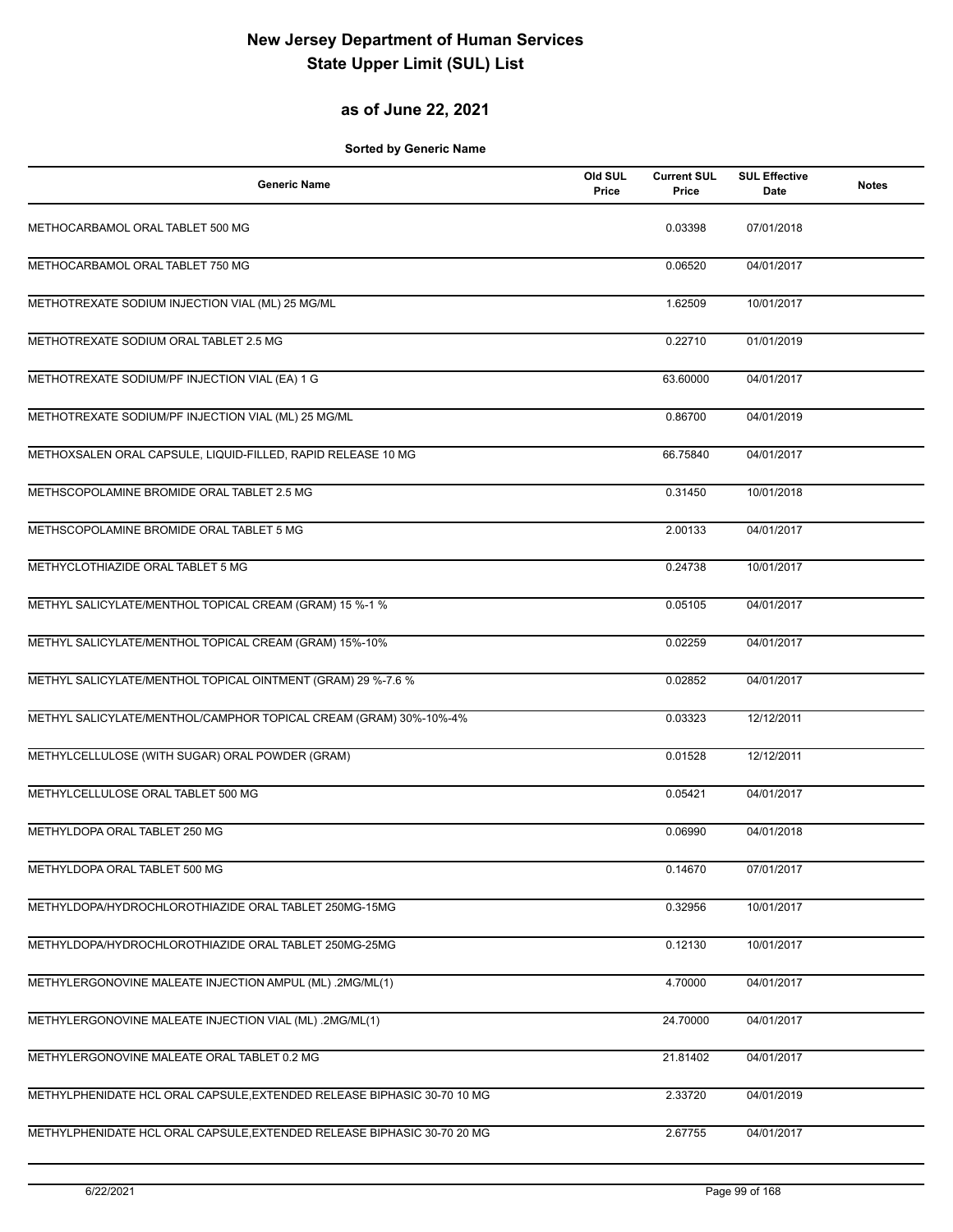#### **as of June 22, 2021**

| <b>Generic Name</b>                                                     | Old SUL<br>Price | <b>Current SUL</b><br>Price | <b>SUL Effective</b><br>Date | <b>Notes</b> |
|-------------------------------------------------------------------------|------------------|-----------------------------|------------------------------|--------------|
| METHYLPHENIDATE HCL ORAL CAPSULE, EXTENDED RELEASE BIPHASIC 30-70 30 MG |                  | 2.38170                     | 04/01/2020                   |              |
| METHYLPHENIDATE HCL ORAL CAPSULE, EXTENDED RELEASE BIPHASIC 30-70 40 MG | 3.42960          | 2.26920                     | 07/01/2021                   |              |
| METHYLPHENIDATE HCL ORAL CAPSULE, EXTENDED RELEASE BIPHASIC 30-70 50 MG |                  | 4.99953                     | 04/01/2017                   |              |
| METHYLPHENIDATE HCL ORAL CAPSULE, EXTENDED RELEASE BIPHASIC 30-70 60 MG |                  | 4.98909                     | 04/01/2017                   |              |
| METHYLPHENIDATE HCL ORAL CAPSULE, EXTENDED RELEASE BIPHASIC 50-50 10 MG |                  | 7.96140                     | 01/01/2019                   |              |
| METHYLPHENIDATE HCL ORAL CAPSULE, EXTENDED RELEASE BIPHASIC 50-50 20 MG |                  | 3.50883                     | 04/01/2017                   |              |
| METHYLPHENIDATE HCL ORAL CAPSULE, EXTENDED RELEASE BIPHASIC 50-50 30 MG |                  | 3.67445                     | 04/01/2017                   |              |
| METHYLPHENIDATE HCL ORAL CAPSULE, EXTENDED RELEASE BIPHASIC 50-50 40 MG |                  | 4.21424                     | 04/01/2017                   |              |
| METHYLPHENIDATE HCL ORAL SOLUTION, ORAL 10 MG/5 ML                      |                  | 0.15816                     | 04/01/2021                   |              |
| METHYLPHENIDATE HCL ORAL SOLUTION, ORAL 5 MG/5 ML                       |                  | 0.55068                     | 04/01/2017                   |              |
| METHYLPHENIDATE HCL ORAL TABLET 10 MG                                   |                  | 0.17410                     | 10/01/2020                   |              |
| METHYLPHENIDATE HCL ORAL TABLET 20 MG                                   |                  | 0.22400                     | 07/01/2018                   |              |
| METHYLPHENIDATE HCL ORAL TABLET 5 MG                                    |                  | 0.14690                     | 10/01/2020                   |              |
| METHYLPHENIDATE HCL ORAL TABLET, CHEWABLE 10 MG                         |                  | 4.52740                     | 04/01/2017                   |              |
| METHYLPHENIDATE HCL ORAL TABLET, CHEWABLE 2.5 MG                        |                  | 2.27610                     | 04/01/2017                   |              |
| METHYLPHENIDATE HCL ORAL TABLET, CHEWABLE 5 MG                          |                  | 3.26022                     | 04/01/2017                   |              |
| METHYLPHENIDATE HCL ORAL TABLET, EXTENDED RELEASE 10 MG                 |                  | 0.52570                     | 10/01/2017                   |              |
| METHYLPHENIDATE HCL ORAL TABLET, EXTENDED RELEASE 20 MG                 |                  | 0.39255                     | 10/01/2017                   |              |
| METHYLPHENIDATE HCL ORAL TABLET, EXTENDED RELEASE 24 HR 18 MG           |                  | 1.49850                     | 10/01/2020                   |              |
| METHYLPHENIDATE HCL ORAL TABLET, EXTENDED RELEASE 24 HR 27 MG           |                  | 3.16700                     | 07/01/2018                   |              |
| METHYLPHENIDATE HCL ORAL TABLET, EXTENDED RELEASE 24 HR 36 MG           |                  | 3.94770                     | 07/01/2019                   |              |
| METHYLPHENIDATE HCL ORAL TABLET, EXTENDED RELEASE 24 HR 54 MG           |                  | 4.40970                     | 01/01/2020                   |              |
| METHYLPREDNISOLONE ACETATE INJECTION VIAL (ML) 40 MG/ML                 |                  | 6.24000                     | 04/01/2017                   |              |
| METHYLPREDNISOLONE ACETATE INJECTION VIAL (ML) 80 MG/ML                 |                  | 5.93600                     | 04/01/2017                   |              |
| METHYLPREDNISOLONE ORAL TABLET 16 MG                                    |                  | 1.95015                     | 04/01/2017                   |              |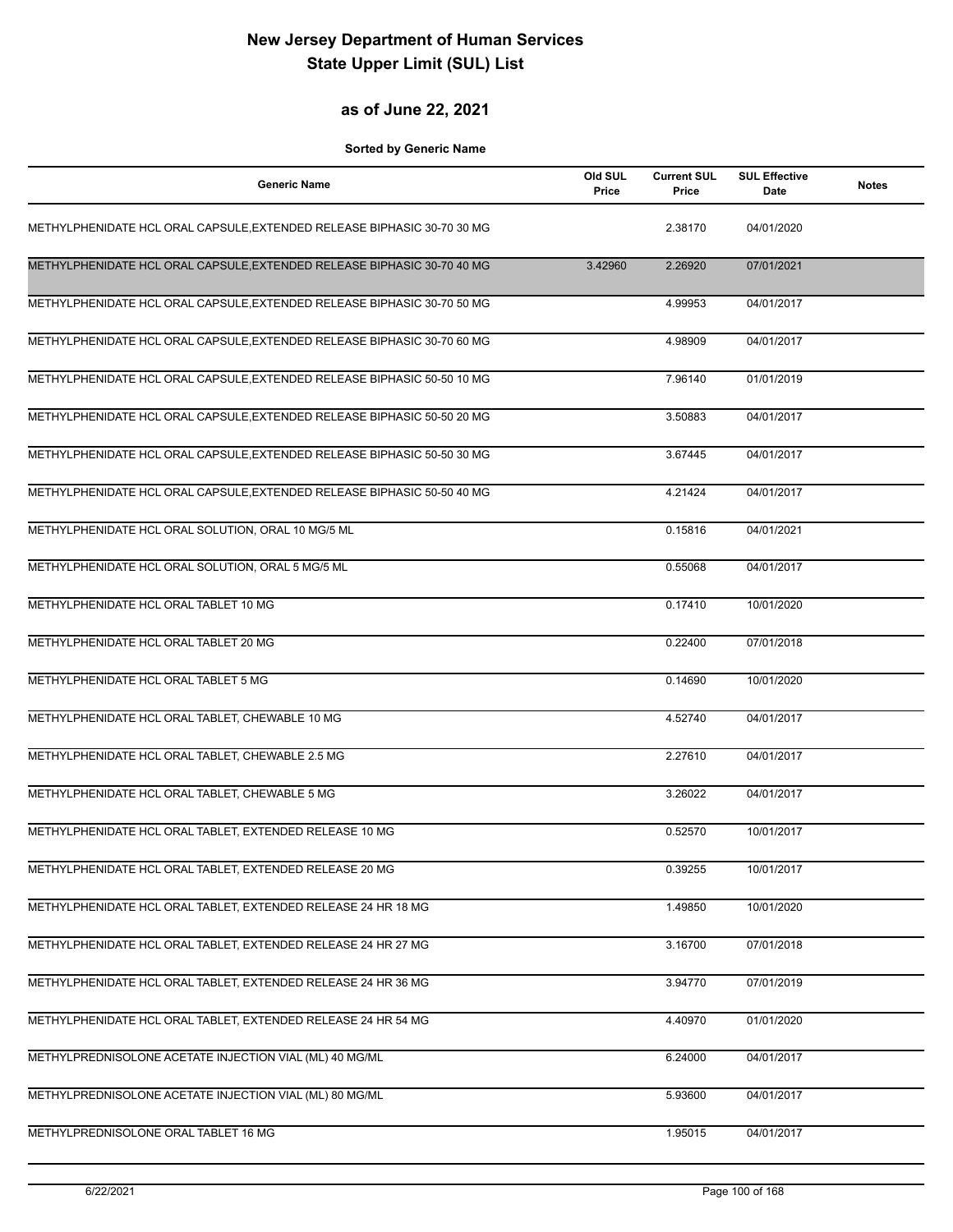### **as of June 22, 2021**

| <b>Generic Name</b>                                                                        | Old SUL<br>Price | <b>Current SUL</b><br>Price | <b>SUL Effective</b><br>Date | <b>Notes</b> |
|--------------------------------------------------------------------------------------------|------------------|-----------------------------|------------------------------|--------------|
| METHYLPREDNISOLONE ORAL TABLET 32 MG                                                       |                  | 3.70000                     | 04/01/2017                   |              |
| METHYLPREDNISOLONE ORAL TABLET 4 MG                                                        |                  | 0.15770                     | 04/01/2021                   |              |
| METHYLPREDNISOLONE ORAL TABLET 8 MG                                                        |                  | 1.09220                     | 01/01/2020                   |              |
| METHYLPREDNISOLONE ORAL TABLET, DOSE PACK 4 MG                                             |                  | 0.10286                     | 01/01/2019                   |              |
| METHYLPREDNISOLONE SODIUM SUCCINATE INJECTION VIAL (EA) 125 MG                             |                  | 8.00000                     | 04/01/2021                   |              |
| METHYLPREDNISOLONE SODIUM SUCCINATE INJECTION VIAL (EA) 40 MG                              |                  | 1.81905                     | 10/01/2017                   |              |
| METHYLPREDNISOLONE SODIUM SUCCINATE INJECTION VIAL (SDV, MDV OR ADDITIVE)<br>(EA) 40 MG/ML |                  | 2.71500                     | 12/12/2011                   |              |
| METHYLPREDNISOLONE SODIUM SUCCINATE INTRAVENOUS VIAL (EA) 1000 MG                          |                  | 12.95445                    | 10/01/2017                   |              |
| METHYLTESTOSTERONE ORAL CAPSULE 10 MG                                                      |                  | 67.11550                    | 04/01/2017                   |              |
| METIPRANOLOL OPHTHALMIC DROPS 0.3 %                                                        |                  | 2.71154                     | 12/12/2011                   |              |
| METOCLOPRAMIDE HCL INJECTION SYRINGE (ML) 10 MG/2 ML                                       |                  | 1.11000                     | 04/01/2017                   |              |
| METOCLOPRAMIDE HCL INJECTION VIAL (ML) 5 MG/ML                                             |                  | 0.50029                     | 04/01/2017                   |              |
| METOCLOPRAMIDE HCL ORAL DISPOSABLE SYRINGE (EA) 0.9MG/0.9                                  |                  | 0.01585                     | 12/12/2011                   |              |
| METOCLOPRAMIDE HCL ORAL SOLUTION, ORAL 10 MG/10ML                                          |                  | 0.05375                     | 04/01/2017                   |              |
| METOCLOPRAMIDE HCL ORAL SOLUTION, ORAL 5 MG/5 ML                                           |                  | 0.01008                     | 04/01/2017                   |              |
| METOCLOPRAMIDE HCL ORAL TABLET 10 MG                                                       |                  | 0.01950                     | 01/01/2019                   |              |
| METOCLOPRAMIDE HCL ORAL TABLET 5 MG                                                        |                  | 0.03308                     | 07/01/2017                   |              |
| METOCLOPRAMIDE HCL ORAL TABLET, DISINTEGRATING 5 MG                                        |                  | 7.48000                     | 04/01/2017                   |              |
| METOLAZONE ORAL TABLET 10 MG                                                               |                  | 0.51380                     | 10/01/2017                   |              |
| METOLAZONE ORAL TABLET 2.5 MG                                                              |                  | 0.81000                     | 07/01/2018                   |              |
| METOLAZONE ORAL TABLET 5 MG                                                                |                  | 0.68220                     | 12/13/2019                   |              |
| METOPROLOL SUCCINATE ORAL TABLET, EXTENDED RELEASE 24 HR 100 MG                            |                  | 0.11660                     | 01/01/2019                   |              |
| METOPROLOL SUCCINATE ORAL TABLET, EXTENDED RELEASE 24 HR 200 MG                            |                  | 0.28740                     | 04/01/2021                   |              |
| METOPROLOL SUCCINATE ORAL TABLET, EXTENDED RELEASE 24 HR 25 MG                             |                  | 0.06650                     | 01/01/2019                   |              |
| METOPROLOL SUCCINATE ORAL TABLET, EXTENDED RELEASE 24 HR 50 MG                             |                  | 0.06950                     | 01/01/2019                   |              |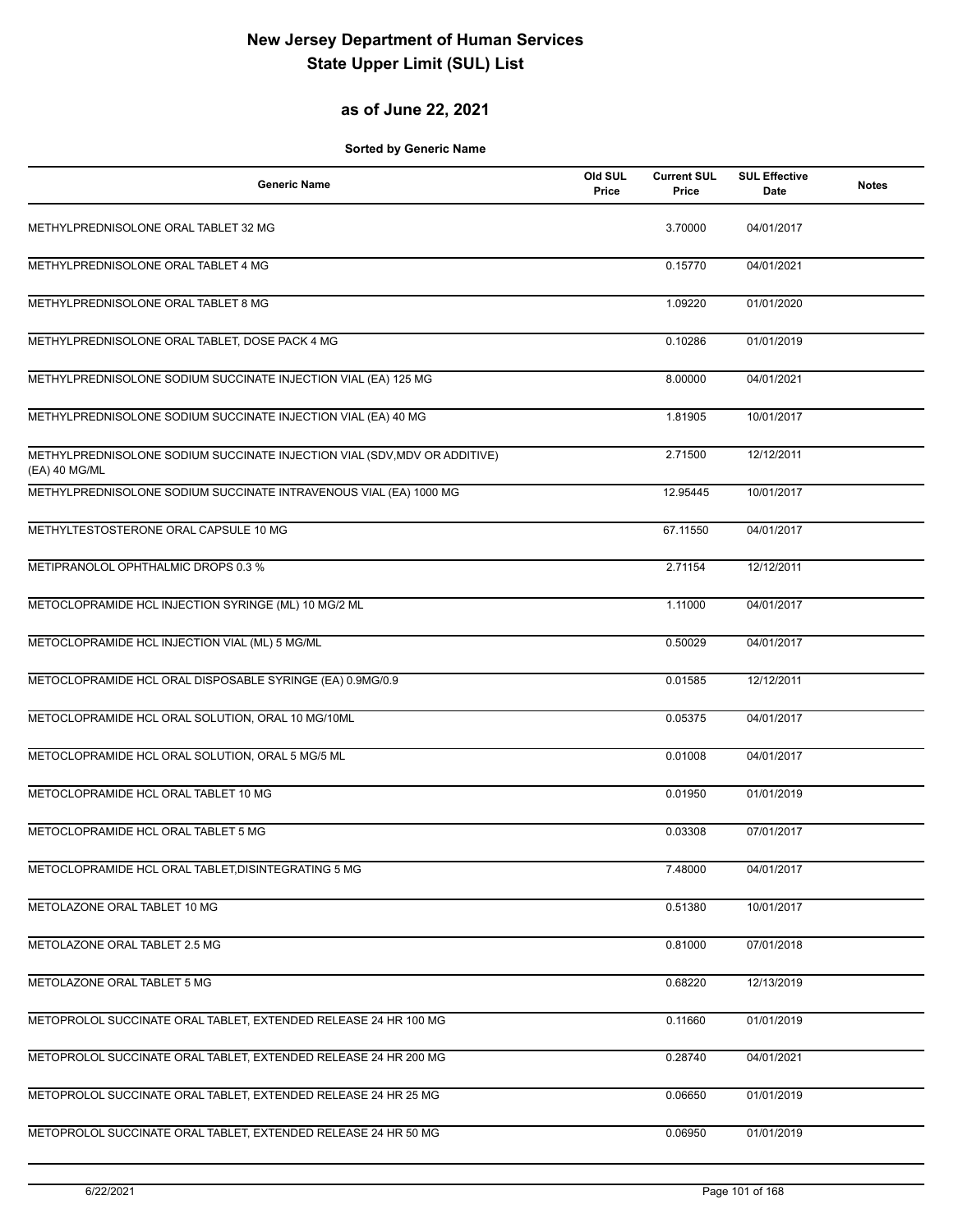#### **as of June 22, 2021**

| <b>Generic Name</b>                                                                             | Old SUL<br>Price | <b>Current SUL</b><br>Price | <b>SUL Effective</b><br>Date | <b>Notes</b> |
|-------------------------------------------------------------------------------------------------|------------------|-----------------------------|------------------------------|--------------|
| METOPROLOL TARTRATE INTRAVENOUS AMPUL (ML) 5 MG/5 ML                                            |                  | 0.39600                     | 04/01/2017                   |              |
| METOPROLOL TARTRATE INTRAVENOUS SYRINGE (ML) 5 MG/5 ML                                          |                  | 1.15600                     | 04/01/2017                   |              |
| METOPROLOL TARTRATE INTRAVENOUS VIAL (ML) 5 MG/5 ML                                             |                  | 0.15200                     | 04/01/2017                   |              |
| METOPROLOL TARTRATE ORAL TABLET 100 MG                                                          |                  | 0.02310                     | 04/01/2017                   |              |
| METOPROLOL TARTRATE ORAL TABLET 25 MG                                                           |                  | 0.01309                     | 04/01/2017                   |              |
| METOPROLOL TARTRATE ORAL TABLET 37.5 MG                                                         |                  | 0.07920                     | 04/01/2017                   |              |
| METOPROLOL TARTRATE ORAL TABLET 50 MG                                                           |                  | 0.01861                     | 04/01/2021                   |              |
| METOPROLOL TARTRATE ORAL TABLET 75 MG                                                           |                  | 0.17228                     | 04/01/2017                   |              |
| METOPROLOL TARTRATE/HYDROCHLOROTHIAZIDE ORAL TABLET 100MG-25MG                                  |                  | 0.84850                     | 04/01/2017                   |              |
| METOPROLOL TARTRATE/HYDROCHLOROTHIAZIDE ORAL TABLET 100MG-50MG                                  |                  | 1.21373                     | 10/01/2017                   |              |
| METOPROLOL TARTRATE/HYDROCHLOROTHIAZIDE ORAL TABLET 50 MG-25MG                                  |                  | 0.54060                     | 07/01/2018                   |              |
| METRONIDAZOLE BENZOATE MISCELLANEOUS POWDER (GRAM)                                              |                  | 0.86987                     | 10/01/2017                   |              |
| METRONIDAZOLE IN SODIUM CHLORIDE INTRAVENOUS INTRAVENOUS SOLUTION,<br>PIGGYBACK (ML) 500MG/0.1L |                  | 0.01195                     | 10/01/2017                   |              |
| METRONIDAZOLE ORAL CAPSULE 375 MG                                                               |                  | 1.81674                     | 10/01/2017                   |              |
| METRONIDAZOLE ORAL TABLET 250 MG                                                                |                  | 0.07480                     | 10/01/2019                   |              |
| METRONIDAZOLE ORAL TABLET 500 MG                                                                |                  | 0.04450                     | 01/01/2019                   |              |
| METRONIDAZOLE TOPICAL CREAM (GRAM) 0.75 %                                                       |                  | 0.88967                     | 04/01/2021                   |              |
| METRONIDAZOLE TOPICAL GEL (GRAM) 0.75 %                                                         |                  | 0.32294                     | 10/01/2017                   |              |
| METRONIDAZOLE TOPICAL GEL (GRAM) 1 %                                                            |                  | 1.71483                     | 04/01/2020                   |              |
| METRONIDAZOLE TOPICAL GEL WITH PUMP (GRAM) 1 %                                                  |                  | 2.53748                     | 04/01/2017                   |              |
| METRONIDAZOLE TOPICAL LOTION (ML) 0.75 %                                                        |                  | 1.27119                     | 01/01/2020                   |              |
| METRONIDAZOLE VAGINAL GEL WITH APPLICATOR (GRAM) 0.75 %                                         |                  | 0.34226                     | 07/01/2019                   |              |
| MEXILETINE HCL ORAL CAPSULE 150 MG                                                              |                  | 0.18552                     | 10/01/2017                   |              |
| MEXILETINE HCL ORAL CAPSULE 200 MG                                                              |                  | 0.20487                     | 10/01/2017                   |              |
| MEXILETINE HCL ORAL CAPSULE 250 MG                                                              |                  | 0.25898                     | 10/01/2017                   |              |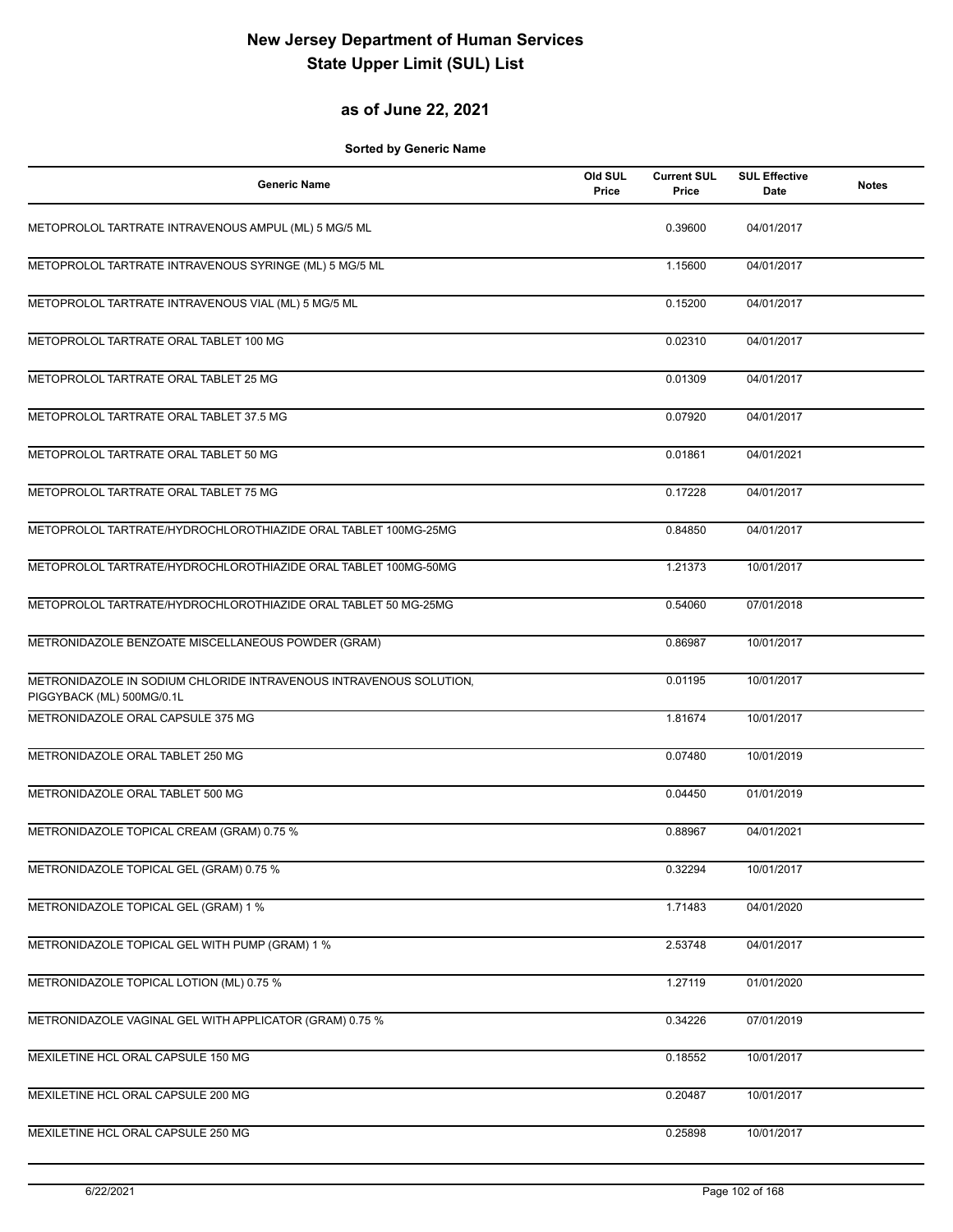### **as of June 22, 2021**

| <b>Generic Name</b>                                     | Old SUL<br>Price | <b>Current SUL</b><br>Price | <b>SUL Effective</b><br>Date | <b>Notes</b> |
|---------------------------------------------------------|------------------|-----------------------------|------------------------------|--------------|
| MICONAZOLE NITRATE TOPICAL AEROSOL, POWDER (GRAM) 2 %   |                  | 0.01330                     | 10/01/2017                   |              |
| MICONAZOLE NITRATE TOPICAL CREAM (GRAM) 2 %             |                  | 0.07015                     | 04/01/2017                   |              |
| MICONAZOLE NITRATE TOPICAL OINTMENT (GRAM) 2 %          |                  | 0.07388                     | 04/01/2017                   |              |
| MICONAZOLE NITRATE TOPICAL POWDER (GRAM) 2 %            |                  | 0.03044                     | 10/01/2017                   |              |
| MICONAZOLE NITRATE VAGINAL CREAM WITH APPLICATOR 2 %    |                  | 0.10598                     | 04/01/2017                   |              |
| MICONAZOLE NITRATE VAGINAL CREAM WITH APPLICATOR 4 %    |                  | 0.23960                     | 04/01/2017                   |              |
| MICONAZOLE NITRATE VAGINAL KIT 1200MG-2%                |                  | 17.24000                    | 04/01/2017                   |              |
| MICONAZOLE NITRATE VAGINAL KIT 200 MG-2 %               |                  | 7.86000                     | 04/01/2017                   |              |
| MICONAZOLE NITRATE VAGINAL SUPPOSITORY, VAGINAL 100 MG  |                  | 0.64024                     | 04/01/2017                   |              |
| MICONAZOLE NITRATE VAGINAL SUPPOSITORY, VAGINAL 200 MG  |                  | 12.13000                    | 04/01/2018                   |              |
| MIDAZOLAM HCL INJECTION DISPOSABLE SYRINGE (ML) 1 MG/ML |                  | 0.29250                     | 12/12/2011                   |              |
| MIDAZOLAM HCL INJECTION VIAL (ML) 10 MG/10ML            |                  | 0.17100                     | 04/01/2017                   |              |
| MIDAZOLAM HCL INJECTION VIAL (ML) 10 MG/2 ML            |                  | 0.62500                     | 04/01/2017                   |              |
| MIDAZOLAM HCL INJECTION VIAL (ML) 2 MG/2 ML             |                  | 0.31512                     | 04/01/2017                   |              |
| MIDAZOLAM HCL INJECTION VIAL (ML) 5 MG/5 ML             |                  | 0.27800                     | 04/01/2017                   |              |
| MIDAZOLAM HCL INJECTION VIAL (ML) 5 MG/ML               |                  | 0.68340                     | 10/01/2017                   |              |
| MIDAZOLAM HCL INJECTION VIAL (ML) 5 MG/ML(1)            |                  | 0.91930                     | 04/01/2017                   |              |
| MIDAZOLAM HCL ORAL SYRUP 10 MG/5 ML                     |                  | 0.55360                     | 10/01/2017                   |              |
| MIDAZOLAM HCL ORAL SYRUP 2 MG/ML                        |                  | 0.32771                     | 04/01/2017                   |              |
| MIDAZOLAM HCL ORAL SYRUP 5 MG/2.5ML                     |                  | 2.10800                     | 04/01/2017                   |              |
| MIDAZOLAM HCL/PF INJECTION CARTRIDGE (ML) 2 MG/2 ML     |                  | 0.73000                     | 04/01/2017                   |              |
| MIDAZOLAM HCL/PF INJECTION CARTRIDGE (ML) 5 MG/ML       |                  | 2.51000                     | 04/01/2017                   |              |
| MIDAZOLAM HCL/PF INJECTION SYRINGE (ML) 10 MG/2 ML      |                  | 1.10000                     | 04/01/2017                   |              |
| MIDAZOLAM HCL/PF INJECTION SYRINGE (ML) 2 MG/2 ML       |                  | 0.19598                     | 10/01/2017                   |              |
| MIDAZOLAM HCL/PF INJECTION SYRINGE (ML) 5 MG/ML         |                  | 0.68340                     | 10/01/2017                   |              |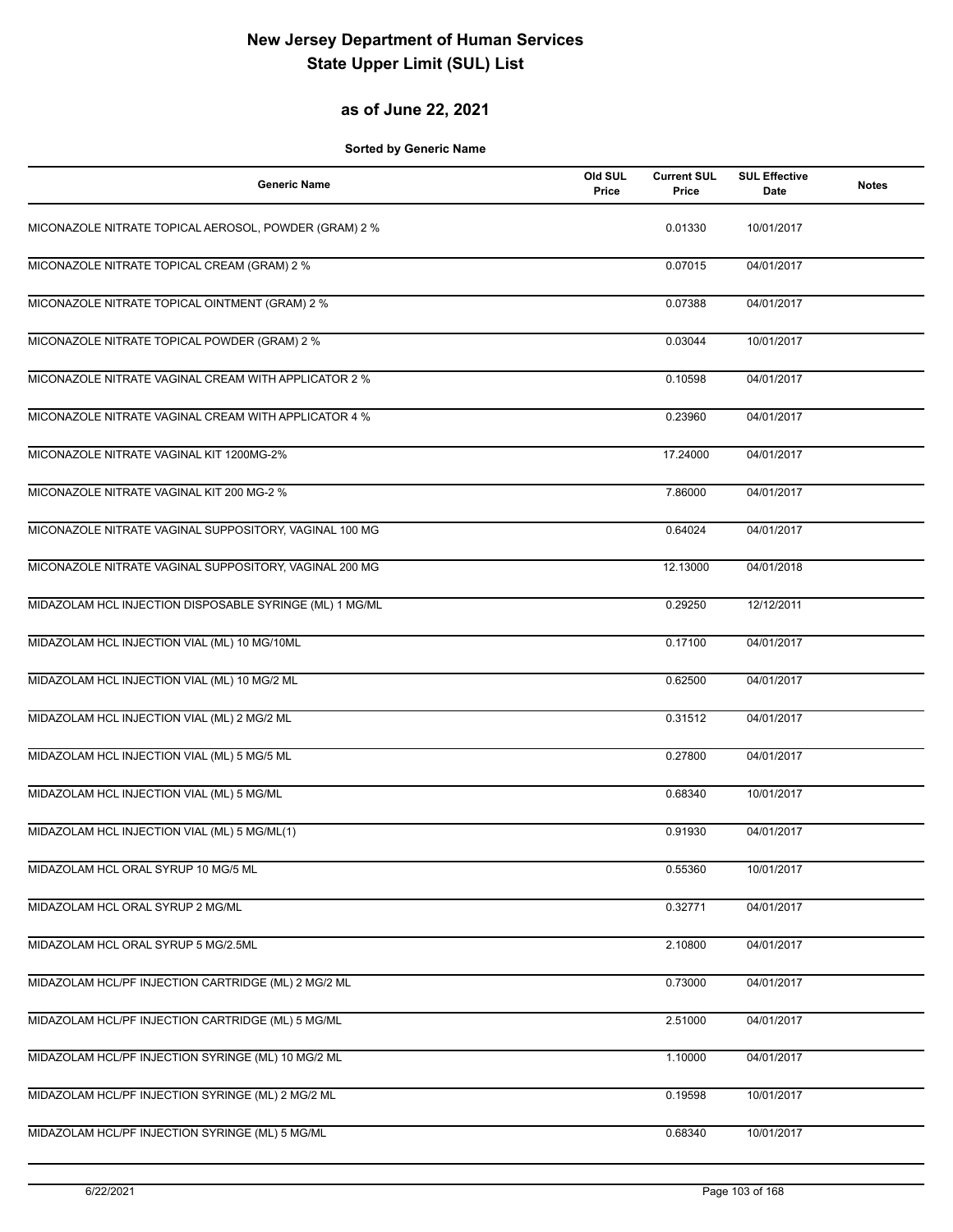### **as of June 22, 2021**

| <b>Generic Name</b>                                                                                    | Old SUL<br>Price | <b>Current SUL</b><br>Price | <b>SUL Effective</b><br>Date | <b>Notes</b> |
|--------------------------------------------------------------------------------------------------------|------------------|-----------------------------|------------------------------|--------------|
| MIDAZOLAM HCL/PF INJECTION VIAL (ML) 10 MG/2 ML                                                        |                  | 0.48500                     | 04/01/2017                   |              |
| MIDAZOLAM HCL/PF INJECTION VIAL (ML) 2 MG/2 ML                                                         |                  | 0.23500                     | 04/01/2017                   |              |
| MIDAZOLAM HCL/PF INJECTION VIAL (ML) 5 MG/5 ML                                                         |                  | 0.16200                     | 04/01/2017                   |              |
| MIDAZOLAM HCL/PF INJECTION VIAL (ML) 5 MG/ML(1)                                                        |                  | 1.03920                     | 04/01/2017                   |              |
| MIDODRINE HCL ORAL TABLET 10 MG                                                                        |                  | 0.48290                     | 04/01/2021                   |              |
| MIDODRINE HCL ORAL TABLET 2.5 MG                                                                       |                  | 0.16000                     | 10/01/2018                   |              |
| MIDODRINE HCL ORAL TABLET 5 MG                                                                         |                  | 0.25900                     | 07/01/2018                   |              |
| MIGLITOL ORAL TABLET 100 MG                                                                            |                  | 2.23270                     | 04/01/2017                   |              |
| MIGLITOL ORAL TABLET 25 MG                                                                             |                  | 1.72110                     | 04/01/2017                   |              |
| MIGLITOL ORAL TABLET 50 MG                                                                             |                  | 1.89250                     | 04/01/2017                   |              |
| MILRINONE LACTATE INTRAVENOUS VIAL (ML) 1 MG/ML                                                        |                  | 0.29545                     | 10/01/2017                   |              |
| MILRINONE LACTATE/DEXTROSE 5 % IN WATER INTRAVENOUS INTRAVENOUS SOLUTION,<br>PIGGYBACK (ML) 20MG/100ML |                  | 0.12080                     | 04/01/2017                   |              |
| MILRINONE LACTATE/DEXTROSE 5 % IN WATER INTRAVENOUS INTRAVENOUS SOLUTION,<br>PIGGYBACK (ML) 40MG/200ML |                  | 0.13125                     | 04/01/2017                   |              |
| MINERAL OIL MISCELLANEOUS OIL (ML)                                                                     |                  | 0.01182                     | 10/01/2017                   |              |
| MINERAL OIL ORAL OIL (ML)                                                                              |                  | 0.00596                     | 10/01/2017                   |              |
| MINERAL OIL RECTAL ENEMA (ML)                                                                          |                  | 0.01190                     | 12/12/2011                   |              |
| MINERAL OIL/ISOPROPYL MYRISTATE/WATER TOPICAL LOTION (ML)                                              |                  | 0.02238                     | 12/12/2011                   |              |
| MINERAL OIL/PETROLATUM, HYDROPHILIC TOPICAL OINTMENT (GRAM)                                            |                  | 0.05288                     | 12/12/2011                   |              |
| MINERAL OIL/PETROLATUM, WHITE OPHTHALMIC OINTMENT (GRAM) 15 %-83 %                                     |                  | 0.63759                     | 04/01/2017                   |              |
| MINERAL OIL/PETROLATUM, WHITE OPHTHALMIC OINTMENT (GRAM) 15%-85%                                       |                  | 0.63759                     | 04/01/2017                   |              |
| MINERAL OIL/PETROLATUM, WHITE OPHTHALMIC OINTMENT (GRAM) 42.5-57.3%                                    |                  | 0.63759                     | 04/01/2017                   |              |
| MINERAL OIL/PETROLATUM, WHITE TOPICAL CREAM (GRAM)                                                     |                  | 0.01385                     | 12/12/2011                   |              |
| MINERAL OIL/PETROLATUM, WHITE/WATER TOPICAL LOTION (ML)                                                |                  | 0.02238                     | 12/12/2011                   |              |
| MINOCYCLINE HCL ORAL CAPSULE 100 MG                                                                    |                  | 0.22560                     | 01/01/2019                   |              |
| MINOCYCLINE HCL ORAL CAPSULE 50 MG                                                                     |                  | 0.15370                     | 04/01/2017                   |              |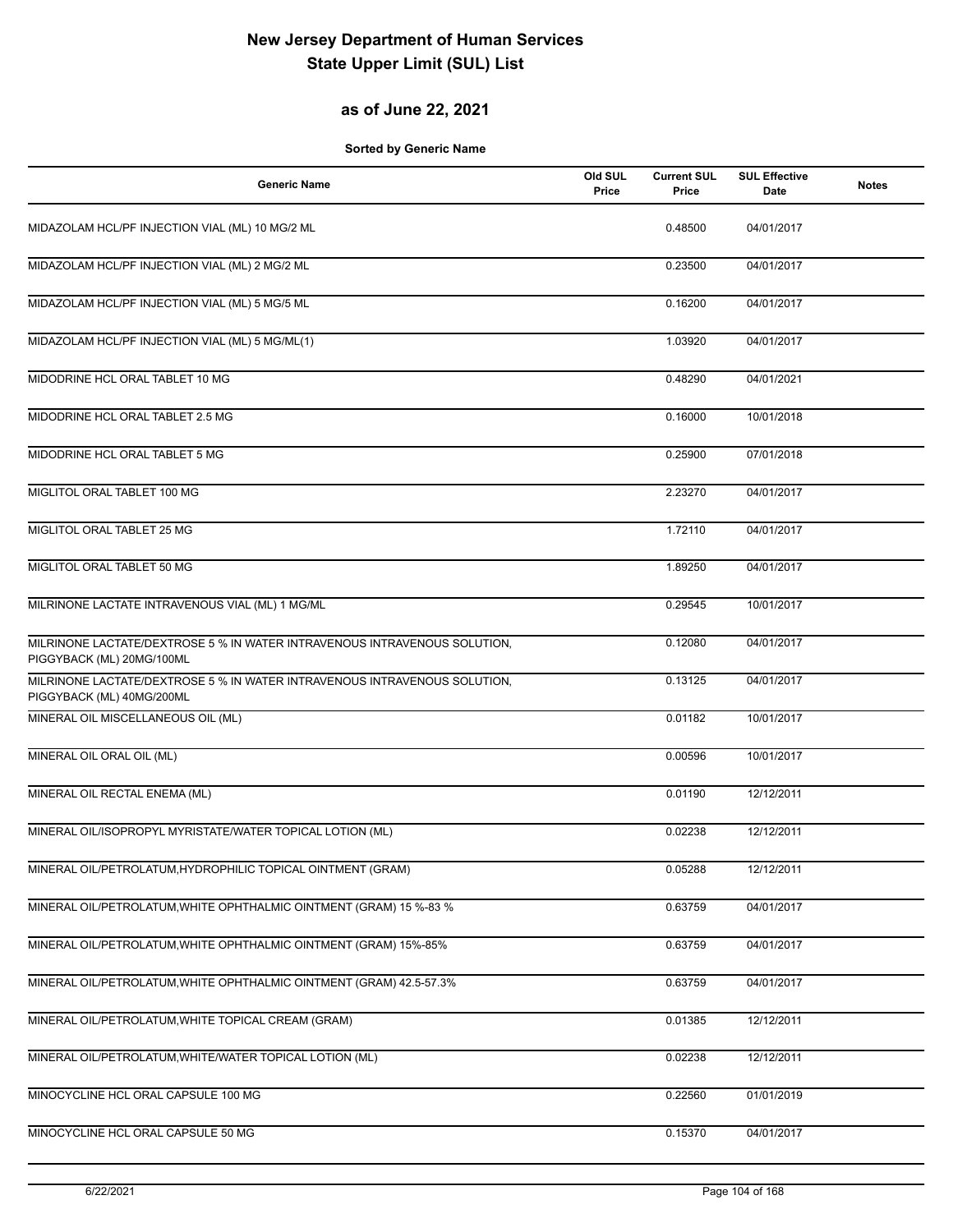### **as of June 22, 2021**

| <b>Generic Name</b>                                        | Old SUL<br>Price | <b>Current SUL</b><br>Price | <b>SUL Effective</b><br>Date | <b>Notes</b> |
|------------------------------------------------------------|------------------|-----------------------------|------------------------------|--------------|
| MINOCYCLINE HCL ORAL CAPSULE 75 MG                         |                  | 0.28083                     | 04/01/2017                   |              |
| MINOCYCLINE HCL ORAL TABLET 100 MG                         |                  | 1.50750                     | 10/01/2017                   |              |
| MINOCYCLINE HCL ORAL TABLET 50 MG                          |                  | 0.93606                     | 10/01/2017                   |              |
| MINOCYCLINE HCL ORAL TABLET 75 MG                          |                  | 0.25898                     | 10/01/2017                   |              |
| MINOCYCLINE HCL ORAL TABLET, EXTENDED RELEASE 24 HR 135 MG |                  | 7.38700                     | 04/01/2017                   |              |
| MINOCYCLINE HCL ORAL TABLET, EXTENDED RELEASE 24 HR 45 MG  |                  | 7.38700                     | 04/01/2017                   |              |
| MINOCYCLINE HCL ORAL TABLET, EXTENDED RELEASE 24 HR 65 MG  |                  | 5.99833                     | 01/01/2020                   |              |
| MINOCYCLINE HCL ORAL TABLET, EXTENDED RELEASE 24 HR 90 MG  |                  | 5.25856                     | 04/01/2017                   |              |
| MINOXIDIL ORAL TABLET 10 MG                                |                  | 0.12250                     | 01/01/2019                   |              |
| MINOXIDIL ORAL TABLET 2.5 MG                               |                  | 0.01538                     | 10/01/2017                   |              |
| MINOXIDIL TOPICAL SOLUTION, NON-ORAL 2 %                   |                  | 0.09397                     | 04/01/2017                   |              |
| MINOXIDIL TOPICAL SOLUTION, NON-ORAL 5 %                   |                  | 0.13546                     | 04/01/2017                   |              |
| MIRTAZAPINE ORAL TABLET 15 MG                              |                  | 0.04000                     | 01/01/2019                   |              |
| MIRTAZAPINE ORAL TABLET 30 MG                              |                  | 0.06333                     | 07/01/2017                   |              |
| MIRTAZAPINE ORAL TABLET 45 MG                              |                  | 0.09967                     | 10/01/2017                   |              |
| MIRTAZAPINE ORAL TABLET 7.5 MG                             |                  | 0.66000                     | 01/01/2021                   |              |
| MIRTAZAPINE ORAL TABLET, DISINTEGRATING 15 MG              |                  | 0.47533                     | 01/01/2018                   |              |
| MIRTAZAPINE ORAL TABLET, DISINTEGRATING 30 MG              |                  | 0.55833                     | 10/01/2018                   |              |
| MIRTAZAPINE ORAL TABLET, DISINTEGRATING 45 MG              |                  | 0.65380                     | 04/01/2017                   |              |
| MISOPROSTOL ORAL TABLET 100 MCG                            |                  | 0.34203                     | 04/01/2017                   |              |
| MISOPROSTOL ORAL TABLET 200 MCG                            |                  | 0.32632                     | 10/01/2017                   |              |
| MITOMYCIN INTRAVENOUS VIAL (EA) 20 MG                      |                  | 631.98000                   | 04/01/2017                   |              |
| MITOMYCIN INTRAVENOUS VIAL (EA) 40 MG                      |                  | 1263.96000                  | 04/01/2017                   |              |
| MITOMYCIN INTRAVENOUS VIAL (EA) 5 MG                       |                  | 243.27000                   | 04/01/2017                   |              |
| MITOXANTRONE HCL INTRAVENOUS VIAL (ML) 2 MG/ML             |                  | 13.12480                    | 04/01/2017                   |              |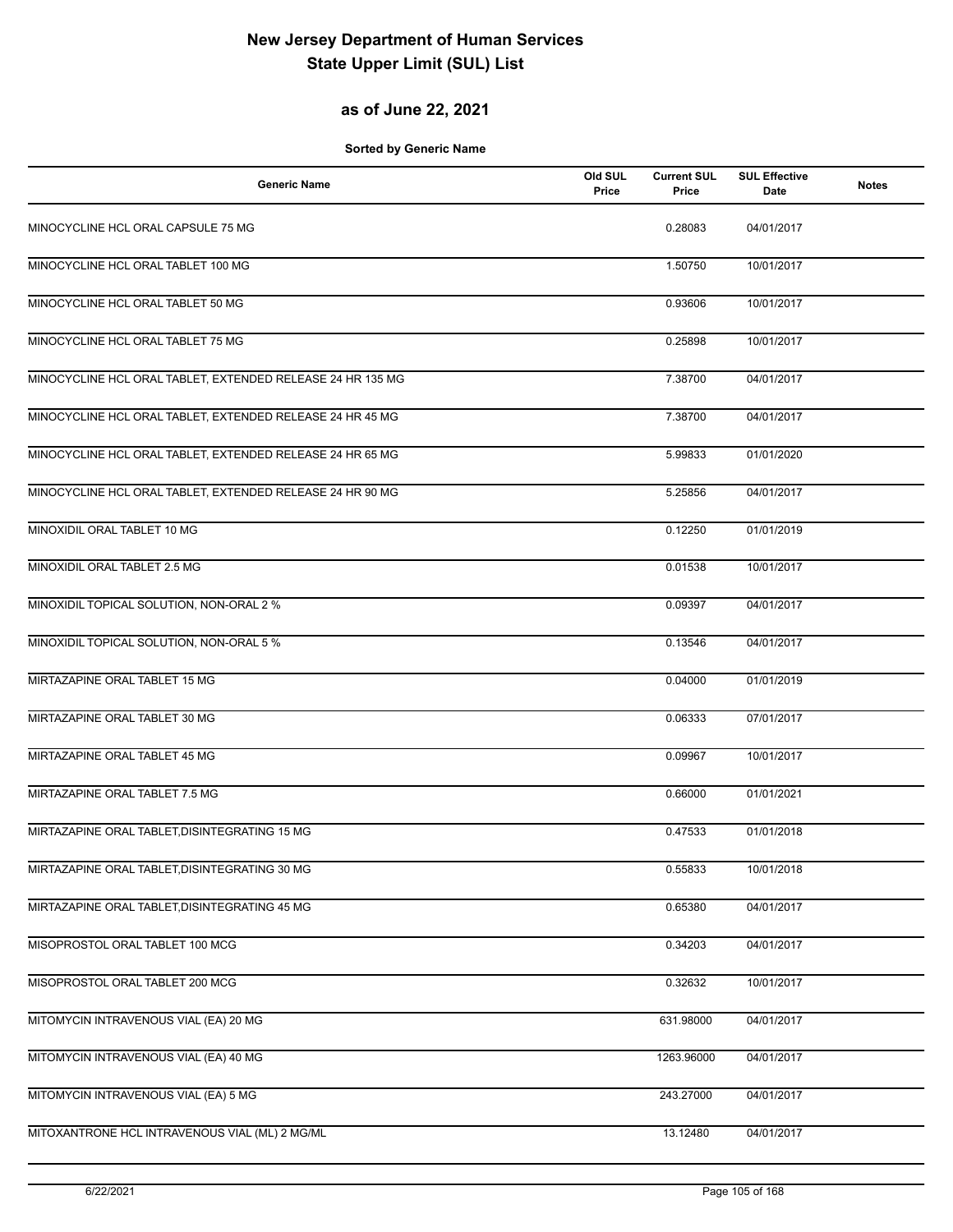### **as of June 22, 2021**

| <b>Generic Name</b>                                             | Old SUL<br>Price | <b>Current SUL</b><br>Price | <b>SUL Effective</b><br>Date | <b>Notes</b> |
|-----------------------------------------------------------------|------------------|-----------------------------|------------------------------|--------------|
| MODAFINIL ORAL TABLET 100 MG                                    |                  | 0.25933                     | 04/01/2021                   |              |
| MODAFINIL ORAL TABLET 200 MG                                    |                  | 0.35717                     | 01/01/2020                   |              |
| MOEXIPRIL HCL ORAL TABLET 15 MG                                 |                  | 0.24537                     | 10/01/2017                   |              |
| MOEXIPRIL HCL ORAL TABLET 7.5 MG                                |                  | 0.26780                     | 04/01/2018                   |              |
| MOEXIPRIL HCL/HYDROCHLOROTHIAZIDE ORAL TABLET 15-12.5MG         |                  | 0.36685                     | 10/01/2017                   |              |
| MOEXIPRIL HCL/HYDROCHLOROTHIAZIDE ORAL TABLET 15-25MG           |                  | 0.32874                     | 10/01/2017                   |              |
| MOEXIPRIL HCL/HYDROCHLOROTHIAZIDE ORAL TABLET 7.5-12.5MG        |                  | 0.36252                     | 04/01/2017                   |              |
| MOLINDONE HCL ORAL TABLET 10 MG                                 |                  | 1.83460                     | 04/01/2017                   |              |
| MOLINDONE HCL ORAL TABLET 25 MG                                 |                  | 2.15480                     | 04/01/2017                   |              |
| MOLINDONE HCL ORAL TABLET 5 MG                                  |                  | 1.27600                     | 04/01/2017                   |              |
| MOMETASONE FUROATE NASAL AEROSOL, SPRAY WITH PUMP (GRAM) 50 MCG |                  | 1.66529                     | 01/01/2019                   |              |
| MOMETASONE FUROATE TOPICAL CREAM (GRAM) 0.1 %                   |                  | 0.15556                     | 04/01/2017                   |              |
| MOMETASONE FUROATE TOPICAL OINTMENT (GRAM) 0.1 %                |                  | 0.13022                     | 07/01/2018                   |              |
| MOMETASONE FUROATE TOPICAL SOLUTION, NON-ORAL 0.1 %             |                  | 0.14992                     | 10/01/2017                   |              |
| MONTELUKAST SODIUM ORAL GRANULES IN PACKET (EA) 4 MG            |                  | 1.78811                     | 04/01/2019                   |              |
| MONTELUKAST SODIUM ORAL TABLET 10 MG                            |                  | 0.03278                     | 07/01/2018                   |              |
| MONTELUKAST SODIUM ORAL TABLET, CHEWABLE 4 MG                   |                  | 0.08749                     | 10/01/2019                   |              |
| MONTELUKAST SODIUM ORAL TABLET, CHEWABLE 5 MG                   |                  | 0.04422                     | 01/01/2019                   |              |
| MORPHINE SULFATE INJECTION AMPUL (ML) 10 MG/ML                  |                  | 0.96000                     | 12/12/2011                   |              |
| MORPHINE SULFATE INJECTION SYRINGE (ML) 10 MG/ML                |                  | 0.64320                     | 10/01/2017                   |              |
| MORPHINE SULFATE INJECTION SYRINGE (ML) 2 MG/ML                 |                  | 2.19000                     | 04/01/2017                   |              |
| MORPHINE SULFATE INJECTION SYRINGE (ML) 4 MG/ML                 |                  | 2.19000                     | 04/01/2017                   |              |
| MORPHINE SULFATE INJECTION SYRINGE (ML) 5 MG/ML                 |                  | 2.19000                     | 04/01/2017                   |              |
| MORPHINE SULFATE INJECTION SYRINGE (ML) 8 MG/ML                 |                  | 2.19000                     | 04/01/2017                   |              |
| MORPHINE SULFATE INJECTION VIAL (ML) 15 MG/ML                   |                  | 1.04000                     | 04/01/2017                   |              |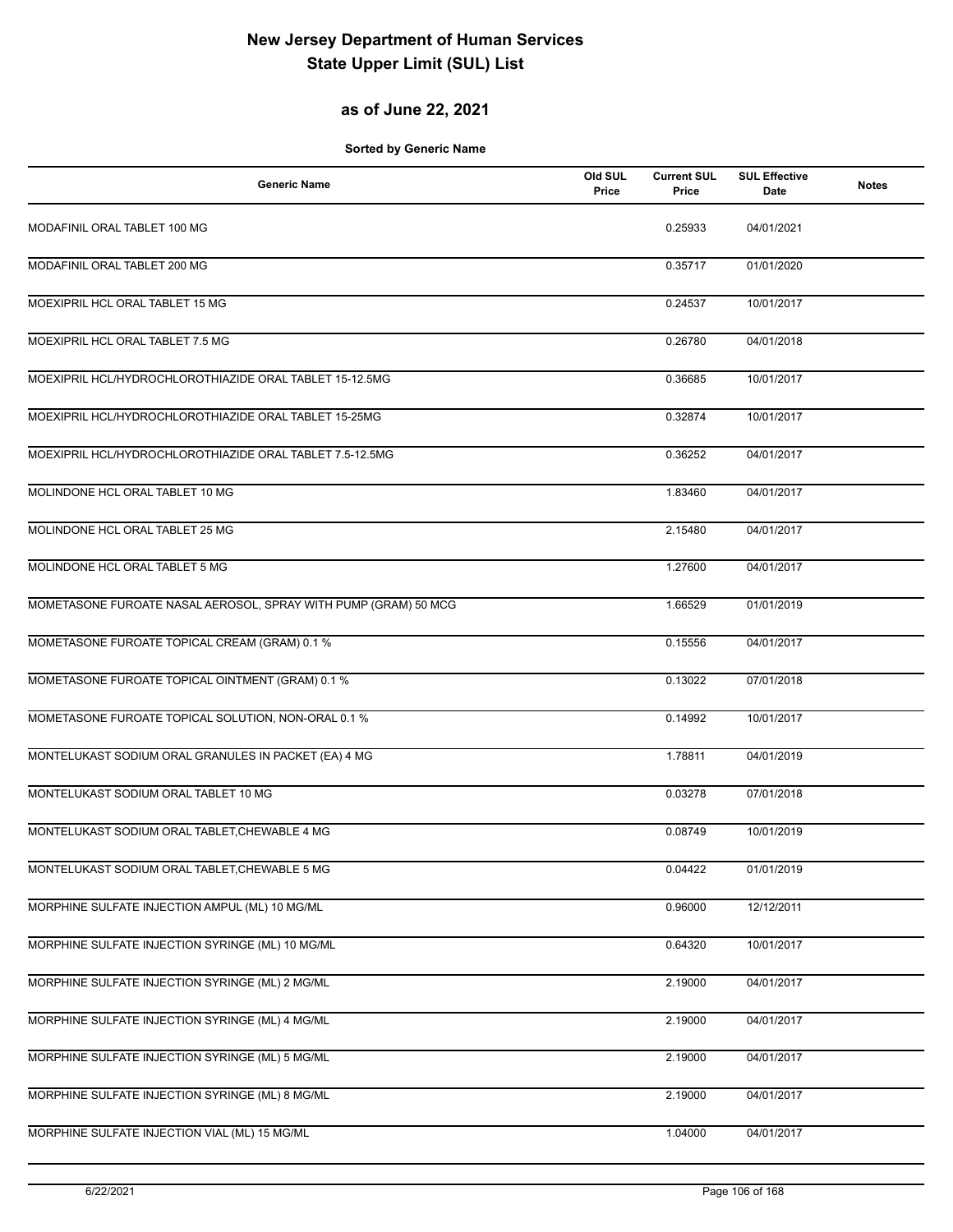#### **as of June 22, 2021**

| <b>Generic Name</b>                                                             | Old SUL<br>Price | <b>Current SUL</b><br>Price | <b>SUL Effective</b><br>Date | <b>Notes</b> |
|---------------------------------------------------------------------------------|------------------|-----------------------------|------------------------------|--------------|
| MORPHINE SULFATE INJECTION VIAL (ML) 8 MG/ML                                    |                  | 1.12000                     | 04/01/2017                   |              |
| MORPHINE SULFATE INJECTION VIAL (SDV, MDV OR ADDITIVE) (ML) 10 MG/ML            |                  | 0.96000                     | 12/12/2011                   |              |
| MORPHINE SULFATE INJECTION VIAL (SDV, MDV OR ADDITIVE) (ML) 50 MG/ML            |                  | 0.55380                     | 12/12/2011                   |              |
| MORPHINE SULFATE INTRAVENOUS CARTRIDGE (ML) 10 MG/ML                            |                  | 1.82538                     | 04/01/2017                   |              |
| MORPHINE SULFATE INTRAVENOUS CARTRIDGE (ML) 2 MG/ML                             |                  | 1.88000                     | 04/01/2017                   |              |
| MORPHINE SULFATE INTRAVENOUS CARTRIDGE (ML) 4 MG/ML                             |                  | 1.88000                     | 04/01/2017                   |              |
| MORPHINE SULFATE INTRAVENOUS CARTRIDGE (ML) 8 MG/ML                             |                  | 1.88000                     | 04/01/2017                   |              |
| MORPHINE SULFATE INTRAVENOUS PATIENT CONTROLLED ANALGESIA SYRINGE 30<br>MG/30ML |                  | 0.40000                     | 04/01/2017                   |              |
| MORPHINE SULFATE INTRAVENOUS SYRINGE (ML) 10 MG/ML                              |                  | 2.22000                     | 04/01/2017                   |              |
| MORPHINE SULFATE INTRAVENOUS SYRINGE (ML) 2 MG/ML                               |                  | 2.22000                     | 04/01/2017                   |              |
| MORPHINE SULFATE INTRAVENOUS SYRINGE (ML) 4 MG/ML                               |                  | 2.22000                     | 04/01/2017                   |              |
| MORPHINE SULFATE INTRAVENOUS SYRINGE (ML) 8 MG/ML                               |                  | 2.22000                     | 04/01/2017                   |              |
| MORPHINE SULFATE INTRAVENOUS VIAL (ML) 10 MG/ML                                 |                  | 1.03192                     | 04/01/2017                   |              |
| MORPHINE SULFATE INTRAVENOUS VIAL (ML) 25 MG/ML                                 |                  | 0.70500                     | 04/01/2017                   |              |
| MORPHINE SULFATE INTRAVENOUS VIAL (ML) 4 MG/ML                                  |                  | 0.99000                     | 04/01/2017                   |              |
| MORPHINE SULFATE INTRAVENOUS VIAL (ML) 50 MG/ML                                 |                  | 0.49894                     | 04/01/2017                   |              |
| MORPHINE SULFATE INTRAVENOUS VIAL (ML) 8 MG/ML                                  |                  | 1.12000                     | 04/01/2017                   |              |
| MORPHINE SULFATE INTRAVENOUS VIAL WITH THREADED PORT (ML) 100 MG/4ML            |                  | 2.74500                     | 04/01/2017                   |              |
| MORPHINE SULFATE INTRAVENOUS VIAL WITH THREADED PORT (ML) 250MG/10ML            |                  | 1.10000                     | 04/01/2017                   |              |
| MORPHINE SULFATE ORAL CAPSULE, EXTENDED RELEASE PELLETS 10 MG                   |                  | 2.16080                     | 01/01/2018                   |              |
| MORPHINE SULFATE ORAL CAPSULE, EXTENDED RELEASE PELLETS 100 MG                  |                  | 11.83943                    | 04/01/2017                   |              |
| MORPHINE SULFATE ORAL CAPSULE, EXTENDED RELEASE PELLETS 20 MG                   |                  | 2.41414                     | 04/01/2017                   |              |
| MORPHINE SULFATE ORAL CAPSULE, EXTENDED RELEASE PELLETS 30 MG                   |                  | 3.37318                     | 07/01/2017                   |              |
| MORPHINE SULFATE ORAL CAPSULE, EXTENDED RELEASE PELLETS 50 MG                   |                  | 4.71535                     | 07/01/2017                   |              |
| MORPHINE SULFATE ORAL CAPSULE, EXTENDED RELEASE PELLETS 60 MG                   |                  | 5.34420                     | 04/01/2017                   |              |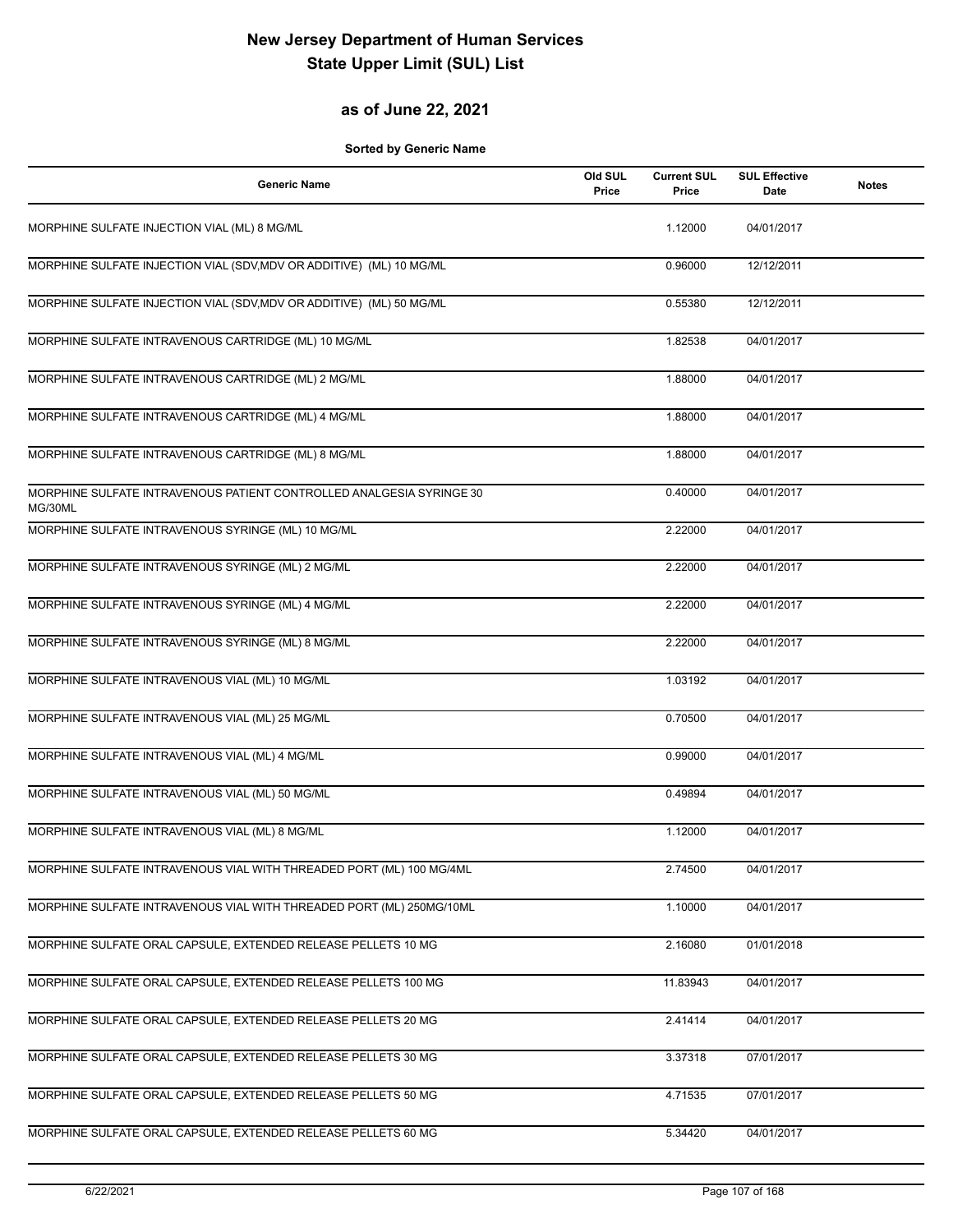#### **as of June 22, 2021**

| <b>Generic Name</b>                                                    | Old SUL<br>Price | <b>Current SUL</b><br>Price | <b>SUL Effective</b><br>Date | <b>Notes</b> |
|------------------------------------------------------------------------|------------------|-----------------------------|------------------------------|--------------|
| MORPHINE SULFATE ORAL CAPSULE, EXTENDED RELEASE PELLETS 80 MG          |                  | 8.45051                     | 04/01/2017                   |              |
| MORPHINE SULFATE ORAL CAPSULE, EXTENDED RELEASE MULTIPHASE 24HR 120 MG |                  | 15.68370                    | 04/01/2017                   |              |
| MORPHINE SULFATE ORAL CAPSULE, EXTENDED RELEASE MULTIPHASE 24HR 30 MG  |                  | 4.40922                     | 04/01/2017                   |              |
| MORPHINE SULFATE ORAL CAPSULE, EXTENDED RELEASE MULTIPHASE 24HR 45 MG  |                  | 6.79640                     | 04/01/2017                   |              |
| MORPHINE SULFATE ORAL CAPSULE, EXTENDED RELEASE MULTIPHASE 24HR 60 MG  |                  | 8.97711                     | 04/01/2017                   |              |
| MORPHINE SULFATE ORAL CAPSULE, EXTENDED RELEASE MULTIPHASE 24HR 75 MG  |                  | 10.96260                    | 04/01/2017                   |              |
| MORPHINE SULFATE ORAL CAPSULE, EXTENDED RELEASE MULTIPHASE 24HR 90 MG  |                  | 13.63170                    | 04/01/2017                   |              |
| MORPHINE SULFATE ORAL SOLUTION, ORAL 10 MG/5 ML                        |                  | 0.05761                     | 04/01/2017                   |              |
| MORPHINE SULFATE ORAL SOLUTION, ORAL 100 MG/5ML                        |                  | 0.22056                     | 10/01/2019                   |              |
| MORPHINE SULFATE ORAL SOLUTION, ORAL 20 MG/5 ML                        |                  | 0.12610                     | 04/01/2017                   |              |
| MORPHINE SULFATE ORAL SYRINGE (EA) 10MG/0.5ML                          |                  | 2.09480                     | 04/01/2017                   |              |
| MORPHINE SULFATE ORAL SYRINGE (ML) 20 MG/ML                            |                  | 3.65500                     | 04/01/2017                   |              |
| MORPHINE SULFATE ORAL TABLET 15 MG                                     |                  | 0.06000                     | 10/01/2017                   |              |
| MORPHINE SULFATE ORAL TABLET 30 MG                                     |                  | 0.14864                     | 04/01/2017                   |              |
| MORPHINE SULFATE ORAL TABLET, EXTENDED RELEASE 100 MG                  |                  | 0.98450                     | 10/01/2017                   |              |
| MORPHINE SULFATE ORAL TABLET, EXTENDED RELEASE 15 MG                   |                  | 0.16000                     | 07/01/2018                   |              |
| MORPHINE SULFATE ORAL TABLET, EXTENDED RELEASE 200 MG                  |                  | 1.13213                     | 10/01/2017                   |              |
| MORPHINE SULFATE ORAL TABLET, EXTENDED RELEASE 30 MG                   |                  | 0.29240                     | 04/01/2017                   |              |
| MORPHINE SULFATE ORAL TABLET, EXTENDED RELEASE 60 MG                   |                  | 0.42000                     | 07/01/2018                   |              |
| MORPHINE SULFATE RECTAL SUPPOSITORY, RECTAL 10 MG                      |                  | 4.10697                     | 10/01/2017                   |              |
| MORPHINE SULFATE RECTAL SUPPOSITORY, RECTAL 20 MG                      |                  | 4.92837                     | 10/01/2017                   |              |
| MORPHINE SULFATE RECTAL SUPPOSITORY, RECTAL 30 MG                      |                  | 6.15988                     | 10/01/2017                   |              |
| MORPHINE SULFATE RECTAL SUPPOSITORY, RECTAL 5 MG                       |                  | 3.28558                     | 10/01/2017                   |              |
| MORPHINE SULFATE/PF INJECTION AMPUL (ML) 0.5 MG/ML                     |                  | 4.10000                     | 04/01/2017                   |              |
| MORPHINE SULFATE/PF INJECTION AMPUL (ML) 1 MG/ML                       |                  | 4.53500                     | 04/01/2017                   |              |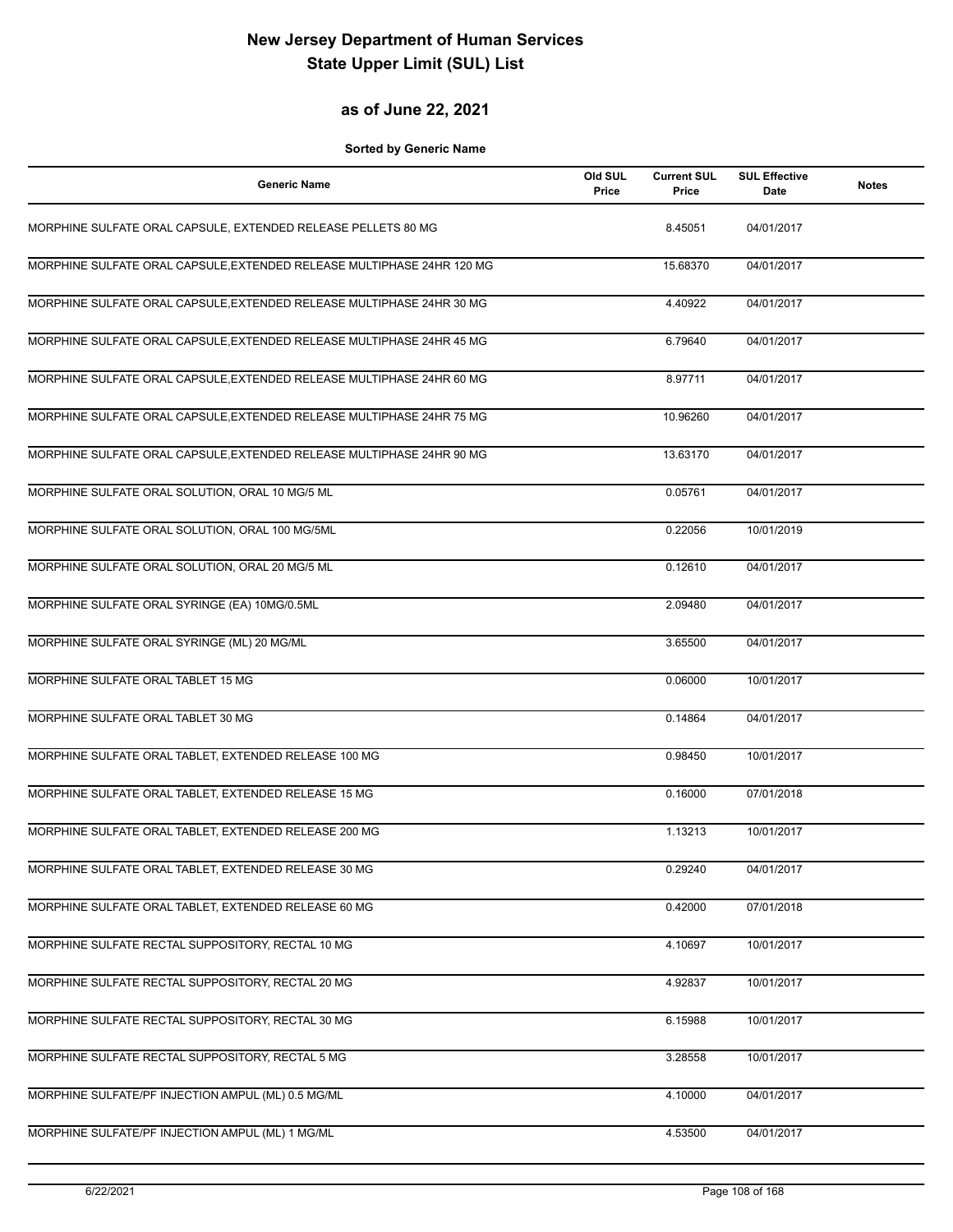### **as of June 22, 2021**

| <b>Generic Name</b>                                                                                                           | Old SUL<br>Price | <b>Current SUL</b><br>Price | <b>SUL Effective</b><br>Date | <b>Notes</b> |
|-------------------------------------------------------------------------------------------------------------------------------|------------------|-----------------------------|------------------------------|--------------|
| MORPHINE SULFATE/PF INJECTION VIAL (ML) 0.5 MG/ML                                                                             |                  | 0.61200                     | 04/01/2017                   |              |
| MORPHINE SULFATE/PF INJECTION VIAL (ML) 1 MG/ML                                                                               |                  | 0.67600                     | 04/01/2017                   |              |
| MORPHINE SULFATE/PF INTRAVENOUS PATIENT CONTROLLED ANALGESIA VIAL<br>150MG/30ML                                               |                  | 0.33133                     | 04/01/2017                   |              |
| MORPHINE SULFATE/PF INTRAVENOUS PATIENT CONTROLLED ANALGESIA VIAL 30<br>MG/30ML                                               |                  | 0.26600                     | 04/01/2017                   |              |
| MOXIFLOXACIN HCL IN SODIUM ACETATE AND SULFATE, WATER, ISO-OSM INTRAVENOUS<br>INTRAVENOUS SOLUTION, PIGGYBACK (ML) 400MG/.25L |                  | 0.18400                     | 04/01/2017                   |              |
| MOXIFLOXACIN HCL OPHTHALMIC DROPS 0.5 %                                                                                       |                  | 3.94167                     | 01/01/2020                   |              |
| MOXIFLOXACIN HCL ORAL TABLET 400 MG                                                                                           |                  | 1.33333                     | 01/01/2020                   |              |
| MULTIVIT WITH CALCIUM, IRON, AND OTHER MINERALS ORAL TABLET 18MG-0.4MG                                                        |                  | 0.08573                     | 12/12/2011                   |              |
| MULTIVIT, THERAPEUTIC WITH IRON, CALCIUM, FOLIC ACID & MINERALS ORAL TABLET<br>27MG-0.4MG                                     |                  | 0.08573                     | 12/12/2011                   |              |
| MULTIVITAMIN ORAL TABLET                                                                                                      |                  | 0.01266                     | 01/01/2014                   |              |
| MULTIVITAMIN ORAL TABLET, CHEWABLE                                                                                            |                  | 0.03294                     | 12/12/2011                   |              |
| MULTIVITAMIN W-MINERALS/LUTEIN ORAL TABLET                                                                                    |                  | 0.08573                     | 12/12/2011                   |              |
| MULTIVITAMIN WITH MINERALS ORAL TABLET                                                                                        |                  | 0.08573                     | 12/12/2011                   |              |
| MULTIVITAMIN WITH MINERALS/FOLIC ACID/LYCOPENE ORAL TABLET 0.4MG-600                                                          |                  | 0.08573                     | 12/12/2011                   |              |
| MULTIVITAMIN/FERROUS FUMARATE/FOLIC ACID ORAL TABLET 18MG-0.4MG                                                               |                  | 0.04708                     | 12/12/2011                   |              |
| MULTIVITAMINS W-IRON ORAL DROPS                                                                                               |                  | 0.09355                     | 12/12/2011                   |              |
| MULTIVITAMINS W-IRON ORAL TABLET, CHEWABLE                                                                                    |                  | 0.04015                     | 12/12/2011                   |              |
| MULTIVITAMINS WITH FLUORIDE ORAL DROPS 0.25 MG/ML                                                                             |                  | 0.20690                     | 04/01/2013                   |              |
| MULTIVITAMINS WITH FLUORIDE ORAL DROPS 0.5 MG/ML                                                                              |                  | 0.16200                     | 07/01/2013                   |              |
| MULTIVITAMINS WITH IRON & FLUORIDE ORAL DROPS 0.25 MG/ML                                                                      |                  | 0.17400                     | 07/01/2013                   |              |
| MULTIVITAMINS WITH MIN NO.7/FOLIC ACID ORAL CAPSULE (HARD, SOFT, ETC.) 1 MG                                                   |                  | 0.09390                     | 12/12/2011                   |              |
| MULTIVITAMINS, THERAPEUTIC ORAL LIQUID (ML)                                                                                   |                  | 0.02860                     | 12/12/2011                   |              |
| MULTIVITAMINS, THERAPEUTIC ORAL TABLET                                                                                        |                  | 0.02469                     | 12/12/2011                   |              |
| MULTIVITS W-FE, OTHER MIN ORAL LIQUID (ML)                                                                                    |                  | 0.02843                     | 12/12/2011                   |              |
| MULTIVITS W-FE, OTHER MIN ORAL TABLET, CHEWABLE                                                                               |                  | 0.02016                     | 12/12/2011                   |              |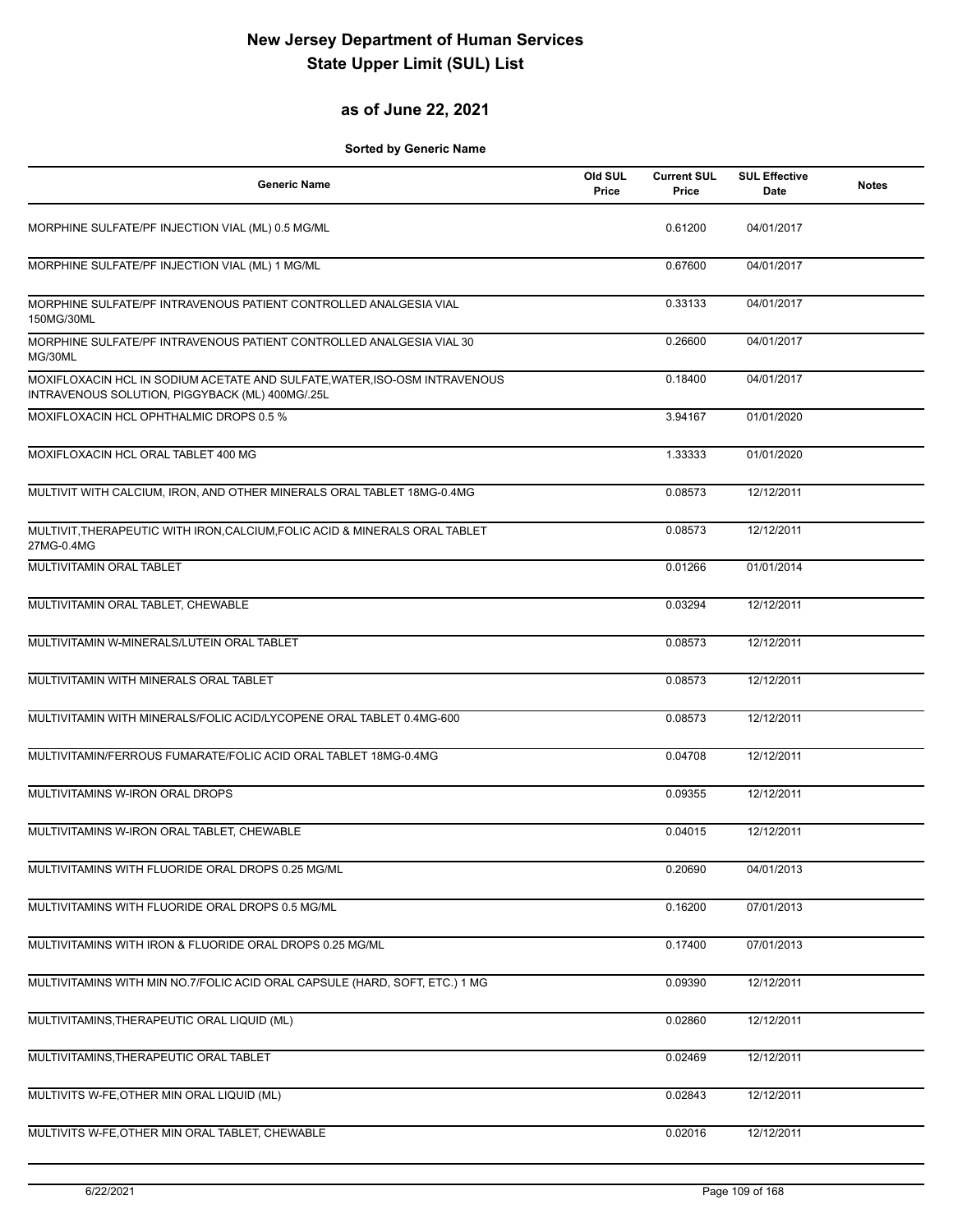### **as of June 22, 2021**

| <b>Generic Name</b>                                                                                   | Old SUL<br>Price | <b>Current SUL</b><br>Price | <b>SUL Effective</b><br>Date | <b>Notes</b> |
|-------------------------------------------------------------------------------------------------------|------------------|-----------------------------|------------------------------|--------------|
| MULTIVITS, IRON, MINERALS COMBO NO #5, FOLIC ACID ORAL TABLET 10MG-1MG                                |                  | 1.10355                     | 12/12/2011                   |              |
| MULTIVITS, STRESS FORMULA ORAL TABLET                                                                 |                  | 0.08573                     | 12/12/2011                   |              |
| MULTIVITS, STRESS FORMULA/ZINC ORAL TABLET                                                            |                  | 0.04708                     | 12/12/2011                   |              |
| MULTIVITS, THERAP W-FE, HEMATIN ORAL TABLET 27MG-0.8MG                                                |                  | 0.29925                     | 12/12/2011                   |              |
| MUPIROCIN CALCIUM TOPICAL CREAM (GRAM) 2 %                                                            |                  | 8.26319                     | 01/01/2021                   |              |
| MUPIROCIN TOPICAL OINTMENT (GRAM) 2 %                                                                 |                  | 0.17156                     | 01/01/2021                   |              |
| MYCOPHENOLATE MOFETIL HCL INTRAVENOUS VIAL (EA) 500 MG                                                |                  | 99.00000                    | 04/01/2017                   |              |
| MYCOPHENOLATE MOFETIL ORAL CAPSULE 250 MG                                                             |                  | 0.11929                     | 10/01/2017                   |              |
| MYCOPHENOLATE MOFETIL ORAL SUSPENSION, RECONSTITUTED, ORAL (ML) 200 MG/ML                             |                  | 4.56844                     | 01/01/2019                   |              |
| MYCOPHENOLATE MOFETIL ORAL TABLET 500 MG                                                              |                  | 0.32170                     | 08/23/2019                   |              |
| MYCOPHENOLATE SODIUM ORAL TABLET, DELAYED RELEASE (ENTERIC COATED) 180 MG                             |                  | 0.82950                     | 01/01/2019                   |              |
| MYCOPHENOLATE SODIUM ORAL TABLET, DELAYED RELEASE (ENTERIC COATED) 360 MG                             |                  | 1.50000                     | 07/01/2019                   |              |
| NABUMETONE ORAL TABLET 500 MG                                                                         |                  | 0.07398                     | 01/01/2019                   |              |
| NABUMETONE ORAL TABLET 750 MG                                                                         |                  | 0.11398                     | 01/01/2019                   |              |
| NADOLOL ORAL TABLET 20 MG                                                                             |                  | 0.29000                     | 01/01/2020                   |              |
| NADOLOL ORAL TABLET 40 MG                                                                             |                  | 0.54950                     | 07/01/2019                   |              |
| NADOLOL ORAL TABLET 80 MG                                                                             |                  | 0.23859                     | 10/01/2017                   |              |
| NADOLOL/BENDROFLUMETHIAZIDE ORAL TABLET 40 MG-5 MG                                                    |                  | 3.72600                     | 04/01/2017                   |              |
| NADOLOL/BENDROFLUMETHIAZIDE ORAL TABLET 80 MG-5 MG                                                    |                  | 4.91620                     | 04/01/2017                   |              |
| NAFCILLIN IN DEXTROSE, ISO-OSMOTIC INTRAVENOUS IV SOLUTION, PIGGYBACK PREMIX<br>FROZEN(ML) 1 G/50 ML  |                  | 0.28900                     | 04/01/2017                   |              |
| NAFCILLIN IN DEXTROSE, ISO-OSMOTIC INTRAVENOUS IV SOLUTION, PIGGYBACK PREMIX<br>FROZEN(ML) 2 G/100 ML |                  | 0.20790                     | 04/01/2017                   |              |
| NAFCILLIN SODIUM INJECTION VIAL (EA) 1 G                                                              |                  | 11.00000                    | 04/01/2017                   |              |
| NAFCILLIN SODIUM INJECTION VIAL (EA) 10 G                                                             |                  | 102.13800                   | 04/01/2017                   |              |
| NAFCILLIN SODIUM INJECTION VIAL (EA) 2 G                                                              |                  | 22.00000                    | 04/01/2017                   |              |
| NAFCILLIN SODIUM INTRAVENOUS VIAL WITH THREADED PORT (EA) 1 G                                         |                  | 14.02000                    | 04/01/2017                   |              |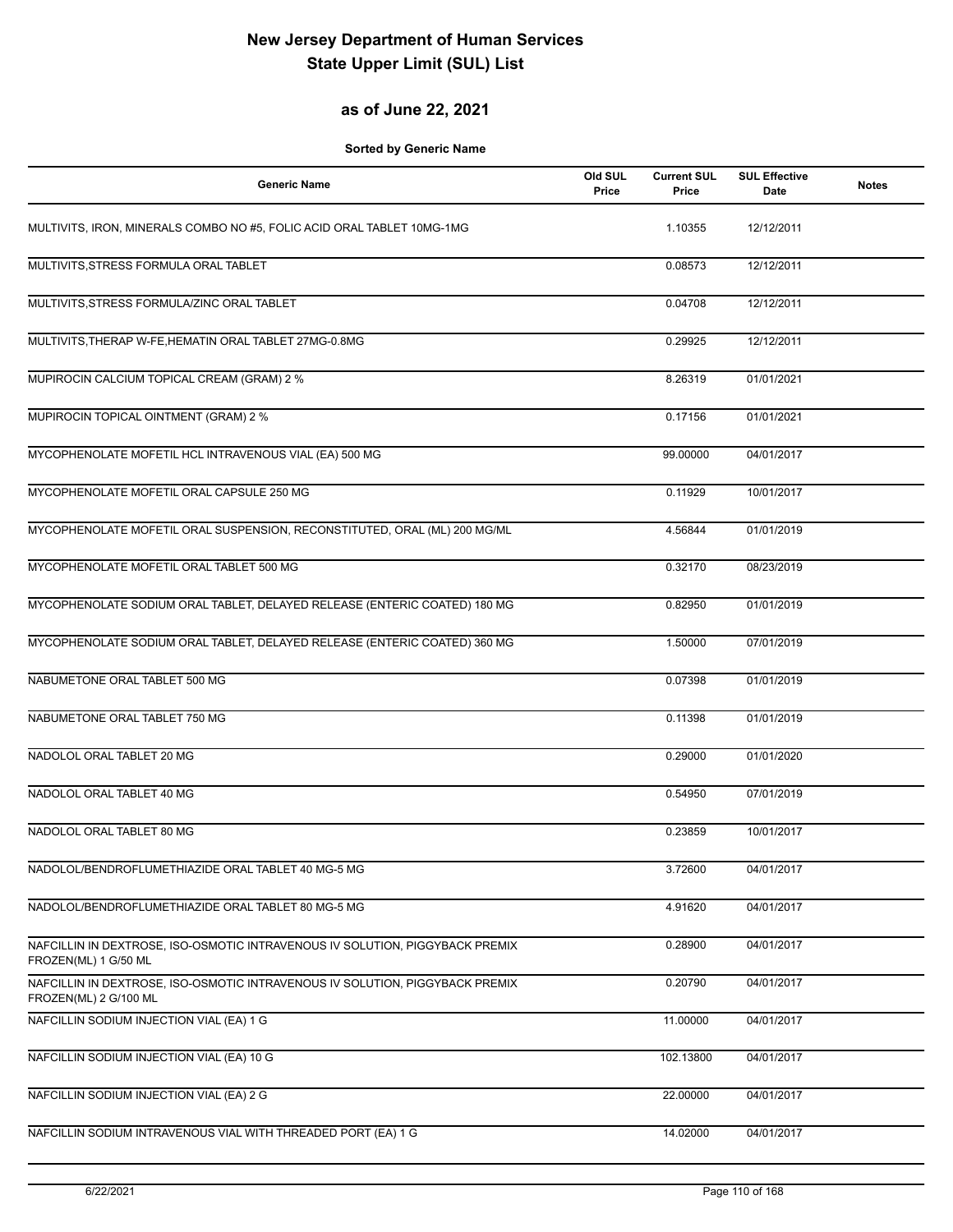## **as of June 22, 2021**

| <b>Generic Name</b>                                                                  | Old SUL<br>Price | <b>Current SUL</b><br>Price | <b>SUL Effective</b><br>Date | <b>Notes</b> |
|--------------------------------------------------------------------------------------|------------------|-----------------------------|------------------------------|--------------|
| NAFCILLIN SODIUM INTRAVENOUS VIAL WITH THREADED PORT (EA) 2 G                        |                  | 27.19000                    | 04/01/2017                   |              |
| NAFTIFINE HCL TOPICAL CREAM (GRAM) 1 %                                               |                  | 5.01793                     | 04/01/2017                   |              |
| NAFTIFINE HCL TOPICAL CREAM (GRAM) 2 %                                               |                  | 4.27667                     | 04/01/2021                   |              |
| NALBUPHINE HCL INJECTION AMPUL (ML) 10 MG/ML                                         |                  | 3.28000                     | 04/01/2017                   |              |
| NALBUPHINE HCL INJECTION AMPUL (ML) 20 MG/ML                                         |                  | 5.63000                     | 04/01/2017                   |              |
| NALBUPHINE HCL INJECTION VIAL (ML) 10 MG/ML                                          |                  | 3.21000                     | 04/01/2017                   |              |
| NALBUPHINE HCL INJECTION VIAL (ML) 20 MG/ML                                          |                  | 4.76800                     | 04/01/2017                   |              |
| NALOXONE HCL INJECTION SYRINGE (ML) 0.4 MG/ML                                        |                  | 15.27080                    | 04/01/2017                   |              |
| NALOXONE HCL INJECTION SYRINGE (ML) 1 MG/ML                                          |                  | 15.24320                    | 04/01/2017                   |              |
| NALOXONE HCL INJECTION VIAL (ML) 0.4 MG/ML                                           |                  | 8.88200                     | 04/01/2018                   |              |
| NALTREXONE HCL ORAL TABLET 50 MG                                                     |                  | 0.51990                     | 01/01/2019                   |              |
| NAPHAZOLINE HCL/GLYCERIN OPHTHALMIC DROPS 0.012-0.2%                                 |                  | 0.09200                     | 04/01/2017                   |              |
| NAPROXEN ORAL SUSPENSION, ORAL (FINAL DOSE FORM) 125 MG/5ML                          |                  | 0.77955                     | 04/01/2017                   |              |
| NAPROXEN ORAL TABLET 250 MG                                                          |                  | 0.02965                     | 10/01/2017                   |              |
| NAPROXEN ORAL TABLET 375 MG                                                          |                  | 0.03395                     | 10/01/2017                   |              |
| NAPROXEN ORAL TABLET 500 MG                                                          |                  | 0.04300                     | 04/01/2017                   |              |
| NAPROXEN ORAL TABLET, DELAYED RELEASE (ENTERIC COATED) 375 MG                        |                  | 0.11150                     | 07/01/2019                   |              |
| NAPROXEN ORAL TABLET, DELAYED RELEASE (ENTERIC COATED) 500 MG                        |                  | 0.13903                     | 07/01/2019                   |              |
| NAPROXEN SODIUM ORAL CAPSULE 220 MG                                                  |                  | 0.11062                     | 04/01/2017                   |              |
| NAPROXEN SODIUM ORAL TABLET 220 MG                                                   |                  | 0.05719                     | 04/01/2017                   |              |
| NAPROXEN SODIUM ORAL TABLET 275 MG                                                   |                  | 0.07206                     | 10/01/2017                   |              |
| NAPROXEN SODIUM ORAL TABLET 550 MG                                                   |                  | 0.26000                     | 01/01/2019                   |              |
| NAPROXEN SODIUM ORAL TABLET, EXTENDED RELEASE MULTIPHASE 24 HR 375 MG                |                  | 9.75680                     | 07/01/2018                   |              |
| NAPROXEN SODIUM ORAL TABLET, EXTENDED RELEASE MULTIPHASE 24 HR 500 MG                |                  | 6.96787                     | 01/01/2019                   |              |
| NAPROXEN SODIUM/PSEUDOEPHEDRINE HCL ORAL TABLET, EXTENDED RELEASE 12 HR<br>220-120MG |                  | 0.36900                     | 04/01/2017                   |              |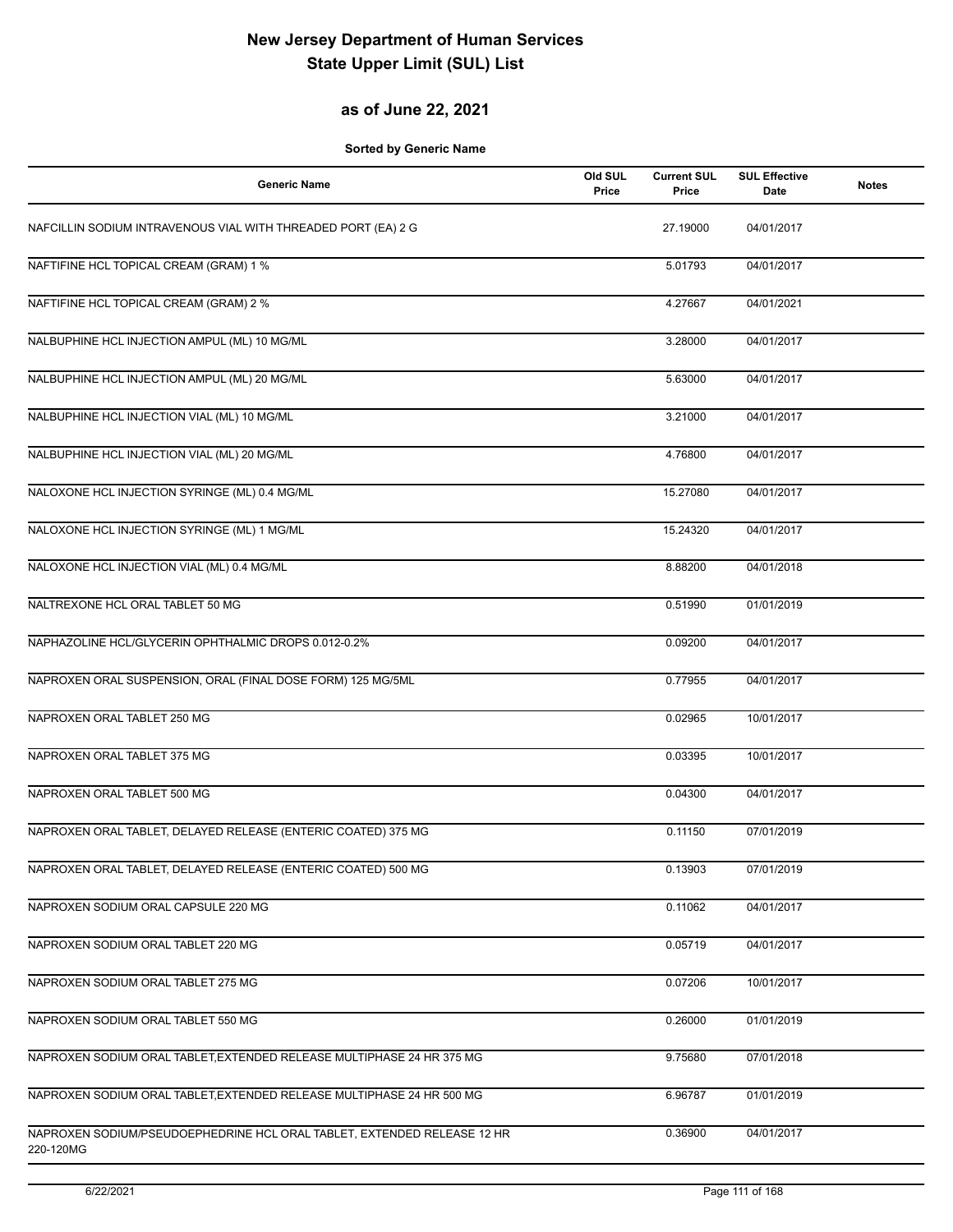## **as of June 22, 2021**

| <b>Generic Name</b>                                                                                                   | Old SUL<br>Price | <b>Current SUL</b><br>Price | <b>SUL Effective</b><br>Date | <b>Notes</b> |
|-----------------------------------------------------------------------------------------------------------------------|------------------|-----------------------------|------------------------------|--------------|
| NARATRIPTAN HCL ORAL TABLET 1 MG                                                                                      |                  | 3.92785                     | 04/01/2017                   |              |
| NARATRIPTAN HCL ORAL TABLET 2.5 MG                                                                                    | 1.19778          | 1.10278                     | 07/01/2021                   |              |
| NATEGLINIDE ORAL TABLET 120 MG                                                                                        |                  | 0.14756                     | 04/01/2020                   |              |
| NATEGLINIDE ORAL TABLET 60 MG                                                                                         |                  | 0.26967                     | 10/01/2020                   |              |
| NEFAZODONE HCL ORAL TABLET 100 MG                                                                                     |                  | 0.20100                     | 10/01/2017                   |              |
| NEFAZODONE HCL ORAL TABLET 150 MG                                                                                     |                  | 0.46197                     | 10/01/2017                   |              |
| NEFAZODONE HCL ORAL TABLET 200 MG                                                                                     |                  | 0.36257                     | 10/01/2017                   |              |
| NEFAZODONE HCL ORAL TABLET 250 MG                                                                                     |                  | 0.25125                     | 10/01/2017                   |              |
| NEFAZODONE HCL ORAL TABLET 50 MG                                                                                      |                  | 0.18940                     | 10/01/2017                   |              |
| NEOMYCIN SULF/BACITRACIN ZINC/POLYMYXIN B SULF/PRAMOXINE HCL TOPICAL<br>OINTMENT (GRAM) 3.5-10K-10                    |                  | 0.04909                     | 10/01/2017                   |              |
| NEOMYCIN SULFATE ORAL TABLET 500 MG                                                                                   |                  | 0.50000                     | 01/01/2018                   |              |
| NEOMYCIN SULFATE/BACITRACIN ZINC/POLYMYXIN B TOPICAL OINTMENT (GRAM)<br>3.5-400-5K                                    |                  | 0.05743                     | 10/01/2017                   |              |
| NEOMYCIN SULFATE/BACITRACIN ZINC/POLYMYXIN B/HYDROCORTISONE OPHTHALMIC<br>OINTMENT (GRAM) 3.5-10K-1                   |                  | 6.88857                     | 01/01/2019                   |              |
| NEOMYCIN SULFATE/BACITRACIN/POLYMYXIN B OPHTHALMIC OINTMENT (GRAM)<br>3.5MG-400                                       |                  | 3.90000                     | 04/01/2019                   |              |
| NEOMYCIN SULFATE/POLYMYXIN B SULFATE IRRIGATION AMPUL (ML) 40-200K/ML                                                 |                  | 6.23102                     | 10/01/2017                   |              |
| NEOMYCIN SULFATE/POLYMYXIN B SULFATE IRRIGATION VIAL (ML) 40-200K/ML                                                  |                  | 6.23100                     | 10/01/2017                   |              |
| NEOMYCIN SULFATE/POLYMYXIN B SULFATE/GRAMICIDIN D OPHTHALMIC DROPS<br>1.75MG-10K                                      |                  | 3.05769                     | 04/01/2017                   |              |
| NEOMYCIN SULFATE/POLYMYXIN B SULFATE/HYDROCORTISONE OPHTHALMIC<br>SUSPENSION, DROPS(FINAL DOSAGE FORM)(ML) 3.5-10K-10 |                  | 6.37835                     | 10/01/2017                   |              |
| NEOMYCIN SULFATE/POLYMYXIN B SULFATE/HYDROCORTISONE OTIC SOLUTION,<br>NON-ORAL 3.5-10K-1                              |                  | 1.28439                     | 10/01/2017                   |              |
| NEOMYCIN SULFATE/POLYMYXIN B SULFATE/HYDROCORTISONE OTIC SUSPENSION,<br>DROPS(FINAL DOSAGE FORM)(ML) 3.5-10K-1        |                  | 3.42500                     | 06/02/2017                   |              |
| NEOMYCIN/POLYMYXIN B SULFATE/DEXAMETHASONE OPHTHALMIC OINTMENT (GRAM)<br>$3.5 - 10K - 1$                              |                  | 1.51714                     | 07/01/2018                   |              |
| NEOMYCIN/POLYMYXIN B SULFATE/DEXAMETHASONE OPHTHALMIC SUSPENSION,<br>DROPS(FINAL DOSAGE FORM)(ML) 0.1 %               |                  | 1.90000                     | 07/01/2018                   |              |
| NEOSTIGMINE METHYLSULFATE INTRAVENOUS VIAL (ML) 0.5 MG/ML                                                             |                  | 6.55000                     | 04/01/2017                   |              |
| NEOSTIGMINE METHYLSULFATE INTRAVENOUS VIAL (ML) 1 MG/ML                                                               |                  | 8.40300                     | 04/01/2017                   |              |
| NEVIRAPINE ORAL SUSPENSION, ORAL (FINAL DOSE FORM) 50 MG/5 ML                                                         |                  | 0.63062                     | 04/01/2017                   |              |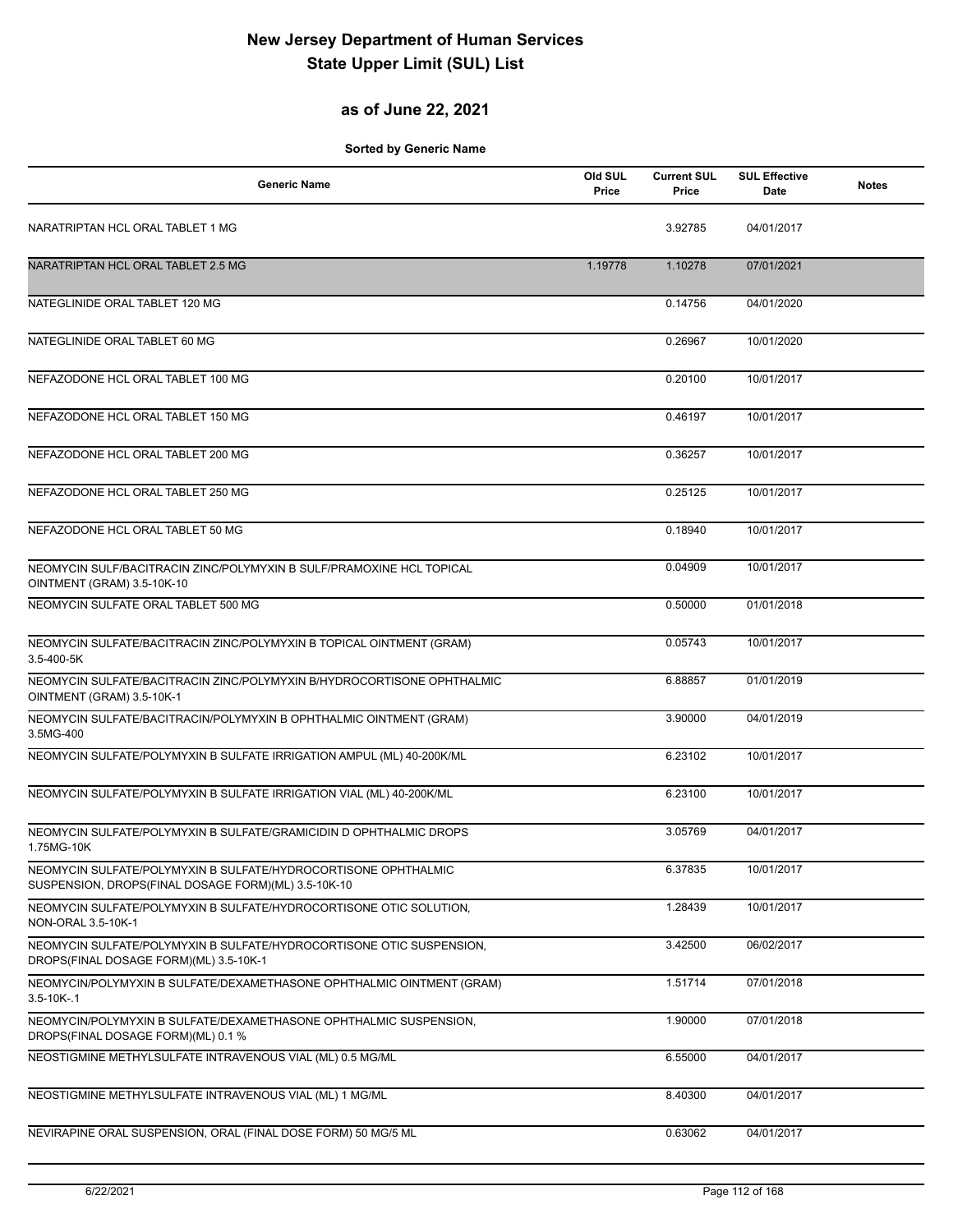## **as of June 22, 2021**

| <b>Generic Name</b>                                                        | Old SUL<br>Price | <b>Current SUL</b><br>Price | <b>SUL Effective</b><br>Date | <b>Notes</b> |
|----------------------------------------------------------------------------|------------------|-----------------------------|------------------------------|--------------|
| NEVIRAPINE ORAL TABLET 200 MG                                              |                  | 0.11054                     | 04/01/2017                   |              |
| NEVIRAPINE ORAL TABLET, EXTENDED RELEASE 24 HR 100 MG                      |                  | 6.38277                     | 04/01/2017                   |              |
| NEVIRAPINE ORAL TABLET, EXTENDED RELEASE 24 HR 400 MG                      |                  | 0.44233                     | 01/01/2020                   |              |
| NIACIN ORAL CAPSULE, EXTENDED RELEASE 250 MG                               |                  | 0.04482                     | 10/01/2017                   |              |
| NIACIN ORAL CAPSULE, EXTENDED RELEASE 500 MG                               |                  | 0.04879                     | 10/01/2017                   |              |
| NIACIN ORAL TABLET 250 MG                                                  |                  | 0.02481                     | 12/12/2011                   |              |
| NIACIN ORAL TABLET 500 MG                                                  |                  | 0.31296                     | 04/01/2017                   |              |
| NIACIN ORAL TABLET, EXTENDED RELEASE 1000 MG                               |                  | 0.07615                     | 12/12/2011                   |              |
| NIACIN ORAL TABLET, EXTENDED RELEASE 24 HR 1000 MG                         |                  | 0.63878                     | 01/01/2021                   |              |
| NIACIN ORAL TABLET, EXTENDED RELEASE 24 HR 500 MG                          |                  | 0.08178                     | 01/01/2020                   |              |
| NIACIN ORAL TABLET, EXTENDED RELEASE 24 HR 750 MG                          |                  | 1.10200                     | 04/01/2019                   |              |
| NIACIN ORAL TABLET, EXTENDED RELEASE 500 MG                                |                  | 0.05845                     | 12/12/2011                   |              |
| NIACIN ORAL TABLET, EXTENDED RELEASE 750 MG                                |                  | 0.07281                     | 12/12/2011                   |              |
| NIACINAMIDE ORAL TABLET 500 MG                                             |                  | 0.03450                     | 12/12/2011                   |              |
| NIACINAMIDE/AZELAIC ACID/ZINC OXIDE/VIT B6/COPPER/FA ORAL TABLET 600-5-500 |                  | 1.33250                     | 07/01/2018                   |              |
| NICARDIPINE HCL INTRAVENOUS AMPUL (ML) 25 MG/10ML                          |                  | 2.80000                     | 04/01/2017                   |              |
| NICARDIPINE HCL INTRAVENOUS VIAL (ML) 25 MG/10ML                           |                  | 2.01420                     | 04/01/2017                   |              |
| NICARDIPINE HCL ORAL CAPSULE 20 MG                                         |                  | 0.10556                     | 10/01/2017                   |              |
| NICARDIPINE HCL ORAL CAPSULE 30 MG                                         |                  | 0.18028                     | 10/01/2017                   |              |
| NICOTINE POLACRILEX BUCCAL GUM 2 MG                                        |                  | 0.16264                     | 04/01/2020                   |              |
| NICOTINE POLACRILEX BUCCAL GUM 4 MG                                        |                  | 0.23091                     | 04/01/2018                   |              |
| NICOTINE POLACRILEX BUCCAL LOZENGE 2 MG                                    |                  | 0.33903                     | 04/01/2017                   |              |
| NICOTINE POLACRILEX BUCCAL LOZENGE 4 MG                                    |                  | 0.29250                     | 10/01/2019                   |              |
| NICOTINE TRANSDERMAL PATCH, TRANSDERMAL 24 HOURS 14MG/24HR                 |                  | 1.16303                     | 04/01/2020                   |              |
| NICOTINE TRANSDERMAL PATCH, TRANSDERMAL 24 HOURS 21 MG/24HR                |                  | 1.30714                     | 04/01/2019                   |              |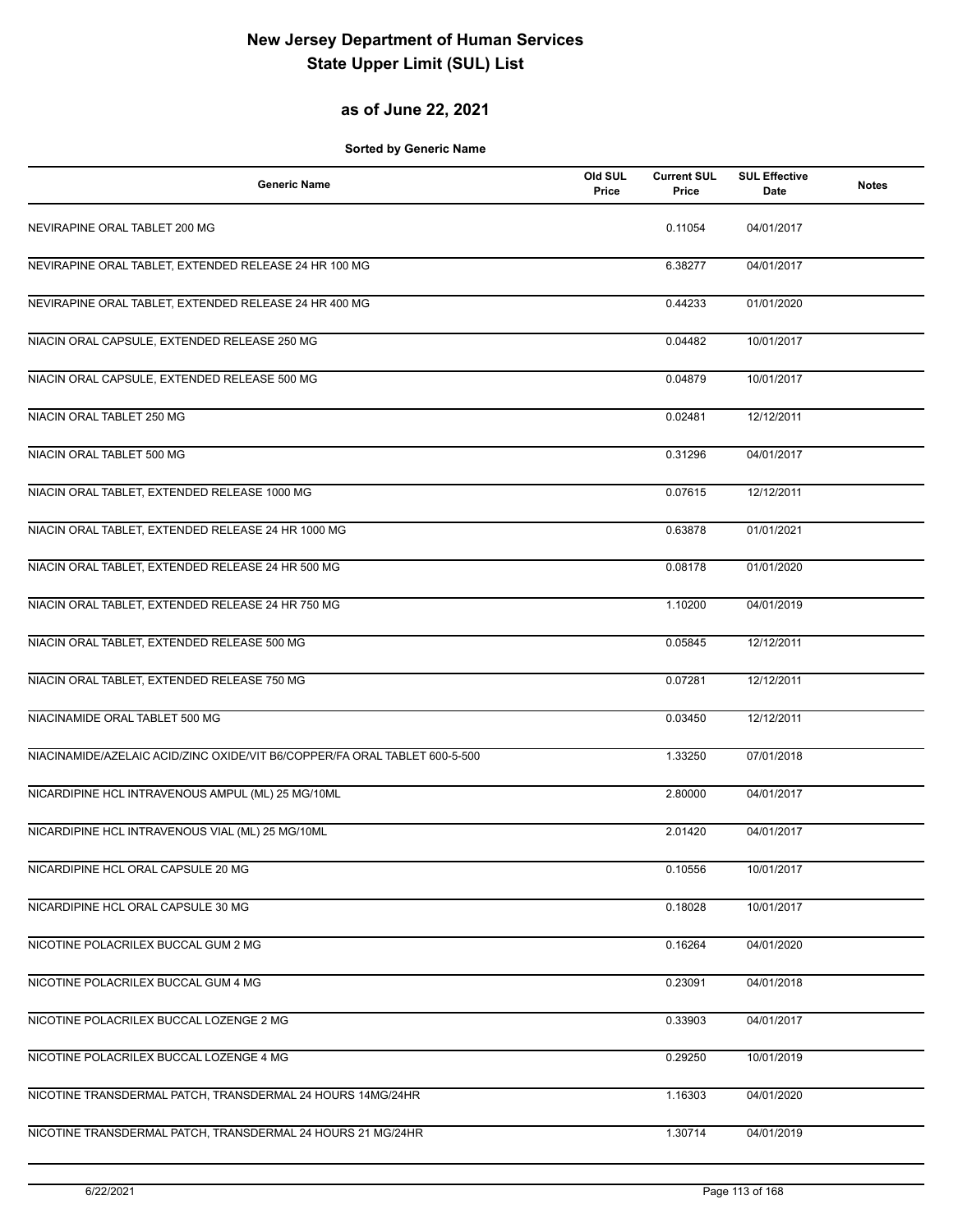### **as of June 22, 2021**

| <b>Generic Name</b>                                                                  | Old SUL<br>Price | <b>Current SUL</b><br>Price | <b>SUL Effective</b><br>Date | <b>Notes</b> |
|--------------------------------------------------------------------------------------|------------------|-----------------------------|------------------------------|--------------|
| NICOTINE TRANSDERMAL PATCH, TRANSDERMAL 24 HOURS 7MG/24HR                            |                  | 1.29714                     | 01/01/2020                   |              |
| NICOTINE TRANSDERMAL PATCH, TRANSDERMAL DAILY, SEQUENTIAL 21-14-7MG                  |                  | 1.21839                     | 07/01/2019                   |              |
| NIFEDIPINE ORAL CAPSULE 10 MG                                                        |                  | 0.39940                     | 10/01/2020                   |              |
| NIFEDIPINE ORAL CAPSULE 20 MG                                                        |                  | 1.31822                     | 04/01/2017                   |              |
| NIFEDIPINE ORAL TABLET, EXTENDED RELEASE 24 HR 30 MG                                 |                  | 0.09880                     | 01/01/2019                   |              |
| NIFEDIPINE ORAL TABLET, EXTENDED RELEASE 24 HR 60 MG                                 |                  | 0.13250                     | 07/01/2018                   |              |
| NIFEDIPINE ORAL TABLET, EXTENDED RELEASE 24 HR 90 MG                                 |                  | 0.03594                     | 01/01/2019                   |              |
| NIFEDIPINE ORAL TABLET, EXTENDED RELEASE 30 MG                                       |                  | 0.08310                     | 01/01/2019                   |              |
| NIFEDIPINE ORAL TABLET, EXTENDED RELEASE 60 MG                                       |                  | 0.16950                     | 07/01/2019                   |              |
| NIFEDIPINE ORAL TABLET, EXTENDED RELEASE 90 MG                                       |                  | 0.20555                     | 10/01/2019                   |              |
| NILUTAMIDE ORAL TABLET 150 MG                                                        |                  | 133.33333                   | 07/01/2018                   |              |
| NIMODIPINE ORAL CAPSULE 30 MG                                                        |                  | 1.66000                     | 07/01/2019                   |              |
| NISOLDIPINE ORAL TABLET, EXTENDED RELEASE 24 HR 17 MG                                |                  | 4.49990                     | 04/01/2017                   |              |
| NISOLDIPINE ORAL TABLET, EXTENDED RELEASE 24 HR 20 MG                                |                  | 13.16180                    | 04/01/2017                   |              |
| NISOLDIPINE ORAL TABLET, EXTENDED RELEASE 24 HR 25.5 MG                              |                  | 5.06367                     | 10/01/2017                   |              |
| NISOLDIPINE ORAL TABLET, EXTENDED RELEASE 24 HR 30 MG                                |                  | 14.35360                    | 04/01/2017                   |              |
| NISOLDIPINE ORAL TABLET, EXTENDED RELEASE 24 HR 34 MG                                |                  | 5.68890                     | 10/01/2017                   |              |
| NISOLDIPINE ORAL TABLET, EXTENDED RELEASE 24 HR 40 MG                                |                  | 14.35360                    | 04/01/2017                   |              |
| NISOLDIPINE ORAL TABLET, EXTENDED RELEASE 24 HR 8.5MG                                |                  | 3.78844                     | 04/01/2017                   |              |
| NITROFURANTOIN MACROCRYSTAL ORAL CAPSULE 100 MG                                      |                  | 0.62411                     | 10/01/2017                   |              |
| NITROFURANTOIN MACROCRYSTAL ORAL CAPSULE 25 MG                                       |                  | 4.73536                     | 04/01/2017                   |              |
| NITROFURANTOIN MACROCRYSTAL ORAL CAPSULE 50 MG                                       |                  | 0.30000                     | 07/01/2018                   |              |
| NITROFURANTOIN MONOHYDRATE/MACROCRYSTALS ORAL CAPSULE 100 MG                         |                  | 0.29680                     | 01/01/2019                   |              |
| NITROFURANTOIN ORAL SUSPENSION, ORAL (FINAL DOSE FORM) 25 MG/5 ML                    |                  | 1.31539                     | 04/01/2018                   |              |
| NITROGLYCERIN IN 5 % DEXTROSE IN WATER INTRAVENOUS INFUSION BOTTLE (ML)<br>100MG/250 |                  | 0.07667                     | 04/01/2017                   |              |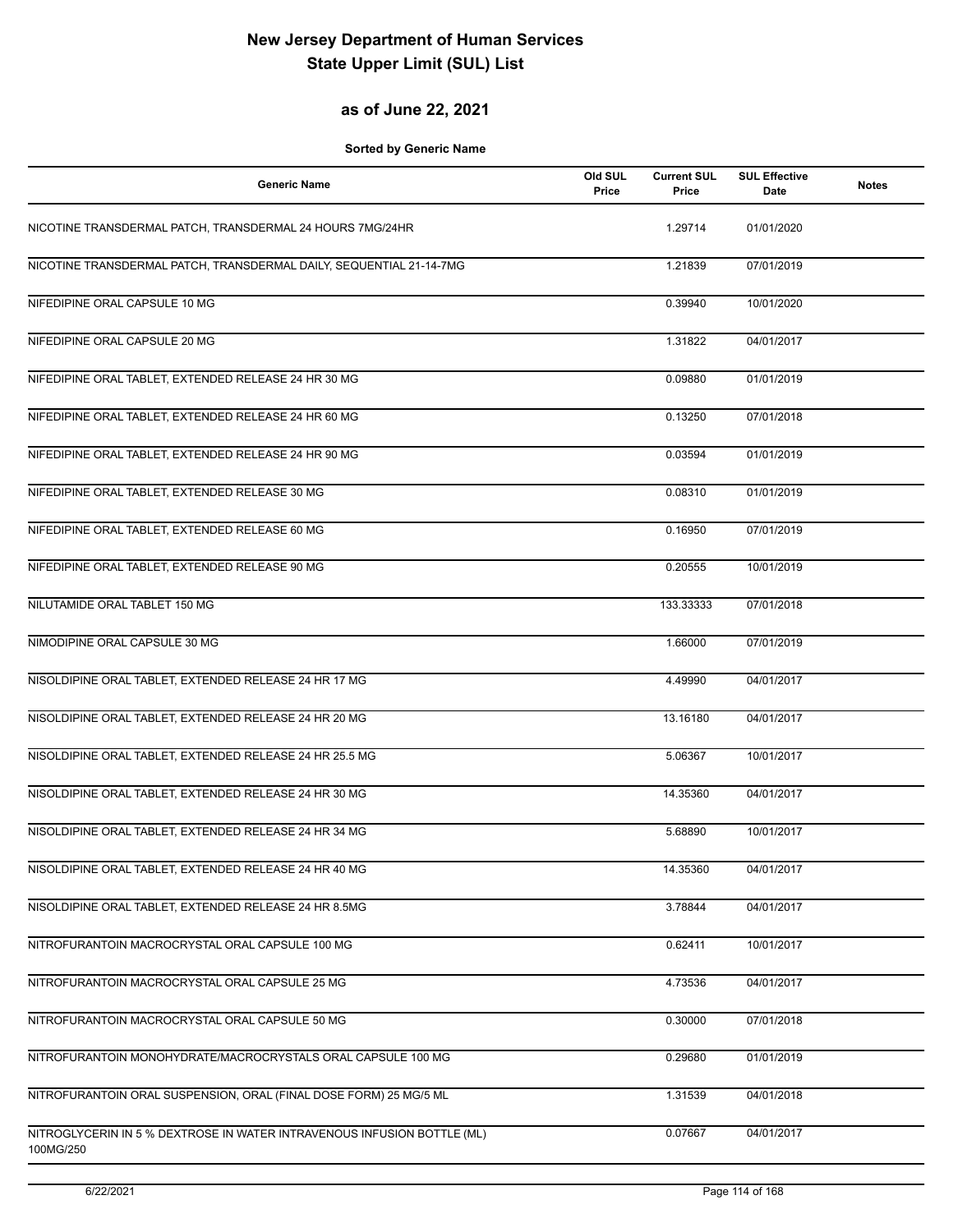### **as of June 22, 2021**

| <b>Generic Name</b>                                                                   | Old SUL<br>Price | <b>Current SUL</b><br>Price | <b>SUL Effective</b><br><b>Date</b> | <b>Notes</b> |
|---------------------------------------------------------------------------------------|------------------|-----------------------------|-------------------------------------|--------------|
| NITROGLYCERIN IN 5 % DEXTROSE IN WATER INTRAVENOUS INFUSION BOTTLE (ML)<br>50MG/250ML |                  | 0.07027                     | 04/01/2017                          |              |
| NITROGLYCERIN INTRAVENOUS VIAL (ML) 50 MG/10ML                                        |                  | 1.00000                     | 04/01/2017                          |              |
| NITROGLYCERIN ORAL CAPSULE, EXTENDED RELEASE 2.5 MG                                   |                  | 0.04715                     | 10/01/2017                          |              |
| NITROGLYCERIN ORAL CAPSULE, EXTENDED RELEASE 6.5 MG                                   |                  | 0.06107                     | 10/01/2017                          |              |
| NITROGLYCERIN ORAL CAPSULE, EXTENDED RELEASE 9 MG                                     |                  | 0.08735                     | 10/01/2017                          |              |
| NITROGLYCERIN SUBLINGUAL TABLET, SUBLINGUAL 0.3 MG                                    |                  | 0.20820                     | 10/01/2020                          |              |
| NITROGLYCERIN SUBLINGUAL TABLET, SUBLINGUAL 0.4 MG                                    |                  | 0.17236                     | 10/01/2017                          |              |
| NITROGLYCERIN SUBLINGUAL TABLET, SUBLINGUAL 0.6 MG                                    |                  | 0.37660                     | 04/01/2017                          |              |
| NITROGLYCERIN TRANSDERMAL PATCH, TRANSDERMAL 24 HOURS 0.1MG/HR                        |                  | 0.52033                     | 10/01/2019                          |              |
| NITROGLYCERIN TRANSDERMAL PATCH, TRANSDERMAL 24 HOURS 0.2MG/HR                        |                  | 0.35275                     | 01/01/2018                          |              |
| NITROGLYCERIN TRANSDERMAL PATCH, TRANSDERMAL 24 HOURS 0.4MG/HR                        |                  | 0.36667                     | 07/01/2018                          |              |
| NITROGLYCERIN TRANSDERMAL PATCH, TRANSDERMAL 24 HOURS 0.6MG/HR                        |                  | 0.49433                     | 04/01/2020                          |              |
| NITROGLYCERIN TRANSLINGUAL AEROSOL, SPRAY (GRAM) 400MCG/SPR                           |                  | 41.76049                    | 04/01/2017                          |              |
| NITROGLYCERIN TRANSLINGUAL SPRAY, NON-AEROSOL (GRAM) 400MCG/SPR                       |                  | 18.50475                    | 04/01/2017                          |              |
| NITROGLYCERIN/DEXTROSE 5 % IN WATER INTRAVENOUS INFUSION BOTTLE (ML)<br>25MG/250ML    |                  | 0.02854                     | 10/01/2017                          |              |
| NITROPRUSSIDE SODIUM INTRAVENOUS VIAL (ML) 25 MG/ML                                   |                  | 375.00000                   | 04/01/2017                          |              |
| NIZATIDINE ORAL CAPSULE 150 MG                                                        |                  | 0.13507                     | 10/01/2017                          |              |
| NIZATIDINE ORAL CAPSULE 300 MG                                                        |                  | 0.36667                     | 01/01/2019                          |              |
| NIZATIDINE ORAL SOLUTION, ORAL 150MG/10ML                                             |                  | 0.83331                     | 04/01/2017                          |              |
| NORELGESTROMIN/ETHINYL ESTRADIOL TRANSDERMAL PATCH, TRANSDERMAL WEEKLY<br>150-35/24H  |                  | 39.90232                    | 10/29/2019                          |              |
| NOREPINEPHRINE BITARTRATE INTRAVENOUS VIAL (ML) 1 MG/ML                               |                  | 4.50500                     | 04/01/2017                          |              |
| NOREPINEPHRINE BITARTRATE MISCELLANEOUS POWDER (GRAM) 100 %                           |                  | 616.40300                   | 04/01/2017                          |              |
| NORETHINDRONE ACETATE ORAL TABLET 5 MG                                                |                  | 0.60000                     | 01/01/2019                          |              |
| NORETHINDRONE ACETATE-ETHINYL ESTRADIOL ORAL TABLET 0.5MG-2.5                         |                  | 2.00956                     | 04/01/2017                          |              |
| NORETHINDRONE ACETATE-ETHINYL ESTRADIOL ORAL TABLET 1.5-0.03MG                        |                  | 0.59072                     | 10/01/2020                          |              |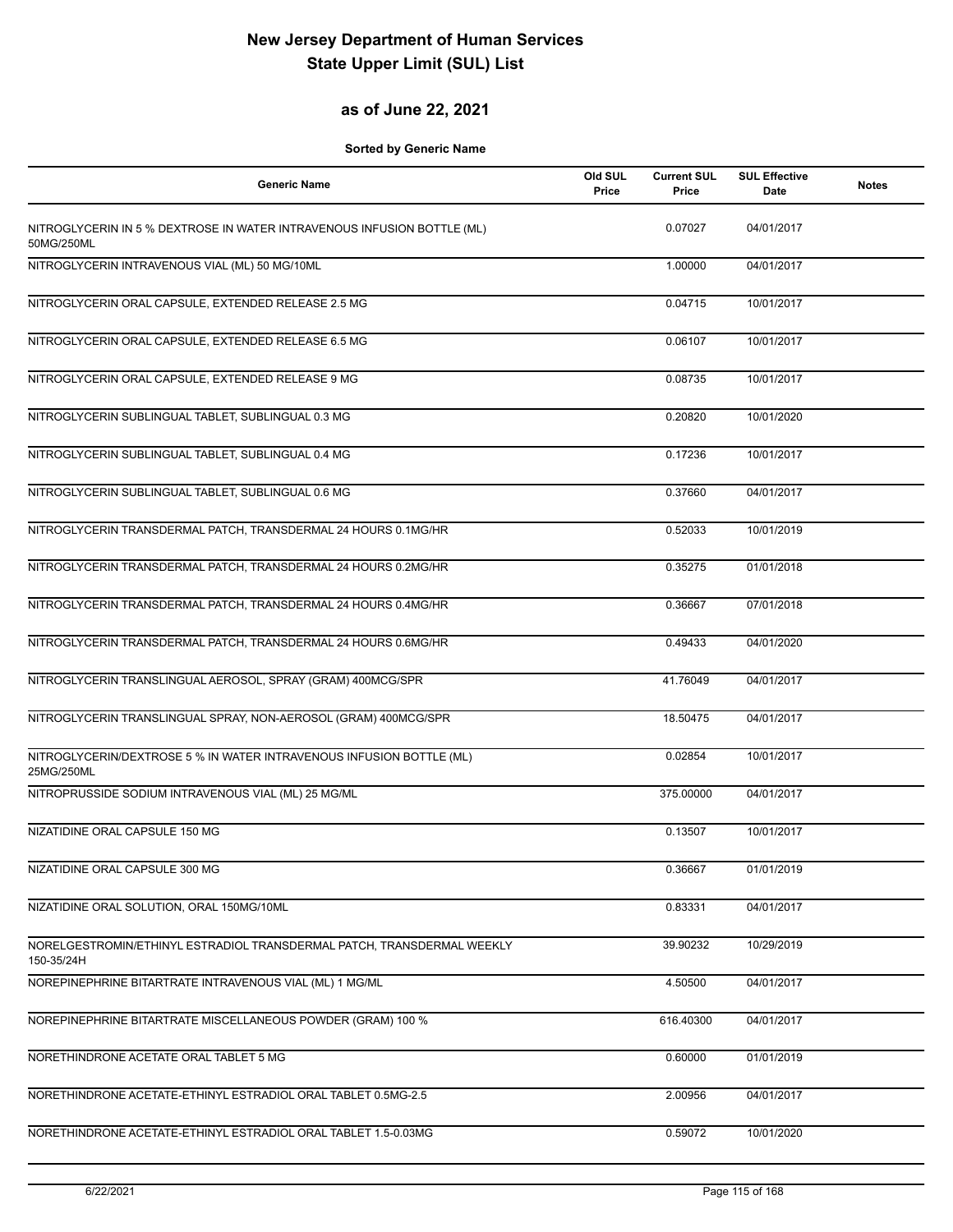### **as of June 22, 2021**

| <b>Generic Name</b>                                                                          | Old SUL<br>Price | <b>Current SUL</b><br>Price | <b>SUL Effective</b><br>Date | <b>Notes</b> |
|----------------------------------------------------------------------------------------------|------------------|-----------------------------|------------------------------|--------------|
| NORETHINDRONE ACETATE-ETHINYL ESTRADIOL ORAL TABLET 1MG-20MCG                                |                  | 0.22238                     | 10/01/2019                   |              |
| NORETHINDRONE ACETATE-ETHINYL ESTRADIOL ORAL TABLET 1MG-5MCG                                 |                  | 1.80370                     | 04/01/2017                   |              |
| NORETHINDRONE ACETATE-ETHINYL ESTRADIOL/FERROUS FUMARATE ORAL TABLET<br>$1.5 - 30(21)$       |                  | 0.16679                     | 01/01/2020                   |              |
| NORETHINDRONE ACETATE-ETHINYL ESTRADIOL/FERROUS FUMARATE ORAL TABLET<br>1MG-20(21)           |                  | 0.11726                     | 10/01/2017                   |              |
| NORETHINDRONE ACETATE-ETHINYL ESTRADIOL/FERROUS FUMARATE ORAL TABLET<br>1MG-20(24)           |                  | 0.65976                     | 01/01/2021                   |              |
| NORETHINDRONE ACETATE-ETHINYL ESTRADIOL/FERROUS FUMARATE ORAL TABLET<br>$5 - 7 - 9 - 7$      |                  | 0.91503                     | 04/01/2017                   |              |
| NORETHINDRONE ACETATE-ETHINYL ESTRADIOL/FERROUS FUMARATE ORAL<br>TABLET, CHEWABLE 1MG-20(24) |                  | 1.78571                     | 01/01/2019                   |              |
| NORETHINDRONE ORAL TABLET 0.35 MG                                                            |                  | 0.07810                     | 04/01/2017                   |              |
| NORETHINDRONE-ETHINYL ESTRADIOL ORAL TABLET 0.4-0.035                                        |                  | 0.24429                     | 04/01/2020                   |              |
| NORETHINDRONE-ETHINYL ESTRADIOL ORAL TABLET 0.5-0.035                                        |                  | 0.53868                     | 07/01/2017                   |              |
| NORETHINDRONE-ETHINYL ESTRADIOL ORAL TABLET 1 MG-35MCG                                       |                  | 0.28925                     | 07/01/2017                   |              |
| NORETHINDRONE-ETHINYL ESTRADIOL ORAL TABLET 1 MG-35MCG                                       |                  | 0.47022                     | 04/01/2021                   |              |
| NORETHINDRONE-ETHINYL ESTRADIOL ORAL TABLET 10-11                                            |                  | 0.66485                     | 10/01/2017                   |              |
| NORETHINDRONE-ETHINYL ESTRADIOL ORAL TABLET 7 DAYS X 3                                       |                  | 0.15179                     | 01/01/2020                   |              |
| NORETHINDRONE-ETHINYL ESTRADIOL ORAL TABLET 7-9-5                                            |                  | 0.59237                     | 04/01/2017                   |              |
| NORETHINDRONE-ETHINYL ESTRADIOL/FERROUS FUMARATE ORAL TABLET, CHEWABLE<br>$0.4 - 35(21)$     |                  | 1.73245                     | 04/01/2017                   |              |
| NORETHINDRONE-ETHINYL ESTRADIOL/FERROUS FUMARATE ORAL TABLET, CHEWABLE<br>$0.8 - 25(24)$     |                  | 2.58274                     | 10/01/2017                   |              |
| NORGESTIMATE-ETHINYL ESTRADIOL ORAL TABLET 0.25-0.035                                        |                  | 0.16060                     | 07/01/2018                   |              |
| NORGESTIMATE-ETHINYL ESTRADIOL ORAL TABLET 7DAYSX3 28                                        |                  | 0.09250                     | 01/01/2020                   |              |
| NORGESTIMATE-ETHINYL ESTRADIOL ORAL TABLET 7DAYSX3 LO                                        |                  | 0.19048                     | 01/01/2019                   |              |
| NORGESTREL-ETHINYL ESTRADIOL ORAL TABLET 0.3-0.03MG                                          |                  | 0.26161                     | 01/01/2019                   |              |
| NORGESTREL-ETHINYL ESTRADIOL ORAL TABLET 0.5 MG-50                                           |                  | 1.04798                     | 01/01/2020                   |              |
| NORTRIPTYLINE HCL ORAL CAPSULE 10 MG                                                         |                  | 0.02955                     | 10/01/2017                   |              |
| NORTRIPTYLINE HCL ORAL CAPSULE 25 MG                                                         |                  | 0.03648                     | 10/01/2017                   |              |
| NORTRIPTYLINE HCL ORAL CAPSULE 50 MG                                                         |                  | 0.07796                     | 10/01/2017                   |              |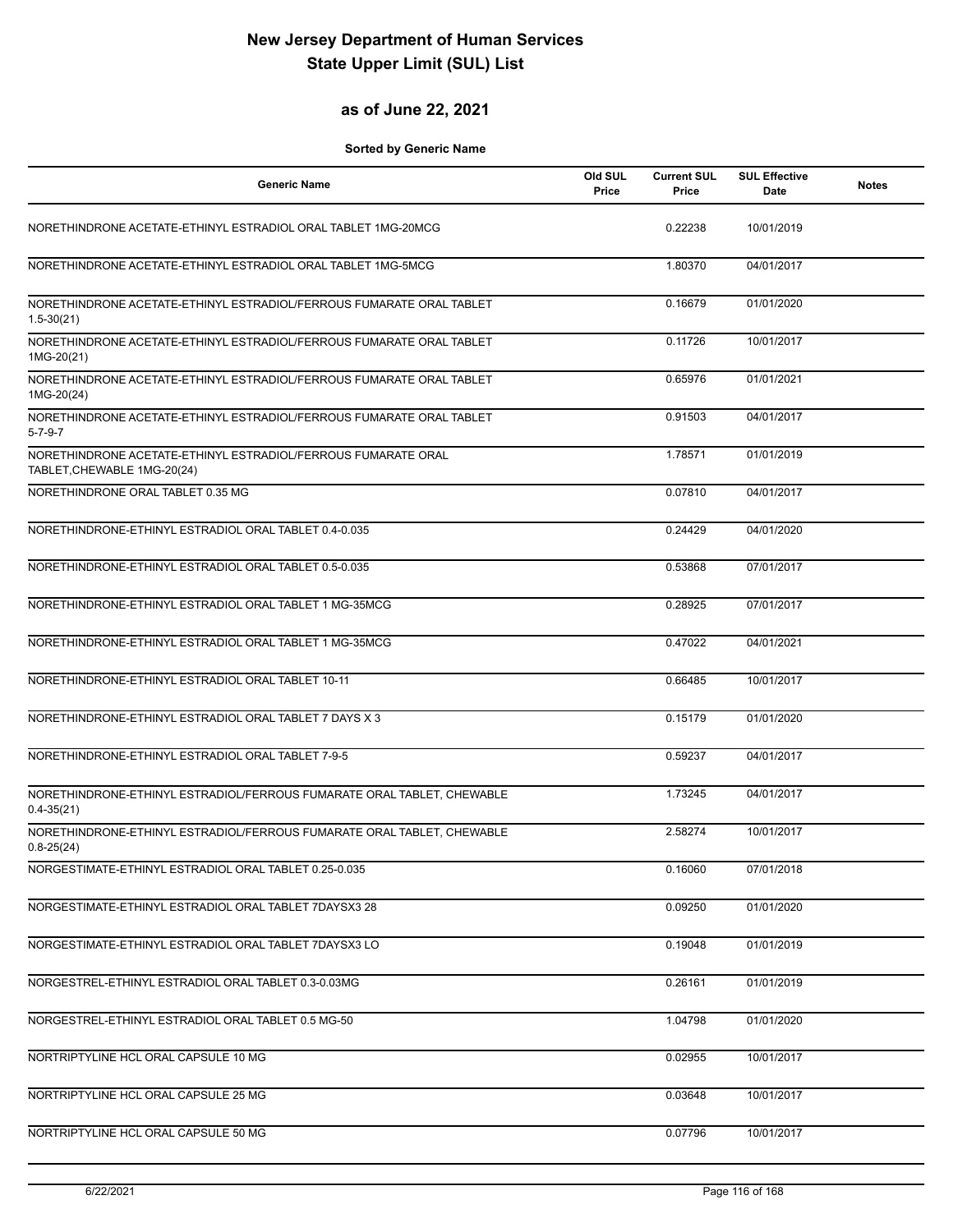## **as of June 22, 2021**

| <b>Generic Name</b>                                                 | Old SUL<br>Price | <b>Current SUL</b><br>Price | <b>SUL Effective</b><br>Date | <b>Notes</b> |
|---------------------------------------------------------------------|------------------|-----------------------------|------------------------------|--------------|
| NORTRIPTYLINE HCL ORAL CAPSULE 75 MG                                |                  | 0.09919                     | 10/01/2017                   |              |
| NORTRIPTYLINE HCL ORAL SOLUTION, ORAL 10 MG/5 ML                    |                  | 0.25178                     | 04/01/2017                   |              |
| NYSTATIN ORAL POWDER (EACH) 150MM UNIT                              |                  | 94.76192                    | 12/12/2011                   |              |
| NYSTATIN ORAL POWDER (EACH) 50MM UNIT                               |                  | 38.25000                    | 12/12/2011                   |              |
| NYSTATIN ORAL SUSPENSION, ORAL (FINAL DOSE FORM) 100000/ML          |                  | 0.03294                     | 04/01/2017                   |              |
| NYSTATIN ORAL TABLET 500K UNIT                                      |                  | 0.34870                     | 10/01/2018                   |              |
| NYSTATIN TOPICAL CREAM (GRAM) 100000/G                              |                  | 0.09033                     | 01/01/2019                   |              |
| NYSTATIN TOPICAL OINTMENT (GRAM) 100000/G                           |                  | 0.25000                     | 01/01/2019                   |              |
| NYSTATIN TOPICAL POWDER (GRAM) 100000/G                             |                  | 0.19583                     | 07/01/2018                   |              |
| NYSTATIN/TRIAMCINOLONE ACETONIDE TOPICAL CREAM (GRAM) 100000-0.1    |                  | 0.18033                     | 07/01/2018                   |              |
| NYSTATIN/TRIAMCINOLONE ACETONIDE TOPICAL OINTMENT (GRAM) 100000-0.1 |                  | 0.28300                     | 01/01/2019                   |              |
| OCTREOTIDE ACETATE INJECTION AMPUL (ML) 100 MCG/ML                  |                  | 3.51750                     | 10/01/2017                   |              |
| OCTREOTIDE ACETATE INJECTION AMPUL (ML) 50 MCG/ML                   |                  | 4.42200                     | 10/01/2017                   |              |
| OCTREOTIDE ACETATE INJECTION AMPUL (ML) 500 MCG/ML                  |                  | 21.45000                    | 04/01/2017                   |              |
| OCTREOTIDE ACETATE INJECTION SYRINGE (ML) 100 MCG/ML                |                  | 2.69662                     | 10/01/2018                   |              |
| OCTREOTIDE ACETATE INJECTION SYRINGE (ML) 50 MCG/ML                 |                  | 4.42200                     | 10/01/2017                   |              |
| OCTREOTIDE ACETATE INJECTION SYRINGE (ML) 500 MCG/ML                |                  | 21.45000                    | 04/01/2017                   |              |
| OCTREOTIDE ACETATE INJECTION VIAL (ML) 100 MCG/ML                   |                  | 3.51750                     | 10/01/2017                   |              |
| OCTREOTIDE ACETATE INJECTION VIAL (ML) 1000MCG/ML                   |                  | 55.10175                    | 04/01/2017                   |              |
| OCTREOTIDE ACETATE INJECTION VIAL (ML) 200 MCG/ML                   |                  | 7.03500                     | 10/01/2017                   |              |
| OCTREOTIDE ACETATE INJECTION VIAL (ML) 50 MCG/ML                    |                  | 4.42200                     | 10/01/2017                   |              |
| OCTREOTIDE ACETATE INJECTION VIAL (ML) 500 MCG/ML                   |                  | 21.45000                    | 04/01/2017                   |              |
| OFLOXACIN OPHTHALMIC DROPS 0.3 %                                    | 1.72117          | 1.50283                     | 07/01/2021                   |              |
| OFLOXACIN ORAL TABLET 200 MG                                        |                  | 2.85346                     | 12/12/2011                   |              |
| OFLOXACIN ORAL TABLET 300 MG                                        |                  | 2.10818                     | 10/01/2017                   |              |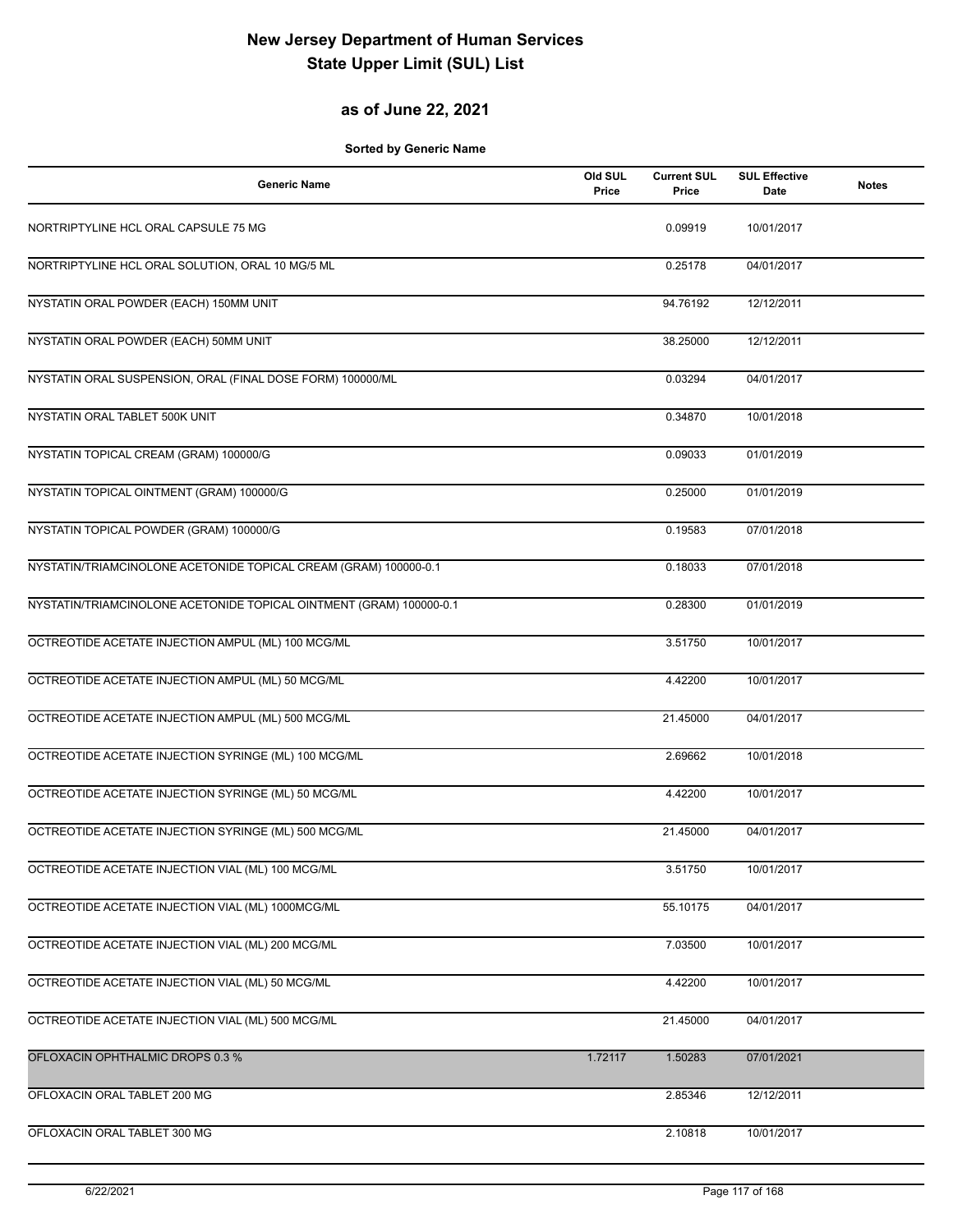## **as of June 22, 2021**

| <b>Generic Name</b>                                                                    | Old SUL<br>Price | <b>Current SUL</b><br>Price | <b>SUL Effective</b><br>Date | <b>Notes</b> |
|----------------------------------------------------------------------------------------|------------------|-----------------------------|------------------------------|--------------|
| OFLOXACIN ORAL TABLET 400 MG                                                           |                  | 2.14084                     | 10/01/2017                   |              |
| OFLOXACIN OTIC DROPS 0.3 %                                                             |                  | 1.41605                     | 10/01/2017                   |              |
| OLANZAPINE INTRAMUSCULAR VIAL (EA) 10 MG                                               |                  | 24.07000                    | 04/01/2018                   |              |
| OLANZAPINE ORAL TABLET 10 MG                                                           |                  | 0.08667                     | 01/01/2019                   |              |
| OLANZAPINE ORAL TABLET 15 MG                                                           |                  | 0.08050                     | 01/01/2019                   |              |
| OLANZAPINE ORAL TABLET 2.5 MG                                                          |                  | 0.06333                     | 01/01/2019                   |              |
| OLANZAPINE ORAL TABLET 20 MG                                                           |                  | 0.11667                     | 01/01/2019                   |              |
| OLANZAPINE ORAL TABLET 5 MG                                                            |                  | 0.04992                     | 10/01/2017                   |              |
| OLANZAPINE ORAL TABLET 7.5 MG                                                          |                  | 0.08533                     | 10/01/2019                   |              |
| OLANZAPINE ORAL TABLET, DISINTEGRATING 10 MG                                           |                  | 0.34400                     | 07/01/2018                   |              |
| OLANZAPINE ORAL TABLET, DISINTEGRATING 15 MG                                           |                  | 0.52133                     | 01/01/2019                   |              |
| OLANZAPINE ORAL TABLET, DISINTEGRATING 20 MG                                           |                  | 0.61067                     | 01/01/2018                   |              |
| OLANZAPINE ORAL TABLET, DISINTEGRATING 5 MG                                            |                  | 0.15867                     | 07/01/2018                   |              |
| OLANZAPINE/FLUOXETINE HCL ORAL CAPSULE 12MG-25MG                                       |                  | 13.12900                    | 04/01/2017                   |              |
| OLANZAPINE/FLUOXETINE HCL ORAL CAPSULE 12MG-50MG                                       |                  | 12.74340                    | 04/01/2017                   |              |
| OLANZAPINE/FLUOXETINE HCL ORAL CAPSULE 3 MG-25 MG                                      |                  | 7.42620                     | 04/01/2017                   |              |
| OLANZAPINE/FLUOXETINE HCL ORAL CAPSULE 6MG-25MG                                        | 10.57408         | 5.42333                     | 07/01/2021                   |              |
| OLANZAPINE/FLUOXETINE HCL ORAL CAPSULE 6MG-50MG                                        |                  | 9.54467                     | 04/01/2017                   |              |
| OLMESARTAN MEDOXOMIL ORAL TABLET 20 MG                                                 |                  | 0.03244                     | 01/01/2019                   |              |
| OLMESARTAN MEDOXOMIL ORAL TABLET 40 MG                                                 |                  | 0.11633                     | 07/01/2018                   |              |
| OLMESARTAN MEDOXOMIL ORAL TABLET 5 MG                                                  |                  | 0.03800                     | 01/01/2019                   |              |
| OLMESARTAN MEDOXOMIL/AMLODIPINE BESYLATE/HYDROCHLOROTHIAZIDE ORAL<br>TABLET 20-5-12.5  |                  | 1.37855                     | 01/01/2020                   |              |
| OLMESARTAN MEDOXOMIL/AMLODIPINE BESYLATE/HYDROCHLOROTHIAZIDE ORAL<br>TABLET 40-10-12.5 |                  | 1.82389                     | 01/01/2020                   |              |
| OLMESARTAN MEDOXOMIL/AMLODIPINE BESYLATE/HYDROCHLOROTHIAZIDE ORAL<br>TABLET 40-10-25MG |                  | 1.51667                     | 01/01/2019                   |              |
| OLMESARTAN MEDOXOMIL/AMLODIPINE BESYLATE/HYDROCHLOROTHIAZIDE ORAL<br>TABLET 40-5-12.5  |                  | 1.00133                     | 07/01/2019                   |              |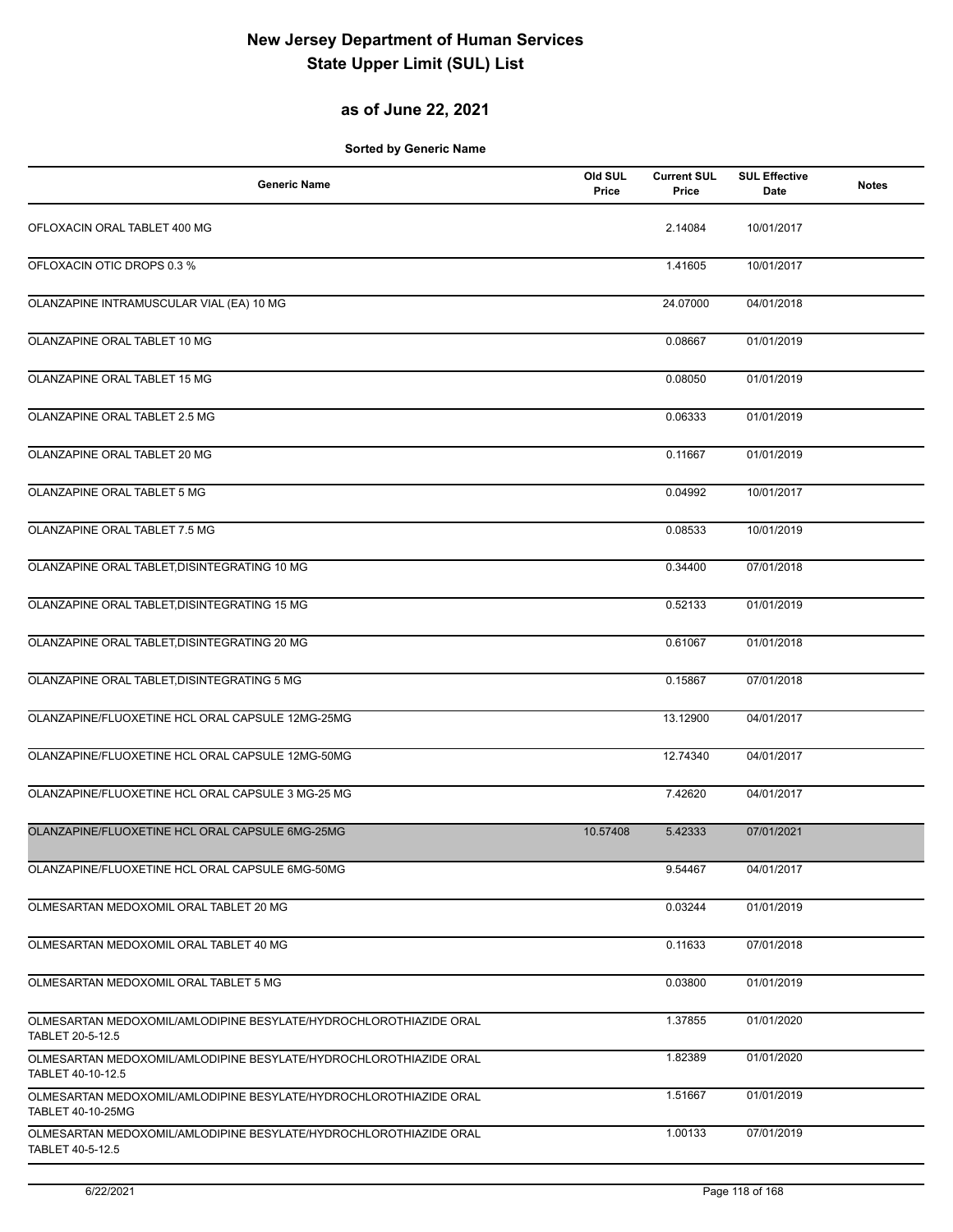### **as of June 22, 2021**

| <b>Generic Name</b>                                                                           | Old SUL<br>Price | <b>Current SUL</b><br>Price | <b>SUL Effective</b><br>Date | <b>Notes</b> |
|-----------------------------------------------------------------------------------------------|------------------|-----------------------------|------------------------------|--------------|
| OLMESARTAN MEDOXOMIL/AMLODIPINE BESYLATE/HYDROCHLOROTHIAZIDE ORAL<br><b>TABLET 40-5-25 MG</b> |                  | 1.40000                     | 01/01/2019                   |              |
| OLMESARTAN MEDOXOMIL/HYDROCHLOROTHIAZIDE ORAL TABLET 20-12.5 MG                               |                  | 0.10567                     | 04/01/2018                   |              |
| OLMESARTAN MEDOXOMIL/HYDROCHLOROTHIAZIDE ORAL TABLET 40 MG-25MG                               |                  | 0.16156                     | 07/01/2018                   |              |
| OLMESARTAN MEDOXOMIL/HYDROCHLOROTHIAZIDE ORAL TABLET 40-12.5 MG                               |                  | 0.16156                     | 07/01/2018                   |              |
| OLOPATADINE HCL NASAL AEROSOL, SPRAY WITH PUMP (GRAM) 0.6 %                                   |                  | 2.00000                     | 07/01/2019                   |              |
| OLOPATADINE HCL OPHTHALMIC DROPS 0.1 %                                                        |                  | 2.10667                     | 07/01/2019                   |              |
| OLOPATADINE HCL OPHTHALMIC DROPS 0.2 %                                                        |                  | 4.58080                     | 01/01/2020                   |              |
| OMEGA-3 ACID ETHYL ESTERS ORAL CAPSULE 1 G                                                    | 0.18196          | 0.17763                     | 07/01/2021                   |              |
| OMEGA-3 FATTY ACIDS/FISH OIL ORAL CAPSULE (HARD, SOFT, ETC.) 300-1000MG                       |                  | 0.10910                     | 12/12/2011                   |              |
| OMEPRAZOLE MAGNESIUM ORAL CAPSULE, DELAYED RELEASE (ENTERIC COATED) 20<br>МG                  |                  | 0.44162                     | 04/01/2017                   |              |
| OMEPRAZOLE ORAL CAPSULE, DELAYED RELEASE (ENTERIC COATED) 10 MG                               |                  | 0.09510                     | 07/01/2018                   |              |
| OMEPRAZOLE ORAL CAPSULE, DELAYED RELEASE (ENTERIC COATED) 20 MG                               |                  | 0.02678                     | 04/01/2017                   |              |
| OMEPRAZOLE ORAL CAPSULE, DELAYED RELEASE (ENTERIC COATED) 40 MG                               |                  | 0.04781                     | 01/01/2021                   |              |
| OMEPRAZOLE ORAL TABLET, DELAYED RELEASE (ENTERIC COATED) 20 MG                                |                  | 0.19321                     | 04/01/2020                   |              |
| OMEPRAZOLE/SODIUM BICARBONATE ORAL CAPSULE 20MG-1.1G                                          |                  | 4.08644                     | 10/01/2017                   |              |
| OMEPRAZOLE/SODIUM BICARBONATE ORAL CAPSULE 40MG-1.1G                                          |                  | 1.28050                     | 01/01/2020                   |              |
| OMEPRAZOLE/SODIUM BICARBONATE ORAL PACKET (EA) 20-1680MG                                      | 87.36333         | 34.45550                    | 07/01/2021                   |              |
| OMEPRAZOLE/SODIUM BICARBONATE ORAL PACKET (EA) 40-1680MG                                      |                  | 20.17800                    | 01/01/2019                   |              |
| ONDANSETRON HCL INTRAVENOUS VIAL (ML) 2 MG/ML                                                 |                  | 0.07380                     | 04/01/2017                   |              |
| ONDANSETRON HCL ORAL SOLUTION, ORAL 4 MG/5 ML                                                 |                  | 0.23620                     | 07/01/2018                   |              |
| ONDANSETRON HCL ORAL TABLET 24 MG                                                             |                  | 4.63962                     | 12/12/2011                   |              |
| ONDANSETRON HCL ORAL TABLET 4 MG                                                              |                  | 0.03767                     | 01/01/2019                   |              |
| ONDANSETRON HCL ORAL TABLET 8 MG                                                              |                  | 0.04400                     | 01/01/2019                   |              |
| ONDANSETRON HCL/PF INJECTION SYRINGE (ML) 4 MG/2 ML                                           |                  | 0.11566                     | 10/01/2017                   |              |
| ONDANSETRON HCL/PF INJECTION VIAL (ML) 4 MG/2 ML                                              |                  | 0.11566                     | 10/01/2017                   |              |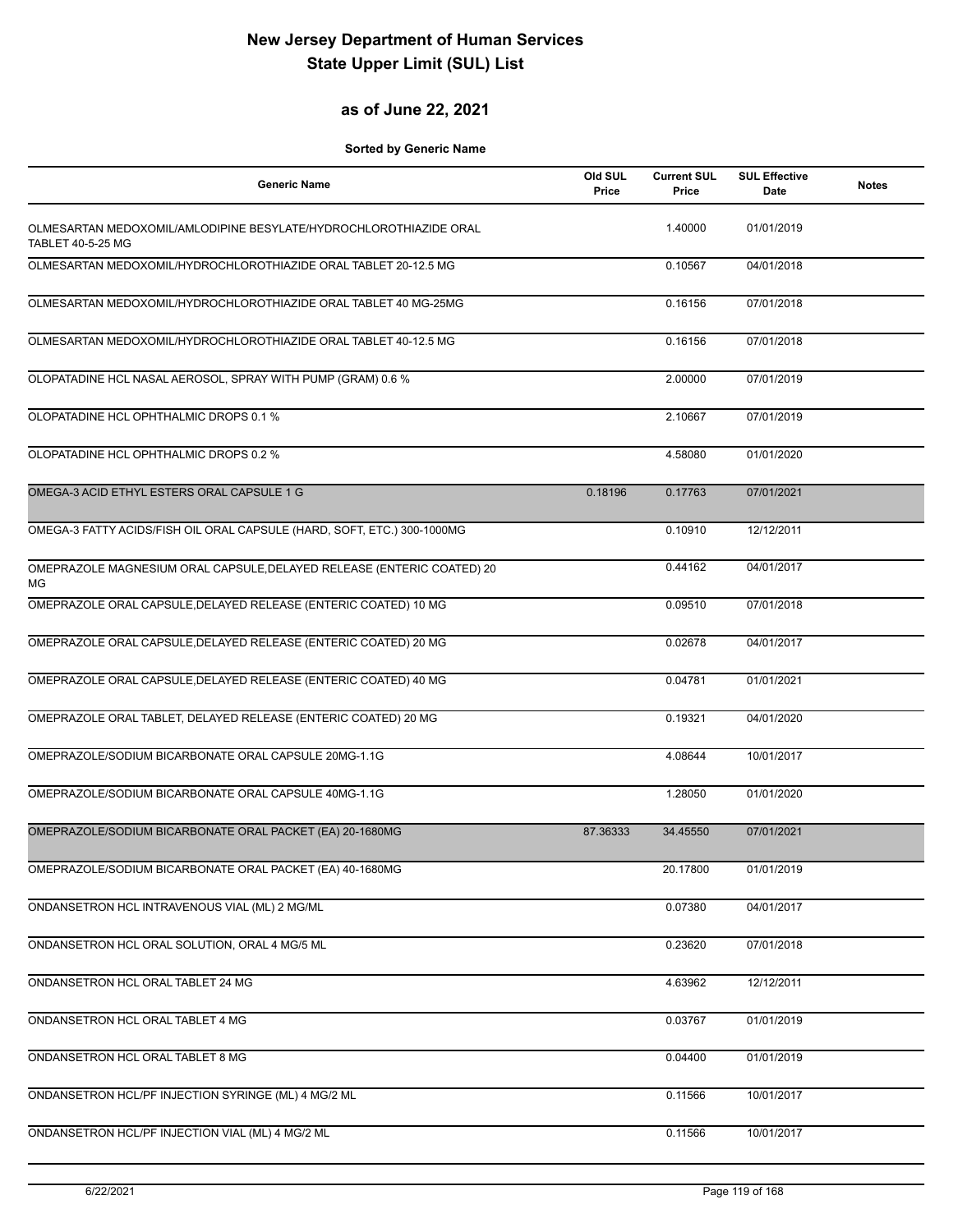## **as of June 22, 2021**

| Generic Name                                                                                               | Old SUL<br>Price | <b>Current SUL</b><br>Price | <b>SUL Effective</b><br>Date | <b>Notes</b> |
|------------------------------------------------------------------------------------------------------------|------------------|-----------------------------|------------------------------|--------------|
| ONDANSETRON ORAL TABLET, DISINTEGRATING 4 MG                                                               |                  | 0.06333                     | 01/01/2019                   |              |
| ONDANSETRON ORAL TABLET, DISINTEGRATING 8 MG                                                               |                  | 0.16522                     | 01/01/2020                   |              |
| OPIUM TINCTURE ORAL TINCTURE 10 MG/ML                                                                      |                  | 2.38890                     | 04/01/2018                   |              |
| OPIUM/BELLADONNA ALKALOIDS RECTAL SUPPOSITORY, RECTAL 30-16.2MG                                            |                  | 20.90350                    | 04/01/2017                   |              |
| OPIUM/BELLADONNA ALKALOIDS RECTAL SUPPOSITORY, RECTAL 60-16.2MG                                            |                  | 24.68483                    | 04/01/2017                   |              |
| ORPHENADRINE CITRATE INJECTION AMPUL (ML) 30 MG/ML                                                         |                  | 6.00000                     | 04/01/2017                   |              |
| ORPHENADRINE CITRATE INJECTION VIAL (ML) 30 MG/ML                                                          |                  | 6.00000                     | 04/01/2017                   |              |
| ORPHENADRINE CITRATE ORAL TABLET, EXTENDED RELEASE 100 MG                                                  |                  | 0.14850                     | 01/01/2019                   |              |
| ORPHENADRINE CITRATE/ASPIRIN/CAFFEINE ORAL TABLET 25-385-30                                                |                  | 0.69231                     | 12/12/2011                   |              |
| ORPHENADRINE CITRATE/ASPIRIN/CAFFEINE ORAL TABLET 50-770-60                                                |                  | 0.98077                     | 12/12/2011                   |              |
| OSELTAMIVIR PHOSPHATE ORAL CAPSULE 30 MG                                                                   |                  | 1.92800                     | 10/01/2020                   |              |
| OSELTAMIVIR PHOSPHATE ORAL CAPSULE 45 MG                                                                   |                  | 4.12900                     | 10/01/2019                   |              |
| OSELTAMIVIR PHOSPHATE ORAL CAPSULE 75 MG                                                                   | 2.17080          | 1.52124                     | 07/01/2021                   |              |
| OSELTAMIVIR PHOSPHATE ORAL SUSPENSION, RECONSTITUTED, ORAL (ML) 6 MG/ML                                    | 0.72359          | 0.61000                     | 07/01/2021                   |              |
| OXACILLIN SODIUM IN ISO-OSMOTIC DEXTROSE INTRAVENOUS IV SOLUTION, PIGGYBACK<br>PREMIX FROZEN(ML) 1 G/50 ML |                  | 0.28900                     | 04/01/2017                   |              |
| OXACILLIN SODIUM INJECTION VIAL (EA) 1 G                                                                   |                  | 7.90000                     | 04/01/2017                   |              |
| OXACILLIN SODIUM INJECTION VIAL (EA) 10 G                                                                  |                  | 90.00000                    | 04/01/2017                   |              |
| OXACILLIN SODIUM INJECTION VIAL (EA) 2 G                                                                   |                  | 10.89000                    | 10/01/2019                   |              |
| OXACILLIN SODIUM/DEXTROSE, ISO-OSMOTIC INTRAVENOUS IV SOLUTION, PIGGYBACK<br>PREMIX FROZEN(ML) 2 G/50 ML   |                  | 0.40989                     | 10/01/2017                   |              |
| OXALIPLATIN INTRAVENOUS VIAL (EA) 100 MG                                                                   |                  | 200.00000                   | 04/01/2017                   |              |
| OXALIPLATIN INTRAVENOUS VIAL (EA) 50 MG                                                                    |                  | 100.00000                   | 04/01/2017                   |              |
| OXALIPLATIN INTRAVENOUS VIAL (ML) 100MG/20ML                                                               |                  | 5.00000                     | 04/01/2017                   |              |
| OXALIPLATIN INTRAVENOUS VIAL (ML) 50 MG/10ML                                                               |                  | 5.00000                     | 04/01/2017                   |              |
| OXANDROLONE ORAL TABLET 10 MG                                                                              |                  | 11.42074                    | 04/01/2017                   |              |
| OXANDROLONE ORAL TABLET 2.5 MG                                                                             |                  | 2.69627                     | 10/01/2017                   |              |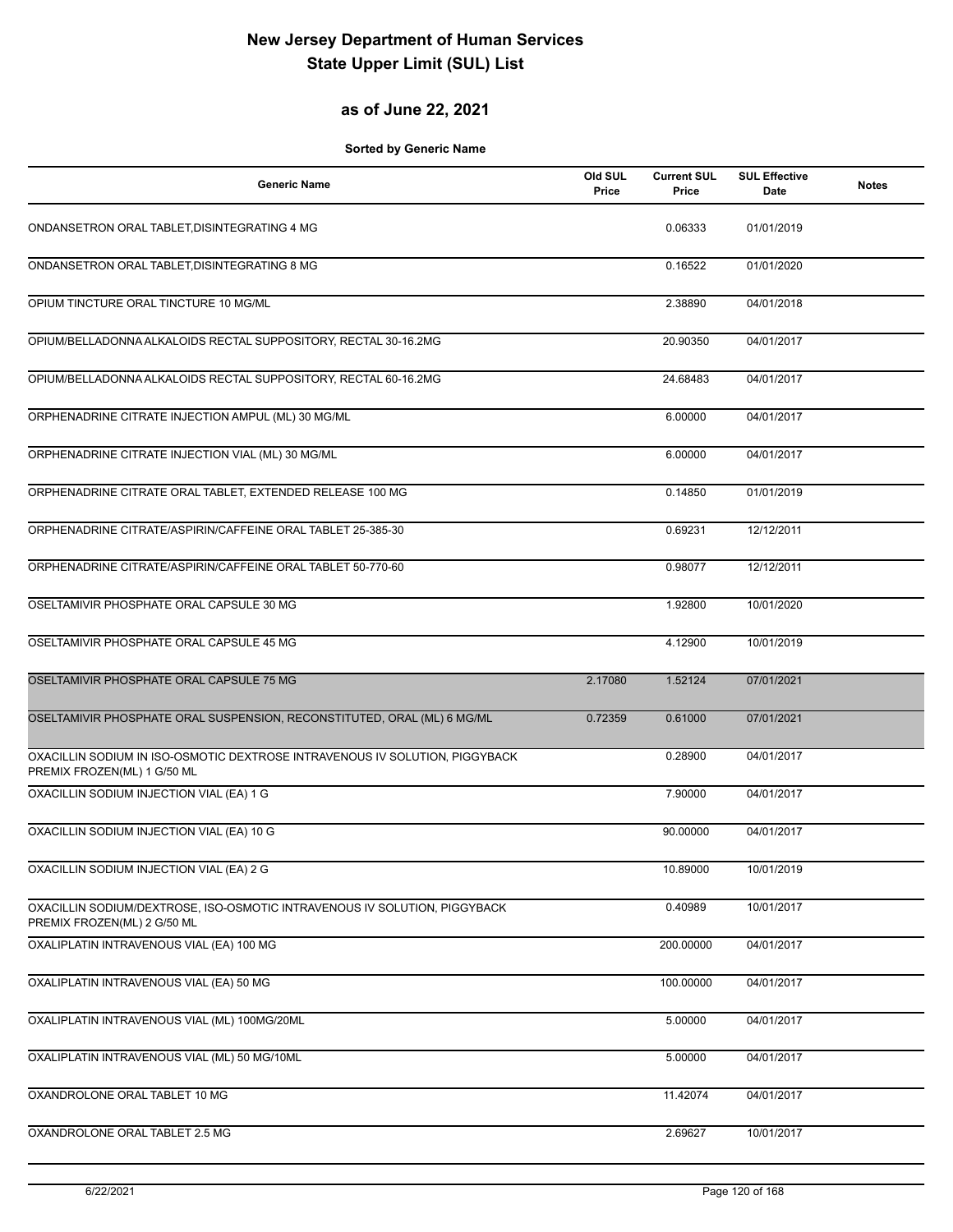## **as of June 22, 2021**

| <b>Generic Name</b>                                                | Old SUL<br>Price | <b>Current SUL</b><br>Price | <b>SUL Effective</b><br>Date | <b>Notes</b> |
|--------------------------------------------------------------------|------------------|-----------------------------|------------------------------|--------------|
| OXAPROZIN ORAL TABLET 600 MG                                       |                  | 1.81265                     | 04/01/2017                   |              |
| OXAZEPAM ORAL CAPSULE 10 MG                                        |                  | 0.47800                     | 04/01/2017                   |              |
| OXAZEPAM ORAL CAPSULE 15 MG                                        |                  | 0.66744                     | 04/01/2017                   |              |
| OXAZEPAM ORAL CAPSULE 30 MG                                        |                  | 1.03910                     | 04/01/2017                   |              |
| OXCARBAZEPINE ORAL SUSPENSION, ORAL (FINAL DOSE FORM) 300 MG/5ML   |                  | 0.23948                     | 07/01/2018                   |              |
| OXCARBAZEPINE ORAL TABLET 150 MG                                   |                  | 0.07700                     | 07/01/2018                   |              |
| OXCARBAZEPINE ORAL TABLET 300 MG                                   |                  | 0.11300                     | 01/01/2019                   |              |
| OXCARBAZEPINE ORAL TABLET 600 MG                                   |                  | 0.26130                     | 07/01/2018                   |              |
| OXICONAZOLE NITRATE TOPICAL CREAM (GRAM) 1 %                       |                  | 6.00325                     | 04/01/2021                   |              |
| OXYBUTYNIN CHLORIDE ORAL SYRUP 5 MG/5 ML                           |                  | 0.01875                     | 04/01/2017                   |              |
| OXYBUTYNIN CHLORIDE ORAL TABLET 5 MG                               |                  | 0.03150                     | 01/01/2019                   |              |
| OXYBUTYNIN CHLORIDE ORAL TABLET, EXTENDED RELEASE 24 HR 10 MG      |                  | 0.11710                     | 01/01/2019                   |              |
| OXYBUTYNIN CHLORIDE ORAL TABLET, EXTENDED RELEASE 24 HR 15 MG      |                  | 0.12760                     | 01/01/2019                   |              |
| OXYBUTYNIN CHLORIDE ORAL TABLET, EXTENDED RELEASE 24 HR 5 MG       |                  | 0.18080                     | 01/01/2021                   |              |
| OXYCODONE HCL ORAL CAPSULE 5 MG                                    |                  | 0.10127                     | 10/01/2017                   |              |
| OXYCODONE HCL ORAL CONCENTRATE, ORAL 20 MG/ML                      |                  | 1.30667                     | 07/01/2018                   |              |
| OXYCODONE HCL ORAL SOLUTION, ORAL 5 MG/5 ML                        |                  | 0.09998                     | 01/01/2020                   |              |
| OXYCODONE HCL ORAL SYRINGE (EA) 10MG/0.5ML                         |                  | 3.74000                     | 04/01/2017                   |              |
| OXYCODONE HCL ORAL TABLET 10 MG                                    |                  | 0.10660                     | 07/01/2018                   |              |
| OXYCODONE HCL ORAL TABLET 15 MG                                    |                  | 0.10132                     | 01/01/2019                   |              |
| OXYCODONE HCL ORAL TABLET 20 MG                                    |                  | 0.17710                     | 10/01/2017                   |              |
| OXYCODONE HCL ORAL TABLET 30 MG                                    |                  | 0.09690                     | 01/01/2019                   |              |
| OXYCODONE HCL ORAL TABLET 5 MG                                     |                  | 0.05480                     | 04/01/2017                   |              |
| OXYCODONE HCL ORAL TABLET, ORAL ONLY, EXTENDED RELEASE 12 HR 10 MG |                  | 2.15990                     | 10/01/2020                   |              |
| OXYCODONE HCL ORAL TABLET, ORAL ONLY, EXTENDED RELEASE 12 HR 15 MG |                  | 3.53670                     | 04/01/2017                   |              |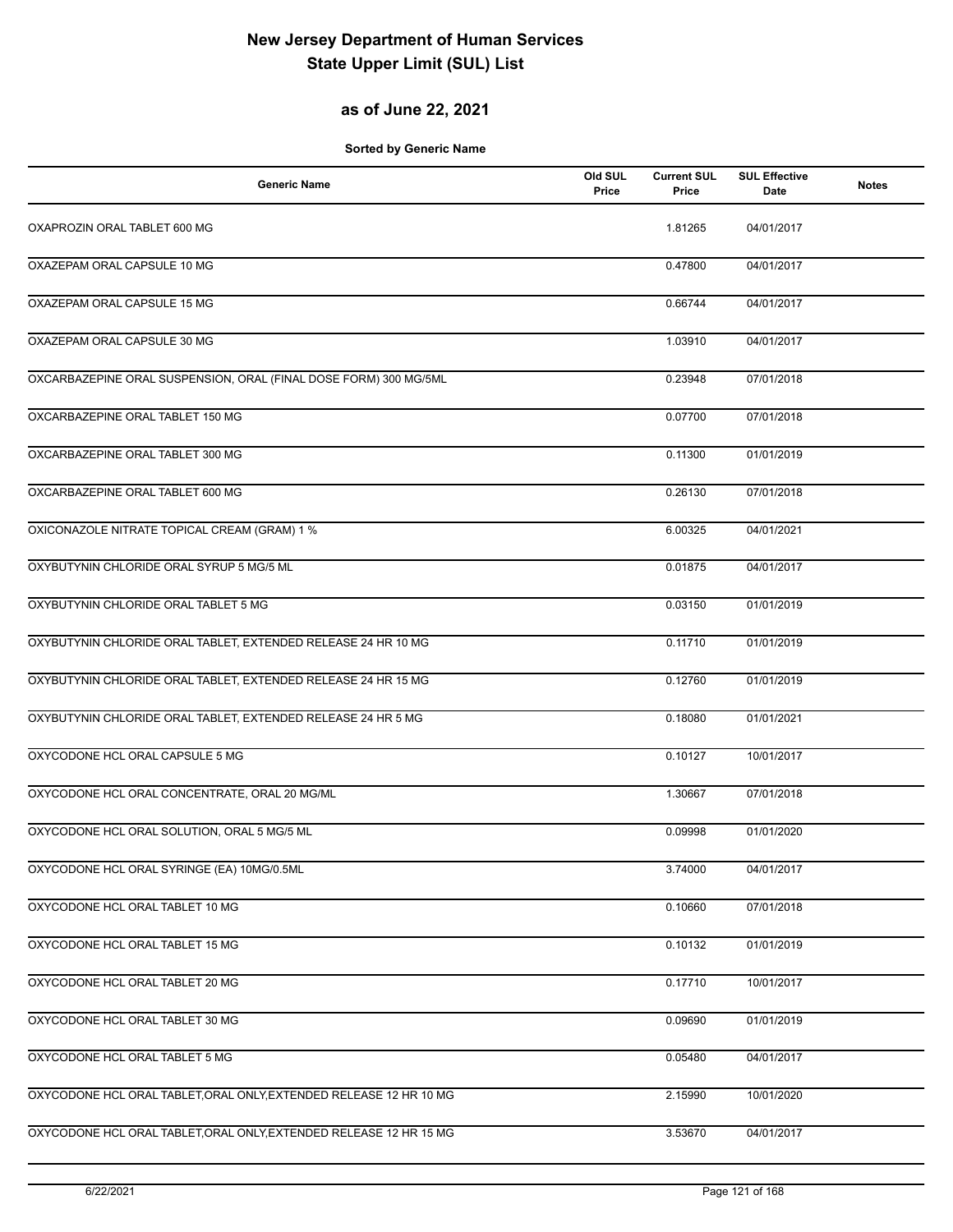### **as of June 22, 2021**

| <b>Generic Name</b>                                                    | Old SUL<br>Price | <b>Current SUL</b><br>Price | <b>SUL Effective</b><br>Date | <b>Notes</b> |
|------------------------------------------------------------------------|------------------|-----------------------------|------------------------------|--------------|
| OXYCODONE HCL ORAL TABLET, ORAL ONLY, EXTENDED RELEASE 12 HR 20 MG     |                  | 4.43520                     | 04/01/2017                   |              |
| OXYCODONE HCL ORAL TABLET, ORAL ONLY, EXTENDED RELEASE 12 HR 30 MG     |                  | 0.00000                     | 03/22/2018                   |              |
| OXYCODONE HCL ORAL TABLET, ORAL ONLY, EXTENDED RELEASE 12 HR 40 MG     |                  | 0.00000                     | 02/08/2017                   |              |
| OXYCODONE HCL ORAL TABLET, ORAL ONLY, EXTENDED RELEASE 12 HR 60 MG     |                  | 10.99990                    | 04/01/2020                   |              |
| OXYCODONE HCL ORAL TABLET, ORAL ONLY, EXTENDED RELEASE 12 HR 80 MG     |                  | 7.99250                     | 01/01/2018                   |              |
| OXYCODONE HCL/ACETAMINOPHEN ORAL CAPSULE (HARD, SOFT, ETC.) 5 MG-500MG |                  | 0.10985                     | 12/12/2011                   |              |
| OXYCODONE HCL/ACETAMINOPHEN ORAL SOLUTION, ORAL 5-325/5 ML             |                  | 0.22800                     | 04/01/2017                   |              |
| OXYCODONE HCL/ACETAMINOPHEN ORAL TABLET 10MG-300MG                     |                  | 18.42033                    | 04/01/2017                   |              |
| OXYCODONE HCL/ACETAMINOPHEN ORAL TABLET 10MG-325MG                     |                  | 0.21152                     | 01/01/2019                   |              |
| OXYCODONE HCL/ACETAMINOPHEN ORAL TABLET 10MG-650MG                     |                  | 0.46410                     | 12/12/2011                   |              |
| OXYCODONE HCL/ACETAMINOPHEN ORAL TABLET 2.5-325 MG                     |                  | 1.24120                     | 01/01/2018                   |              |
| OXYCODONE HCL/ACETAMINOPHEN ORAL TABLET 5 MG-300MG                     |                  | 18.42033                    | 04/01/2017                   |              |
| OXYCODONE HCL/ACETAMINOPHEN ORAL TABLET 5 MG-325MG                     |                  | 0.05300                     | 04/01/2017                   |              |
| OXYCODONE HCL/ACETAMINOPHEN ORAL TABLET 7.5-300 MG                     |                  | 18.42033                    | 04/01/2017                   |              |
| OXYCODONE HCL/ACETAMINOPHEN ORAL TABLET 7.5-325 MG                     |                  | 0.16180                     | 07/01/2018                   |              |
| OXYCODONE HCL/ACETAMINOPHEN ORAL TABLET 7.5-500MG                      |                  | 0.41250                     | 12/12/2011                   |              |
| OXYCODONE HCL/ASPIRIN ORAL TABLET 4.8355-325                           |                  | 0.33977                     | 10/01/2017                   |              |
| OXYMETAZOLINE HCL NASAL AEROSOL, MIST 0.05 %                           |                  | 0.07733                     | 04/01/2017                   |              |
| OXYMETAZOLINE HCL NASAL SPRAY, NON-AEROSOL (ML) 0.05 %                 |                  | 0.05112                     | 04/01/2017                   |              |
| OXYMORPHONE HCL ORAL TABLET 10 MG                                      |                  | 1.51000                     | 07/01/2018                   |              |
| OXYMORPHONE HCL ORAL TABLET 5 MG                                       |                  | 1.08926                     | 07/01/2017                   |              |
| OXYMORPHONE HCL ORAL TABLET, EXTENDED RELEASE 12 HR 10 MG              |                  | 3.30522                     | 04/01/2017                   |              |
| OXYMORPHONE HCL ORAL TABLET, EXTENDED RELEASE 12 HR 15 MG              |                  | 3.46650                     | 01/01/2018                   |              |
| OXYMORPHONE HCL ORAL TABLET, EXTENDED RELEASE 12 HR 20 MG              |                  | 4.93817                     | 07/01/2017                   |              |
| OXYMORPHONE HCL ORAL TABLET, EXTENDED RELEASE 12 HR 30 MG              |                  | 7.95418                     | 04/01/2017                   |              |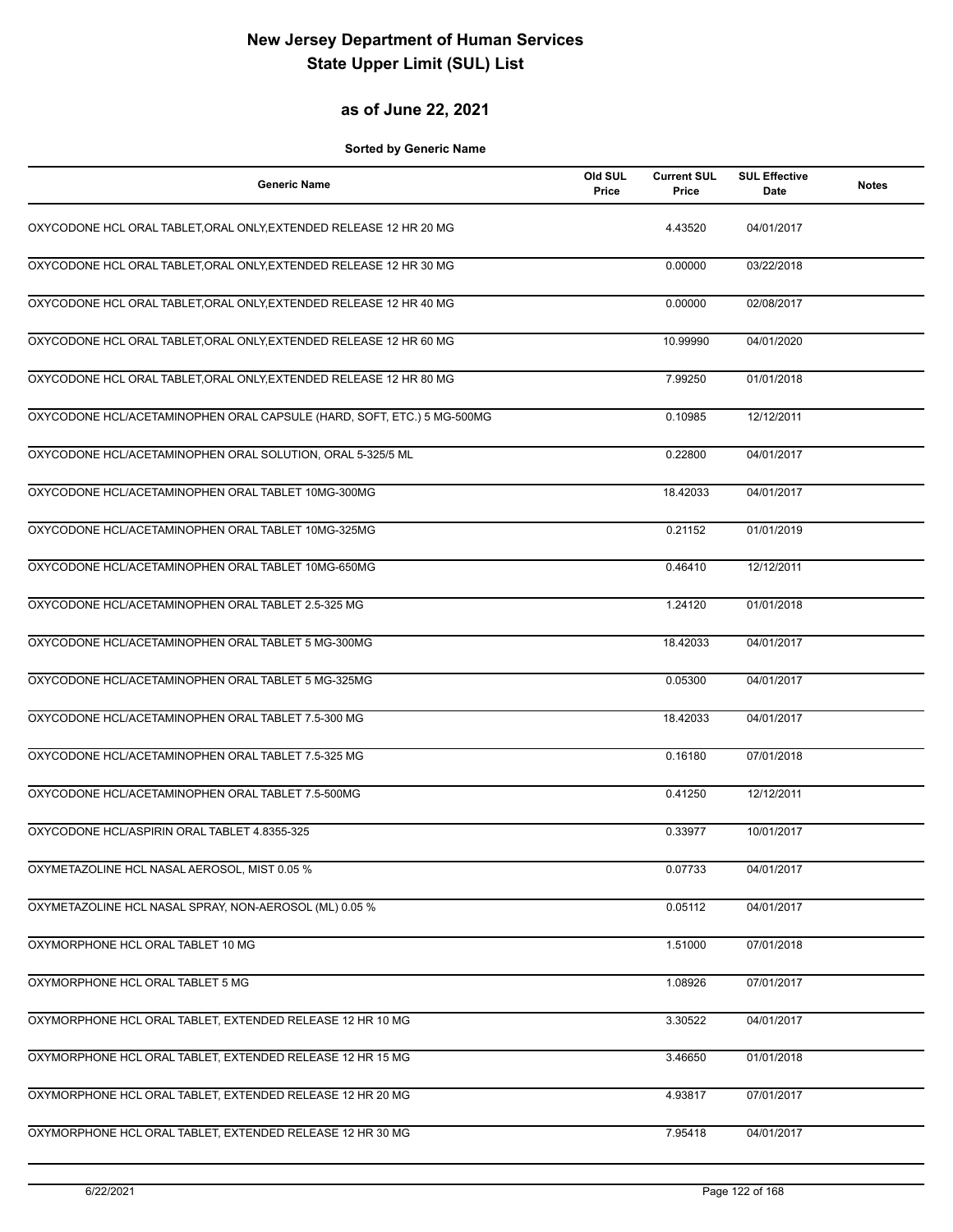### **as of June 22, 2021**

| <b>Generic Name</b>                                                     | Old SUL<br>Price | <b>Current SUL</b><br>Price | <b>SUL Effective</b><br>Date | <b>Notes</b> |
|-------------------------------------------------------------------------|------------------|-----------------------------|------------------------------|--------------|
| OXYMORPHONE HCL ORAL TABLET, EXTENDED RELEASE 12 HR 40 MG               |                  | 9.44497                     | 04/01/2017                   |              |
| OXYMORPHONE HCL ORAL TABLET, EXTENDED RELEASE 12 HR 5 MG                |                  | 1.83035                     | 04/01/2017                   |              |
| OXYMORPHONE HCL ORAL TABLET, EXTENDED RELEASE 12 HR 7.5 MG              |                  | 2.11186                     | 04/01/2017                   |              |
| OXYTOCIN INJECTION VIAL (ML) 10 UNIT/ML                                 |                  | 0.76000                     | 04/01/2017                   |              |
| PACLITAXEL INTRAVENOUS VIAL (ML) 6 MG/ML                                |                  | 1.16149                     | 04/01/2017                   |              |
| PALIPERIDONE ORAL TABLET, EXTENDED RELEASE 24 HR 1.5 MG                 |                  | 9.18267                     | 04/01/2020                   |              |
| PALIPERIDONE ORAL TABLET, EXTENDED RELEASE 24 HR 3 MG                   |                  | 6.20200                     | 01/01/2021                   |              |
| PALIPERIDONE ORAL TABLET, EXTENDED RELEASE 24 HR 6 MG                   |                  | 4.44713                     | 04/01/2021                   |              |
| PALIPERIDONE ORAL TABLET, EXTENDED RELEASE 24 HR 9 MG                   |                  | 8.33333                     | 07/01/2018                   |              |
| PAMIDRONATE DISODIUM INTRAVENOUS VIAL (EA) 30 MG                        |                  | 18.79000                    | 04/01/2017                   |              |
| PAMIDRONATE DISODIUM INTRAVENOUS VIAL (EA) 90 MG                        |                  | 56.37000                    | 04/01/2017                   |              |
| PAMIDRONATE DISODIUM INTRAVENOUS VIAL (ML) 30MG/10ML                    |                  | 2.74442                     | 10/01/2017                   |              |
| PAMIDRONATE DISODIUM INTRAVENOUS VIAL (ML) 60 MG/10ML                   |                  | 2.80400                     | 04/01/2017                   |              |
| PAMIDRONATE DISODIUM INTRAVENOUS VIAL (ML) 90 MG/10ML                   |                  | 3.58500                     | 04/01/2017                   |              |
| PANCURONIUM BROMIDE INTRAVENOUS VIAL (ML) 1 MG/ML                       |                  | 0.47400                     | 04/01/2017                   |              |
| PANCURONIUM BROMIDE INTRAVENOUS VIAL (ML) 2 MG/ML                       |                  | 1.65712                     | 04/01/2017                   |              |
| PANTOPRAZOLE SODIUM INTRAVENOUS VIAL (EA) 40 MG                         |                  | 3.22082                     | 10/01/2017                   |              |
| PANTOPRAZOLE SODIUM ORAL TABLET, DELAYED RELEASE (ENTERIC COATED) 20 MG |                  | 0.03211                     | 01/01/2019                   |              |
| PANTOPRAZOLE SODIUM ORAL TABLET, DELAYED RELEASE (ENTERIC COATED) 40 MG |                  | 0.03422                     | 01/01/2019                   |              |
| PAPAVERINE HCL INJECTION VIAL (ML) 30 MG/ML                             |                  | 0.83717                     | 10/01/2017                   |              |
| PARABEN/CETYL ALCOHOL/STEARYL ALCOHOL/PROP GLY/NA LAURYL SO4 TOPICAL    |                  | 0.02238                     | 12/12/2011                   |              |
| CLEANSER (ML)<br>PAREGORIC ORAL LIQUID (ML) 2 MG/5 ML                   |                  | 0.20929                     | 10/01/2017                   |              |
| PARENTERAL AMINO ACID 15% COMBINATION NO.1 INTRAVENOUS INTRAVENOUS      |                  | 0.02676                     | 04/01/2017                   |              |
| SOLUTION 15 %<br>PARICALCITOL INJECTION VIAL (ML) 2 MCG/ML              |                  | 4.00000                     | 04/01/2017                   |              |
| PARICALCITOL INJECTION VIAL (ML) 5 MCG/ML                               |                  | 10.00000                    | 04/01/2017                   |              |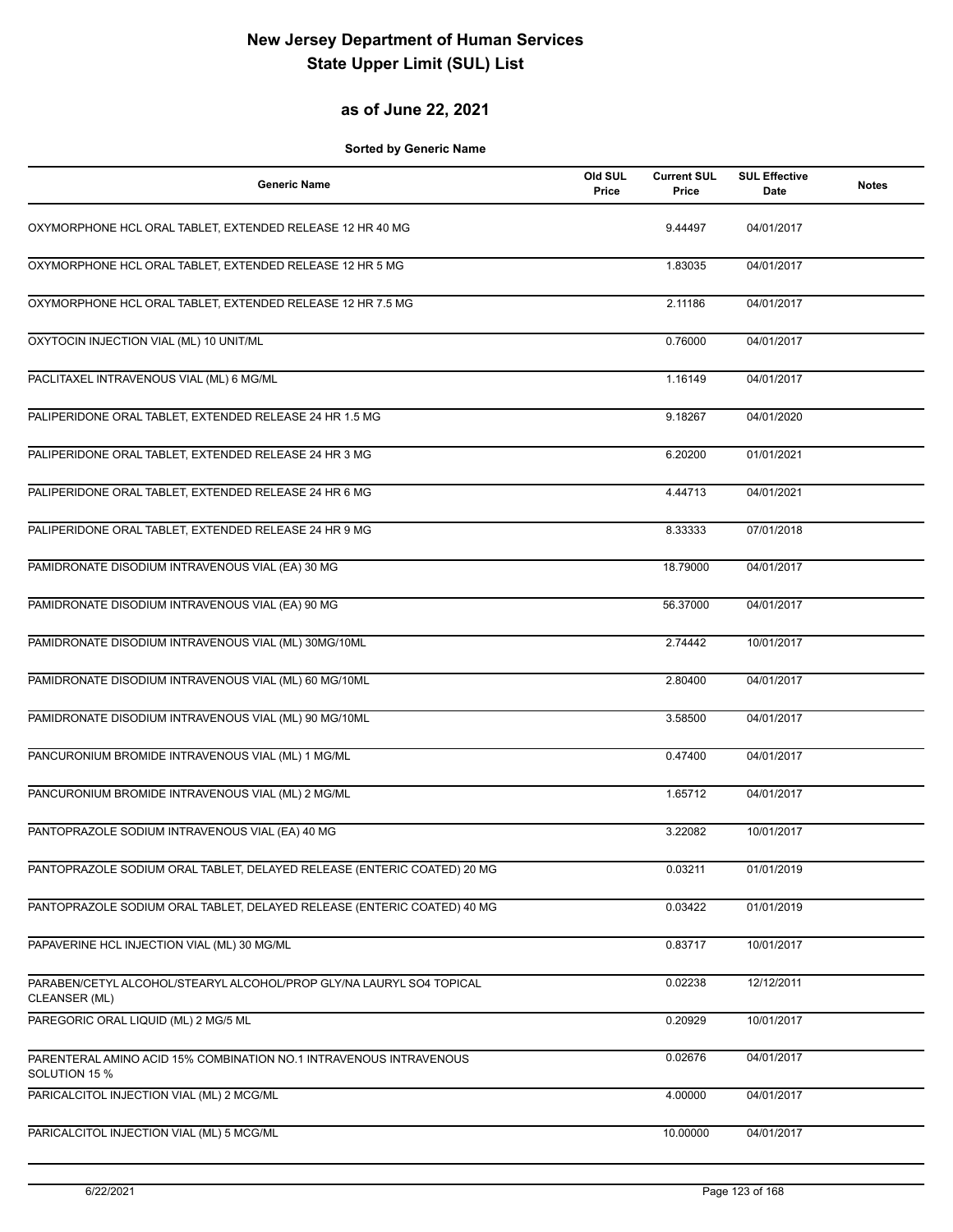## **as of June 22, 2021**

| <b>Generic Name</b>                                                                        | Old SUL<br>Price | <b>Current SUL</b><br>Price | <b>SUL Effective</b><br><b>Date</b> | <b>Notes</b> |
|--------------------------------------------------------------------------------------------|------------------|-----------------------------|-------------------------------------|--------------|
| PARICALCITOL INTRAVENOUS VIAL (ML) 2 MCG/ML                                                |                  | 4.00000                     | 04/01/2017                          |              |
| PARICALCITOL INTRAVENOUS VIAL (ML) 5 MCG/ML                                                |                  | 10.00000                    | 04/01/2017                          |              |
| PARICALCITOL ORAL CAPSULE 1 MCG                                                            |                  | 0.94067                     | 10/01/2018                          |              |
| PARICALCITOL ORAL CAPSULE 2 MCG                                                            |                  | 6.30300                     | 07/01/2019                          |              |
| PARICALCITOL ORAL CAPSULE 4MCG                                                             |                  | 8.56666                     | 04/01/2017                          |              |
| PAROMOMYCIN SULFATE ORAL CAPSULE 250 MG                                                    |                  | 1.35494                     | 10/01/2017                          |              |
| PAROXETINE HCL ORAL SUSPENSION, ORAL (FINAL DOSE FORM) 10 MG/5 ML                          |                  | 0.58039                     | 09/01/2011                          |              |
| PAROXETINE HCL ORAL TABLET 10 MG                                                           |                  | 0.01667                     | 01/01/2019                          |              |
| PAROXETINE HCL ORAL TABLET 20 MG                                                           |                  | 0.03133                     | 01/01/2019                          |              |
| PAROXETINE HCL ORAL TABLET 30 MG                                                           |                  | 0.08133                     | 04/01/2017                          |              |
| PAROXETINE HCL ORAL TABLET 40 MG                                                           |                  | 0.07833                     | 01/01/2019                          |              |
| PAROXETINE HCL ORAL TABLET, EXTENDED RELEASE 24 HR 12.5 MG                                 |                  | 1.07133                     | 07/01/2019                          |              |
| PAROXETINE HCL ORAL TABLET, EXTENDED RELEASE 24 HR 25 MG                                   |                  | 1.16333                     | 01/01/2019                          |              |
| PAROXETINE HCL ORAL TABLET, EXTENDED RELEASE 24 HR 37.5 MG                                 |                  | 0.83200                     | 01/01/2020                          |              |
| PAROXETINE MESYLATE ORAL CAPSULE 7.5 MG                                                    |                  | 4.58233                     | 01/01/2020                          |              |
| PEDIATRIC MULTIVIT WITH A,C,D3 NO.21/SODIUM FLUORIDE ORAL DROPS 0.25 MG/ML                 |                  | 0.07035                     | 10/01/2017                          |              |
| PEDIATRIC MULTIVIT WITH A,C,D3 NO.21/SODIUM FLUORIDE ORAL DROPS 0.5 MG/ML                  |                  | 0.17120                     | 04/01/2017                          |              |
| PEDIATRIC MULTIVITAMIN NO.2/SODIUM FLUORIDE ORAL DROPS 0.25 MG/ML                          |                  | 0.14500                     | 01/01/2018                          |              |
| PEDIATRIC MULTIVITAMIN NO.2/SODIUM FLUORIDE ORAL DROPS 0.5 MG/ML                           |                  | 0.14500                     | 01/01/2018                          |              |
| PEDIATRIC MULTIVITAMIN NO.45/SODIUM FLUORIDE/FERROUS SULFATE ORAL DROPS<br>$0.25 - 10$ /ML |                  | 0.14500                     | 01/01/2018                          |              |
| PEDIATRIC MULTIVITAMIN NO.75/SODIUM FLUORIDE/FERROUS SULFATE ORAL DROPS<br>$0.25 - 10$ /ML |                  | 0.21760                     | 04/01/2017                          |              |
| PEDIATRIC MULTIVITAMIN NO.82 WITH SODIUM FLUORIDE ORAL DROPS 0.25 MG/ML                    |                  | 0.22260                     | 04/01/2017                          |              |
| PEDIATRIC MULTIVITAMIN NO.82 WITH SODIUM FLUORIDE ORAL DROPS 0.5 MG/ML                     |                  | 0.19700                     | 04/01/2017                          |              |
| PEDIATRIC MULTIVITAMINS NO.16 WITH SODIUM FLUORIDE ORAL TABLET, CHEWABLE 0.25<br>МG        |                  | 0.16616                     | 10/01/2017                          |              |
| PEDIATRIC MULTIVITAMINS NO.16 WITH SODIUM FLUORIDE ORAL TABLET, CHEWABLE 0.5<br>МG         |                  | 0.07700                     | 10/01/2017                          |              |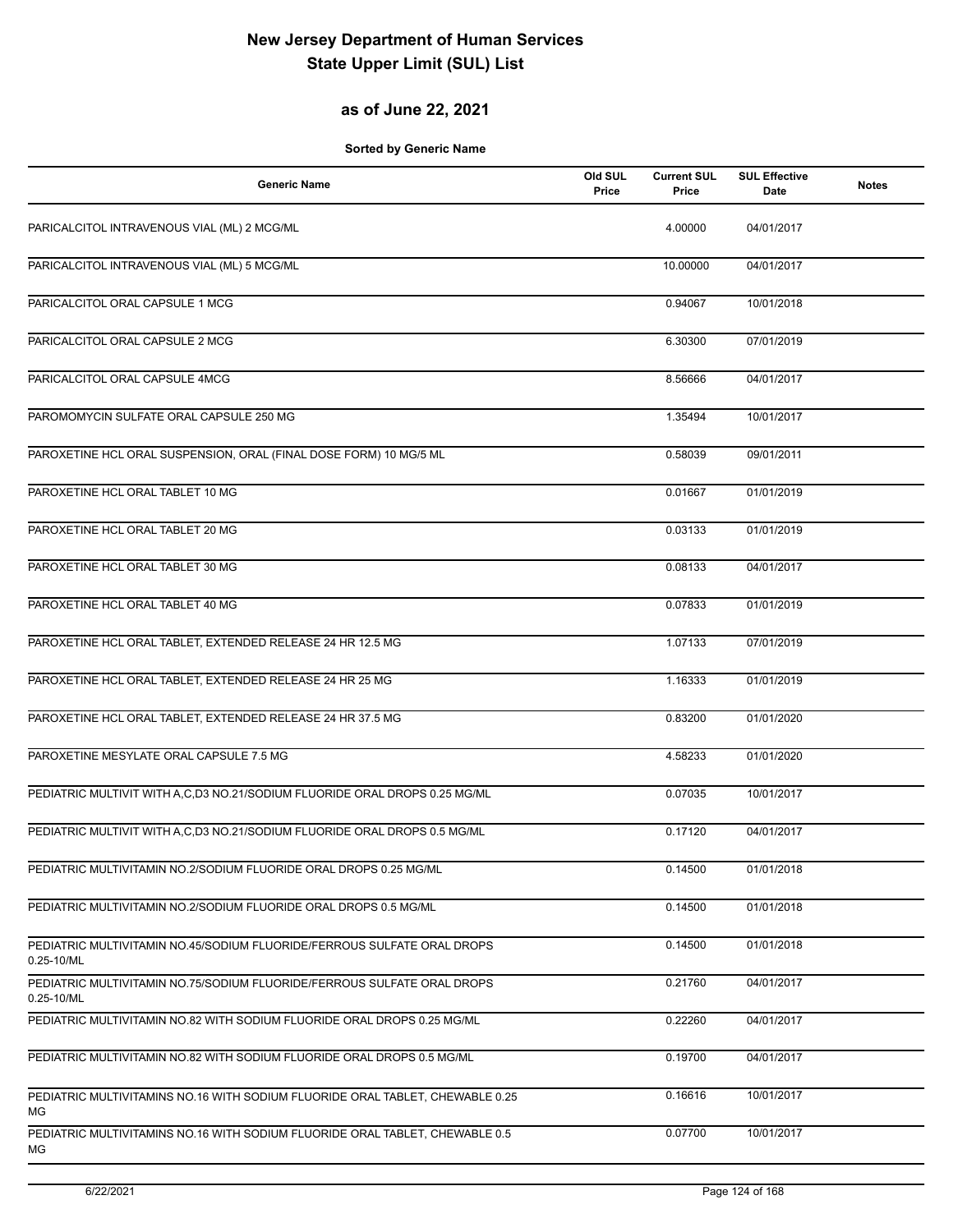### **as of June 22, 2021**

| <b>Generic Name</b>                                                                                           | Old SUL<br>Price | <b>Current SUL</b><br>Price | <b>SUL Effective</b><br>Date | <b>Notes</b> |
|---------------------------------------------------------------------------------------------------------------|------------------|-----------------------------|------------------------------|--------------|
| PEDIATRIC MULTIVITAMINS NO.16 WITH SODIUM FLUORIDE ORAL TABLET, CHEWABLE 1<br>MG                              |                  | 0.12432                     | 10/01/2017                   |              |
| PEDIATRIC MULTIVITAMINS NO.17 WITH SODIUM FLUORIDE ORAL TABLET, CHEWABLE 0.25<br>MG                           |                  | 0.04680                     | 01/01/2018                   |              |
| PEDIATRIC MULTIVITAMINS NO.17 WITH SODIUM FLUORIDE ORAL TABLET, CHEWABLE 0.5<br>MG                            |                  | 0.04680                     | 07/01/2018                   |              |
| PEDIATRIC MULTIVITAMINS NO.17 WITH SODIUM FLUORIDE ORAL TABLET, CHEWABLE 1<br>MG                              |                  | 0.05010                     | 04/01/2017                   |              |
| PEG 3350/SOD SULF/SOD BICARB/SOD CHLORIDE/POTASSIUM CHLORIDE ORAL<br>SOLUTION, RECONSTITUTED, ORAL 236-22.74G |                  | 0.00265                     | 04/01/2017                   |              |
| PEG 3350/SOD SULF/SOD BICARB/SOD CHLORIDE/POTASSIUM CHLORIDE ORAL<br>SOLUTION, RECONSTITUTED, ORAL 240-22.72G |                  | 0.00245                     | 04/01/2017                   |              |
| PENICILLIN G POTASSIUM INJECTION VIAL (EA) 20MM UNIT                                                          |                  | 50.63000                    | 04/01/2017                   |              |
| PENICILLIN G POTASSIUM INJECTION VIAL (EA) 5MM UNIT                                                           |                  | 6.68828                     | 10/01/2017                   |              |
| PENICILLIN G POTASSIUM/DEXTROSE-WATER INTRAVENOUS IV SOLUTION, PIGGYBACK<br>PREMIX FROZEN(ML) 1MM/50ML        |                  | 0.16900                     | 04/01/2017                   |              |
| PENICILLIN G POTASSIUM/DEXTROSE-WATER INTRAVENOUS IV SOLUTION, PIGGYBACK<br>PREMIX FROZEN(ML) 2MM/50ML        |                  | 0.17580                     | 04/01/2017                   |              |
| PENICILLIN G POTASSIUM/DEXTROSE-WATER INTRAVENOUS IV SOLUTION, PIGGYBACK<br>PREMIX FROZEN(ML) 3MM/50ML        |                  | 0.18260                     | 04/01/2017                   |              |
| PENICILLIN G PROCAINE INTRAMUSCULAR SYRINGE (ML) 1.2MM/2 ML                                                   |                  | 25.25250                    | 04/01/2017                   |              |
| PENICILLIN G PROCAINE INTRAMUSCULAR SYRINGE (ML) 600000/ML                                                    |                  | 30.33600                    | 04/01/2017                   |              |
| PENICILLIN G SODIUM INJECTION VIAL (EA) 5MM UNIT                                                              |                  | 46.07800                    | 04/01/2017                   |              |
| PENICILLIN V POTASSIUM ORAL SOLUTION, RECONSTITUTED, ORAL 125 MG/5ML                                          |                  | 0.02156                     | 10/01/2017                   |              |
| PENICILLIN V POTASSIUM ORAL SOLUTION, RECONSTITUTED, ORAL 250 MG/5ML                                          |                  | 0.02472                     | 10/01/2017                   |              |
| PENICILLIN V POTASSIUM ORAL TABLET 250 MG                                                                     |                  | 0.00854                     | 10/01/2017                   |              |
| PENICILLIN V POTASSIUM ORAL TABLET 500 MG                                                                     |                  | 0.05250                     | 01/01/2019                   |              |
| PENTAZOCINE HCL/ACETAMINOPHEN ORAL TABLET 25-650MG                                                            |                  | 0.98273                     | 12/12/2011                   |              |
| PENTAZOCINE HCL/NALOXONE HCL ORAL TABLET 50MG-0.5MG                                                           |                  | 1.73423                     | 07/01/2017                   |              |
| PENTOXIFYLLINE ORAL TABLET, EXTENDED RELEASE 400 MG                                                           |                  | 0.07636                     | 10/01/2017                   |              |
| PERINDOPRIL ERBUMINE ORAL TABLET 2 MG                                                                         |                  | 0.56000                     | 04/01/2017                   |              |
| PERINDOPRIL ERBUMINE ORAL TABLET 4 MG                                                                         |                  | 0.53953                     | 04/01/2017                   |              |
| PERINDOPRIL ERBUMINE ORAL TABLET 8 MG                                                                         |                  | 0.44392                     | 04/01/2017                   |              |
| PERMETHRIN MISCELLANEOUS AEROSOL, SPRAY (GRAM) 0.5 %                                                          |                  | 0.02769                     | 12/12/2011                   |              |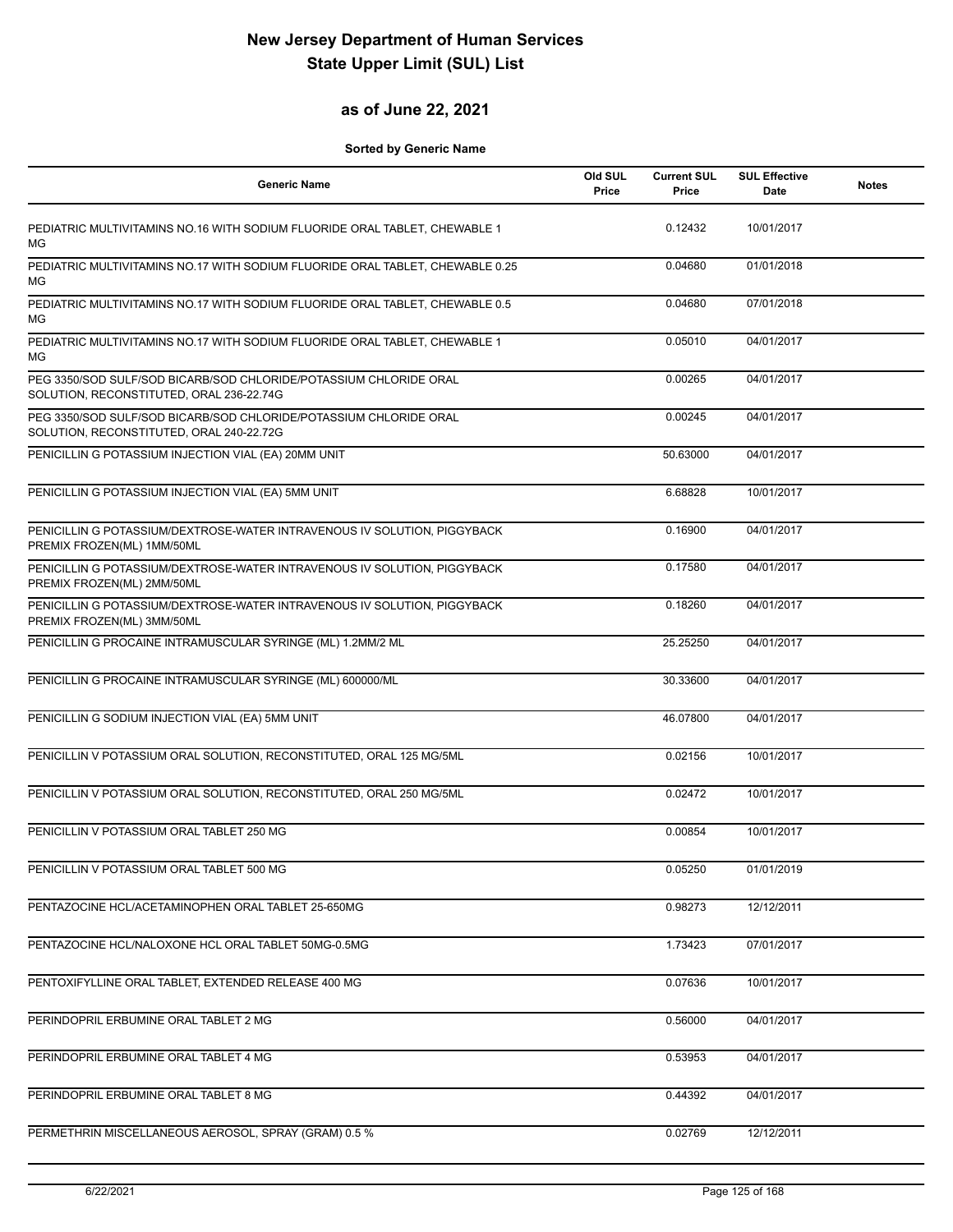## **as of June 22, 2021**

| <b>Generic Name</b>                                                 | Old SUL<br>Price | <b>Current SUL</b><br>Price | <b>SUL Effective</b><br>Date | <b>Notes</b> |
|---------------------------------------------------------------------|------------------|-----------------------------|------------------------------|--------------|
| PERMETHRIN TOPICAL CREAM (GRAM) 5 %                                 |                  | 0.29678                     | 04/01/2020                   |              |
| PERMETHRIN TOPICAL LIQUID (ML) 1 %                                  |                  | 0.09871                     | 04/01/2017                   |              |
| PERPHENAZINE ORAL TABLET 16 MG                                      |                  | 0.76030                     | 01/01/2020                   |              |
| PERPHENAZINE ORAL TABLET 2 MG                                       |                  | 0.31120                     | 04/01/2021                   |              |
| PERPHENAZINE ORAL TABLET 4 MG                                       |                  | 0.34360                     | 04/01/2019                   |              |
| PERPHENAZINE ORAL TABLET 8 MG                                       |                  | 0.39330                     | 01/01/2019                   |              |
| PERPHENAZINE/AMITRIPTYLINE HCL ORAL TABLET 2 MG-10 MG               |                  | 0.05442                     | 10/01/2017                   |              |
| PERPHENAZINE/AMITRIPTYLINE HCL ORAL TABLET 2 MG-25 MG               |                  | 1.52987                     | 04/01/2017                   |              |
| PERPHENAZINE/AMITRIPTYLINE HCL ORAL TABLET 4 MG-25 MG               |                  | 0.22125                     | 10/01/2017                   |              |
| PERPHENAZINE/AMITRIPTYLINE HCL ORAL TABLET 4 MG-50 MG               |                  | 2.63640                     | 04/01/2017                   |              |
| PERPHENAZINE/AMITRIPTYLINE HCL ORAL TABLET 4MG-10MG                 |                  | 0.04569                     | 10/01/2017                   |              |
| PETROLATUM, WHITE TOPICAL JELLY (GRAM)                              |                  | 0.00679                     | 04/01/2017                   |              |
| PETROLATUM, WHITE TOPICAL OINTMENT (GRAM)                           |                  | 0.04409                     | 04/01/2017                   |              |
| PETROLATUM, WHITE TOPICAL OINTMENT IN PACKET (GRAM)                 |                  | 0.04391                     | 04/01/2017                   |              |
| PETROLATUM, WHITE/LANOLIN TOPICAL OINTMENT (GRAM)                   |                  | 0.02712                     | 12/12/2011                   |              |
| PHENAZOPYRIDINE HCL ORAL TABLET 100 MG                              |                  | 0.45000                     | 01/01/2021                   |              |
| PHENAZOPYRIDINE HCL ORAL TABLET 200 MG                              |                  | 0.10975                     | 10/01/2017                   |              |
| PHENAZOPYRIDINE HCL/HYOSCYAMINE/BUTABARBITAL ORAL TABLET 150-0.3-15 |                  | 1.05577                     | 12/12/2011                   |              |
| PHENDIMETRAZINE TARTRATE ORAL CAPSULE, EXTENDED RELEASE 105 MG      |                  | 0.69148                     | 04/01/2017                   |              |
| PHENDIMETRAZINE TARTRATE ORAL TABLET 35 MG                          |                  | 0.12451                     | 04/01/2017                   |              |
| PHENELZINE SULFATE ORAL TABLET 15 MG                                |                  | 0.48652                     | 04/01/2017                   |              |
| PHENOBARBITAL ORAL ELIXIR 20 MG/5 ML                                |                  | 0.10325                     | 04/01/2021                   |              |
| PHENOBARBITAL ORAL TABLET 100 MG                                    |                  | 0.32588                     | 04/01/2017                   |              |
| PHENOBARBITAL ORAL TABLET 15 MG                                     |                  | 0.14652                     | 04/01/2017                   |              |
| PHENOBARBITAL ORAL TABLET 16.2 MG                                   |                  | 0.15638                     | 10/01/2017                   |              |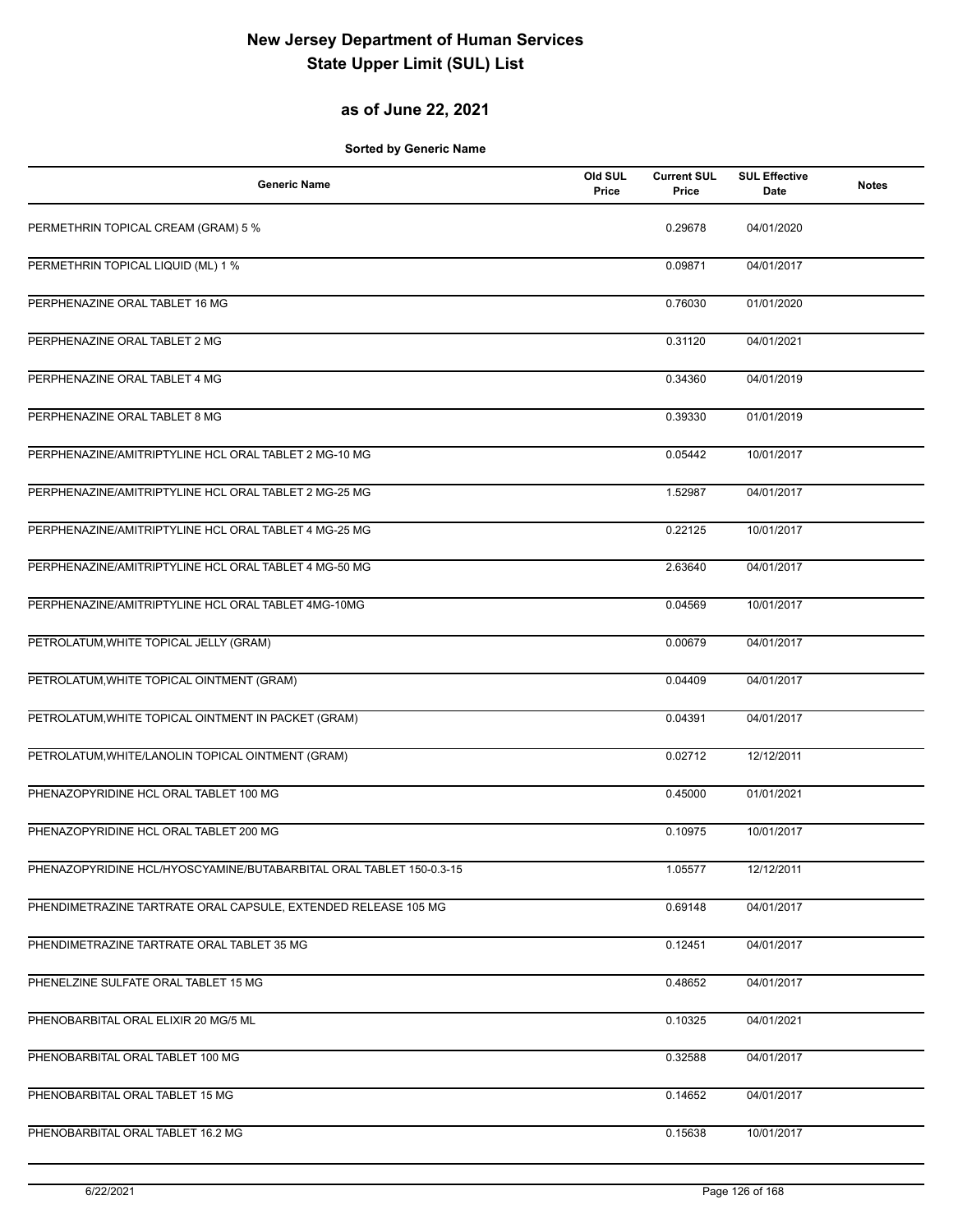## **as of June 22, 2021**

| <b>Generic Name</b>                                                                   | Old SUL<br>Price | <b>Current SUL</b><br>Price | <b>SUL Effective</b><br>Date | <b>Notes</b> |
|---------------------------------------------------------------------------------------|------------------|-----------------------------|------------------------------|--------------|
| PHENOBARBITAL ORAL TABLET 30 MG                                                       |                  | 0.06019                     | 10/01/2017                   |              |
| PHENOBARBITAL ORAL TABLET 32.4 MG                                                     |                  | 0.34045                     | 10/01/2017                   |              |
| PHENOBARBITAL ORAL TABLET 60 MG                                                       |                  | 0.17013                     | 04/01/2017                   |              |
| PHENOBARBITAL ORAL TABLET 64.8 MG                                                     |                  | 0.48560                     | 01/01/2019                   |              |
| PHENOBARBITAL ORAL TABLET 97.2MG                                                      | 0.77630          | 0.70128                     | 07/01/2021                   |              |
| PHENOBARBITAL SODIUM INJECTION VIAL (ML) 130MG/ML                                     |                  | 53.98000                    | 04/01/2017                   |              |
| PHENOBARBITAL SODIUM INJECTION VIAL (ML) 65 MG/ML                                     |                  | 1.36000                     | 04/01/2017                   |              |
| PHENOBARBITAL/HYOSCYAMINE SULF/ATROPINE SULF/SCOPOLAMINE HB ORAL ELIXIR<br>16.2MG/5ML |                  | 0.01385                     | 09/01/2011                   |              |
| PHENOBARBITAL/HYOSCYAMINE SULF/ATROPINE SULF/SCOPOLAMINE HB ORAL TABLET<br>16.2 MG    |                  | 0.07714                     | 12/12/2011                   |              |
| PHENOL MUCOUS MEMBRANE AEROSOL, SPRAY (ML) 1.4 %                                      |                  | 0.02411                     | 04/01/2017                   |              |
| PHENOXYBENZAMINE HCL ORAL CAPSULE 10 MG                                               |                  | 107.87100                   | 04/01/2017                   |              |
| PHENTERMINE HCL ORAL CAPSULE 15 MG                                                    |                  | 0.21730                     | 01/01/2019                   |              |
| PHENTERMINE HCL ORAL CAPSULE 30 MG                                                    |                  | 0.09668                     | 10/01/2017                   |              |
| PHENTERMINE HCL ORAL CAPSULE 37.5 MG                                                  |                  | 0.25421                     | 04/01/2017                   |              |
| PHENTERMINE HCL ORAL TABLET 37.5 MG                                                   |                  | 0.06500                     | 07/01/2018                   |              |
| PHENTERMINE HCL ORAL TABLET 8 MG                                                      |                  | 0.48333                     | 04/01/2017                   |              |
| PHENTOLAMINE MESYLATE INJECTION VIAL (EA) 5 MG                                        |                  | 425.00000                   | 04/01/2017                   |              |
| PHENYLEPHRINE HCL INJECTION VIAL (ML) 10 MG/ML                                        |                  | 12.00000                    | 04/01/2017                   |              |
| PHENYLEPHRINE HCL NASAL DROPS 1 %                                                     |                  | 0.06336                     | 04/01/2017                   |              |
| PHENYLEPHRINE HCL NASAL SPRAY, NON-AEROSOL (ML) 1 %                                   |                  | 0.07567                     | 04/01/2017                   |              |
| PHENYLEPHRINE HCL OPHTHALMIC DROPS 10 %                                               |                  | 8.00000                     | 04/01/2017                   |              |
| PHENYLEPHRINE HCL OPHTHALMIC DROPS 2.5 %                                              |                  | 6.00000                     | 04/01/2017                   |              |
| PHENYLEPHRINE HCL ORAL TABLET 10 MG                                                   |                  | 0.04827                     | 04/01/2017                   |              |
| PHENYLEPHRINE HCL RECTAL SUPPOSITORY, RECTAL 0.25 %                                   |                  | 0.13729                     | 04/01/2017                   |              |
| PHENYLEPHRINE HCL/ACETAMINOPHEN ORAL TABLET 5 MG-325MG                                |                  | 0.08849                     | 04/01/2017                   |              |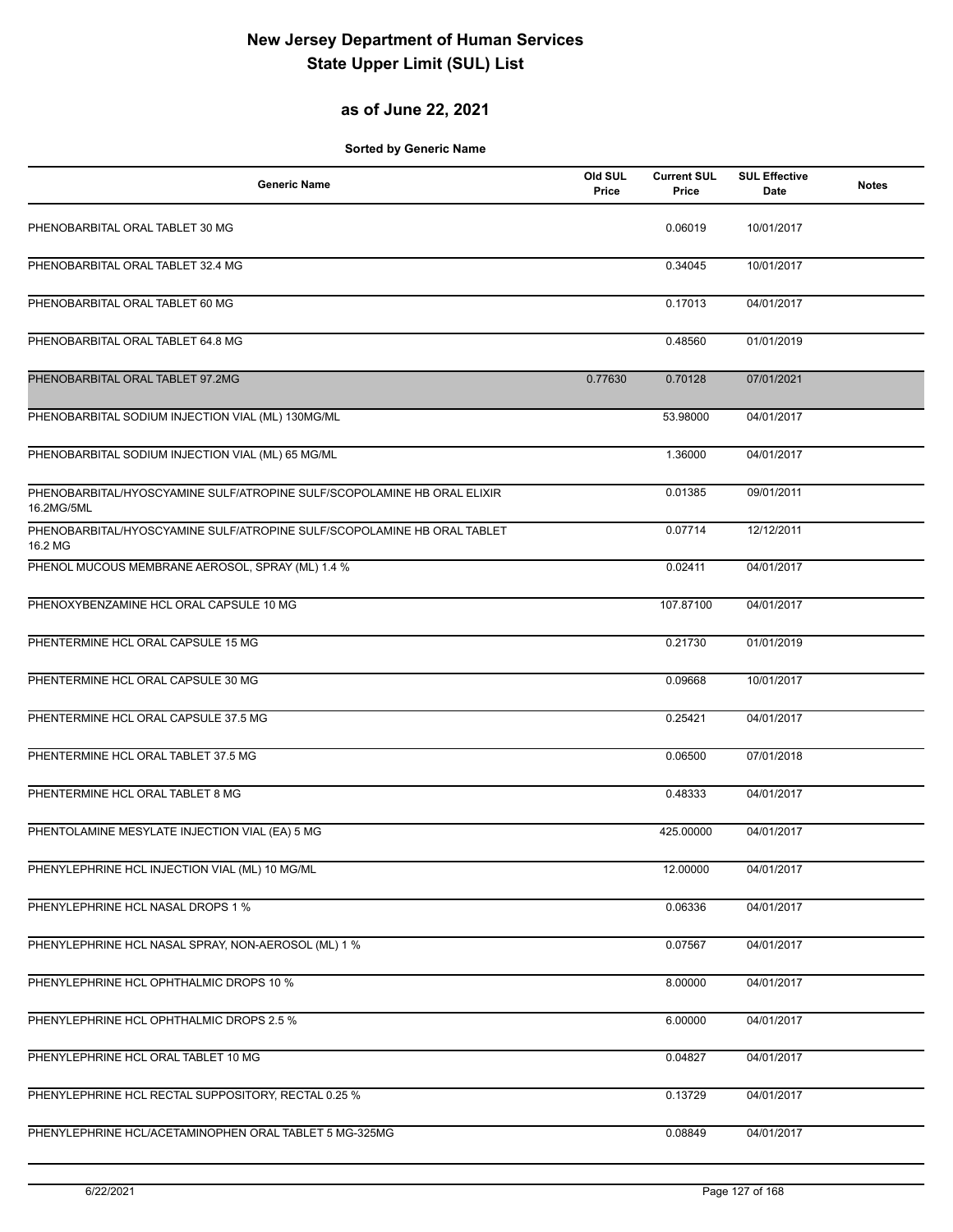### **as of June 22, 2021**

| <b>Generic Name</b>                                                                           | Old SUL<br>Price | <b>Current SUL</b><br>Price | <b>SUL Effective</b><br>Date | <b>Notes</b> |
|-----------------------------------------------------------------------------------------------|------------------|-----------------------------|------------------------------|--------------|
| PHENYLEPHRINE HCL/ACETAMINOPHEN/CHLORPHENIRAMINE ORAL TABLET 5-325-2MG                        |                  | 0.07949                     | 04/01/2017                   |              |
| PHENYLEPHRINE HCL/ACETAMINOPHEN/CHLORPHENIRAMINE ORAL TABLET, SEQUENTIAL<br>5-325-2MG         |                  | 0.08333                     | 04/01/2017                   |              |
| PHENYLEPHRINE HCL/COCOA BUTTER RECTAL SUPPOSITORY, RECTAL 0.25-88.44                          |                  | 0.17517                     | 04/01/2017                   |              |
| PHENYLEPHRINE HCL/DEXTROMETHORPHAN HBR/ACETAMINOPHEN/GUAIFEN ORAL<br>LIQUID (ML) 5-325MG/15   |                  | 0.00904                     | 04/01/2017                   |              |
| PHENYLEPHRINE HCL/DEXTROMETHORPHAN HBR/ACETAMINOPHEN/GUAIFEN ORAL<br>TABLET 5-325-200         |                  | 0.11834                     | 04/01/2017                   |              |
| PHENYLEPHRINE HCL/DIPHENHYDRAMINE HCL ORAL LIQUID (ML) 2.5-6.25/5                             |                  | 0.02025                     | 04/01/2017                   |              |
| PHENYLEPHRINE HCL/MINERAL OIL/PETROLATUM, WHITE RECTAL OINTMENT WITH<br>APPLICATOR 0.25 %-14% |                  | 0.03667                     | 07/01/2019                   |              |
| PHENYLEPHRINE HCL/PRAMOXINE HCL/GLYCERIN/WHITE PETROLATUM RECTAL CREAM<br>(GRAM) 0.25%-1%     |                  | 0.05687                     | 04/01/2017                   |              |
| PHENYLEPHRINE HCL/PROMETHAZINE HCL ORAL SYRUP 5-6.25MG/5                                      |                  | 0.12042                     | 07/01/2019                   |              |
| PHENYLEPHRINE HCL/PYRILAMINE MALEATE ORAL TABLET 10 MG-25MG                                   |                  | 0.64560                     | 04/01/2017                   |              |
| PHENYLEPHRINE HCL/SHARK LIVER OIL/MINERAL OIL/WH.PETROLATUM RECTAL<br>OINTMENT (GRAM)         |                  | 0.04035                     | 04/01/2017                   |              |
| PHENYLEPHRINE TANNATE/CHLORPHENIRAMINE TANNATE ORAL TABLET 25-9MG                             |                  | 1.26150                     | 12/12/2011                   |              |
| PHENYTOIN ORAL DISPOSABLE SYRINGE (ML) 100 MG/4ML                                             |                  | 0.15675                     | 09/01/2011                   |              |
| PHENYTOIN ORAL SUSPENSION, ORAL (FINAL DOSE FORM) 100 MG/4ML                                  |                  | 1.04000                     | 04/01/2017                   |              |
| PHENYTOIN ORAL SUSPENSION, ORAL (FINAL DOSE FORM) 125 MG/5ML                                  |                  | 0.06937                     | 04/01/2017                   |              |
| PHENYTOIN ORAL TABLET, CHEWABLE 50 MG                                                         |                  | 0.19360                     | 10/01/2018                   |              |
| PHENYTOIN SODIUM EXTENDED ORAL CAPSULE 100 MG                                                 |                  | 0.08020                     | 01/01/2019                   |              |
| PHENYTOIN SODIUM EXTENDED ORAL CAPSULE 200 MG                                                 |                  | 0.57419                     | 10/01/2017                   |              |
| PHENYTOIN SODIUM EXTENDED ORAL CAPSULE 30 MG                                                  |                  | 0.86983                     | 04/01/2017                   |              |
| PHENYTOIN SODIUM EXTENDED ORAL CAPSULE 300 MG                                                 |                  | 1.55160                     | 01/13/2020                   |              |
| PHENYTOIN SODIUM INTRAVENOUS VIAL (ML) 50 MG/ML                                               |                  | 0.27200                     | 04/01/2017                   |              |
| PHOSPHORATED CARBOHYDRATE (DEXTROSE AMD FRUCTOSE) ORAL SOLUTION, ORAL                         |                  | 0.01622                     | 04/01/2017                   |              |
| PHYTONADIONE (VIT K1) INJECTION AMPUL (ML) 10 MG/ML                                           |                  | 41.09125                    | 04/01/2017                   |              |
| PHYTONADIONE (VIT K1) INJECTION AMPUL (ML) 1MG/0.5ML                                          |                  | 7.72000                     | 04/01/2017                   |              |
| PHYTONADIONE (VIT K1) INJECTION SYRINGE (ML) 1MG/0.5ML                                        |                  | 36.00000                    | 04/01/2017                   |              |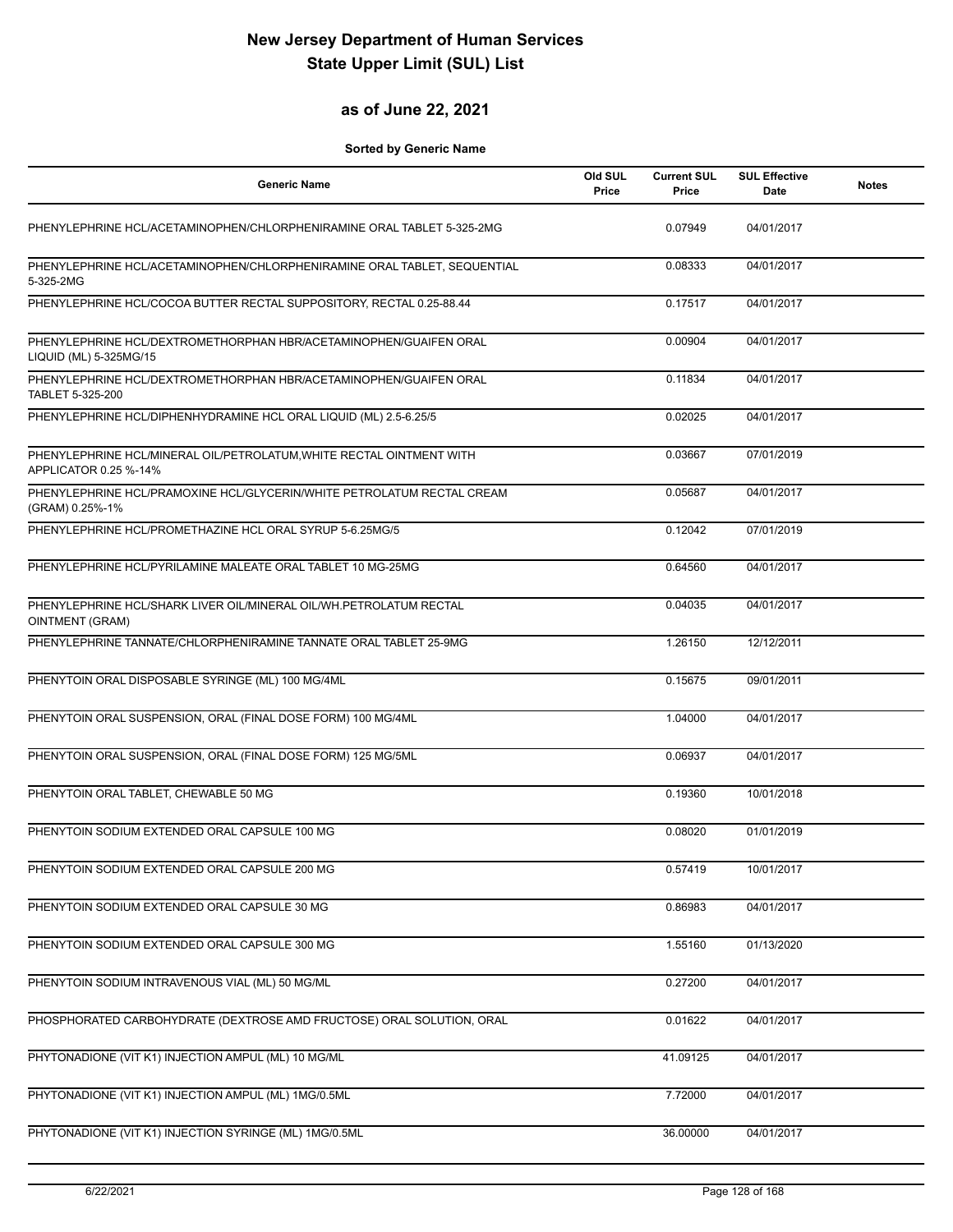## **as of June 22, 2021**

| <b>Generic Name</b>                                                 | Old SUL<br>Price | <b>Current SUL</b><br>Price | <b>SUL Effective</b><br>Date | <b>Notes</b> |
|---------------------------------------------------------------------|------------------|-----------------------------|------------------------------|--------------|
| PHYTONADIONE (VIT K1) ORAL TABLET 5 MG                              |                  | 38.95000                    | 04/01/2021                   |              |
| PILOCARPINE HCL OPHTHALMIC DROPS 0.5 %                              |                  | 0.24231                     | 12/12/2011                   |              |
| PILOCARPINE HCL OPHTHALMIC DROPS 1 %                                |                  | 2.38520                     | 10/01/2017                   |              |
| PILOCARPINE HCL OPHTHALMIC DROPS 2 %                                |                  | 3.33333                     | 07/01/2019                   |              |
| PILOCARPINE HCL OPHTHALMIC DROPS 3 %                                |                  | 0.38077                     | 12/12/2011                   |              |
| PILOCARPINE HCL OPHTHALMIC DROPS 4 %                                |                  | 4.14400                     | 04/01/2020                   |              |
| PILOCARPINE HCL OPHTHALMIC DROPS 6 %                                |                  | 0.60577                     | 12/12/2011                   |              |
| PILOCARPINE HCL ORAL TABLET 5 MG                                    |                  | 0.17557                     | 10/01/2017                   |              |
| PILOCARPINE HCL ORAL TABLET 7.5 MG                                  |                  | 1.04620                     | 01/01/2019                   |              |
| PIMOZIDE ORAL TABLET 1 MG                                           |                  | 1.27510                     | 10/01/2017                   |              |
| PIMOZIDE ORAL TABLET 2 MG                                           |                  | 1.80700                     | 01/01/2020                   |              |
| PINDOLOL ORAL TABLET 10 MG                                          |                  | 0.10050                     | 10/01/2017                   |              |
| PINDOLOL ORAL TABLET 5 MG                                           |                  | 0.12370                     | 10/01/2017                   |              |
| PIOGLITAZONE HCL ORAL TABLET 15 MG                                  |                  | 0.02600                     | 01/01/2019                   |              |
| PIOGLITAZONE HCL ORAL TABLET 30 MG                                  |                  | 0.02844                     | 01/01/2019                   |              |
| PIOGLITAZONE HCL ORAL TABLET 45 MG                                  |                  | 0.01999                     | 07/01/2018                   |              |
| PIOGLITAZONE HCL/GLIMEPIRIDE ORAL TABLET 30 MG-2 MG                 |                  | 6.57850                     | 04/01/2017                   |              |
| PIOGLITAZONE HCL/GLIMEPIRIDE ORAL TABLET 30 MG-4 MG                 |                  | 10.75527                    | 04/01/2017                   |              |
| PIOGLITAZONE HCL/METFORMIN HCL ORAL TABLET 15MG-500MG               |                  | 1.12650                     | 10/01/2018                   |              |
| PIOGLITAZONE HCL/METFORMIN HCL ORAL TABLET 15MG-850MG               |                  | 0.61100                     | 04/01/2020                   |              |
| PIPERACILLIN SODIUM/TAZOBACTAM SODIUM INTRAVENOUS VIAL (EA) 13.5 G  |                  | 48.60000                    | 04/01/2017                   |              |
| PIPERACILLIN SODIUM/TAZOBACTAM SODIUM INTRAVENOUS VIAL (EA) 2.25 G  |                  | 2.68600                     | 10/01/2019                   |              |
| PIPERACILLIN SODIUM/TAZOBACTAM SODIUM INTRAVENOUS VIAL (EA) 3.375 G |                  | 3.25000                     | 10/01/2020                   |              |
| PIPERACILLIN SODIUM/TAZOBACTAM SODIUM INTRAVENOUS VIAL (EA) 4.5 G   |                  | 5.04200                     | 04/01/2019                   |              |
| PIPERACILLIN SODIUM/TAZOBACTAM SODIUM INTRAVENOUS VIAL (EA) 40.5 G  |                  | 72.90000                    | 04/01/2017                   |              |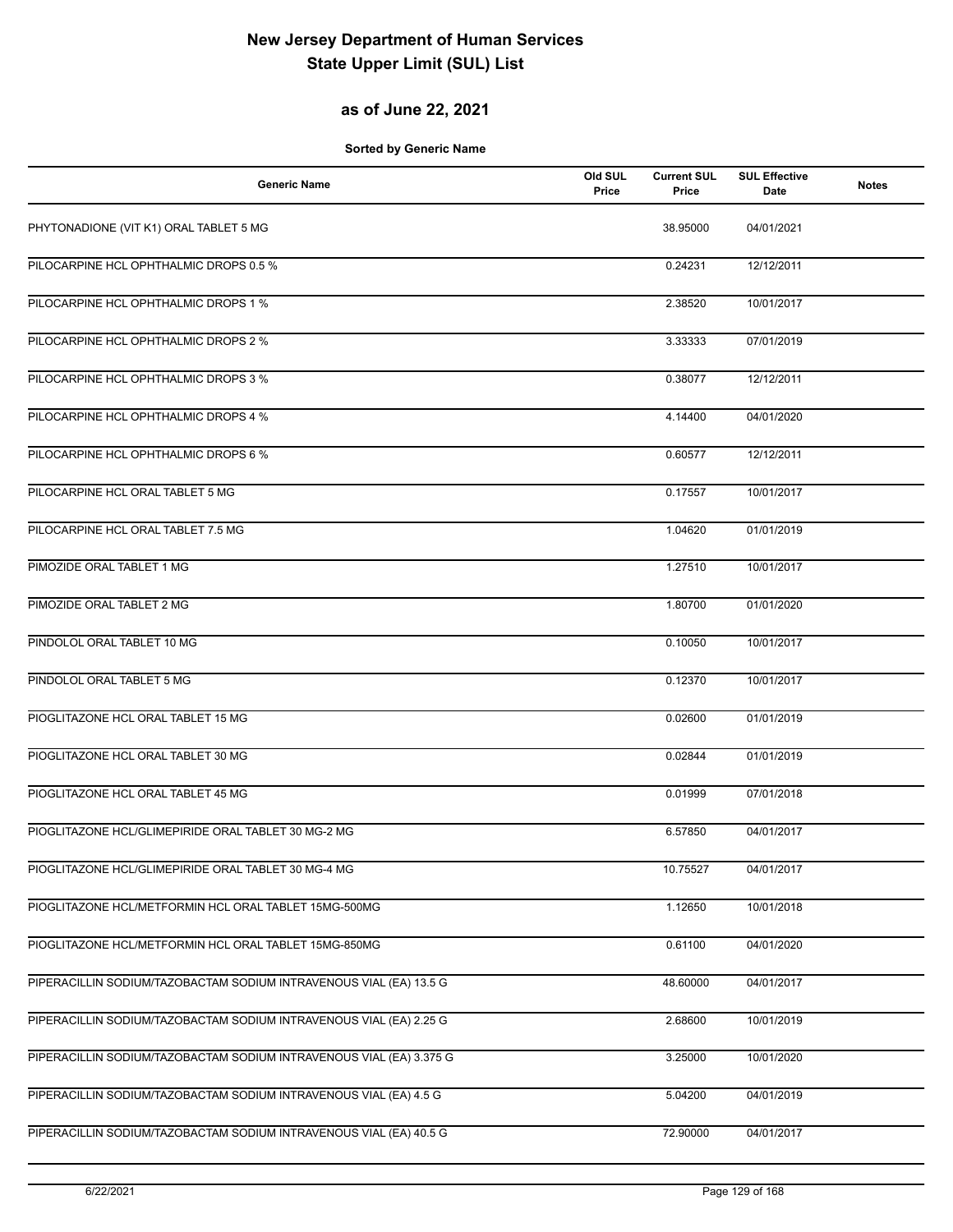### **as of June 22, 2021**

| <b>Generic Name</b>                                                                       | Old SUL<br>Price | <b>Current SUL</b><br>Price | <b>SUL Effective</b><br><b>Date</b> | <b>Notes</b> |
|-------------------------------------------------------------------------------------------|------------------|-----------------------------|-------------------------------------|--------------|
| PIPERACILLIN SODIUM/TAZOBACTAM SODIUM INTRAVENOUS VIAL WITH THREADED PORT<br>(EA) 2.25 G  |                  | 5.13000                     | 04/01/2017                          |              |
| PIPERACILLIN SODIUM/TAZOBACTAM SODIUM INTRAVENOUS VIAL WITH THREADED PORT<br>(EA) 3.375 G |                  | 7.19000                     | 04/01/2017                          |              |
| PIPERACILLIN SODIUM/TAZOBACTAM SODIUM INTRAVENOUS VIAL WITH THREADED PORT<br>(EA) 4.5 G   |                  | 9.21000                     | 04/01/2017                          |              |
| PIPERONYL BUTOXIDE/PYRETHRINS MISCELLANEOUS AEROSOL, SPRAY (ML)                           |                  | 0.02769                     | 12/12/2011                          |              |
| PIPERONYL BUTOXIDE/PYRETHRINS TOPICAL SHAMPOO 4%-0.33%                                    |                  | 0.03567                     | 04/01/2017                          |              |
| PIPERONYL BUTOXIDE/PYRETHRINS/PERMETHRIN TOPICAL KIT 4-.33-.5%                            |                  | 7.79076                     | 10/01/2017                          |              |
| PIROXICAM ORAL CAPSULE 10 MG                                                              |                  | 0.53490                     | 01/01/2018                          |              |
| PIROXICAM ORAL CAPSULE 20 MG                                                              |                  | 0.23350                     | 01/01/2019                          |              |
| PODOFILOX TOPICAL SOLUTION, NON-ORAL 0.5 %                                                |                  | 9.12000                     | 04/01/2017                          |              |
| PODOPHYLLUM RESIN TOPICAL LIQUID (ML) 25 %                                                |                  | 6.02133                     | 10/01/2017                          |              |
| POLYETHYLENE GLYCOL 3350 MISCELLANEOUS POWDER (GRAM)                                      |                  | 0.00513                     | 10/01/2017                          |              |
| POLYETHYLENE GLYCOL 3350 ORAL POWDER (GRAM) 17G/DOSE                                      |                  | 0.01613                     | 04/01/2017                          |              |
| POLYETHYLENE GLYCOL 3350 ORAL POWDER IN PACKET (EA) 17G                                   |                  | 0.89286                     | 04/01/2020                          |              |
| POLYETHYLENE GLYCOL 400/POLYVINYL ALCOHOL OPHTHALMIC DROPS 1 %-1 %                        |                  | 0.39246                     | 12/12/2011                          |              |
| POLYMYXIN B SULFATE INJECTION VIAL (EA) 500K UNIT                                         |                  | 5.35600                     | 07/01/2019                          |              |
| POLYMYXIN B SULFATE/TRIMETHOPRIM OPHTHALMIC DROPS 10000-1/ML                              |                  | 0.15377                     | 10/01/2017                          |              |
| POLYVINYL ALCOHOL OPHTHALMIC DROPS 1.4 %                                                  |                  | 0.10800                     | 07/01/2018                          |              |
| POLYVINYL ALCOHOL/POVIDONE OPHTHALMIC DROPS 0.5%-0.6%                                     |                  | 0.12464                     | 04/01/2017                          |              |
| POSACONAZOLE ORAL TABLET, DELAYED RELEASE (ENTERIC COATED) 100 MG                         |                  | 34.52886                    | 10/01/2020                          |              |
| POTASSIUM ACETATE INTRAVENOUS VIAL (ML) 2 MEQ/ML                                          |                  | 0.01546                     | 10/01/2017                          |              |
| POTASSIUM BICARBONATE/CITRIC ACID ORAL TABLET, EFFERVESCENT 25 MEQ                        |                  | 0.18933                     | 04/01/2017                          |              |
| POTASSIUM CHLORIDE IN 0.45 % SODIUM CHLORIDE INTRAVENOUS INTRAVENOUS<br>SOLUTION 20 MEQ/L |                  | 0.00264                     | 04/01/2017                          |              |
| POTASSIUM CHLORIDE IN 0.9 % SODIUM CHLORIDE INTRAVENOUS INTRAVENOUS<br>SOLUTION 20 MEQ/L  |                  | 0.00780                     | 10/01/2017                          |              |
| POTASSIUM CHLORIDE IN 0.9 % SODIUM CHLORIDE INTRAVENOUS INTRAVENOUS<br>SOLUTION 40 MEQ/L  |                  | 0.00300                     | 04/01/2017                          |              |
| POTASSIUM CHLORIDE IN 5 % DEXTROSE IN WATER INTRAVENOUS INTRAVENOUS<br>SOLUTION 20 MEQ/L  |                  | 0.00195                     | 04/01/2017                          |              |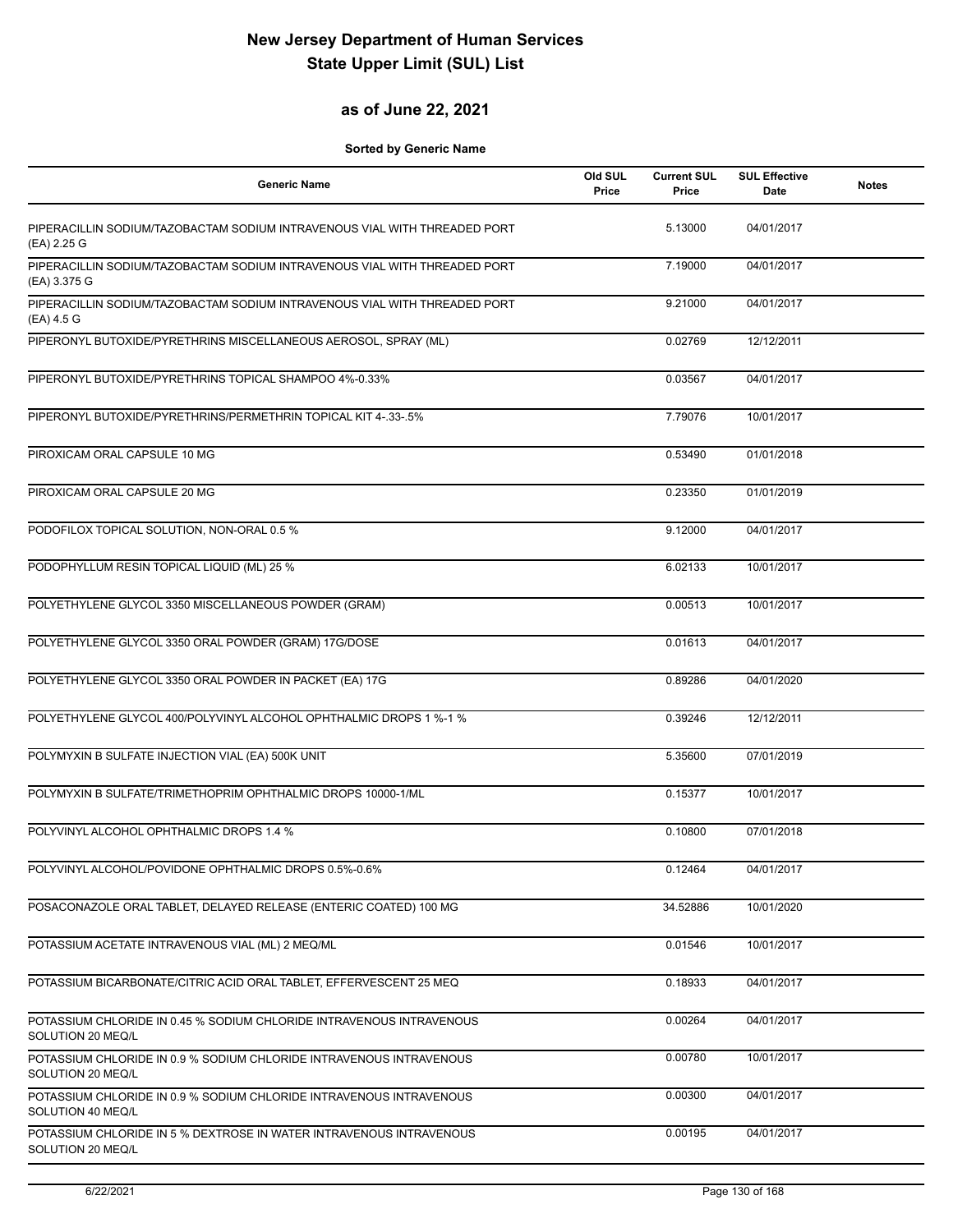### **as of June 22, 2021**

| <b>Generic Name</b>                                                                                       | Old SUL<br>Price | <b>Current SUL</b><br>Price | <b>SUL Effective</b><br>Date | <b>Notes</b> |
|-----------------------------------------------------------------------------------------------------------|------------------|-----------------------------|------------------------------|--------------|
| POTASSIUM CHLORIDE IN DEXTROSE 5 % AND 0.9 % SODIUM CHLORIDE INTRAVENOUS<br>INTRAVENOUS SOLUTION 20 MEQ/L |                  | 0.00077                     | 10/01/2017                   |              |
| POTASSIUM CHLORIDE IN DEXTROSE 5 % AND 0.9 % SODIUM CHLORIDE INTRAVENOUS<br>INTRAVENOUS SOLUTION 40 MEQ/L |                  | 0.00311                     | 04/01/2017                   |              |
| POTASSIUM CHLORIDE IN DEXTROSE 5 %-0.2 % SODIUM CHLORIDE INTRAVENOUS<br>INTRAVENOUS SOLUTION 20 MEQ/L     |                  | 0.00251                     | 04/01/2017                   |              |
| POTASSIUM CHLORIDE IN DEXTROSE 5 %-0.45 % SODIUM CHLORIDE INTRAVENOUS<br>INTRAVENOUS SOLUTION 10 MEQ/L    |                  | 0.00413                     | 10/01/2017                   |              |
| POTASSIUM CHLORIDE IN DEXTROSE 5 %-0.45 % SODIUM CHLORIDE INTRAVENOUS<br>INTRAVENOUS SOLUTION 20 MEQ/L    |                  | 0.00085                     | 10/01/2017                   |              |
| POTASSIUM CHLORIDE IN DEXTROSE 5 %-0.45 % SODIUM CHLORIDE INTRAVENOUS<br>INTRAVENOUS SOLUTION 30 MEQ/L    |                  | 0.00250                     | 04/01/2017                   |              |
| POTASSIUM CHLORIDE IN DEXTROSE 5 %-0.45 % SODIUM CHLORIDE INTRAVENOUS<br>INTRAVENOUS SOLUTION 40 MEQ/L    |                  | 0.00234                     | 04/01/2017                   |              |
| POTASSIUM CHLORIDE IN DEXTROSE 5% AND 0.3 % SODIUM CHLORIDE INTRAVENOUS<br>INTRAVENOUS SOLUTION 20 MEQ/L  |                  | 0.00218                     | 04/01/2017                   |              |
| POTASSIUM CHLORIDE IN LACTATED RINGERS AND 5 % DEXTROSE INTRAVENOUS<br>INTRAVENOUS SOLUTION 20 MEQ/L      |                  | 0.00303                     | 04/01/2017                   |              |
| POTASSIUM CHLORIDE INTRAVENOUS INTRAVENOUS SOLUTION 2 MEQ/ML                                              |                  | 0.03618                     | 12/12/2011                   |              |
| POTASSIUM CHLORIDE INTRAVENOUS INTRAVENOUS SOLUTION, PIGGYBACK (ML)<br>10MEQ/0.1L                         |                  | 0.02890                     | 04/01/2017                   |              |
| POTASSIUM CHLORIDE INTRAVENOUS INTRAVENOUS SOLUTION, PIGGYBACK (ML)<br>10MEQ/50ML                         |                  | 0.06324                     | 04/01/2017                   |              |
| POTASSIUM CHLORIDE INTRAVENOUS INTRAVENOUS SOLUTION, PIGGYBACK (ML)<br>20MEQ/0.1L                         |                  | 0.02660                     | 04/01/2017                   |              |
| POTASSIUM CHLORIDE INTRAVENOUS INTRAVENOUS SOLUTION, PIGGYBACK (ML)<br>20MEQ/50ML                         |                  | 0.05320                     | 04/01/2017                   |              |
| POTASSIUM CHLORIDE INTRAVENOUS INTRAVENOUS SOLUTION, PIGGYBACK (ML)<br>40MEQ/0.1L                         |                  | 0.03157                     | 04/01/2017                   |              |
| POTASSIUM CHLORIDE INTRAVENOUS VIAL (ML) 2 MEQ/ML                                                         |                  | 0.02424                     | 10/01/2017                   |              |
| POTASSIUM CHLORIDE ORAL CAPSULE, EXTENDED RELEASE 10 MEQ                                                  |                  | 0.04560                     | 01/01/2019                   |              |
| POTASSIUM CHLORIDE ORAL CAPSULE, EXTENDED RELEASE 8 MEQ                                                   |                  | 0.15000                     | 10/01/2019                   |              |
| POTASSIUM CHLORIDE ORAL LIQUID (ML) 20MEQ/15ML                                                            |                  | 0.17428                     | 04/01/2020                   |              |
| POTASSIUM CHLORIDE ORAL LIQUID (ML) 40MEQ/15ML                                                            |                  | 0.10532                     | 10/01/2017                   |              |
| POTASSIUM CHLORIDE ORAL PACKET (EA) 20 MEQ                                                                | 2.87433          | 2.81000                     | 07/01/2021                   |              |
| POTASSIUM CHLORIDE ORAL PACKET (EA) 25 MEQ                                                                |                  | 1.30700                     | 12/12/2011                   |              |
| POTASSIUM CHLORIDE ORAL TABLET, EXT RELEASE, PARTICLES/CRYSTALS 10 MEQ                                    |                  | 0.11710                     | 01/01/2019                   |              |
| POTASSIUM CHLORIDE ORAL TABLET, EXT RELEASE, PARTICLES/CRYSTALS 20 MEQ                                    |                  | 0.13698                     | 01/01/2019                   |              |
| POTASSIUM CHLORIDE ORAL TABLET, EXTENDED RELEASE 10 MEQ                                                   | 0.14598          | 0.13767                     | 07/01/2021                   |              |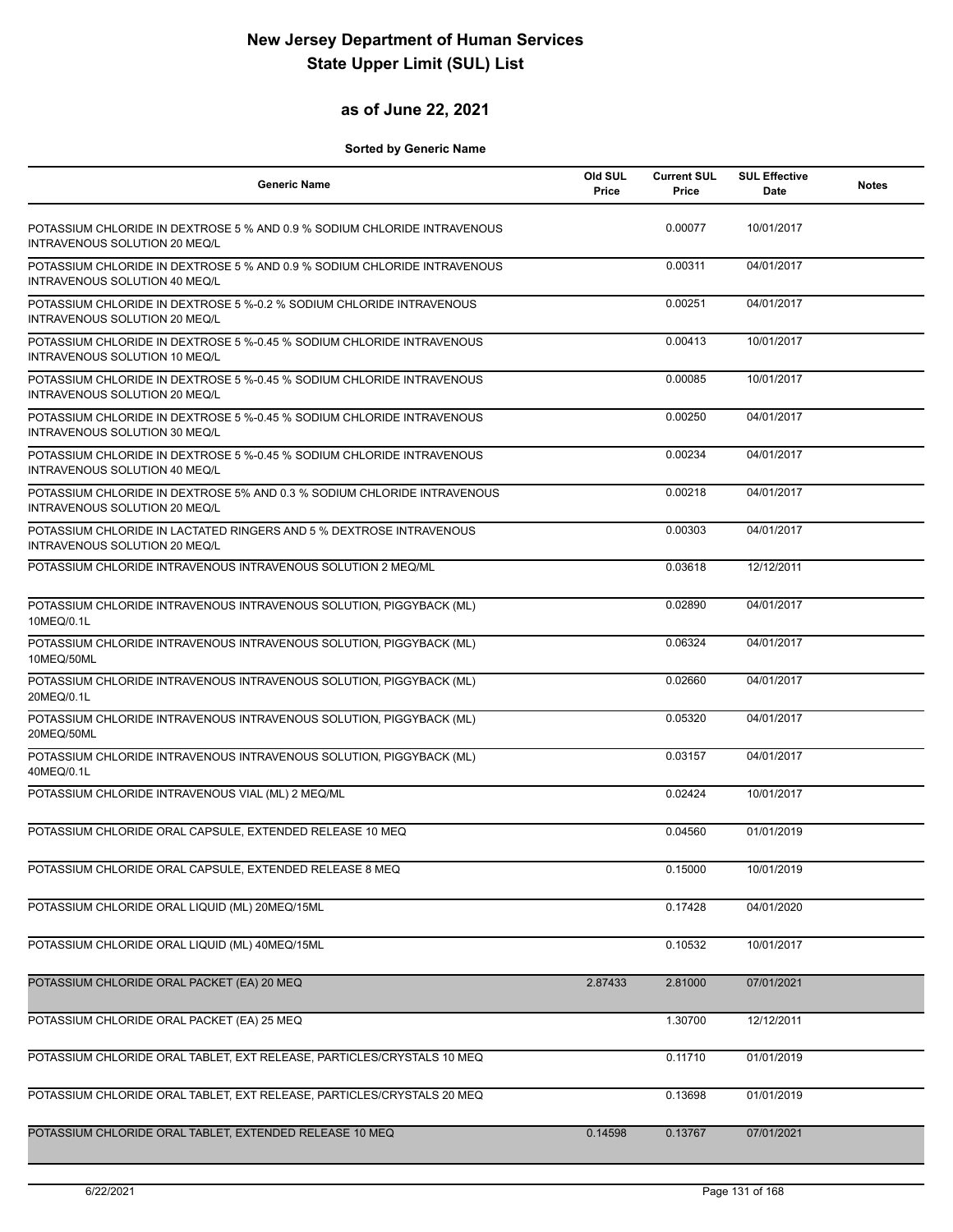### **as of June 22, 2021**

| <b>Generic Name</b>                                                                      | Old SUL<br>Price | <b>Current SUL</b><br>Price | <b>SUL Effective</b><br>Date | <b>Notes</b> |
|------------------------------------------------------------------------------------------|------------------|-----------------------------|------------------------------|--------------|
| POTASSIUM CHLORIDE ORAL TABLET, EXTENDED RELEASE 20 MEQ                                  |                  | 0.25374                     | 04/01/2017                   |              |
| POTASSIUM CHLORIDE ORAL TABLET, EXTENDED RELEASE 8 MEQ                                   |                  | 0.15500                     | 10/01/2017                   |              |
| POTASSIUM CHLORIDE/POTASSIUM BICARBONATE/CITRIC ACID ORAL TABLET,<br>EFFERVESCENT 25 MEQ |                  | 1.14300                     | 04/01/2017                   |              |
| POTASSIUM CITRATE ORAL TABLET, EXTENDED RELEASE 10 MEQ                                   | 0.40707          | 0.39630                     | 07/01/2021                   |              |
| POTASSIUM CITRATE ORAL TABLET, EXTENDED RELEASE 15 MEQ                                   |                  | 0.40120                     | 04/01/2019                   |              |
| POTASSIUM CITRATE ORAL TABLET, EXTENDED RELEASE 5 MEQ                                    |                  | 0.52180                     | 01/01/2020                   |              |
| POTASSIUM CITRATE/CITRIC ACID ORAL PACKET (EA) 3300-1002                                 |                  | 0.68989                     | 12/12/2011                   |              |
| POTASSIUM CITRATE/CITRIC ACID ORAL SOLUTION, ORAL 1100-334/5                             |                  | 0.07333                     | 04/01/2017                   |              |
| POTASSIUM PHOS, M-BASIC-D-BASIC INTRAVENOUS VIAL (ML) 3MMOL/ML                           |                  | 0.02705                     | 10/01/2017                   |              |
| POVIDONE-IODINE TOPICAL OINTMENT (GRAM) 10 %                                             |                  | 0.05791                     | 04/01/2017                   |              |
| POVIDONE-IODINE TOPICAL SOLUTION, NON-ORAL 10 %                                          |                  | 0.01634                     | 04/01/2017                   |              |
| PRAMIPEXOLE DI-HCL ORAL TABLET 0.125 MG                                                  |                  | 0.02100                     | 01/01/2019                   |              |
| PRAMIPEXOLE DI-HCL ORAL TABLET 0.25 MG                                                   |                  | 0.01467                     | 01/01/2019                   |              |
| PRAMIPEXOLE DI-HCL ORAL TABLET 0.5 MG                                                    | 0.04844          | 0.04133                     | 07/01/2021                   |              |
| PRAMIPEXOLE DI-HCL ORAL TABLET 0.75 MG                                                   |                  | 0.07931                     | 10/01/2017                   |              |
| PRAMIPEXOLE DI-HCL ORAL TABLET 1 MG                                                      |                  | 0.04322                     | 04/01/2017                   |              |
| PRAMIPEXOLE DI-HCL ORAL TABLET 1.5 MG                                                    |                  | 0.05722                     | 04/01/2018                   |              |
| PRAMIPEXOLE DI-HCL ORAL TABLET, EXTENDED RELEASE 24 HR 0.375 MG                          |                  | 9.83333                     | 04/01/2017                   |              |
| PRAMIPEXOLE DI-HCL ORAL TABLET, EXTENDED RELEASE 24 HR 0.75 MG                           |                  | 11.00233                    | 04/01/2017                   |              |
| PRAMIPEXOLE DI-HCL ORAL TABLET, EXTENDED RELEASE 24 HR 1.5 MG                            |                  | 9.83333                     | 04/01/2017                   |              |
| PRAMIPEXOLE DI-HCL ORAL TABLET, EXTENDED RELEASE 24 HR 2.25 MG                           |                  | 9.83333                     | 04/01/2017                   |              |
| PRAMIPEXOLE DI-HCL ORAL TABLET, EXTENDED RELEASE 24 HR 3 MG                              |                  | 11.93707                    | 04/01/2017                   |              |
| PRAMIPEXOLE DI-HCL ORAL TABLET, EXTENDED RELEASE 24 HR 3.75 MG                           |                  | 13.13800                    | 04/01/2017                   |              |
| PRAMIPEXOLE DI-HCL ORAL TABLET, EXTENDED RELEASE 24 HR 4.5 MG                            |                  | 11.82500                    | 04/01/2017                   |              |
| PRAMOXINE HCL TOPICAL FOAM (GRAM) 1 %                                                    |                  | 2.66240                     | 04/01/2017                   |              |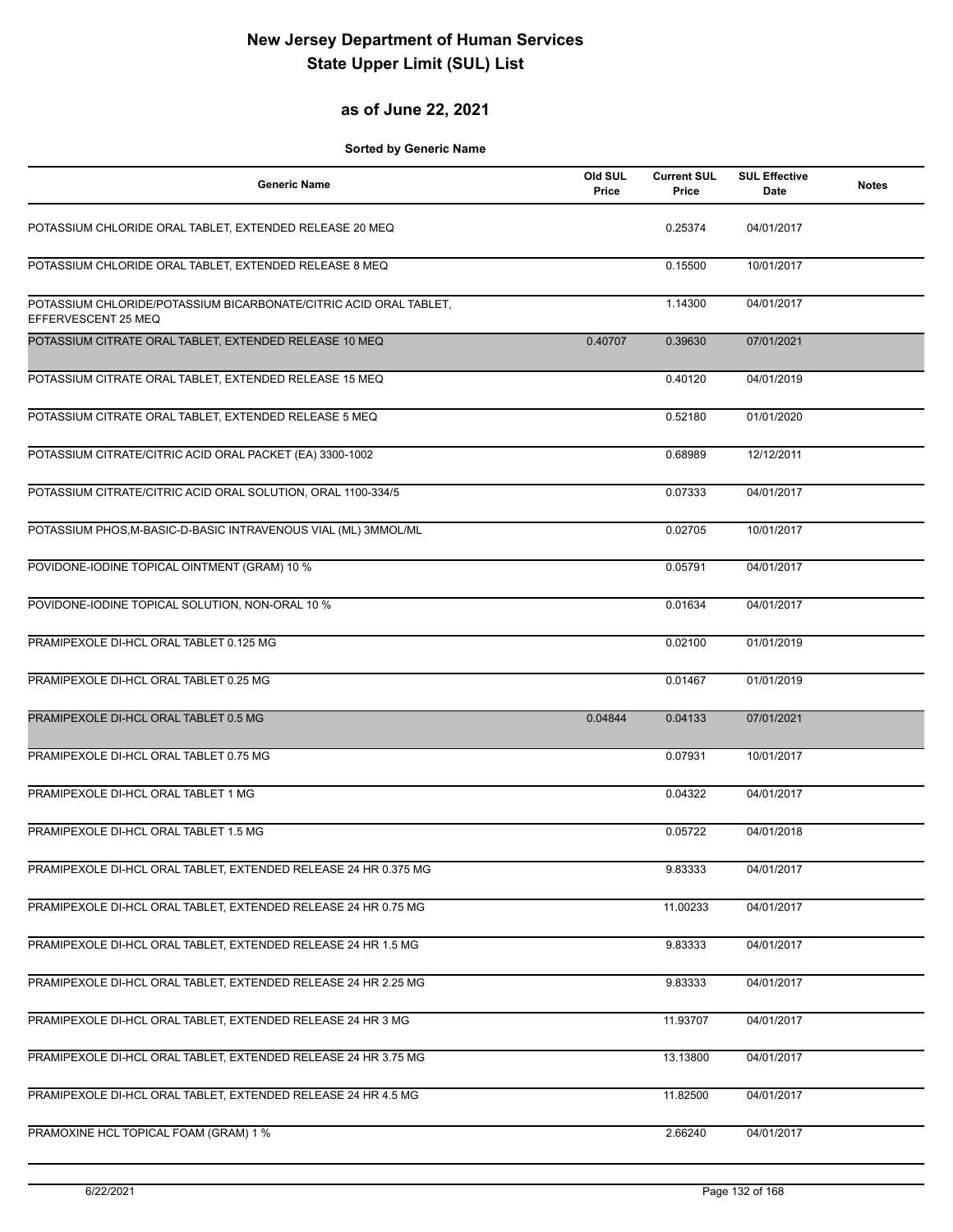## **as of June 22, 2021**

| <b>Generic Name</b>                                                            | Old SUL<br>Price | <b>Current SUL</b><br>Price | <b>SUL Effective</b><br>Date | <b>Notes</b> |
|--------------------------------------------------------------------------------|------------------|-----------------------------|------------------------------|--------------|
| PRAMOXINE HCL TOPICAL LOTION (ML) 1 %                                          |                  | 0.03045                     | 04/01/2017                   |              |
| PRAMOXINE HCL/CALAMINE TOPICAL LOTION (ML) 1 %-8 %                             |                  | 0.01379                     | 04/01/2017                   |              |
| PRAMOXINE HCL/CAMPHOR/ZINC ACETATE TOPICAL LOTION (ML)                         |                  | 0.01488                     | 04/01/2017                   |              |
| PRAMOXINE HCL/ZINC ACETATE TOPICAL LOTION (ML) 1 %-0.1 %                       |                  | 0.01518                     | 04/01/2017                   |              |
| PRASUGREL HCL ORAL TABLET 10 MG                                                |                  | 0.22500                     | 01/01/2019                   |              |
| PRAVASTATIN SODIUM ORAL TABLET 10 MG                                           |                  | 0.03100                     | 07/01/2018                   |              |
| PRAVASTATIN SODIUM ORAL TABLET 20 MG                                           |                  | 0.03322                     | 07/01/2018                   |              |
| PRAVASTATIN SODIUM ORAL TABLET 40 MG                                           |                  | 0.06144                     | 01/01/2019                   |              |
| PRAVASTATIN SODIUM ORAL TABLET 80 MG                                           |                  | 0.08878                     | 07/01/2018                   |              |
| PRAZOSIN HCL ORAL CAPSULE 1 MG                                                 |                  | 0.19500                     | 07/01/2018                   |              |
| PRAZOSIN HCL ORAL CAPSULE 2 MG                                                 |                  | 0.12864                     | 10/01/2017                   |              |
| PRAZOSIN HCL ORAL CAPSULE 5 MG                                                 |                  | 0.37754                     | 07/01/2019                   |              |
| PREDNICARBATE TOPICAL CREAM (GRAM) 0.1 %                                       |                  | 1.90416                     | 04/01/2017                   |              |
| PREDNICARBATE TOPICAL OINTMENT (GRAM) 0.1 %                                    |                  | 1.02483                     | 04/01/2017                   |              |
| PREDNISOLONE ACETATE OPHTHALMIC SUSPENSION, DROPS(FINAL DOSAGE FORM)(ML)<br>1% |                  | 5.00236                     | 07/01/2019                   |              |
| PREDNISOLONE ORAL SOLUTION, ORAL 15 MG/5 ML                                    |                  | 0.04250                     | 04/01/2017                   |              |
| PREDNISOLONE ORAL TABLET 5 MG                                                  |                  | 7.22430                     | 04/01/2017                   |              |
| PREDNISOLONE SOD PHOSPHATE OPHTHALMIC DROPS 1 %                                |                  | 1.06685                     | 10/01/2017                   |              |
| PREDNISOLONE SOD PHOSPHATE ORAL SOLUTION, ORAL 15 MG/5 ML                      |                  | 0.05667                     | 10/01/2017                   |              |
| PREDNISOLONE SOD PHOSPHATE ORAL SOLUTION, ORAL 25 MG/5 ML                      |                  | 0.94102                     | 04/01/2017                   |              |
| PREDNISOLONE SOD PHOSPHATE ORAL SOLUTION, ORAL 5 MG/5 ML                       |                  | 0.17302                     | 10/01/2017                   |              |
| PREDNISOLONE SOD PHOSPHATE ORAL TABLET, DISINTEGRATING 10 MG                   |                  | 10.41025                    | 04/01/2017                   |              |
| PREDNISOLONE SOD PHOSPHATE ORAL TABLET, DISINTEGRATING 15 MG                   |                  | 19.17875                    | 04/01/2017                   |              |
| PREDNISOLONE SOD PHOSPHATE ORAL TABLET, DISINTEGRATING 30 MG                   |                  | 24.65833                    | 04/01/2017                   |              |
| PREDNISONE ORAL SOLUTION, ORAL 5 MG/5 ML                                       |                  | 0.18413                     | 04/01/2017                   |              |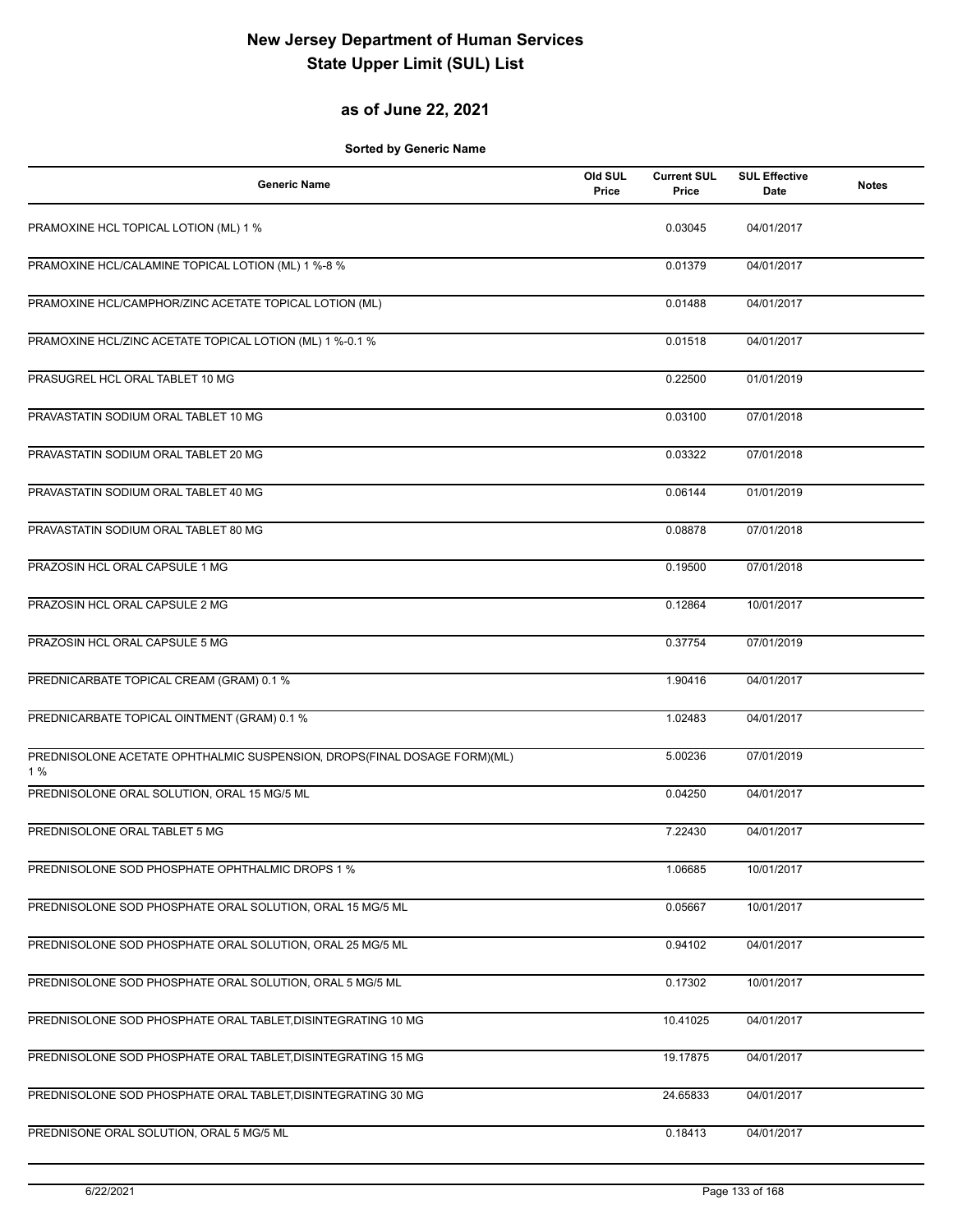## **as of June 22, 2021**

| <b>Generic Name</b>                                                                                                    | Old SUL<br>Price | <b>Current SUL</b><br>Price | <b>SUL Effective</b><br>Date | <b>Notes</b> |
|------------------------------------------------------------------------------------------------------------------------|------------------|-----------------------------|------------------------------|--------------|
| PREDNISONE ORAL TABLET 1 MG                                                                                            |                  | 0.03080                     | 01/01/2019                   |              |
| PREDNISONE ORAL TABLET 10 MG                                                                                           |                  | 0.04940                     | 01/01/2019                   |              |
| PREDNISONE ORAL TABLET 2.5 MG                                                                                          |                  | 0.03518                     | 10/01/2017                   |              |
| PREDNISONE ORAL TABLET 20 MG                                                                                           |                  | 0.03517                     | 10/01/2017                   |              |
| PREDNISONE ORAL TABLET 5 MG                                                                                            |                  | 0.00868                     | 10/01/2017                   |              |
| PREDNISONE ORAL TABLET 50 MG                                                                                           |                  | 0.23081                     | 04/01/2017                   |              |
| PREDNISONE ORAL TABLET, DOSE PACK 10 MG                                                                                |                  | 0.10896                     | 10/01/2017                   |              |
| PREDNISONE ORAL TABLET, DOSE PACK 5 MG                                                                                 |                  | 0.09667                     | 10/01/2017                   |              |
| PREGABALIN ORAL CAPSULE 100 MG                                                                                         |                  | 0.14356                     | 10/01/2020                   |              |
| PREGABALIN ORAL CAPSULE 150 MG                                                                                         | 0.19256          | 0.10500                     | 07/01/2021                   |              |
| PREGABALIN ORAL CAPSULE 200 MG                                                                                         |                  | 0.19745                     | 10/01/2019                   |              |
| PREGABALIN ORAL CAPSULE 225 MG                                                                                         |                  | 0.22595                     | 04/01/2020                   |              |
| PREGABALIN ORAL CAPSULE 25 MG                                                                                          |                  | 0.11111                     | 01/01/2020                   |              |
| PREGABALIN ORAL CAPSULE 300 MG                                                                                         |                  | 0.17767                     | 10/01/2020                   |              |
| PREGABALIN ORAL CAPSULE 50 MG                                                                                          |                  | 0.11528                     | 10/01/2020                   |              |
| PREGABALIN ORAL CAPSULE 75 MG                                                                                          |                  | 0.11233                     | 10/01/2020                   |              |
| PREGABALIN ORAL SOLUTION, ORAL 20 MG/ML                                                                                |                  | 0.14000                     | 10/01/2019                   |              |
| PRENATAL VIT 55/IRON BISGLY HCL, SUC-PROT/FOLIC ACID/OMEGA-3 ORAL COMBINATION<br>PACKAGE, TABLET AND DR CAP 29-1-430MG |                  | 0.49783                     | 04/01/2017                   |              |
| PRENATAL VIT NO.16/IRON FUM, PS COMPLEX/FOLIC ACID/OMEGA-3 ORAL CAPSULE<br>35-1-200MG                                  |                  | 0.63168                     | 10/01/2017                   |              |
| PRENATAL VIT NO.19/IRON BG HCL, SUC-PROT/FOLIC ACID/OMEGA-3 ORAL COMBINATION<br>PACKAGE, TABLET AND DR CAP 29-1-400MG  |                  | 0.53083                     | 04/01/2017                   |              |
| PRENATAL VIT NO.2/IRON BG CHEL, SUCC-PROT/FOLIC ACID/OMEGA-3 ORAL COMBINATION<br>PACKAGE (EA) 29-1-250MG               |                  | 0.35240                     | 04/01/2017                   |              |
| PRENATAL VIT NO.21/IRON POLYSACCH, HEME POLYPEP/FOLIC ACID ORAL TABLET 28-6-1<br>ΜG                                    |                  | 1.41211                     | 04/01/2017                   |              |
| PRENATAL VIT NO.22/IRON CBN, GLUCON/FOLIC ACID/DOCUSATE/DHA ORAL COMBINATION<br>PACKAGE (EA) 27-1-50 MG                |                  | 0.75050                     | 04/01/2017                   |              |
| PRENATAL VIT NO.72/IRON CARBONY, GLUC/FOLIC ACID/DOCUSATE/DHA ORAL<br>COMBINATION PACKAGE (EA) 90-1-300MG              |                  | 1.30583                     | 04/01/2017                   |              |
| PRENATAL VIT NO.73/IRON CARBONY, GLUC/FOLIC ACID/DOCUSATE/DHA ORAL<br>COMBINATION PACKAGE (EA) 35-1-50 MG              |                  | 1.26033                     | 04/01/2017                   |              |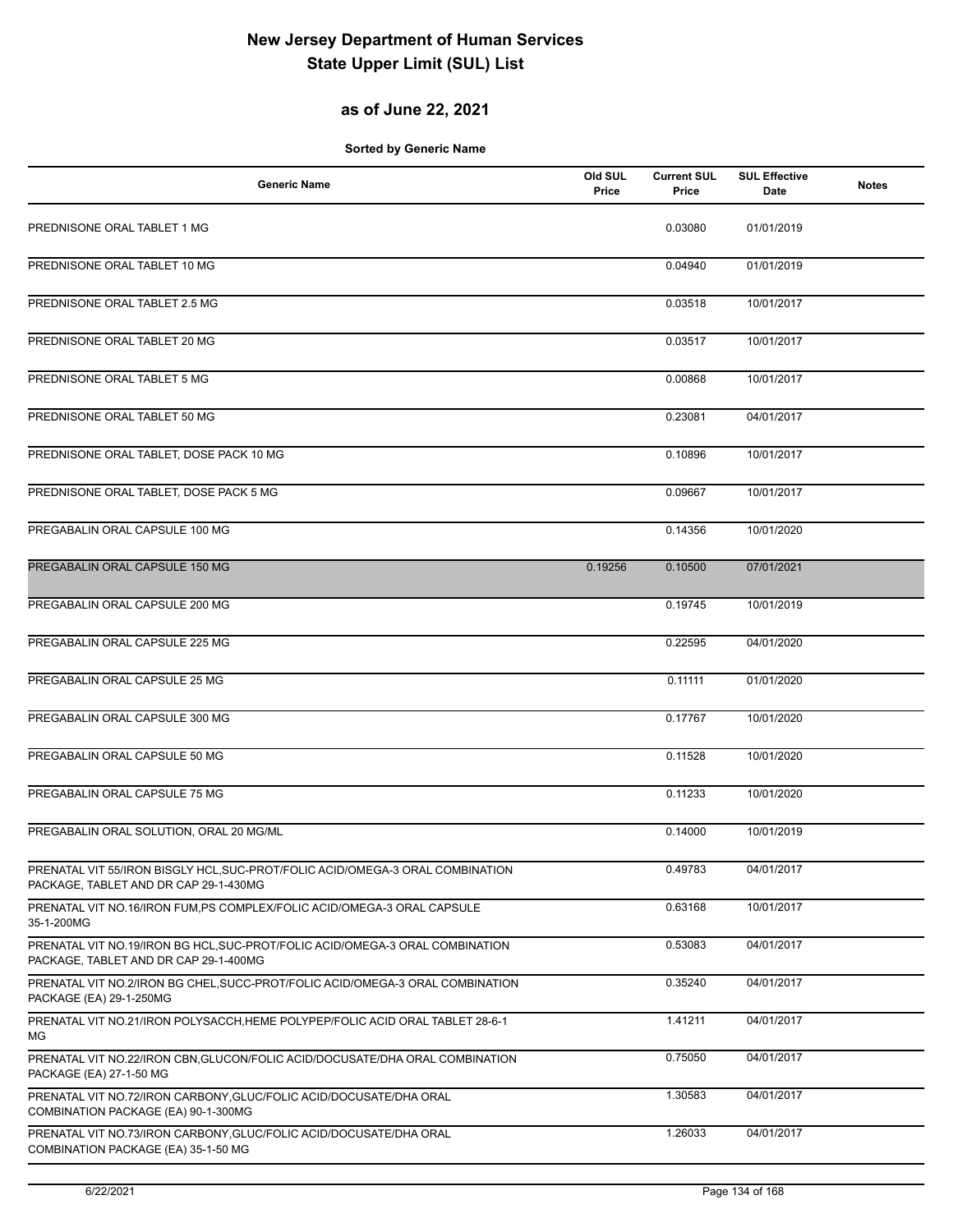### **as of June 22, 2021**

| <b>Generic Name</b>                                                                                                    | Old SUL<br>Price | <b>Current SUL</b><br>Price | <b>SUL Effective</b><br>Date | <b>Notes</b> |
|------------------------------------------------------------------------------------------------------------------------|------------------|-----------------------------|------------------------------|--------------|
| PRENATAL VIT NO.81/SOD.FEREDETATE-IRON PS/FOLIC ACID/OMEGA-3 ORAL<br>COMBINATION PACKAGE, TABLET AND DR CAP 27-1-430MG |                  | 1.21200                     | 04/01/2017                   |              |
| PRENATAL VIT WITH CALCIUM #34/IRON/FOLIC ACID ORAL TABLET, EXTENDED RELEASE<br>MULTIPHASE 24 HR 28 MG-1 MG             |                  | 0.20988                     | 12/12/2011                   |              |
| PRENATAL VIT WITH CALCIUM NO. 40/IRON FUMARATE/FA CMB NO.1 ORAL TABLET 27 MG-1<br>MG                                   |                  | 1.23151                     | 10/01/2017                   |              |
| PRENATAL VIT WITH CALCIUM NO.37/IRON, ASPG/FOLIC ACID/OMEGA-3 ORAL CAPSULE<br>27-1-330MG                               |                  | 0.76089                     | 04/01/2017                   |              |
| PRENATAL VIT WITH CALCIUM NO.68/IRON FUM/FOLIC ACID NO.1/DHA ORAL CAPSULE<br>28-1-300MG                                |                  | 1.27300                     | 01/01/2019                   |              |
| PRENATAL VIT WITH CALCIUM NO.69/IRON/FOLIC ACID/DOCUSATE/DHA ORAL CAPSULE<br>27-1-50 MG                                |                  | 1.04600                     | 04/01/2017                   |              |
| PRENATAL VIT WITH CALCIUM NO.69/IRON/FOLIC ACID/DOCUSATE/DHA ORAL CAPSULE<br>28-1-50 MG                                |                  | 1.36900                     | 04/01/2017                   |              |
| PRENATAL VIT, CALCIUM NO.35/IRON/FOLIC ACID/DOCUSATE/OMEGA-3 ORAL CAPSULE<br>27-1-50 MG                                |                  | 0.08682                     | 10/01/2017                   |              |
| PRENATAL VIT/FOLIC ACID/B6/CALCIUM PHOSPH DI, TRIBASIC/GINGER ORAL TABLET<br>1.2-40-100                                |                  | 0.70833                     | 04/01/2017                   |              |
| PRENATAL VITAMIN 27 WITH CALCIUM/FERROUS FUMARATE/FOLIC ACID ORAL TABLET 60<br>MG-1 MG                                 |                  | 0.16800                     | 10/01/2018                   |              |
| PRENATAL VITAMIN NO.15/IRON FUMARATE, POLYSAC COMP/FOLIC ACID ORAL CAPSULE<br>85 MG-1 MG                               |                  | 0.64513                     | 04/01/2017                   |              |
| PRENATAL VITAMIN NO.15/IRON, CARBONYL/FOLIC ACID/DOCUSATE SOD ORAL TABLET<br>90-1-50 MG                                |                  | 0.14689                     | 04/01/2017                   |              |
| PRENATAL VITAMIN NO.16/IRON, CARBONYL/FOLIC ACID/DOCUSATE SOD ORAL TABLET<br>90-1-50 MG                                |                  | 0.15789                     | 04/01/2017                   |              |
| PRENATAL VITAMIN NO.19/IRON POLYSAC, IRON HEME/FOLIC ACID/DHA ORAL CAPSULE<br>22-6-1-200                               |                  | 2.32800                     | 04/01/2017                   |              |
| PRENATAL VITAMIN NO.48/IRON, CARBONYL, GLUCONATE/FOLIC ACID/B6 ORAL TABLET,<br>SEQUENTIAL 20-1-25 MG                   |                  | 0.59800                     | 04/01/2017                   |              |
| PRENATAL VITAMIN NO.57/IRON FUM/FOLIC ACID/DSS/DHA ORAL CAPSULE 29-1.25-55                                             |                  | 2.13200                     | 04/01/2017                   |              |
| PRENATAL VITAMIN NO.86/IRON BIS-GLYCINATE/FOLIC ACID ORAL TABLET 32 MG-1 MG                                            |                  | 1.01711                     | 04/01/2017                   |              |
| PRENATAL VITAMIN W-O VIT A/FERROUS FUMARATE/FOLIC ACID ORAL TABLET,<br>CHEWABLE 40-1MG                                 |                  | 1.13596                     | 12/12/2011                   |              |
| PRENATAL VITAMINS COMB NO.115/IRON FUMARATE/FOLIC ACID/DSS ORAL TABLET 29-1-25<br>MG                                   |                  | 0.40080                     | 04/01/2017                   |              |
| PRENATAL VITAMINS COMB NO.53/IRON B-G HCL SUC-P/FA/OMEGA-3 ORAL COMBINATION<br>PACKAGE (EA) 29-1-400MG                 |                  | 0.39767                     | 10/01/2017                   |              |
| PRENATAL VITAMINS COMB NO.54/IRON B-G HCL SUC-P/FA/OMEGA-3 ORAL COMBINATION<br>PACKAGE (EA) 29-1-430MG                 |                  | 0.43416                     | 04/01/2017                   |              |
| PRENATAL VITAMINS COMB NO.7/FE ASP GLY/DOCUSATE/FOLIC ACID ORAL TABLET<br>30-50-1MG                                    |                  | 1.20762                     | 12/12/2011                   |              |
| PRENATAL VITAMINS COMB NO.71/FERROUS FUMARATE/FOLIC ACID ORAL TABLET 27<br>MG-1 MG                                     |                  | 0.07605                     | 09/01/2011                   |              |
| PRENATAL VITAMINS COMB NO.87/IRON BISGLY/FOLIC ACID/DHA ORAL COMBINATION<br>PACKAGE (EA) 32-1-230MG                    |                  | 0.71083                     | 04/01/2017                   |              |
| PRENATAL VITAMINS COMBO NO.14/FERROUS FUMARATE/FOLIC ACID ORAL TABLET,<br>CHEWABLE 29 MG-1 MG                          |                  | 0.23154                     | 10/01/2017                   |              |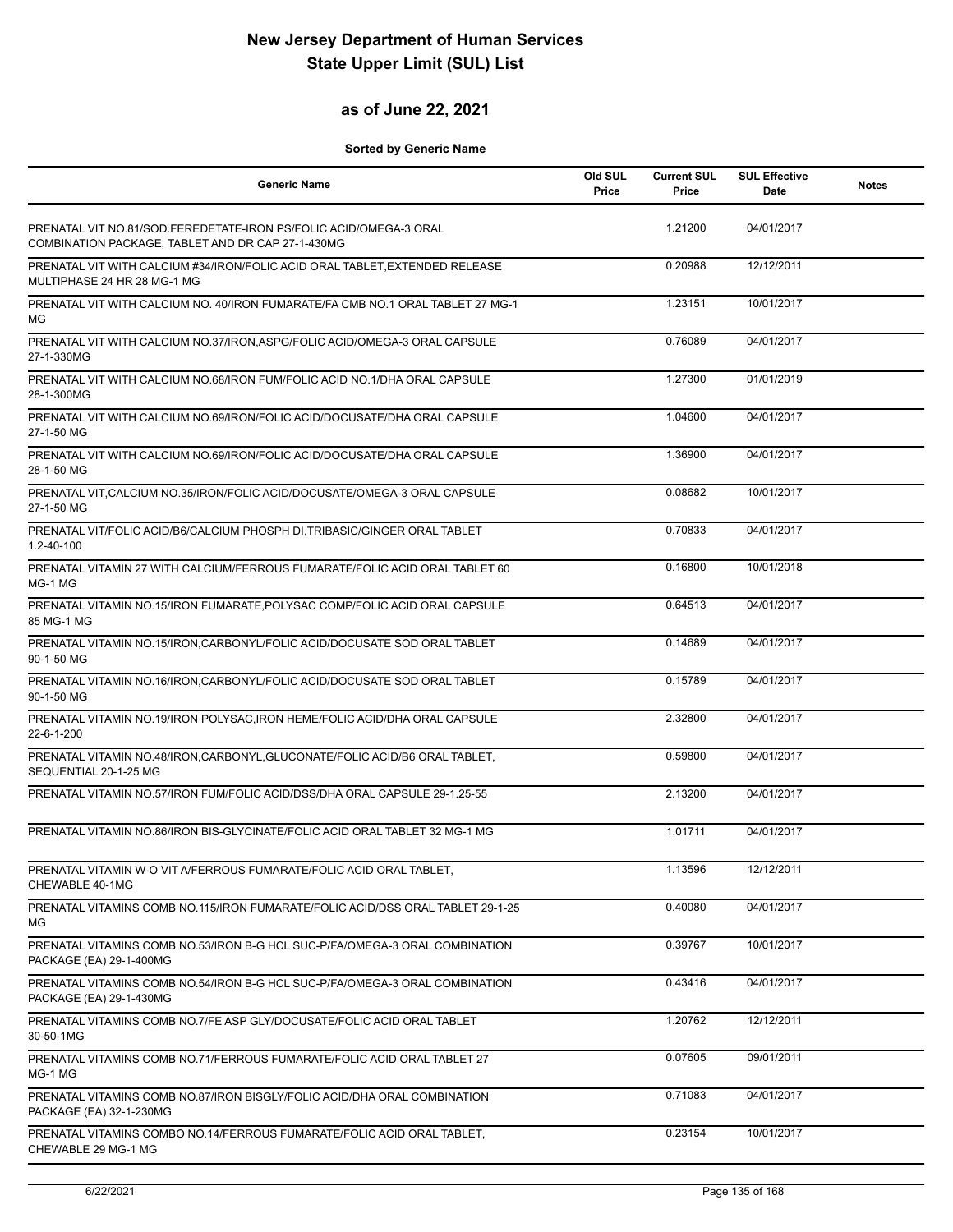### **as of June 22, 2021**

| <b>Generic Name</b>                                                                                      | Old SUL<br>Price | <b>Current SUL</b><br>Price | <b>SUL Effective</b><br>Date | <b>Notes</b> |
|----------------------------------------------------------------------------------------------------------|------------------|-----------------------------|------------------------------|--------------|
| PRENATAL VITAMINS COMBO NO.34/IRON, CARB/FOLIC ACID/DSS/DHA ORAL CAPSULE<br>30-1-50 MG                   |                  | 1.69066                     | 04/01/2017                   |              |
| PRENATAL VITAMINS COMBO NO.59/IRON, CARB/FOLIC ACID/DSS/DHA ORAL CAPSULE<br>29-1-50 MG                   |                  | 1.75866                     | 04/01/2017                   |              |
| PRENATAL VITAMINS NO.11/FERROUS FUMARATE/FOLIC ACID/OMEGA-3 ORAL CAPSULE<br>28-1-200MG                   |                  | 2.00007                     | 04/01/2017                   |              |
| PRENATAL VITAMINS NO.22/IRON CBN & GLUC/FOLIC ACID/DSS ORAL TABLET 27-1-50MG                             |                  | 0.46292                     | 12/12/2011                   |              |
| PRENATAL VITAMINS NO.5/FERROUS FUMARATE/FOLIC ACID ORAL CAPSULE 106.5-1MG                                |                  | 0.56290                     | 04/01/2017                   |              |
| PRENATAL VITAMINS/FERROUS FUMARATE/DOCUSATE/FOLIC ACID ORAL TABLET 29 MG-1<br>МG                         |                  | 0.33288                     | 12/12/2011                   |              |
| PRENATAL VITAMINS/FERROUS FUMARATE/FOLIC ACID ORAL TABLET 27 MG-1 MG                                     |                  | 0.08451                     | 12/12/2011                   |              |
| PRENATAL VITAMINS/FERROUS FUMARATE/FOLIC ACID ORAL TABLET 27MG-0.8MG                                     |                  | 0.08377                     | 12/12/2011                   |              |
| PRENATAL VITAMINS/FERROUS FUMARATE/FOLIC ACID ORAL TABLET 28MG-0.8MG                                     |                  | 0.08371                     | 12/12/2011                   |              |
| PRENATAL VITAMINS/FERROUS FUMARATE/FOLIC ACID ORAL TABLET, CHEWABLE 29 MG-1<br>МG                        |                  | 0.34558                     | 12/12/2011                   |              |
| PRENATAL VITAMINS/IRON.CARBONYL/DOCUSATE/FOLIC ACID ORAL TABLET 90-50-1MG                                |                  | 0.18750                     | 12/12/2011                   |              |
| PRENATAL VITS NO.119/IRON FUMARATE/FOLIC ACID/DOCUSATE SOD. ORAL TABLET<br>29-1-25 MG                    |                  | 0.43050                     | 10/01/2018                   |              |
| PRENATAL VITS W-O CA COMB. NO. 7 W/ IRON & FOLIC ACID & DHA ORAL CAPSULE<br>(HARD, SOFT, ETC.) 28-1.25MG |                  | 1.62300                     | 12/12/2011                   |              |
| PRENATAL VITS WITH CALCIUM #74/FERROUS FUMARATE/FOLIC ACID ORAL TABLET 27<br>MG-1 MG                     |                  | 0.05662                     | 10/01/2017                   |              |
| PRENATAL VITS WITH CALCIUM #76/IRON, CARBONYL/FOLIC ACID ORAL TABLET 29 MG-1<br>MG                       |                  | 0.13802                     | 10/01/2017                   |              |
| PRENATAL VITS WITH CALCIUM #78/FERROUS FUMARATE/FOLIC ACID ORAL TABLET 29<br>MG-1 MG                     |                  | 0.12050                     | 10/01/2017                   |              |
| PRENATAL VITS WITH CALCIUM 118/FERROUS FUMARATE/FOLIC ACID ORAL<br>TABLET, CHEWABLE 29 MG-1 MG           |                  | 0.19280                     | 04/01/2019                   |              |
| PRENATAL VITS WITH CALCIUM 47/FERROUS FUM/FOLATE NO.1/DHA ORAL CAPSULE<br>27-1-300MG                     |                  | 0.81153                     | 04/01/2017                   |              |
| PRENATAL VITS WITH CALCIUM 70/FERROUS FUMARATE/FOLIC AC/DHA ORAL CAPSULE<br>28-1-250MG                   |                  | 3.37466                     | 04/01/2017                   |              |
| PRENATAL VITS WITH CALCIUM 72/FERROUS FUMARATE/FOLIC ACID ORAL TABLET 27<br>MG-1 MG                      |                  | 0.07590                     | 04/01/2017                   |              |
| PRENATAL VITS WITH CALCIUM 73/FERROUS FUMARATE/FOLIC ACID ORAL TABLET 28<br>MG-1 MG                      |                  | 0.39850                     | 04/01/2017                   |              |
| PRENATAL VITS WITH CALCIUM NO.80/IRON FUM/FOLIC ACID/DSS/DHA ORAL CAPSULE<br>29-1.25-55                  |                  | 1.97266                     | 04/01/2017                   |              |
| PRENATAL VITS, CALCIUM NO.39/IRON FUM/FOLIC ACID/DOCUSATE/DHA ORAL CAPSULE<br>30-1.2-55                  |                  | 1.12166                     | 04/01/2017                   |              |
| PRENATAL VITS, CALCIUM NO.66/IRON FUM/FOLIC ACID/DOCUSATE/DHA ORAL CAPSULE<br>26-1.2-55                  |                  | 1.15633                     | 04/01/2017                   |              |
| PRENATAL VITS, CALCIUM NO.66/IRON FUM/FOLIC ACID/DOCUSATE/DHA ORAL CAPSULE<br>27-1.25-55                 |                  | 0.53556                     | 04/01/2017                   |              |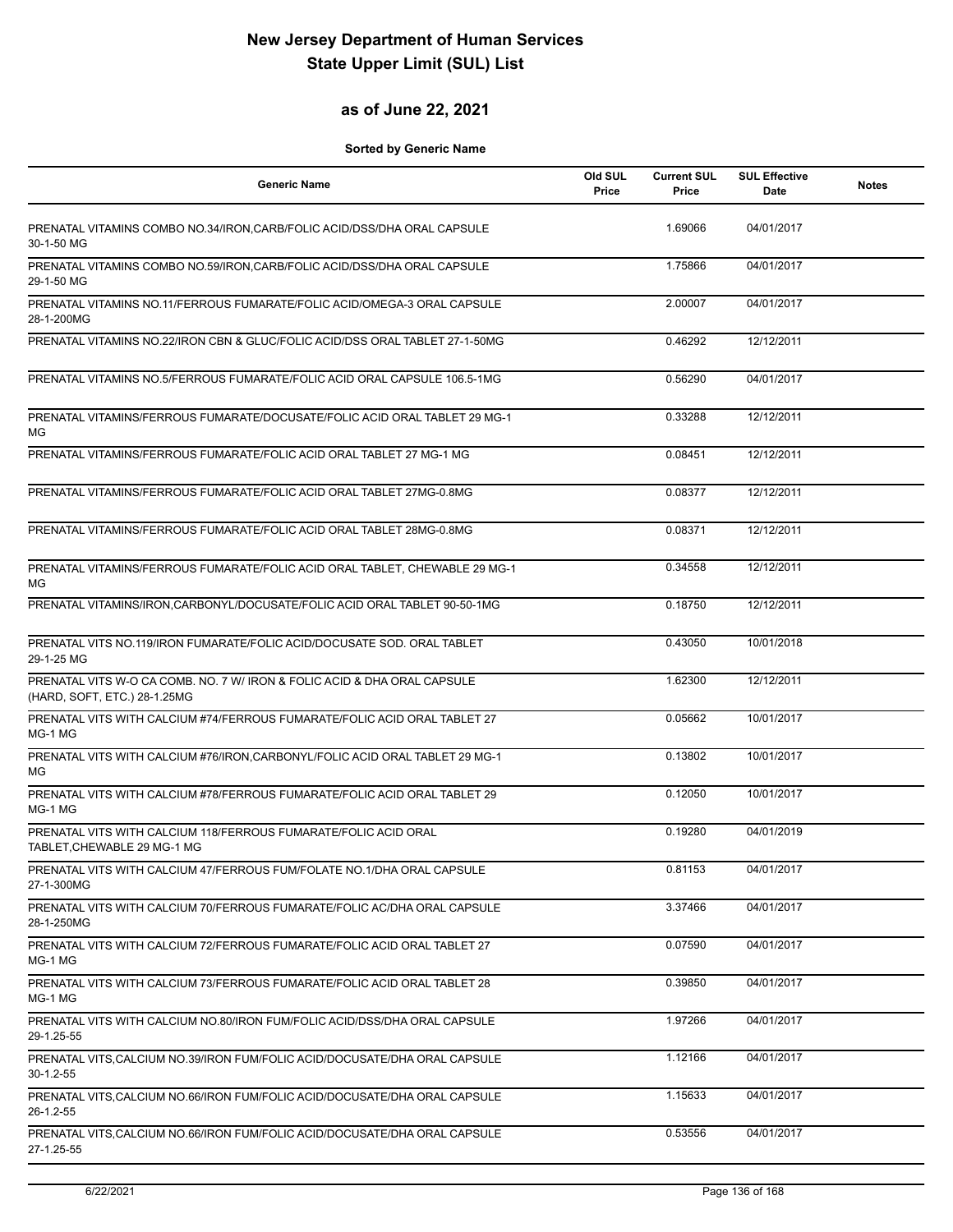## **as of June 22, 2021**

| <b>Generic Name</b>                                                           | Old SUL<br>Price | <b>Current SUL</b><br>Price | <b>SUL Effective</b><br>Date | <b>Notes</b> |
|-------------------------------------------------------------------------------|------------------|-----------------------------|------------------------------|--------------|
| PRIMAQUINE PHOSPHATE ORAL TABLET 26.3 MG                                      |                  | 1.33780                     | 04/01/2017                   |              |
| PRIMIDONE ORAL TABLET 250 MG                                                  |                  | 0.08543                     | 10/01/2017                   |              |
| PRIMIDONE ORAL TABLET 50 MG                                                   |                  | 0.05160                     | 01/01/2019                   |              |
| PROBENECID ORAL TABLET 500 MG                                                 |                  | 0.37000                     | 07/01/2018                   |              |
| PROBENECID/COLCHICINE ORAL TABLET 500-0.5 MG                                  |                  | 0.57437                     | 04/01/2017                   |              |
| PROCAINAMIDE HCL INJECTION VIAL (ML) 100 MG/ML                                |                  | 7.89300                     | 04/01/2017                   |              |
| PROCAINAMIDE HCL INJECTION VIAL (ML) 500 MG/ML                                |                  | 32.75000                    | 04/01/2017                   |              |
| PROCAINAMIDE HCL INTRAVENOUS SYRINGE (ML) 100 MG/ML                           |                  | 8.50000                     | 04/01/2017                   |              |
| PROCHLORPERAZINE EDISYLATE INJECTION VIAL (ML) 10 MG/2 ML                     |                  | 9.06500                     | 04/01/2017                   |              |
| PROCHLORPERAZINE EDISYLATE INJECTION VIAL (SDV, MDV OR ADDITIVE) (ML) 5 MG/ML |                  | 1.21154                     | 12/12/2011                   |              |
| PROCHLORPERAZINE MALEATE ORAL TABLET 10 MG                                    |                  | 0.04020                     | 10/01/2017                   |              |
| PROCHLORPERAZINE MALEATE ORAL TABLET 5 MG                                     |                  | 0.04600                     | 04/01/2017                   |              |
| PROCHLORPERAZINE RECTAL SUPPOSITORY, RECTAL 25 MG                             |                  | 4.87250                     | 04/01/2020                   |              |
| PROGESTERONE INTRAMUSCULAR VIAL (ML) 50 MG/ML                                 |                  | 1.52800                     | 07/01/2018                   |              |
| PROGESTERONE, MICRONIZED ORAL CAPSULE 100 MG                                  |                  | 0.36080                     | 07/01/2018                   |              |
| PROGESTERONE, MICRONIZED ORAL CAPSULE 200 MG                                  |                  | 0.62600                     | 01/01/2018                   |              |
| PROGESTERONE, MICRONIZED MISCELLANEOUS POWDER (GRAM) 100 %                    |                  | 0.43200                     | 12/12/2011                   |              |
| PROMETHAZINE HCL INJECTION AMPUL (ML) 25 MG/ML                                |                  | 1.31213                     | 04/01/2017                   |              |
| PROMETHAZINE HCL INJECTION AMPUL (ML) 50 MG/ML                                |                  | 1.39510                     | 10/01/2017                   |              |
| PROMETHAZINE HCL INJECTION VIAL (ML) 25 MG/ML                                 |                  | 1.23466                     | 04/01/2017                   |              |
| PROMETHAZINE HCL INJECTION VIAL (ML) 50 MG/ML                                 |                  | 2.20840                     | 04/01/2017                   |              |
| PROMETHAZINE HCL ORAL SYRUP 6.25MG/5ML                                        |                  | 0.01240                     | 10/01/2017                   |              |
| PROMETHAZINE HCL ORAL TABLET 12.5 MG                                          |                  | 0.05499                     | 04/01/2017                   |              |
| PROMETHAZINE HCL ORAL TABLET 25 MG                                            |                  | 0.03240                     | 04/01/2017                   |              |
| PROMETHAZINE HCL ORAL TABLET 50 MG                                            |                  | 0.05111                     | 04/01/2017                   |              |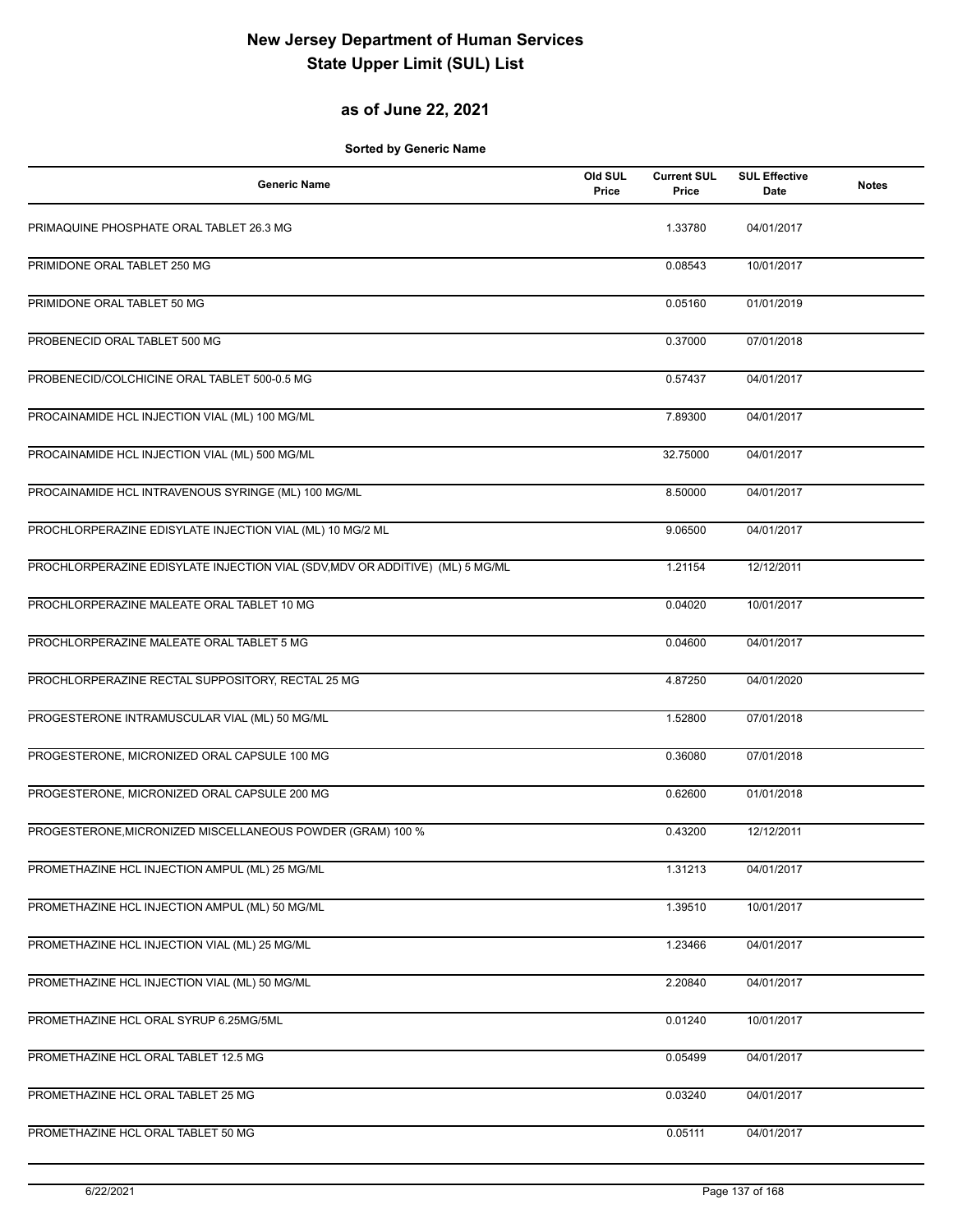### **as of June 22, 2021**

| <b>Generic Name</b>                                         | Old SUL<br>Price | <b>Current SUL</b><br>Price | <b>SUL Effective</b><br>Date | <b>Notes</b> |
|-------------------------------------------------------------|------------------|-----------------------------|------------------------------|--------------|
| PROMETHAZINE HCL RECTAL SUPPOSITORY, RECTAL 12.5 MG         |                  | 0.87184                     | 10/01/2017                   |              |
| PROMETHAZINE HCL RECTAL SUPPOSITORY, RECTAL 25 MG           | 4.83000          | 3.70000                     | 07/01/2021                   |              |
| PROMETHAZINE HCL RECTAL SUPPOSITORY, RECTAL 50 MG           |                  | 26.40250                    | 04/01/2017                   |              |
| PROMETHAZINE HCL/CODEINE ORAL SYRUP 6.25-10/5               |                  | 0.01196                     | 04/01/2017                   |              |
| PROMETHAZINE HCL/DEXTROMETHORPHAN HBR ORAL SYRUP 6.25-15/5  |                  | 0.00846                     | 04/01/2017                   |              |
| PROMETHAZINE/PHENYLEPHRINE HCL/CODEINE ORAL SYRUP 6.25-5-10 |                  | 0.01101                     | 01/01/2018                   |              |
| PROPAFENONE HCL ORAL CAPSULE, EXTENDED RELEASE 12 HR 225 MG | 3.45893          | 1.88000                     | 07/01/2021                   |              |
| PROPAFENONE HCL ORAL CAPSULE, EXTENDED RELEASE 12 HR 325 MG |                  | 3.86333                     | 01/01/2018                   |              |
| PROPAFENONE HCL ORAL CAPSULE, EXTENDED RELEASE 12 HR 425 MG |                  | 2.29167                     | 07/01/2019                   |              |
| PROPAFENONE HCL ORAL TABLET 150 MG                          |                  | 0.11450                     | 10/01/2017                   |              |
| PROPAFENONE HCL ORAL TABLET 225 MG                          |                  | 0.18555                     | 04/01/2017                   |              |
| PROPAFENONE HCL ORAL TABLET 300 MG                          |                  | 0.45365                     | 04/01/2017                   |              |
| PROPANTHELINE BROMIDE ORAL TABLET 15 MG                     |                  | 0.59402                     | 04/01/2017                   |              |
| PROPARACAINE HCL OPHTHALMIC DROPS 0.5 %                     |                  | 0.14003                     | 10/01/2017                   |              |
| PROPOFOL INTRAVENOUS VIAL (ML) 10 MG/ML                     |                  | 0.28000                     | 04/01/2017                   |              |
| PROPOXYPHENE HCL ORAL CAPSULE (HARD, SOFT, ETC.) 65 MG      |                  | 0.17597                     | 12/12/2011                   |              |
| PROPOXYPHENE HCL/ACETAMINOPHEN ORAL TABLET 65MG-650MG       |                  | 0.19477                     | 12/12/2011                   |              |
| PROPOXYPHENE NAPSYL/ACETAMINOPHEN ORAL TABLET 100-650 MG    |                  | 0.05218                     | 12/12/2011                   |              |
| PROPRANOLOL HCL INTRAVENOUS VIAL (ML) 1 MG/ML               |                  | 8.00000                     | 04/01/2017                   |              |
| PROPRANOLOL HCL ORAL CAPSULE, EXTENDED RELEASE 24HR 120 MG  |                  | 0.46773                     | 10/01/2017                   |              |
| PROPRANOLOL HCL ORAL CAPSULE, EXTENDED RELEASE 24HR 160 MG  |                  | 0.35770                     | 01/01/2019                   |              |
| PROPRANOLOL HCL ORAL CAPSULE, EXTENDED RELEASE 24HR 60 MG   |                  | 0.32273                     | 10/01/2019                   |              |
| PROPRANOLOL HCL ORAL CAPSULE, EXTENDED RELEASE 24HR 80 MG   |                  | 0.36385                     | 10/01/2019                   |              |
| PROPRANOLOL HCL ORAL SOLUTION, ORAL 20 MG/5 ML              |                  | 0.09318                     | 04/01/2017                   |              |
| PROPRANOLOL HCL ORAL SOLUTION, ORAL 40MG/5ML                |                  | 0.13571                     | 04/01/2017                   |              |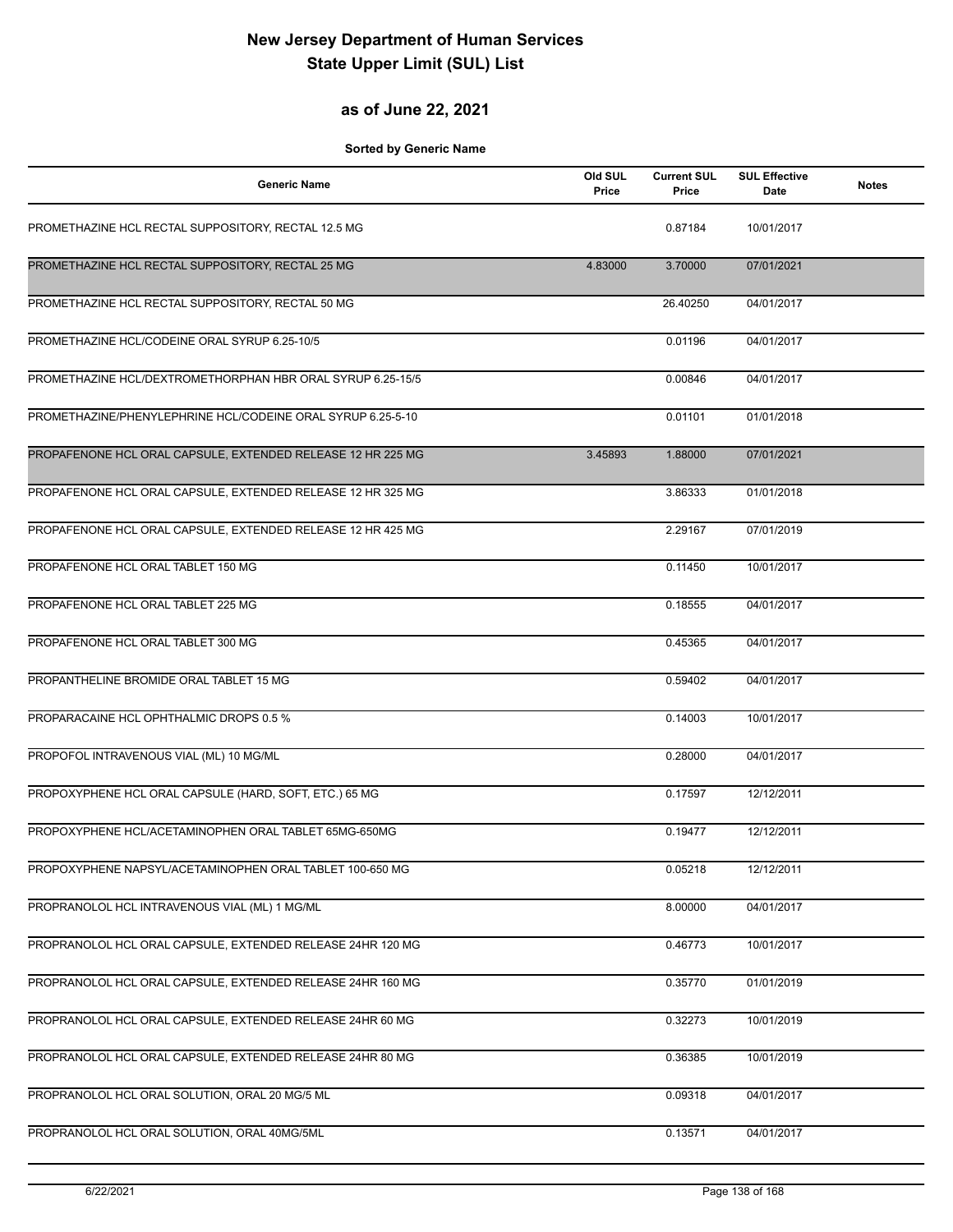## **as of June 22, 2021**

| <b>Generic Name</b>                                                     | Old SUL<br>Price | <b>Current SUL</b><br>Price | <b>SUL Effective</b><br>Date | <b>Notes</b> |
|-------------------------------------------------------------------------|------------------|-----------------------------|------------------------------|--------------|
| PROPRANOLOL HCL ORAL TABLET 10 MG                                       |                  | 0.07000                     | 01/01/2019                   |              |
| PROPRANOLOL HCL ORAL TABLET 20 MG                                       |                  | 0.02100                     | 10/01/2017                   |              |
| PROPRANOLOL HCL ORAL TABLET 40 MG                                       |                  | 0.13400                     | 04/01/2021                   |              |
| PROPRANOLOL HCL ORAL TABLET 60 MG                                       |                  | 0.50690                     | 04/01/2020                   |              |
| PROPRANOLOL HCL ORAL TABLET 80 MG                                       |                  | 0.04201                     | 10/01/2017                   |              |
| PROPRANOLOL HCL/HYDROCHLOROTHIAZIDE ORAL TABLET 40 MG-25MG              |                  | 0.05960                     | 10/01/2017                   |              |
| PROPRANOLOL HCL/HYDROCHLOROTHIAZIDE ORAL TABLET 80 MG-25MG              |                  | 0.09045                     | 10/01/2017                   |              |
| PROPYLENE GLYCOL/POLYETHYLENE GLYCOL 400 OPHTHALMIC DROPS 0.3 %-0.4%    |                  | 0.12464                     | 04/01/2017                   |              |
| PROPYLTHIOURACIL ORAL TABLET 50 MG                                      |                  | 0.17870                     | 04/01/2020                   |              |
| PROTAMINE SULFATE INTRAVENOUS VIAL (ML) 10 MG/ML                        |                  | 0.89840                     | 04/01/2017                   |              |
| PROTRIPTYLINE HCL ORAL TABLET 10 MG                                     |                  | 1.23085                     | 04/01/2017                   |              |
| PROTRIPTYLINE HCL ORAL TABLET 5 MG                                      |                  | 1.02668                     | 04/01/2017                   |              |
| PSEUDOEPHEDRINE HCL ORAL LIQUID (ML) 15 MG/5 ML                         |                  | 0.01346                     | 04/01/2017                   |              |
| PSEUDOEPHEDRINE HCL ORAL LIQUID (ML) 30 MG/5 ML                         |                  | 0.00668                     | 04/01/2017                   |              |
| PSEUDOEPHEDRINE HCL ORAL SYRUP 30 MG/5 ML                               |                  | 0.02135                     | 12/12/2011                   |              |
| PSEUDOEPHEDRINE HCL ORAL TABLET 30 MG                                   |                  | 0.02604                     | 04/01/2020                   |              |
| PSEUDOEPHEDRINE HCL ORAL TABLET 60 MG                                   |                  | 0.03220                     | 04/01/2017                   |              |
| PSEUDOEPHEDRINE HCL ORAL TABLET, EXTENDED RELEASE 120 MG                |                  | 0.21415                     | 10/01/2017                   |              |
| PSEUDOEPHEDRINE HCL/CODEINE PHOSPHATE/GUAIFENESIN ORAL SYRUP 30-10-100  |                  | 0.19437                     | 04/01/2017                   |              |
| PSEUDOEPHEDRINE HCL/CODEINE/CHLORPHENIRAMINE ORAL LIQUID (ML) 30-10-2/5 |                  | 0.09665                     | 04/01/2017                   |              |
| PSEUDOEPHEDRINE HCL/TRIPROLIDINE HCL ORAL SYRUP 30-1.25/5               |                  | 0.00854                     | 12/12/2011                   |              |
| PSYLLIUM HUSK (WITH SUGAR) ORAL POWDER (GRAM) 3.4 G/12 G                |                  | 0.00888                     | 04/01/2017                   |              |
| PSYLLIUM HUSK (WITH SUGAR) ORAL POWDER (GRAM) 3.4 G/7 G                 |                  | 0.01273                     | 04/01/2017                   |              |
| PSYLLIUM HUSK (WITH SUGAR) ORAL POWDER (GRAM) 3.4G/11G                  |                  | 0.00943                     | 04/01/2017                   |              |
| PSYLLIUM HUSK (WITH SUGAR) ORAL POWDER IN PACKET (EA) 3.4 G             |                  | 0.21620                     | 04/01/2017                   |              |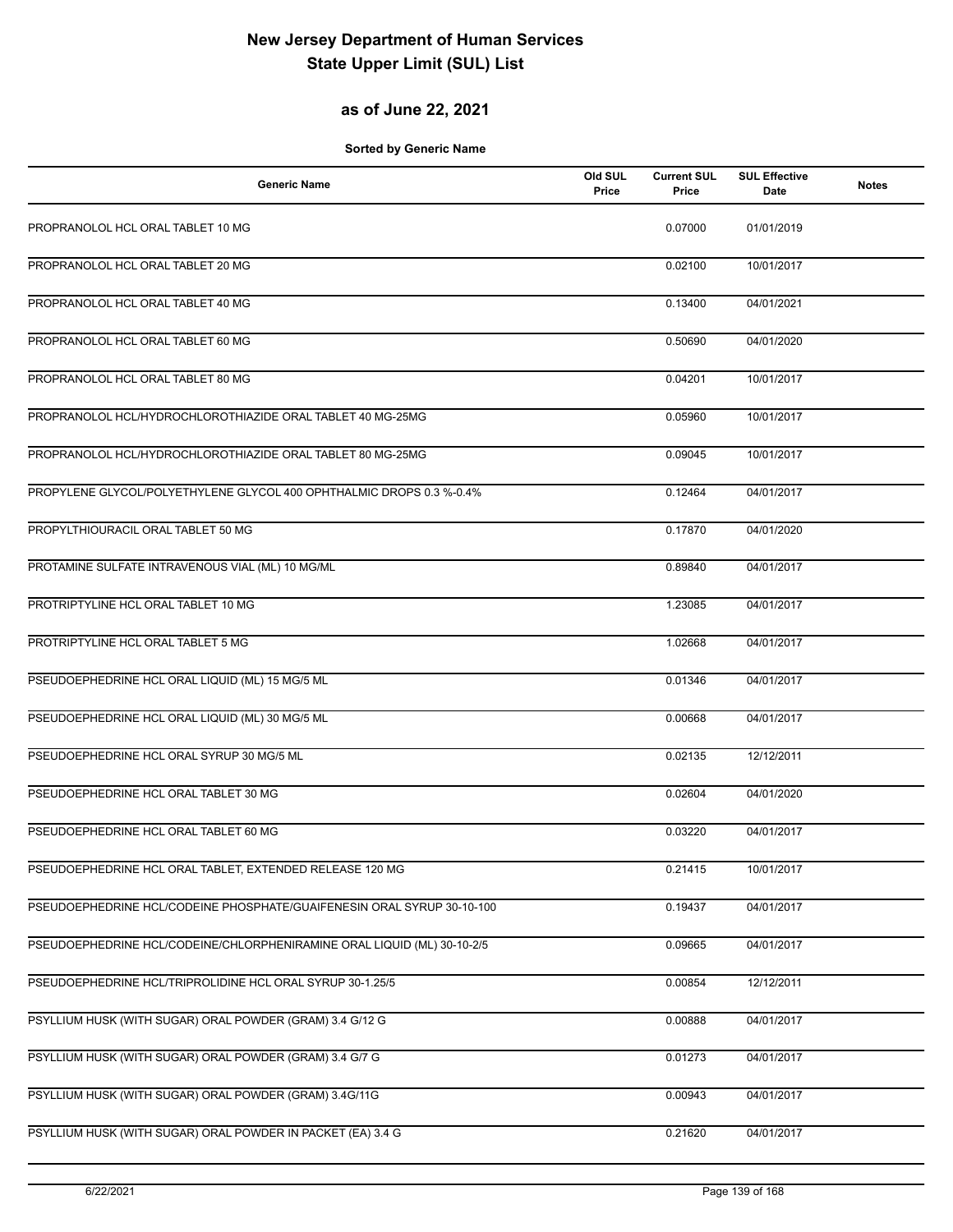## **as of June 22, 2021**

| <b>Generic Name</b>                                            | Old SUL<br>Price | <b>Current SUL</b><br>Price | <b>SUL Effective</b><br><b>Date</b> | <b>Notes</b> |
|----------------------------------------------------------------|------------------|-----------------------------|-------------------------------------|--------------|
| PSYLLIUM HUSK ORAL CAPSULE 0.52G                               |                  | 0.04047                     | 04/01/2017                          |              |
| PSYLLIUM HUSK/ASPARTAME ORAL POWDER (GRAM) 3.4G/5.8G           |                  | 0.01695                     | 04/01/2017                          |              |
| PSYLLIUM SEED (WITH DEXTROSE) ORAL POWDER (GRAM)               |                  | 0.01267                     | 04/01/2017                          |              |
| PSYLLIUM SEED (WITH SUGAR) ORAL PACKET (EA)                    |                  | 0.26446                     | 12/12/2011                          |              |
| PSYLLIUM SEED (WITH SUGAR) ORAL POWDER (GRAM)                  |                  | 0.01324                     | 04/01/2017                          |              |
| PSYLLIUM SEED ORAL PACKET (EA)                                 |                  | 0.26406                     | 12/12/2011                          |              |
| PSYLLIUM SEED ORAL POWDER (GRAM)                               |                  | 0.01959                     | 04/01/2017                          |              |
| PSYLLIUM SEED/ASPARTAME ORAL POWDER (GRAM)                     |                  | 0.01985                     | 12/12/2011                          |              |
| PYRAZINAMIDE ORAL TABLET 500 MG                                |                  | 0.90008                     | 10/01/2017                          |              |
| PYRIDOSTIGMINE BROMIDE ORAL TABLET 60 MG                       |                  | 0.14670                     | 01/01/2019                          |              |
| PYRIDOSTIGMINE BROMIDE ORAL TABLET, EXTENDED RELEASE 180 MG    |                  | 11.08162                    | 04/01/2017                          |              |
| PYRIDOXINE HCL (VITAMIN B6) INJECTION VIAL (ML) 100 MG/ML      |                  | 15.20000                    | 04/01/2017                          |              |
| PYRIDOXINE HCL ORAL TABLET 100 MG                              |                  | 0.03012                     | 12/12/2011                          |              |
| PYRIDOXINE HCL ORAL TABLET 25 MG                               |                  | 0.02151                     | 12/12/2011                          |              |
| PYRIDOXINE HCL ORAL TABLET 50 MG                               |                  | 0.02446                     | 12/12/2011                          |              |
| QUETIAPINE FUMARATE ORAL TABLET 100 MG                         |                  | 0.03100                     | 07/01/2018                          |              |
| QUETIAPINE FUMARATE ORAL TABLET 200 MG                         |                  | 0.06500                     | 01/01/2019                          |              |
| QUETIAPINE FUMARATE ORAL TABLET 25 MG                          |                  | 0.01990                     | 10/01/2017                          |              |
| QUETIAPINE FUMARATE ORAL TABLET 300 MG                         |                  | 0.08867                     | 04/01/2017                          |              |
| QUETIAPINE FUMARATE ORAL TABLET 400 MG                         |                  | 0.04417                     | 04/01/2017                          |              |
| QUETIAPINE FUMARATE ORAL TABLET 50 MG                          |                  | 0.01850                     | 01/01/2019                          |              |
| QUETIAPINE FUMARATE ORAL TABLET, EXTENDED RELEASE 24 HR 150 MG |                  | 0.27467                     | 04/01/2021                          |              |
| QUETIAPINE FUMARATE ORAL TABLET, EXTENDED RELEASE 24 HR 200 MG |                  | 0.25400                     | 01/01/2020                          |              |
| QUETIAPINE FUMARATE ORAL TABLET, EXTENDED RELEASE 24 HR 300 MG |                  | 0.22456                     | 07/01/2019                          |              |
| QUETIAPINE FUMARATE ORAL TABLET, EXTENDED RELEASE 24 HR 400 MG |                  | 0.22500                     | 01/01/2019                          |              |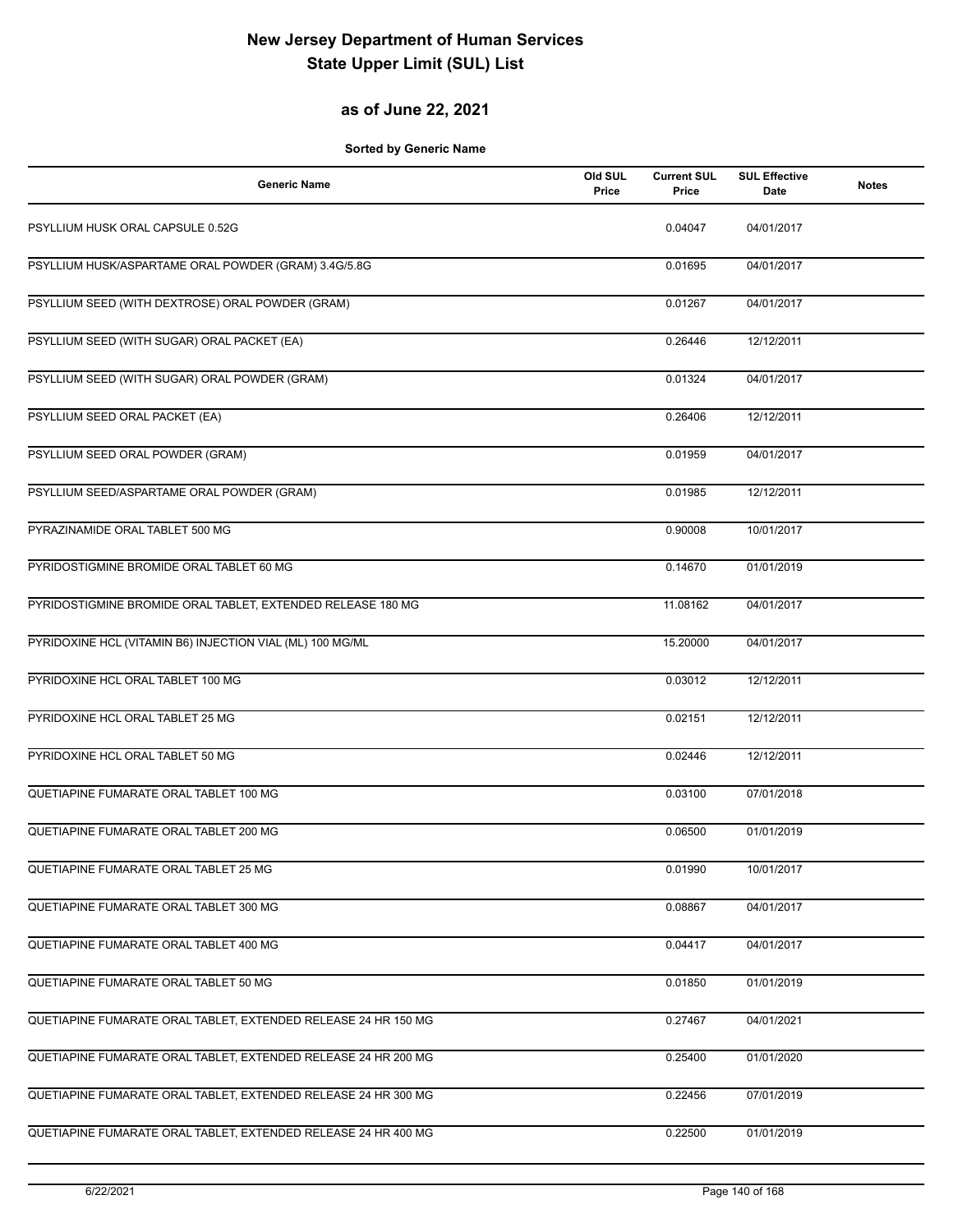## **as of June 22, 2021**

| <b>Generic Name</b>                                                    | Old SUL<br>Price | <b>Current SUL</b><br>Price | <b>SUL Effective</b><br>Date | <b>Notes</b> |
|------------------------------------------------------------------------|------------------|-----------------------------|------------------------------|--------------|
| QUETIAPINE FUMARATE ORAL TABLET, EXTENDED RELEASE 24 HR 50 MG          |                  | 0.11959                     | 07/01/2019                   |              |
| QUINAPRIL HCL ORAL TABLET 10 MG                                        |                  | 0.09217                     | 04/01/2017                   |              |
| QUINAPRIL HCL ORAL TABLET 20 MG                                        |                  | 0.05000                     | 01/01/2019                   |              |
| QUINAPRIL HCL ORAL TABLET 40 MG                                        |                  | 0.05522                     | 01/01/2019                   |              |
| QUINAPRIL HCL ORAL TABLET 5 MG                                         |                  | 0.09536                     | 04/01/2017                   |              |
| QUINAPRIL HCL/HYDROCHLOROTHIAZIDE ORAL TABLET 10-12.5MG                |                  | 0.31377                     | 10/01/2017                   |              |
| QUINAPRIL HCL/HYDROCHLOROTHIAZIDE ORAL TABLET 20 MG-25MG               |                  | 0.23233                     | 04/01/2017                   |              |
| QUINAPRIL HCL/HYDROCHLOROTHIAZIDE ORAL TABLET 20-12.5 MG               |                  | 0.33362                     | 04/01/2017                   |              |
| QUINIDINE GLUCONATE INJECTION VIAL (ML) 80 MG/ML                       |                  | 1.79700                     | 04/01/2017                   |              |
| QUINIDINE GLUCONATE ORAL TABLET, EXTENDED RELEASE 324 MG               |                  | 0.40432                     | 10/01/2017                   |              |
| QUINIDINE SULFATE ORAL TABLET 200 MG                                   |                  | 0.24650                     | 04/01/2017                   |              |
| QUINIDINE SULFATE ORAL TABLET 300 MG                                   |                  | 0.19752                     | 04/01/2017                   |              |
| QUINIDINE SULFATE ORAL TABLET, EXTENDED RELEASE 300 MG                 |                  | 0.77273                     | 12/12/2011                   |              |
| QUININE SULFATE ORAL CAPSULE 324 MG                                    |                  | 1.90333                     | 04/01/2020                   |              |
| RABEPRAZOLE SODIUM ORAL TABLET, DELAYED RELEASE (ENTERIC COATED) 20 MG |                  | 0.23333                     | 01/01/2021                   |              |
| RALOXIFENE HCL ORAL TABLET 60 MG                                       |                  | 0.29833                     | 01/01/2021                   |              |
| RAMELTEON ORAL TABLET 8 MG                                             |                  | 1.92700                     | 10/01/2020                   |              |
| RAMIPRIL ORAL CAPSULE 1.25 MG                                          |                  | 0.07507                     | 10/01/2017                   |              |
| RAMIPRIL ORAL CAPSULE 10 MG                                            |                  | 0.05050                     | 04/01/2018                   |              |
| RAMIPRIL ORAL CAPSULE 2.5 MG                                           |                  | 0.03457                     | 10/01/2017                   |              |
| RAMIPRIL ORAL CAPSULE 5 MG                                             |                  | 0.02820                     | 01/01/2019                   |              |
| RANITIDINE HCL INJECTION VIAL (ML) 25 MG/ML                            |                  | 6.18833                     | 04/01/2017                   |              |
| RANITIDINE HCL INJECTION VIAL (ML) 50 MG/2 ML                          |                  | 1.67333                     | 10/01/2017                   |              |
| RANITIDINE HCL ORAL CAPSULE 150 MG                                     |                  | 0.20603                     | 10/01/2017                   |              |
| RANITIDINE HCL ORAL CAPSULE 300 MG                                     |                  | 0.81033                     | 01/01/2019                   |              |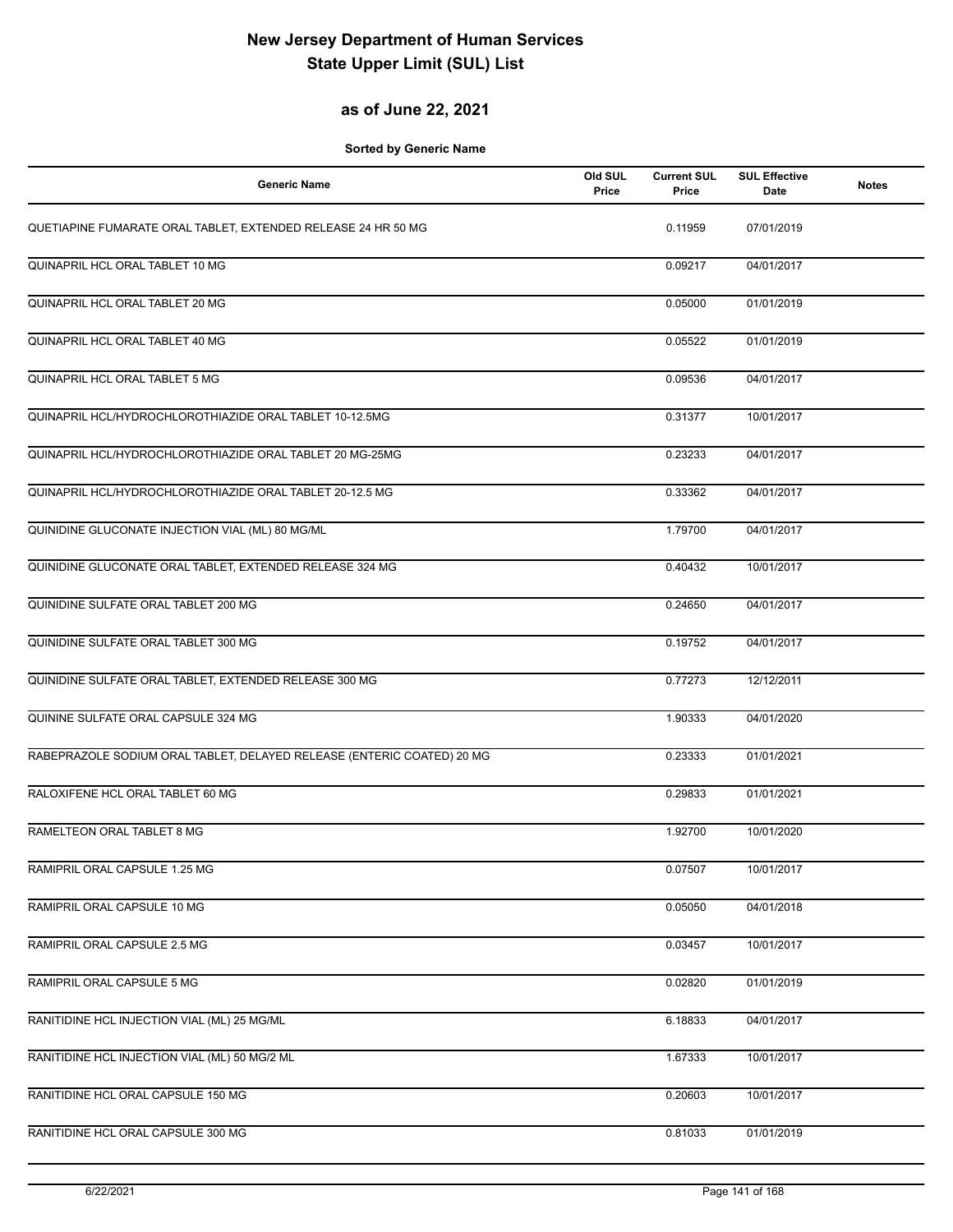## **as of June 22, 2021**

| <b>Generic Name</b>                                    | Old SUL<br>Price | <b>Current SUL</b><br>Price | <b>SUL Effective</b><br>Date | <b>Notes</b> |
|--------------------------------------------------------|------------------|-----------------------------|------------------------------|--------------|
| RANITIDINE HCL ORAL SYRUP 15 MG/ML                     |                  | 0.01482                     | 07/01/2017                   |              |
| RANITIDINE HCL ORAL TABLET 150 MG                      |                  | 0.01759                     | 10/01/2017                   |              |
| RANITIDINE HCL ORAL TABLET 300 MG                      |                  | 0.05680                     | 01/01/2019                   |              |
| RANITIDINE HCL ORAL TABLET 75 MG                       |                  | 0.05750                     | 01/01/2018                   |              |
| RANOLAZINE ORAL TABLET, EXTENDED RELEASE 12 HR 1000 MG |                  | 0.72164                     | 04/01/2020                   |              |
| RANOLAZINE ORAL TABLET, EXTENDED RELEASE 12 HR 500 MG  | 0.37000          | 0.35342                     | 07/01/2021                   |              |
| RASAGILINE MESYLATE ORAL TABLET 0.5 MG                 |                  | 2.65200                     | 10/01/2019                   |              |
| RASAGILINE MESYLATE ORAL TABLET 1 MG                   |                  | 4.40000                     | 01/01/2020                   |              |
| REPAGLINIDE ORAL TABLET 0.5 MG                         |                  | 0.06740                     | 01/01/2019                   |              |
| REPAGLINIDE ORAL TABLET 1 MG                           |                  | 0.06840                     | 01/01/2019                   |              |
| REPAGLINIDE ORAL TABLET 2 MG                           |                  | 0.06740                     | 01/01/2019                   |              |
| REPAGLINIDE/METFORMIN HCL ORAL TABLET 1MG-500MG        |                  | 4.91570                     | 04/01/2017                   |              |
| REPAGLINIDE/METFORMIN HCL ORAL TABLET 2 MG-500MG       |                  | 4.91570                     | 04/01/2017                   |              |
| RIBAVIRIN INHALATION VIAL, NEBULIZER (EA) 6 G          |                  | 23000.00000                 | 04/01/2017                   |              |
| RIBAVIRIN ORAL CAPSULE 200 MG                          |                  | 0.38632                     | 10/01/2017                   |              |
| RIBAVIRIN ORAL TABLET 200 MG                           |                  | 0.57662                     | 04/01/2017                   |              |
| RIBAVIRIN ORAL TABLET, DOSE PACK 200-400(7)            |                  | 13.04392                    | 04/01/2017                   |              |
| RIBAVIRIN ORAL TABLET, DOSE PACK 400-400(7)            |                  | 13.73035                    | 04/01/2017                   |              |
| RIBAVIRIN ORAL TABLET, DOSE PACK 600-400(7)            |                  | 17.16321                    | 04/01/2017                   |              |
| RIBAVIRIN ORAL TABLET, DOSE PACK 600-600(7)            |                  | 20.59553                    | 04/01/2017                   |              |
| RIFABUTIN ORAL CAPSULE 150 MG                          |                  | 13.58362                    | 04/01/2017                   |              |
| RIFAMPIN INTRAVENOUS VIAL (EA) 600 MG                  |                  | 108.00000                   | 04/01/2017                   |              |
| RIFAMPIN ORAL CAPSULE 150 MG                           |                  | 0.76070                     | 04/01/2017                   |              |
| RIFAMPIN ORAL CAPSULE 300 MG                           |                  | 0.48100                     | 01/01/2018                   |              |
| RILUZOLE ORAL TABLET 50 MG                             |                  | 0.55908                     | 10/01/2020                   |              |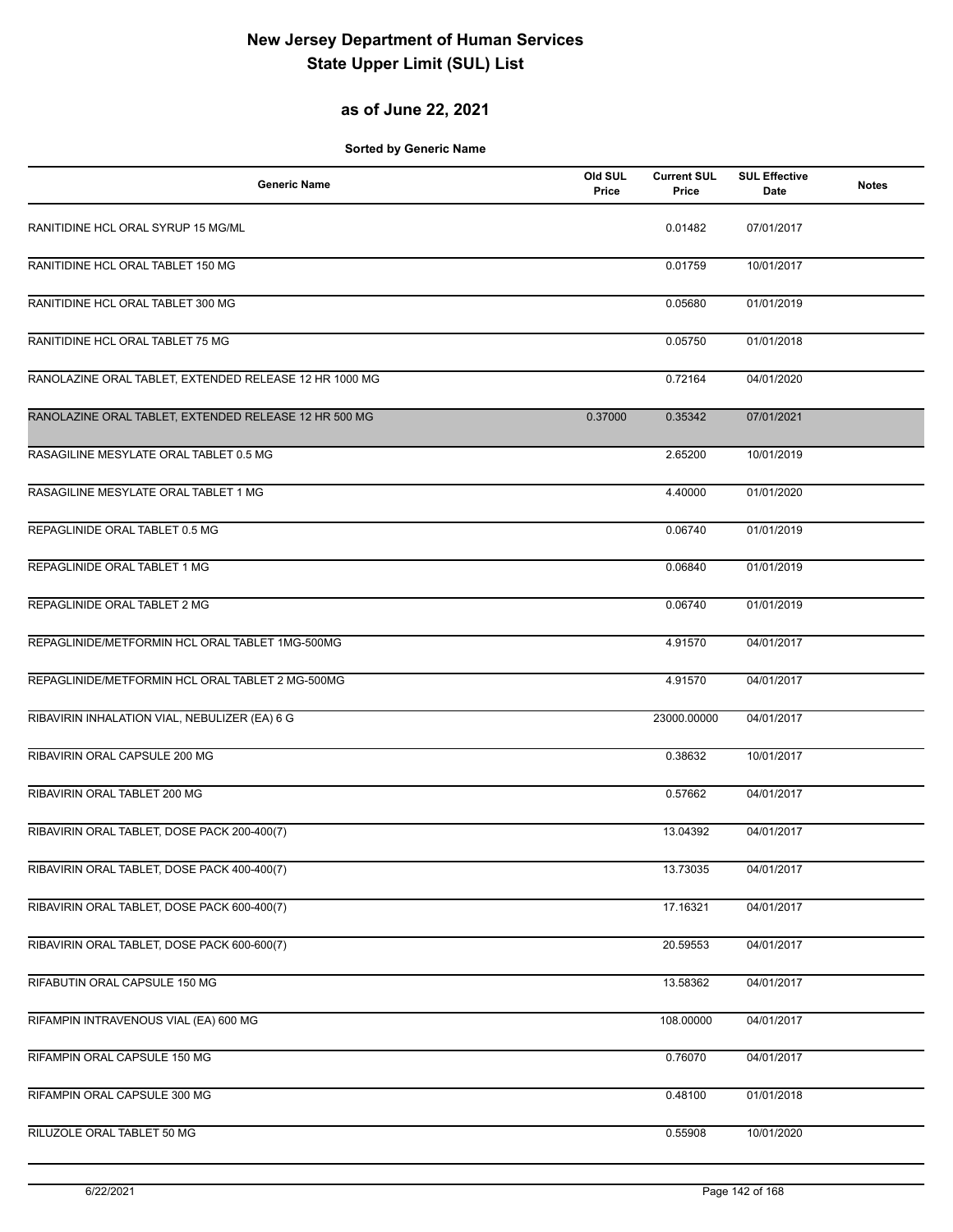## **as of June 22, 2021**

| <b>Generic Name</b>                                                    | Old SUL<br>Price | <b>Current SUL</b><br>Price | <b>SUL Effective</b><br>Date | <b>Notes</b> |
|------------------------------------------------------------------------|------------------|-----------------------------|------------------------------|--------------|
| RIMANTADINE HCL ORAL TABLET 100 MG                                     |                  | 0.85502                     | 10/01/2017                   |              |
| RINGERS SOLUTION INTRAVENOUS INTRAVENOUS SOLUTION                      |                  | 0.00200                     | 04/01/2017                   |              |
| RINGERS SOLUTION IRRIGATION SOLUTION, IRRIGATION                       |                  | 0.00284                     | 04/01/2017                   |              |
| RINGERS SOLUTION, LACTATED INTRAVENOUS INTRAVENOUS SOLUTION            |                  | 0.00155                     | 10/01/2017                   |              |
| RINGERS SOLUTION, LACTATED IRRIGATION SOLUTION, IRRIGATION             |                  | 0.00295                     | 04/01/2017                   |              |
| RISEDRONATE SODIUM ORAL TABLET 150 MG                                  |                  | 29.14556                    | 01/01/2020                   |              |
| RISEDRONATE SODIUM ORAL TABLET 30 MG                                   |                  | 27.45000                    | 04/01/2017                   |              |
| RISEDRONATE SODIUM ORAL TABLET 35 MG                                   | 4.77875          | 3.44000                     | 07/01/2021                   |              |
| RISEDRONATE SODIUM ORAL TABLET 5 MG                                    |                  | 4.81408                     | 10/01/2017                   |              |
| RISEDRONATE SODIUM ORAL TABLET, DELAYED RELEASE (ENTERIC COATED) 35 MG |                  | 21.54250                    | 07/01/2018                   |              |
| RISPERIDONE ORAL SOLUTION, ORAL 1 MG/ML                                |                  | 0.07167                     | 04/01/2018                   |              |
| RISPERIDONE ORAL TABLET 0.25 MG                                        |                  | 0.01568                     | 10/01/2017                   |              |
| RISPERIDONE ORAL TABLET 0.5 MG                                         |                  | 0.02026                     | 10/01/2020                   |              |
| RISPERIDONE ORAL TABLET 1 MG                                           |                  | 0.02583                     | 10/01/2017                   |              |
| RISPERIDONE ORAL TABLET 2 MG                                           |                  | 0.02018                     | 01/01/2019                   |              |
| RISPERIDONE ORAL TABLET 3 MG                                           |                  | 0.02567                     | 01/01/2019                   |              |
| RISPERIDONE ORAL TABLET 4 MG                                           |                  | 0.03444                     | 07/01/2018                   |              |
| RISPERIDONE ORAL TABLET, DISINTEGRATING 0.25 MG                        |                  | 2.41973                     | 10/01/2017                   |              |
| RISPERIDONE ORAL TABLET, DISINTEGRATING 0.5 MG                         |                  | 0.52367                     | 10/01/2019                   |              |
| RISPERIDONE ORAL TABLET, DISINTEGRATING 1 MG                           |                  | 0.48786                     | 04/01/2018                   |              |
| RISPERIDONE ORAL TABLET, DISINTEGRATING 2 MG                           |                  | 1.44976                     | 01/01/2020                   |              |
| RISPERIDONE ORAL TABLET, DISINTEGRATING 3 MG                           |                  | 1.15500                     | 01/01/2020                   |              |
| RISPERIDONE ORAL TABLET, DISINTEGRATING 4 MG                           |                  | 3.22000                     | 10/01/2020                   |              |
| RITONAVIR ORAL TABLET 100 MG                                           |                  | 1.07617                     | 01/01/2021                   |              |
| RIVASTIGMINE TARTRATE ORAL CAPSULE 1.5 MG                              |                  | 0.09000                     | 01/01/2019                   |              |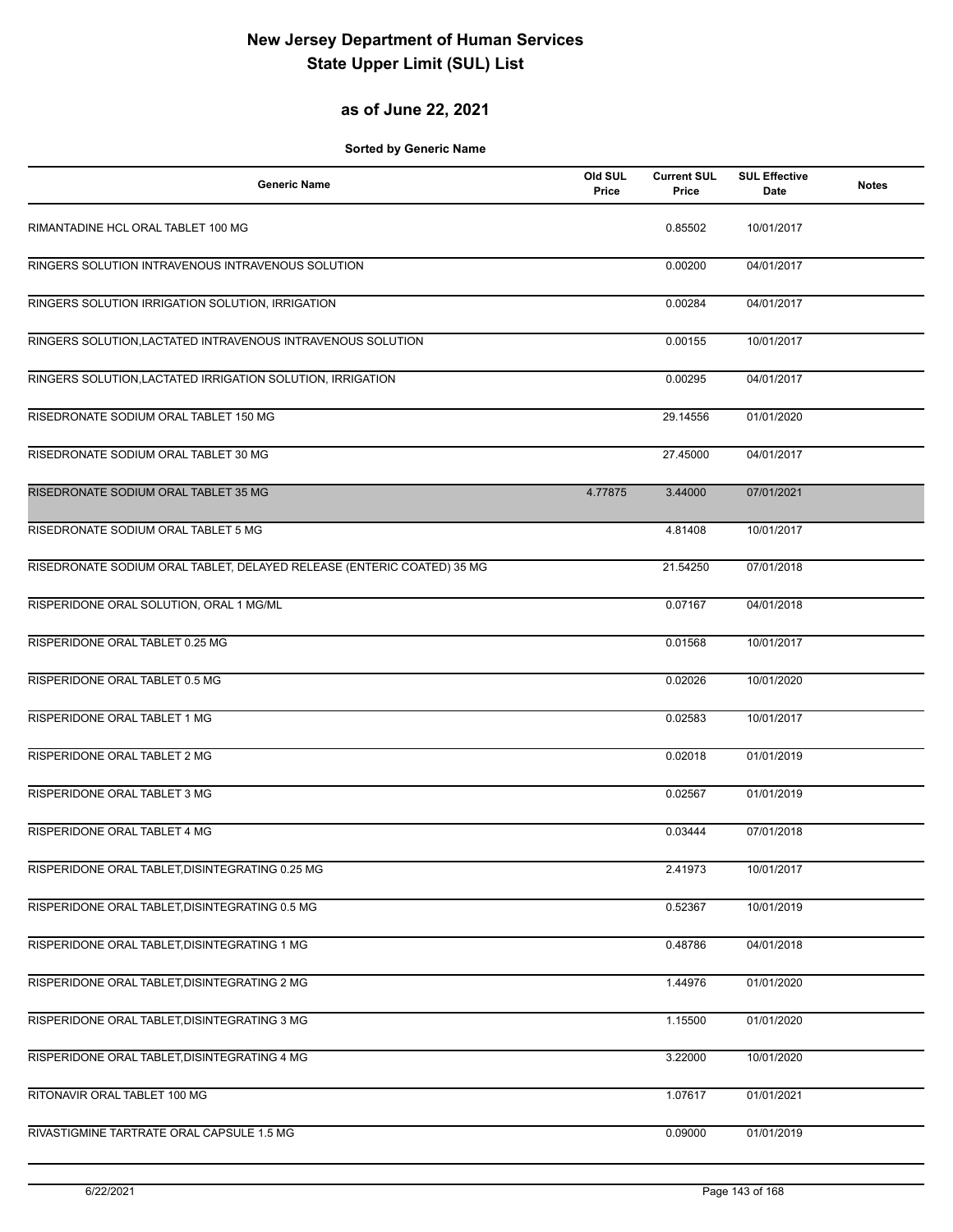## **as of June 22, 2021**

| <b>Generic Name</b>                                             | Old SUL<br>Price | <b>Current SUL</b><br>Price | <b>SUL Effective</b><br>Date | <b>Notes</b> |
|-----------------------------------------------------------------|------------------|-----------------------------|------------------------------|--------------|
| RIVASTIGMINE TARTRATE ORAL CAPSULE 3 MG                         |                  | 0.09000                     | 01/01/2019                   |              |
| RIVASTIGMINE TARTRATE ORAL CAPSULE 4.5 MG                       |                  | 0.11583                     | 07/01/2019                   |              |
| RIVASTIGMINE TARTRATE ORAL CAPSULE 6 MG                         |                  | 0.10250                     | 10/01/2019                   |              |
| RIVASTIGMINE TRANSDERMAL PATCH, TRANSDERMAL 24 HOURS 13.3MG/24H |                  | 2.78575                     | 04/01/2020                   |              |
| RIVASTIGMINE TRANSDERMAL PATCH, TRANSDERMAL 24 HOURS 4.6MG/24HR |                  | 1.79500                     | 04/01/2020                   |              |
| RIVASTIGMINE TRANSDERMAL PATCH, TRANSDERMAL 24 HOURS 9.5MG/24HR |                  | 2.99456                     | 04/01/2020                   |              |
| RIZATRIPTAN BENZOATE ORAL TABLET 10 MG                          |                  | 0.55556                     | 07/01/2018                   |              |
| RIZATRIPTAN BENZOATE ORAL TABLET 5 MG                           |                  | 0.61611                     | 10/01/2019                   |              |
| RIZATRIPTAN BENZOATE ORAL TABLET, DISINTEGRATING 10 MG          |                  | 0.59194                     | 10/01/2019                   |              |
| RIZATRIPTAN BENZOATE ORAL TABLET, DISINTEGRATING 5 MG           |                  | 0.55500                     | 10/01/2019                   |              |
| ROCURONIUM BROMIDE INTRAVENOUS VIAL (ML) 10 MG/ML               |                  | 0.70000                     | 04/01/2017                   |              |
| ROPINIROLE HCL ORAL TABLET 0.25 MG                              |                  | 0.01211                     | 10/01/2017                   |              |
| ROPINIROLE HCL ORAL TABLET 0.5 MG                               |                  | 0.03105                     | 10/01/2017                   |              |
| ROPINIROLE HCL ORAL TABLET 1 MG                                 |                  | 0.02800                     | 01/01/2019                   |              |
| ROPINIROLE HCL ORAL TABLET 2 MG                                 |                  | 0.06085                     | 07/01/2019                   |              |
| ROPINIROLE HCL ORAL TABLET 3 MG                                 |                  | 0.06500                     | 07/01/2018                   |              |
| ROPINIROLE HCL ORAL TABLET 4 MG                                 |                  | 0.06920                     | 04/01/2019                   |              |
| ROPINIROLE HCL ORAL TABLET 5 MG                                 |                  | 0.08498                     | 04/01/2017                   |              |
| ROPINIROLE HCL ORAL TABLET, EXTENDED RELEASE 24 HR 12 MG        |                  | 6.05880                     | 04/01/2017                   |              |
| ROPINIROLE HCL ORAL TABLET, EXTENDED RELEASE 24 HR 2 MG         |                  | 0.74883                     | 01/01/2020                   |              |
| ROPINIROLE HCL ORAL TABLET, EXTENDED RELEASE 24 HR 4 MG         |                  | 1.18656                     | 10/01/2017                   |              |
| ROPINIROLE HCL ORAL TABLET, EXTENDED RELEASE 24 HR 6 MG         |                  | 1.61926                     | 10/01/2020                   |              |
| ROPINIROLE HCL ORAL TABLET, EXTENDED RELEASE 24 HR 8 MG         |                  | 1.88900                     | 10/01/2019                   |              |
| ROPIVACAINE HCL/PF INJECTION INFUSION BOTTLE (ML) 2 MG/ML       |                  | 0.40000                     | 04/01/2017                   |              |
| ROPIVACAINE HCL/PF INJECTION VIAL (ML) 10 MG/ML                 |                  | 0.34200                     | 04/01/2017                   |              |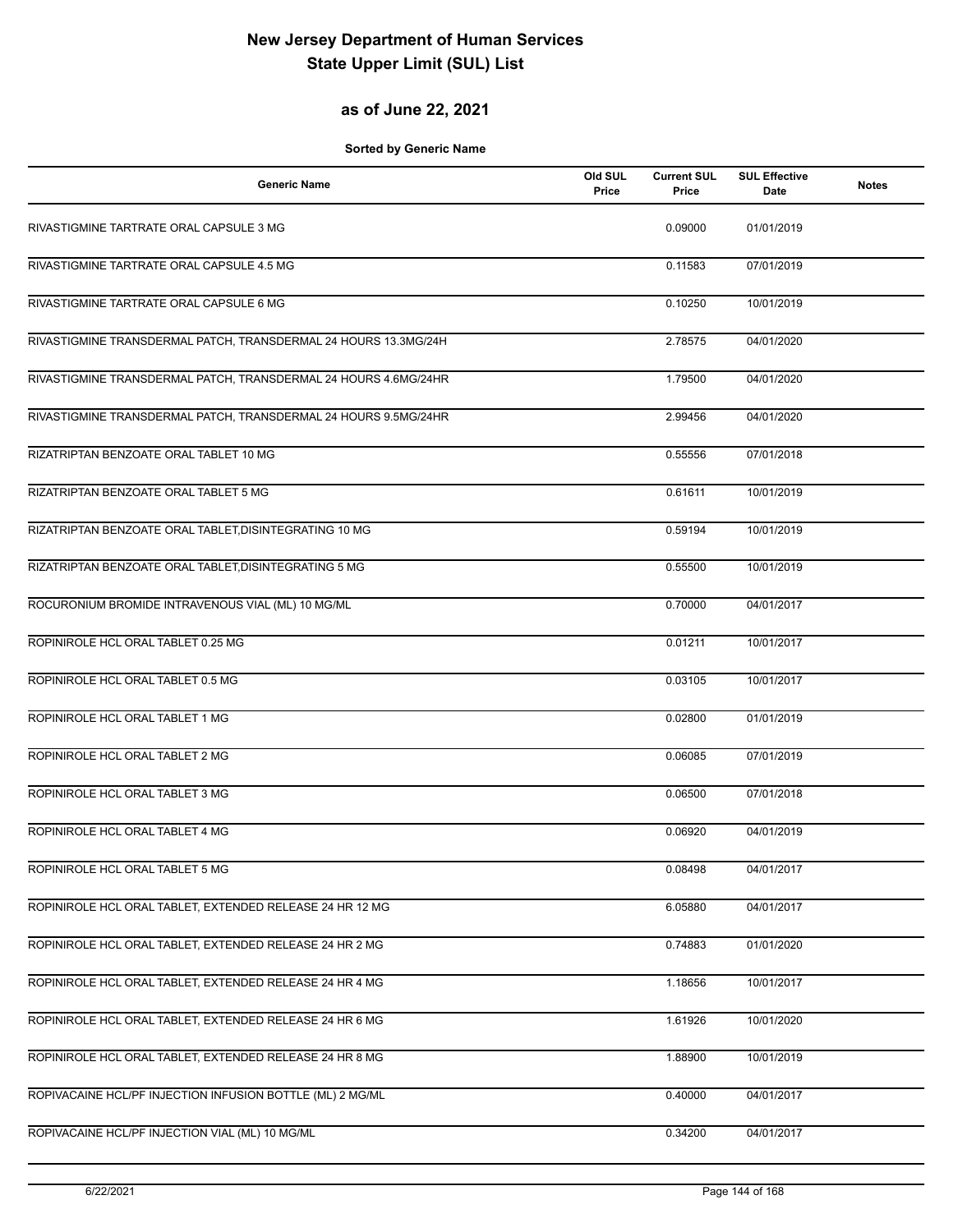### **as of June 22, 2021**

| <b>Generic Name</b>                                                      | Old SUL<br>Price | <b>Current SUL</b><br>Price | <b>SUL Effective</b><br>Date | <b>Notes</b> |
|--------------------------------------------------------------------------|------------------|-----------------------------|------------------------------|--------------|
| ROPIVACAINE HCL/PF INJECTION VIAL (ML) 2 MG/ML                           |                  | 0.15100                     | 04/01/2017                   |              |
| ROPIVACAINE HCL/PF INJECTION VIAL (ML) 5 MG/ML                           |                  | 0.20000                     | 04/01/2017                   |              |
| ROPIVACAINE HCL/PF INJECTION VIAL (ML) 7.5 MG/ML                         |                  | 0.31200                     | 04/01/2017                   |              |
| ROSUVASTATIN CALCIUM ORAL TABLET 10 MG                                   |                  | 0.04022                     | 07/01/2018                   |              |
| ROSUVASTATIN CALCIUM ORAL TABLET 20 MG                                   |                  | 0.03411                     | 01/01/2019                   |              |
| ROSUVASTATIN CALCIUM ORAL TABLET 40 MG                                   |                  | 0.03767                     | 01/01/2019                   |              |
| ROSUVASTATIN CALCIUM ORAL TABLET 5 MG                                    |                  | 0.03333                     | 01/01/2019                   |              |
| SACCHARIN MISCELLANEOUS POWDER (GRAM)                                    |                  | 0.11077                     | 12/12/2011                   |              |
| SALICYLIC ACID TOPICAL CREAM (GRAM) 6 %                                  |                  | 0.04356                     | 04/01/2017                   |              |
| SALICYLIC ACID TOPICAL CREAM, EXTENDED RELEASE (GRAM) 6 %                |                  | 0.19673                     | 12/12/2011                   |              |
| SALICYLIC ACID TOPICAL FILM-FORMING LIQUID WITH APPLICATOR 27.5 %        |                  | 7.02400                     | 04/01/2017                   |              |
| SALICYLIC ACID TOPICAL GEL (GRAM) 17 %                                   |                  | 1.23571                     | 04/01/2017                   |              |
| SALICYLIC ACID TOPICAL LIQUID (ML) 17 %                                  |                  | 0.13773                     | 04/01/2017                   |              |
| SALICYLIC ACID TOPICAL LIQUID (ML) 26 %                                  |                  | 6.00600                     | 04/01/2017                   |              |
| SALICYLIC ACID TOPICAL LIQUID (ML) 3 %                                   |                  | 0.04540                     | 04/01/2017                   |              |
| SALICYLIC ACID TOPICAL LOTION (ML) 6 %                                   |                  | 0.09229                     | 04/01/2017                   |              |
| SALICYLIC ACID TOPICAL LOTION, EXTENDED RELEASE (ML) 6 %                 |                  | 0.10145                     | 12/12/2011                   |              |
| SALICYLIC ACID TOPICAL OINTMENT (GRAM) 3 %                               |                  | 28.86666                    | 04/01/2017                   |              |
| SALICYLIC ACID TOPICAL SHAMPOO 3 %                                       |                  | 0.04475                     | 04/01/2017                   |              |
| SALICYLIC ACID TOPICAL SHAMPOO 6 %                                       |                  | 0.11643                     | 04/01/2017                   |              |
| SALICYLIC ACID/CERAMIDES 1,3,6-11 TOPICAL COMBINATION PACKAGE (ML) 6 %   |                  | 0.12770                     | 04/01/2017                   |              |
| SALICYLIC ACID/CERAMIDES 1,3,6-11 TOPICAL KIT, CLEANSER AND CREAM ER 6 % |                  | 760.38000                   | 04/01/2017                   |              |
| SALICYLIC ACID/COLLODION, FLEXIBLE TOPICAL LIQUID (ML) 17 %              |                  | 1.06466                     | 04/01/2017                   |              |
| SALICYLIC ACID/SULFUR TOPICAL SHAMPOO 2 %-2 %                            |                  | 0.02106                     | 04/01/2017                   |              |
| SALSALATE ORAL TABLET 500 MG                                             |                  | 0.03826                     | 10/01/2017                   |              |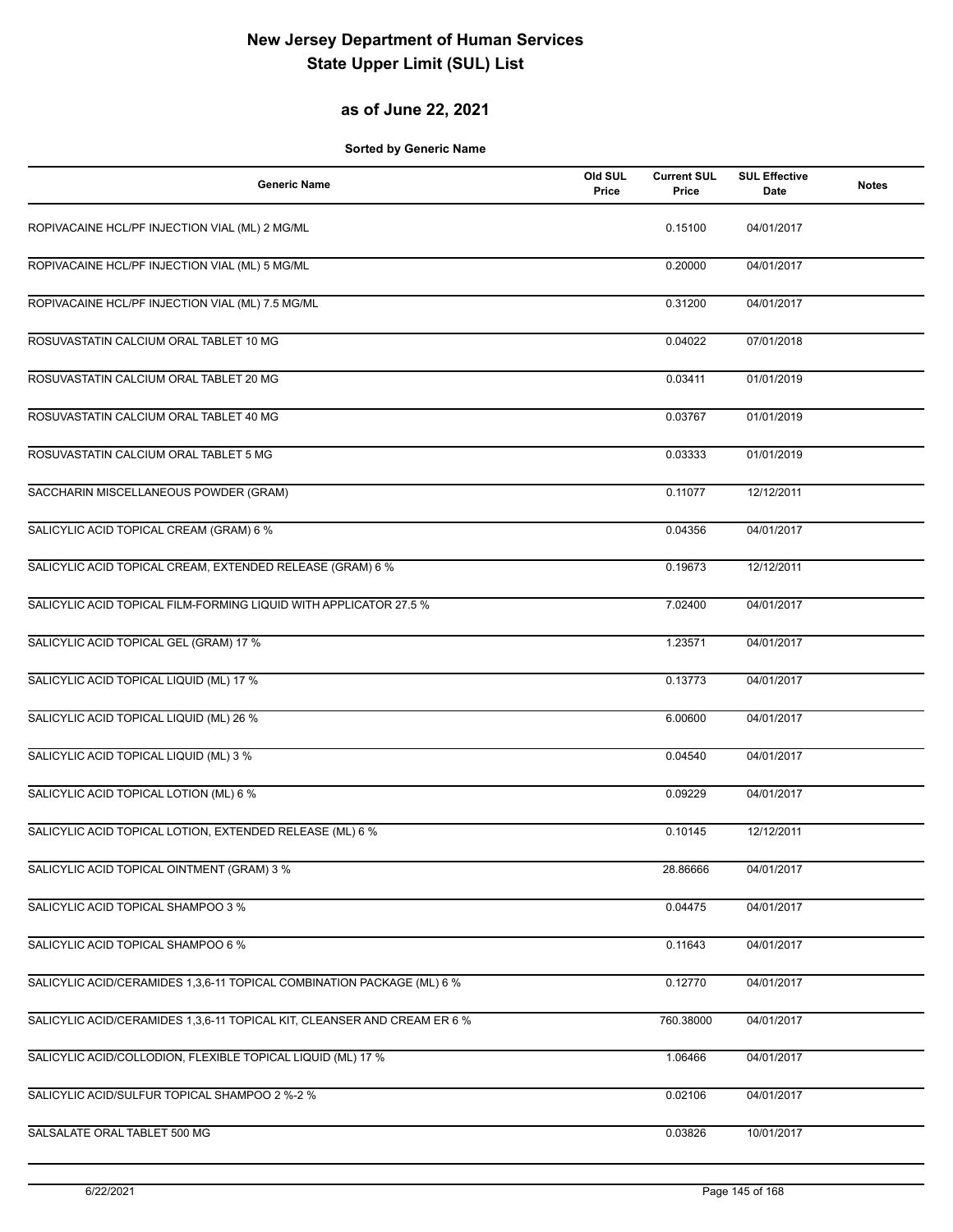#### **as of June 22, 2021**

| <b>Generic Name</b>                                         | Old SUL<br>Price | <b>Current SUL</b><br>Price | <b>SUL Effective</b><br><b>Date</b> | <b>Notes</b> |
|-------------------------------------------------------------|------------------|-----------------------------|-------------------------------------|--------------|
| SALSALATE ORAL TABLET 750 MG                                |                  | 0.30100                     | 10/01/2017                          |              |
| SCOPOLAMINE HYDROBROMIDE INJECTION VIAL (ML) 0.4 MG/ML      |                  | 7.95000                     | 04/01/2017                          |              |
| SCOPOLAMINE TRANSDERMAL PATCH, TRANSDERMAL 3 DAY 1 MG/3 DAY |                  | 9.83800                     | 04/01/2020                          |              |
| SELEGILINE HCL ORAL CAPSULE 5 MG                            |                  | 0.84167                     | 10/01/2020                          |              |
| SELEGILINE HCL ORAL TABLET 5 MG                             |                  | 1.38573                     | 04/01/2017                          |              |
| SELENIUM INTRAVENOUS VIAL (ML) 40 MCG/ML                    |                  | 0.16235                     | 10/01/2017                          |              |
| SELENIUM SULFIDE TOPICAL LOTION (ML) 2.5 %                  |                  | 0.05306                     | 04/01/2017                          |              |
| SELENIUM SULFIDE TOPICAL SHAMPOO 2.25 %                     |                  | 0.16000                     | 04/01/2020                          |              |
| SELENIUM SULFIDE TOPICAL SUSPENSION, TOPICAL (ML) 1 %       |                  | 0.02204                     | 12/12/2011                          |              |
| SELENIUM SULFIDE TOPICAL SUSPENSION, TOPICAL (ML) 2.5 %     |                  | 0.09375                     | 04/01/2012                          |              |
| SENNOSIDES ORAL SYRUP 8.8MG/5ML                             |                  | 0.03882                     | 04/01/2017                          |              |
| SENNOSIDES ORAL TABLET 25 MG                                |                  | 0.09875                     | 04/01/2017                          |              |
| SENNOSIDES ORAL TABLET 8.6 MG                               |                  | 0.01500                     | 04/01/2017                          |              |
| SENNOSIDES/DOCUSATE SODIUM ORAL TABLET 8.6MG-50MG           |                  | 0.01897                     | 04/01/2018                          |              |
| SERTRALINE HCL ORAL CONCENTRATE, ORAL 20 MG/ML              |                  | 0.43535                     | 10/01/2017                          |              |
| SERTRALINE HCL ORAL TABLET 100 MG                           |                  | 0.03974                     | 04/01/2017                          |              |
| SERTRALINE HCL ORAL TABLET 25 MG                            |                  | 0.03022                     | 04/01/2017                          |              |
| SERTRALINE HCL ORAL TABLET 50 MG                            |                  | 0.02666                     | 01/01/2019                          |              |
| SEVELAMER CARBONATE ORAL POWDER IN PACKET (EA) 0.8 G        |                  | 4.28722                     | 04/01/2020                          |              |
| SEVELAMER CARBONATE ORAL TABLET 800 MG                      |                  | 0.22591                     | 04/01/2021                          |              |
| SEVELAMER HCL ORAL TABLET 800 MG                            |                  | 3.77928                     | 04/01/2020                          |              |
| SEVOFLURANE INHALATION LIQUID (ML)                          |                  | 0.54400                     | 04/01/2017                          |              |
| SILDENAFIL CITRATE INTRAVENOUS VIAL (ML) 10 MG/12.5         |                  | 14.80000                    | 04/01/2017                          |              |
| SILDENAFIL CITRATE MISCELLANEOUS POWDER (GRAM) 100 %        |                  | 199.15500                   | 04/01/2017                          |              |
| SILDENAFIL CITRATE ORAL TABLET 100 MG                       |                  | 0.43300                     | 01/01/2019                          |              |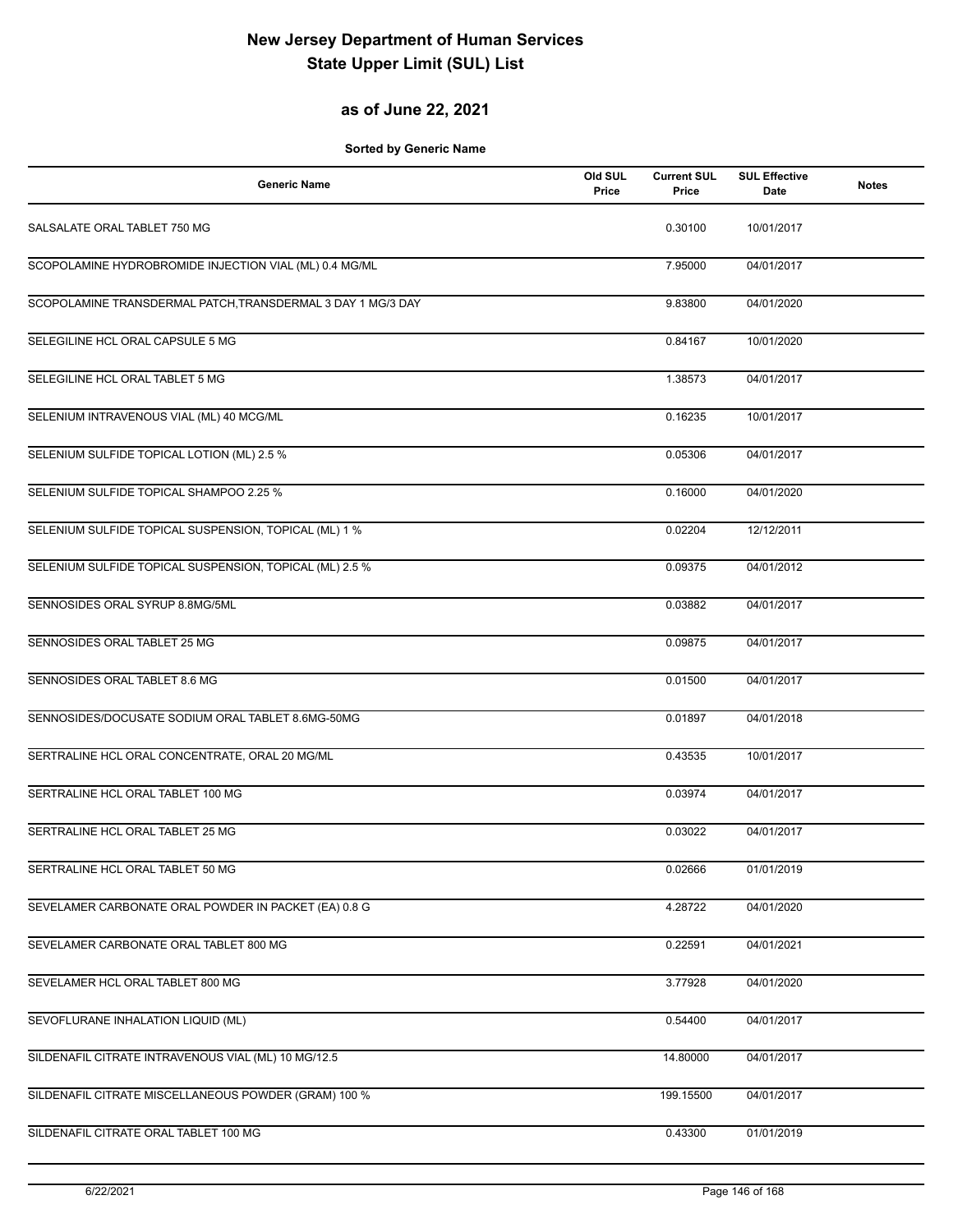#### **as of June 22, 2021**

| <b>Generic Name</b>                                                  | Old SUL<br>Price | <b>Current SUL</b><br>Price | <b>SUL Effective</b><br>Date | <b>Notes</b> |
|----------------------------------------------------------------------|------------------|-----------------------------|------------------------------|--------------|
| SILDENAFIL CITRATE ORAL TABLET 20 MG                                 |                  | 0.07400                     | 10/01/2020                   |              |
| SILDENAFIL CITRATE ORAL TABLET 25 MG                                 |                  | 0.25033                     | 10/01/2020                   |              |
| SILDENAFIL CITRATE ORAL TABLET 50 MG                                 |                  | 0.16967                     | 01/01/2019                   |              |
| SILODOSIN ORAL CAPSULE 4 MG                                          |                  | 0.99967                     | 04/01/2021                   |              |
| SILODOSIN ORAL CAPSULE 8 MG                                          |                  | 0.58000                     | 10/01/2020                   |              |
| SILVER NITRATE TOPICAL SOLUTION, NON-ORAL 0.5 %                      |                  | 0.06280                     | 04/01/2017                   |              |
| SILVER SULFADIAZINE TOPICAL CREAM (GRAM) 1 %                         |                  | 0.11228                     | 01/01/2020                   |              |
| SIMETHICONE ORAL CAPSULE 125 MG                                      |                  | 0.04200                     | 07/01/2018                   |              |
| SIMETHICONE ORAL CAPSULE 180 MG                                      |                  | 0.03333                     | 04/01/2018                   |              |
| SIMETHICONE ORAL SUSPENSION, DROPS(FINAL DOSAGE FORM)(ML) 40MG/0.6ML |                  | 0.04456                     | 10/01/2017                   |              |
| SIMETHICONE ORAL TABLET, CHEWABLE 125 MG                             |                  | 0.06510                     | 04/01/2017                   |              |
| SIMETHICONE ORAL TABLET, CHEWABLE 80 MG                              |                  | 0.01560                     | 04/01/2019                   |              |
| SIMVASTATIN ORAL TABLET 10 MG                                        |                  | 0.01204                     | 04/01/2017                   |              |
| SIMVASTATIN ORAL TABLET 20 MG                                        |                  | 0.01500                     | 04/01/2017                   |              |
| SIMVASTATIN ORAL TABLET 40 MG                                        |                  | 0.01508                     | 10/01/2017                   |              |
| SIMVASTATIN ORAL TABLET 5 MG                                         |                  | 0.02814                     | 10/01/2017                   |              |
| SIMVASTATIN ORAL TABLET 80 MG                                        |                  | 0.04911                     | 04/01/2017                   |              |
| SIROLIMUS ORAL SOLUTION, ORAL 1 MG/ML                                |                  | 17.54367                    | 10/01/2020                   |              |
| SIROLIMUS ORAL TABLET 0.5 MG                                         |                  | 5.50700                     | 10/01/2020                   |              |
| SIROLIMUS ORAL TABLET 1 MG                                           |                  | 7.28433                     | 10/01/2020                   |              |
| SIROLIMUS ORAL TABLET 2 MG                                           |                  | 13.50950                    | 01/01/2019                   |              |
| SODIUM ACETATE INTRAVENOUS VIAL (ML) 2 MEQ/ML                        |                  | 0.03325                     | 10/01/2017                   |              |
| SODIUM ACETATE INTRAVENOUS VIAL (ML) 4 MEQ/ML                        |                  | 0.06030                     | 10/01/2017                   |              |
| SODIUM BENZOATE/SODIUM PHENYLACETATE INTRAVENOUS VIAL (ML) 10 %-10 % |                  | 700.80000                   | 04/01/2017                   |              |
| SODIUM BICARBONATE INTRAVENOUS SYRINGE (ML) 0.5MEQ/ML                |                  | 1.08100                     | 04/01/2017                   |              |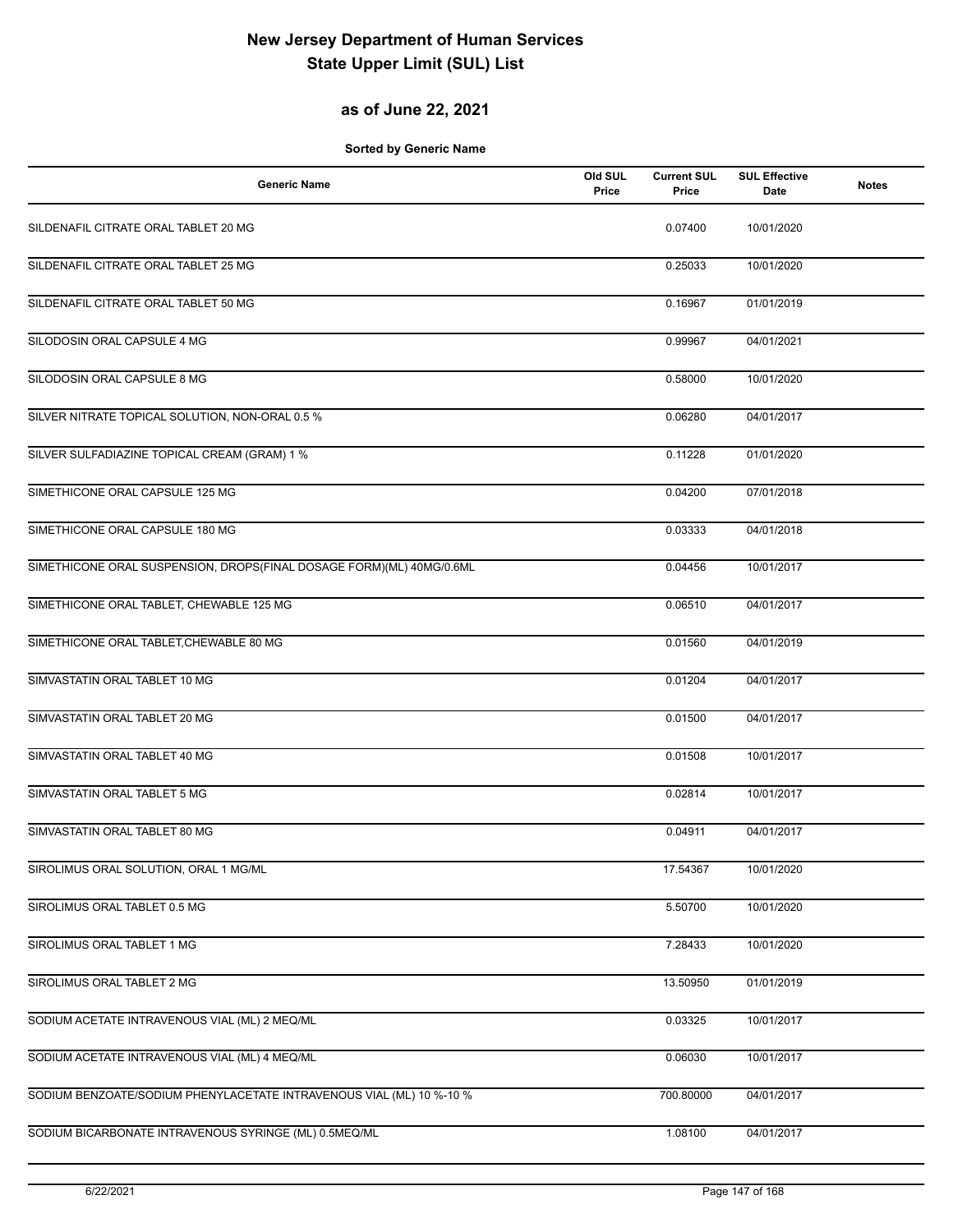#### **as of June 22, 2021**

| <b>Generic Name</b>                                                                                  | Old SUL<br>Price | <b>Current SUL</b><br>Price | <b>SUL Effective</b><br>Date | <b>Notes</b> |
|------------------------------------------------------------------------------------------------------|------------------|-----------------------------|------------------------------|--------------|
| SODIUM BICARBONATE INTRAVENOUS SYRINGE (ML) 0.9MEQ/ML                                                |                  | 0.29260                     | 04/01/2017                   |              |
| SODIUM BICARBONATE INTRAVENOUS SYRINGE (ML) 1 MEQ/ML                                                 |                  | 0.17866                     | 04/01/2017                   |              |
| SODIUM BICARBONATE INTRAVENOUS SYRINGE (ML) 10MEQ/10ML                                               |                  | 1.40500                     | 04/01/2017                   |              |
| SODIUM BICARBONATE INTRAVENOUS VIAL (ML) 0.5MEQ/ML                                                   |                  | 0.51000                     | 04/01/2017                   |              |
| SODIUM BICARBONATE INTRAVENOUS VIAL (ML) 1 MEQ/ML                                                    |                  | 0.16699                     | 04/01/2017                   |              |
| SODIUM BICARBONATE ORAL TABLET 325 MG                                                                |                  | 0.01716                     | 04/01/2017                   |              |
| SODIUM BICARBONATE ORAL TABLET 650 MG                                                                |                  | 0.01149                     | 04/01/2017                   |              |
| SODIUM CHLORIDE 0.45 % INTRAVENOUS INTRAVENOUS SOLUTION 0.45 %                                       |                  | 0.00155                     | 10/01/2017                   |              |
| SODIUM CHLORIDE 0.45 % INTRAVENOUS PIGGYBACK WITH THREADED PORT (ML)                                 |                  | 0.01256                     | 04/01/2017                   |              |
| SODIUM CHLORIDE 3 % INTRAVENOUS INTRAVENOUS SOLUTION 3 %                                             |                  | 0.00908                     | 10/01/2017                   |              |
| SODIUM CHLORIDE 5 % INTRAVENOUS INTRAVENOUS SOLUTION 5 %                                             |                  | 0.00376                     | 04/01/2017                   |              |
| SODIUM CHLORIDE FOR INHALATION INHALATION VIAL, NEBULIZER (ML) 0.9 %                                 |                  | 0.03109                     | 10/01/2017                   |              |
| SODIUM CHLORIDE INTRAVENOUS VIAL (ML) 2.5 MEQ/ML                                                     |                  | 0.03375                     | 04/01/2017                   |              |
| SODIUM CHLORIDE INTRAVENOUS VIAL (ML) 4 MEQ/ML                                                       |                  | 0.05945                     | 10/01/2017                   |              |
| SODIUM CHLORIDE IRRIGATING SOLUTION IRRIGATION SOLUTION, IRRIGATION 0.9 %                            |                  | 0.00341                     | 10/01/2017                   |              |
| SODIUM CHLORIDE MISCELLANEOUS TABLET, SOLUBLE 1000 MG                                                |                  | 0.05265                     | 12/12/2011                   |              |
| SODIUM CHLORIDE NASAL AEROSOL, SPRAY (ML) 0.65 %                                                     |                  | 0.02523                     | 12/12/2011                   |              |
| SODIUM CHLORIDE OPHTHALMIC DROPS 2 %                                                                 |                  | 1.01200                     | 04/01/2017                   |              |
| SODIUM CHLORIDE OPHTHALMIC DROPS 5 %                                                                 |                  | 0.12464                     | 04/01/2017                   |              |
| SODIUM CHLORIDE OPHTHALMIC OINTMENT (GRAM) 5 %                                                       |                  | 1.85007                     | 04/01/2017                   |              |
| SODIUM CHLORIDE/SODIUM BICARBONATE/POTASSIUM CHLORIDE/PEG ORAL SOLUTION,<br>RECONSTITUTED, ORAL 420G |                  | 0.00299                     | 04/01/2017                   |              |
| SODIUM FERRIC GLUCONATE COMPLEX IN SUCROSE INTRAVENOUS VIAL (ML) 62.5MG/5ML                          |                  | 5.98160                     | 10/01/2018                   |              |
| SODIUM FLUORIDE DENTAL CREAM (GRAM) 1.1 %                                                            |                  | 0.03272                     | 10/01/2017                   |              |
| SODIUM FLUORIDE DENTAL GEL (GRAM) 1.1 %                                                              |                  | 0.05570                     | 04/01/2017                   |              |
| SODIUM FLUORIDE DENTAL SOLUTION, NON-ORAL 0.2 %                                                      |                  | 0.01236                     | 04/01/2017                   |              |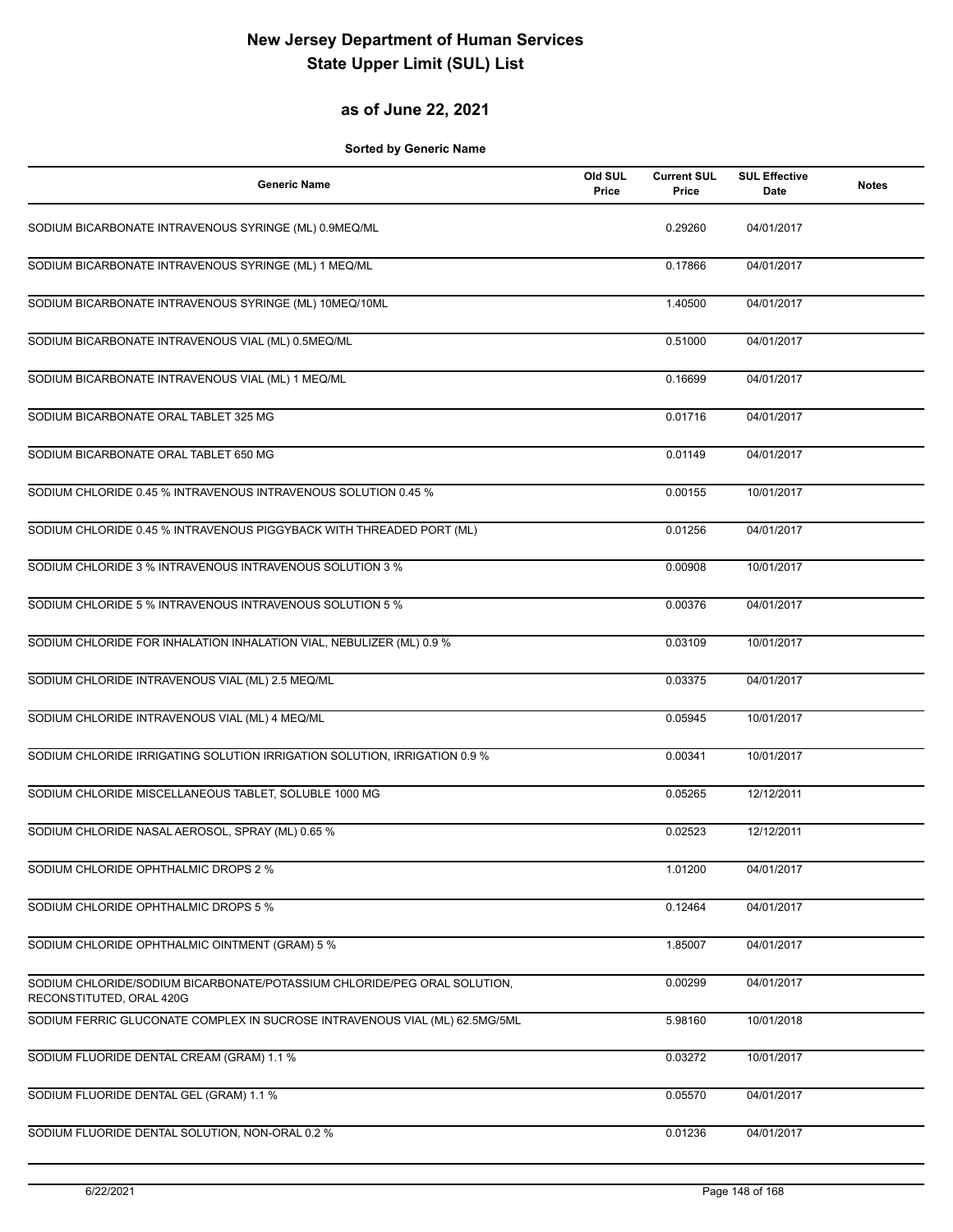#### **as of June 22, 2021**

| <b>Generic Name</b>                                                                             | Old SUL<br>Price | <b>Current SUL</b><br>Price | <b>SUL Effective</b><br>Date | <b>Notes</b> |
|-------------------------------------------------------------------------------------------------|------------------|-----------------------------|------------------------------|--------------|
| SODIUM FLUORIDE ORAL DROPS 0.25MG/DRP                                                           |                  | 0.38126                     | 10/01/2014                   |              |
| SODIUM FLUORIDE ORAL TABLET, CHEWABLE 0.25(0.55)                                                |                  | 0.02968                     | 04/01/2017                   |              |
| SODIUM FLUORIDE ORAL TABLET, CHEWABLE 0.5(1.1)MG                                                |                  | 0.02718                     | 04/01/2017                   |              |
| SODIUM FLUORIDE ORAL TABLET, CHEWABLE 1MG(2.2MG)                                                |                  | 0.03775                     | 04/01/2017                   |              |
| SODIUM LACTATE INTRAVENOUS VIAL (ML) 5 MEQ/ML                                                   |                  | 0.23600                     | 04/01/2017                   |              |
| SODIUM PHENYLBUTYRATE ORAL POWDER (GRAM) 0.94 G/G                                               |                  | 17.99848                    | 04/01/2017                   |              |
| SODIUM PHOS, M-BASIC-D-BASIC INTRAVENOUS VIAL (ML) 3MMOL/ML                                     |                  | 0.03633                     | 10/01/2017                   |              |
| SODIUM PHOSPHATE, DIBASIC/POT PHOS, MONOB/SOD PHOSPHATE MONO ORAL TABLET<br>250 MG              |                  | 0.15994                     | 10/01/2017                   |              |
| SODIUM PHOSPHATE, MONOBASIC/SODIUM PHOSPHATE, DIBASIC ORAL SOLUTION, ORAL                       |                  | 0.07413                     | 12/12/2011                   |              |
| SODIUM PHOSPHATE, MONOBASIC/SODIUM PHOSPHATE, DIBASIC RECTAL ENEMA (ML)<br>19G-7G/118           |                  | 0.00880                     | 10/01/2017                   |              |
| SODIUM POLYSTYRENE SULFONATE ORAL POWDER (GRAM)                                                 |                  | 0.08976                     | 04/01/2019                   |              |
| SODIUM POLYSTYRENE SULFONATE ORAL SUSPENSION, ORAL (FINAL DOSE FORM) 15<br>G/60 ML              |                  | 0.04536                     | 01/01/2019                   |              |
| SODIUM POLYSTYRENE SULFONATE RECTAL ENEMA (ML) 30 G/120ML                                       |                  | 0.25358                     | 04/01/2017                   |              |
| SODIUM/POTASSIUM/POTASSIUM CITRATE/SODIUM CITRATE/CIT AC ORAL SOLUTION, ORAL<br>500-550/5       |                  | 0.03498                     | 04/01/2017                   |              |
| SODIUM/POTASSIUM/SODIUM CHLORIDE OPHTHALMIC DROPS                                               |                  | 0.02781                     | 12/12/2011                   |              |
| SOLIFENACIN SUCCINATE ORAL TABLET 10 MG                                                         |                  | 0.16000                     | 01/01/2021                   |              |
| SOLIFENACIN SUCCINATE ORAL TABLET 5 MG                                                          |                  | 0.21444                     | 04/01/2020                   |              |
| SORBITAN SESQUIOLEATE/MINERAL OIL/BENZETHON CL/BASE3 TOPICAL COMBINATION<br>PACKAGE (EA) 0.13 % |                  | 0.76375                     | 04/01/2017                   |              |
| SORBITOL SOLUTION IRRIGATION SOLUTION, IRRIGATION 3 %                                           |                  | 0.00683                     | 04/01/2017                   |              |
| SORBITOL SOLUTION IRRIGATION SOLUTION, IRRIGATION 3.3 %                                         |                  | 0.00278                     | 04/01/2017                   |              |
| SOTALOL HCL ORAL TABLET 120 MG                                                                  |                  | 0.09290                     | 01/01/2020                   |              |
| SOTALOL HCL ORAL TABLET 160 MG                                                                  |                  | 0.12664                     | 04/01/2017                   |              |
| SOTALOL HCL ORAL TABLET 240 MG                                                                  |                  | 0.23888                     | 10/01/2017                   |              |
| SOTALOL HCL ORAL TABLET 80 MG                                                                   |                  | 0.05500                     | 01/01/2019                   |              |
| SPINOSAD TOPICAL SUSPENSION, TOPICAL (ML) 0.9 %                                                 |                  | 1.58525                     | 10/01/2017                   |              |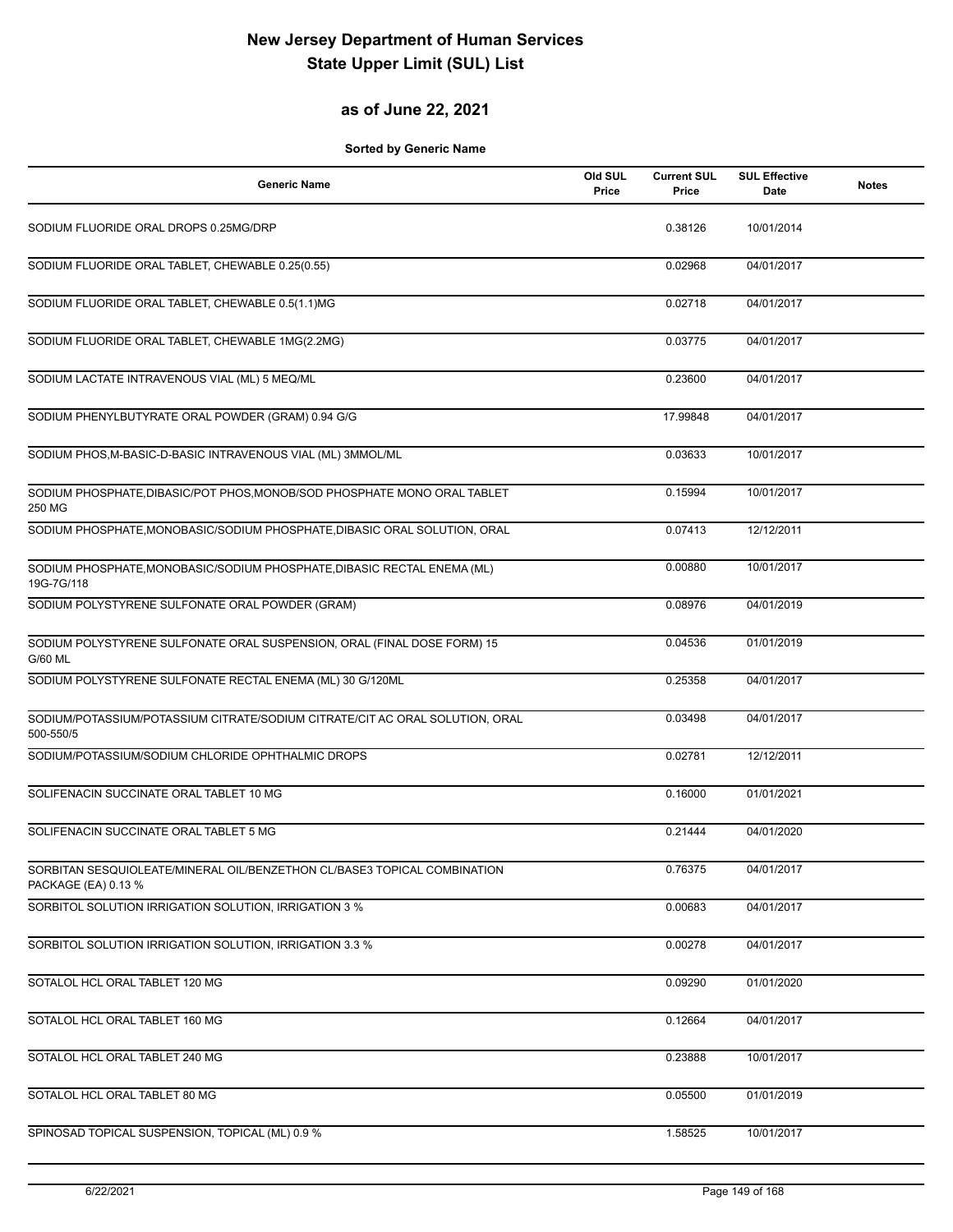### **as of June 22, 2021**

| <b>Generic Name</b>                                                                  | Old SUL<br>Price | <b>Current SUL</b><br>Price | <b>SUL Effective</b><br>Date | <b>Notes</b> |
|--------------------------------------------------------------------------------------|------------------|-----------------------------|------------------------------|--------------|
| SPIRONOLACTONE ORAL TABLET 100 MG                                                    |                  | 0.16980                     | 04/01/2019                   |              |
| SPIRONOLACTONE ORAL TABLET 25 MG                                                     |                  | 0.02310                     | 01/01/2019                   |              |
| SPIRONOLACTONE ORAL TABLET 50 MG                                                     |                  | 0.08500                     | 07/01/2018                   |              |
| SPIRONOLACTONE/HYDROCHLOROTHIAZIDE ORAL TABLET 25 MG-25MG                            |                  | 0.56726                     | 01/01/2018                   |              |
| STAVUDINE ORAL CAPSULE 15 MG                                                         |                  | 0.91610                     | 10/01/2017                   |              |
| STAVUDINE ORAL CAPSULE 20 MG                                                         |                  | 1.16278                     | 04/01/2017                   |              |
| STAVUDINE ORAL CAPSULE 30 MG                                                         |                  | 0.75350                     | 04/01/2017                   |              |
| STAVUDINE ORAL CAPSULE 40 MG                                                         |                  | 0.90200                     | 04/01/2017                   |              |
| STAVUDINE ORAL SOLUTION, RECONSTITUTED, ORAL 1 MG/ML                                 |                  | 0.32795                     | 04/01/2017                   |              |
| STREPTOMYCIN SULFATE INTRAMUSCULAR VIAL (EA) 1 G                                     |                  | 18.75000                    | 04/01/2017                   |              |
| SUCRALFATE ORAL SUSPENSION, ORAL (FINAL DOSE FORM) 1 G/10 ML                         |                  | 0.26664                     | 01/01/2021                   |              |
| SUCRALFATE ORAL TABLET 1 G                                                           |                  | 0.11350                     | 04/01/2017                   |              |
| SUFENTANIL CITRATE INTRAVENOUS AMPUL (ML) 50 MCG/ML                                  |                  | 2.90000                     | 04/01/2017                   |              |
| SUFENTANIL CITRATE INTRAVENOUS VIAL (ML) 50 MCG/ML                                   |                  | 4.54000                     | 04/01/2017                   |              |
| SULFACETAMIDE SODIUM OPHTHALMIC DROPS 10 %                                           |                  | 2.16100                     | 04/01/2020                   |              |
| SULFACETAMIDE SODIUM OPHTHALMIC OINTMENT (GRAM) 10 %                                 |                  | 15.68000                    | 04/01/2017                   |              |
| SULFACETAMIDE SODIUM TOPICAL CLEANSER (ML) 10 %                                      |                  | 0.20625                     | 07/01/2019                   |              |
| SULFACETAMIDE SODIUM TOPICAL CLEANSER, GEL (ML) 10 %                                 |                  | 1.17400                     | 04/01/2017                   |              |
| SULFACETAMIDE SODIUM TOPICAL SUSPENSION, TOPICAL (ML) 10 %                           |                  | 0.44645                     | 10/01/2017                   |              |
| SULFACETAMIDE SODIUM/AVOBENZONE/SULFUR TOPICAL CREAM (GRAM) 10 %-5 %                 |                  | 2.16366                     | 12/12/2011                   |              |
| SULFACETAMIDE SODIUM/PREDNISOLONE SODIUM PHOSPHATE OPHTHALMIC DROPS 10<br>$% -0.23%$ |                  | 2.28322                     | 04/01/2017                   |              |
| SULFACETAMIDE SODIUM/SULFUR TOPICAL CLEANSER (GRAM) 10 %-2 %                         |                  | 1.58682                     | 04/01/2017                   |              |
| SULFACETAMIDE SODIUM/SULFUR TOPICAL CLEANSER (GRAM) 10-5%(W/W)                       |                  | 0.09183                     | 10/01/2017                   |              |
| SULFACETAMIDE SODIUM/SULFUR TOPICAL CLEANSER (GRAM) 9 %-4.5 %                        |                  | 0.07082                     | 07/01/2019                   |              |
| SULFACETAMIDE SODIUM/SULFUR TOPICAL CLEANSER (GRAM) 9.8%-4.8%                        |                  | 1.43449                     | 04/01/2017                   |              |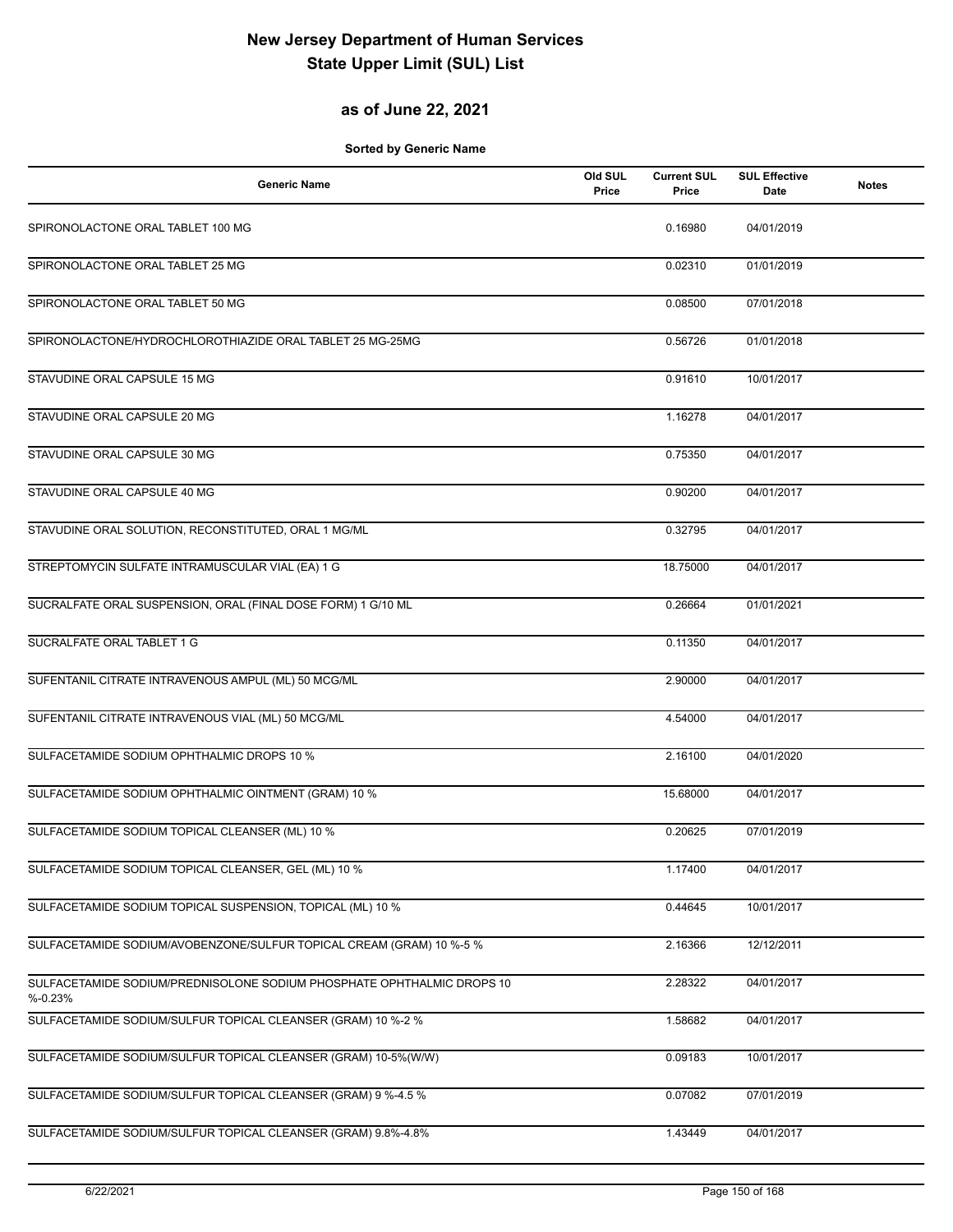#### **as of June 22, 2021**

| Generic Name                                                                        | Old SUL<br>Price | <b>Current SUL</b><br>Price | <b>SUL Effective</b><br>Date | <b>Notes</b> |
|-------------------------------------------------------------------------------------|------------------|-----------------------------|------------------------------|--------------|
| SULFACETAMIDE SODIUM/SULFUR TOPICAL CREAM (GRAM) 10 %-2 %                           |                  | 4.90386                     | 01/01/2018                   |              |
| SULFACETAMIDE SODIUM/SULFUR TOPICAL CREAM (GRAM) 10-5%(W/W)                         |                  | 1.90292                     | 04/01/2017                   |              |
| SULFACETAMIDE SODIUM/SULFUR TOPICAL FOAM (GRAM) 10 %-5 %                            |                  | 1.50930                     | 04/01/2017                   |              |
| SULFACETAMIDE SODIUM/SULFUR TOPICAL LOTION (GRAM) 10-5%(W/V)                        |                  | 0.81243                     | 09/01/2011                   |              |
| SULFACETAMIDE SODIUM/SULFUR TOPICAL LOTION (GRAM) 10-5%(W/W)                        |                  | 0.81242                     | 12/12/2011                   |              |
| SULFACETAMIDE SODIUM/SULFUR TOPICAL PADS, MEDICATED (EA) 10 %-4 %                   |                  | 4.23217                     | 01/01/2020                   |              |
| SULFACETAMIDE SODIUM/SULFUR TOPICAL PADS, MEDICATED (EA) 10 %-5 %                   |                  | 2.74566                     | 10/01/2017                   |              |
| SULFACETAMIDE SODIUM/SULFUR TOPICAL SUSPENSION, TOPICAL (ML) 8 %-4 %                |                  | 0.12000                     | 07/01/2019                   |              |
| SULFACETAMIDE SODIUM/SULFUR/SKIN CLEANSER COMB NO.23 TOPICAL KIT 9 %-4.5 %          |                  | 440.25000                   | 04/01/2017                   |              |
| SULFACETAMIDE SODIUM/SULFUR/UREA TOPICAL CLEANSER (ML) 10%-5%-10%                   |                  | 0.56197                     | 04/01/2017                   |              |
| SULFADIAZINE ORAL TABLET 500 MG                                                     |                  | 3.14840                     | 04/01/2019                   |              |
| SULFAMETHOXAZOLE/TRIMETHOPRIM INTRAVENOUS VIAL (ML) 80-16MG/ML                      |                  | 0.44600                     | 04/01/2017                   |              |
| SULFAMETHOXAZOLE/TRIMETHOPRIM ORAL SUSPENSION, ORAL (FINAL DOSE FORM)<br>200-40MG/5 |                  | 0.08977                     | 10/01/2017                   |              |
| SULFAMETHOXAZOLE/TRIMETHOPRIM ORAL SUSPENSION, ORAL (FINAL DOSE FORM)<br>800-160/20 |                  | 0.19750                     | 04/01/2017                   |              |
| SULFAMETHOXAZOLE/TRIMETHOPRIM ORAL TABLET 400MG-80MG                                |                  | 0.05122                     | 01/01/2019                   |              |
| SULFAMETHOXAZOLE/TRIMETHOPRIM ORAL TABLET 800-160 MG                                |                  | 0.02990                     | 07/01/2018                   |              |
| SULFASALAZINE ORAL TABLET 500 MG                                                    |                  | 0.05025                     | 10/01/2017                   |              |
| SULFASALAZINE ORAL TABLET, DELAYED RELEASE (ENTERIC COATED) 500 MG                  |                  | 0.12670                     | 10/01/2017                   |              |
| SULINDAC ORAL TABLET 150 MG                                                         |                  | 0.10000                     | 07/01/2018                   |              |
| SULINDAC ORAL TABLET 200 MG                                                         |                  | 0.15726                     | 04/01/2017                   |              |
| SUMATRIPTAN NASAL SPRAY, NON-AEROSOL (EA) 20 MG                                     |                  | 45.17086                    | 04/01/2017                   |              |
| SUMATRIPTAN NASAL SPRAY, NON-AEROSOL (EA) 5 MG                                      |                  | 38.32500                    | 10/01/2020                   |              |
| SUMATRIPTAN SUCCINATE ORAL TABLET 100 MG                                            |                  | 0.36778                     | 04/01/2018                   |              |
| SUMATRIPTAN SUCCINATE ORAL TABLET 25 MG                                             |                  | 0.34111                     | 10/01/2020                   |              |
| SUMATRIPTAN SUCCINATE ORAL TABLET 50 MG                                             |                  | 0.27222                     | 01/01/2019                   |              |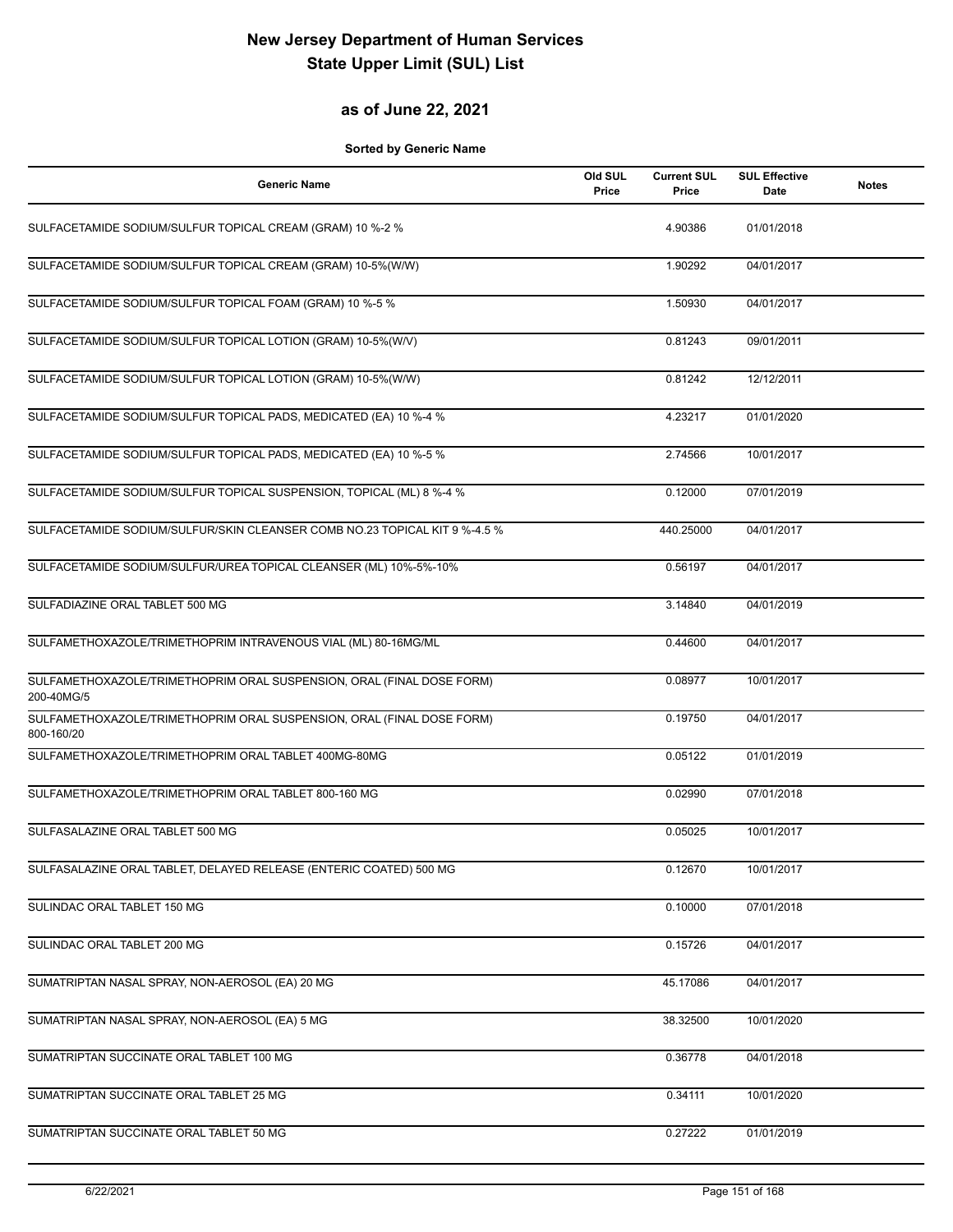#### **as of June 22, 2021**

| Generic Name                                                    | Old SUL<br>Price | <b>Current SUL</b><br>Price | <b>SUL Effective</b><br>Date | <b>Notes</b> |
|-----------------------------------------------------------------|------------------|-----------------------------|------------------------------|--------------|
| SUMATRIPTAN SUCCINATE SUBCUTANEOUS CARTRIDGE (ML) 4 MG/0.5ML    |                  | 106.68462                   | 10/01/2017                   |              |
| SUMATRIPTAN SUCCINATE SUBCUTANEOUS CARTRIDGE (ML) 6 MG/0.5ML    |                  | 114.01226                   | 04/01/2017                   |              |
| SUMATRIPTAN SUCCINATE SUBCUTANEOUS PEN INJECTOR (ML) 4 MG/0.5ML |                  | 112.69915                   | 10/01/2017                   |              |
| SUMATRIPTAN SUCCINATE SUBCUTANEOUS PEN INJECTOR (ML) 6 MG/0.5ML |                  | 69.87308                    | 04/01/2021                   |              |
| SUMATRIPTAN SUCCINATE SUBCUTANEOUS SYRINGE (ML) 6 MG/0.5ML      |                  | 36.18000                    | 10/01/2017                   |              |
| SUMATRIPTAN SUCCINATE SUBCUTANEOUS VIAL (ML) 6 MG/0.5ML         |                  | 26.27050                    | 10/01/2020                   |              |
| TACROLIMUS ORAL CAPSULE 0.5 MG                                  |                  | 0.08770                     | 04/01/2017                   |              |
| TACROLIMUS ORAL CAPSULE 1 MG                                    |                  | 0.10130                     | 01/01/2019                   |              |
| TACROLIMUS ORAL CAPSULE 5 MG                                    |                  | 0.39610                     | 10/01/2018                   |              |
| TACROLIMUS TOPICAL OINTMENT (GRAM) 0.03 %                       |                  | 2.83333                     | 01/01/2020                   |              |
| TACROLIMUS TOPICAL OINTMENT (GRAM) 0.1 %                        |                  | 2.24164                     | 01/01/2020                   |              |
| TADALAFIL ORAL TABLET 10 MG                                     |                  | 0.72000                     | 04/01/2020                   |              |
| TADALAFIL ORAL TABLET 20 MG                                     |                  | 0.63300                     | 10/01/2020                   |              |
| TADALAFIL ORAL TABLET 20 MG                                     |                  | 0.46283                     | 04/01/2020                   |              |
| <b>TADALAFIL ORAL TABLET 5 MG</b>                               |                  | 0.24689                     | 10/01/2020                   |              |
| TAMOXIFEN CITRATE ORAL TABLET 10 MG                             |                  | 0.15000                     | 01/01/2018                   |              |
| TAMOXIFEN CITRATE ORAL TABLET 20 MG                             |                  | 0.18392                     | 10/01/2017                   |              |
| TAMSULOSIN HCL ORAL CAPSULE 0.4 MG                              |                  | 0.03960                     | 01/01/2019                   |              |
| TELMISARTAN ORAL TABLET 20 MG                                   |                  | 0.13809                     | 04/01/2017                   |              |
| TELMISARTAN ORAL TABLET 40 MG                                   |                  | 0.06667                     | 01/01/2019                   |              |
| TELMISARTAN ORAL TABLET 80 MG                                   |                  | 0.07133                     | 01/01/2019                   |              |
| TELMISARTAN/AMLODIPINE BESYLATE ORAL TABLET 40 MG-10MG          |                  | 4.14666                     | 04/01/2017                   |              |
| TELMISARTAN/AMLODIPINE BESYLATE ORAL TABLET 40 MG-5 MG          |                  | 4.14666                     | 04/01/2017                   |              |
| TELMISARTAN/AMLODIPINE BESYLATE ORAL TABLET 80 MG-10MG          |                  | 4.14666                     | 04/01/2017                   |              |
| TELMISARTAN/AMLODIPINE BESYLATE ORAL TABLET 80 MG-5 MG          |                  | 3.79100                     | 04/01/2017                   |              |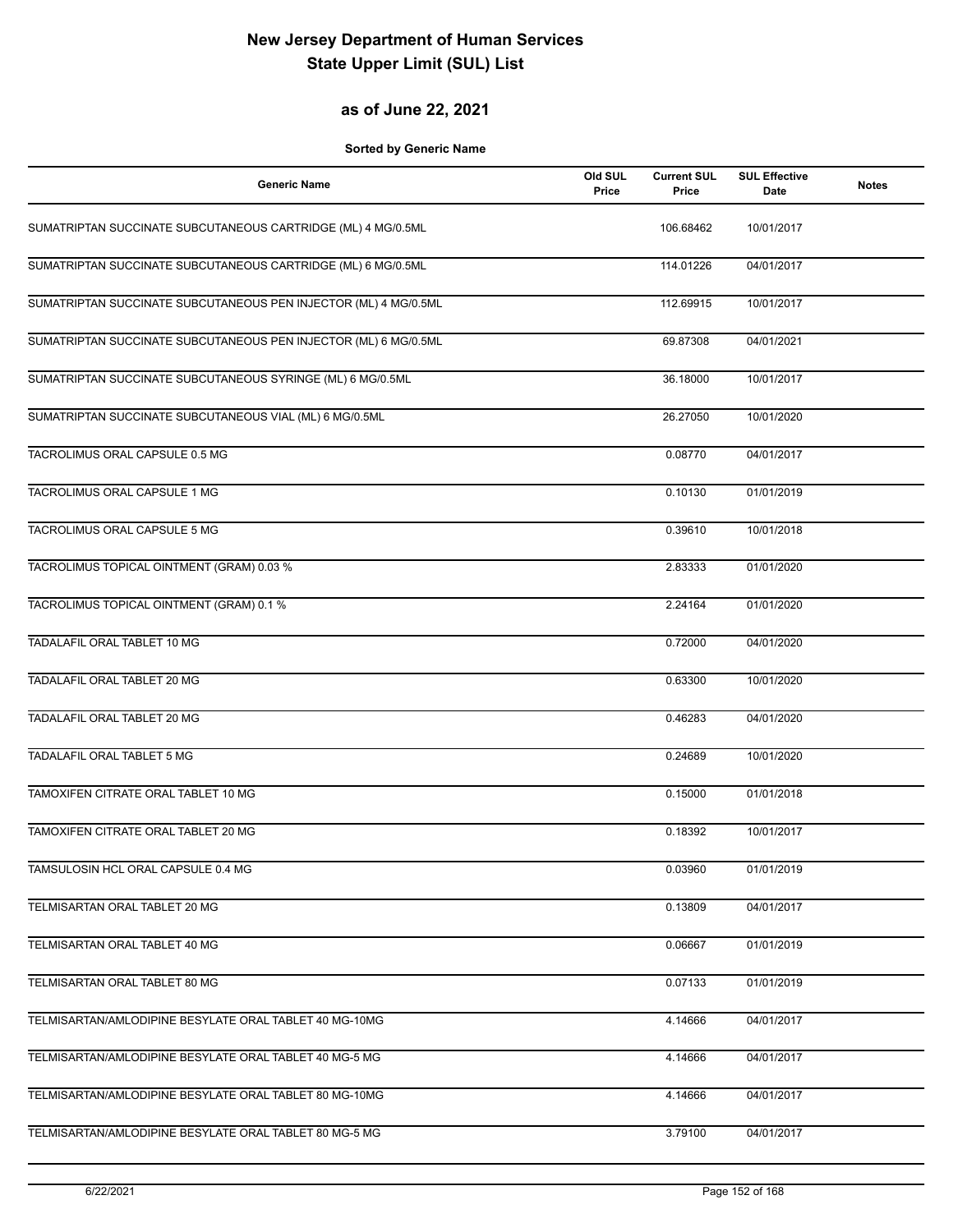#### **as of June 22, 2021**

| <b>Generic Name</b>                                    | Old SUL<br>Price | <b>Current SUL</b><br>Price | <b>SUL Effective</b><br>Date | <b>Notes</b> |
|--------------------------------------------------------|------------------|-----------------------------|------------------------------|--------------|
| TELMISARTAN/HYDROCHLOROTHIAZIDE ORAL TABLET 40-12.5 MG |                  | 0.73467                     | 07/01/2018                   |              |
| TELMISARTAN/HYDROCHLOROTHIAZIDE ORAL TABLET 80 MG-25MG |                  | 0.56667                     | 01/01/2020                   |              |
| TELMISARTAN/HYDROCHLOROTHIAZIDE ORAL TABLET 80-12.5MG  |                  | 1.17000                     | 04/01/2019                   |              |
| TEMAZEPAM ORAL CAPSULE 15 MG                           |                  | 0.04590                     | 04/01/2018                   |              |
| TEMAZEPAM ORAL CAPSULE 22.5 MG                         |                  | 4.17825                     | 04/01/2017                   |              |
| TEMAZEPAM ORAL CAPSULE 30 MG                           |                  | 0.07842                     | 04/01/2017                   |              |
| TEMAZEPAM ORAL CAPSULE 7.5 MG                          |                  | 0.16000                     | 04/01/2021                   |              |
| TEMOZOLOMIDE ORAL CAPSULE 100 MG                       |                  | 22.14286                    | 04/01/2019                   |              |
| TEMOZOLOMIDE ORAL CAPSULE 140 MG                       |                  | 32.50000                    | 10/01/2019                   |              |
| TEMOZOLOMIDE ORAL CAPSULE 180 MG                       |                  | 42.50000                    | 04/01/2019                   |              |
| TEMOZOLOMIDE ORAL CAPSULE 20 MG                        |                  | 4.07143                     | 04/01/2019                   |              |
| TEMOZOLOMIDE ORAL CAPSULE 250 MG                       |                  | 69.13100                    | 10/01/2019                   |              |
| TEMOZOLOMIDE ORAL CAPSULE 5 MG                         |                  | 1.35714                     | 04/01/2019                   |              |
| TENIPOSIDE INTRAVENOUS AMPUL (ML) 50 MG/5 ML           |                  | 499.19000                   | 04/01/2017                   |              |
| TENOFOVIR DISOPROXIL FUMARATE ORAL TABLET 300 MG       | 0.33333          | 0.32174                     | 07/01/2021                   |              |
| TERAZOSIN HCL ORAL CAPSULE 1 MG                        |                  | 0.04960                     | 04/01/2017                   |              |
| TERAZOSIN HCL ORAL CAPSULE 10 MG                       |                  | 0.04130                     | 10/01/2017                   |              |
| TERAZOSIN HCL ORAL CAPSULE 2 MG                        |                  | 0.04330                     | 04/01/2017                   |              |
| TERAZOSIN HCL ORAL CAPSULE 5 MG                        |                  | 0.06080                     | 04/01/2017                   |              |
| TERBINAFINE HCL ORAL TABLET 250 MG                     |                  | 0.10133                     | 07/01/2017                   |              |
| TERBINAFINE HCL TOPICAL CREAM (GRAM) 1 %               |                  | 0.21646                     | 10/01/2017                   |              |
| TERBUTALINE SULFATE ORAL TABLET 2.5 MG                 |                  | 0.95222                     | 10/01/2017                   |              |
| TERBUTALINE SULFATE ORAL TABLET 5 MG                   |                  | 0.34120                     | 10/01/2017                   |              |
| TERBUTALINE SULFATE SUBCUTANEOUS VIAL (ML) 1 MG/ML     |                  | 4.00000                     | 04/01/2017                   |              |
| TERCONAZOLE VAGINAL CREAM WITH APPLICATOR 0.4 %        |                  | 0.19765                     | 10/01/2017                   |              |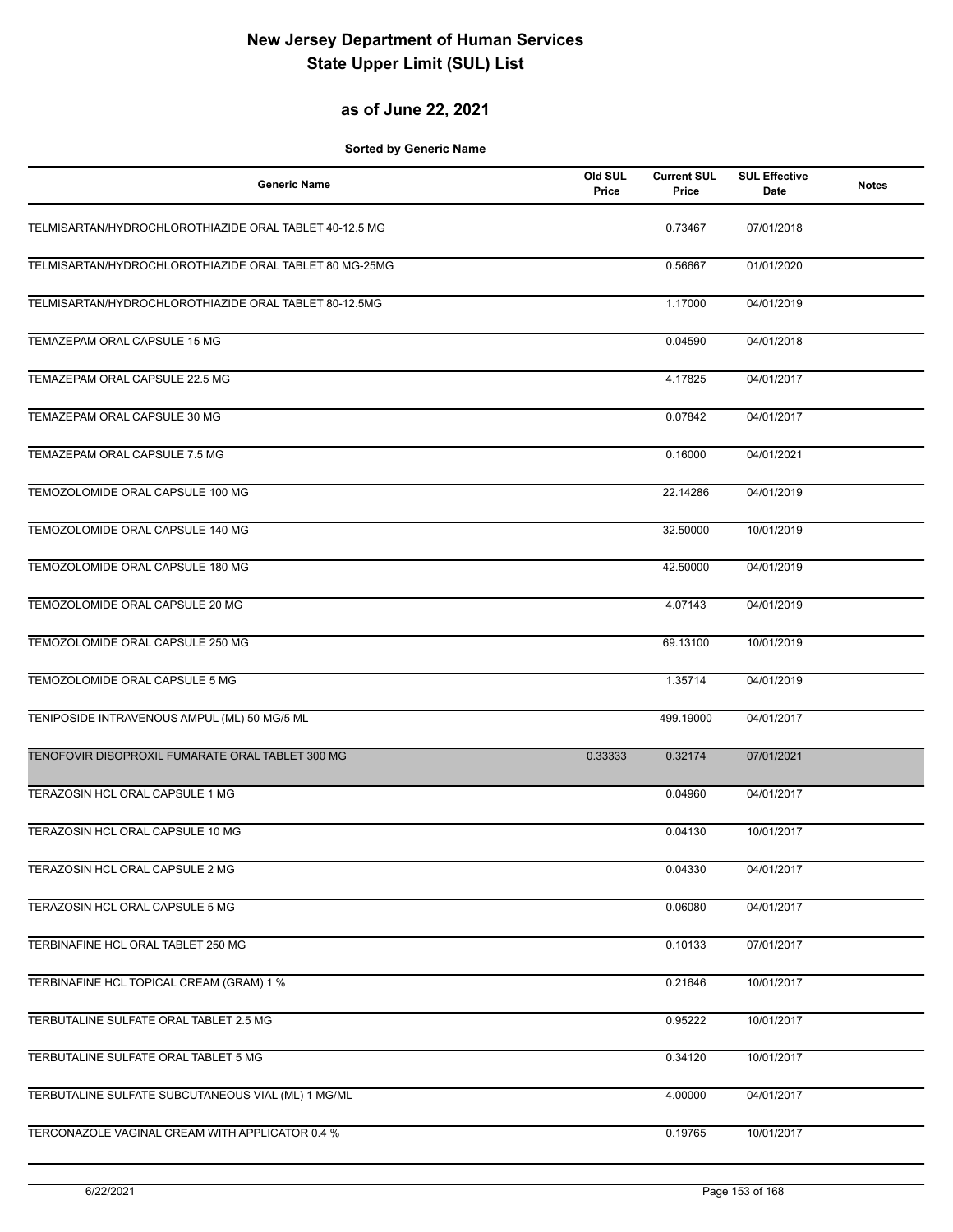#### **as of June 22, 2021**

| <b>Generic Name</b>                                                                         | Old SUL<br>Price | <b>Current SUL</b><br>Price | <b>SUL Effective</b><br>Date | <b>Notes</b> |
|---------------------------------------------------------------------------------------------|------------------|-----------------------------|------------------------------|--------------|
| TERCONAZOLE VAGINAL CREAM WITH APPLICATOR 0.8 %                                             |                  | 1.00000                     | 04/01/2017                   |              |
| TERCONAZOLE VAGINAL SUPPOSITORY, VAGINAL 80 MG                                              |                  | 9.35617                     | 10/01/2017                   |              |
| TESTOSTERONE CYPIONATE INTRAMUSCULAR VIAL (ML) 100 MG/ML                                    |                  | 3.86188                     | 04/01/2017                   |              |
| TESTOSTERONE CYPIONATE INTRAMUSCULAR VIAL (ML) 200 MG/ML                                    |                  | 3.00800                     | 04/01/2017                   |              |
| TESTOSTERONE ENANTHATE INTRAMUSCULAR VIAL (ML) 200 MG/ML                                    |                  | 9.90924                     | 04/01/2017                   |              |
| TESTOSTERONE MISCELLANEOUS POWDER (GRAM)                                                    |                  | 0.22085                     | 12/12/2011                   |              |
| TESTOSTERONE TRANSDERMAL GEL (GRAM) 50 MG (1%)                                              |                  | 1.28256                     | 04/01/2017                   |              |
| TESTOSTERONE TRANSDERMAL GEL IN METERED-DOSE PUMP 10 MG (2%)                                |                  | 4.45105                     | 04/01/2017                   |              |
| TESTOSTERONE TRANSDERMAL GEL IN METERED-DOSE PUMP 12.5/1.25G                                |                  | 1.04000                     | 07/01/2019                   |              |
| TESTOSTERONE TRANSDERMAL GEL IN PACKET (GRAM) 25MG(1%)                                      |                  | 2.53307                     | 10/01/2017                   |              |
| TESTOSTERONE TRANSDERMAL GEL IN PACKET (GRAM) 50 MG (1%)                                    |                  | 0.48173                     | 04/01/2020                   |              |
| TETRABENAZINE ORAL TABLET 12.5 MG                                                           |                  | 13.06000                    | 10/01/2020                   |              |
| TETRABENAZINE ORAL TABLET 25 MG                                                             |                  | 26.16000                    | 10/01/2020                   |              |
| TETRACAINE HCL OPHTHALMIC DROPS 0.5 %                                                       |                  | 0.56314                     | 04/01/2017                   |              |
| TETRACAINE HCL/PF OPHTHALMIC DROPS 0.5 %                                                    |                  | 0.56548                     | 10/01/2017                   |              |
| TETRACYCLINE HCL ORAL CAPSULE 250 MG                                                        |                  | 2.86425                     | 10/01/2017                   |              |
| TETRACYCLINE HCL ORAL CAPSULE 500 MG                                                        |                  | 0.04523                     | 10/01/2017                   |              |
| TETRAHYDROZOLINE HCL OPHTHALMIC DROPS 0.05 %                                                |                  | 0.09490                     | 04/01/2017                   |              |
| TETRAHYDROZOLINE HCL/DEXTRAN 70/POLYETHYLENE GL 400/POVIDONE OPHTHALMIC<br>DROPS 0.05-.1-1% |                  | 0.09600                     | 07/01/2019                   |              |
| TETRAHYDROZOLINE HCL/POLYETHYLENE GLYCOLS OPHTHALMIC DROPS 0.05 %-1 %                       |                  | 0.19548                     | 12/12/2011                   |              |
| TETRAHYDROZOLINE HCL/ZINC SULFATE OPHTHALMIC DROPS 0.05-0.25%                               |                  | 0.19548                     | 12/12/2011                   |              |
| THEOPHYLLINE ANHYDROUS ORAL ELIXIR 80 MG/15ML                                               |                  | 0.66666                     | 04/01/2017                   |              |
| THEOPHYLLINE ANHYDROUS ORAL SOLUTION, ORAL 80 MG/15ML                                       |                  | 0.13094                     | 04/01/2017                   |              |
| THEOPHYLLINE ANHYDROUS ORAL TABLET, EXTENDED RELEASE 12 HR 100 MG                           |                  | 0.10804                     | 10/01/2017                   |              |
| THEOPHYLLINE ANHYDROUS ORAL TABLET, EXTENDED RELEASE 12 HR 200 MG                           |                  | 0.13869                     | 10/01/2017                   |              |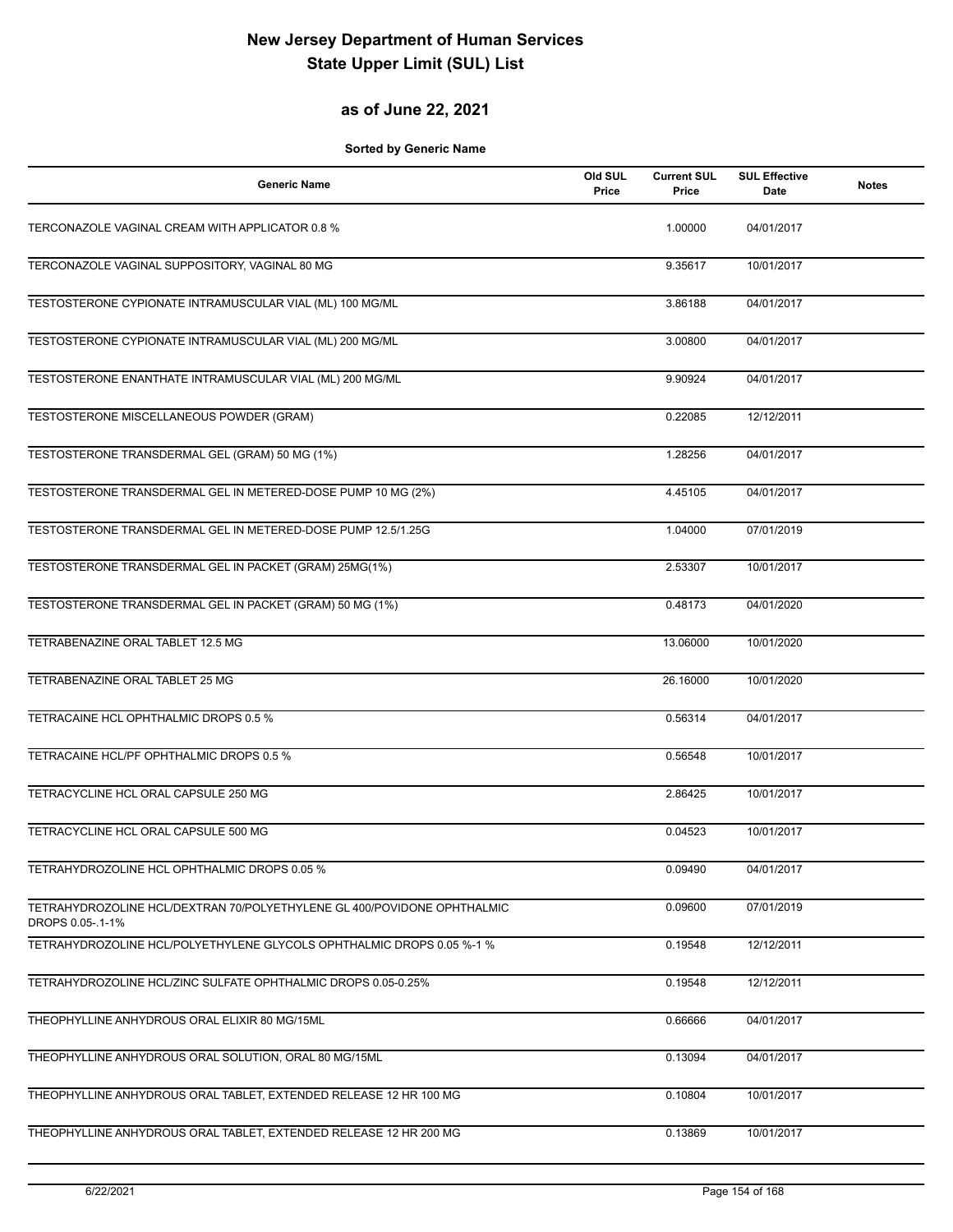#### **as of June 22, 2021**

| <b>Generic Name</b>                                                                           | Old SUL<br>Price | <b>Current SUL</b><br>Price | <b>SUL Effective</b><br>Date | <b>Notes</b> |
|-----------------------------------------------------------------------------------------------|------------------|-----------------------------|------------------------------|--------------|
| THEOPHYLLINE ANHYDROUS ORAL TABLET, EXTENDED RELEASE 12 HR 300 MG                             |                  | 1.40000                     | 01/01/2019                   |              |
| THEOPHYLLINE ANHYDROUS ORAL TABLET, EXTENDED RELEASE 12 HR 450 MG                             |                  | 0.34827                     | 10/01/2017                   |              |
| THEOPHYLLINE ANHYDROUS ORAL TABLET, EXTENDED RELEASE 24 HR 400 MG                             |                  | 0.52770                     | 01/01/2020                   |              |
| THEOPHYLLINE ANHYDROUS ORAL TABLET, EXTENDED RELEASE 24 HR 600 MG                             |                  | 1.12840                     | 04/01/2020                   |              |
| THEOPHYLLINE ANHYDROUS ORAL TABLET, EXTENDED RELEASE 400 MG                                   |                  | 1.25093                     | 12/12/2011                   |              |
| THEOPHYLLINE ANHYDROUS ORAL TABLET, EXTENDED RELEASE 600 MG                                   |                  | 1.31330                     | 04/01/2016                   |              |
| THEOPHYLLINE IN DEXTROSE 5 % IN WATER INTRAVENOUS INTRAVENOUS SOLUTION<br>400MG/0.5L          |                  | 0.00696                     | 04/01/2017                   |              |
| THIAMINE HCL INJECTION VIAL (ML) 100 MG/ML                                                    |                  | 3.46000                     | 04/01/2017                   |              |
| THIAMINE HCL ORAL TABLET 100 MG                                                               |                  | 0.02573                     | 12/12/2011                   |              |
| THIAMINE HCL ORAL TABLET 50 MG                                                                |                  | 0.01581                     | 12/12/2011                   |              |
| THIAMINE HCL/RIBOFLAVIN/NIACINAMIDE/DEXPANTHENOL/PYRIDOXINE INJECTION VIAL<br>(ML) 100-2MG/ML |                  | 6.15633                     | 04/01/2017                   |              |
| THIORIDAZINE HCL ORAL TABLET 10 MG                                                            |                  | 0.41750                     | 04/01/2018                   |              |
| THIORIDAZINE HCL ORAL TABLET 100 MG                                                           |                  | 0.21015                     | 10/01/2017                   |              |
| THIORIDAZINE HCL ORAL TABLET 25 MG                                                            |                  | 0.10754                     | 10/01/2017                   |              |
| THIORIDAZINE HCL ORAL TABLET 50 MG                                                            |                  | 0.12563                     | 10/01/2017                   |              |
| THIOTEPA INJECTION VIAL (EA) 15 MG                                                            |                  | 1400.00000                  | 04/01/2017                   |              |
| THIOTHIXENE ORAL CAPSULE 1 MG                                                                 |                  | 0.06281                     | 10/01/2017                   |              |
| THIOTHIXENE ORAL CAPSULE 10 MG                                                                |                  | 1.84450                     | 10/01/2017                   |              |
| THIOTHIXENE ORAL CAPSULE 2 MG                                                                 |                  | 0.97090                     | 04/01/2017                   |              |
| THIOTHIXENE ORAL CAPSULE 5 MG                                                                 |                  | 1.35560                     | 10/01/2017                   |              |
| THYROID, PORK ORAL TABLET 120 MG                                                              |                  | 0.96070                     | 01/01/2019                   |              |
| THYROID, PORK ORAL TABLET 15 MG                                                               |                  | 0.34890                     | 04/01/2017                   |              |
| THYROID, PORK ORAL TABLET 30 MG                                                               |                  | 0.48580                     | 01/01/2019                   |              |
| THYROID, PORK ORAL TABLET 60 MG                                                               |                  | 0.42000                     | 07/01/2018                   |              |
| THYROID, PORK ORAL TABLET 90 MG                                                               |                  | 0.82090                     | 01/01/2019                   |              |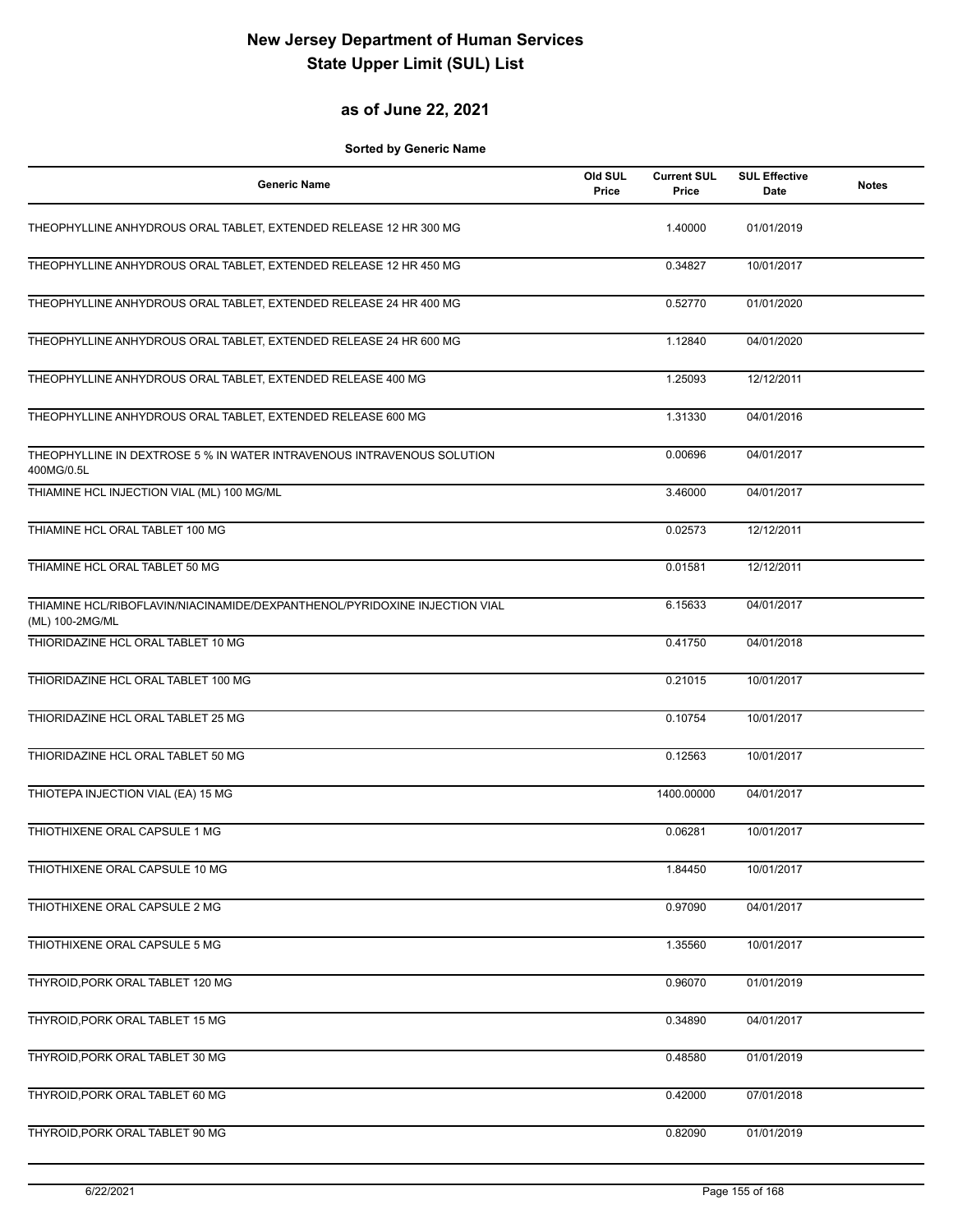#### **as of June 22, 2021**

| <b>Generic Name</b>                                                                        | Old SUL<br>Price | <b>Current SUL</b><br>Price | <b>SUL Effective</b><br>Date | <b>Notes</b> |
|--------------------------------------------------------------------------------------------|------------------|-----------------------------|------------------------------|--------------|
| TIAGABINE HCL ORAL TABLET 2 MG                                                             |                  | 4.77440                     | 04/01/2017                   |              |
| TIAGABINE HCL ORAL TABLET 4 MG                                                             |                  | 5.30293                     | 04/01/2017                   |              |
| TICLOPIDINE HCL ORAL TABLET 250 MG                                                         |                  | 1.40857                     | 04/01/2017                   |              |
| TIGECYCLINE INTRAVENOUS VIAL (EA) 50 MG                                                    |                  | 156.00000                   | 04/01/2017                   |              |
| TIMOLOL MALEATE OPHTHALMIC DROPS 0.25 %                                                    |                  | 0.26063                     | 10/01/2017                   |              |
| TIMOLOL MALEATE OPHTHALMIC DROPS 0.5 %                                                     |                  | 0.27800                     | 04/01/2017                   |              |
| TIMOLOL MALEATE OPHTHALMIC DROPS, ONCE DAILY 0.5 %                                         |                  | 25.79800                    | 07/01/2021                   |              |
| TIMOLOL MALEATE OPHTHALMIC GEL-FORMING SOLUTION 0.25 %                                     |                  | 20.38200                    | 04/01/2017                   |              |
| TIMOLOL MALEATE OPHTHALMIC GEL-FORMING SOLUTION 0.5 %                                      |                  | 13.45000                    | 07/01/2017                   |              |
| TIMOLOL MALEATE ORAL TABLET 10 MG                                                          |                  | 0.25759                     | 10/01/2017                   |              |
| TIMOLOL MALEATE ORAL TABLET 20 MG                                                          |                  | 0.30150                     | 10/01/2017                   |              |
| TIMOLOL MALEATE ORAL TABLET 5 MG                                                           |                  | 0.20641                     | 10/01/2017                   |              |
| TINIDAZOLE ORAL TABLET 250 MG                                                              |                  | 3.30394                     | 10/01/2017                   |              |
| TINIDAZOLE ORAL TABLET 500 MG                                                              |                  | 2.19850                     | 01/01/2020                   |              |
| TIOCONAZOLE VAGINAL OINTMENT WITH PREFILLED APPLICATOR 6.5 %                               |                  | 2.12521                     | 04/01/2017                   |              |
| TIZANIDINE HCL ORAL CAPSULE 2 MG                                                           |                  | 0.29733                     | 04/01/2020                   |              |
| TIZANIDINE HCL ORAL CAPSULE 4 MG                                                           |                  | 0.40807                     | 04/01/2020                   |              |
| TIZANIDINE HCL ORAL CAPSULE 6 MG                                                           |                  | 1.86993                     | 01/01/2019                   |              |
| TIZANIDINE HCL ORAL TABLET 2 MG                                                            |                  | 0.02233                     | 01/01/2019                   |              |
| TIZANIDINE HCL ORAL TABLET 4 MG                                                            |                  | 0.03812                     | 01/01/2019                   |              |
| TOBRAMYCIN IN 0.225 % SODIUM CHLORIDE INHALATION AMPUL FOR NEBULIZATION (ML)<br>300 MG/5ML |                  | 3.75611                     | 04/01/2021                   |              |
| TOBRAMYCIN OPHTHALMIC DROPS 0.3 %                                                          |                  | 0.59697                     | 10/01/2017                   |              |
| TOBRAMYCIN SULFATE INJECTION VIAL (EA) 1.2 G                                               |                  | 77.70000                    | 04/01/2017                   |              |
| TOBRAMYCIN SULFATE INJECTION VIAL (ML) 10 MG/ML                                            |                  | 1.91000                     | 04/01/2017                   |              |
| TOBRAMYCIN SULFATE INJECTION VIAL (ML) 40 MG/ML                                            |                  | 0.43880                     | 01/01/2019                   |              |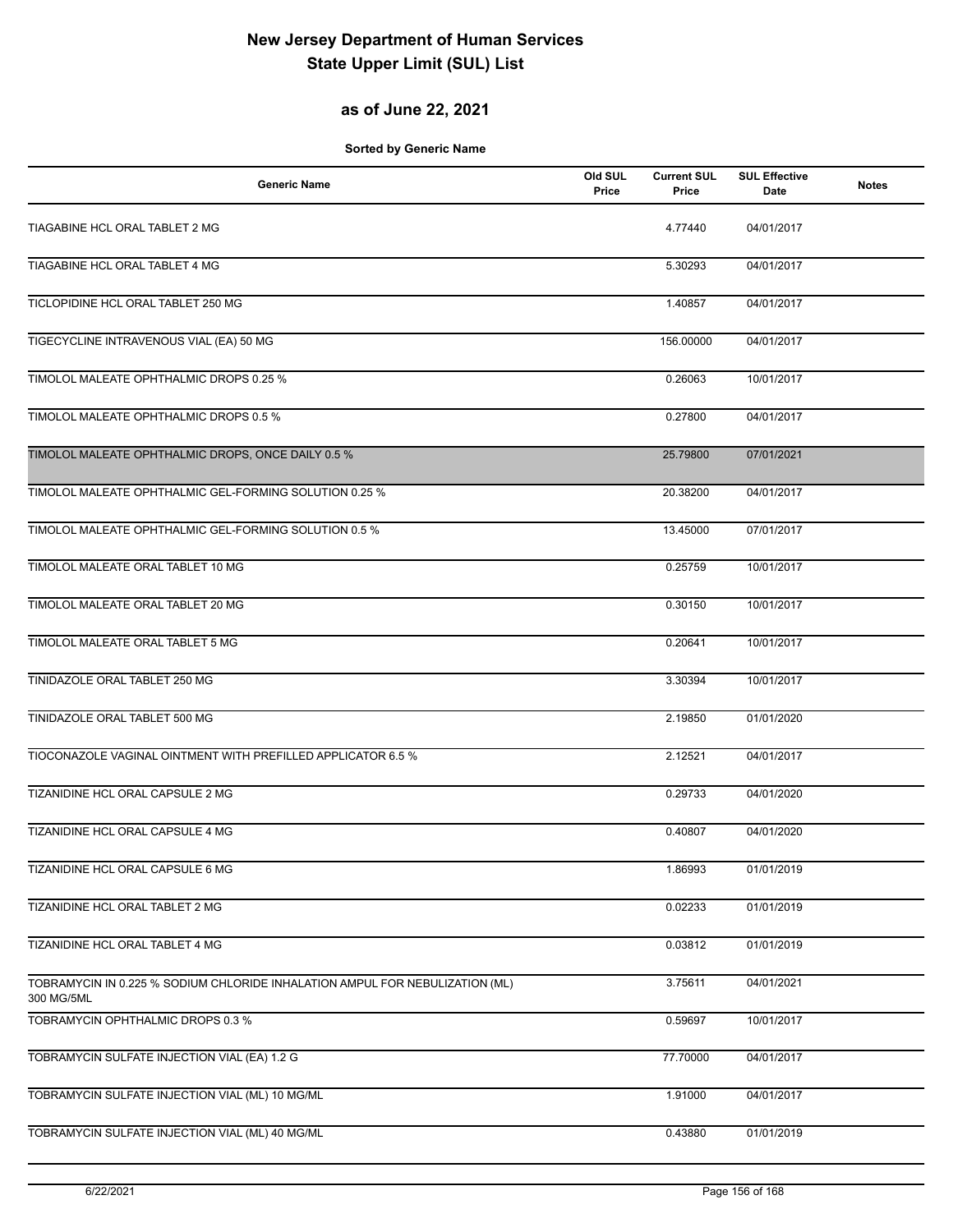#### **as of June 22, 2021**

| <b>Generic Name</b>                                                                        | Old SUL<br>Price | <b>Current SUL</b><br>Price | <b>SUL Effective</b><br><b>Date</b> | <b>Notes</b> |
|--------------------------------------------------------------------------------------------|------------------|-----------------------------|-------------------------------------|--------------|
| TOBRAMYCIN SULFATE OPHTHALMIC DROPS 0.3 %                                                  |                  | 0.99900                     | 07/01/2012                          |              |
| TOBRAMYCIN/DEXAMETHASONE OPHTHALMIC SUSPENSION, DROPS(FINAL DOSAGE<br>FORM)(ML) 0.3 %-0.1% |                  | 11.90750                    | 01/01/2018                          |              |
| TOLAZAMIDE ORAL TABLET 250 MG                                                              |                  | 0.14410                     | 10/01/2017                          |              |
| TOLAZAMIDE ORAL TABLET 500 MG                                                              |                  | 0.56156                     | 10/01/2017                          |              |
| TOLBUTAMIDE ORAL TABLET 500 MG                                                             |                  | 0.05412                     | 10/01/2017                          |              |
| TOLCAPONE ORAL TABLET 100 MG                                                               |                  | 87.00077                    | 04/01/2017                          |              |
| TOLMETIN SODIUM ORAL CAPSULE 400 MG                                                        |                  | 0.54347                     | 10/01/2017                          |              |
| TOLMETIN SODIUM ORAL TABLET 200 MG                                                         |                  | 0.51178                     | 10/01/2017                          |              |
| TOLMETIN SODIUM ORAL TABLET 600 MG                                                         |                  | 0.87195                     | 10/01/2017                          |              |
| TOLNAFTATE TOPICAL AEROSOL, POWDER (GRAM) 1 %                                              |                  | 0.02522                     | 04/01/2017                          |              |
| TOLNAFTATE TOPICAL AEROSOL, SPRAY (GRAM) 1 %                                               |                  | 0.02737                     | 10/01/2017                          |              |
| TOLNAFTATE TOPICAL CREAM (GRAM) 1 %                                                        |                  | 0.10569                     | 04/01/2017                          |              |
| TOLNAFTATE TOPICAL POWDER (GRAM) 1 %                                                       |                  | 0.04698                     | 04/01/2017                          |              |
| TOLNAFTATE TOPICAL SOLUTION, NON-ORAL 1 %                                                  |                  | 0.19000                     | 04/01/2017                          |              |
| TOLTERODINE TARTRATE ORAL CAPSULE, EXT RELEASE 24 HR 2 MG                                  |                  | 1.23033                     | 10/01/2020                          |              |
| TOLTERODINE TARTRATE ORAL CAPSULE, EXT RELEASE 24 HR 4 MG                                  |                  | 0.97345                     | 10/01/2020                          |              |
| TOLTERODINE TARTRATE ORAL TABLET 1 MG                                                      |                  | 0.43100                     | 01/01/2020                          |              |
| TOLTERODINE TARTRATE ORAL TABLET 2 MG                                                      |                  | 0.16500                     | 01/01/2019                          |              |
| TOPIRAMATE ORAL CAPSULE SPRINKLE, EXTENDED RELEASE 24 HR 100 MG                            |                  | 10.06822                    | 04/01/2017                          |              |
| TOPIRAMATE ORAL CAPSULE SPRINKLE, EXTENDED RELEASE 24 HR 150 MG                            |                  | 13.54066                    | 04/01/2017                          |              |
| TOPIRAMATE ORAL CAPSULE SPRINKLE, EXTENDED RELEASE 24 HR 200 MG                            |                  | 13.32420                    | 04/01/2017                          |              |
| TOPIRAMATE ORAL CAPSULE SPRINKLE, EXTENDED RELEASE 24 HR 25 MG                             |                  | 4.26566                     | 04/01/2017                          |              |
| TOPIRAMATE ORAL CAPSULE SPRINKLE, EXTENDED RELEASE 24 HR 50 MG                             |                  | 5.18560                     | 04/01/2017                          |              |
| TOPIRAMATE ORAL CAPSULE, SPRINKLE 15 MG                                                    |                  | 0.26700                     | 04/01/2018                          |              |
| TOPIRAMATE ORAL CAPSULE, SPRINKLE 25 MG                                                    |                  | 0.26867                     | 04/01/2017                          |              |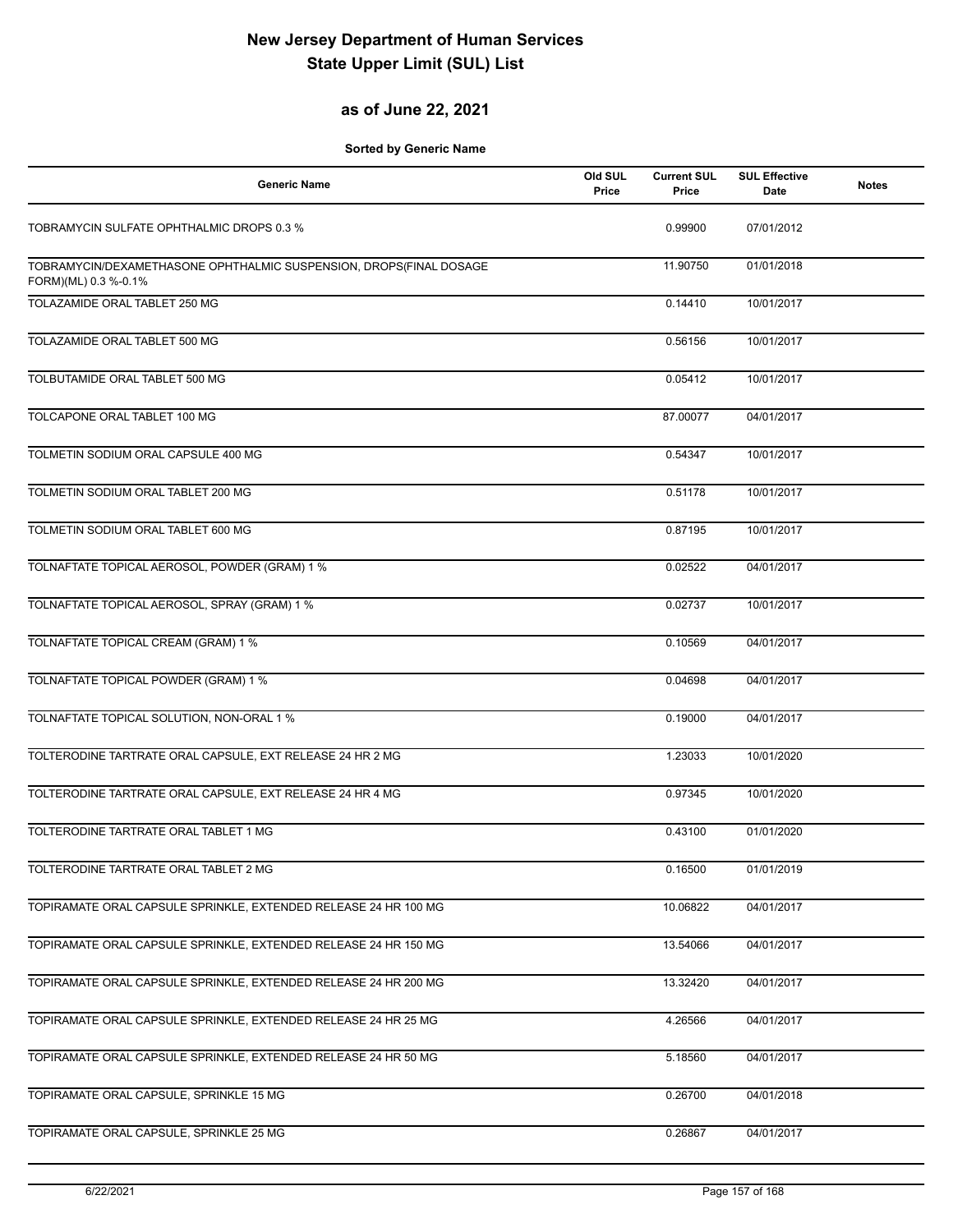#### **as of June 22, 2021**

| <b>Generic Name</b>                                                                     | Old SUL<br>Price | <b>Current SUL</b><br>Price | <b>SUL Effective</b><br>Date | <b>Notes</b> |
|-----------------------------------------------------------------------------------------|------------------|-----------------------------|------------------------------|--------------|
| TOPIRAMATE ORAL TABLET 100 MG                                                           |                  | 0.03100                     | 01/01/2019                   |              |
| TOPIRAMATE ORAL TABLET 200 MG                                                           |                  | 0.06417                     | 04/01/2017                   |              |
| TOPIRAMATE ORAL TABLET 25 MG                                                            |                  | 0.01545                     | 04/01/2017                   |              |
| TOPIRAMATE ORAL TABLET 50 MG                                                            |                  | 0.03024                     | 04/01/2017                   |              |
| TOPOTECAN HCL INTRAVENOUS VIAL (EA) 4 MG                                                |                  | 140.00000                   | 04/01/2017                   |              |
| TOPOTECAN HCL INTRAVENOUS VIAL (ML) 4 MG/4 ML                                           |                  | 26.72000                    | 04/01/2017                   |              |
| TORSEMIDE ORAL TABLET 10 MG                                                             |                  | 0.04500                     | 07/01/2018                   |              |
| TORSEMIDE ORAL TABLET 100 MG                                                            |                  | 0.10820                     | 01/01/2019                   |              |
| TORSEMIDE ORAL TABLET 20 MG                                                             |                  | 0.05990                     | 01/01/2019                   |              |
| TORSEMIDE ORAL TABLET 5 MG                                                              |                  | 0.05390                     | 01/01/2019                   |              |
| TRAMADOL HCL ORAL CAPSULE, EXT. RELEASE 24 HR BIPHASIC 17-83 300 MG                     |                  | 13.87266                    | 04/01/2017                   |              |
| TRAMADOL HCL ORAL CAPSULE, EXT.RELEASE 24 HR BIPHASIC 25-75 100 MG                      |                  | 7.65333                     | 04/01/2017                   |              |
| TRAMADOL HCL ORAL CAPSULE, EXT.RELEASE 24 HR BIPHASIC 25-75 200 MG                      |                  | 10.02933                    | 04/01/2017                   |              |
| TRAMADOL HCL ORAL TABLET 50 MG                                                          |                  | 0.01473                     | 04/01/2017                   |              |
| TRAMADOL HCL ORAL TABLET, EXTENDED RELEASE 24 HR 100 MG                                 |                  | 1.24734                     | 04/01/2021                   |              |
| TRAMADOL HCL ORAL TABLET, EXTENDED RELEASE 24 HR 200 MG                                 |                  | 1.30933                     | 10/01/2020                   |              |
| TRAMADOL HCL ORAL TABLET, EXTENDED RELEASE 24 HR 300 MG                                 |                  | 3.23534                     | 04/01/2017                   |              |
| TRAMADOL HCL ORAL TABLET, EXTENDED RELEASE MULTIPHASE 24 HR 100 MG                      |                  | 2.22726                     | 04/01/2017                   |              |
| TRAMADOL HCL ORAL TABLET, EXTENDED RELEASE MULTIPHASE 24 HR 200 MG                      |                  | 3.51095                     | 04/01/2017                   |              |
| TRAMADOL HCL ORAL TABLET, EXTENDED RELEASE MULTIPHASE 24 HR 300 MG                      |                  | 3.56651                     | 04/01/2017                   |              |
| TRAMADOL HCL/ACETAMINOPHEN ORAL TABLET 37.5-325MG                                       |                  | 0.11890                     | 07/01/2017                   |              |
| TRANDOLAPRIL ORAL TABLET 1 MG                                                           |                  | 0.21120                     | 10/01/2017                   |              |
| TRANDOLAPRIL ORAL TABLET 2 MG                                                           |                  | 0.17991                     | 04/01/2017                   |              |
| <b>TRANDOLAPRIL ORAL TABLET 4 MG</b>                                                    |                  | 0.14284                     | 04/01/2017                   |              |
| TRANDOLAPRIL/VERAPAMIL HCL ORAL TABLET, IMMED AND EXTEND REL BIPHASE 24HR<br>1MG-240 MG |                  | 4.23220                     | 04/01/2017                   |              |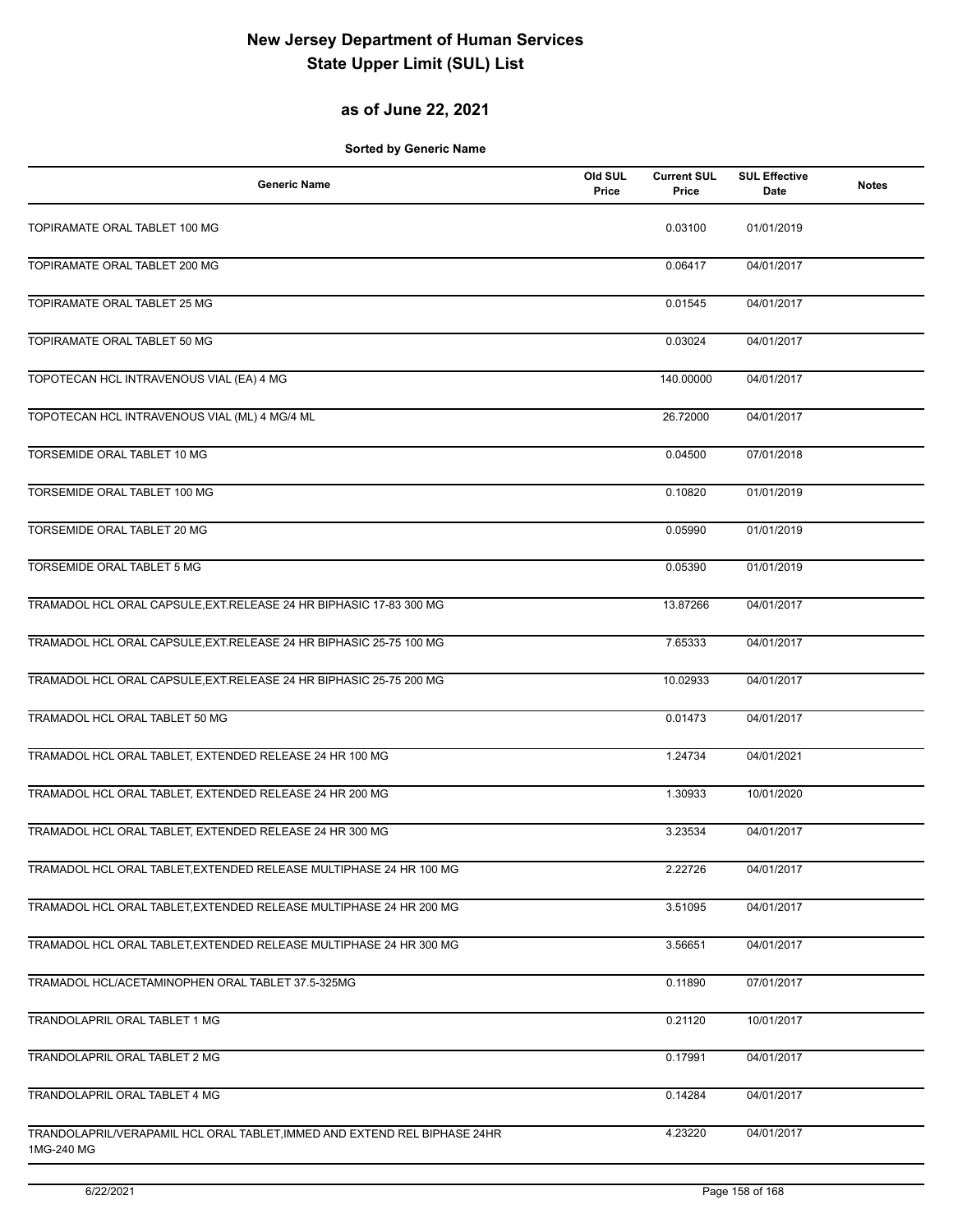#### **as of June 22, 2021**

| <b>Generic Name</b>                                                                            | Old SUL<br>Price | <b>Current SUL</b><br>Price | <b>SUL Effective</b><br>Date | <b>Notes</b> |
|------------------------------------------------------------------------------------------------|------------------|-----------------------------|------------------------------|--------------|
| TRANDOLAPRIL/VERAPAMIL HCL ORAL TABLET, IMMED AND EXTEND REL BIPHASE 24HR 2<br><b>MG-180MG</b> |                  | 4.23220                     | 04/01/2017                   |              |
| TRANDOLAPRIL/VERAPAMIL HCL ORAL TABLET, IMMED AND EXTEND REL BIPHASE 24HR<br>2MG-240 MG        |                  | 4.23220                     | 04/01/2017                   |              |
| TRANDOLAPRIL/VERAPAMIL HCL ORAL TABLET, IMMED AND EXTEND REL BIPHASE 24HR<br>4MG-240 MG        |                  | 3.25000                     | 10/01/2020                   |              |
| TRANEXAMIC ACID INTRAVENOUS AMPUL (ML) 1000 MG/10                                              |                  | 1.40000                     | 04/01/2017                   |              |
| TRANEXAMIC ACID INTRAVENOUS VIAL (ML) 1000 MG/10                                               |                  | 2.30000                     | 04/01/2017                   |              |
| TRANEXAMIC ACID ORAL TABLET 650 MG                                                             |                  | 1.07400                     | 07/01/2019                   |              |
| TRANYLCYPROMINE SULFATE ORAL TABLET 10 MG                                                      |                  | 0.37108                     | 10/01/2017                   |              |
| TRAVOPROST OPHTHALMIC DROPS 0.004 %                                                            | 41.25600         | 39.69800                    | 07/01/2021                   |              |
| TRAZODONE HCL ORAL TABLET 100 MG                                                               |                  | 0.05000                     | 07/01/2018                   |              |
| TRAZODONE HCL ORAL TABLET 150 MG                                                               |                  | 0.05494                     | 10/01/2017                   |              |
| TRAZODONE HCL ORAL TABLET 300 MG                                                               |                  | 1.52750                     | 04/01/2021                   |              |
| TRAZODONE HCL ORAL TABLET 50 MG                                                                |                  | 0.01804                     | 10/01/2017                   |              |
| TRETINOIN MICROSPHERES TOPICAL GEL (GRAM) 0.04 %                                               |                  | 6.14978                     | 01/01/2020                   |              |
| TRETINOIN MICROSPHERES TOPICAL GEL (GRAM) 0.1 %                                                |                  | 9.22556                     | 04/01/2017                   |              |
| TRETINOIN MICROSPHERES TOPICAL GEL WITH PUMP (GRAM) 0.04 %                                     |                  | 9.59636                     | 04/01/2017                   |              |
| TRETINOIN MICROSPHERES TOPICAL GEL WITH PUMP (GRAM) 0.1 %                                      |                  | 8.12032                     | 04/01/2017                   |              |
| TRETINOIN ORAL CAPSULE 10 MG                                                                   |                  | 10.73980                    | 07/01/2019                   |              |
| TRETINOIN TOPICAL CREAM (GRAM) 0.025 %                                                         |                  | 0.50306                     | 10/01/2017                   |              |
| TRETINOIN TOPICAL CREAM (GRAM) 0.05 %                                                          | 3.13550          | 2.88125                     | 07/01/2021                   |              |
| TRETINOIN TOPICAL CREAM (GRAM) 0.1 %                                                           |                  | 0.79284                     | 10/01/2017                   |              |
| TRETINOIN TOPICAL GEL (GRAM) 0.01 %                                                            |                  | 3.18981                     | 07/01/2017                   |              |
| TRETINOIN TOPICAL GEL (GRAM) 0.025 %                                                           |                  | 0.70774                     | 10/01/2017                   |              |
| TRETINOIN TOPICAL GEL (GRAM) 0.05 %                                                            |                  | 4.50226                     | 04/01/2017                   |              |
| TRETINOIN/EMOLLIENT TOPICAL CREAM (GRAM) 0.05 %                                                |                  | 2.01923                     | 12/12/2011                   |              |
| TRIAMCINOLONE ACETONIDE DENTAL PASTE (GRAM) 0.1 %                                              |                  | 5.19600                     | 01/01/2021                   |              |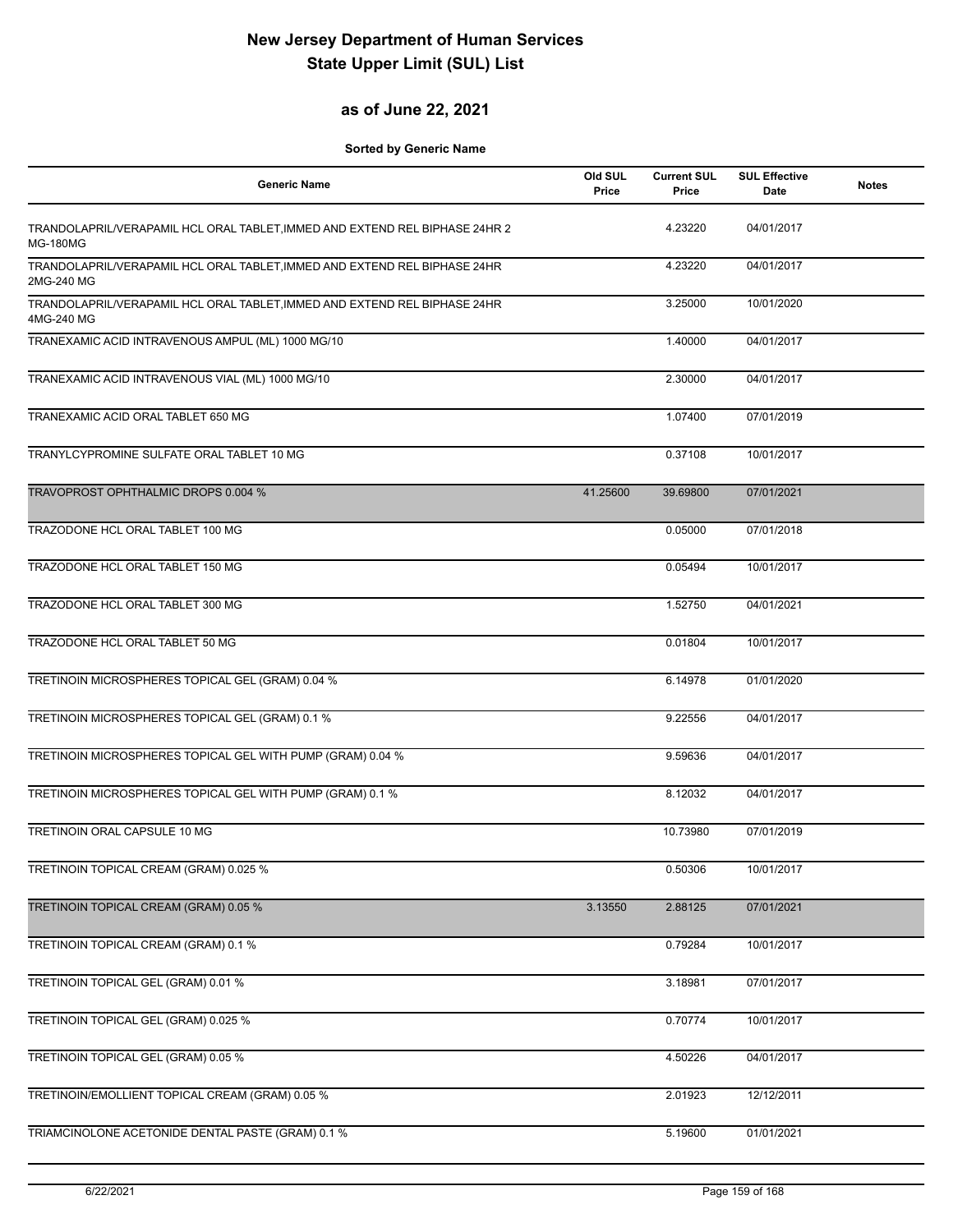#### **as of June 22, 2021**

| <b>Generic Name</b>                                        | Old SUL<br>Price | <b>Current SUL</b><br>Price | <b>SUL Effective</b><br>Date | <b>Notes</b> |
|------------------------------------------------------------|------------------|-----------------------------|------------------------------|--------------|
| TRIAMCINOLONE ACETONIDE INJECTION VIAL (ML) 40 MG/ML       |                  | 6.57200                     | 04/01/2019                   |              |
| TRIAMCINOLONE ACETONIDE NASAL AEROSOL, SPRAY (GRAM) 55 MCG |                  | 0.88250                     | 10/01/2015                   |              |
| TRIAMCINOLONE ACETONIDE NASAL AEROSOL, SPRAY (ML) 55 MCG   |                  | 0.65089                     | 10/01/2018                   |              |
| TRIAMCINOLONE ACETONIDE TOPICAL AEROSOL (GRAM) 0.147MG/G   |                  | 3.02730                     | 04/01/2017                   |              |
| TRIAMCINOLONE ACETONIDE TOPICAL CREAM (GRAM) 0.025 %       |                  | 0.07520                     | 04/01/2017                   |              |
| TRIAMCINOLONE ACETONIDE TOPICAL CREAM (GRAM) 0.1 %         |                  | 0.03401                     | 04/01/2017                   |              |
| TRIAMCINOLONE ACETONIDE TOPICAL CREAM (GRAM) 0.5 %         |                  | 0.30600                     | 01/01/2020                   |              |
| TRIAMCINOLONE ACETONIDE TOPICAL LOTION (ML) 0.025 %        |                  | 0.29745                     | 10/01/2017                   |              |
| TRIAMCINOLONE ACETONIDE TOPICAL LOTION (ML) 0.1 %          |                  | 0.35998                     | 04/01/2017                   |              |
| TRIAMCINOLONE ACETONIDE TOPICAL OINTMENT (GRAM) 0.025 %    |                  | 0.06875                     | 04/01/2017                   |              |
| TRIAMCINOLONE ACETONIDE TOPICAL OINTMENT (GRAM) 0.05 %     |                  | 2.00000                     | 04/01/2017                   |              |
| TRIAMCINOLONE ACETONIDE TOPICAL OINTMENT (GRAM) 0.1 %      |                  | 0.04040                     | 04/01/2017                   |              |
| TRIAMCINOLONE ACETONIDE TOPICAL OINTMENT (GRAM) 0.5 %      |                  | 0.11860                     | 10/01/2017                   |              |
| TRIAMTERENE/HYDROCHLOROTHIAZIDE ORAL CAPSULE 37.5-25 MG    |                  | 0.04750                     | 04/01/2017                   |              |
| TRIAMTERENE/HYDROCHLOROTHIAZIDE ORAL CAPSULE 50 MG-25MG    |                  | 1.26607                     | 04/01/2017                   |              |
| TRIAMTERENE/HYDROCHLOROTHIAZIDE ORAL TABLET 37.5-25 MG     |                  | 0.02281                     | 10/01/2017                   |              |
| TRIAMTERENE/HYDROCHLOROTHIAZIDE ORAL TABLET 75 MG-50MG     |                  | 0.02726                     | 10/01/2017                   |              |
| TRIAZOLAM ORAL TABLET 0.125 MG                             |                  | 1.33621                     | 04/01/2017                   |              |
| TRIAZOLAM ORAL TABLET 0.25 MG                              |                  | 1.22522                     | 04/01/2017                   |              |
| TRIFLUOPERAZINE HCL ORAL TABLET 1 MG                       |                  | 0.18809                     | 10/01/2017                   |              |
| TRIFLUOPERAZINE HCL ORAL TABLET 10 MG                      |                  | 0.55134                     | 10/01/2017                   |              |
| TRIFLUOPERAZINE HCL ORAL TABLET 2 MG                       |                  | 0.69000                     | 07/01/2018                   |              |
| TRIFLUOPERAZINE HCL ORAL TABLET 5 MG                       |                  | 0.35165                     | 10/01/2017                   |              |
| TRIFLURIDINE OPHTHALMIC DROPS 1 %                          |                  | 14.31756                    | 04/01/2017                   |              |
| TRIHEXYPHENIDYL HCL ORAL ELIXIR 2 MG/5 ML                  |                  | 0.03584                     | 01/01/2019                   |              |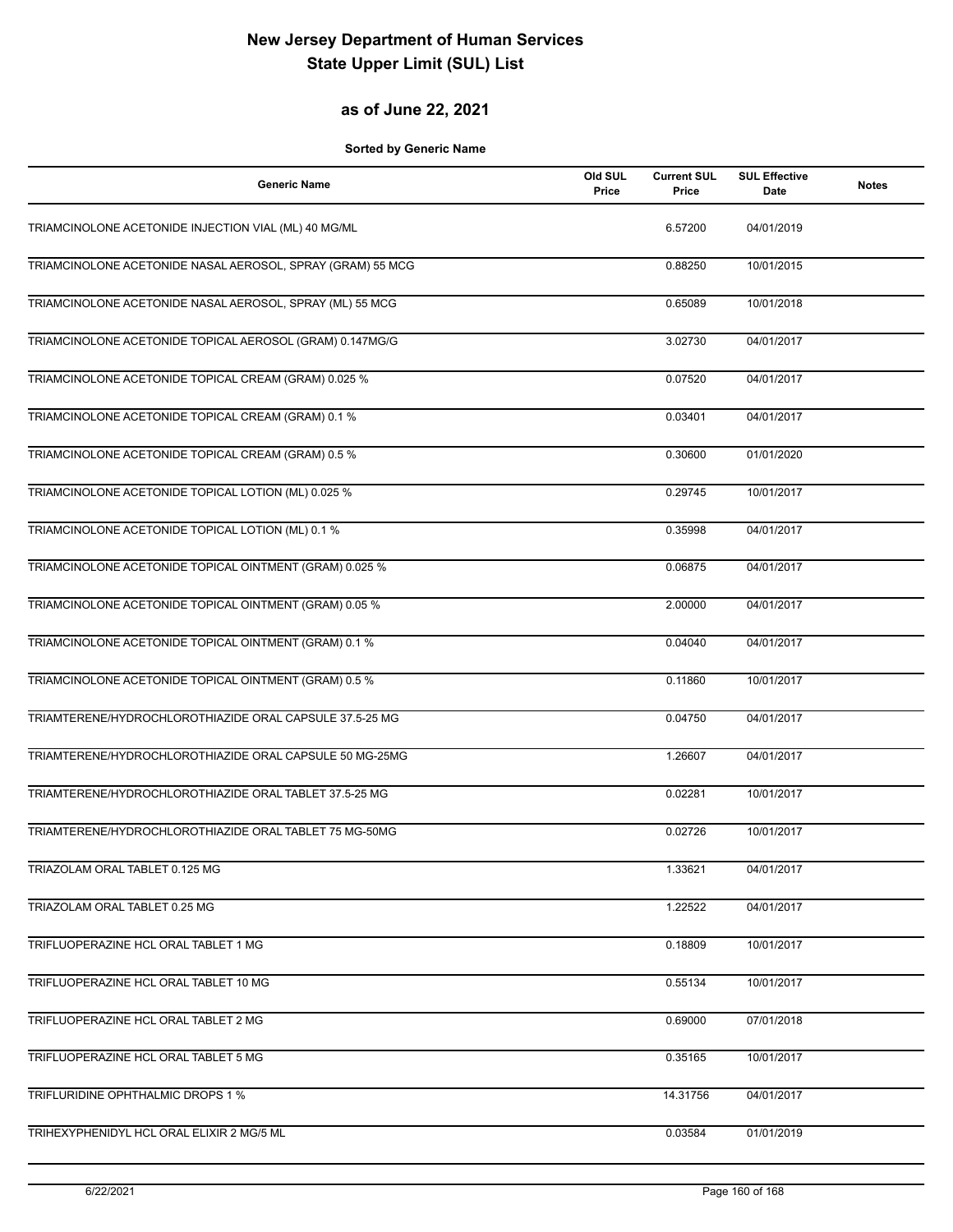#### **as of June 22, 2021**

| <b>Generic Name</b>                                         | Old SUL<br>Price | <b>Current SUL</b><br>Price | <b>SUL Effective</b><br><b>Date</b> | <b>Notes</b> |
|-------------------------------------------------------------|------------------|-----------------------------|-------------------------------------|--------------|
| TRIHEXYPHENIDYL HCL ORAL TABLET 2 MG                        |                  | 0.03270                     | 04/01/2017                          |              |
| TRIHEXYPHENIDYL HCL ORAL TABLET 5 MG                        |                  | 0.09007                     | 04/01/2018                          |              |
| TRIMETHOBENZAMIDE HCL ORAL CAPSULE 300 MG                   |                  | 0.87596                     | 04/01/2017                          |              |
| TRIMETHOPRIM ORAL TABLET 100 MG                             |                  | 0.16650                     | 01/01/2018                          |              |
| TRIMIPRAMINE MALEATE ORAL CAPSULE 100 MG                    |                  | 7.55033                     | 04/01/2017                          |              |
| TRIMIPRAMINE MALEATE ORAL CAPSULE 25 MG                     |                  | 3.27533                     | 04/01/2017                          |              |
| TRIMIPRAMINE MALEATE ORAL CAPSULE 50 MG                     |                  | 5.35733                     | 04/01/2017                          |              |
| TRIPROLIDINE HCL ORAL DROPS 0.625MG/ML                      |                  | 1.60480                     | 04/01/2017                          |              |
| TRIPROLIDINE HCL/PSEUDOEPHEDRINE HCL ORAL TABLET 2.5MG-60MG |                  | 0.02598                     | 10/01/2017                          |              |
| TROLAMINE SALICYLATE TOPICAL CREAM (GRAM) 10 %              |                  | 0.02507                     | 04/01/2017                          |              |
| TROPICAMIDE OPHTHALMIC DROPS 0.5 %                          |                  | 0.50637                     | 10/01/2017                          |              |
| TROPICAMIDE OPHTHALMIC DROPS 1 %                            |                  | 0.34733                     | 01/01/2018                          |              |
| TROSPIUM CHLORIDE ORAL CAPSULE, EXT RELEASE 24 HR 60 MG     |                  | 3.77843                     | 04/01/2017                          |              |
| TROSPIUM CHLORIDE ORAL TABLET 20 MG                         |                  | 0.25217                     | 07/01/2019                          |              |
| UBIDECARENONE ORAL CAPSULE (HARD, SOFT, ETC.) 100 MG        |                  | 0.48548                     | 12/12/2011                          |              |
| UREA TOPICAL CREAM (GRAM) 20 %                              |                  | 0.09750                     | 12/12/2011                          |              |
| UREA TOPICAL CREAM (GRAM) 39 %                              |                  | 1.07473                     | 04/01/2017                          |              |
| UREA TOPICAL CREAM (GRAM) 40 %                              |                  | 0.08941                     | 10/01/2017                          |              |
| UREA TOPICAL CREAM (GRAM) 50 %                              |                  | 0.80769                     | 12/12/2011                          |              |
| UREA TOPICAL FOAM (GRAM) 40 %                               |                  | 2.10070                     | 04/01/2017                          |              |
| <b>UREA TOPICAL GEL (ML) 40 %</b>                           |                  | 2.64650                     | 10/01/2017                          |              |
| UREA TOPICAL GEL (ML) 50 %                                  |                  | 4.50000                     | 12/12/2011                          |              |
| UREA TOPICAL GEL WITH PREFILLED APPLICATOR (ML) 45 %        |                  | 10.46800                    | 04/01/2017                          |              |
| UREA TOPICAL LOTION (GRAM) 40 %                             |                  | 0.38779                     | 01/01/2018                          |              |
| <b>UREA TOPICAL LOTION (ML) 35 %</b>                        |                  | 0.13283                     | 12/12/2011                          |              |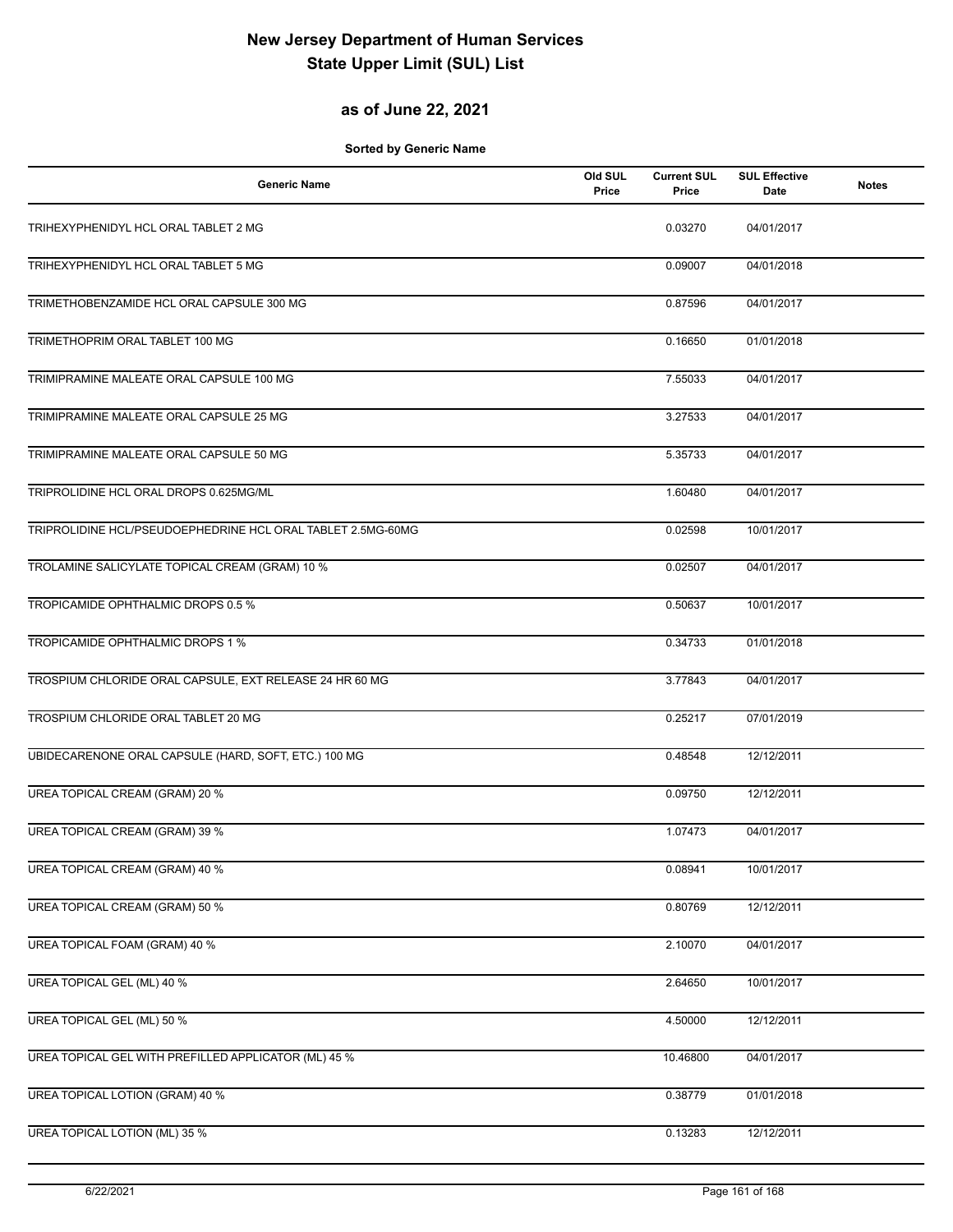#### **as of June 22, 2021**

| <b>Generic Name</b>                                                                   | Old SUL<br>Price | <b>Current SUL</b><br>Price | <b>SUL Effective</b><br><b>Date</b> | <b>Notes</b> |
|---------------------------------------------------------------------------------------|------------------|-----------------------------|-------------------------------------|--------------|
| UREA TOPICAL LOTION (ML) 40 %                                                         |                  | 0.06596                     | 04/01/2017                          |              |
| UREA TOPICAL OINTMENT (GRAM) 50 %                                                     |                  | 0.54267                     | 12/12/2011                          |              |
| UREA TOPICAL SOLUTION WITH PREFILLED APPLICATOR (ML) 50 %                             |                  | 4.78022                     | 12/12/2011                          |              |
| URSODIOL ORAL CAPSULE 300 MG                                                          |                  | 0.51356                     | 04/01/2021                          |              |
| URSODIOL ORAL TABLET 250 MG                                                           |                  | 0.56460                     | 10/01/2018                          |              |
| URSODIOL ORAL TABLET 500 MG                                                           |                  | 0.63240                     | 07/01/2019                          |              |
| VALACYCLOVIR HCL ORAL TABLET 1000 MG                                                  |                  | 0.32133                     | 01/01/2019                          |              |
| VALACYCLOVIR HCL ORAL TABLET 500 MG                                                   |                  | 0.20000                     | 01/01/2019                          |              |
| VALGANCICLOVIR HCL ORAL SOLUTION, RECONSTITUTED, ORAL 50 MG/ML                        |                  | 9.09386                     | 04/01/2017                          |              |
| VALGANCICLOVIR HCL ORAL TABLET 450 MG                                                 |                  | 4.48050                     | 04/01/2020                          |              |
| VALPROIC ACID (AS SODIUM SALT) (VALPROATE SODIUM) INTRAVENOUS VIAL (ML) 500<br>MG/5ML |                  | 0.41200                     | 04/01/2017                          |              |
| VALPROIC ACID (AS SODIUM SALT) (VALPROATE SODIUM) ORAL SOLUTION, ORAL 250<br>MG/5ML   |                  | 0.01522                     | 04/01/2017                          |              |
| VALPROIC ACID (AS SODIUM SALT) (VALPROATE SODIUM) ORAL SOLUTION, ORAL 250<br>MG/5ML   |                  | 0.12400                     | 04/01/2017                          |              |
| VALPROIC ACID (AS SODIUM SALT) (VALPROATE SODIUM) ORAL SOLUTION, ORAL<br>500MG/10ML   |                  | 0.08439                     | 04/01/2017                          |              |
| VALPROIC ACID (AS SODIUM SALT) (VALPROATE SODIUM) ORAL SYRINGE (ML) 250 MG/5ML        |                  | 0.22948                     | 04/01/2017                          |              |
| VALPROIC ACID ORAL CAPSULE 250 MG                                                     |                  | 0.12720                     | 10/01/2017                          |              |
| VALSARTAN ORAL TABLET 160 MG                                                          |                  | 0.06556                     | 07/01/2018                          |              |
| VALSARTAN ORAL TABLET 320 MG                                                          |                  | 0.08789                     | 07/01/2018                          |              |
| VALSARTAN ORAL TABLET 40 MG                                                           |                  | 0.06233                     | 04/01/2017                          |              |
| VALSARTAN ORAL TABLET 80 MG                                                           |                  | 0.03744                     | 07/01/2018                          |              |
| VALSARTAN/HYDROCHLOROTHIAZIDE ORAL TABLET 160-12.5MG                                  |                  | 0.10156                     | 04/01/2017                          |              |
| VALSARTAN/HYDROCHLOROTHIAZIDE ORAL TABLET 160-25MG                                    |                  | 0.13333                     | 04/01/2017                          |              |
| VALSARTAN/HYDROCHLOROTHIAZIDE ORAL TABLET 320-12.5MG                                  |                  | 0.16444                     | 07/01/2018                          |              |
| VALSARTAN/HYDROCHLOROTHIAZIDE ORAL TABLET 320MG-25MG                                  |                  | 0.11111                     | 07/01/2018                          |              |
| VALSARTAN/HYDROCHLOROTHIAZIDE ORAL TABLET 80-12.5MG                                   |                  | 0.12778                     | 01/01/2019                          |              |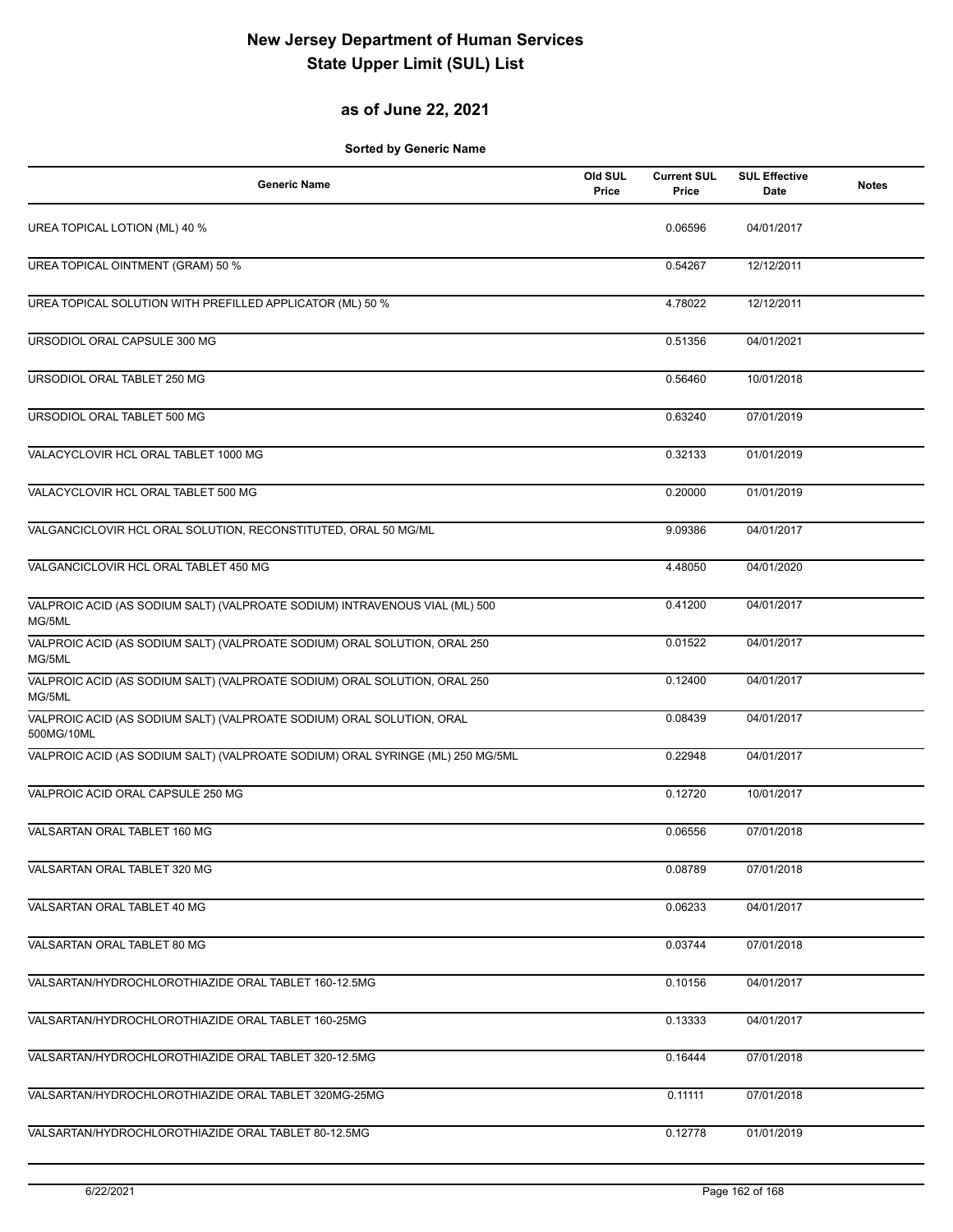### **as of June 22, 2021**

| <b>Generic Name</b>                                                                                     | Old SUL<br>Price | <b>Current SUL</b><br>Price | <b>SUL Effective</b><br>Date | <b>Notes</b> |
|---------------------------------------------------------------------------------------------------------|------------------|-----------------------------|------------------------------|--------------|
| VANCOMYCIN HCL INTRAVENOUS VIAL (EA) 1 G                                                                |                  | 3.43040                     | 10/01/2017                   |              |
| VANCOMYCIN HCL INTRAVENOUS VIAL (EA) 10 G                                                               |                  | 4.06300                     | 07/01/2019                   |              |
| VANCOMYCIN HCL INTRAVENOUS VIAL (EA) 5 G                                                                |                  | 16.34130                    | 10/01/2017                   |              |
| VANCOMYCIN HCL INTRAVENOUS VIAL (EA) 500 MG                                                             |                  | 3.05319                     | 10/01/2017                   |              |
| VANCOMYCIN HCL INTRAVENOUS VIAL (EA) 750 MG                                                             |                  | 9.50000                     | 04/01/2017                   |              |
| VANCOMYCIN HCL INTRAVENOUS VIAL WITH THREADED PORT (EA) 1 G                                             |                  | 11.68767                    | 04/01/2017                   |              |
| VANCOMYCIN HCL INTRAVENOUS VIAL WITH THREADED PORT (EA) 500 MG                                          |                  | 10.69000                    | 04/01/2017                   |              |
| VANCOMYCIN HCL INTRAVENOUS VIAL WITH THREADED PORT (EA) 750 MG                                          |                  | 10.97000                    | 04/01/2017                   |              |
| VANCOMYCIN HCL ORAL CAPSULE 125 MG                                                                      |                  | 2.10033                     | 04/01/2020                   |              |
| VANCOMYCIN HCL ORAL CAPSULE 250 MG                                                                      |                  | 4.40000                     | 07/01/2019                   |              |
| VANCOMYCIN HCL/DEXTROSE 5 % IN WATER INTRAVENOUS IV SOLUTION, PIGGYBACK<br>PREMIX FROZEN(ML) 1G/200ML   |                  | 0.11348                     | 10/01/2017                   |              |
| VANCOMYCIN HCL/DEXTROSE 5 % IN WATER INTRAVENOUS IV SOLUTION, PIGGYBACK<br>PREMIX FROZEN(ML) 500MG/0.1L |                  | 0.06600                     | 04/01/2017                   |              |
| VANCOMYCIN HCL/DEXTROSE 5 % IN WATER INTRAVENOUS IV SOLUTION, PIGGYBACK<br>PREMIX FROZEN(ML) 750MG/.15L |                  | 0.08053                     | 04/01/2017                   |              |
| VANCOMYCIN IN 0.9 % SODIUM CHLORIDE INTRAVENOUS IV SOLUTION, PIGGYBACK<br>PREMIX FROZEN(ML) 1G/200ML    |                  | 0.11895                     | 04/01/2017                   |              |
| VANCOMYCIN IN 0.9 % SODIUM CHLORIDE INTRAVENOUS IV SOLUTION, PIGGYBACK<br>PREMIX FROZEN(ML) 500MG/0.1L  |                  | 0.07350                     | 04/01/2017                   |              |
| VANCOMYCIN IN 0.9 % SODIUM CHLORIDE INTRAVENOUS IV SOLUTION, PIGGYBACK<br>PREMIX FROZEN(ML) 750MG/.15L  |                  | 0.08553                     | 04/01/2017                   |              |
| VARDENAFIL HCL ORAL TABLET 20 MG                                                                        |                  | 48.41500                    | 01/01/2019                   |              |
| VASOPRESSIN INJECTION VIAL (ML) 20 UNIT/ML                                                              |                  | 2.41000                     | 04/01/2017                   |              |
| VECURONIUM BROMIDE INTRAVENOUS VIAL (EA) 10 MG                                                          |                  | 2.90000                     | 04/01/2017                   |              |
| VECURONIUM BROMIDE INTRAVENOUS VIAL (EA) 20 MG                                                          |                  | 9.00000                     | 04/01/2017                   |              |
| VENLAFAXINE HCL ORAL CAPSULE, EXT RELEASE 24 HR 150 MG                                                  |                  | 0.10167                     | 04/01/2017                   |              |
| VENLAFAXINE HCL ORAL CAPSULE, EXT RELEASE 24 HR 37.5 MG                                                 |                  | 0.05511                     | 01/01/2019                   |              |
| VENLAFAXINE HCL ORAL CAPSULE, EXT RELEASE 24 HR 75 MG                                                   |                  | 0.07889                     | 01/01/2019                   |              |
| VENLAFAXINE HCL ORAL TABLET 100 MG                                                                      |                  | 0.09980                     | 10/01/2019                   |              |
| VENLAFAXINE HCL ORAL TABLET 25 MG                                                                       |                  | 0.11520                     | 01/01/2019                   |              |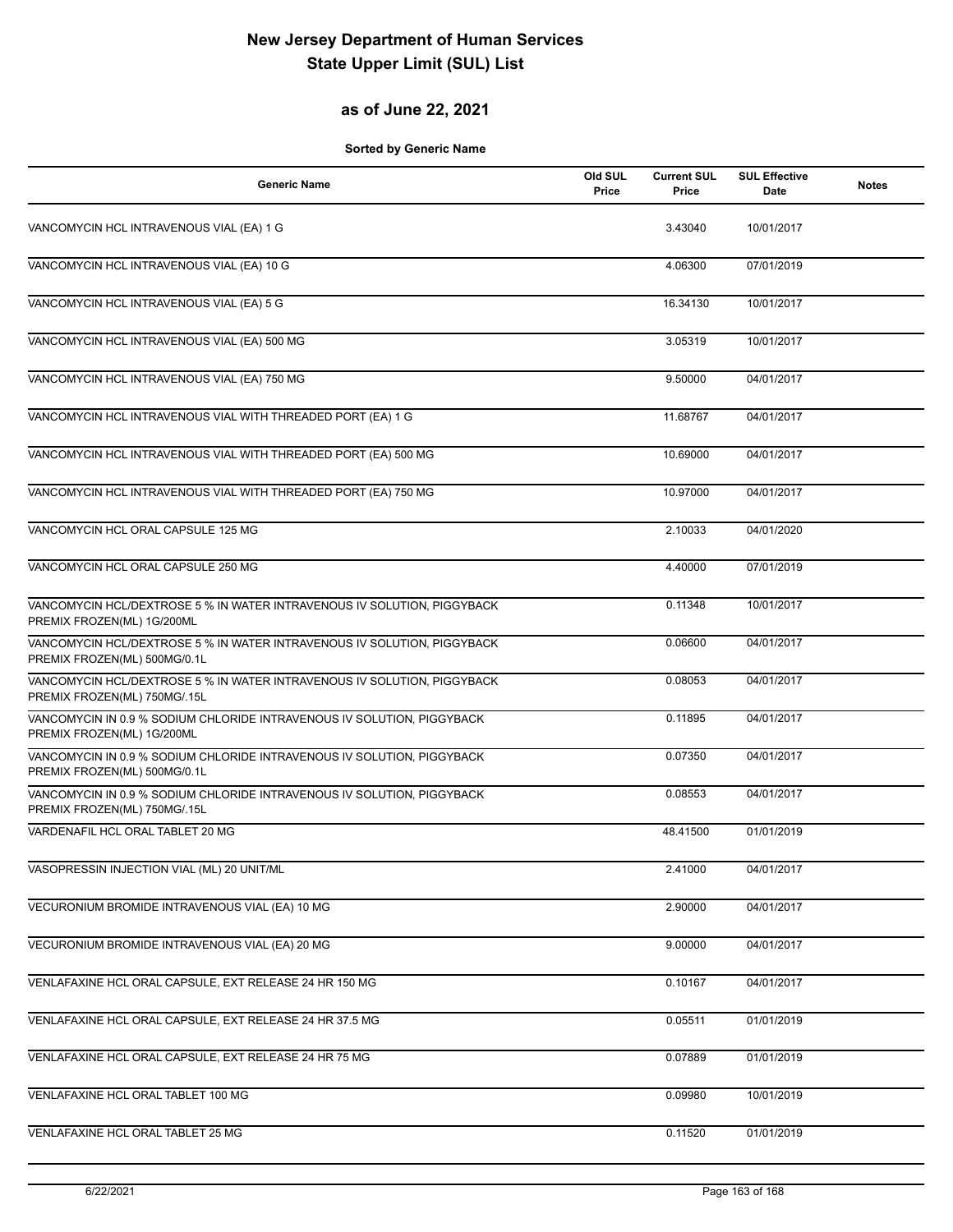#### **as of June 22, 2021**

| <b>Generic Name</b>                                                | Old SUL<br>Price | <b>Current SUL</b><br>Price | <b>SUL Effective</b><br>Date | <b>Notes</b> |
|--------------------------------------------------------------------|------------------|-----------------------------|------------------------------|--------------|
| VENLAFAXINE HCL ORAL TABLET 37.5 MG                                |                  | 0.11788                     | 04/01/2021                   |              |
| VENLAFAXINE HCL ORAL TABLET 50 MG                                  |                  | 0.03520                     | 10/01/2019                   |              |
| VENLAFAXINE HCL ORAL TABLET 75 MG                                  |                  | 0.05919                     | 10/01/2017                   |              |
| VENLAFAXINE HCL ORAL TABLET, EXTENDED RELEASE 24 HR 150 MG         |                  | 2.48400                     | 04/01/2017                   |              |
| VENLAFAXINE HCL ORAL TABLET, EXTENDED RELEASE 24 HR 225 MG         | 7.51244          | 3.59542                     | 07/01/2021                   |              |
| VENLAFAXINE HCL ORAL TABLET, EXTENDED RELEASE 24 HR 37.5 MG        |                  | 1.51785                     | 10/01/2017                   |              |
| VENLAFAXINE HCL ORAL TABLET, EXTENDED RELEASE 24 HR 75 MG          |                  | 2.95194                     | 10/01/2017                   |              |
| VERAPAMIL HCL INTRAVENOUS AMPUL (ML) 2.5 MG/ML                     |                  | 8.24000                     | 04/01/2017                   |              |
| VERAPAMIL HCL INTRAVENOUS SYRINGE (ML) 2.5 MG/ML                   |                  | 12.01250                    | 04/01/2017                   |              |
| VERAPAMIL HCL INTRAVENOUS VIAL (ML) 2.5 MG/ML                      |                  | 7.27750                     | 04/01/2017                   |              |
| VERAPAMIL HCL ORAL CAPSULE, EXTENDED RELEASE PELLETS 24 HR 120 MG  |                  | 0.53862                     | 10/01/2017                   |              |
| VERAPAMIL HCL ORAL CAPSULE, EXTENDED RELEASE PELLETS 24 HR 180 MG  |                  | 0.25668                     | 10/01/2017                   |              |
| VERAPAMIL HCL ORAL CAPSULE, EXTENDED RELEASE PELLETS 24 HR 240 MG  |                  | 0.40190                     | 10/01/2017                   |              |
| VERAPAMIL HCL ORAL CAPSULE, EXTENDED RELEASE PELLETS 24 HR 360 MG  |                  | 1.67785                     | 10/01/2017                   |              |
| VERAPAMIL HCL ORAL CAPSULE, 24HR EXTENDED RELEASE PELLET CT 100 MG |                  | 0.74820                     | 04/01/2017                   |              |
| VERAPAMIL HCL ORAL CAPSULE, 24HR EXTENDED RELEASE PELLET CT 200 MG |                  | 0.79429                     | 10/01/2017                   |              |
| VERAPAMIL HCL ORAL CAPSULE, 24HR EXTENDED RELEASE PELLET CT 300 MG |                  | 1.05737                     | 04/01/2017                   |              |
| VERAPAMIL HCL ORAL TABLET 120 MG                                   |                  | 0.05666                     | 04/01/2018                   |              |
| VERAPAMIL HCL ORAL TABLET 40 MG                                    |                  | 0.09230                     | 04/01/2021                   |              |
| VERAPAMIL HCL ORAL TABLET 80 MG                                    |                  | 0.05000                     | 04/01/2017                   |              |
| VERAPAMIL HCL ORAL TABLET, EXTENDED RELEASE 120 MG                 |                  | 0.06693                     | 10/01/2017                   |              |
| VERAPAMIL HCL ORAL TABLET, EXTENDED RELEASE 180 MG                 |                  | 0.09870                     | 04/01/2019                   |              |
| VERAPAMIL HCL ORAL TABLET, EXTENDED RELEASE 240 MG                 |                  | 0.04910                     | 01/01/2019                   |              |
| VINBLASTINE SULFATE INTRAVENOUS VIAL (ML) 1 MG/ML                  |                  | 4.30700                     | 04/01/2017                   |              |
| VINCRISTINE SULFATE INTRAVENOUS VIAL (ML) 1 MG/ML                  |                  | 5.66000                     | 04/01/2017                   |              |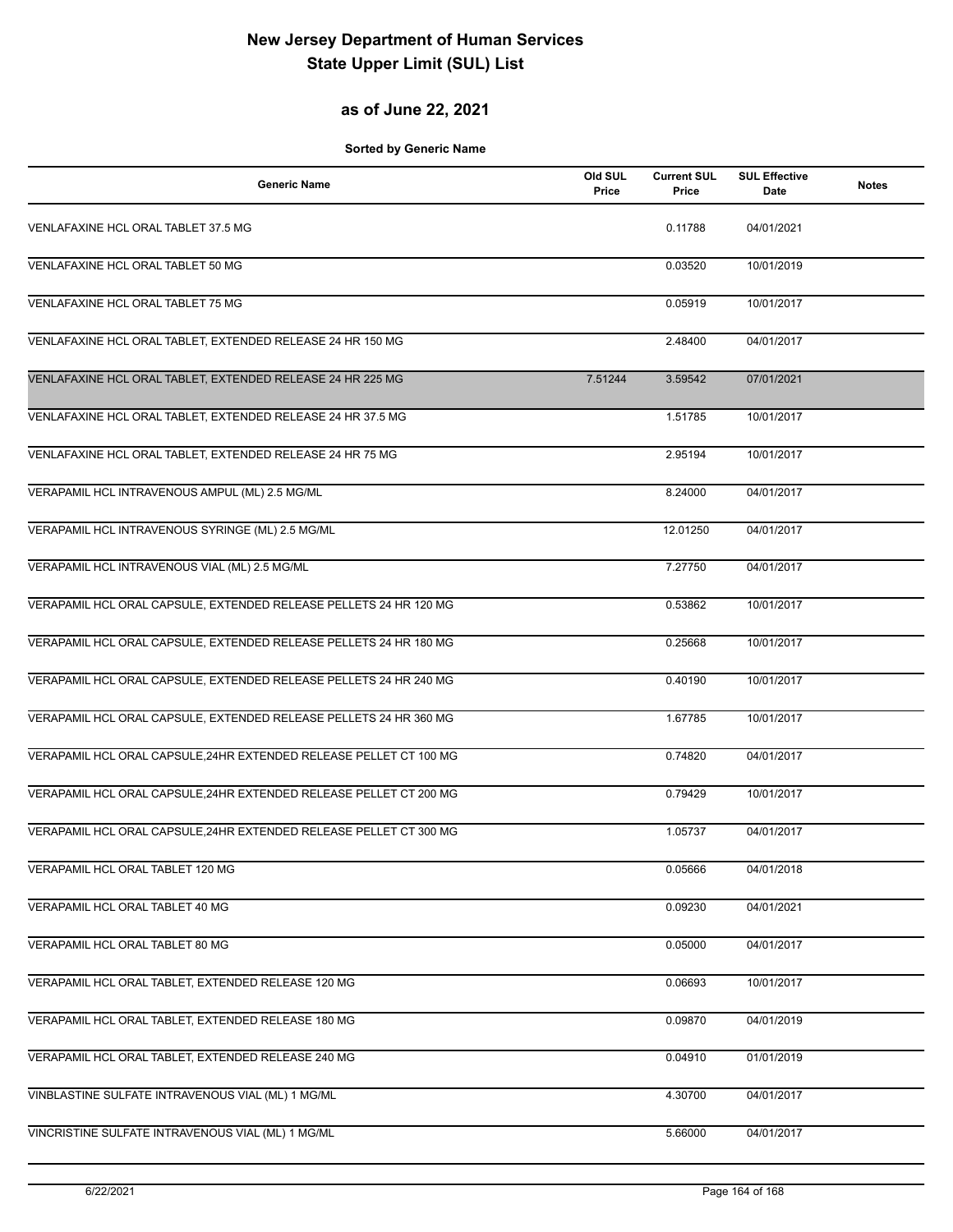#### **as of June 22, 2021**

| <b>Generic Name</b>                                                         | Old SUL<br>Price | <b>Current SUL</b><br>Price | <b>SUL Effective</b><br>Date | <b>Notes</b> |
|-----------------------------------------------------------------------------|------------------|-----------------------------|------------------------------|--------------|
| VINCRISTINE SULFATE INTRAVENOUS VIAL (ML) 2 MG/2 ML                         |                  | 5.26500                     | 04/01/2017                   |              |
| VINORELBINE TARTRATE INTRAVENOUS VIAL (ML) 10 MG/ML                         |                  | 18.00000                    | 04/01/2017                   |              |
| VINORELBINE TARTRATE INTRAVENOUS VIAL (ML) 50 MG/5 ML                       |                  | 8.76800                     | 04/01/2017                   |              |
| VITAMIN B COMPLEX & VITAMIN C NO.20/FOLIC ACID ORAL CAPSULE 1 MG            |                  | 0.00000                     | 04/01/2015                   |              |
| VITAMIN B COMPLEX ORAL CAPSULE (HARD, SOFT, ETC.)                           |                  | 0.04488                     | 12/12/2011                   |              |
| VITAMIN B COMPLX NO.3/FOLIC ACID/ASCORBIC ACID/BIOTIN ORAL TABLET 1MG-60MG  |                  | 0.09967                     | 04/01/2017                   |              |
| VITAMIN E ACETATE ORAL CAPSULE (HARD, SOFT, ETC.) 400 UNIT                  |                  | 0.05758                     | 12/12/2011                   |              |
| VITAMIN E ACETATE/WHEAT GERM OIL/ALOE VERA TOPICAL OINTMENT (GRAM)          |                  | 0.05288                     | 12/12/2011                   |              |
| VITAMIN E ORAL CAPSULE (HARD, SOFT, ETC.) 100 UNIT                          |                  | 0.03450                     | 12/12/2011                   |              |
| VITAMIN E ORAL CAPSULE (HARD, SOFT, ETC.) 1000 UNIT                         |                  | 0.11540                     | 12/12/2011                   |              |
| VITAMIN E ORAL CAPSULE (HARD, SOFT, ETC.) 200 UNIT                          |                  | 0.03508                     | 12/12/2011                   |              |
| VITAMIN E ORAL CAPSULE (HARD, SOFT, ETC.) 400 UNIT                          |                  | 0.05758                     | 12/12/2011                   |              |
| VITAMIN E ORAL DROPS 50 UNIT/ML                                             |                  | 1.23081                     | 12/12/2011                   |              |
| VITAMINS A AND D TOPICAL OINTMENT (GRAM)                                    |                  | 0.02712                     | 12/12/2011                   |              |
| VITAMINS A AND D/WHITE PETROLATUM/LANOLIN TOPICAL OINTMENT (GRAM)           |                  | 0.04237                     | 04/01/2017                   |              |
| VITAMINS A AND D/WHITE PETROLATUM/LANOLIN TOPICAL OINTMENT IN PACKET (GRAM) |                  | 0.04391                     | 04/01/2017                   |              |
| VITAMINS A,C, AND D ORAL DROPS 1500-35                                      |                  | 0.08961                     | 12/12/2011                   |              |
| VORICONAZOLE INTRAVENOUS VIAL (EA) 200 MG                                   |                  | 122.07000                   | 04/01/2017                   |              |
| VORICONAZOLE ORAL SUSPENSION, RECONSTITUTED, ORAL (ML) 200 MG/5ML           |                  | 10.69373                    | 04/01/2017                   |              |
| VORICONAZOLE ORAL TABLET 200 MG                                             |                  | 3.00000                     | 07/01/2019                   |              |
| VORICONAZOLE ORAL TABLET 50 MG                                              |                  | 0.89967                     | 10/01/2017                   |              |
| WARFARIN SODIUM ORAL TABLET 1 MG                                            |                  | 0.02470                     | 01/01/2019                   |              |
| WARFARIN SODIUM ORAL TABLET 10 MG                                           |                  | 0.03920                     | 10/01/2017                   |              |
| WARFARIN SODIUM ORAL TABLET 2 MG                                            |                  | 0.05176                     | 10/01/2017                   |              |
| WARFARIN SODIUM ORAL TABLET 2.5 MG                                          |                  | 0.03000                     | 07/01/2018                   |              |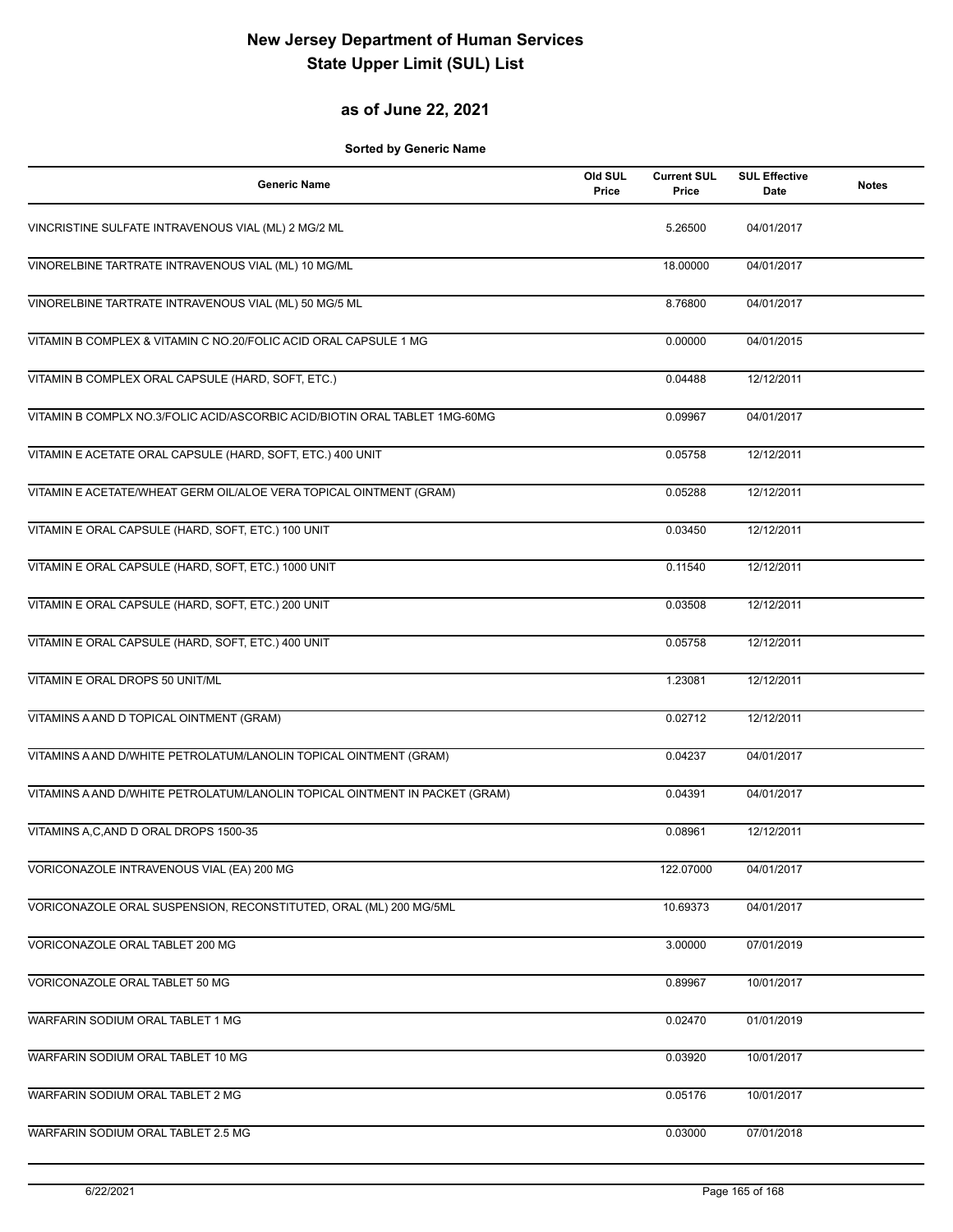### **as of June 22, 2021**

| <b>Generic Name</b>                                                               | Old SUL<br>Price | <b>Current SUL</b><br>Price | <b>SUL Effective</b><br>Date | <b>Notes</b> |
|-----------------------------------------------------------------------------------|------------------|-----------------------------|------------------------------|--------------|
| WARFARIN SODIUM ORAL TABLET 3 MG                                                  |                  | 0.05360                     | 07/01/2019                   |              |
| WARFARIN SODIUM ORAL TABLET 4 MG                                                  |                  | 0.06365                     | 04/01/2021                   |              |
| WARFARIN SODIUM ORAL TABLET 5 MG                                                  |                  | 0.02633                     | 10/01/2017                   |              |
| WARFARIN SODIUM ORAL TABLET 6 MG                                                  |                  | 0.06573                     | 10/01/2017                   |              |
| WARFARIN SODIUM ORAL TABLET 7.5 MG                                                |                  | 0.08420                     | 07/01/2018                   |              |
| WATER FOR INJ., BACTERIOSTATIC INJECTION VIAL (ML)                                |                  | 0.01933                     | 10/01/2017                   |              |
| WATER FOR INJ., BACTERIOSTATIC/METHYLPARABEN/PROPYLPARABEN INJECTION VIAL<br>(ML) |                  | 0.03015                     | 10/01/2017                   |              |
| WATER FOR INJECTION, STERILE INJECTION AMPUL (ML)                                 |                  | 0.00231                     | 12/12/2011                   |              |
| WATER FOR INJECTION, STERILE INJECTION VIAL (ML)                                  |                  | 0.05031                     | 10/01/2017                   |              |
| WATER FOR INJECTION, STERILE INTRAVENOUS INTRAVENOUS SOLUTION                     |                  | 0.00155                     | 10/01/2017                   |              |
| WATER FOR IRRIGATION, STERILE IRRIGATION SOLUTION, IRRIGATION                     |                  | 0.00439                     | 04/01/2017                   |              |
| WITCH HAZEL LEAF TOPICAL LIQUID (ML)                                              |                  | 0.00412                     | 04/01/2017                   |              |
| YOHIMBINE HCL ORAL TABLET 5.4 MG                                                  |                  | 0.28304                     | 12/12/2011                   |              |
| ZAFIRLUKAST ORAL TABLET 10 MG                                                     |                  | 1.39236                     | 04/01/2017                   |              |
| ZAFIRLUKAST ORAL TABLET 20 MG                                                     |                  | 0.77624                     | 10/01/2017                   |              |
| ZALEPLON ORAL CAPSULE 10 MG                                                       |                  | 0.24611                     | 04/01/2017                   |              |
| ZALEPLON ORAL CAPSULE 5 MG                                                        |                  | 0.17120                     | 10/01/2018                   |              |
| ZIDOVUDINE ORAL CAPSULE 100 MG                                                    |                  | 1.22587                     | 10/01/2017                   |              |
| ZIDOVUDINE ORAL SYRUP 10 MG/ML                                                    |                  | 0.09521                     | 01/01/2018                   |              |
| ZIDOVUDINE ORAL TABLET 300 MG                                                     |                  | 0.14500                     | 10/01/2018                   |              |
| ZINC CHLORIDE INTRAVENOUS VIAL (ML) 1 MG/ML                                       |                  | 0.05335                     | 10/01/2017                   |              |
| ZINC OXIDE TOPICAL CREAM (GRAM) 10 %                                              |                  | 0.14205                     | 04/01/2017                   |              |
| ZINC OXIDE TOPICAL CREAM (GRAM) 30.6 %                                            |                  | 0.10423                     | 04/01/2017                   |              |
| ZINC OXIDE TOPICAL OINTMENT (GRAM) 20 %                                           |                  | 0.00945                     | 10/01/2017                   |              |
| ZINC OXIDE/BENZETHONIUM CHLORIDE TOPICAL COMBINATION PACKAGE (EA) 10%-0.13%       |                  | 17.94000                    | 04/01/2017                   |              |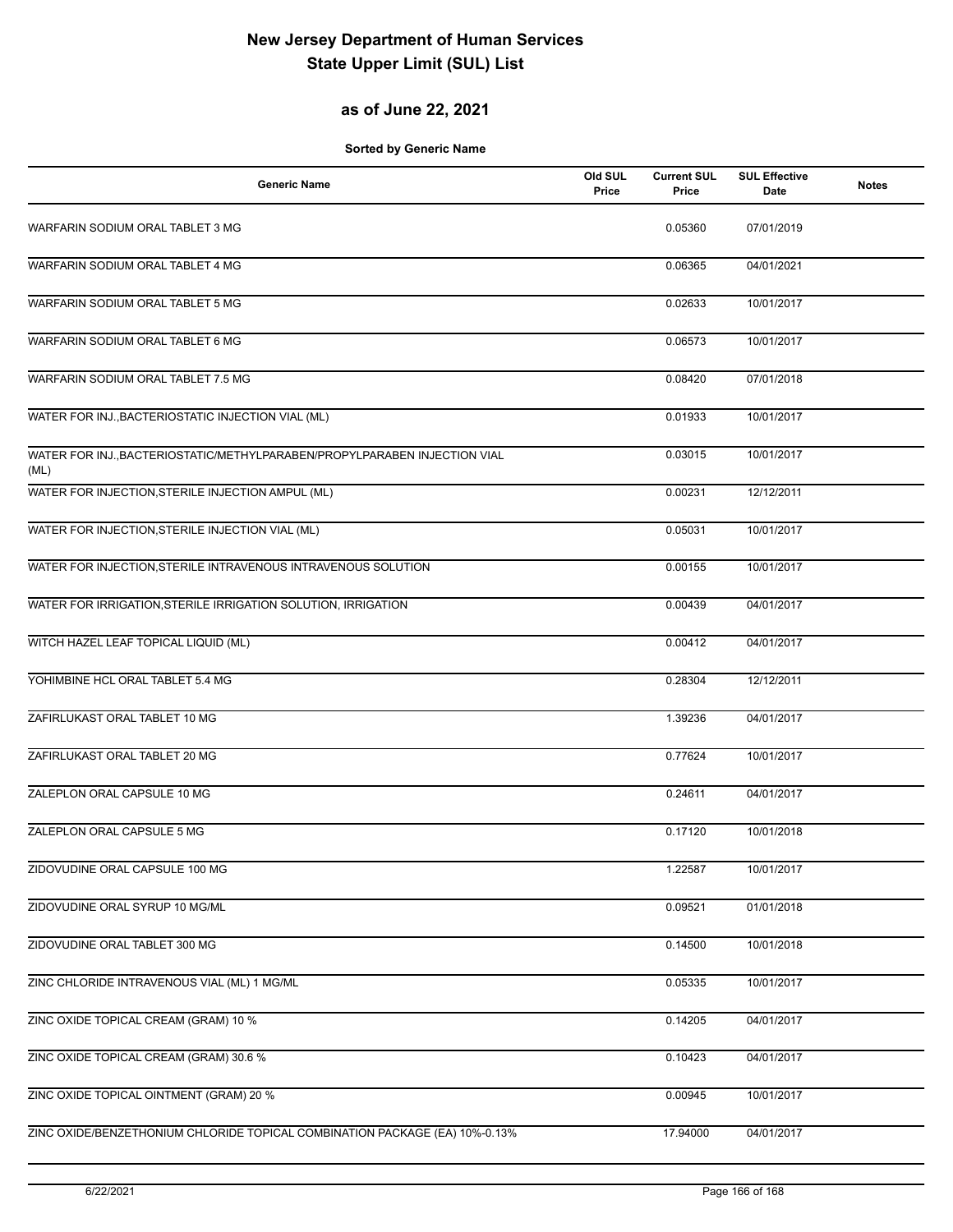#### **as of June 22, 2021**

| Generic Name                                                                                                       | Old SUL<br>Price | <b>Current SUL</b><br>Price | <b>SUL Effective</b><br>Date | <b>Notes</b> |
|--------------------------------------------------------------------------------------------------------------------|------------------|-----------------------------|------------------------------|--------------|
| ZINC SULFATE HEPTAHYDRATE/CUSO4 P-HYD/MANGANESE/CHROMIUM/SEL<br>INTRAVENOUS VIAL (ML) 20-1000                      |                  | 0.70149                     | 10/01/2017                   |              |
| ZINC SULFATE HEPTAHYDRATE/CUSO4 P-HYD/MANGANESE/CHROMIUM/SEL<br>INTRAVENOUS VIAL (ML) 5-1-500/ML                   |                  | 0.29377                     | 10/01/2017                   |              |
| ZINC SULFATE INTRAVENOUS VIAL (ML) 1 MG/ML                                                                         |                  | 0.13460                     | 10/01/2017                   |              |
| ZINC SULFATE INTRAVENOUS VIAL (ML) 5 MG/ML                                                                         |                  | 0.53984                     | 10/01/2017                   |              |
| ZINC SULFATE/CUPRIC SULFATE/MANGANESE SULF/CHROMIC CHLORIDE INTRAVENOUS<br>VIAL (ML) 1-0.4-0.1                     |                  | 0.70000                     | 04/01/2017                   |              |
| ZINC SULFATE/CUPRIC SULFATE/MANGANESE SULF/CHROMIC CHLORIDE INTRAVENOUS<br>VIAL (ML) 1.5-0.1-25                    |                  | 3.00000                     | 04/01/2017                   |              |
| ZINC SULFATE/CUPRIC SULFATE/MANGANESE SULF/CHROMIC CHLORIDE INTRAVENOUS<br>VIAL (ML) 5-1-0.5-10                    |                  | 1.00000                     | 04/01/2017                   |              |
| ZIPRASIDONE HCL ORAL CAPSULE 20 MG                                                                                 |                  | 0.19050                     | 07/01/2018                   |              |
| ZIPRASIDONE HCL ORAL CAPSULE 40 MG                                                                                 |                  | 0.13750                     | 01/01/2019                   |              |
| ZIPRASIDONE HCL ORAL CAPSULE 60 MG                                                                                 |                  | 0.24917                     | 07/01/2019                   |              |
| ZIPRASIDONE HCL ORAL CAPSULE 80 MG                                                                                 |                  | 0.17367                     | 01/01/2019                   |              |
| ZOLEDRONIC ACID IN MANNITOL AND WATER FOR INJECTION INTRAVENOUS INFUSION<br>BOTTLE (ML) 5 MG/100ML                 |                  | 2.75000                     | 04/01/2017                   |              |
| ZOLEDRONIC ACID IN MANNITOL AND WATER FOR INJECTION INTRAVENOUS INTRAVENOUS<br>SOLUTION, PIGGYBACK (ML) 4 MG/100ML |                  | 0.60000                     | 04/01/2017                   |              |
| ZOLEDRONIC ACID IN MANNITOL AND WATER FOR INJECTION INTRAVENOUS INTRAVENOUS<br>SOLUTION, PIGGYBACK (ML) 5 MG/100ML |                  | 3.50000                     | 04/01/2017                   |              |
| ZOLEDRONIC ACID INTRAVENOUS VIAL (EA) 4 MG                                                                         |                  | 375.00000                   | 04/01/2017                   |              |
| ZOLEDRONIC ACID INTRAVENOUS VIAL (ML) 4 MG/5 ML                                                                    |                  | 11.25000                    | 04/01/2017                   |              |
| ZOLMITRIPTAN ORAL TABLET 2.5 MG                                                                                    |                  | 1.01357                     | 04/01/2017                   |              |
| ZOLMITRIPTAN ORAL TABLET 5 MG                                                                                      |                  | 2.40500                     | 04/01/2020                   |              |
| ZOLMITRIPTAN ORAL TABLET, DISINTEGRATING 2.5 MG                                                                    |                  | 5.64688                     | 04/01/2017                   |              |
| ZOLMITRIPTAN ORAL TABLET, DISINTEGRATING 5 MG                                                                      |                  | 5.50481                     | 04/01/2017                   |              |
| ZOLPIDEM TARTRATE ORAL TABLET 10 MG                                                                                |                  | 0.01708                     | 04/01/2017                   |              |
| ZOLPIDEM TARTRATE ORAL TABLET 5 MG                                                                                 |                  | 0.01836                     | 04/01/2017                   |              |
| ZOLPIDEM TARTRATE ORAL TABLET, EXTENDED RELEASE MULTIPHASE 12.5 MG                                                 |                  | 0.06591                     | 07/01/2018                   |              |
| ZOLPIDEM TARTRATE ORAL TABLET, EXTENDED RELEASE MULTIPHASE 6.25 MG                                                 |                  | 0.42000                     | 10/01/2020                   |              |
| ZOLPIDEM TARTRATE SUBLINGUAL TABLET, SUBLINGUAL 1.75 MG                                                            |                  | 7.90166                     | 04/01/2017                   |              |